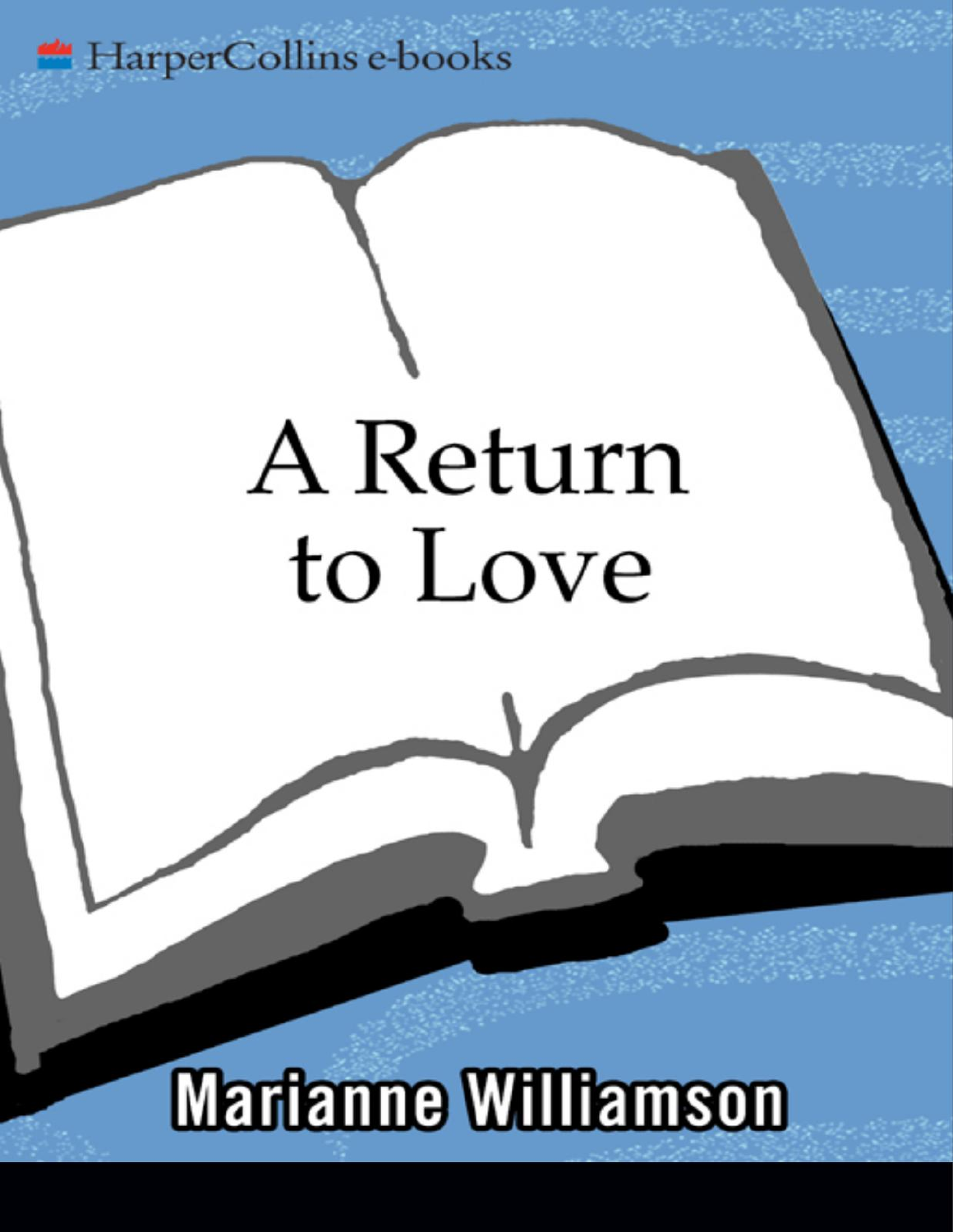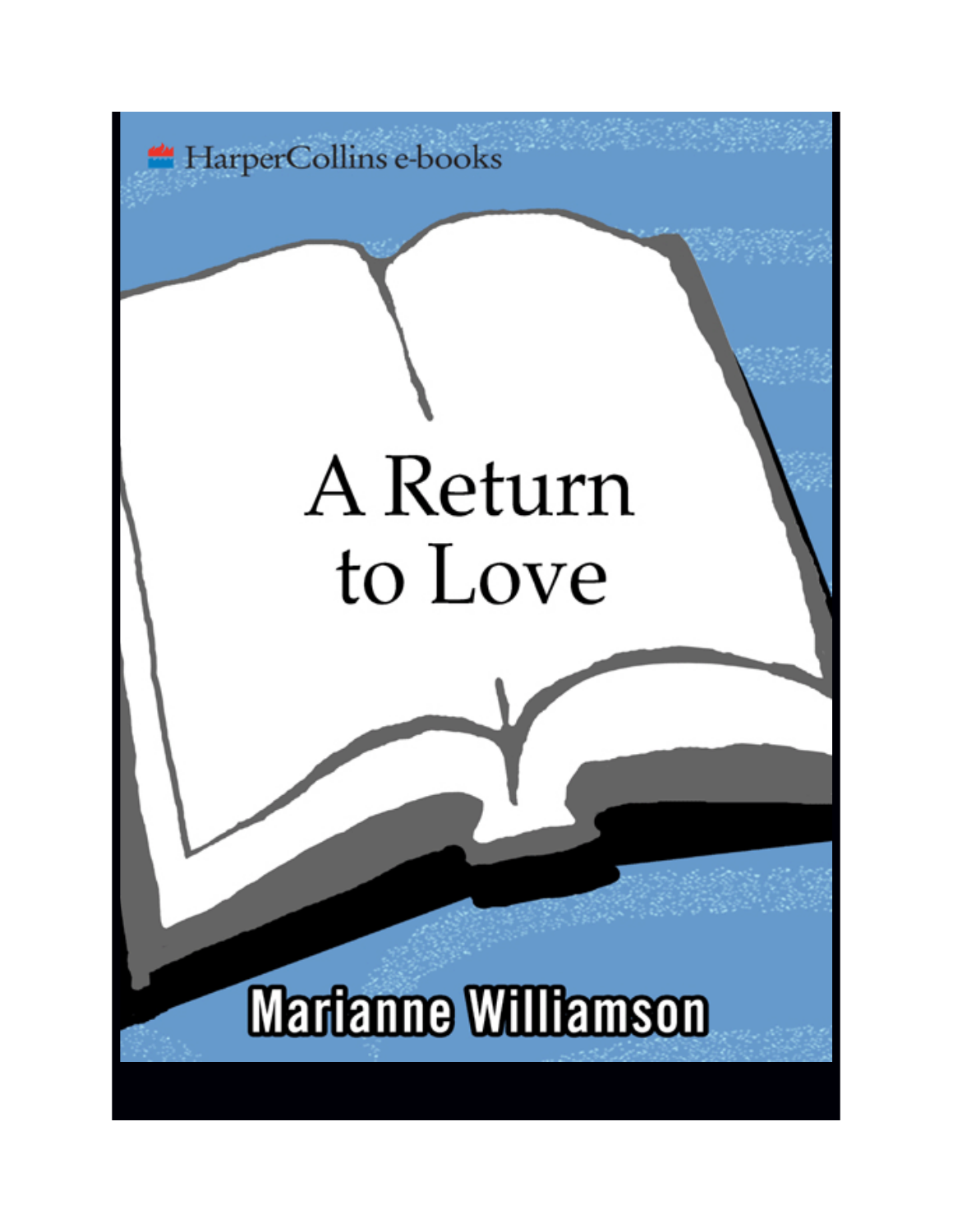# *A Return to Love*

*Reflections on the Principles of A COURSE IN MIRACLES*

## *Marianne Williamson*

*"Be not afraid, but let your world be lit by miracles."*

—A Course in Miracles

HarperCollins e-books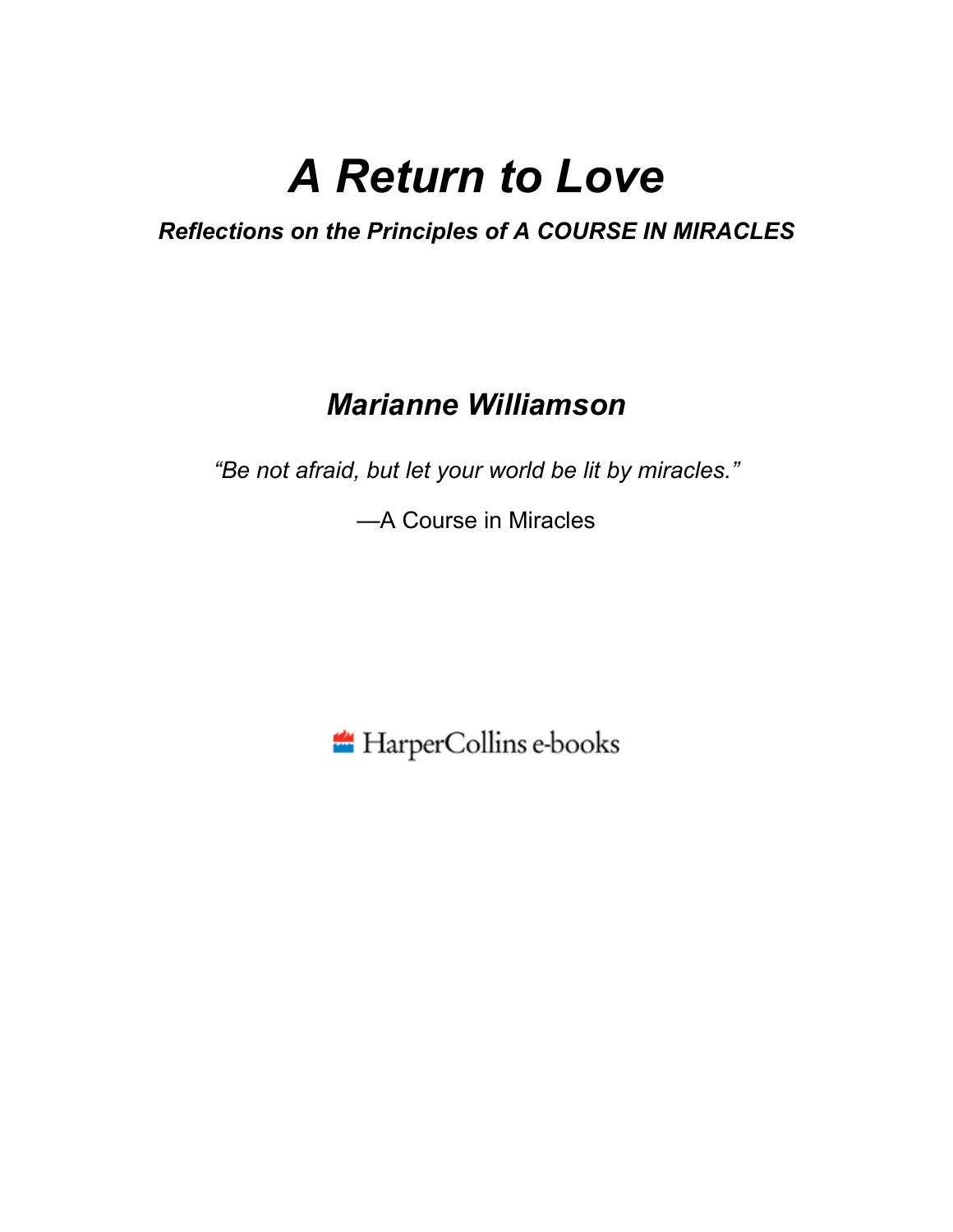*For both my fathers*, *who art in Heaven*.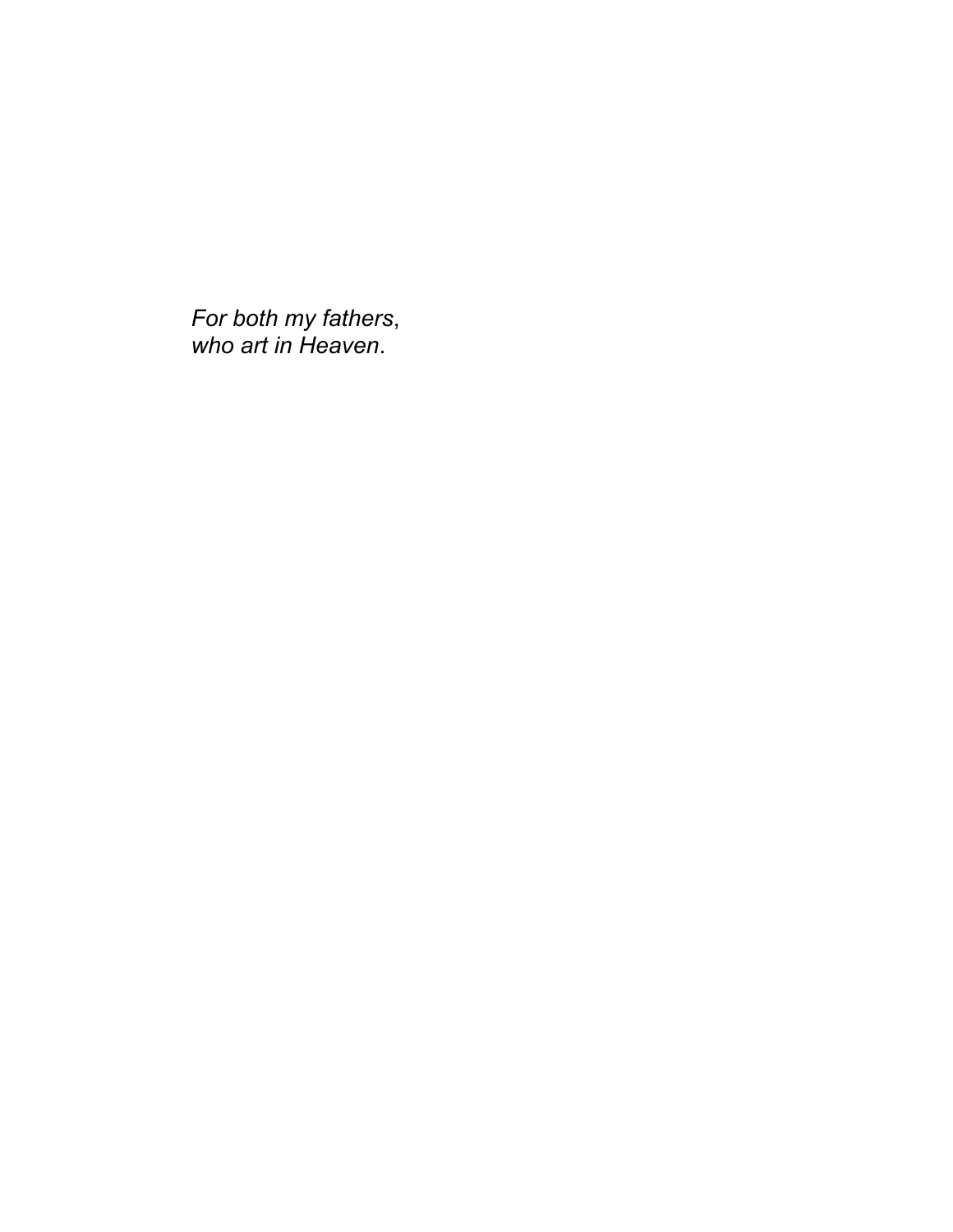# *CONTENTS*

<span id="page-4-0"></span>*[Acknowledgments](#page-6-0)*

<span id="page-4-1"></span>*[Foreword to the New Edition](#page-7-0)*

<span id="page-4-2"></span>*[Preface](#page-9-0)*

<span id="page-4-3"></span>*[Introduction](#page-14-0)*

<span id="page-4-4"></span>*Part I. [Principles](#page-17-0)*

<span id="page-4-5"></span>*1. [Hell](#page-18-0)*

<span id="page-4-6"></span>*2. [God](#page-25-0)*

<span id="page-4-7"></span>*3. [You](#page-33-0)*

*4. [Surrender](#page-47-0)*

*5. [Miracles](#page-56-0)*

*Part II. [Practice](#page-71-0)*

*6. [Relationships](#page-72-0)*

*7. [Work](#page-134-0)*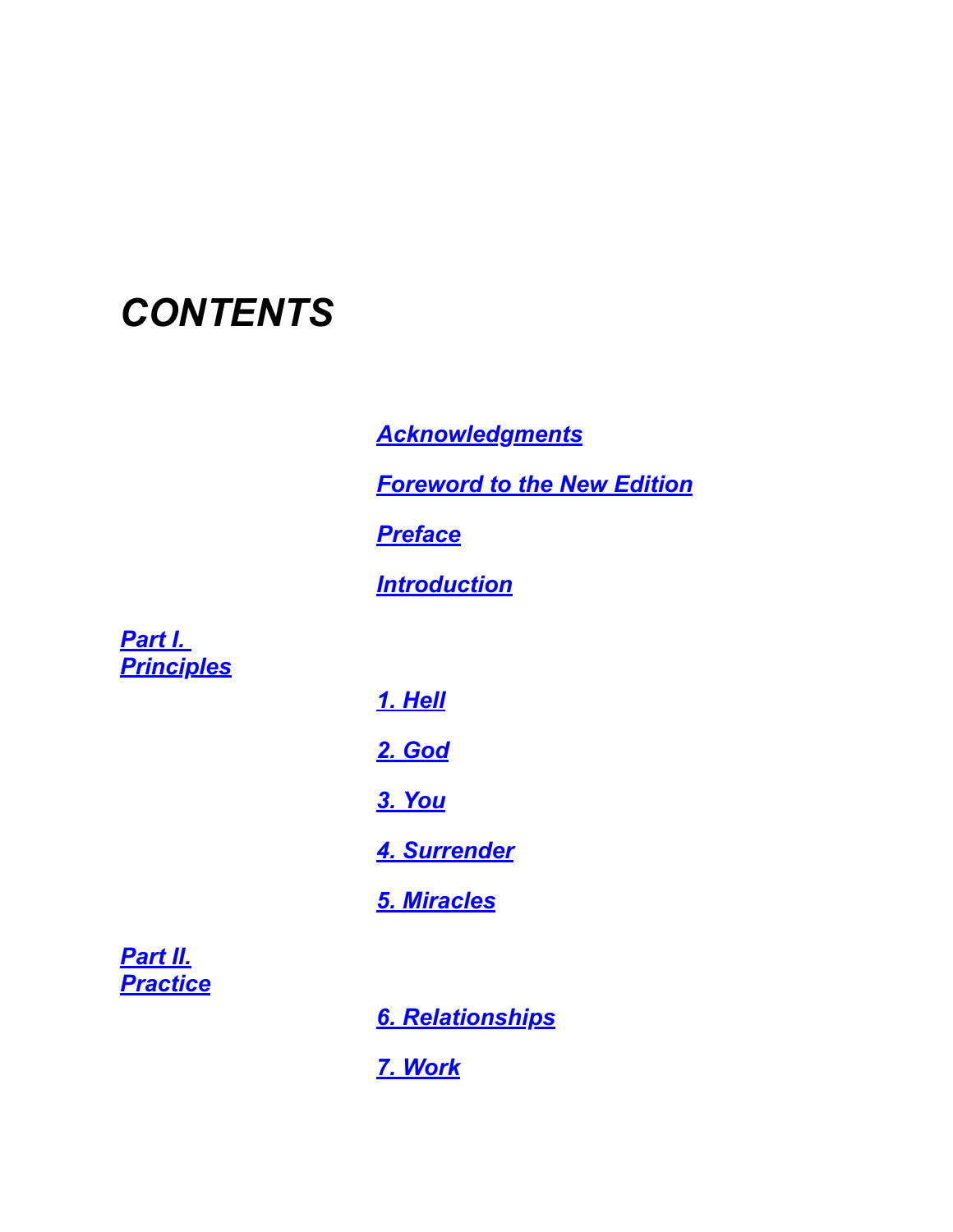*8. [Body](#page-167-0)*

*9. [Heaven](#page-200-0)*

*[Endnotes](#page-222-0)*

*[About the Author](#page-233-0)*

*[Copyright](#page-234-0)*

*[About the Publisher](#page-235-0)*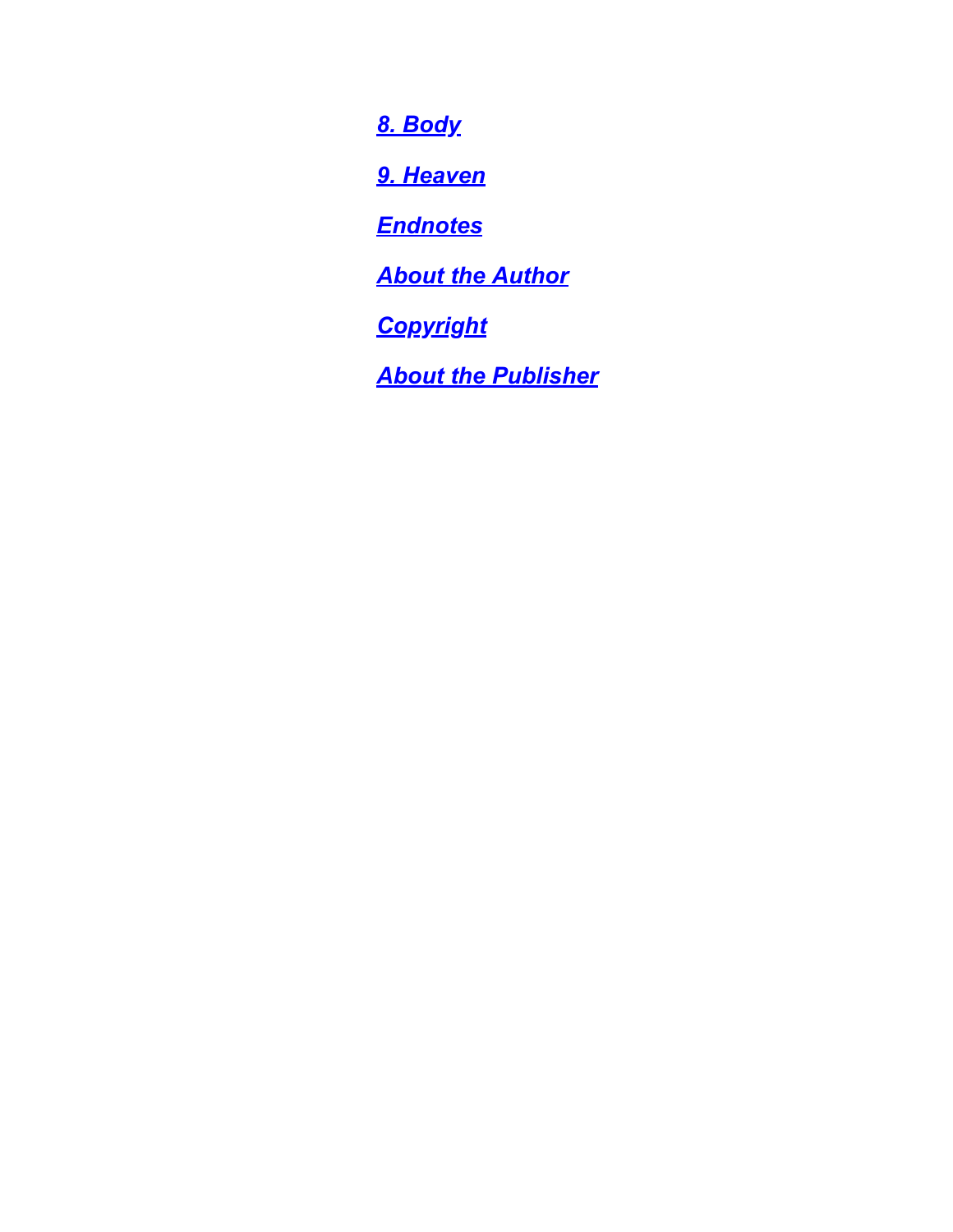# *[ACKNOWLEDGMENTS](#page-4-0)*

<span id="page-6-0"></span>This new edition of *A Return to Love* is possible because of the book's popularity since 1992. For that, my deepest thanks to Oprah Winfrey. Her enthusiasm and generosity have given the book, and me, an audience we would never otherwise have had.

Many thanks as well to my literary agent, Al Lowman. Because of him I started the book, and because of him I finished it. Andrea Cagan also did much to help bring this book to completion. Her contribution was enormous. Thanks to Carol Cohen, Adrian Zackheim, Mitchell Ivers, and all the others at HarperCollins who helped produce this new edition. For my friends Rich Cooper, Norma Ferarra, David Kessler, and Victoria Pearman, my gratitude is deep and abiding.

Thanks to every person who has attended my lectures since I began giving them.

Thanks to my parents for all they've given me, and to my daughter for bringing a sweetness to my life that soars way beyond words.

And most of all, thanks to all the many people who have read *A Return to Love* since it was first published and shared with me such powerful testimony of its value their lives. Their support for my efforts means more to me than I can express on this page.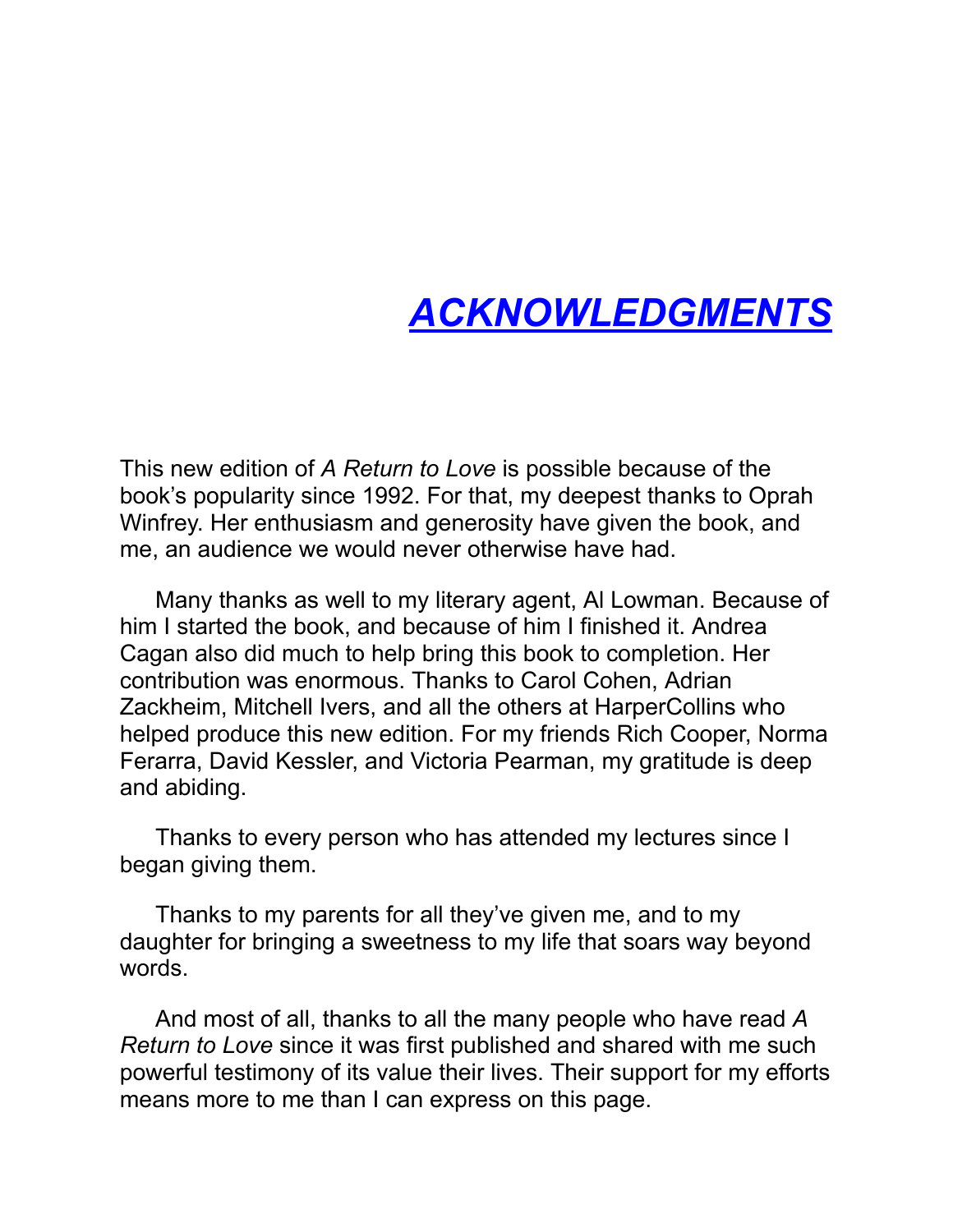#### <span id="page-7-0"></span>*[FORWORD](#page-4-1) TO THE NEW EDITION*

*A Return of Love* has had a life of its own, as does any book. An author is like a mother who brings a child into the world and then watches it live its own life story.

This particular book has had a wonderful life so far, and I have been priviledged to receive countless testimonials to its positive effect on readers. Because I am not the author of *A Course in Miracles* but merely an interpreter of its principles, I cannot take credit for the best things about *Return to Love*. The ideas in the Course had, and continue to have, a miraculous effect on my own life, and thus I understand the excitement that others feel upon coming across "miracles" for the first time.

I'm the older than I was when I wrote this book, and in some ways I am less innocent. I have tasted more of love's oppositions. Yet having seen as much as I have now seen of the world's resistance to the ways of love, I realize more deeply than ever the responsibility which each of us has to embrace it more fully and express it effectively. Hatred is the spiritual malignancy of our species and, like any other form of cancer, does its most terrible work not outwardly but within us. The fear behind it literally eats us alive, destroying minds, bodies, cultures, nations. External remedies can manage its effects, but only love has the power to undo it.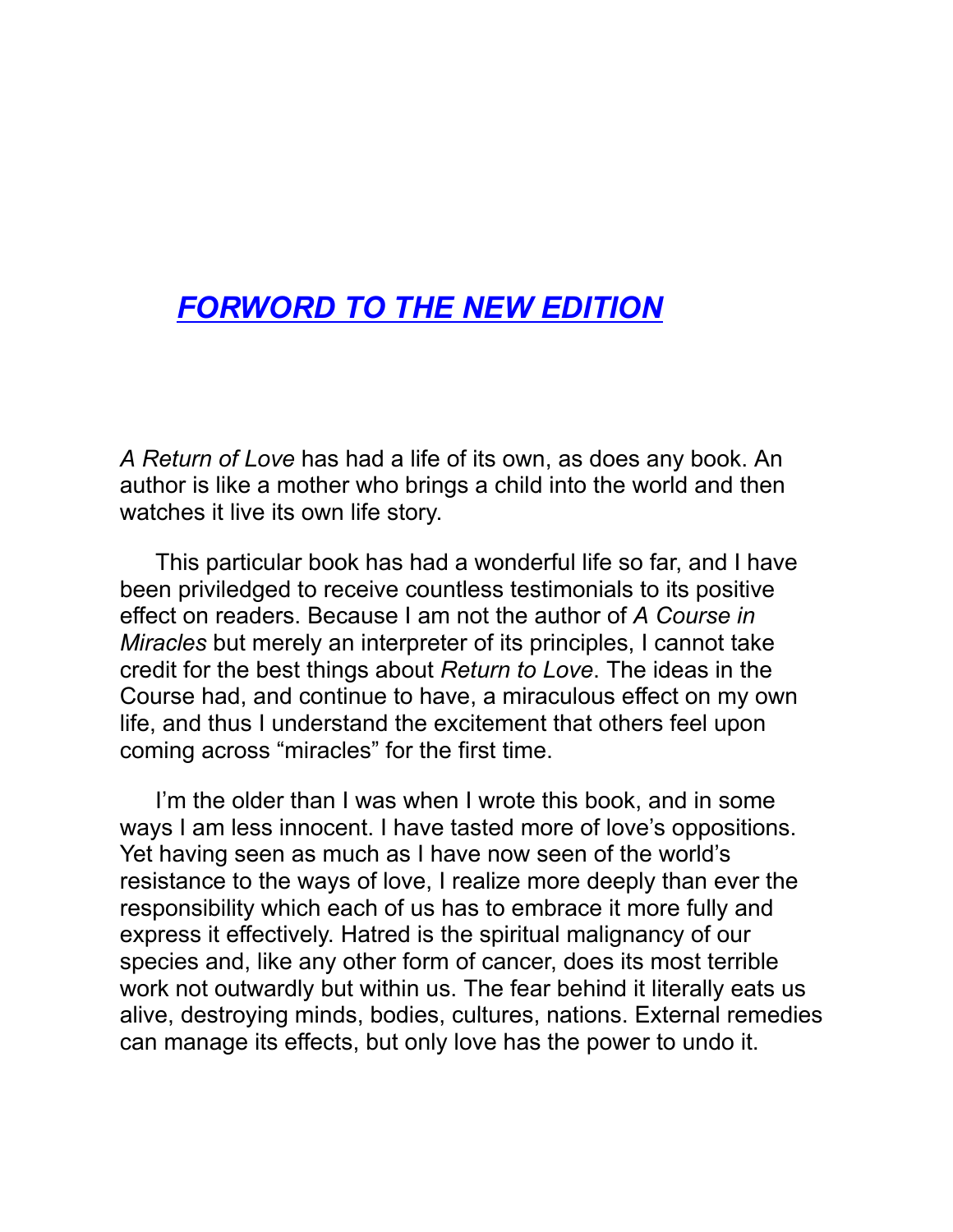Undo it we must. From foreign wars to domestic catastrophes, our work is the work of casting fear from the world. We do this not only to serve ourselves but, most important, to serve our children. They shall inherit what we bequeath to them, and there is no greater gift to future generations than that we do the work God has asked us to do: love one another, that the world might be made right.

Fear unchecked grows exponentially. Love poured forth has the power to remove it. Thus is the power of God in our lives. If *A Return to Love* makes one iota of difference in anyone's ability to experience that power, then I am exceedingly glad I wrote it. I wish you miracles. I wish you love.

> Marianne Williamson January 1996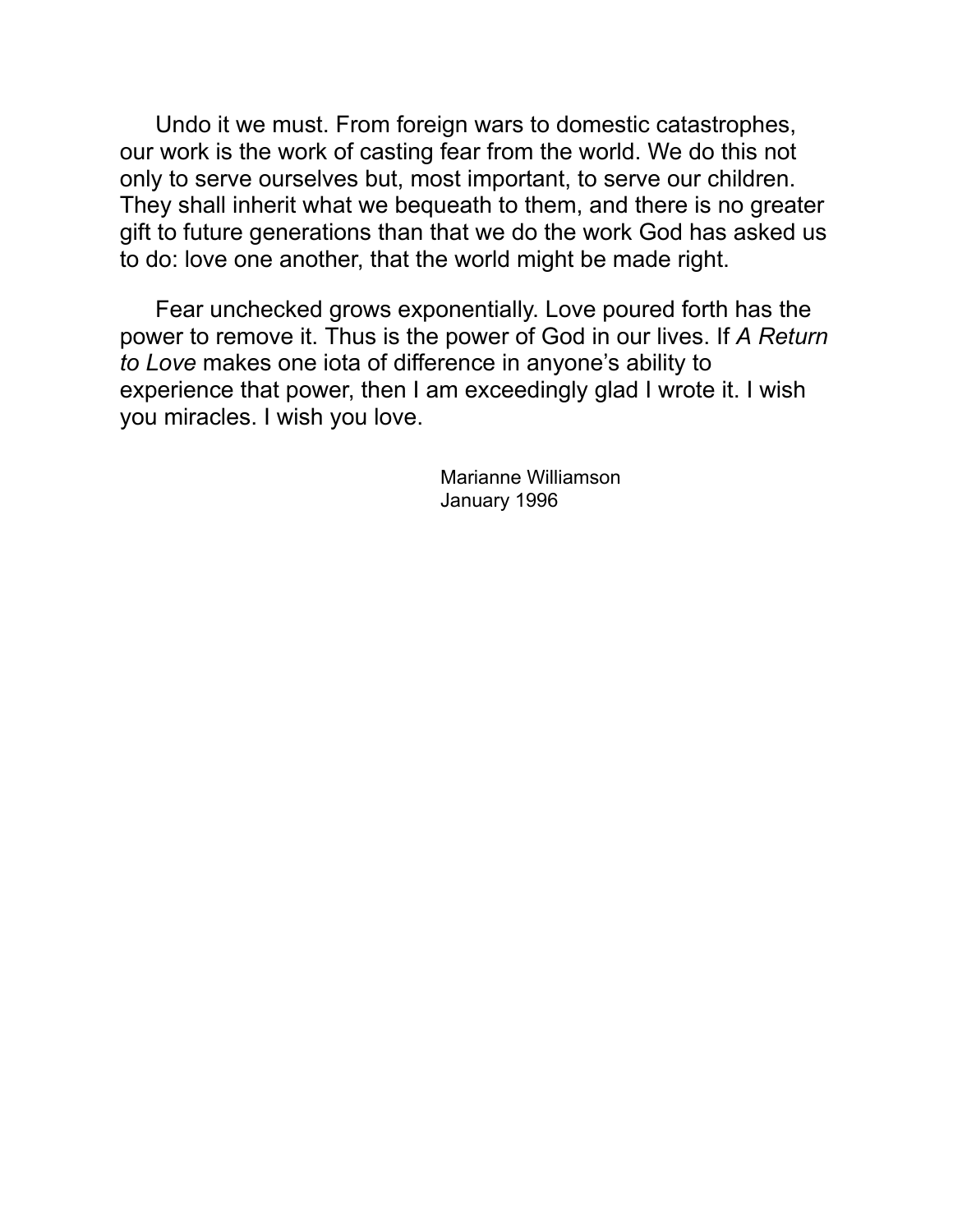<span id="page-9-0"></span>

I grew up in a middle-class Jewish family, laced with the magical overtones of an eccentric father. When I was thirteen, in 1965, he took me to Saigon to show me what war was. The Vietnam War was beginning to rev up and he wanted me to see bullet holes firsthand. He didn't want the military-industrial complex to eat my brain and convince me war was okay.

My grandfather was very religious and sometimes I would go to synagogue with him on Saturday mornings. When the ark was opened during the service, he would bow and begin to cry. I would cry too, but I don't know whether I was crying out of a budding religious fervor, or simply because he was.

When I went to high school, I took my first philosophy class and decided God was a crutch I didn't need. What kind of God would let children starve, I argued, or people get cancer, or the Holocaust happen? The innocent faith of a child met the pseudointellectualism of a high school sophomore head on. I wrote a Dear John letter to God. I was depressed as I wrote it, but it was something I felt I had to do because I was too well-read now to believe in God.

During college, a lot of what I learned from professors was definitely extra-curricular. I left school to grow vegetables, but I don't remember ever growing any. There are a lot of things from those years I can't remember. Like a lot of people at that time—late sixties,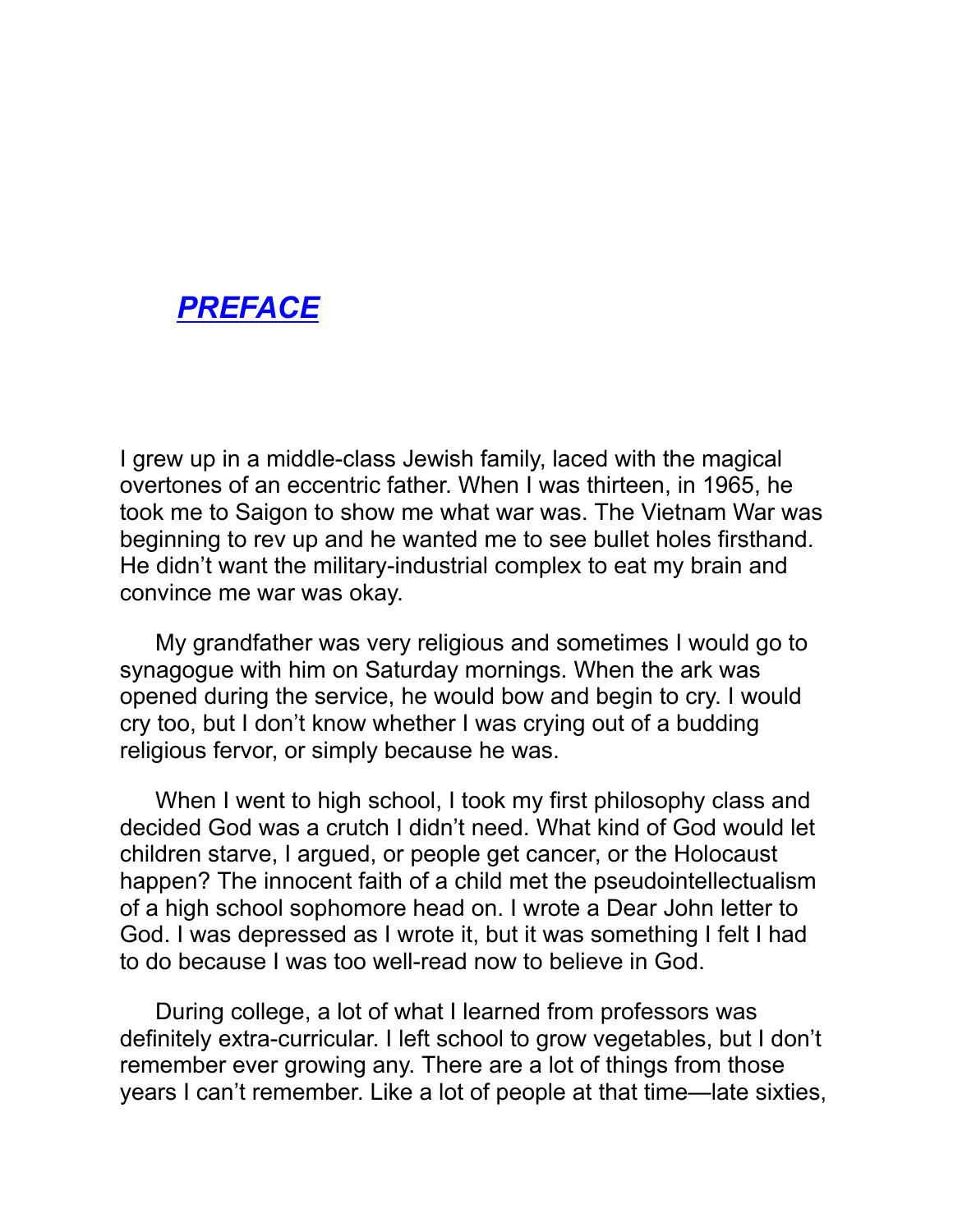early seventies—I was pretty wild. Every door marked "no" by conventional standards seemed to hold the key to some lascivious pleasure I had to have. Whatever sounded outrageous, I wanted to do. And usually, I did.

I didn't know what to do with my life, though I remember my parents kept begging me to do *something*. I went from relationship to relationship, job to job, city to city, looking for some sense of identity or purpose, some feeling that my life had finally kicked in. I knew I had talent, but I didn't know at what. I knew I had intelligence, but I was too frantic to apply it to my own circumstances. I went into therapy several times, but it rarely made an impact. I sank deeper and deeper into my own neurotic patterns, seeking relief in food, drugs, people, or whatever else I could find to distract me from myself. I was always trying to make something happen in my life, but nothing much happened except all the drama I created around things not happening.

There was some huge rock of self-loathing sitting in the middle of my stomach during those years, and it got worse with every phase I went through. As my pain deepened, so did my interest in philosophy: Eastern, Western, academic, esoteric. Kierkegaard, the I Ching, existentialism, radical death-of-God Christian theology, Buddhism, and more. I always sensed there was some mysterious cosmic order to things, but I could never figure out how it applied to my own life.

One day I was sitting around smoking marijuana with my brother, and he told me that everybody thought I was weird. "It's like you have some kind of virus," he said. I remember thinking I was going to shoot out of my body in that moment. I felt like an alien. I had often felt as though life was a private club and everybody had received the password except me. Now was one of those times. I felt other people knew a secret that I didn't know, but I didn't want to ask them about it because I didn't want them to know I didn't know.

By my mid-twenties, I was a total mess.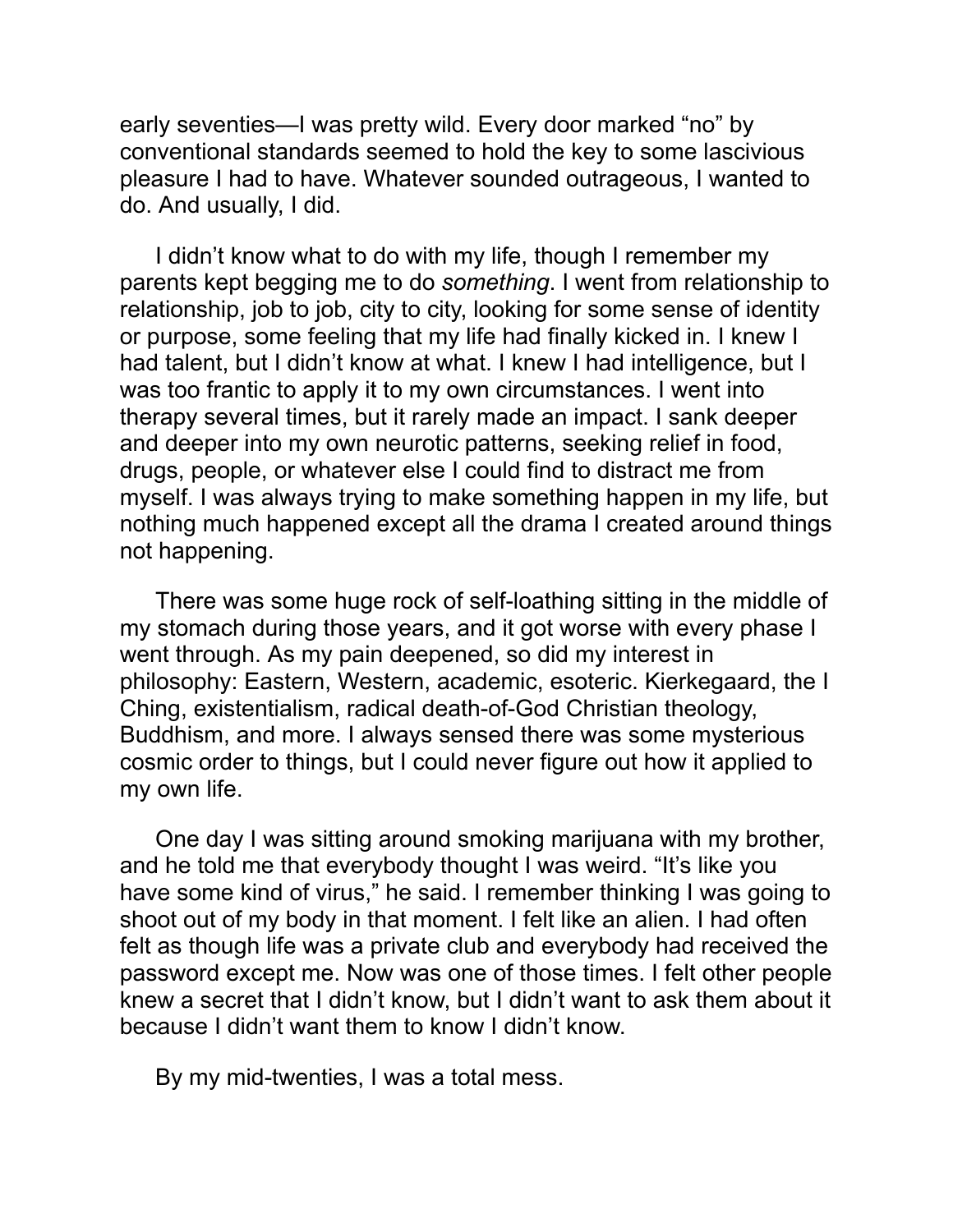I believed other people were dying inside too, just like me, but they couldn't or wouldn't talk about it. I kept thinking there was something very important that no one was discussing. I didn't have the words myself, but I was sure that something was fundamentally off in the world. How could everybody think that this stupid game of "making it in the world"—which I was actually embarrassed I didn't know how to play—could be all there is to our being here?

One day in 1977, I saw a set of blue books with gold lettering sitting on someone's coffee table in New York City. I opened to the introduction. It read,

> "*This is* A Course in Miracles. *It is a required course. Only the time you take it is voluntary. Free will does not mean that you can establish the curriculum. It means only that you can elect what you want to take at a given time. The Course does not aim at teaching the meaning of love, for that is beyond what can be taught. It does aim, however, at removing the blocks to the awareness of love's presence, which is your natural inheritance*."

I remember thinking that sounded rather intriguing, if not arrogant. Reading further, however, I noticed Christian terminology throughout the books. This made me nervous. Although I had studied Christian theology in school, I had kept it at an intellectual distance. Now I felt the threat of a more personal significance. I put the books back on the table.

It took another year before I picked them up again—another year, and another year's misery. Then I was ready. This time I was so depressed I didn't even notice the language. This time, I knew immediately that the Course had something very important to teach me. It used traditional Christian terms, but in decidedly nontraditional, nonreligious ways. I was struck, as most people are, by the profound authority of its voice. It answered questions I had begun to think were unanswerable. It talked about God in brilliant psychological terms, challenging my intelligence and never insulting it. It's a bit cliché to say this, but I felt like I had come home.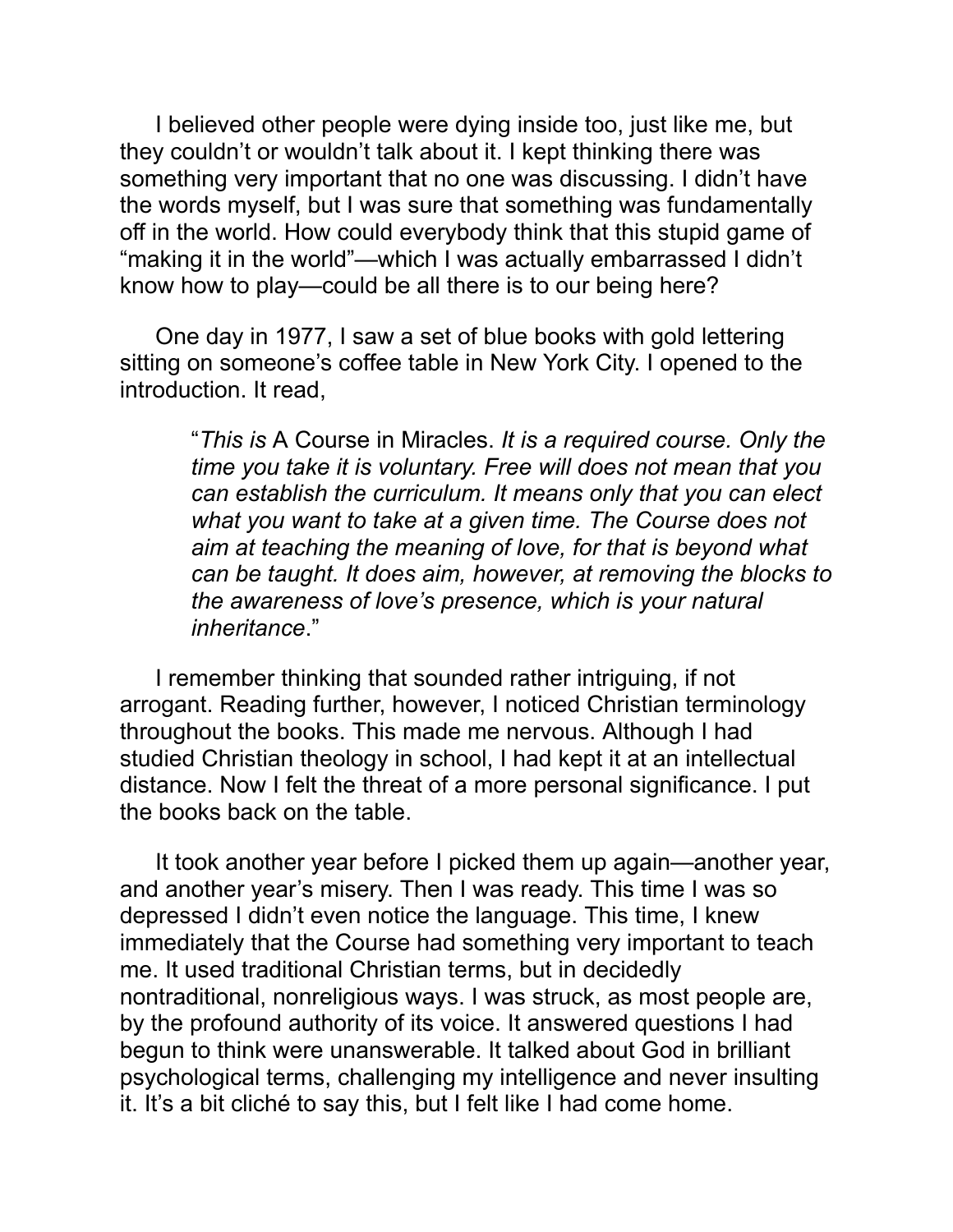The Course seemed to have a basic message: *relax*. I was confused to hear that because I had always associated relaxing with resigning. I had been waiting for someone to explain to me how to fight the fight, or to fight the fight for me, and now this book suggested that I surrender the fight completely. I was surprised but so relieved. I had long suspected I wasn't made for worldly combat.

For me, this was not just another book. This was my personal teacher, my path out of hell. As I began reading the Course and following its Workbook exercises, I could feel almost immediately that the changes it produced inside of me were positive. I felt happy. I felt like I was beginning to calm down. I began to understand myself, to get some hook on why my relationships had been so painful, why I could never stay with anything, why I hated my body. Most importantly, I began to have some sense that I could change. Studying the Course unleashed huge amounts of hopeful energy inside me, energy that had been turning darker and more selfdestructive every day.

The Course, a self-study program of spiritual psychotherapy contained in three books, claims no monopoly on God. It is a statement of universal spiritual themes. There's only one truth, spoken different ways, and the Course is just one path to it out of many. If it's your path, however, you know it. For me, the Course was a breakthrough experience intellectually, emotionally, and psychologically. It freed me from a terrible emotional pain.

I wanted that "awareness of love's presence" that I had read about, and over the next five years I studied the Course passionately. As my mother said at the time, I "read it like a menu." In 1983, I began sharing my understanding of the Course with a small gathering of people in Los Angeles. The group began to grow. Since then, my lecture audiences have grown significantly here and abroad. I have had the opportunity to see how relevant this material is to people throughout the world.

*A Return to Love* is based on what I have learned from *A Course in Miracles*. It is about some of the Course's basic principles as I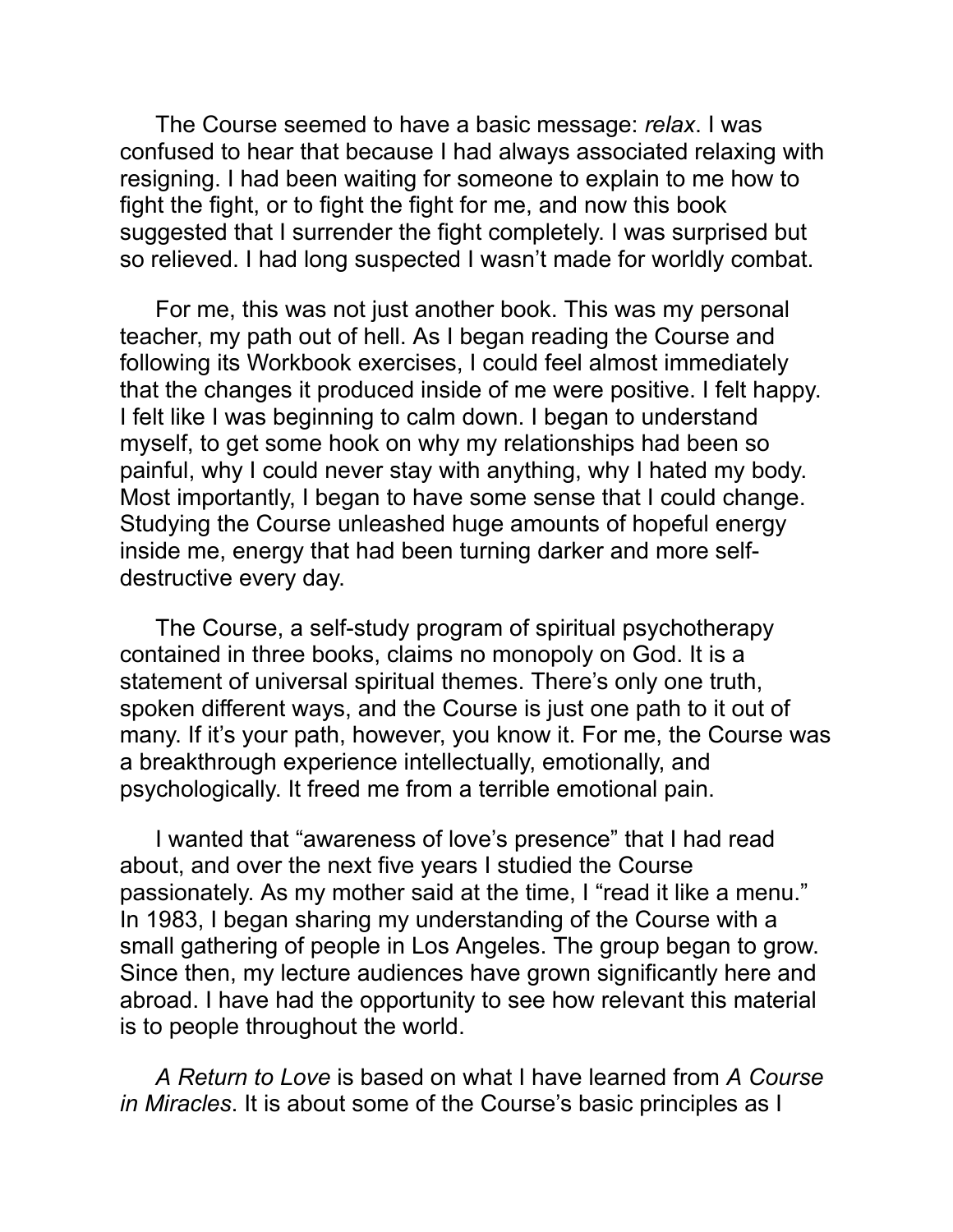understand them and relate them to various issues that affect our daily lives.

*A Return to Love* is about the practice of love, as a strength and not a weakness, as a daily answer to the problems that confront us. How is love a practical solution? This book is written as a guide to the miraculous application of love as a balm on every wound. Whether our psychic pain is in the area of relationships, health, career, or elsewhere, love is a potent force, the cure, the Answer.

Americans are not that big on philosophy. We're very big on action, however, once we understand the reason for it. As we begin to understand more deeply why love is such a necessary element in the healing of the world, a shift will occur in how we live our lives within and without.

My prayer is that this book might help someone. I have written it with an open heart. I hope you'll read it with an open mind.

> Marianne Williamson Los Angeles, CA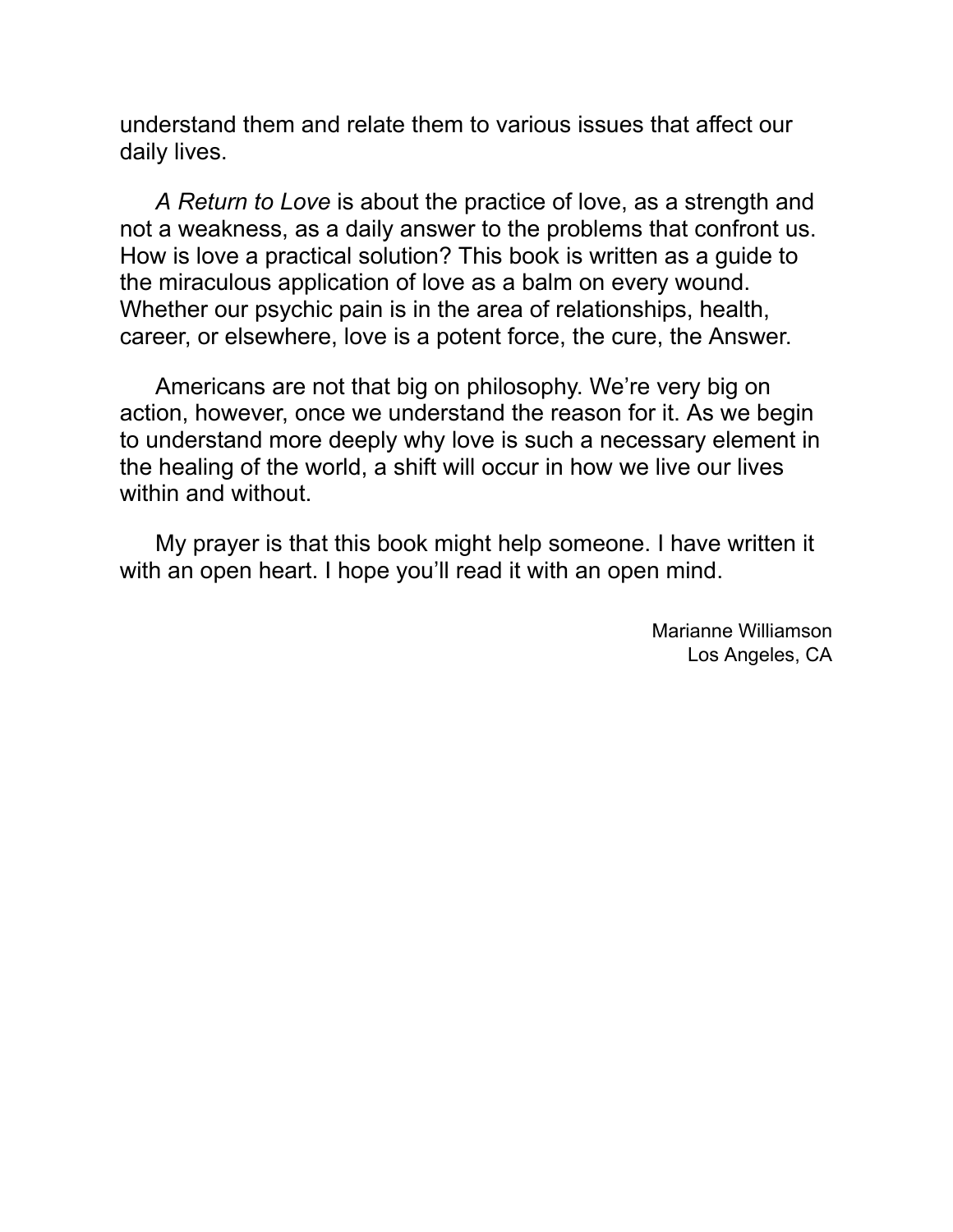### <span id="page-14-0"></span>*[INTRODUCTION](#page-4-3)*

When we were born, we were programmed perfectly. We had a natural tendency to focus on love. Our imaginations were creative and flourishing, and we knew how to use them. We were connected to a world much richer than the one we connect to now, a world full of enchantment and a sense of the miraculous.

So what happened? Why is it that we reached a certain age, looked around, and the enchantment was gone?

Because we were taught to focus elsewhere. We were taught to think unnaturally. We were taught a very bad philosophy, a way of looking at the world that contradicts who we are.

We were taught to think thoughts like competition, struggle, sickness, finite resources, limitation, guilt, bad, death, scarcity, and loss. We began to think these things, and so we began to know them. We were taught that things like grades, being good enough, money, and doing things the right way, are more important than love. We were taught that we're separate from other people, that we have to compete to get ahead, that we're not quite good enough the way we are. We were taught to see the world the way that others had come to see it. It's as though, as soon as we got here, we were given a sleeping pill. The thinking of the world, which is not based on love, began pounding in our ears the moment we hit shore.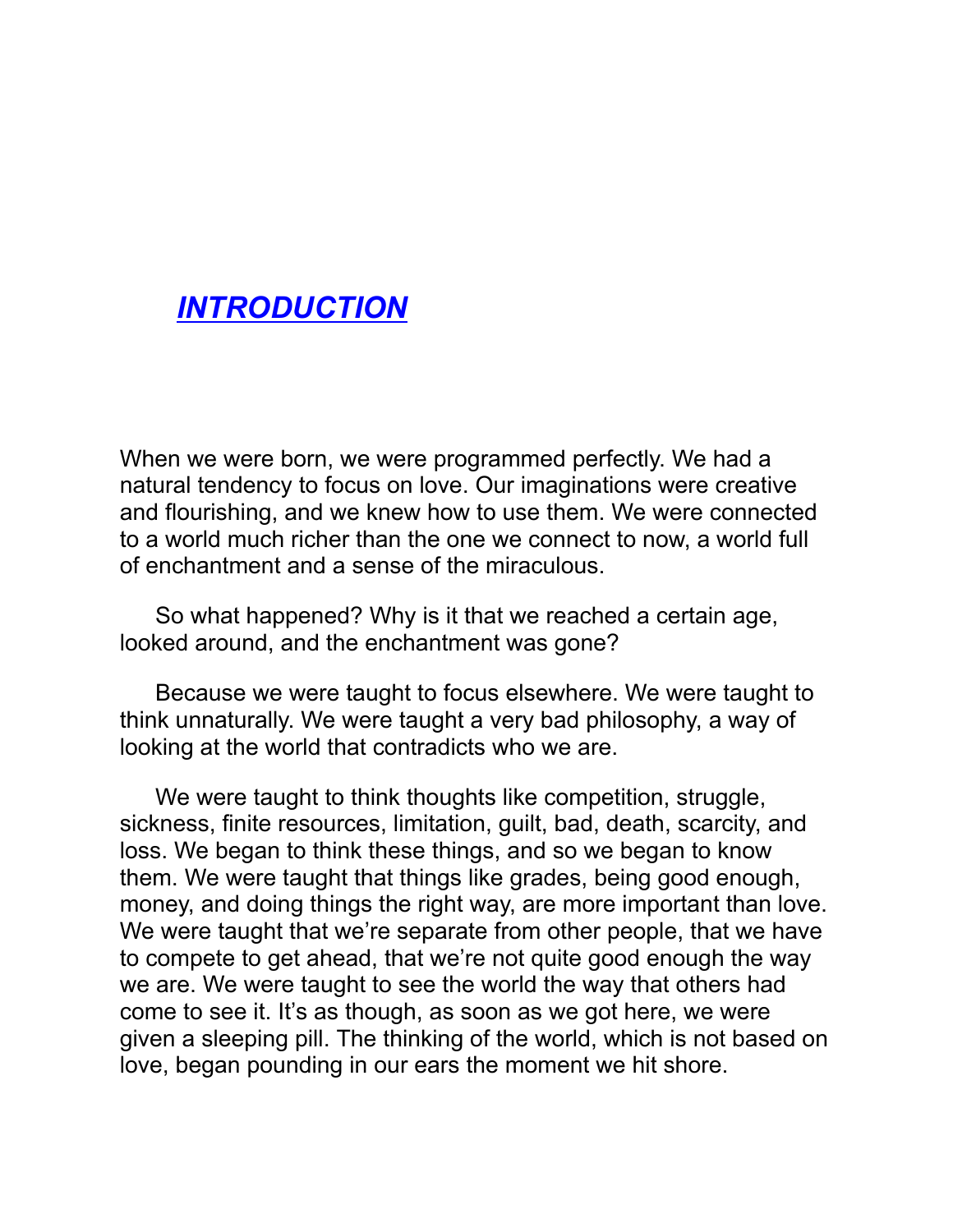Love is what we were born with. Fear is what we have learned here. The spiritual journey is the relinquishment—or unlearning—of fear and the acceptance of love back into our hearts. Love is the essential existential fact. It is our ultimate reality and our purpose on earth. To be consciously aware of it, to experience love in ourselves and others, is the meaning of life.

Meaning doesn't lie in things. Meaning lies in us. When we attach value to things that aren't love—the money, the car, the house, the prestige—we are loving things that can't love us back. We are searching for meaning in the meaningless. Money, of itself, means nothing. Material things, of themselves, mean nothing. It's not that they're bad. It's that they're nothing.

We came here to co-create with God by extending love. Life spent with any other purpose in mind is meaningless, contrary to our nature, and ultimately painful. It's as though we've been lost in a dark, parallel universe where things are loved more than people. We overvalue what we perceive with our physical senses, and undervalue what we know to be true in our hearts.

Love isn't seen with the physical eyes or heard with physical ears. The physical senses can't perceive it; it's perceived through another kind of vision. Metaphysicians call it the Third Eye, esoteric Christians call it the vision of the Holy Spirit, and others call it the Higher Self. Regardless of what it's called, love requires a different kind of "seeing" than we're used to—a different kind of knowing or thinking. Love is the intuitive knowledge of our hearts. It's a "world beyond" that we all secretly long for. An ancient memory of this love haunts all of us all the time, and beckons us to return.

Love isn't material. It's energy. It's the feeling in a room, a situation, a person. Money can't buy it. Sex doesn't guarantee it. It has nothing at all to do with the physical world, but it can be expressed nonetheless. We experience it as kindness, giving, mercy, compassion, peace, joy, acceptance, non-judgment, joining, and intimacy.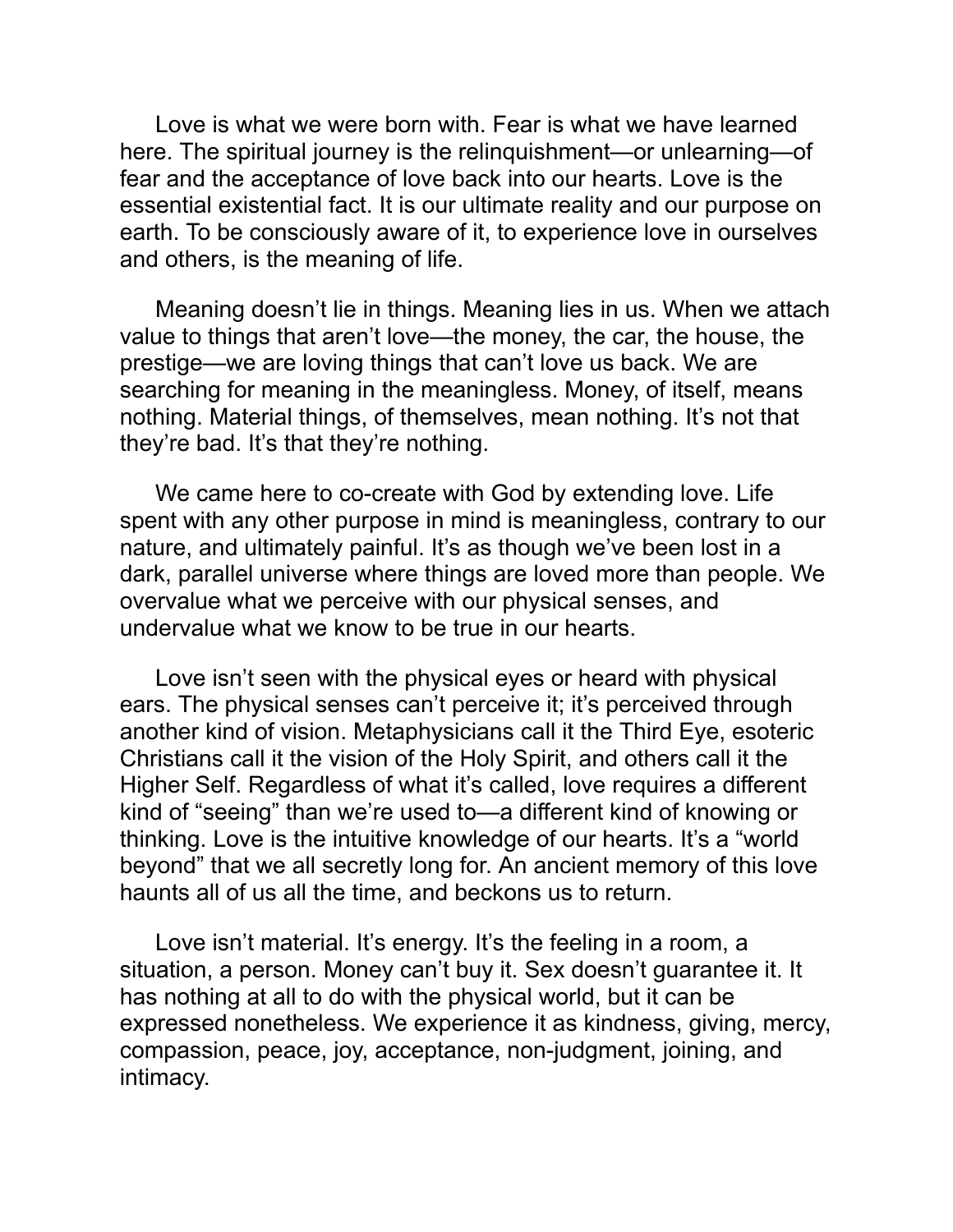Fear is our shared lovelessness, our individual and collective hells. It's a world that seems to press on us from within and without, giving constant false testimony to the meaninglessness of love. When fear is expressed, we recognize it as anger, abuse, disease, pain, greed, addiction, selfishness, obsession, corruption, violence, and war.

Love is within us. It cannot be destroyed, but can only be hidden. The world we knew as children is still buried within our minds. I once read a delightful book called *The Mists of Avalon*. The mists of Avalon are a mythical allusion to the tales of King Arthur. Avalon is a magical island that is hidden behind huge impenetrable mists. Unless the mists part, there is no way to navigate your way to the island. But unless you believe the island is there, the mists won't part.

Avalon symbolizes a world beyond the world we see with our physical eyes. It represents a miraculous sense of things, the enchanted realm that we knew as children. Our childlike self is the deepest level of our being. It is who we really are and what is real doesn't go away. The truth doesn't stop being the truth just because we're not looking at it. Love merely becomes clouded over, or surrounded by mental mists.

Avalon is the world we knew when we were still connected to our softness, our innocence, our spirit. It's actually the same world we see now, but informed by love, interpreted gently, with hope and faith and a sense of wonder. It's easily retrieved, because perception is a choice. The mists part when we believe that Avalon is behind them.

And that's what a miracle is: a parting of the mists, a shift in perception, a return to love.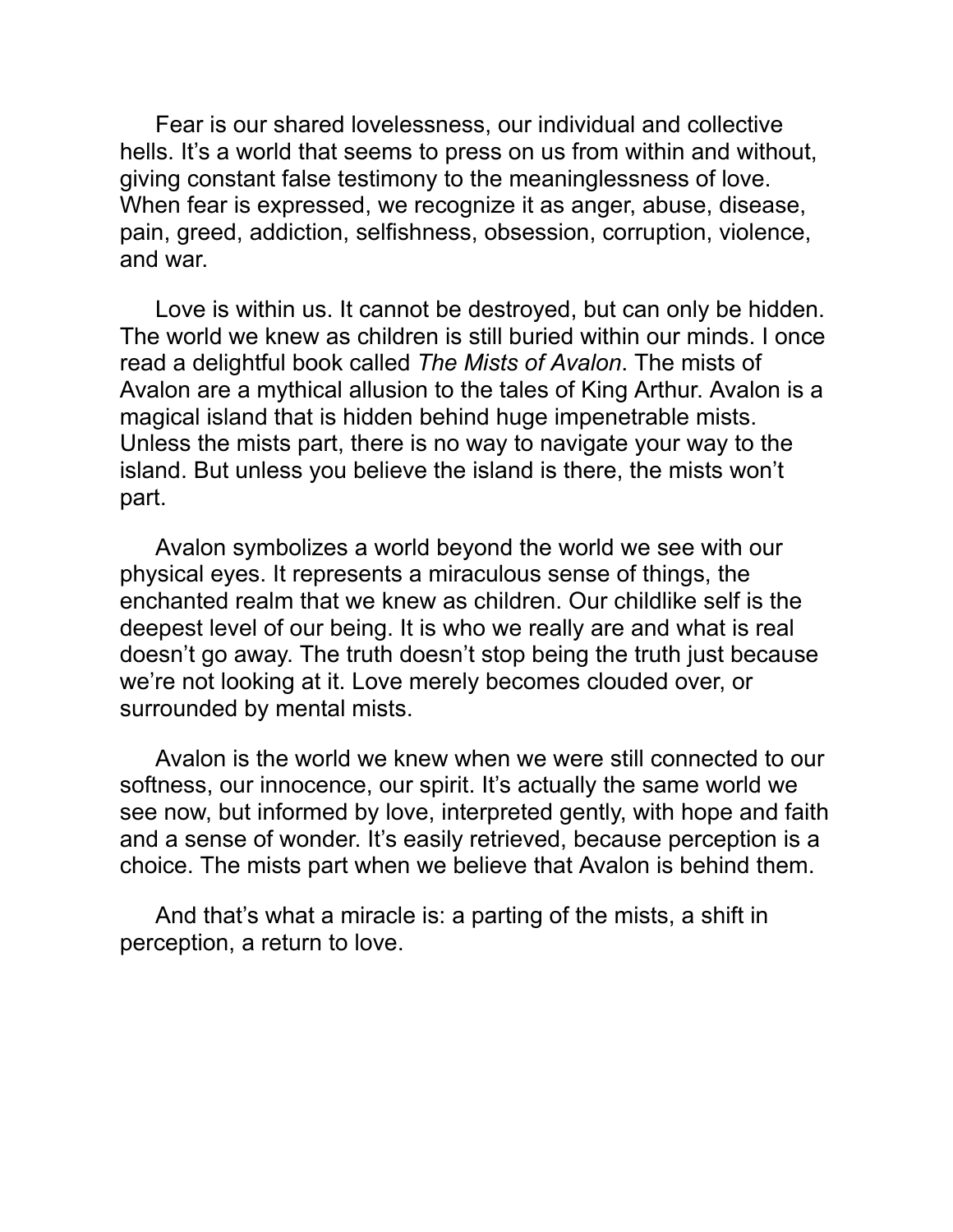## <span id="page-17-0"></span>*[PART](#page-4-4) I*

*[Principles](#page-4-4)*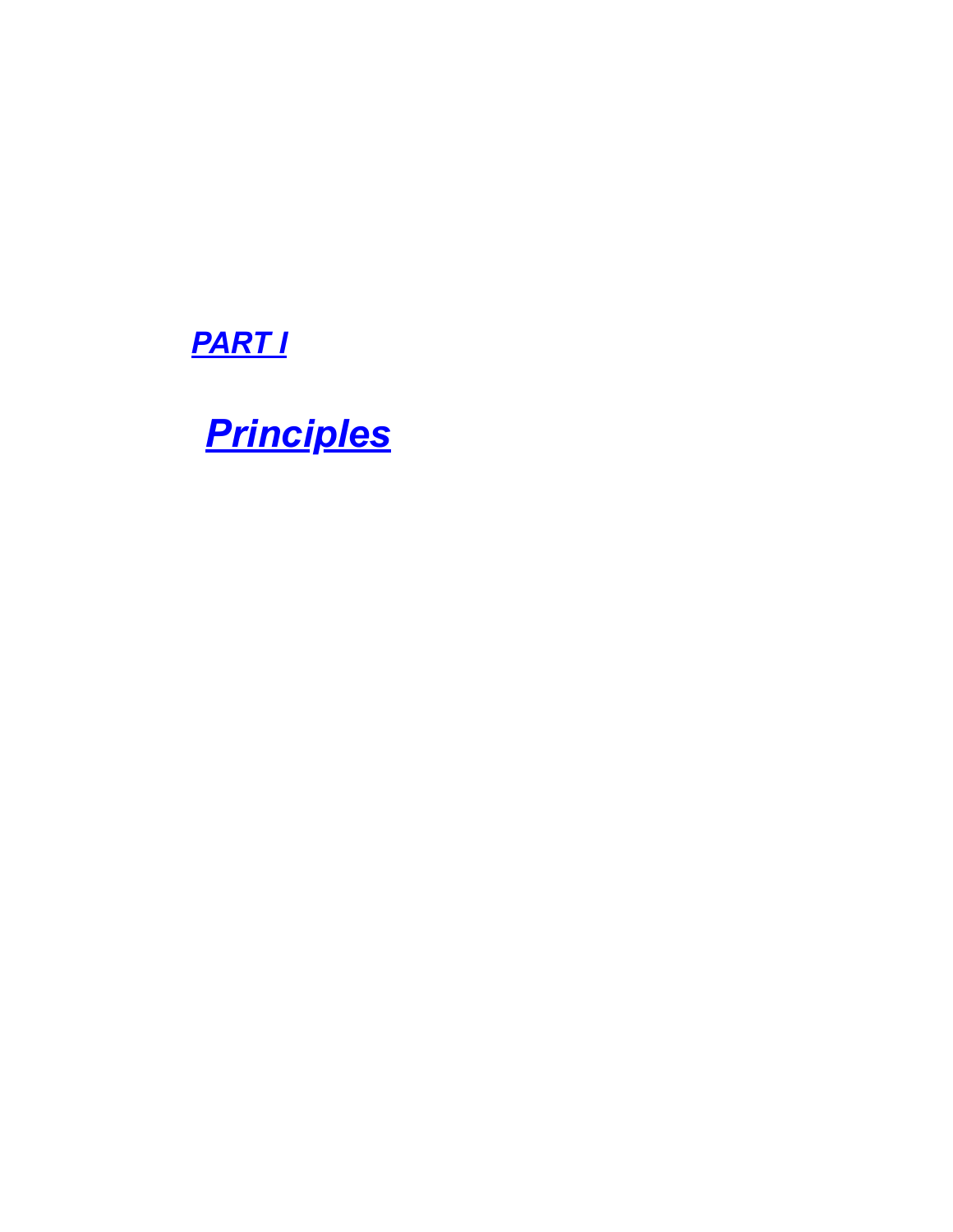## <span id="page-18-0"></span>*[CHAPTER](#page-4-5) 1*

# *[Hell](#page-4-5)*

*"There is no place for hell in a world whose loveliness can yet be so intense and so inclusive it is but a step from there to Heaven*."

*Those passages with double quotation marks are quoted directly from A Course in Miracles. Those passages with single quotation marks are paraphrased interpretations of that book. A complete listing of citations to A Course in Miracles appears beginning on p. 301*.

*M.W.*

#### *1. THE DARKNESS*

*"The journey into darkness has been long and cruel, and you have gone deep into it*."

What happened to my generation is that we never grew up. The problem isn't that we're lost or apathetic, narcissistic or materialistic. The problem is we're terrified.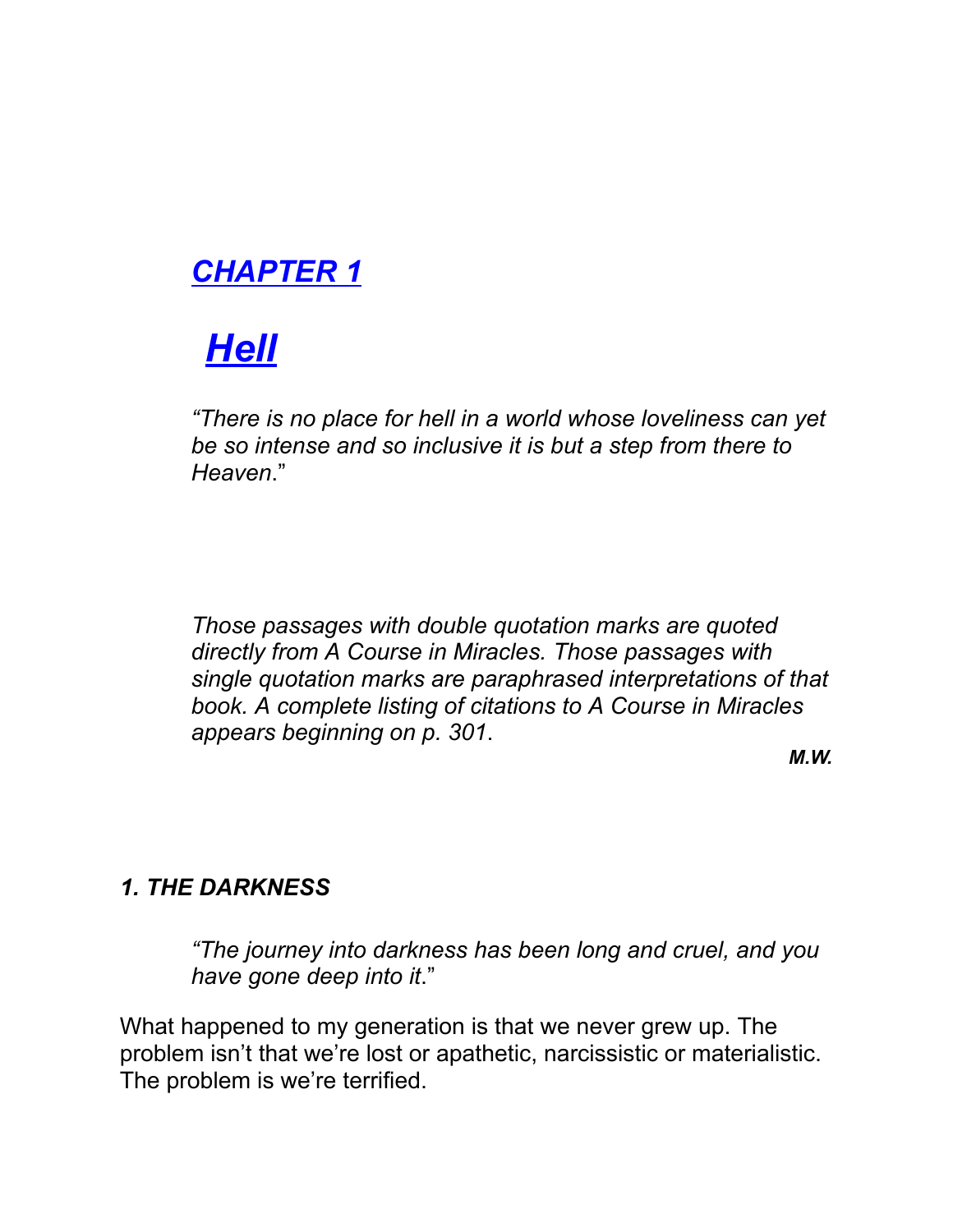A lot of us know we have what it takes—the looks, the education, the talent, the credentials. But in certain areas, we're paralyzed. We're not being stopped by something on the outside, but by something on the inside. Our oppression is internal. The government isn't holding us back, or hunger or poverty. We're not afraid we'll get sent to Siberia. We're just afraid, period. Our fear is free-floating. We're afraid this isn't the right relationship or we're afraid it is. We're afraid they won't like us or we're afraid they will. We're afraid of failure or we're afraid of success. We're afraid of dying young or we're afraid of growing old. We're more afraid of life than we are of death.

You'd think we'd have some compassion for ourselves, bound up in emotional chains the way we are, but we don't. We're just disgusted with ourselves, because we think we should be better by now. Sometimes we make the mistake of thinking other people don't have as much fear as we do, which only makes us more afraid. Maybe they know something we don't know. Maybe we're missing a chromosome.

It's become popular these days to blame practically everything on our parents. We figure it's because of them that our self-esteem is so low. If only they'd been different, we'd be brimming with self-love. But if you take a close look at how our parents treated us, whatever abuse they gave us was often mild compared to the way we abuse ourselves today. It's true that your mother might have said repeatedly, "You'll never be able to do that, dear." But now you say to yourself, "You're a jerk. You never do it right. You blew it. I hate you." They might have been mean, but we're vicious.

Our generation has slipped into a barely camouflaged vortex of self-loathing. And we're always, even desperately, seeking a way out, through growth or through escape. Maybe this degree will do it, or this job, this seminar, this therapist, this relationship, this diet, or this project. But too often the medicine falls short of a cure, and the chains just keep getting thicker and tighter. The same soap operas develop with different people in different cities. We begin to realize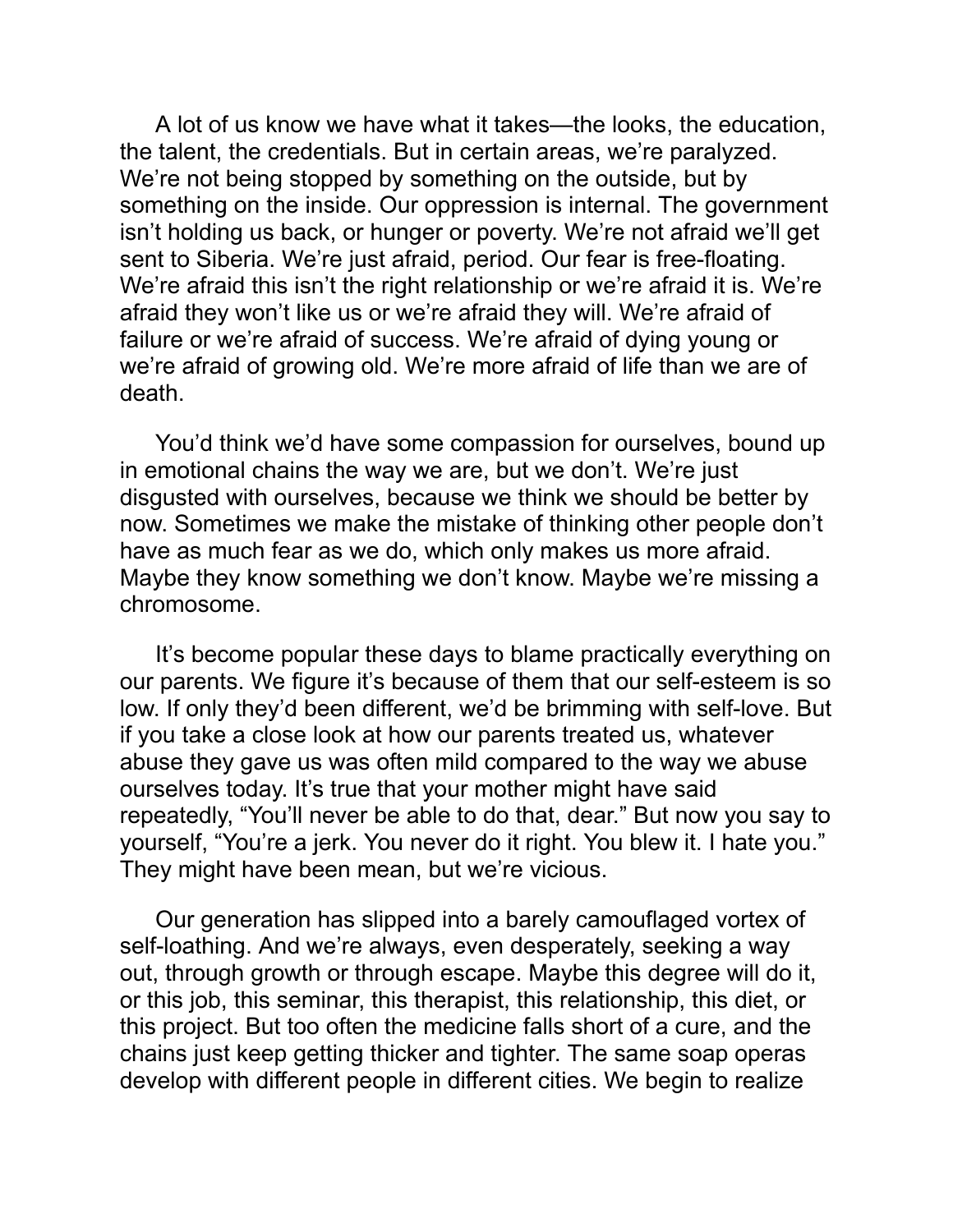that we ourselves are somehow the problem, but we don't know what to do about it. We're not powerful enough to overrule ourselves. We sabotage, abort everything: our careers, our relationships, even our children. We drink. We do drugs. We control. We obsess. We code-pend. We overeat. We hide. We attack. The form of the dysfunction is irrelevant. We can find a lot of different ways to express how much we hate ourselves.

But express it we will. Emotional energy has got to go somewhere, and self-loathing is a powerful emotion. Turned inward, it becomes our personal hells: addiction, obsession, compulsion, depression, violent relationships, illness. Projected outward, it becomes our collective hells: violence, war, crime, oppression. But it's all the same thing: hell has many mansions, too.

I remember, years ago, having an image in my mind that frightened me terribly. I would see a sweet, innocent little girl in a perfect white organdy apron, pinned screaming with her back against a wall. A vicious, hysterical woman was repeatedly stabbing her through the heart with a knife. I suspected that both characters were me, that they lived as psychic forces inside my mind. With every passing year, I grew more scared of that woman with the knife. She was active in my system. She was totally out of control, and I felt like she wanted to kill me.

When I was most desperate, I looked for a lot of ways out of my personal hell. I read books about how our minds create our experience, how the brain is like a bio-computer that manufactures whatever we feed into it with our thoughts. "Think success and you'll get it, "Expect to fail and you will," I read. But no matter how much I worked at changing my thoughts, I kept going back to the painful ones. Temporary breakthroughs would occur: I would work on having a more positive attitude, get myself together and meet a new man or get a new job. But I would always revert to the patterns of selfbetrayal: I'd eventually turn into a bitch with the man, or screw up at the job. I would lose ten pounds, and then put them back on in five minutes, terrified by how it felt to look beautiful. The only thing more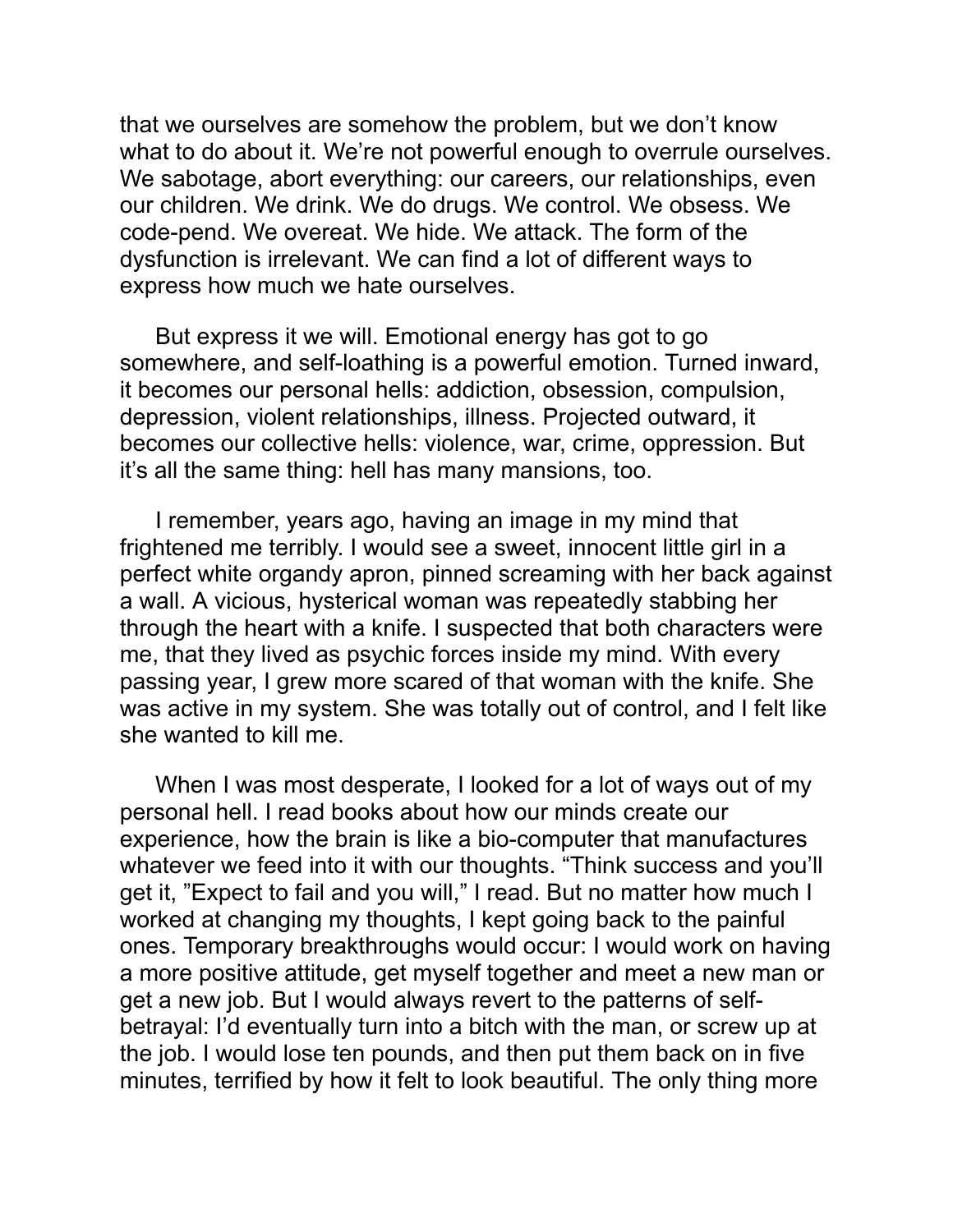frightening than not getting male attention, was getting lots of it. The groove of sabotage ran deep and automatic. Sure, I could change my thoughts, but not permanently. And there's only one despair worse than "God, I blew it."—and that's, "God, I blew it *again*."

My painful thoughts were my demons. Demons are insidious. Through various therapeutic techniques, I'd become very smart about my own neuroses, but that didn't necessarily exorcise them. The garbage didn't go away; it just became more sophisticated. I used to tell a person what my weaknesses were, using such conscious language that they would think, "Well, obviously she knows what her patterns are, so she won't do *that* again."

But oh yes, I would. Acknowledging my patterns was just a way of diverting someone's attention. Then I'd go into a rampage or other outrageous behavior so quickly and smoothly that no one, least of all myself, could do anything to stop me before I'd ruined a situation completely. I would say the exact words that would make the man leave, or hit me, or make someone fire me, or worse. In those days, it never occurred to me to ask for a miracle.

For one thing, I wouldn't have known what a miracle was. I put them in the pseudo-mystical-religious garbage category. I didn't know, until reading *A Course in Miracles*, that a miracle is a reasonable thing to ask for. I didn't know that a miracle is just a shift in perception.

I once attended a twelve-step meeting where people were asking God to take away their desire to drink. I had never gone overboard with any one particular dysfunctional behavior. It wasn't drinking or drugs that was doing me in; it was my personality in general, that hysterical woman inside my head. My negativity was as destructive to me as alcohol is to the alcoholic. I was an artist at finding my own jugular. It was as though I was addicted to my own pain. Could I ask God to help me with that? It occurred to me that, just as with any other addictive behavior, maybe a power greater than myself could turn things around. Neither my intellect nor my willpower had been able to do that. Understanding what occurred when I was three years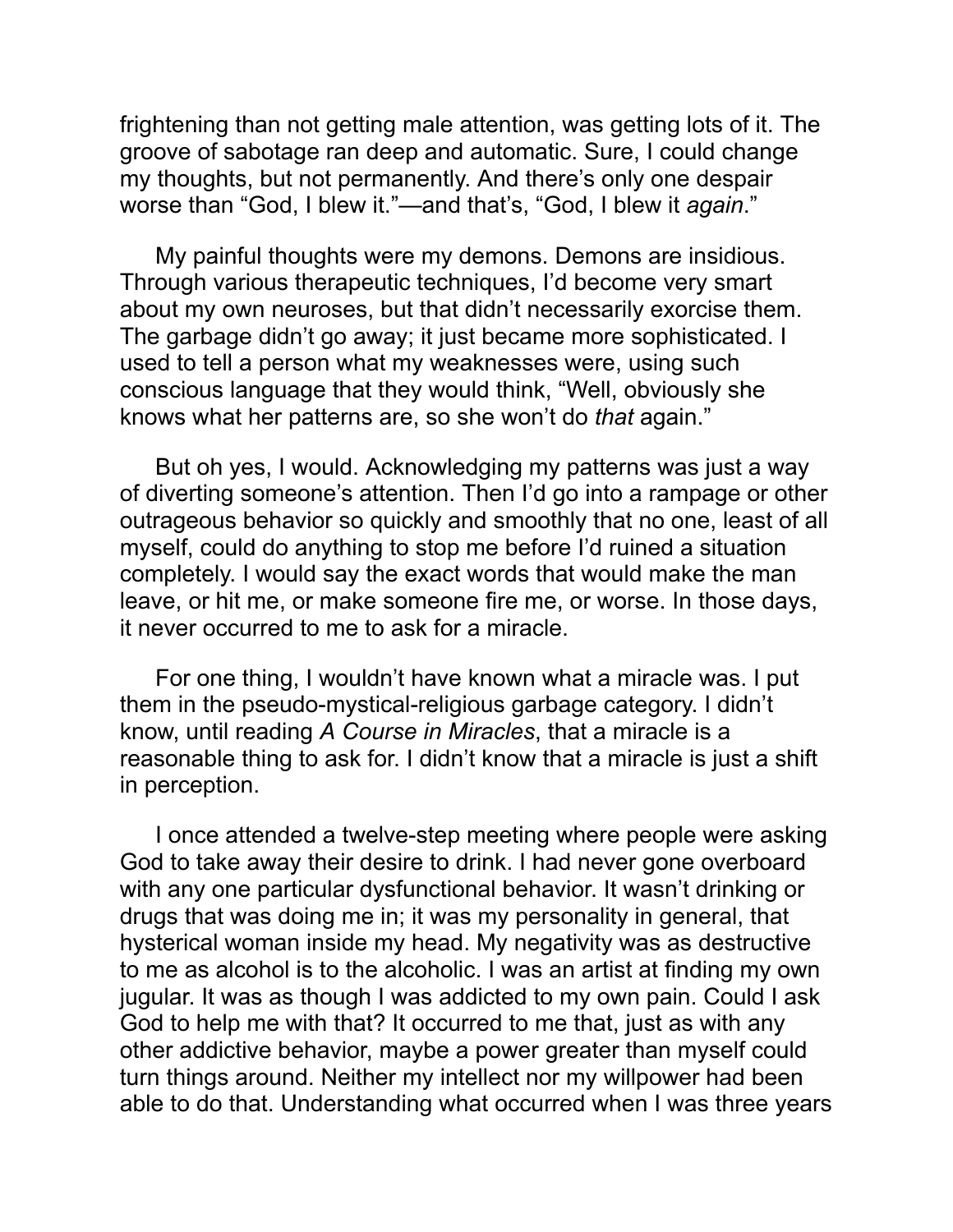old hadn't been enough to free me. Problems I kept thinking would eventually go away, kept getting worse every year. I hadn't emotionally developed the way I should have, and I knew it. Somehow, somewhere, it was as though wires deep inside my brain had gotten crossed. Like a lot of other people in my generation and culture, I had gotten off track many years before, and in certain ways just never grew up. We've had the longest postadolescence in the history of the world. Like emotional stroke victims, we need to go back a few steps in order to go forward. We need someone to teach us the basics.

For me, no matter what hot water I had gotten into, I had always thought that I could get myself out of it. I was cute enough, or smart enough, or talented enough, or clever enough—and if nothing else worked, I could call my father and ask for money. But finally I got myself into so much trouble, that I knew I needed more help than I could muster up myself. At twelve-step meetings, I kept hearing it said that a power greater than I could do for me what I couldn't do for myself. There was nothing else to do and there was no one left to call. My fear finally became so great, that I wasn't too hip to say "God, please help me."

#### *2. THE LIGHT*

*"The light is in you*."

So I went through this grandiose, dramatic moment where I invited God into my life. It was terrifying at first, but then I kind of got off on the idea.

After that, nothing really felt the way I expected it to. I had thought that things would improve. It's as though my life was a house, and I thought God would give it a wonderful paint job—new shutters perhaps, a pretty portico, new roof. Instead, it felt as though, as soon as I gave the house to God, He hit it with a giant wrecking ball. "Sorry, honey," He seemed to say, "There were cracks in the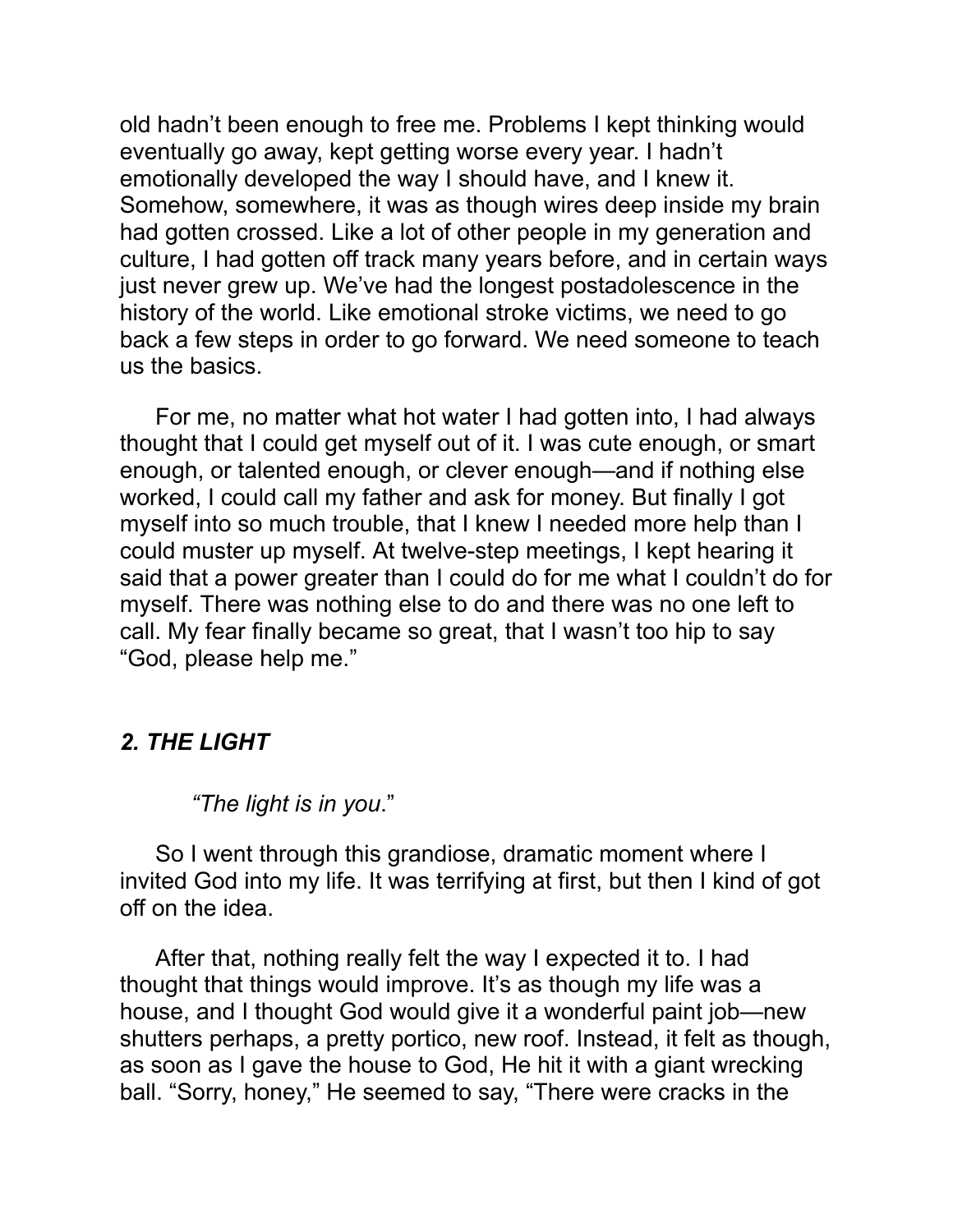foundation, not to mention all the rats in the bedroom. I thought we better just start all over."

I had read about people surrendering to God and then feeling this profound sense of peace descend like a mantle over their shoulders. I did get that feeling, but only for about a minute and a half. After that, I just felt like I'd been busted. This didn't turn me off to God so much as it made me respect His intelligence. It implied He understood the situation better than I would have expected. If I was God, I'd have busted me too. I felt more grateful than resentful. I was desperate for help.

A certain amount of desperation is usually necessary before we're ready for God. When it came to spiritual surrender, I didn't get serious, not really, until I was down on my knees completely. The mess got so thick that all the king's horses and all the king's men couldn't make Marianne function again. The hysterical woman inside me was in a maniacal rage, and the innocent child was pinned to the wall. I fell apart. I crossed the line between in-pain-but-still-able-tofunction-normally, and the realm of the total basket case. I had what is commonly called a nervous breakdown.

Nervous breakdowns can be highly underrated methods of spiritual transformation. They certainly get your attention. I have seen people have little mini-breakdowns year after year, each time stopping just short of getting the point. I think I was lucky to get mine over with in one fell swoop. The things I learned here, I will not forget. As painful as this experience was, I now see it as an important, perhaps necessary step in my breakthrough to a happier life.

For one thing, I was profoundly humbled. I saw very clearly that, 'of myself, I am nothing.' Until this happens, you keep trying all your old tricks, the ones that never did work but that you keep thinking might work this time. Once you've had enough and you can't do it anymore, you consider the possibility that there might be a better way. That's when your head cracks open and God comes in.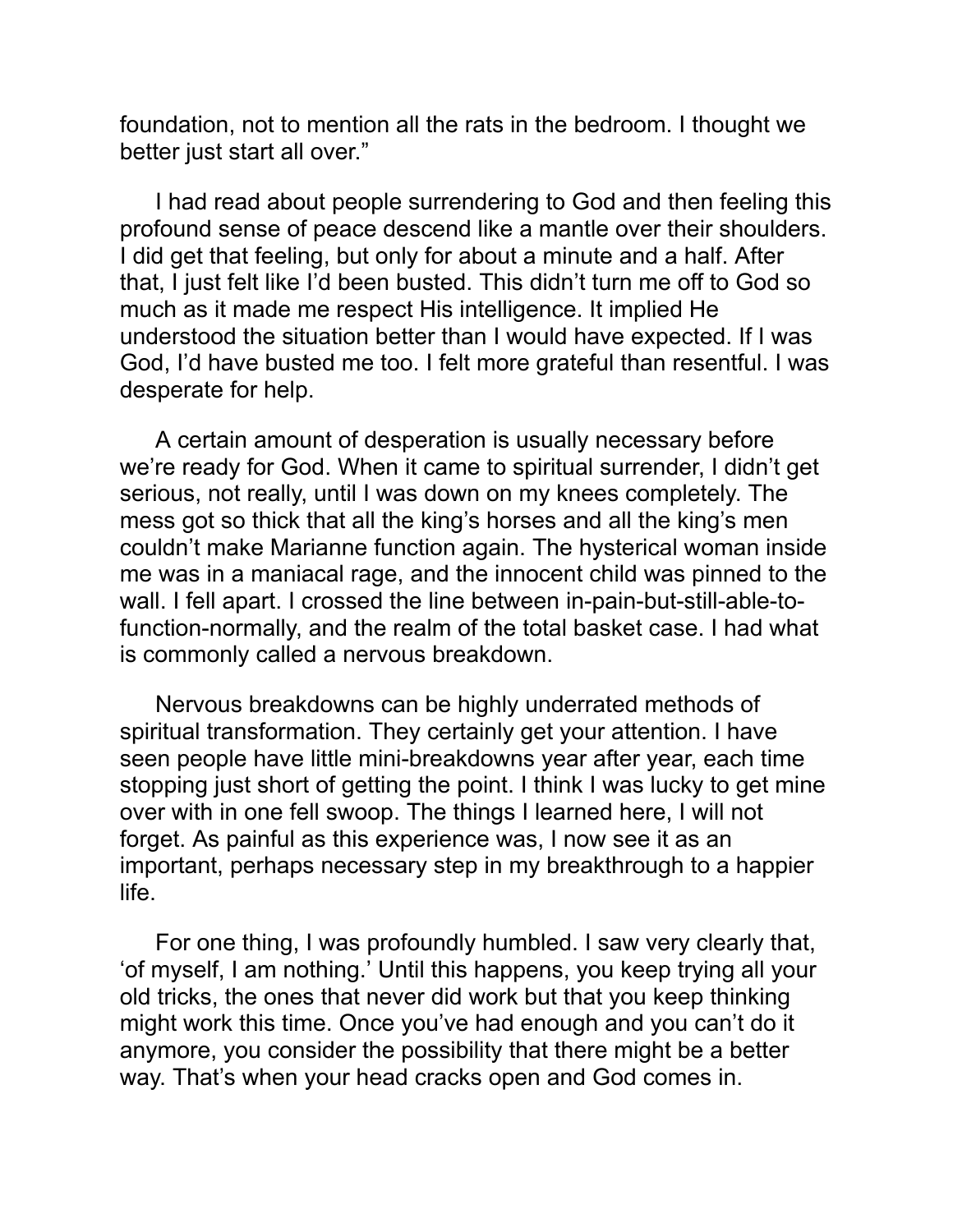I felt during those years as though my skull had exploded. It seemed as though thousands of little pieces of it had shot into outer space. Very slowly, they began to come together again. But while my emotional brain was so exposed, it seemed to be rewired, like I'd had some kind of psychic surgery. I felt like I became a different person.

More people have felt their heads crack open in some way, than have admitted it to their friends. These days it's not an uncommon phenomenon. People are crashing into walls today—socially, biologically, psychologically and emotionally. But this isn't bad news. In a way, it's good. Until your knees finally hit the floor, you're just playing at life, and on some level you're scared because you know you're just playing. The moment of surrender is not when life is over. It's when it begins.

Not that that moment of eureka—that calling out to God—is it, and it's all Paradise from then on. You've simply started the climb. But you know you're not running around in circles at the bottom of the mountain anymore, never really getting anywhere, dreaming of the top and having no idea how to get there. For many people, things have to get very bad before there's a shift. When you truly bottom out, there comes an exhilarating release. You recognize there's a power in the universe bigger than you are, who can do for you what you can't do for yourself. All of a sudden, your last resort sounds like a very good idea.

How ironic. You spend your whole life resisting the notion that there's someone out there smarter than you are, and then all of a sudden you're so relieved to know it's true. All of a sudden, you're not too proud to ask for help.

That's what it means to surrender to God.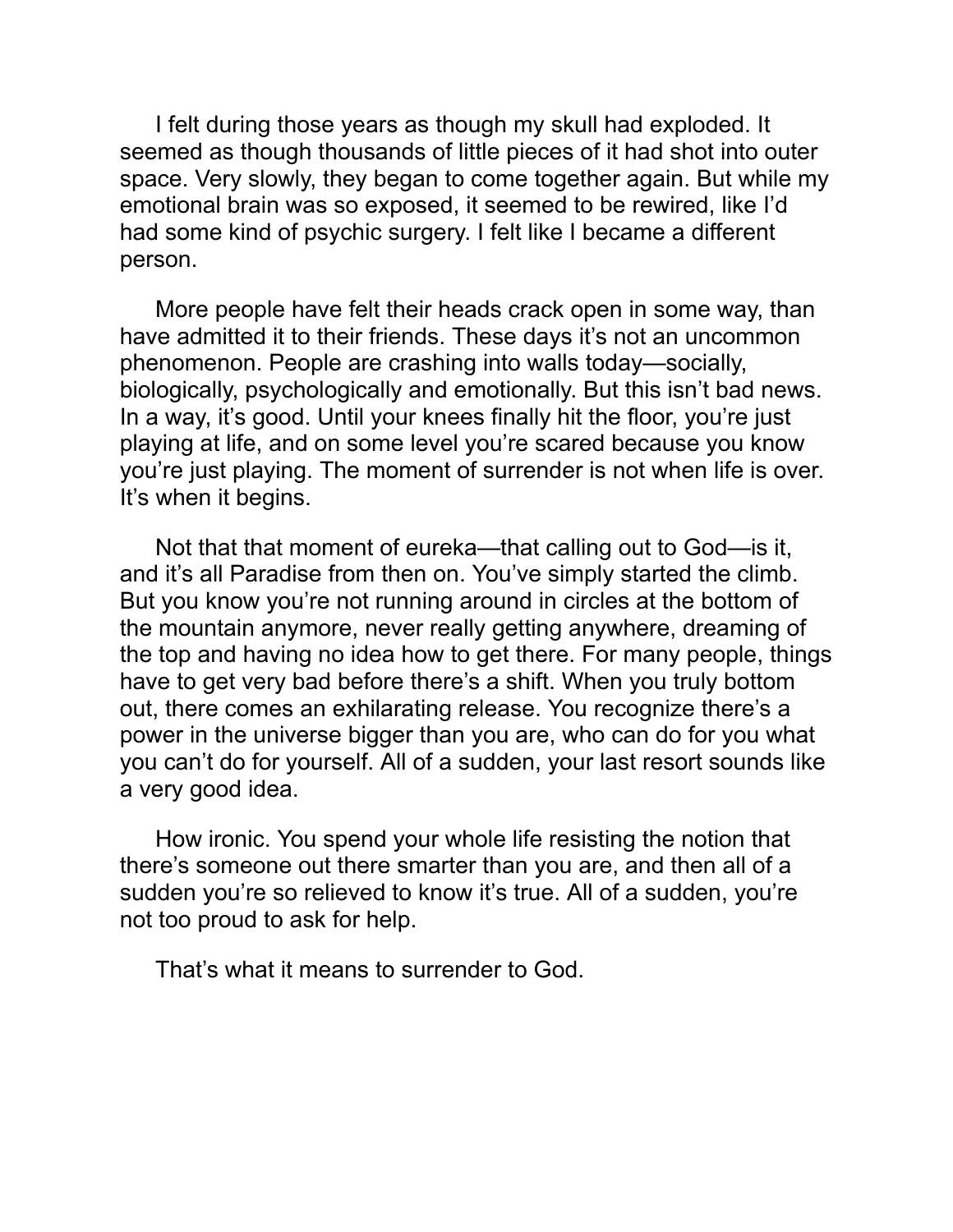## <span id="page-25-0"></span>*[CHAPTER](#page-4-6) 2*



"*You are in God*."

#### *1. GOD IS THE ROCK*

"*There is no time, no place, no state where God is absent*."

There have been times in my life—and they still happen today, though they're more the exception now than the rule—when I have felt as though sadness would overwhelm me. Something didn't turn out the way I wanted it to, or I was in conflict with someone, or I was afraid of what might or might not happen in the future. Life in those moments can be difficult to bear, and the mind begins an endless search for its escape from pain.

What I learned from *A Course in Miracles* is that the change we're really looking for is inside our heads. Events are always in flux. One day people love you; the next day you're their target. One day a situation is running smoothly; the next day chaos reigns. One day you feel like you're an okay person; the next day you feel like you're an utter failure. These changes in life are always going to happen; they're part of the human experience. What we can change, however, is how we perceive them. And that shift in our perception is a miracle.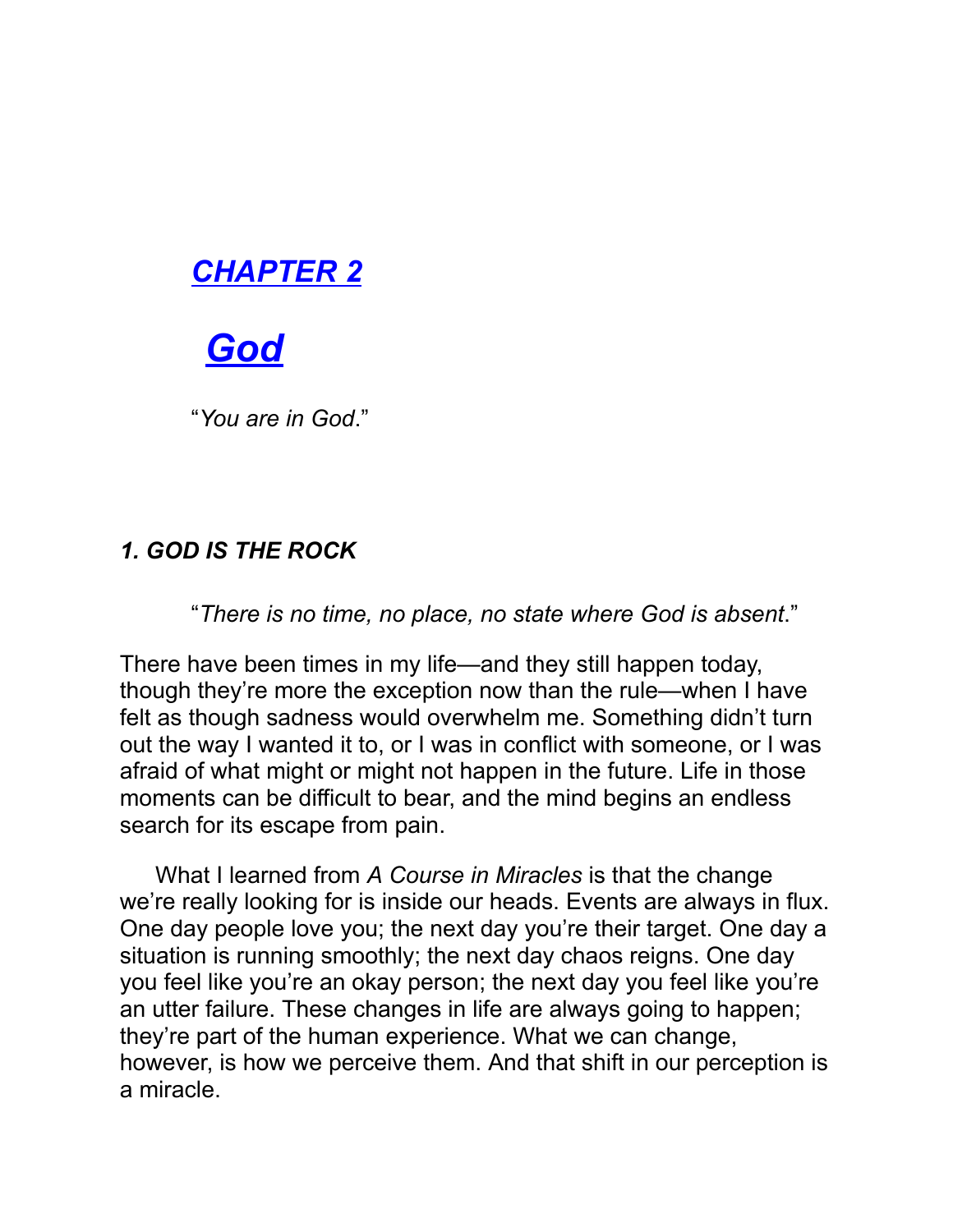There's a biblical story where Jesus says we can build our house on sand or we can build it on rock. Our house is our emotional stability. When it is built on sand, then the winds and rain can tear it down. One disappointing phone call and we crumble; one storm and the house falls down.

When our house is built on rock, then it is sturdy and strong and the storms can't destroy it. We are not so vulnerable to life's passing dramas. Our stability rests on something more enduring than the current weather, something permanent and strong. We're depending on God.

I had never realized that depending on God meant depending on love. I had heard it said that God was love, but it had never kicked in for me exactly what that meant.

As I began to study *A Course in Miracles*, I discovered the following things:

*God is the love within us*.

*Whether we "follow Him," or think with love, is entirely up to us*.

*When we choose to love, or to allow our minds to be one with God, then life is peaceful. When we turn away from love, the pain sets in*.

And whether we love, or close our hearts to love, is a mental choice we make, every moment of every day.

#### *2. LOVE IS GOD*

"*Love does not conquer all things, but it does set all things right*."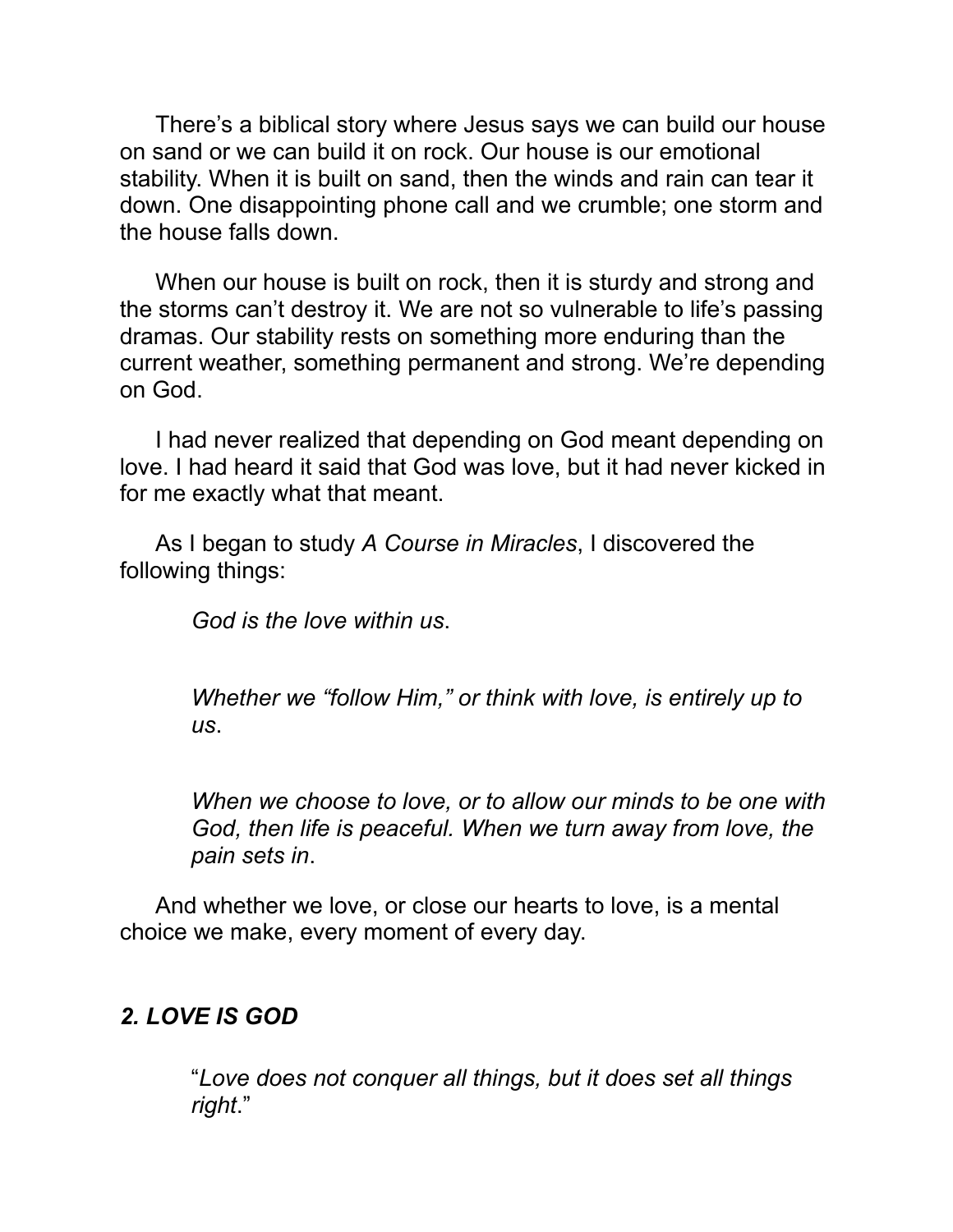Love taken seriously is a radical outlook, a major departure from the psychological orientation that rules the world. It is threatening not because it is a small idea, but because it is so huge.

For many people, God is a frightening concept. Asking God for help doesn't seem very comforting if we think of Him as something outside ourselves, or capricious or judgmental. But God is love. We were created in His image, or mind, which means that we are extensions of His love. This is why we are called the Sons of God.

We think we authored God, rather than realizing that He authored us. The Course says we have an 'authority problem.' Rather than accepting that we are the loving beings that He created, we have arrogantly thought that we could create ourselves, and then create God. Because *we* are angry and judgmental, we have projected those characteristics onto Him. We have made up a God in *our* image. But God remains who He is and always has been: the energy, the thought of unconditional love. He cannot think with anger or judgment; He is mercy and compassion and total acceptance. The problem is that we have forgotten this, and so we have forgotten who we ourselves are.

I began to realize that taking love seriously would be a complete transformation of my thinking. *A Course in Miracles* calls itself a 'mind training' in the relinquishment of a thought system based on fear, and the acceptance instead of a thought system based on love. Now, over a decade since starting the study of *A Course in Miracles*, my mind is hardly the touchstone of holy perception. I certainly don't pretend to consistently achieve a loving perspective of every situation in my own life. One thing I'm very clear about, however, is that when I do, life works beautifully. And when I don't, things stay stuck.

In order to love purely, we must surrender our old ways of thinking. For most of us, surrendering anything is difficult. We still think of surrender as failure, as something you do when you've lost the war. But spiritual surrender, although passive, is not weak. Actually, it is strong. It is a balance to our aggression. Although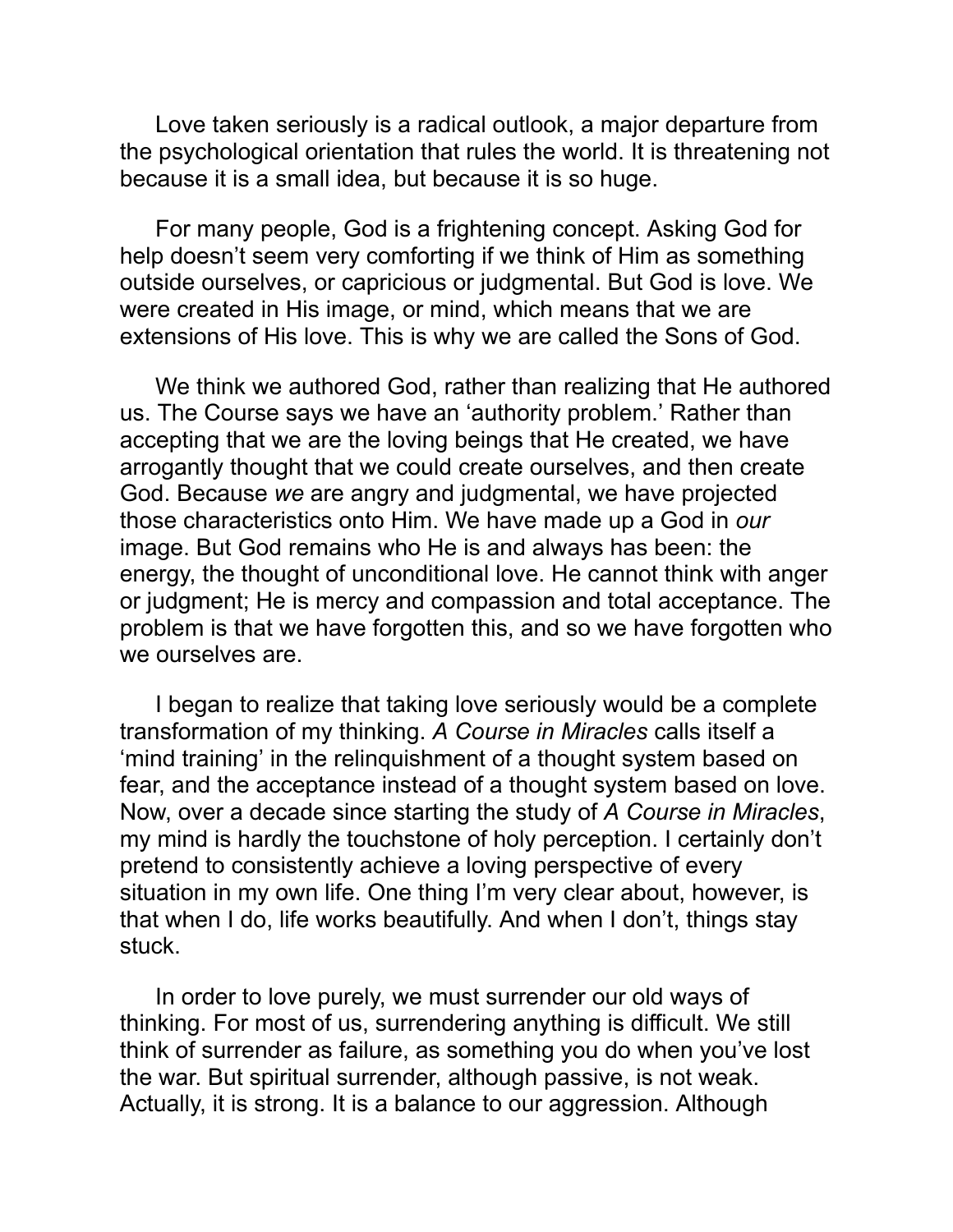aggression is not bad—it is at the heart of creativity—it needs to be tempered by love in order to be an agent of harmony rather than violence. The mind that's separate from God has forgotten how to check in with love before it saunters out into the world. Without love, our actions are hysterical. Without love, we have no wisdom.

To surrender to God means to let go and just love. By affirming that love is our priority in a situation, we actualize the power of God. This is not metaphor; it's fact. We literally use our minds to co-create with Him. Through a mental decision—a conscious recognition of love's importance and our willingness to experience it—we "call on a higher power." We set aside our normal mental habit patterns and allow them to be superseded by a different, gentler mode of perception. That is what it means to let a power greater than we are direct our lives.

Once we get to the point where we realize that God is love, we understand that following God simply means following the dictates of love. The hurdle we have to face next is the question of whether or not love is such a wise thing to follow. The question is no longer "What is God?" The question we ask now is, "What is love?"

Love is energy. It's not something we can perceive with our physical senses, but people can usually tell you when they feel it and when they don't. Very few people feel enough love in their lives because the world has become a rather loveless place. We can hardly even imagine a world in which all of us were in love, all the time, with everyone. There would be no wars because we wouldn't fight. There would be no hunger because we would feed each other. There would be no environmental breakdown because we would love ourselves, our children and our planet too much to destroy it. There would be no prejudice, oppression or violence of any kind. There would be no sorrow. There would only be peace.

Although we may not realize it, most of us are violent people not necessarily physically, but emotionally. We have been brought up in a world that does not put love first, and where love is absent, fear sets in. Fear is to love as darkness is to light. It's a terrible absence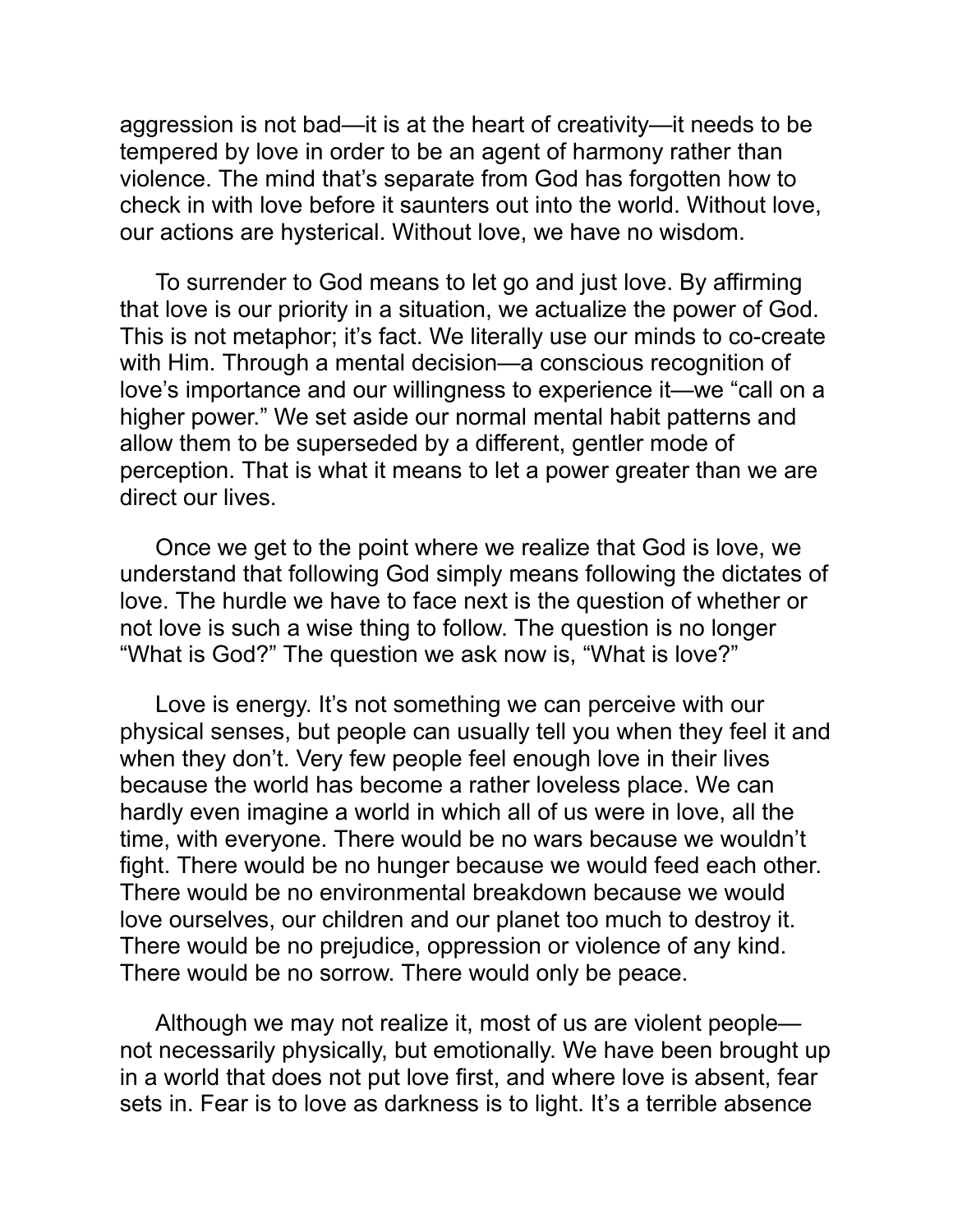of what we need in order to survive. It's a place we go where all hell breaks loose.

When infants aren't held, they can become sick, even die. It's universally accepted that children need love, but at what age are people supposed to stop needing it? We never do. We need love in order to live happily, as much as we need oxygen in order to live at all.

#### *3. ONLY LOVE IS REAL*

"*God is not the author of fear. You are*."

So the problem with the world is that we have strayed from God, or wandered away from love. According to *A Course in Miracles*, this separation from God first happened millions of years ago. But the important revelation, the crux of the Course, is that in reality it never happened at all.

The introduction to *A Course in Miracles* states:

"*The Course can be summed up very simply*:

*Nothing real can be threatened*.

*Nothing unreal exists*.

*Herein lies the peace of God*."

What that means is this:

- 1. Love is real. It's an eternal creation and nothing can destroy it.
- 2. Anything that isn't love is an illusion.
- 3. Remember this, and you'll be at peace.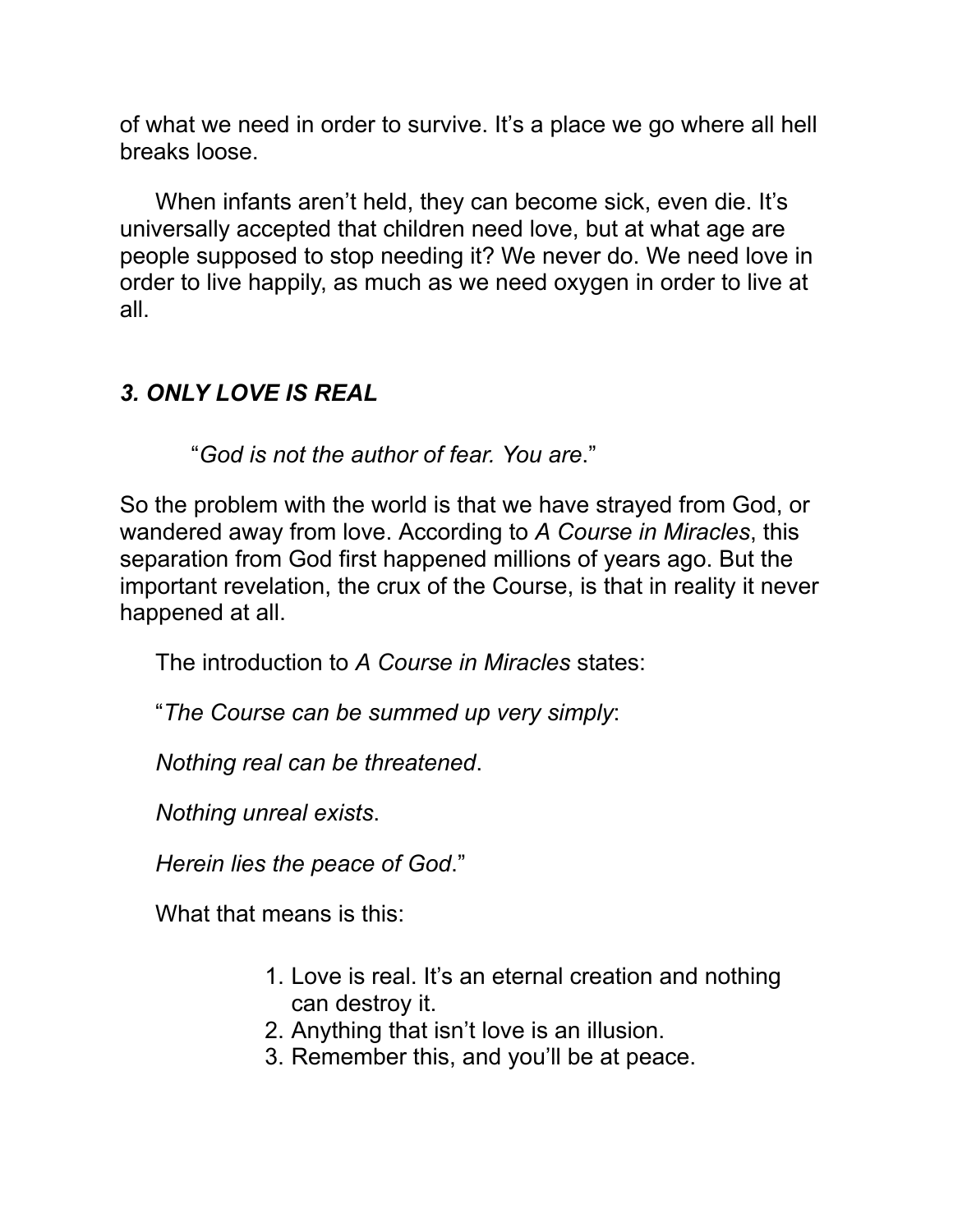*A Course in Miracles* says that only love is real: "The opposite of love is fear, but what is all-encompassing can have no opposite." When we think with love, we are literally co-creating with God. And when we're not thinking with love, since only love is real, then we're actually not thinking at all. We're hallucinating. And that's what this world is: a mass hallucination, where fear seems more real than love. Fear is an illusion. Our craziness, paranoia, anxiety and trauma are literally all *imagined*. That is not to say they don't exist for us as human beings. They do. But our fear is not our ultimate reality, and it does not replace the truth of who we really are. Our love, which is our real self, doesn't die, but merely goes underground.

The Course teaches that fear is literally a bad dream. It is as though the mind has been split in two; one part stays in touch with love, and the other part veers into fear. Fear manufactures a kind of parallel universe where the unreal seems real, and the real seems unreal.

Love casts out sin or fear the way light casts out darkness. The shift from fear to love is a miracle. It doesn't fix things on the earth plane; it addresses the real source of our problems, which is always on the level of consciousness. The only real problem is a lack of love. To address the world's problems on any other level is a temporary palliative—a fix but not a healing, a treatment of the symptom but not a cure.

Thoughts are like data programmed into a computer, registered on the screen of your life. If you don't like what you see on the screen, there's no point in going up to the screen and trying to erase it. Thought is Cause; experience is Effect. If you don't like the effects in your life, you have to change the nature of your thinking.

Love in your mind produces love in your life. This is the meaning of Heaven.

Fear in your mind produces fear in your life. This is the meaning of hell.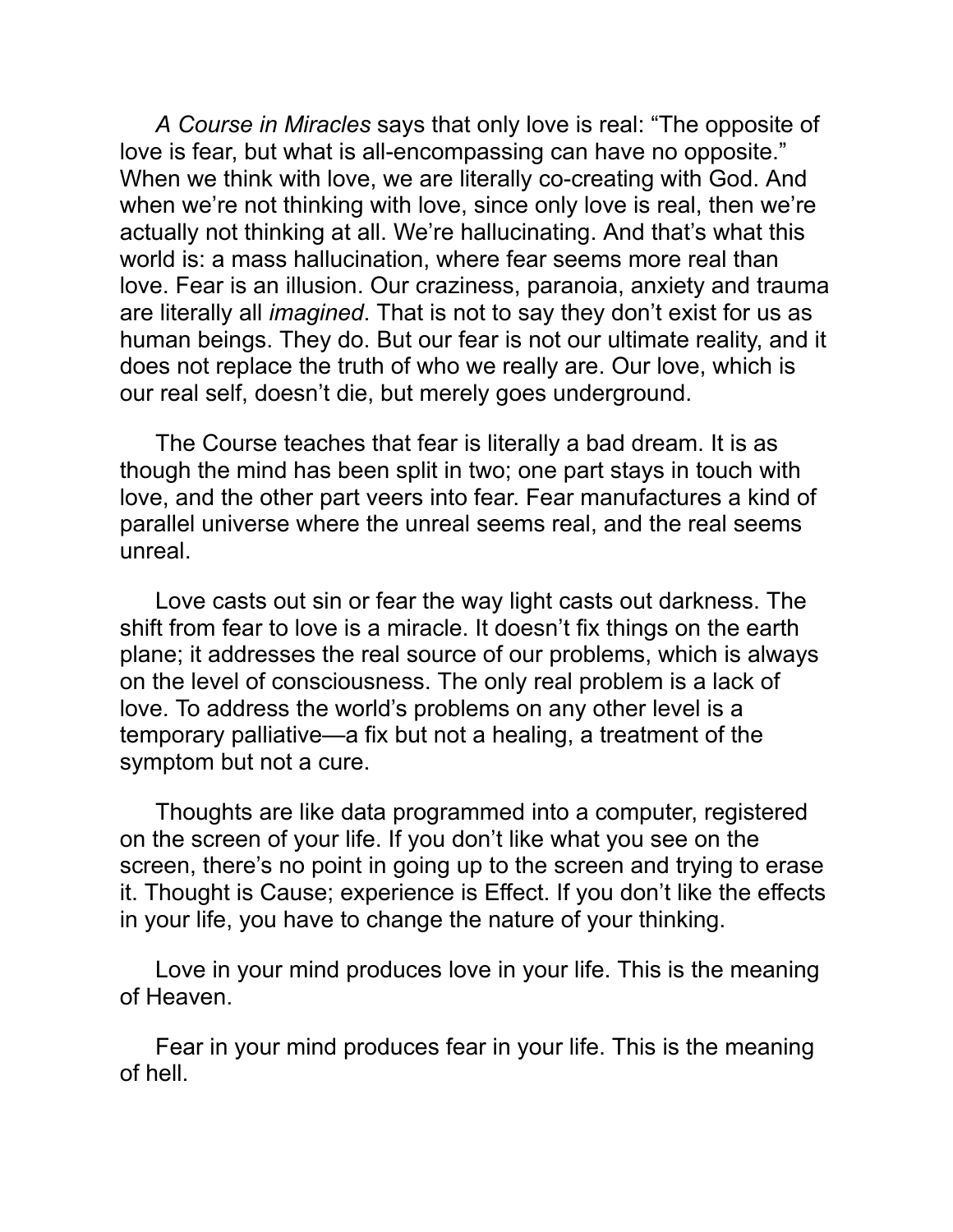A shift in how we think about life produces a shift in how we experience it. To say, "God, deliver me from hell," means "God, Deliver me from my fearful thinking." The altar to God is the human mind. To "desecrate the altar" is to fill it with non-loving thoughts.

Adam and Eve were happy until she "ate of the knowledge of good and evil." What that means is that everything was perfect until they learned to close their hearts, to say, "I love you if you do this, but not if you do that," or, "I accept this part of you, but not that part." Closing our hearts destroys our peace because it's alien to our nature. It warps us and turns us into people we're not meant to be.

Freud defined neurosis as separation from self, and so it is. Our real self is the love within us. It's the "child of God." The fearful self is an impostor. The return to love is the great cosmic drama, the personal journey from pretense to self, from pain to inner peace.

So then it might go like this, or at least it did for me. I'd get myself into some terrible mess, and I'd remember that all I needed was a miracle, 'a shift in perception'. I'd pray, "God, please help me. Heal my mind. Wherever my thoughts have strayed from love—if I've been controlling, manipulative, greedy, ambitious for myself whatever it is, I'm willing to see this differently. Amen."

So, the universe would hear that, and "Ding!," I'd get my miracle. Relationship transformed, situation healed. But then I'd go back to the same kind of fearful thinking that had gotten me down on my knees to begin with, and I'd repeat the pattern. I'd get myself into some emotional car crash, once again end up on my knees, once again ask God to help me, and once again be returned to sanity and peace.

Finally, after a lot of repetition of those embattled scenarios, I said to myself, "Marianne. Next time you're down on your knees, why don't you just *stay* there?" Why don't we stay in the realm of the answer, rather than always returning to the realm of the problem? Why not seek some level of awareness where we don't *create* these problems for ourselves all the time? Let's not just ask for a new job,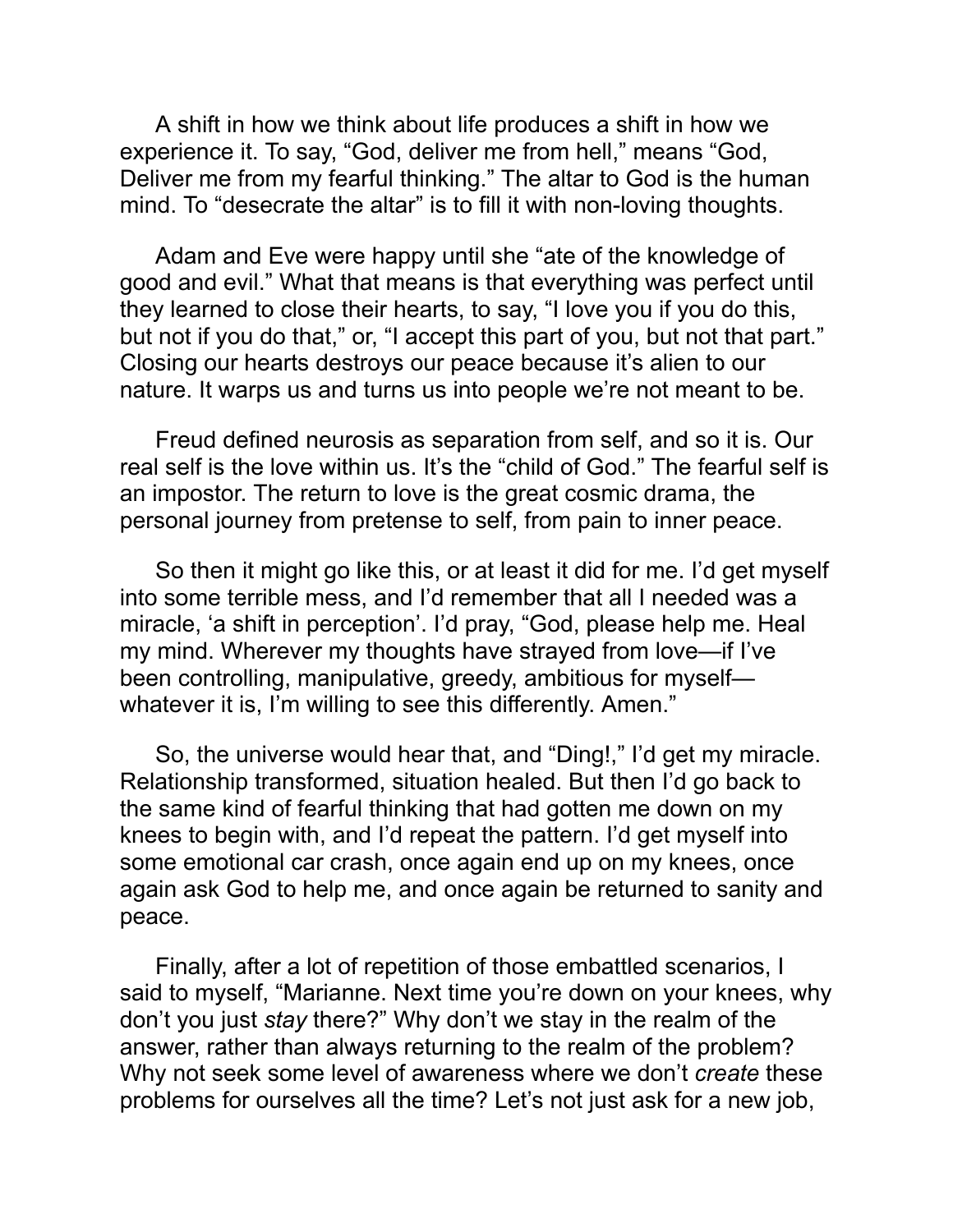a new relationship, or a new body. Let's ask for a new world. Let's ask for a new life.

When I was down on my knees completely, and I knew what it meant to feel sincerely humbled, I almost expected to feel God's anger or contempt. Instead, it was as though I heard a gentle voice say, "Can we start now?" Until that point, I was hiding from my love, and so resisting my own life. The return to love is not the end of life's adventure, but the beginning. It's the return to who you really are.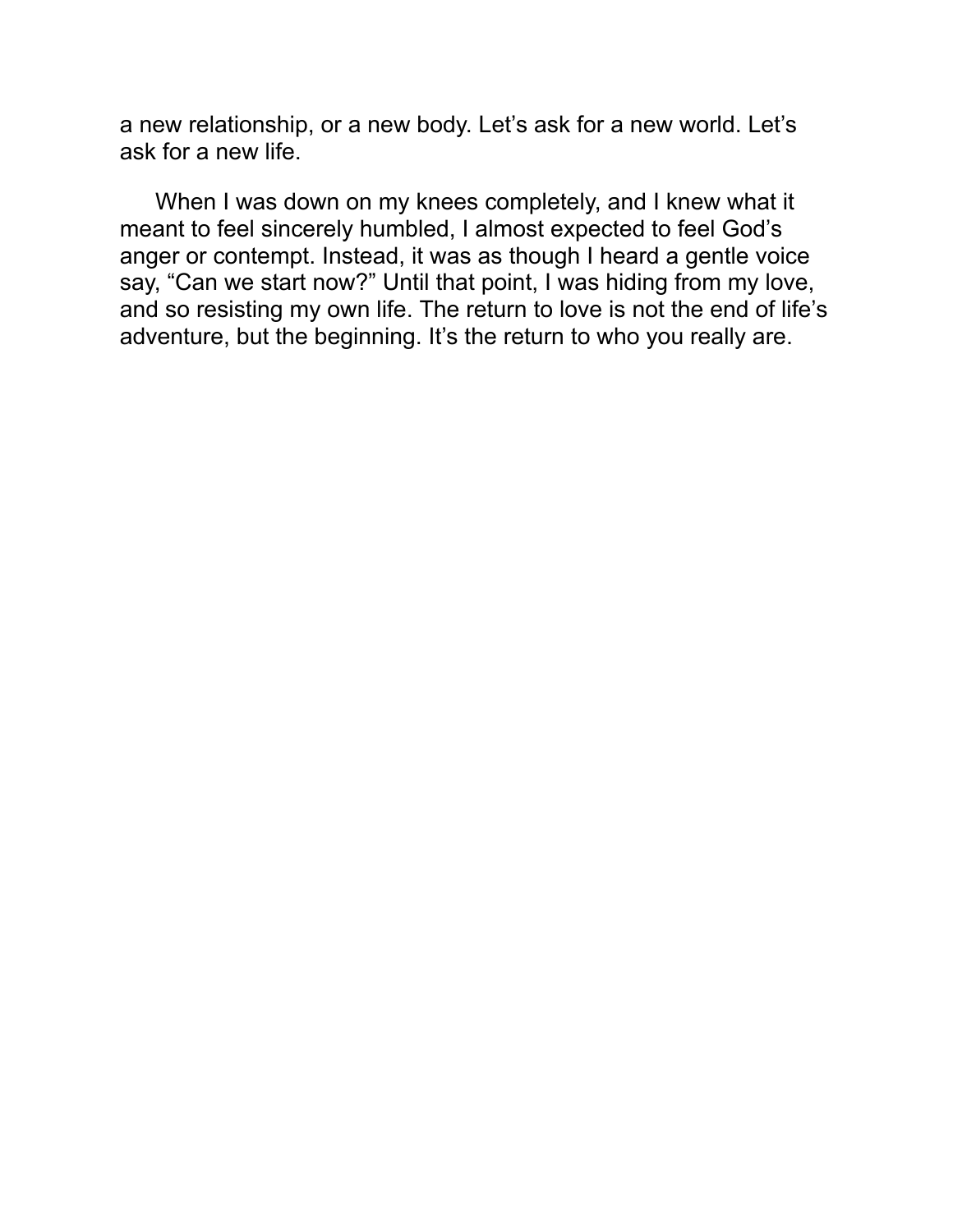## <span id="page-33-0"></span>*[CHAPTER](#page-4-7) 3*

# *[You](#page-4-7)*

"*The Thought God holds of you is like a star, unchangeable in an eternal sky*."

#### *1. THE PERFECT YOU*

"*Again—nothing you do or think or wish or make is necessary to establish your worth*."

You are a child of God. You were created in a blinding flash of creativity, a primal thought when God extended Himself in love. Everything you've added on since is useless.

When Michelangelo was asked how he created a piece of sculpture, he answered that the statue already existed within the marble. God Himself had created the Pieta, David, Moses. Michelangelo's job, as he saw it, was to get rid of the excess marble that surrounded God's creation.

So it is with you. The perfect you isn't something you need to create, because God already created it. The perfect you is the love within you. Your job is to allow the Holy Spirit to remove the fearful thinking that surrounds your perfect self, just as excess marble surrounded Michelangelo's perfect statue.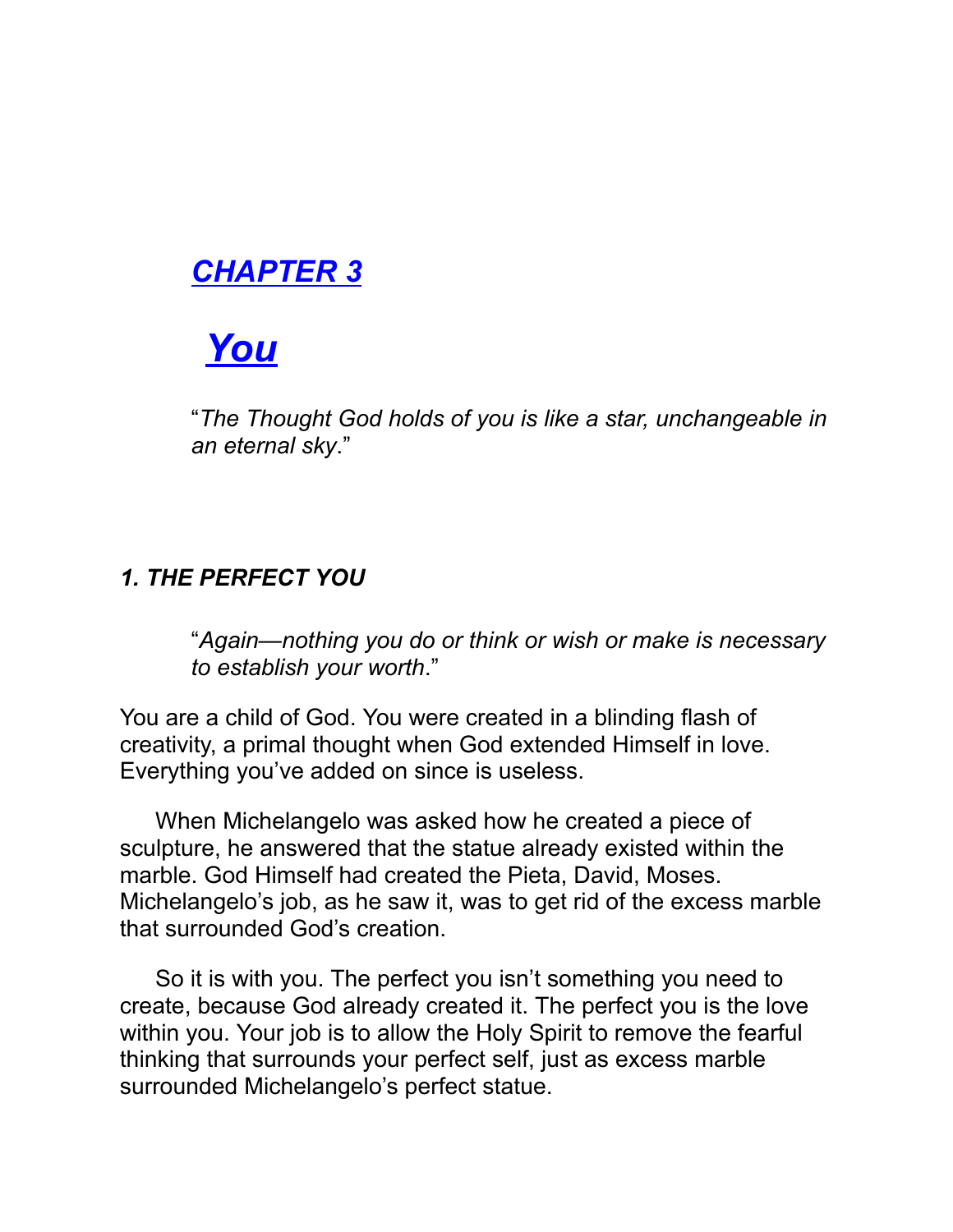To remember that you are part of God, that you are loved and lovable, is not arrogant. It's humble. To think you are anything else is arrogant, because it implies you're something other than a creation of God.

Love is changeless and therefore so are you. Nothing that you have ever done or will ever do can mar your perfection in the eyes of God. You're deserving in His eyes because of what you are, not because of what you do. What you do or don't do is not what determines your essential value—your growth perhaps, but not your value. That's why God is totally approving and accepting of you, exactly as you are. What's not to like? You were not created in sin; you were created in love.

#### *2. THE DIVINE MIND*

"*God has lit your mind Himself, and keeps your mind lit by His Light because His Light is what your mind is*."

Psychologist Carl Jung posited the notion of the "collective unconscious," an innate mental structure encompassing the universal thought forms of all humanity. His idea was that if you went deeply enough into your mind, and deeply enough into mine, there is a level we all share. The Course goes one step further; if you go deeply enough into your mind, and deeply enough into mine, we have the *same mind*. The concept of a divine, or "Christ" mind, is the idea that, at our core, we are not just identical, but actually the same being. "There is only one begotten Son" doesn't mean that someone else was it, and we're not. It means we're all it. There's only one of us here.

We're like the spokes on a wheel, all radiating out from the same center. If you define us according to our position on the rim, we seem separate and distinct from one another. But if you define us according to our starting point, our source—the center of the wheel —we're a shared identity. If you dig deep enough into your mind, and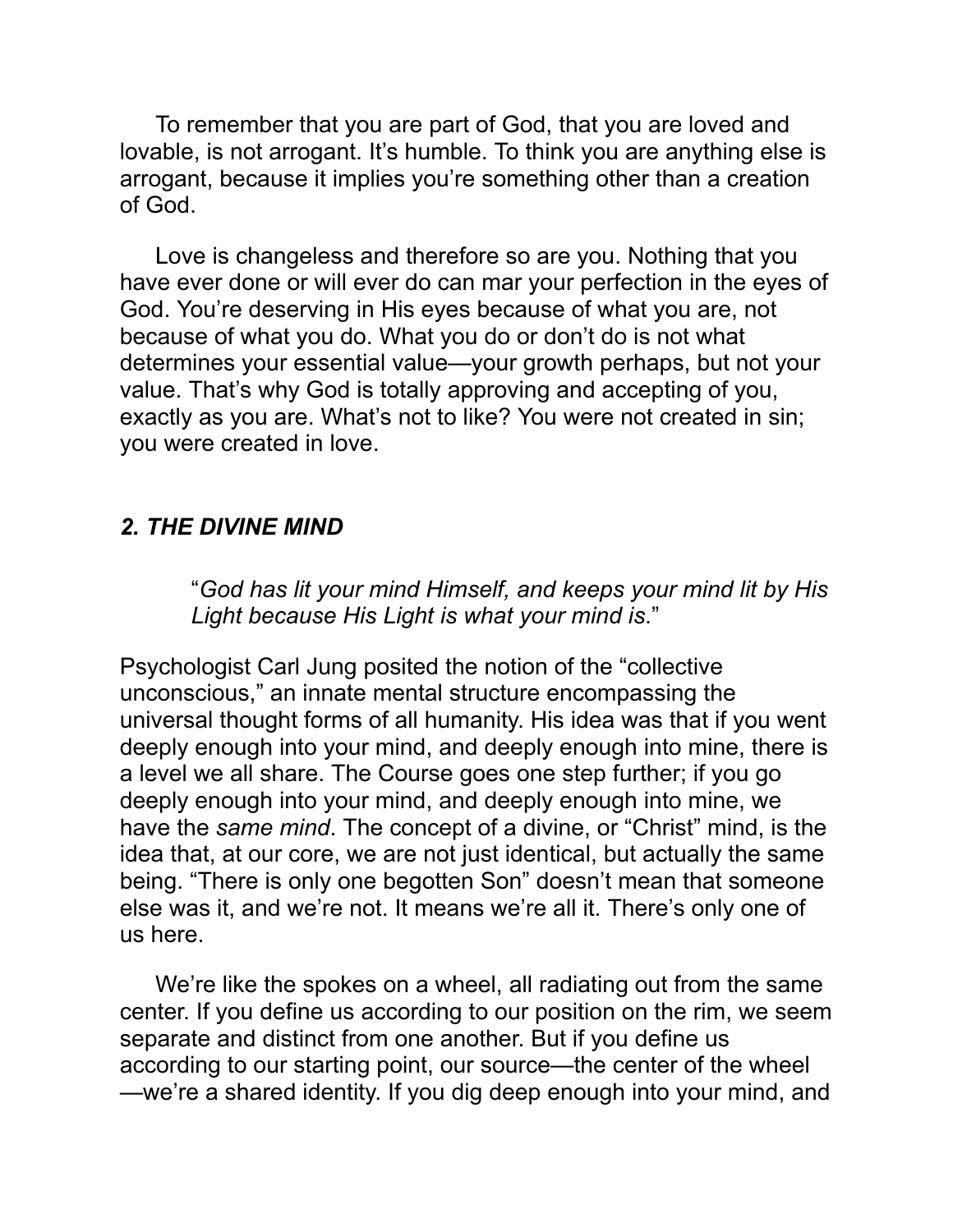deep enough into mine, the picture is the same: at the bottom of it all, what we are is love.

The word Christ is a psychological term. No religion has a monopoly on the truth. Christ refers to the common thread of divine love that is the core and essence of every human mind.

The love in one of us is the love in all of us. 'There's actually no place where God stops and you start,' and no place where you stop and I start. Love is energy, an infinite continuum. Your mind extends into mine and into everyone else's. It doesn't stay enclosed within your body.

*A Course in Miracles* likens us to 'sunbeams' thinking we're separate from the sun, or waves thinking we're separate from the ocean. Just as a sunbeam can't separate itself from the sun, and a wave can't separate itself from the ocean, we can't separate ourselves from one another. We are all part of a vast sea of love, one indivisible divine mind. This truth of who we really are doesn't change; we just forget it. We identify with the notion of a small, separate self, instead of the idea of a reality we share with everyone.

You aren't who you think you are. Aren't you glad? You're not your grades, or your credentials, or your resumes, or your house. We aren't those things at all. We are holy beings, individual cells in the body of Christ. *A Course in Miracles* reminds us that the sun continues to shine and the ocean continues to swell, oblivious to the fact that a fraction of their identity has forgotten what it is. We are who God created us to be. We are all one, we are love itself. "Accepting the Christ" is merely a shift in self-perception. We awaken from the dream that we are finite, isolated creatures, and recognize that we are glorious, infinitely creative spirits. 'We awaken from the dream that we are weak, and accept that the power of the universe is within us.'

I realized, many years ago, that I must be very powerful if I could mess up everything I touched, everywhere I went, with such amazing consistency. I figured there must be a way to apply the same mental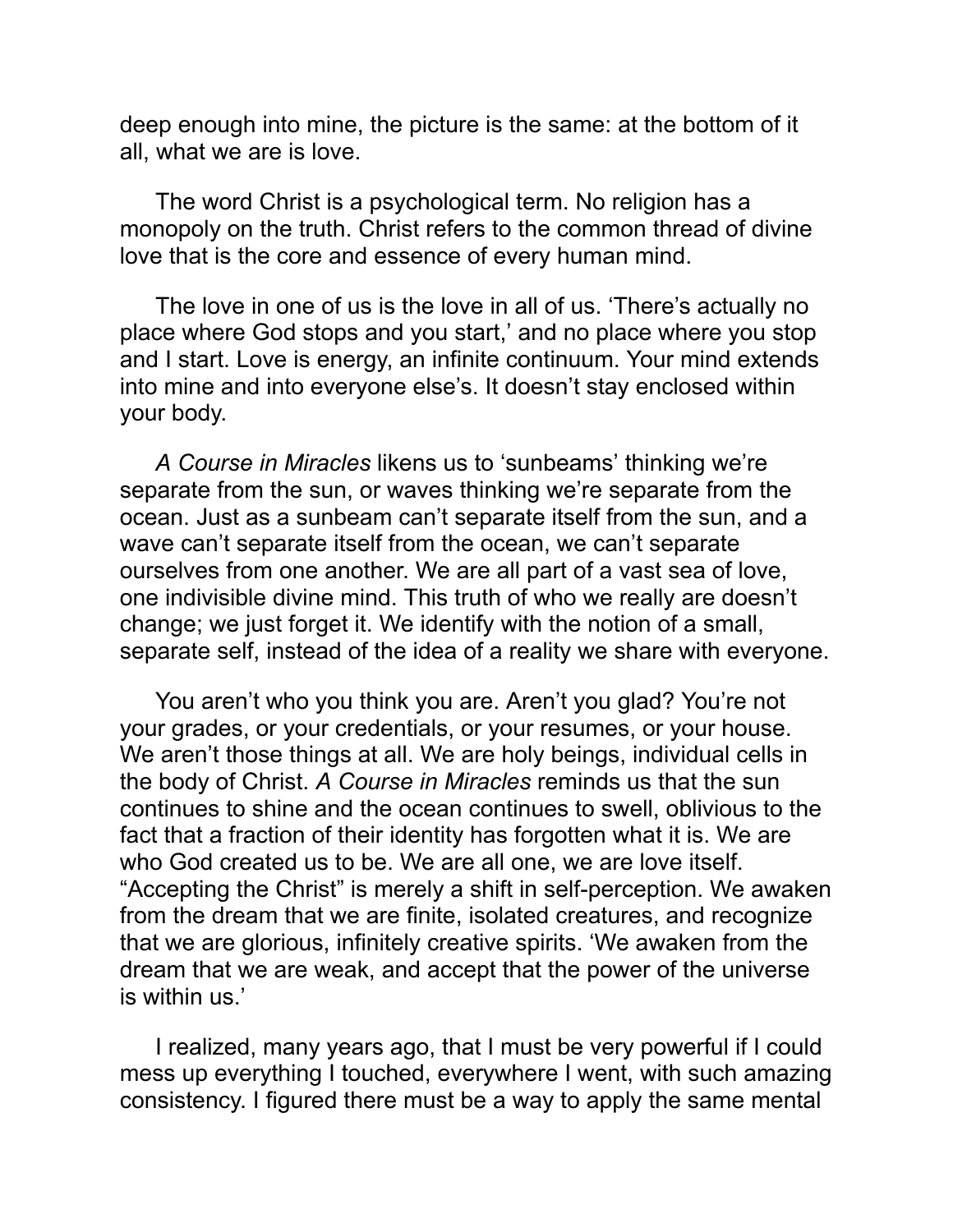power, then embedded in neurosis, in a more positive way. A lot of today's most common psychological orientation is to analyze the darkness in order to reach the light, thinking that if we focus on our neuroses—their origins and dynamics—then we will move beyond them. Eastern religions tell us that if we go for God, all that is not authentically ourselves will drop. Go for the light and darkness will disappear. Focus on Christ means focus on the goodness and power that lie latent within us, in order to invoke them into realization and expression. We get in life that which we focus on. Continual focus on darkness leads us, as individuals and as a society, further into darkness. Focus on the light brings us into the light.

"I accept the Christ within" means, "I accept the beauty within me as who I really am. I am not my weakness. I am not my anger. I am not my small-mindedness. I am much, much more. And I am willing to be reminded of who I really am."

## *3. THE EGO*

## "*The ego is quite literally a fearful thought*."

As children, we were taught to be "good" boys and girls, which of course implies we were not that already. We were taught we're good if we clean up our room, or we're good if we make good grades. Very few of us were taught that we're *essentially* good. Very few of us were given a sense of unconditional approval, a feeling that we're precious because of what we *are*, not what we *do*. And that's not because we were raised by monsters. We were raised by people who were raised the same way we were. Sometimes, in fact, it was the people who loved us the most who felt it was their responsibility to train us to struggle.

Why? Because the world as it is, is tough, and they wanted us to make good. We had to become as crazy as the world is, or we would never fit in here. We had to achieve, make the grade, get into Harvard. What's strange is that we didn't learn discipline from that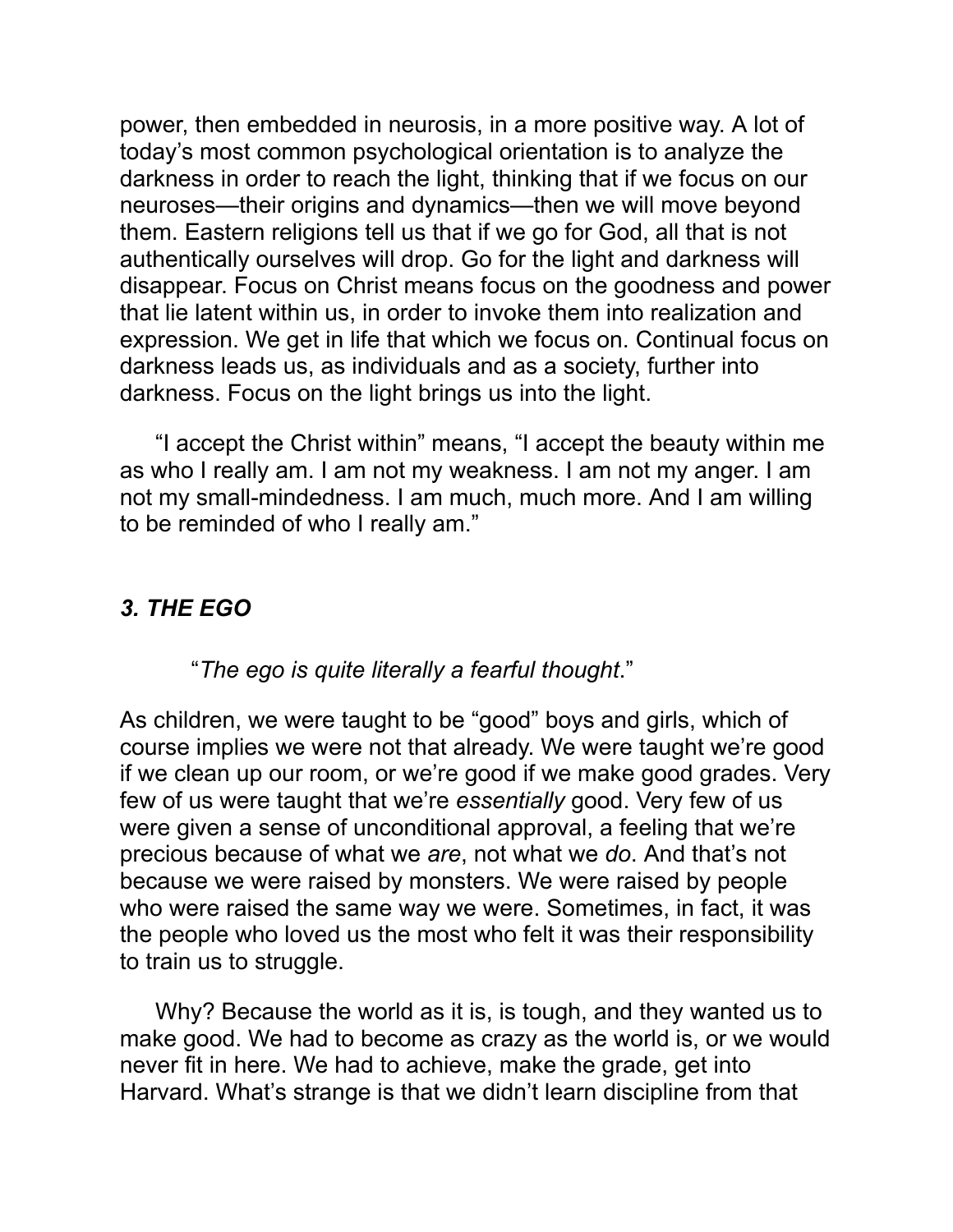perspective, so much as a weird displacement of our sense of power away from ourselves and onto external sources. What we lost was a sense of our own power. And what we learned was fear, fear that we weren't good enough, just the way we are.

Fear does not promote learning. It warps us. It stunts us. It makes us neurotic. And by the time we were teenagers, most of us were severely cracked. Our love, our hearts, our real "self" were constantly invalidated by people who didn't love us and by people who did. In the absence of love, we began slowly but surely to fall apart.

Years ago, I told myself not to worry about a devil. I remember thinking that there's no force of evil out stalking the planet. That, I told myself, is all in my mind. Then I realized this is not good news. Since every thought creates experience, there's no worse place it could possibly be. While it's true there isn't an actual devil out there grabbing for our souls, there is a tendency in our minds, which can be amazingly strong, to perceive without love.

Having been taught since we were children that we are separate, finite beings, we have a very hard time when it comes to love. Love feels like a void that threatens to overwhelm us, and that's because, in a certain sense, it is and it does. It overwhelms our small self, our lonely sense of separateness. Since that sense of separateness is who we think we are, we feel like we'll die without it. What's dying is the frightened mind, so the love inside us can get a chance to breathe.

In Course terminology, our entire network of fearful perceptions, all stemming from that first false belief in our separation from God and one another, is called the ego. The word ego is used differently here than the way in which it is often used in modern psychology. It is being used as the ancient Greeks used it—as the notion of a small, separated self. It is a false belief about ourselves, a lie about who and what we really are. Even though that lie is our neurosis, and living that lie is a terrible anxiety, it's amazing how resistant we are to healing the split.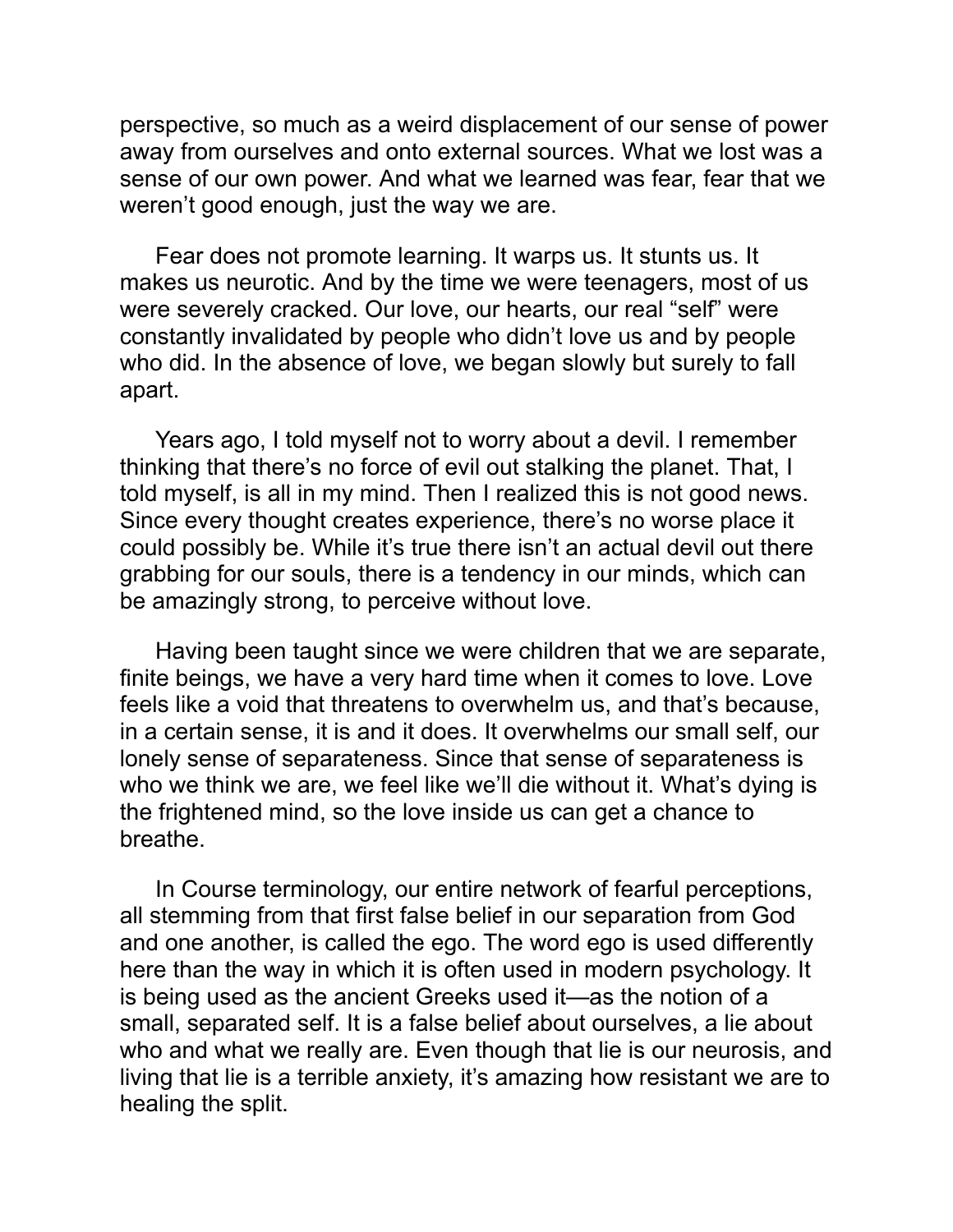Thought separated from love is a profound miscreation. It's our own power turned against ourselves. The moment the mind first deviated from love—when 'the Son of God forgot to laugh'—an entire illusionary world came into being. *A Course in Miracles* calls this moment our "detour into fear," or "separation from God."

The ego has a pseudo-life of its own, and like all life forms, fights hard for its survival. As uncomfortable as our life might be, as painful or even desperate at times, the life we're living is the life we know, and we cling to the old rather than try something new. Most of us are so sick of ourselves, in one way or another. It's unbelievable how tenaciously we cling to what we've prayed to be released from. The ego is like a virus in the computer that attacks the core system. It seems to show us a dark parallel universe, a realm of fear and pain that doesn't actually exist but certainly seems to. Lucifer was the most beautiful angel in Heaven before he fell. The ego is our selflove turned into self-hatred.

The ego is like a gravitational force field, built up over eons of fearful thinking, which draws us away from the love in our hearts. The ego is our mental power turned against ourselves. It is clever, like we are, and smooth-talking, like we are, and manipulative, like we are. Remember all the talk about a silver-tongued devil? The ego doesn't come up to us and say, "Hi, I'm your self-loathing." It's not stupid, because we're not. Rather, it says things like, "Hi, I'm your adult, mature, rational self. I'll help you look out for number one." Then it proceeds to counsel us to look out for ourselves, at the expense of others. It teaches us selfishness, greed, judgment, and small-mindedness. But remember, there's only one of us here: What we give to others, we give to ourselves. What we withhold from others, we withhold from ourselves. In any moment when we choose fear instead of love, we deny ourselves the experience of Paradise. To the extent that we abandon love, to that extent we will feel it has abandoned us.

#### *4. HOLY SPIRIT*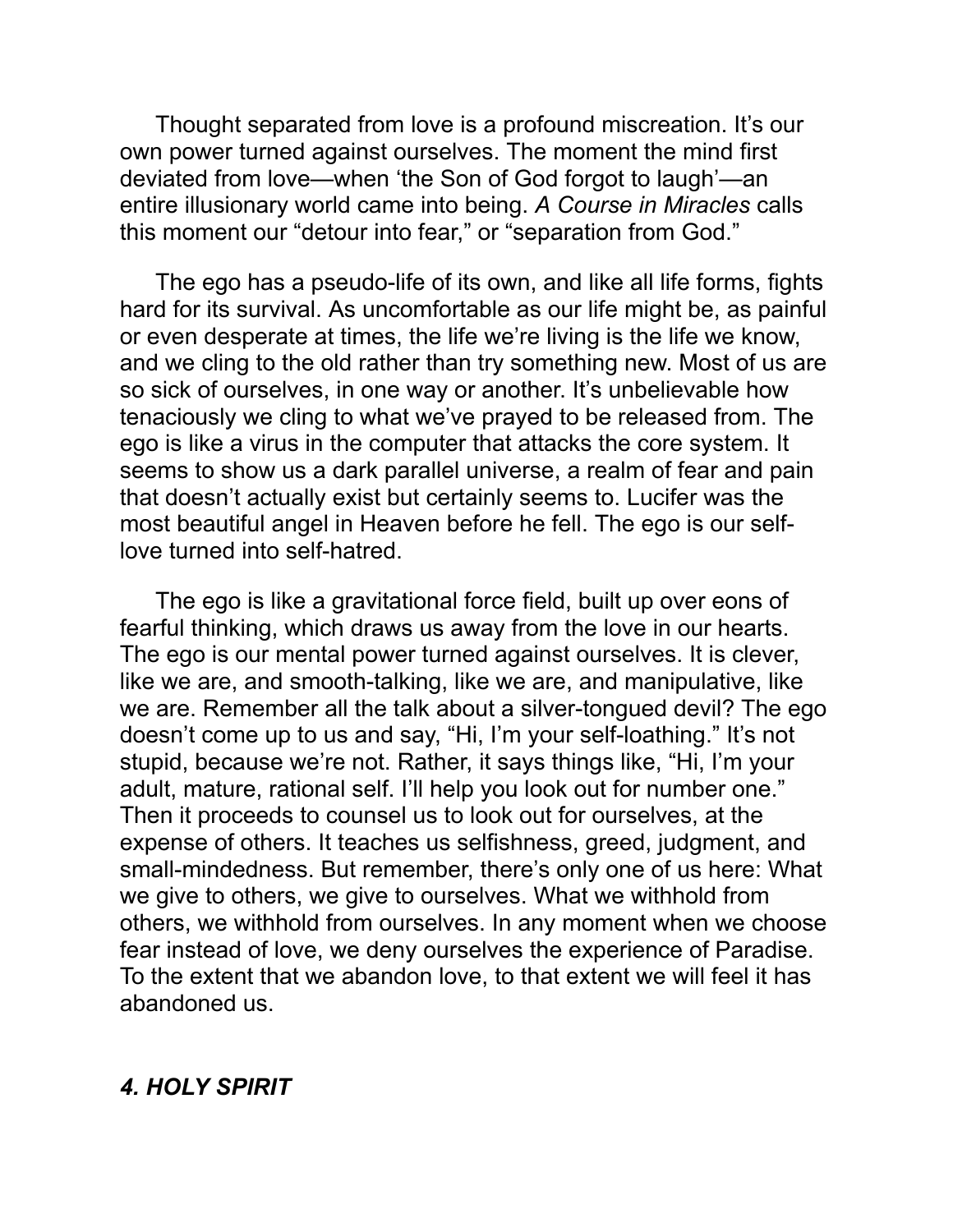"*The Holy Spirit is the call to awaken and be glad*."

The power of the mind is itself neutral. It is the power given to us freely by God. 'We have the free will to think whatever we want to think, but no thoughts are neutral. There is no such thing as an idle thought. All thought creates form on some level.' Nothing can deprive us of our own creativity. We are personally responsible for what direction we apply it in.

Taking responsibility for our lives, then, means taking responsibility for our thoughts. And praying to God to "save" our lives, means praying for Him to save us from our own negative thoughts.

Since only God exists, and everything else is an illusion, then the effects of lovelessness are only happening within the ego's hallucination. The word sin means loveless perception. It is an archery term. It means "you missed the mark." So God isn't angry at our sins because they're not really happening. He doesn't see sins, but only errors in perception. He doesn't want to punish us, but to heal us. The way He heals us is through a force of conciousness called the Holy Spirit.

The Course teaches that the Holy Spirit was created in the moment when the first fearful thought was thought. As perfect love, God corrects all mistakes the moment they occur. He couldn't force us back to love, because love doesn't force. It does, however, create alternatives. The Holy Spirit is God's alternative to fear.

The Holy Spirit was God's answer to the ego. He is God's "eternal communication link with His separated Sons," a bridge back to gentle thoughts, "the great Transformer of Perception." Often the Holy Spirit is referred to as the "Comforter." God can't force His way back into our thinking, because that would be violating our free will. But the Holy Spirit is a force of consciousness within us that "delivers us from Hell," or fear, whenever we consciously ask Him to, working with us on the Causal level, transforming our thoughts from fear to love. We cannot call on him in vain. Having been created by God,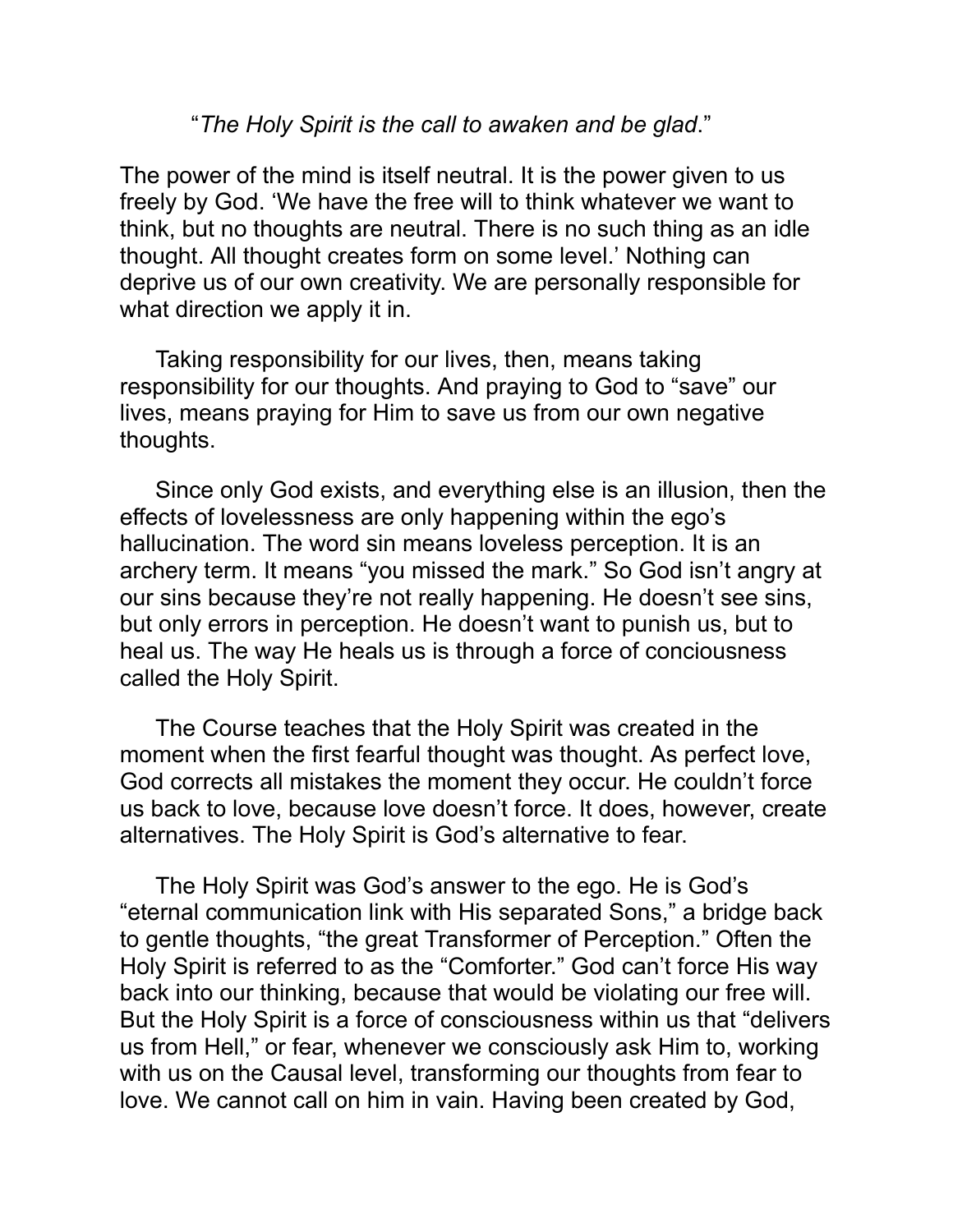He's built into the computer. He comes to us in many forms, from a conversation with a friend to a serious spiritual path; from a lyric in a song to an excellent therapist. He is the inexorable drive toward wholeness that exists within, no matter how disoriented or crazy we get. Something within us always longs to go home, and He is that something.

The Holy Spirit guides us to a different perception of reality: one that is based on love. His correction of our perception is called the Atonement. He reminds us that, in every situation, the love you've given is real, and the love you have received is real. Nothing else exists. Anything other than love is an illusion. In order to escape the illusion and find inner peace, remember that only love in a situation is real. Everything else is a mistake and does not exist. It must be forgotten. We must consciously be willing to let it go.

The only thing lacking in any situation is our own awareness of love. In asking the Holy Spirit to help us, we are expressing our willingness to perceive a situation differently. We give up our own interpretations and opinions, and ask that they be replaced by His. When in pain, we pray, "Dear God, I am willing to see this differently." Surrendering a situation to God means surrendering to Him our *thoughts* about it. What we give to God, He gives back to us renewed through the vision of the Holy Spirit. Some people think that if we surrender to God, we're giving up personal responsibility. But the opposite is true. We're taking the ultimate responsibility for a situation by being responsible for our thoughts about it. We're responsible enough to know that, when left to our own mental devices, we will instinctively respond from fear. We're responsible enough to ask for help.

Sometimes people think that calling on God means inviting a force into our lives that will make everything rosy. The truth is, it means inviting everything into our lives that will force us to grow and growth can be messy. The purpose of life is to grow into our perfection. Once we call on God, everything that could anger us is on the way. Why? Because the place where we go into anger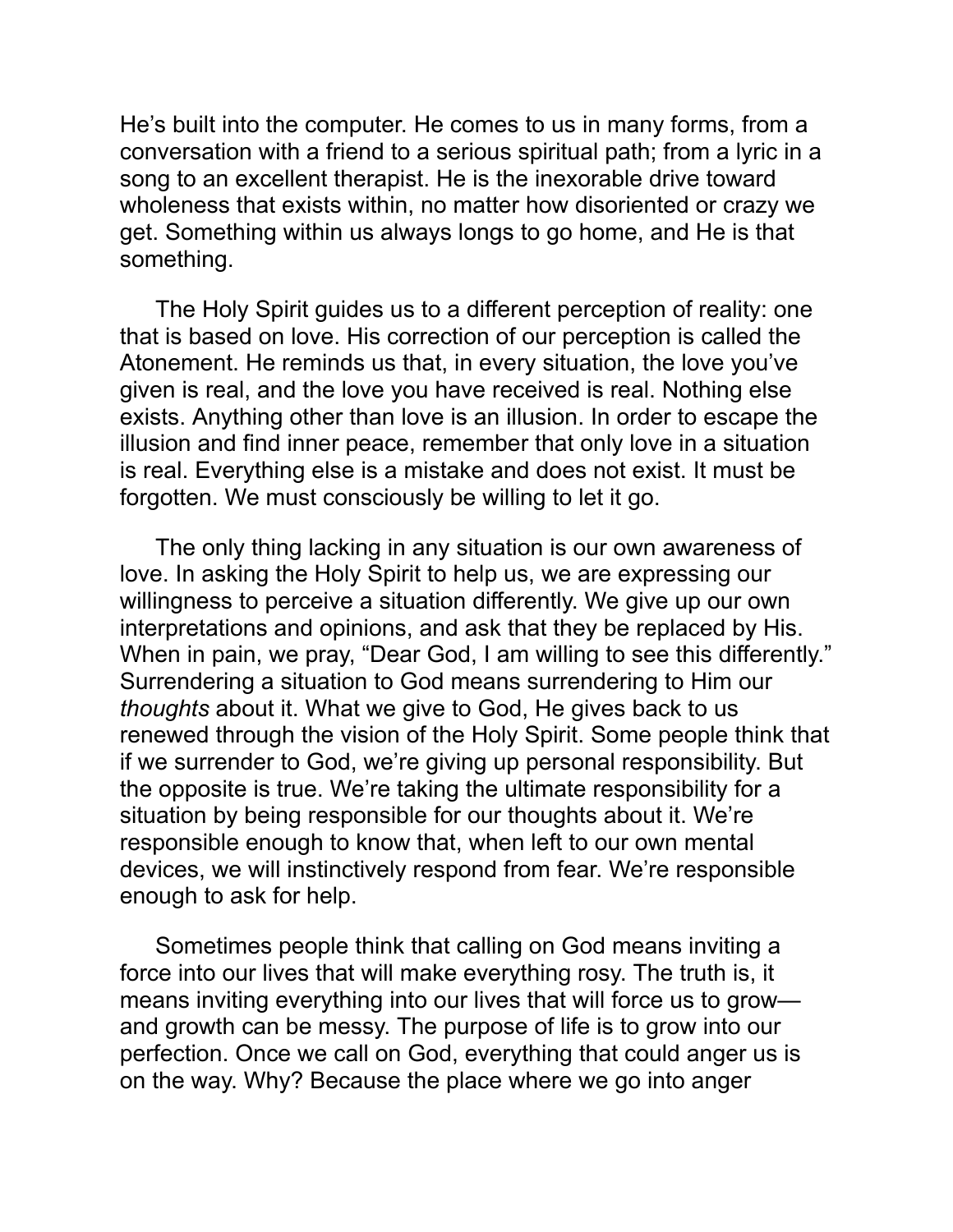instead of love, is our wall. Any situation that pushes our buttons is a situation where we don't yet have the capacity to be unconditionally loving. It's the Holy Spirit's job to draw our attention to that, and help us move beyond that point.

Our comfort zones are the limited areas in which we find it *easy* to love. It's the Holy Spirit's job not to respect those comfort zones, but to bust them. We're not at the mountaintop until *any* zone is comfortable. Love isn't love until it's unconditional. We're not experiencing who we really are until we experience our perfect love.

In order to insure our progress toward the goal of enlightenment, 'the Holy Spirit has a highly individualized curriculum for everyone.' Every encounter, every circumstance can be used by Him for His purposes. He translates between our perfect cosmic self and our worldly insanity. He enters into the illusion and leads us beyond it. He uses love to create more love, and He responds to 'fear as a call for love.'

The Holocaust was not God's will, nor is AIDS. Both of them are products of fear. When we invite the Holy Spirit into these situations, however, He uses them as reasons and opportunities for us to grow into the very level of deep love through which they are eradicated from the earth. They challenge us to love more deeply than we have ever loved before.

If we really desire a moral answer to the Holocaust, we do everything in our power to create a world in which it could never happen again. As any thinking person knows, Hitler did not act alone. He could never have done what he did without the help of thousands of people who, although they did not share his evil vision, did not have the moral fiber to say no to it. What would the Holy Spirit have us do now? Although we cannot guarantee that a Hitler will never again be born, we can in fact create a world in which, even if a Hitler appeared, there would be so much love that hardly anyone would listen or conspire with him.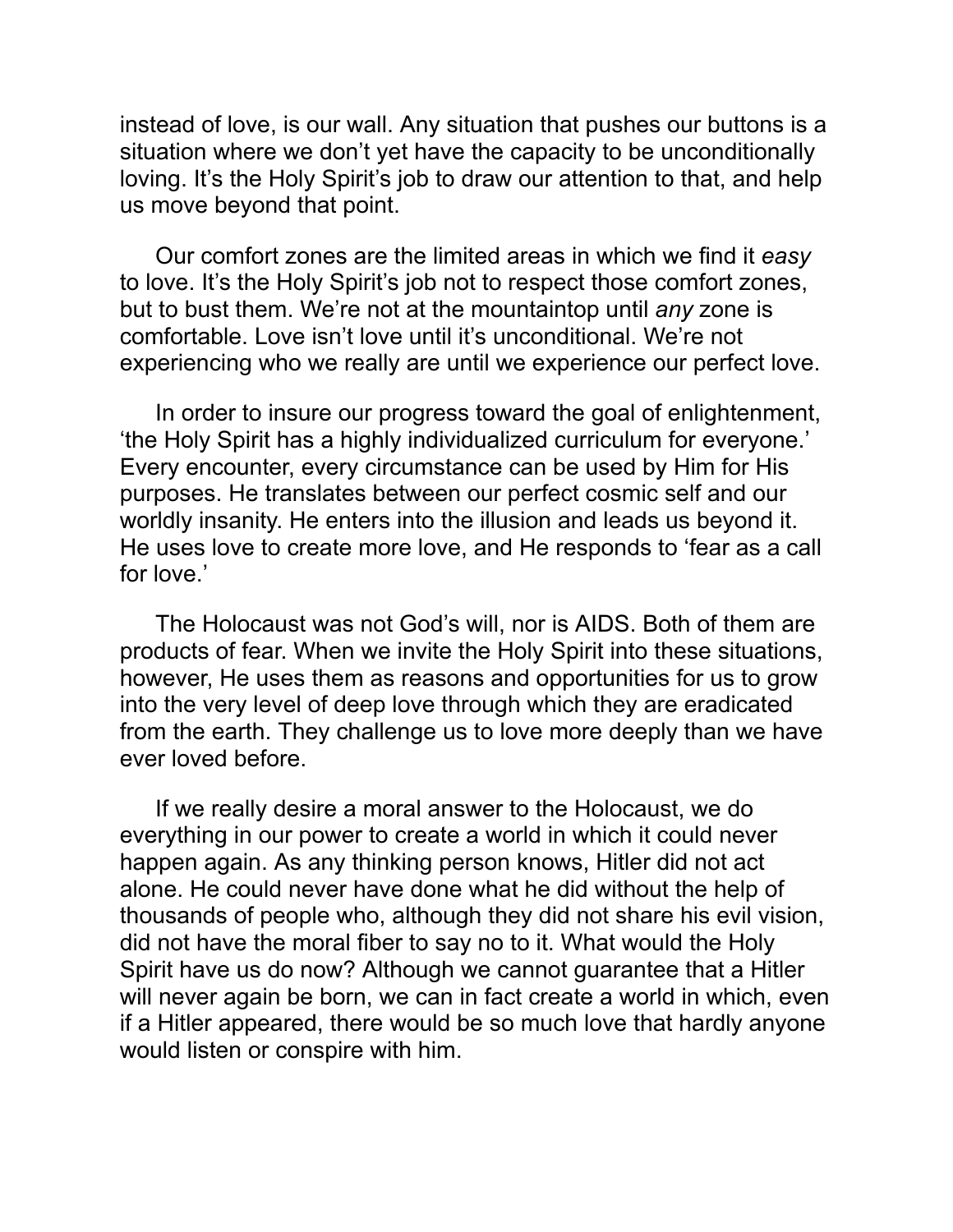The spiritual path, then, is simply the journey of living our lives. Everyone is on a spiritual path; most people just don't know it. The Holy Spirit is a force in our minds that knows us in our perfectly loving, natural state—which we've forgotten—but enters into the world of fear and illusion with us, and uses our experiences here to remind us who we are. He does this by showing us the possibility of a loving purpose in everything we think and do. He revolutionizes our sense of why we are on the earth. He teaches us to see love as our only function. Everything we do in our lives will be used, or interpreted, by the ego or the Holy Spirit. The ego uses everything to lead us further into anxiety. The Holy Spirit uses everything to lead us into inner peace.

#### *5. ENLIGHTENED BEINGS*

#### "*Enlightenment is but a recognition, not a change at all*."

There are people who have lived on the earth, and perhaps there are people living here now, whose minds have been completely healed by the Holy Spirit. They have accepted the Atonement. In all religions, there are stories of saints or prophets who worked miracles. That is because, when the mind returns to God, it becomes a vessel for His power. The power of God transcends the laws of this world. Saints and prophets, by accepting the Atonement, have actualized the Christ within them. They have been purified of fearful thoughts and only love remains within their minds. These purified beings are called the Enlightened ones. Light means understanding. The enlightened "understand."

Enlightened people don't have anything we don't have. They have perfect love inside, and so do we. The difference is that they don't have anything *else*. Enlightened beings—'Jesus and others exist in a state that is only potential in the rest of us.' The Christ-mind is merely the perspective of unconditional love. You and I have the Christ-mind in us as much as Jesus does. The difference between him and us is that we are tempted to deny it. He's beyond that. His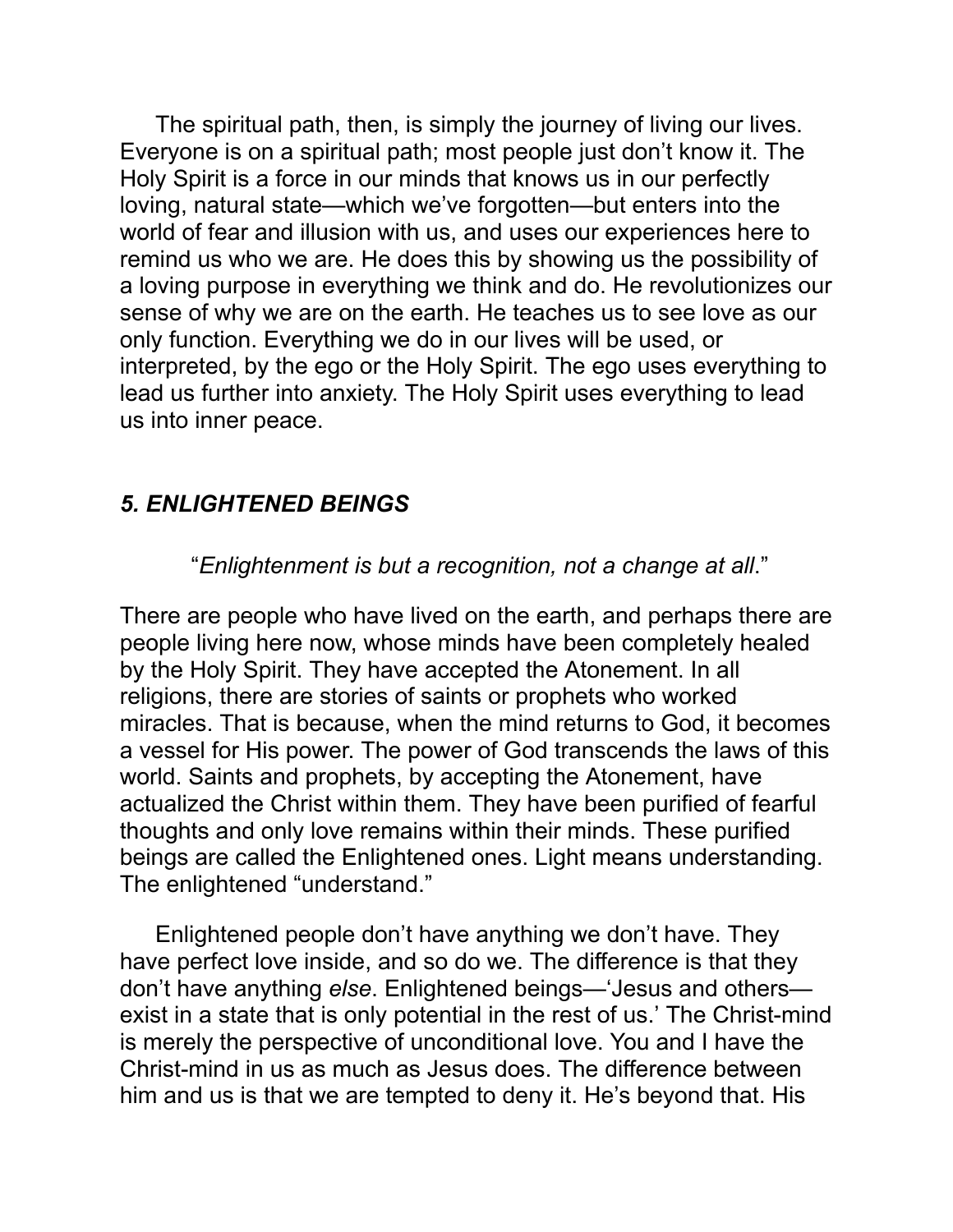every thought and action stems from love. The unconditional love, or Christ within him, is 'the truth that sets us free,' because it's the perspective that saves us from our own fearful thoughts.

Jesus and other enlightened masters are our evolutionary elder brothers. According to the laws of evolution, a species develops in a certain direction until that development is no longer well adapted for survival. At that point, a mutation occurs. Although the mutation doesn't represent the majority of the species, it represents the line of evolution better adapted for the species' survival. The descendants of the mutation are then the ones to survive.

Our species is in trouble because we fight too much. We fight ourselves, each other, our planet, and God. Our fear-ridden ways are threatening our survival. A thoroughly loving person is like an evolutionary mutation, manifesting a being that puts love first and thus creates the context in which miracles occur. Ultimately, that is the only *smart* thing to do. It is the only orientation in life which will support our survival.

The mutations, the enlightened ones, show the rest of us our evolutionary potential. They point the way. There is a difference between a wayshower and a crutch. Sometimes people claim they don't need a crutch like Jesus. But he's not a crutch; he's a teacher. If you want to be a writer, you read the classics. If you want to make great music, you listen to music composed by great musicians who have gone before. If you're studying to be a painter, it's a good idea to study the great masters. If Picasso came into your room while you were learning to draw and said, "Hi, I have a couple of hours…would you like some hints?" would you say *no*?

So it is with spiritual masters: Jesus, Buddha, or any other enlightened being. They were geniuses in the way they used their minds and hearts, just as Beethoven was a genius with music, or Shakespeare a genius with words. Why not learn from them, follow their lead, study what they were doing right?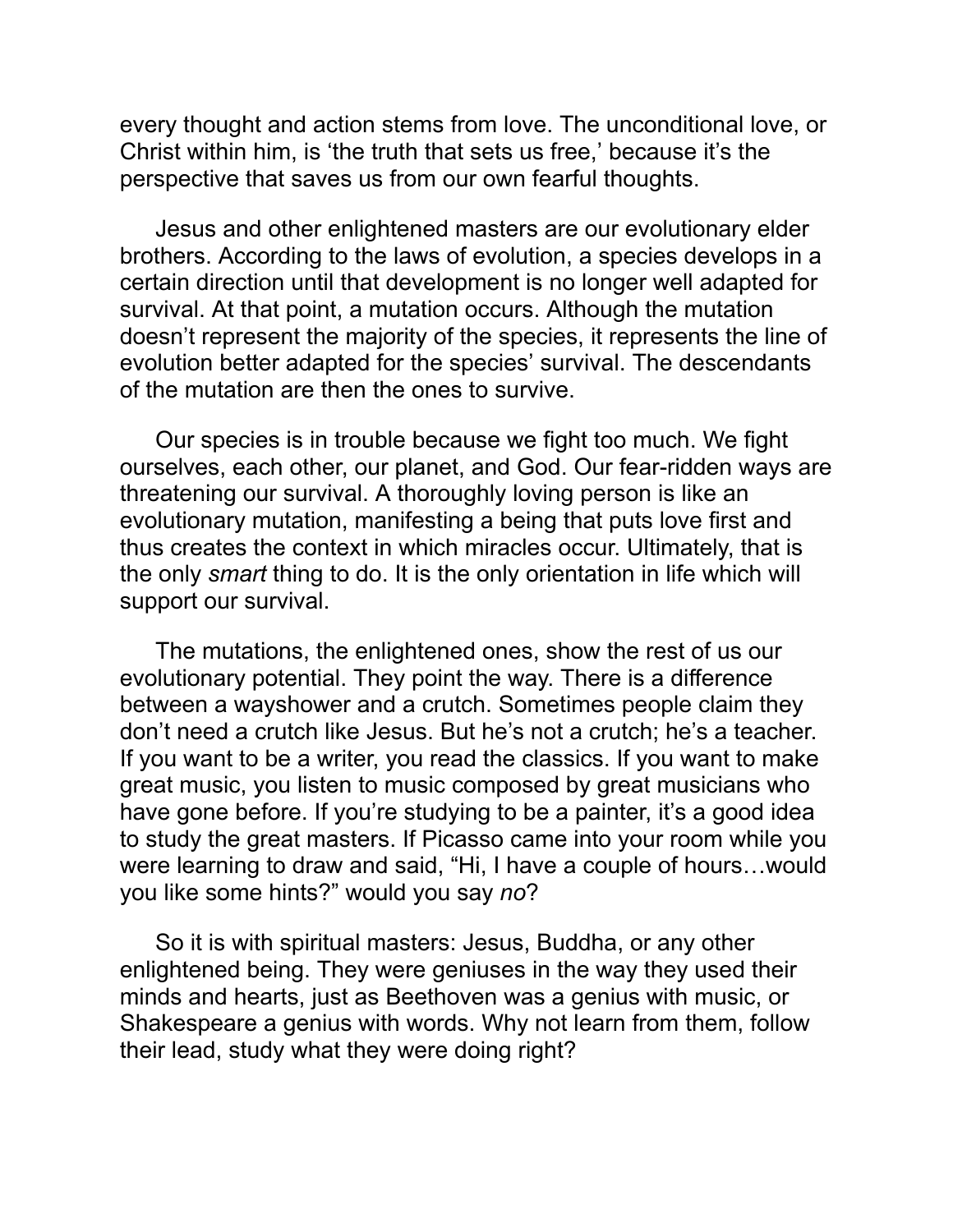*A Course in Miracles* uses traditional Christian terminology, but it uses it in very non-traditional ways. Words like Christ, Holy Spirit, salvation, Jesus, etc., are used for their psychological rather than religious significance. As a student and teacher of *A Course in Miracles*, I have learned much about the resistance that many people have to Christian terms. As a Jew, I thought it was only other Jews who would have a problem with the word Jesus. But I was wrong. It's not just Jews who get nervous at the mention of his name. Say the word Jesus to a group of moderate Christians, and there is likely to be as much resistance to the topic as there is in anyone else.

I understand why. As it says in the Course, "some bitter idols have been made of him who would be only brother to the world." So many Christian terms have been used to create and perpetuate guilt, that many thinking people have decided to reject them entirely. In many cases, in fact, the problem is worse for Christians than it is for Jews. Jewish children are usually taught nothing at all about Christian terms. For many Christian children, on the other hand, these words were charged with guilt, punishment, and fear of hell.

Words are just words, and new ones can always be found to replace ones that offend. In the case of Jesus, however, the problem isn't as simple as just coming up with another word. Jesus is his name. There's no point in pretending that his name is Herbert. By automatically rejecting Jesus, based on what some traditional Christians have done with and in his name, many people have thrown out the baby with the bath water. In relation to *A Course in Miracles* and other esoteric presentations of Christic philosophy, they have rejected the material offhand based on its language. They have fallen into a mental trap which in Alcoholics Anonymous is called "contempt prior to investigation."

Years ago, I was attending a dinner party in New York City. The topic of conversation at the table was a novel that had recently been published. Someone asked me if I had read it. I hadn't, but I had read the book review in the *New York Times*. I lied and said, "Yes." I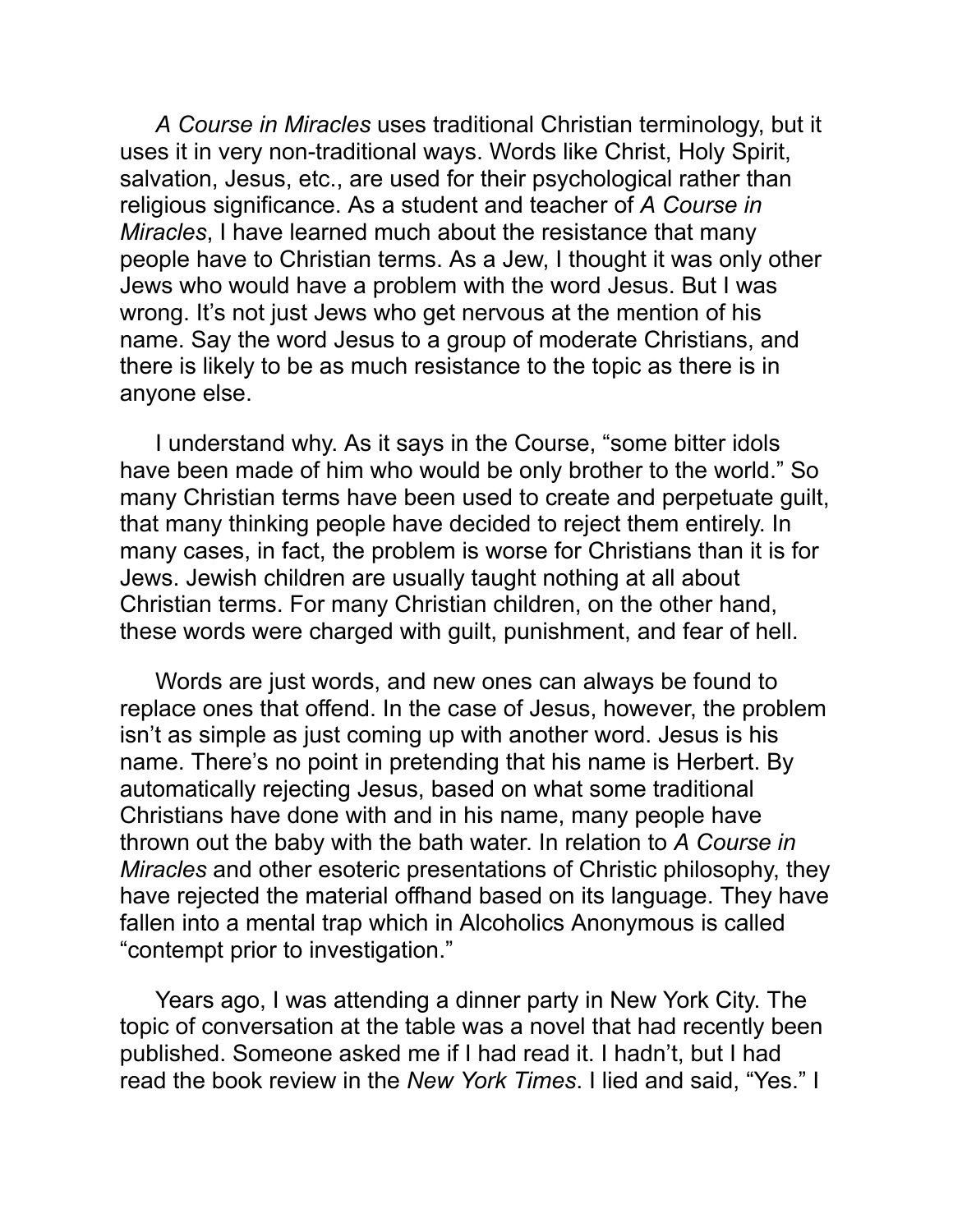was so appalled at myself. I hadn't read the book, but I had enough information to pretend, for a moment, that I had. I was willing to let someone else's opinion stand in for my own.

Not long after that, I thought of that incident when I was deciding whether or not to read a book—namely, *A Course in Miracles*—that dealt in any way with Jesus. I hadn't learned anything about him as a child. I had simply been told "We don't read that, dear." But Jews are also known for encouraging intellectual achievement in their children. I had been taught—although you would never have known it the night of that party—to read, and to think for myself—and so I did. To me, *A Course in Miracles* does not push Jesus. 'Although the books come from him, it is made very clear that you can be an advanced student of the Course and not relate personally to him at all.'

The Course understands our resistances but it doesn't cater to them. It is time for a huge revolution in our understanding of Christic philosophy, and most particularly in our understanding of Jesus. The Christian religion has no monopoly on the Christ, or on Jesus himself. In every generation, we must rediscover truth for ourselves.

Who is Jesus? He is a personal symbol of the Holy Spirit. Having been totally healed by the Holy Spirit, He has become one with Him. He's not the only face the Holy Spirit takes. He is *a* face. He is definitely a top of the mountain experience, but that's not to say he's the only one up there.

Jesus lived within this world of fear, and perceived only love. Every action, every word, every thought was guided by the Holy Spirit instead of the ego. He was a thoroughly purified being. To think about him is to think about, and so to call forth, the perfect love inside ourselves.

Jesus reached total actualization of the Christ mind, and was then given by God the power to help the rest of us reach that place within ourselves. As he says in the Course, "I am in charge of the process of Atonement." Sharing God's vision of things, he has *become* that vision. He sees each one of us as God sees us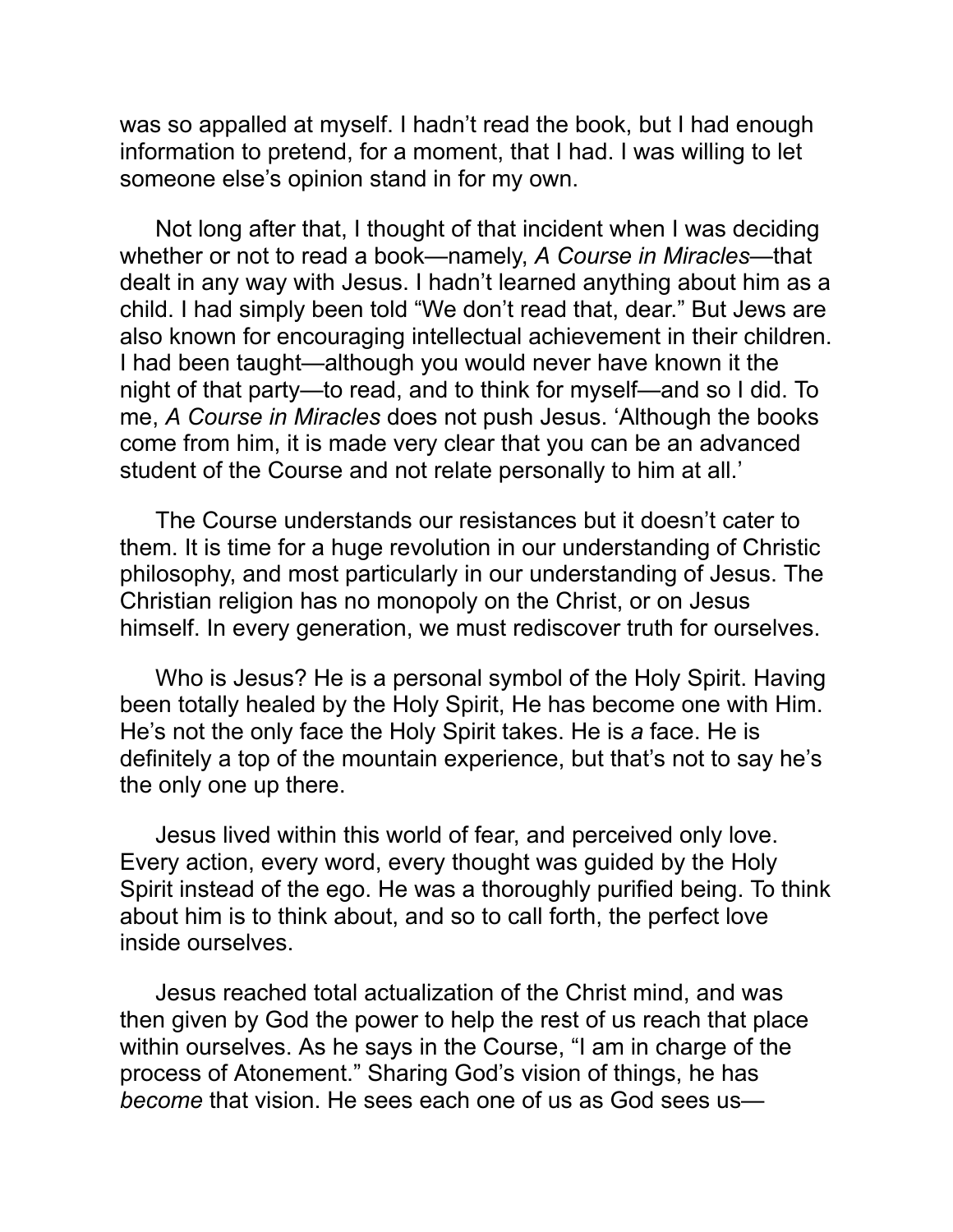innocent and perfect, loving and lovable—and he teaches us to see ourselves that way. That is how he leads us out of hell and into Heaven. To see with his eyes is to atone for our errors in perception. That is the miracle he works in our lives, the mystical light that bursts forth within our souls. Our minds were created as altars to God's Son. He represents God's Son. To worship Him is to worship the potential for perfect love which lies within us all.

Fairy tales are mystical allusions to the power of the inner self, handed down from generation to generation. They are stories of transformation. Tales like Snow White and Sleeping Beauty are metaphors for the relationship between the ego and the divine mind. The wicked stepmother, which is the ego, can put the Sleeping Beauty or Christ within us to sleep, but she can never destroy it. What is created by God is indestructible. The most destructive thing she can do is to cast a spell over us, to put the beauty to sleep. And so she does. But the love inside us doesn't die; it just falls asleep for a very long time. In every fairy tale, the Prince arrives. His kiss reminds us who we are, and why we came here. Prince Charming is the Holy Spirit, and He comes, in various guises and in various suits of clothes, to awaken us with His love. Just when it seems all hope is lost, when it seems as though evil has triumphed at last, our Saviour appears and takes us in his arms. He has many faces, and one of them is Jesus. He is not an idol, or a crutch. He is our elder brother. He is a gift.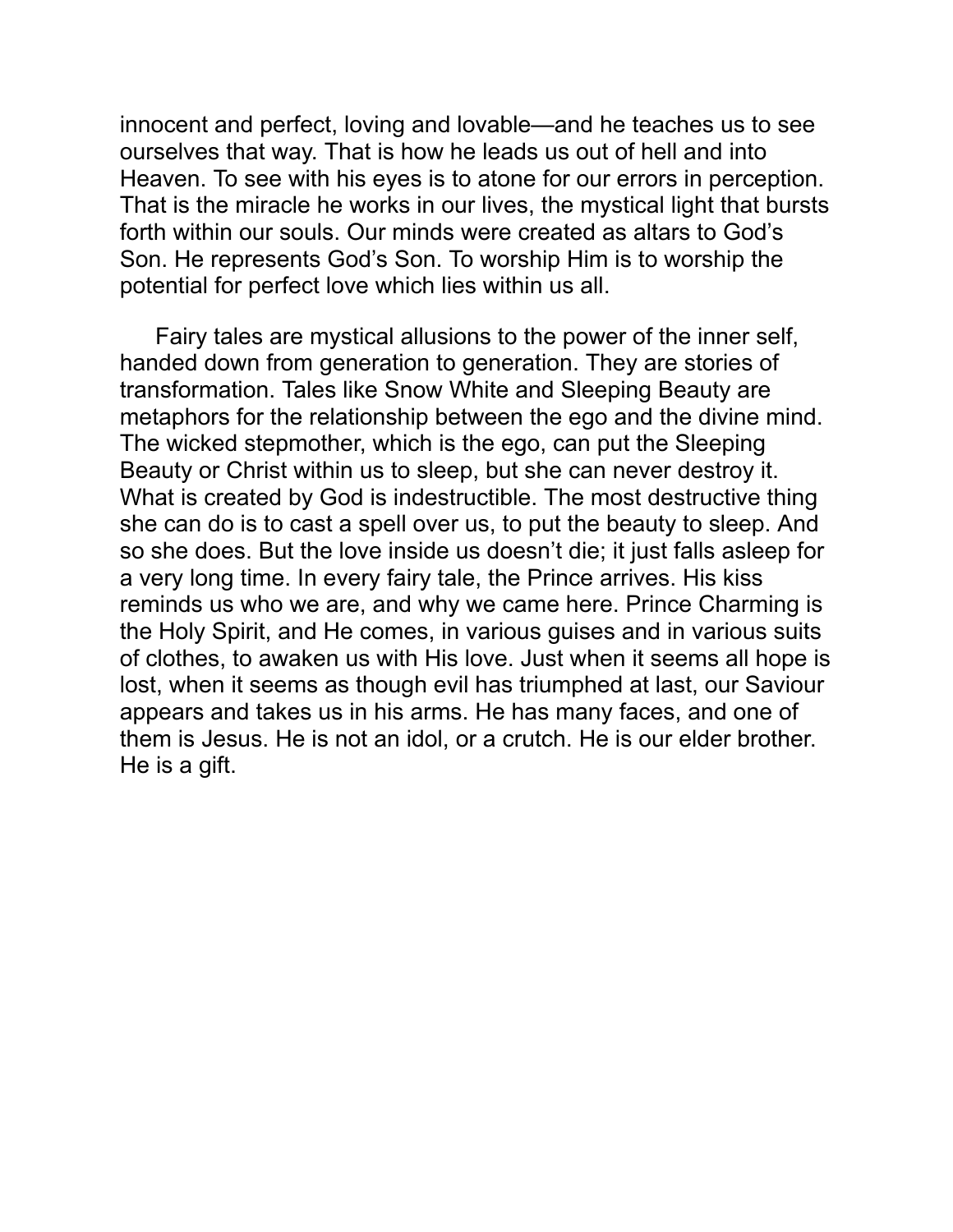# *[CHAPTER](#page-4-0) 4*

# *[Surrender](#page-4-0)*

"*For in God's hands we rest untroubled*…"

#### *1. FAITH*

"*There is no problem in any situation that faith will not solve*."

What if we truly believed there is a God—a beneficent order to things, a force that's holding things together without our conscious control? What if we could see, in our daily lives, the working of that force? What if we believed it loved us somehow, and cared for us, and protected us? What if we believed we could afford to relax?

The physical body is at work every moment, an array of mechanisms with a brilliance of design and efficiency our human efforts have never begun to match. Our hearts beat, our lungs breathe, our ears hear, our hair grows. And we don't have to make them work—they just do. Planets revolve around the sun, seeds become flowers, embryos become babies, and with no help from us. Their movement is built into a natural system. You and I are integral parts of that system, too. We can let our lives be directed by the same force that makes flowers grow—or we can do it ourselves.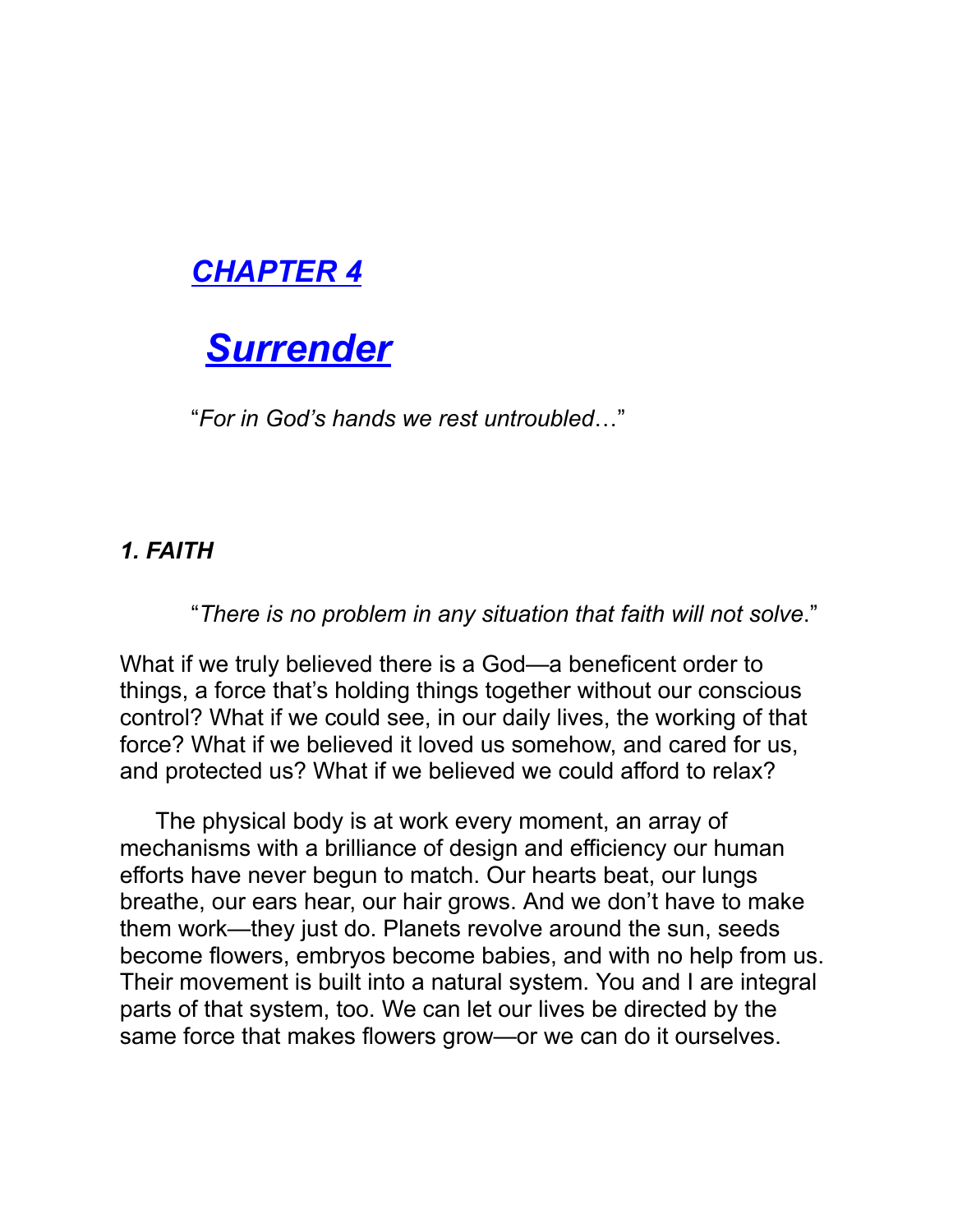To trust in the force that moves the universe is faith. Faith isn't blind, it's visionary. Faith is believing that the universe is on our side, and that the universe knows what it's doing. Faith is a psychological awareness of an unfolding force for good, constantly at work in all dimensions. Our attempts to direct this force only interferes with it. Our willingness to relax into it allows it to work on our behalf. Without faith, we're frantically trying to control what it is not our business to control, and fix what it is not in our power to fix. What we're trying to control is much better off without us, and what we're trying to fix can't be fixed by us anyway. Without faith, we're wasting time.

There are objective, discernible laws of physical phenomena. Take gravity, for instance, or the law of thermodynamics. You don't exactly have faith in the law of gravity, so much as you just know that it is.

There are objective, discernible laws of non-physical phenomena, as well. These two sets of laws—those which rule both the external and internal worlds—are parallel.

Externally, the universe supports our physical survival. Photosynthesis in plants and plankton in the ocean produce the oxygen that we need in order to breathe. It is important to respect the laws that rule the physical universe because violation of these laws threatens our survival. When we pollute the oceans or destroy plant life, we are destroying our support system and so are destroying ourselves.

Internally, the universe supports our survival as well—emotionally and psychologically. The internal equivalent to oxygen, what we need in order to survive, is love. Human relationships exist to produce love. When we pollute our relationships with unloving thoughts, or destroy or abort them with unloving attitudes, we are threatening our emotional survival.

So the laws of the universe merely describe the way things are. These laws aren't invented; they're discovered. They are not dependent on our faith. Faith in them merely shows we understand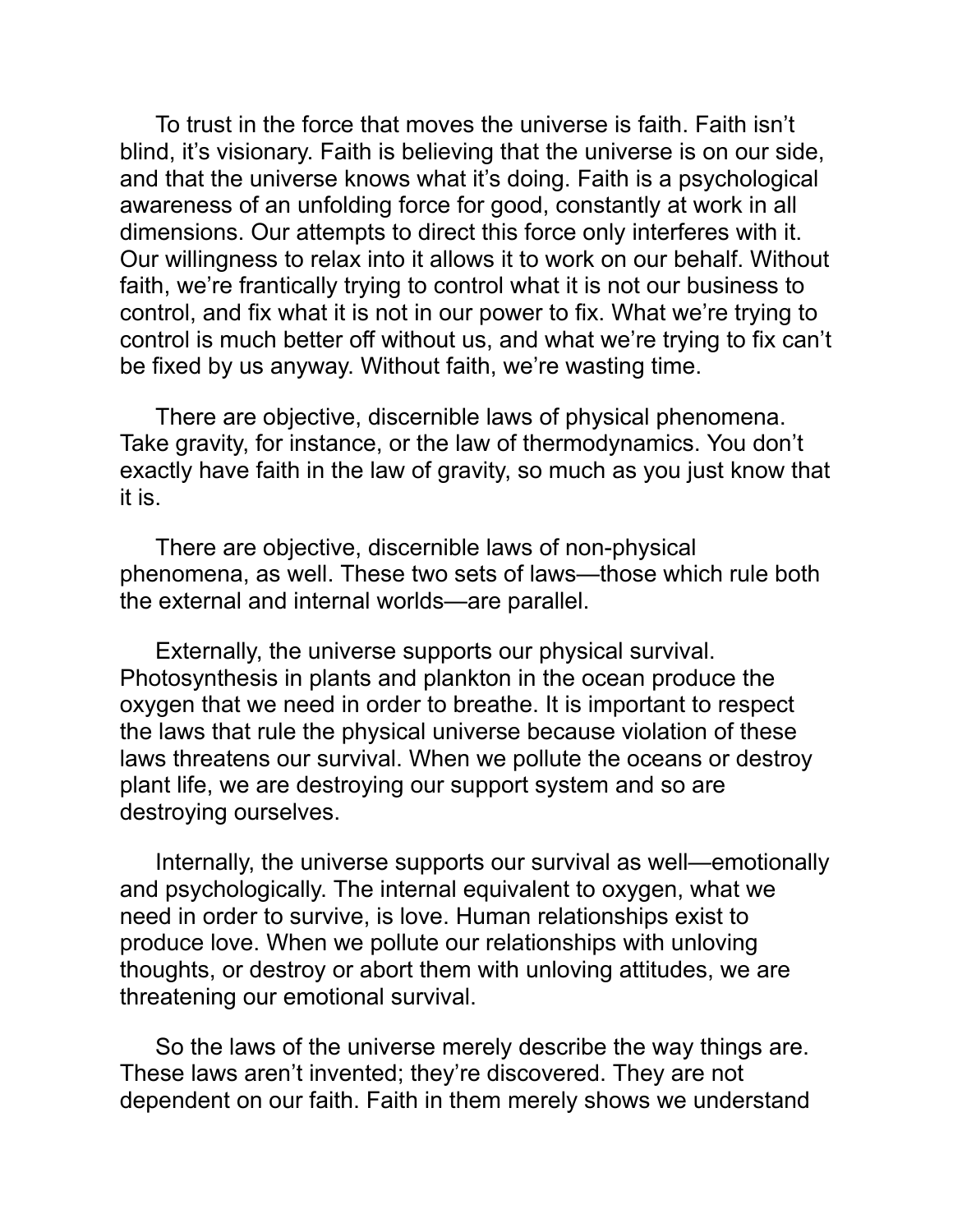what they are. Violation of these laws doesn't bespeak a lack of goodness; just a lack of intelligence. We respect the laws of nature in order to survive. And what is the highest internal law? That we love one another. Because if we don't, we will all die. As surely as a lack of oxygen will kill us, so will a lack of love.

# *2. RESISTANCE*

#### "*Faithlessness is not lack of faith but faith in nothing*."

*A Course in Miracles* tells us that 'there is no such thing as a faithless person.' Faith is an aspect of consciousness. We either have faith in fear or we have faith in love, faith in the power of the world or faith in the power of God.

We've basically been taught that it's our job as responsible adults to be active, to be masculine in nature—to go out and get the job, to take control of our lives, to take the bull by the horns. We've been taught that that's our power. We think we're powerful because of what we've achieved rather than because of what we are. So we're caught in a Catch-22: we feel powerless to achieve until we already have.

If somebody comes along and suggests that we go with the flow, maybe lighten up a little, we really feel hysterical. After all, we're total underachievers as is, as far as we can see. The last thing we can imagine doing is becoming any more passive than we already are.

Passive energy has its own kind of strength. Personal power results from a balance of masculine and feminine forces. Passive energy without active energy becomes lazy, but active energy without passive energy becomes tyrannous. An overdose of male, aggressive energy is macho, controlling, unbalanced, and unnatural. The problem is that aggressive energy is what we've all been taught to respect. We've been taught that life was made for quarterbacks so we exalt our masculine consciousness, which, when untempered by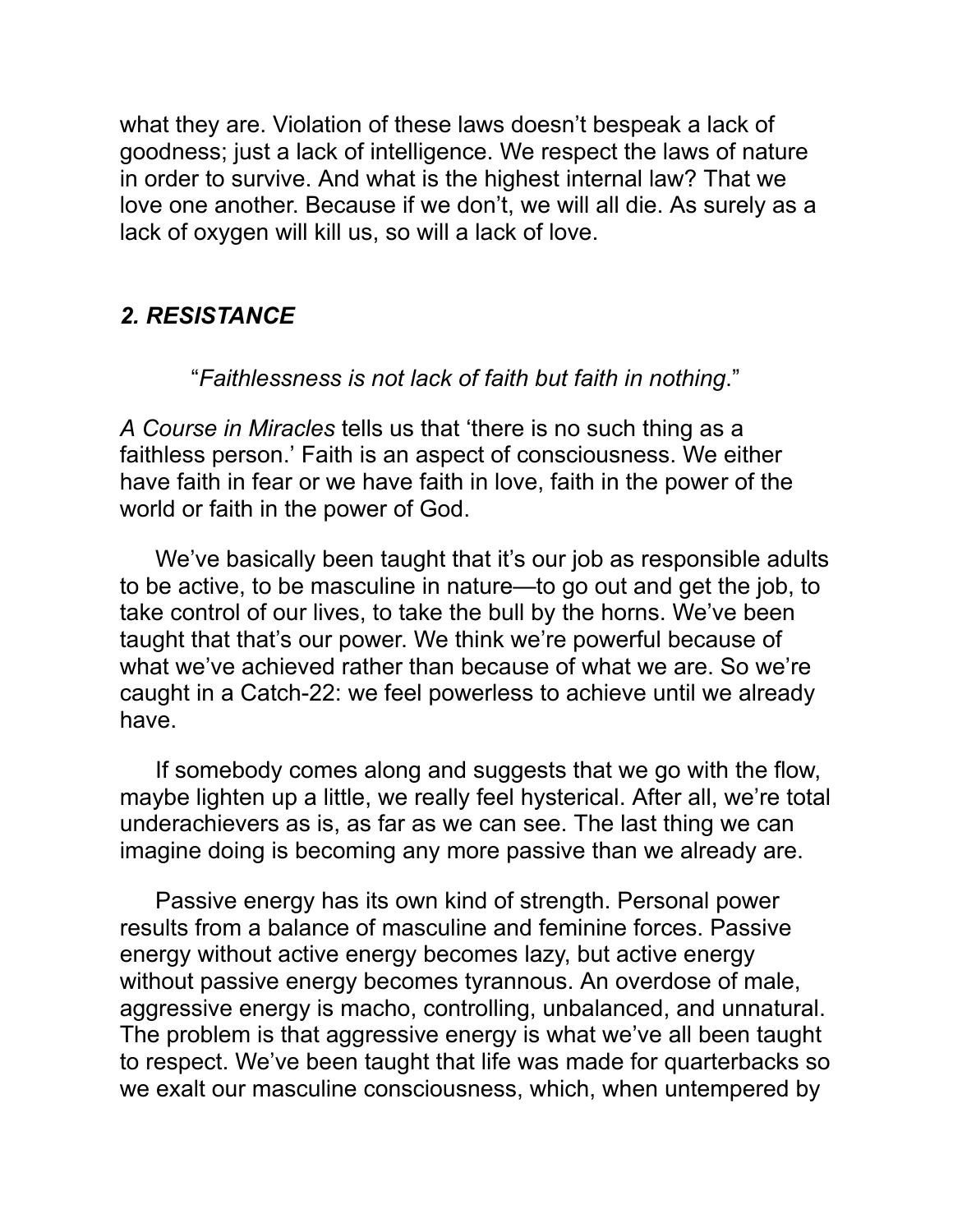the feminine, is hard. Therefore, so are we—all of us, men and women. We've created a fight mentality. We're always fighting for something: for the job, the money, the relationship, to get out of the relationship, to lose weight, to get sober, to get them to understand, to get them to stay, to get them to leave, and on and on. We never put away our swords.

The feminine, surrendered place in us is passive. It doesn't *do* anything. The spiritualization process—in men as well as women—is a feminization process, a quieting of the mind. It is the cultivation of personal magnetism.

If you have a pile of iron shavings and you want to arrange them in beautiful patterns, you can do one of two things. You can use your fingers and try to arrange the tiny pieces of iron into beautiful, gossamer lines—or you can buy a magnet. The magnet will attract the iron shavings. It symbolizes our feminine consciounessness, which exerts its power through attraction rather than activity.

This attractive, receptive, feminine aspect of our consciousness is the space of mental surrender. In Taoist philosophy, "yin" is the feminine principle, representing the forces of the earth, while "yang" is the masculine principle, representing spirit. When God is referred to as "He," then all mankind becomes "She." This isn't a man-woman issue. Reference to God as masculine principle in no way impinges on feminist conviction. Our feminine self is just as important as our masculine.

The right relationship between male and female principle is one in which the feminine surrenders to the masculine. Surrender is not weakness or loss. It is a powerful nonresistance. Through openness and receptivity on the part of human consciousness, spirit is allowed to infuse our lives, to give them meaning and direction. In Christic philosophical terms, Mary symbolizes the feminine within us, which is impregnated by God. The female allows this process and is fulfilled by surrendering into it. This is not weakness on her part; it is strength. The Christ on earth is fathered by God, and mothered by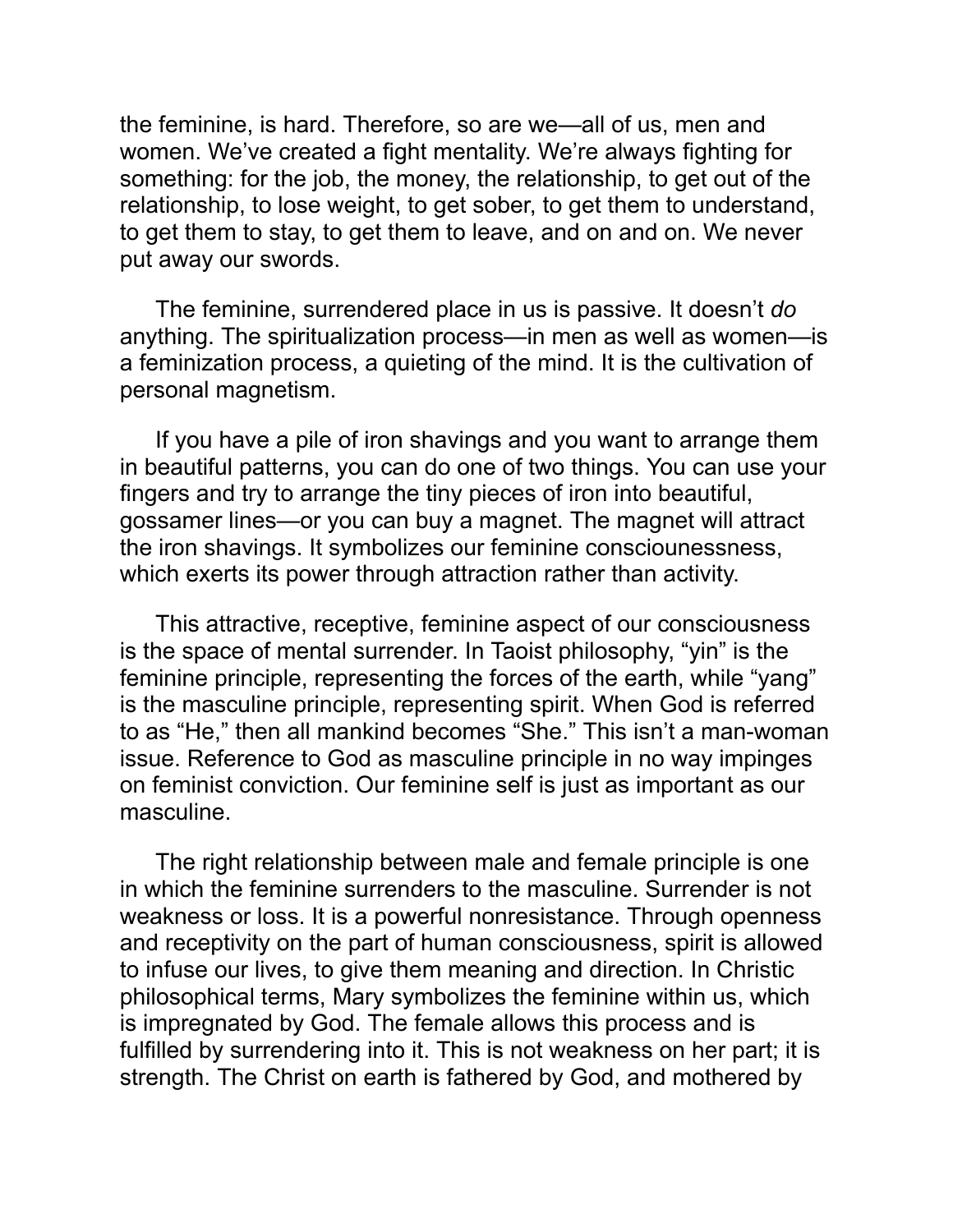our humanness. Through a mystical connection between the human and divine, we give birth to our higher Self.

## *3. GIVING UP RESULTS*

"*You will never lose your way for God leads you*."

When we surrender to God, we surrender to something bigger than ourselves—to a universe that knows what it's doing. When we stop trying to control events, they fall into a natural order, an order that works. We're at rest while a power much greater than our own takes over, and it does a much better job than we could have done. We learn to trust that the power that holds galaxies together can handle the circumstances of our relatively little lives.

Surrender means, by definition, giving up attachment to results. When we surrender to God, we let go of our attachment to how things happen on the outside and we become more concerned with what happens on the inside.

The experience of love is a choice we make, a mental decision to see love as the only real purpose and value in any situation. Until we make that choice, we keep striving for results that we think would make us happy. But we've all gotten things that we thought would make us happy, only to find that they didn't. This external searching —looking to anything other than love to complete us and to be the source of our happiness—is the meaning of idolatry. Money, sex, power, or any other worldly satisfaction offers just temporary relief for minor existential pain.

"God" means love, and "will" means thought. God's will, then, is loving thought. If God is the source of all good, then the love within us is the source of all good. When we love, we are automatically placing ourselves within an attitudinal and behavioral context that leads to an unfoldment of events at the highest level of good for everyone involved. We don't always know what that unfoldment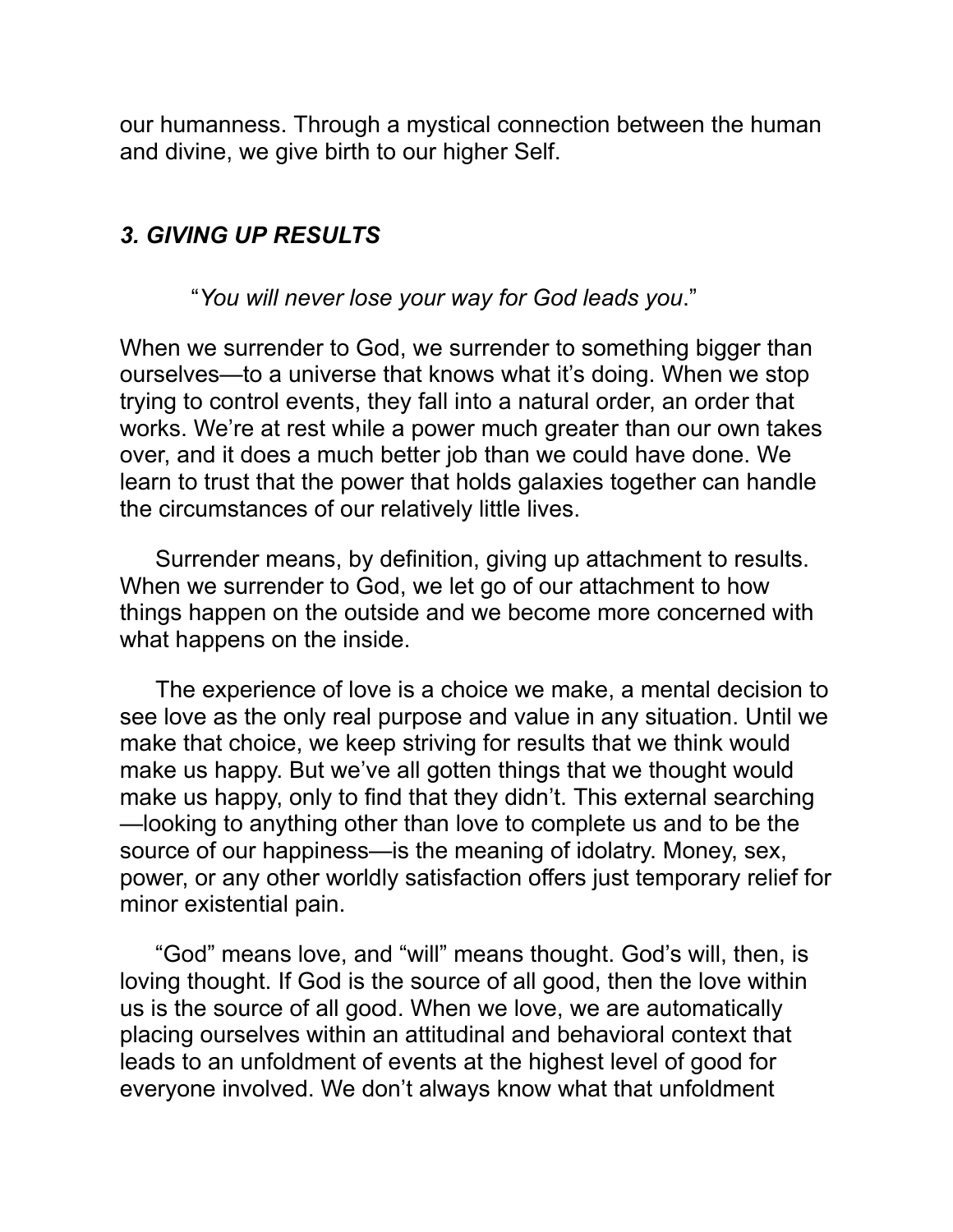would look like, but we don't need to. God will do His part if we do ours. Our only job in every situation is to merely let go of our resistance to love. What happens then is up to Him. We've surrendered control. We're letting Him lead. We have faith He knows how.

There's a myth that some people are more faithful than others. A truer statement is that in some areas, some of us are more surrendered than others. We surrender to God first, of course, the things we don't really care that much about anyway. Some of us don't mind giving up our attachment to career goals, but there's no way we're going to surrender our romantic relationships, or vice versa. Everything we don't care that much about—fine—God can have it. But if it's really, really important, we think we better handle it ourselves. The truth is, of course, that the more important it is to us, the more important it is to surrender. That which is surrendered is taken care of best. To place something in the hands of God is to give it over, mentally, to the protection and care of the beneficence of the universe. To keep it ourselves means to constantly grab and clutch and manipulate. We keep opening the oven to see if the bread is baking, which only ensures that it never gets a chance to.

Where we have an attachment to results, we tend to have a hard time giving up control. But how can we know what result to try to achieve in a situation when we don't know what's going to happen tomorrow? What do we ask for? Instead of, "Dear God, please let us fall in love, or please give me this job," we say, "Dear God, my desire, my priority is inner peace. I want the experience of love. I don't know what would bring that to me. I leave the results of this situation in your hands. I trust your will. May your will be done. Amen<sup>"</sup>

I used to feel I couldn't afford to relax because God had more important things to think about than my life. I finally realized that God is not capricious, but is rather an impersonal love for all life. My life is no more or less precious to Him than is anyone else's. To surrender to God is to accept the fact that He loves us and provides for us,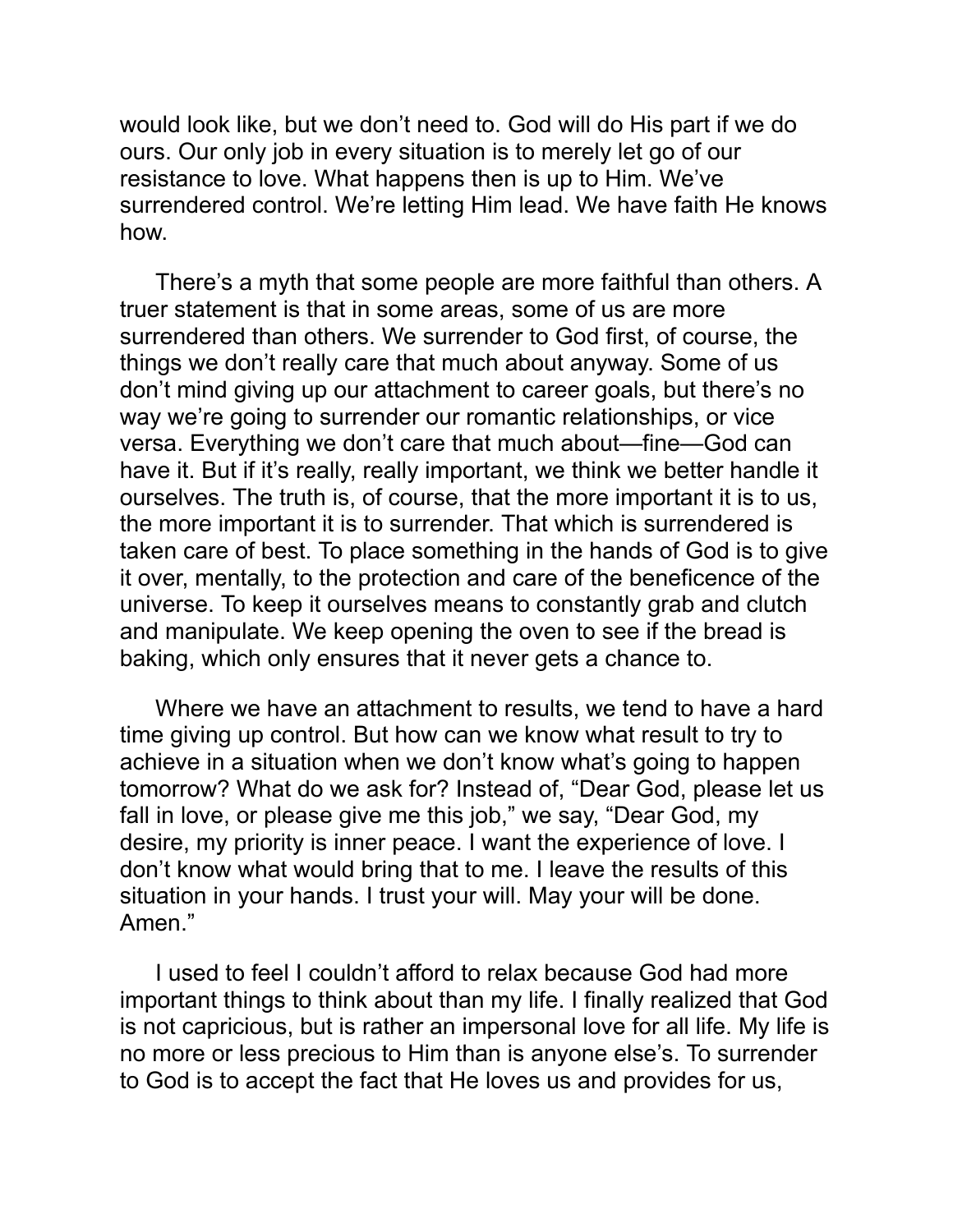because he loves and provides for all life. Surrender doesn't obstruct our power; it enhances it. God is merely the love within us, so returning to Him is a return to ourselves.

## *4. THE SURRENDERED LIFE*

"*Holy Child of God, when will you learn that only holiness can content you and give you peace*?"

To relax, to feel the love in your heart and keep to that as your focus in every situation—that's the meaning of spiritual surrender. It changes us. We become deeper, more attractive people.

In Zen Buddhism, there's a concept called "zen mind," or "beginner's mind." They say that the mind should be like an empty rice bowl. If it's already full, then the universe can't fill it. If it's empty, it has room to receive. This means that when we think we have things already figured out, we're not teachable. Genuine insight can't dawn on a mind that's not open to receive it. Surrender is a process of emptying the mind.

In the Christic tradition, this is the meaning of "becoming as a little child." Little children don't think they know what things mean. In fact, they know they don't know. They ask someone older and wiser to explain things to them. We're like children who don't know, but think we do.

The wise person doesn't pretend to know what it's impossible to know. "I don't know" can be an empowering statement. When we go into a situation not knowing, there is something inside us which *does*. With our conscious mind, 'we step back in order that a higher power within us can step forward and lead the way.'

We need less posturing and more genuine charisma. Charisma was originally a religious term, meaning "of the spirit," or "inspired." It's about letting God's light shine through us. It's about a sparkle in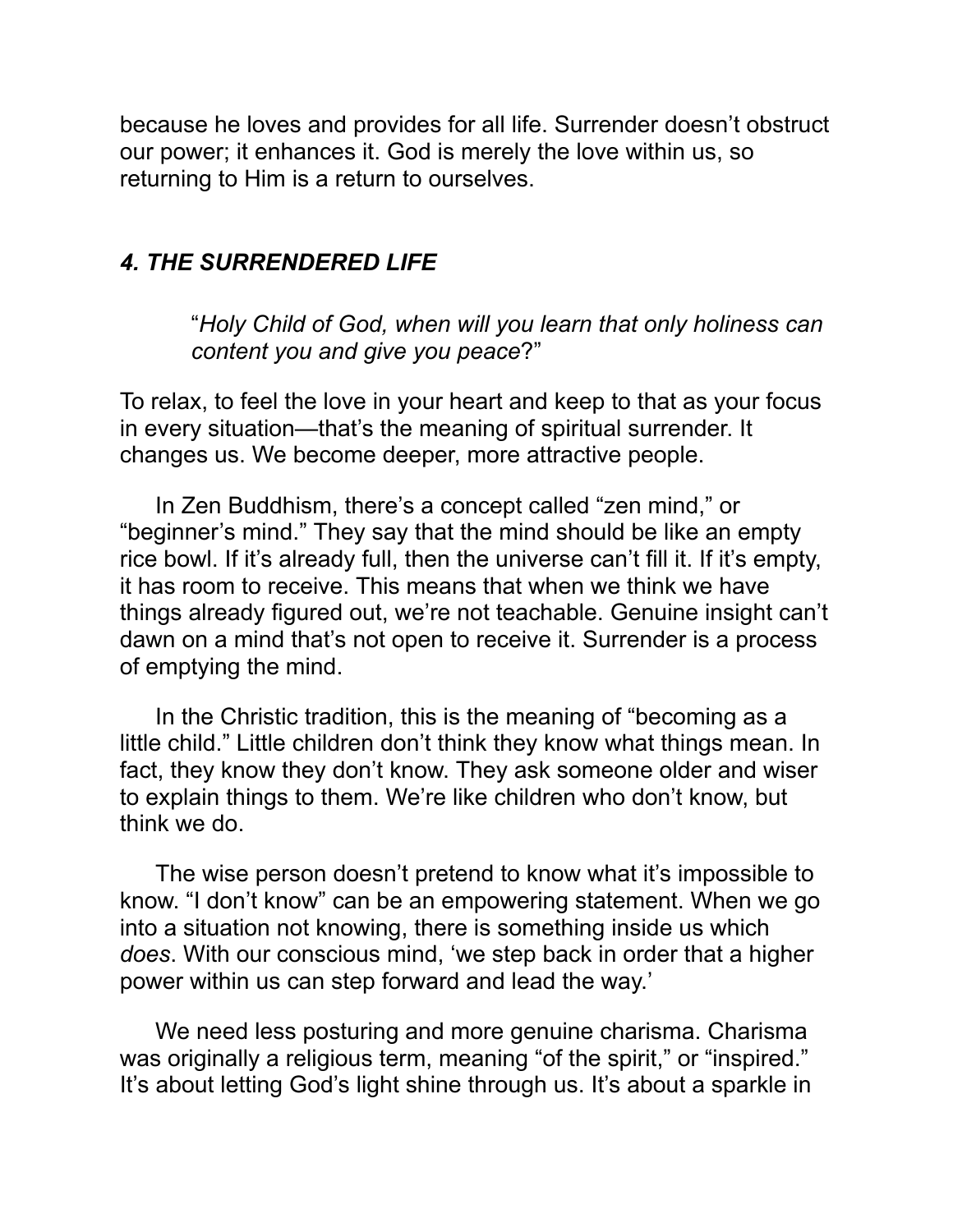people that money can't buy. It's an invisible energy with visible effects. To let go, to just love, is not to fade into the wallpaper. Quite the contrary, it's when we truly become bright. We're letting our own light shine.

We are meant to be this way. We are meant to shine. Look at small children. They're all so unique before they start *trying* to be, because they demonstrate the power of genuine humility. This is also the explanation of "beginner's luck." When we go into a situation not knowing the rules, we don't pretend to know how to figure anything out, and we don't know yet what there is to be afraid of. This releases the mind to create from its own higher power. Situations shift gear and lights go on simply because our minds have opened up to receive love. We have gotten out of our own way.

Love is a win-mode, a successful and attractive vibration. We think that success is difficult, and so, for us, it is. Success in life doesn't have to involve negative tension. We don't have to be struggling all the time. If you think about it, "taking the bull by the horns" would be a very dangerous thing to do. In fact, ambitious tension actually limits our ability to succeed because it keeps us in a state of contraction, emotionally and physically. It seems to give us energy but doesn't really, like the white sugar of mental health; there's a short high, followed by a crash. The cultivation of mental rest, or surrender, is like eating healthy food. It doesn't give us an immediate rush, but over time it provides a lot more energy.

This doesn't require sitting in a lotus position all day. We still get excited, but more gently. Many people associate a spiritual life with a grade B movie, but God doesn't get rid of all the drama in our lives. He just gets rid of the *cheap* drama. There is no higher drama than true personal growth. Nothing could be more genuinely dramatic than boys becoming real men and girls becoming real women.

Something amazing happens when we surrender and just love. We melt into another world, a realm of power already within us. The world changes when we change. The world softens when we soften. The world loves us when we choose to love the world.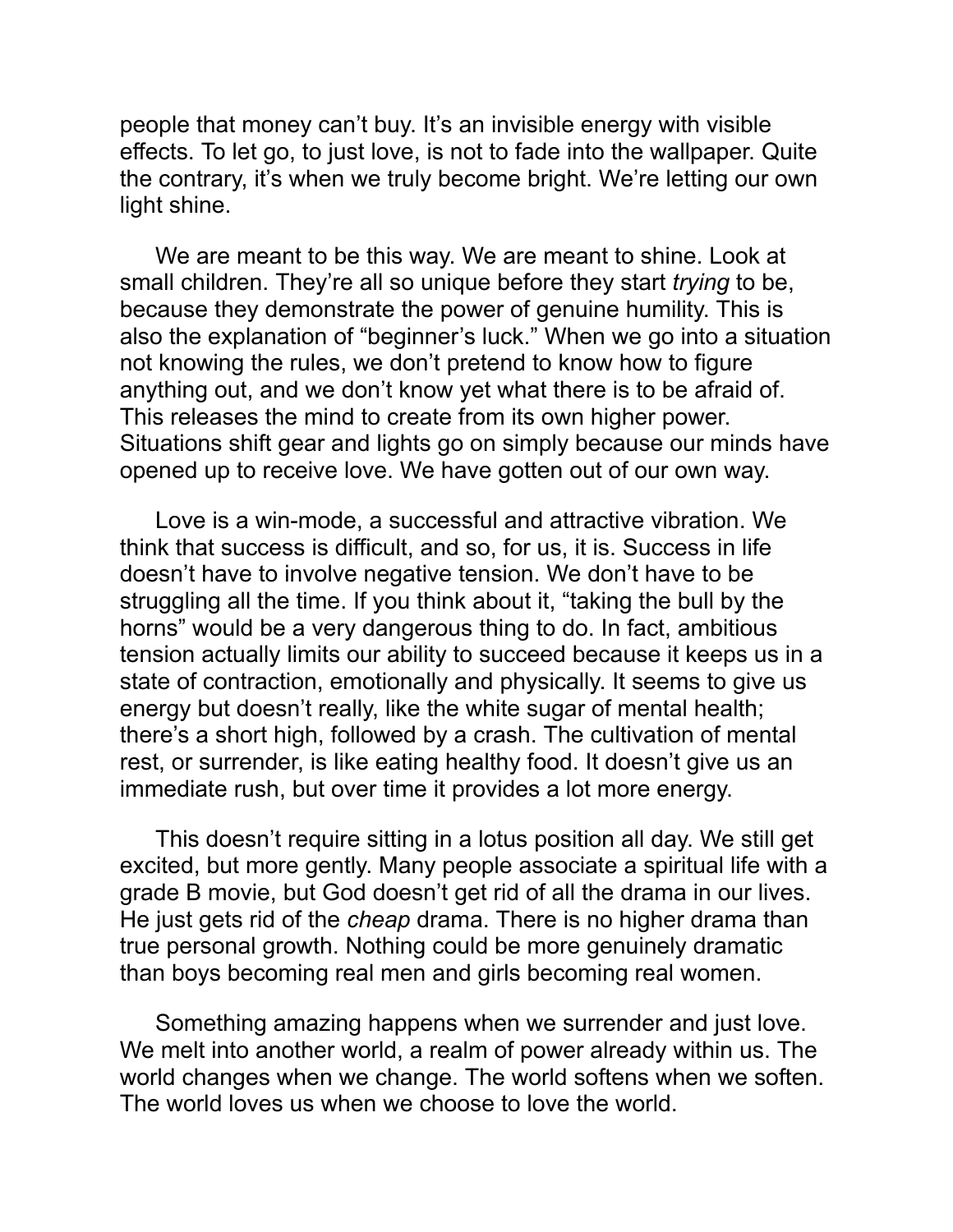Surrender means the decision to stop fighting the world, and to start loving it instead. It is a gentle liberation from pain. But liberation isn't about breaking out of anything; 'it's a gentle melting into who we really are.' We let down our armor, and discover the strength of our Christ self. *A Course in Miracles* tells us that although 'we think that without the ego, all would be chaos, the opposite is true. Without the ego, all would be love.'

We are simply asked to shift focus and to take on a more gentle perception. That's all God needs. Just one sincere surrendered moment, when love matters more than anything, and we know that nothing else really matters at all. What He gives us in return for our openness to Him, is an outpouring of His power from deep within us. We are given His power to share with the world, to heal all wounds, to awaken all hearts.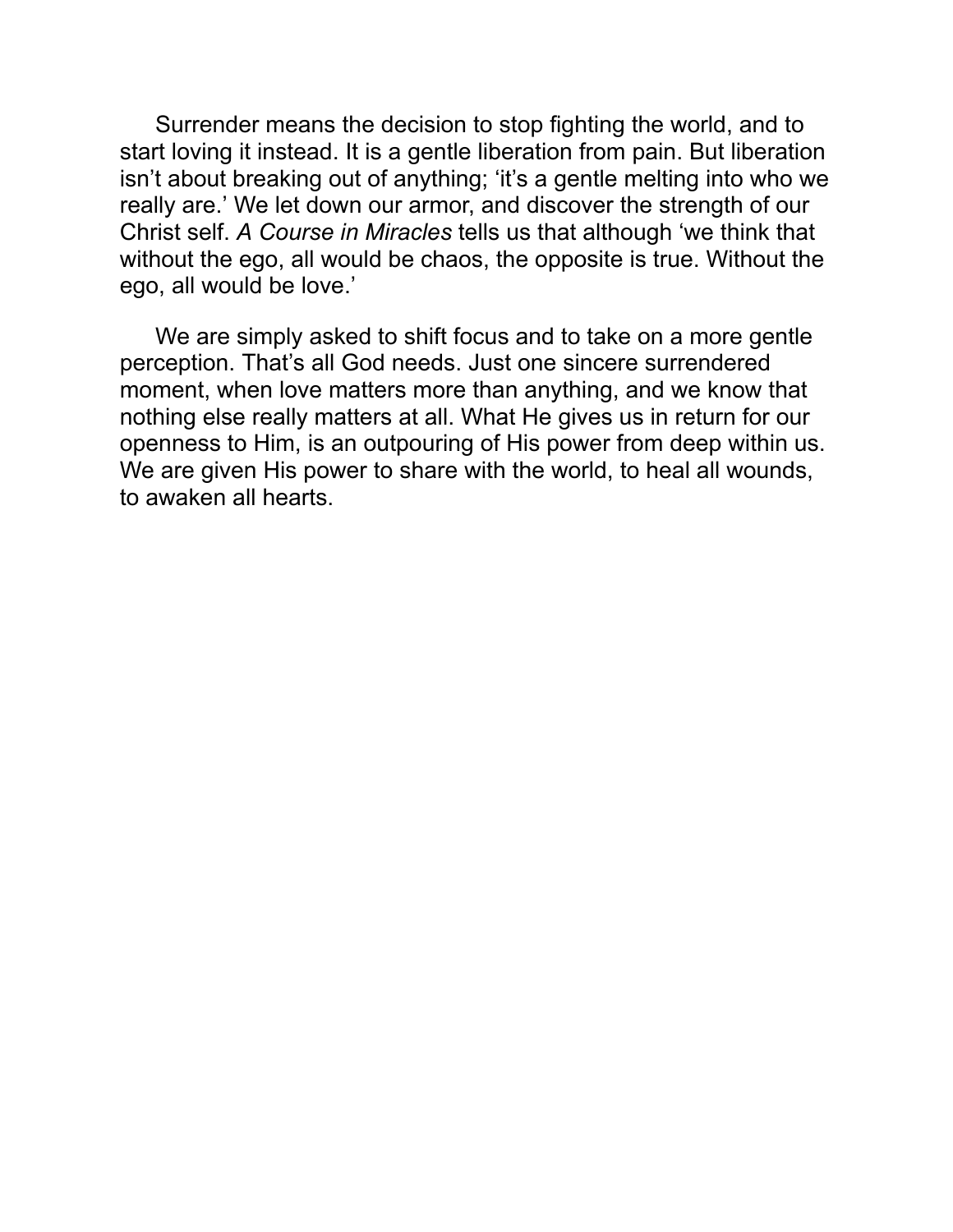# *[CHAPTER](#page-4-1) 5*

# *[Miracles](#page-4-1)*

"*Your holiness reverses all the laws of the world. It is beyond every restriction of time, space, distance, and limits of any kind*."

#### *1. FORGIVENESS*

"*Before the glorious radiance of the kingdom, guilt melts away, and transformed into kindness will nevermore be what it was*."

"Miracles occur naturally as expressions of love." They reflect a shift in how we think, releasing the power of the mind to the processes of healing and correction.

This healing takes many forms. Sometimes a miracle is a change in material conditions, such as physical healing. At other times, it is a psychological or emotional change. It is a shift not so much in an objective situation—although that often occurs—as it is a shift in how we *perceive* a situation. What changes, primarily, is how we hold an experience in our minds—how we experience the experience.

The world of the human storyline, of all our concentration on behavior and all the things that occur outside us, is a world of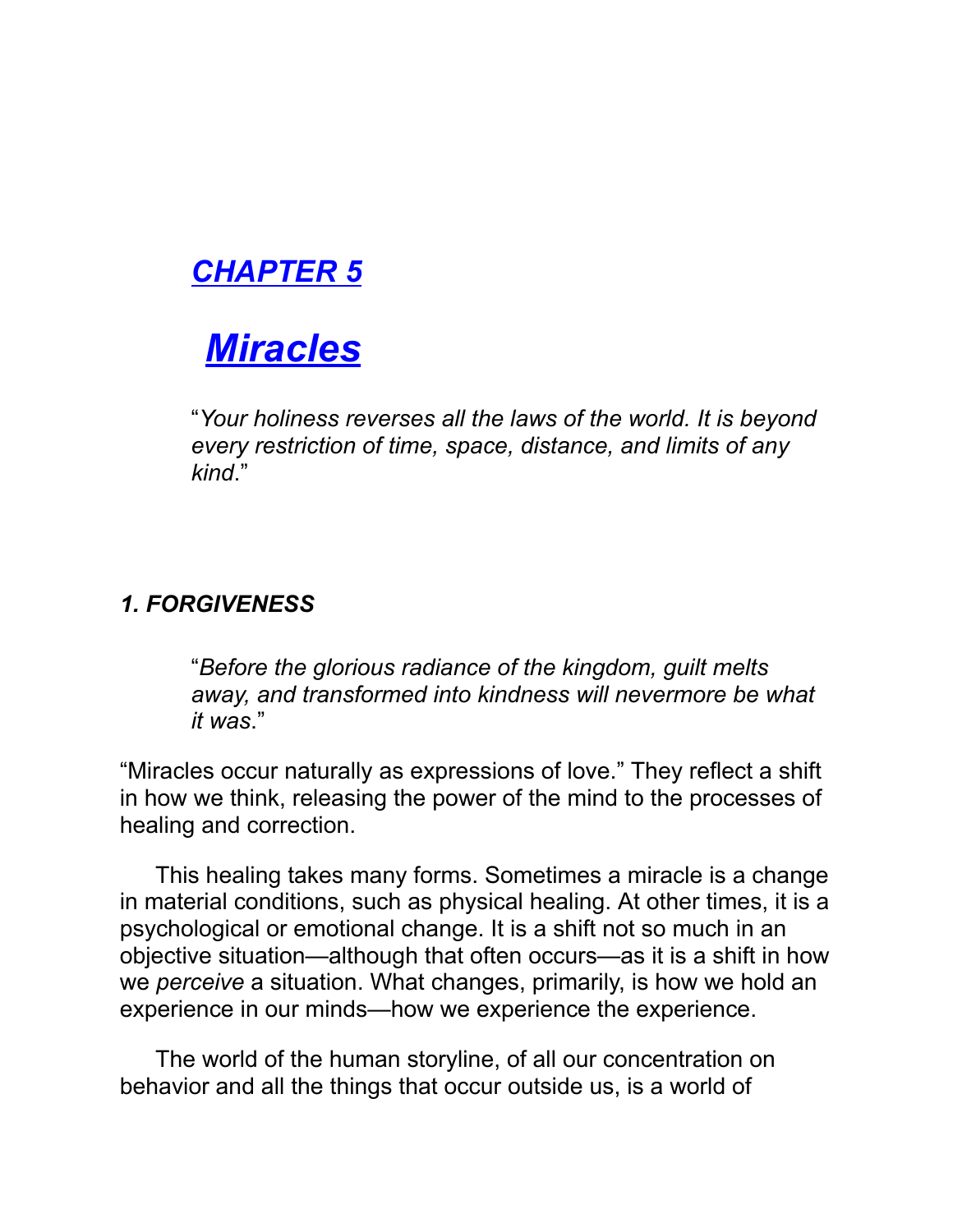illusion. It's a veil in front of a more real world, a collective dream. A miracle is not a rearrangement of the figures in our dream. A miracle is our awakening from it.

In asking for miracles, we are seeking a practical goal: a return to inner peace. We're not asking for something outside us to change, but for something inside us to change. We're looking for a softer orientation to life.

Old Newtonian physics claimed that things have an objective reality separate from our perception of them. Quantum physics, and particularly Heisenberg's Uncertainty Principle, reveal that, as our perception of an object changes, the object itself literally changes. The science of religion is actually the science of consciousness, because ultimately all creation is expressed through the mind. Thus, as *A Course in Miracles* says, our greatest tool for changing the world is our capacity to 'change our mind about the world.'

Because thought is the creative level of things, changing our minds is the ultimate personal empowerment. Although it is a human decision to choose love instead of fear, the radical shift that this produces in every dimension of our lives is a gift from God. Miracles are an 'intercession on behalf of our holiness,' from a thought system beyond our own. In the presence of love, the laws that govern the normal state of affairs are transcended. Thought that is no longer limited, brings experience that is no longer limited.

We are heir to the laws that govern the world we believe in. If we think of ourselves as beings of this world, then the laws of scarcity and death, which rule this world, will rule us. If we think of ourselves as children of God, whose real home lies in a realm of awareness beyond this world, then we will find we are "under no laws but God's."

Our self-perception determines our behavior. If we think we're small, limited, inadequate creatures, then we tend to behave that way, and the energy we radiate reflects those thoughts no matter what we do. If we think we're magnificent creatures with an infinite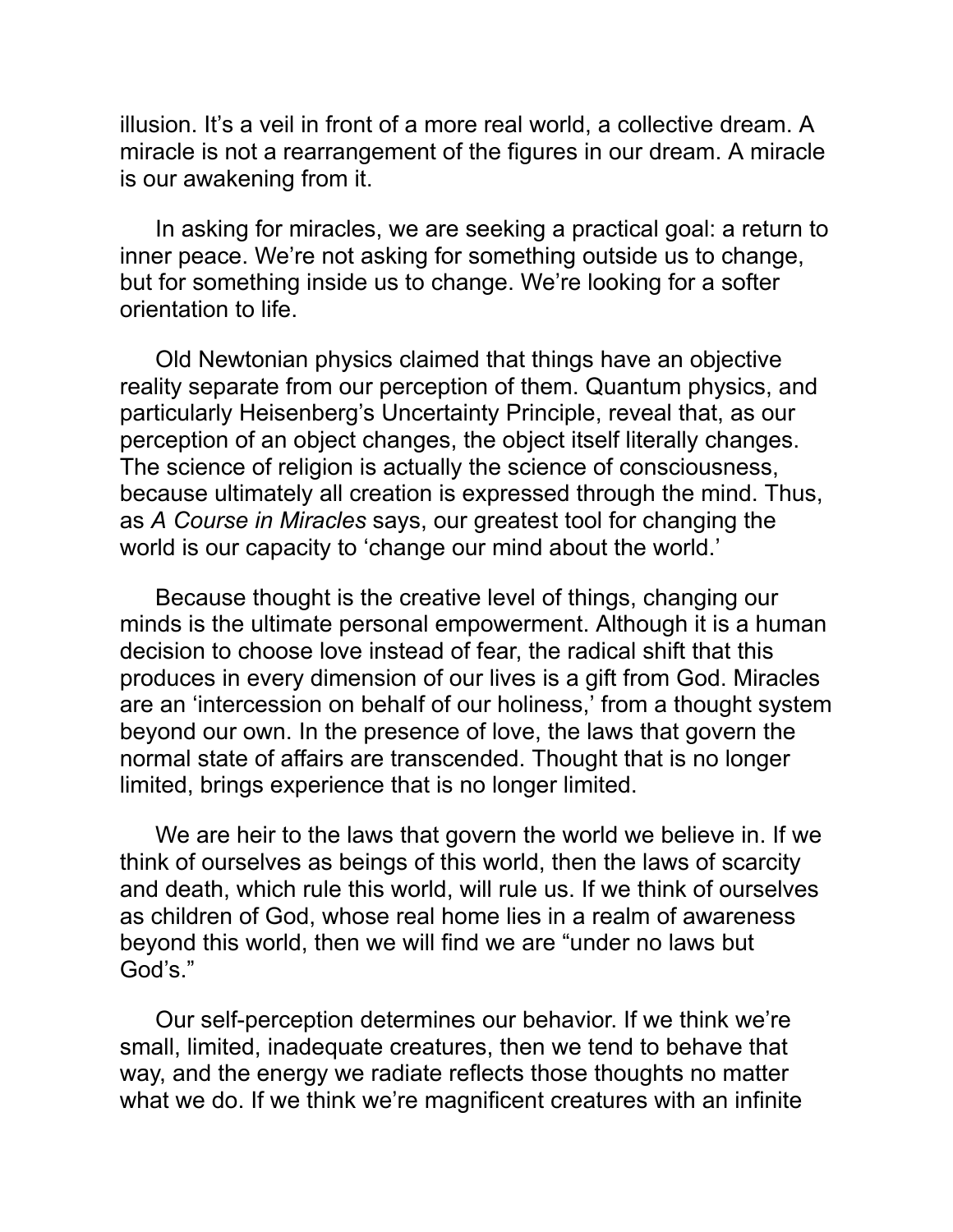abundance of love and power to give, then we tend to behave that way. Once again, the energy around us reflects our state of awareness.

'Miracles themselves are not to be consciously directed.' They occur as involuntary effects of a loving personality, an invisible force that emanates from someone whose conscious intention is to give and receive love. As we relinquish the fears that block the love within us, we become God's instruments. We become His miracle workers.

God, as love, is constantly expanding, flourishing and creating new patterns for the expression and attainment of joy. When our minds, through focus on love, are allowed to be open vessels through which God expresses, our lives become the canvases for the expression of that joy. That's the meaning of our lives. We are here as physical representations of a divine principle. To say that we're on the earth to serve God, means that we're on the earth to love.

We weren't just randomly thrown onto a sea of rocks. We have a mission—to save the world through the power of love. The world needs healing desperately, like a bird with a broken wing. People know this, and millions have prayed.

God heard us. He sent help. He sent you.

To become a miracle worker means to take part in a spiritual underground that's revitalizing the world, participating in a revolution of the world's values at the deepest possible level. That doesn't mean you announce this to anyone. A member of the French underground didn't walk up to a German officer occupying Paris and say, "Hi, I'm Jacques. French Resistance." Similarly, you don't tell people who would have no idea what you're talking about, "I'm changed. I'm working for God now. He sent me to heal things. The world's about to shift big time." Miracle workers learn to keep their own counsel. Something that's important to know about spiritual wisdom is that, when spoken at the wrong time, in the wrong place,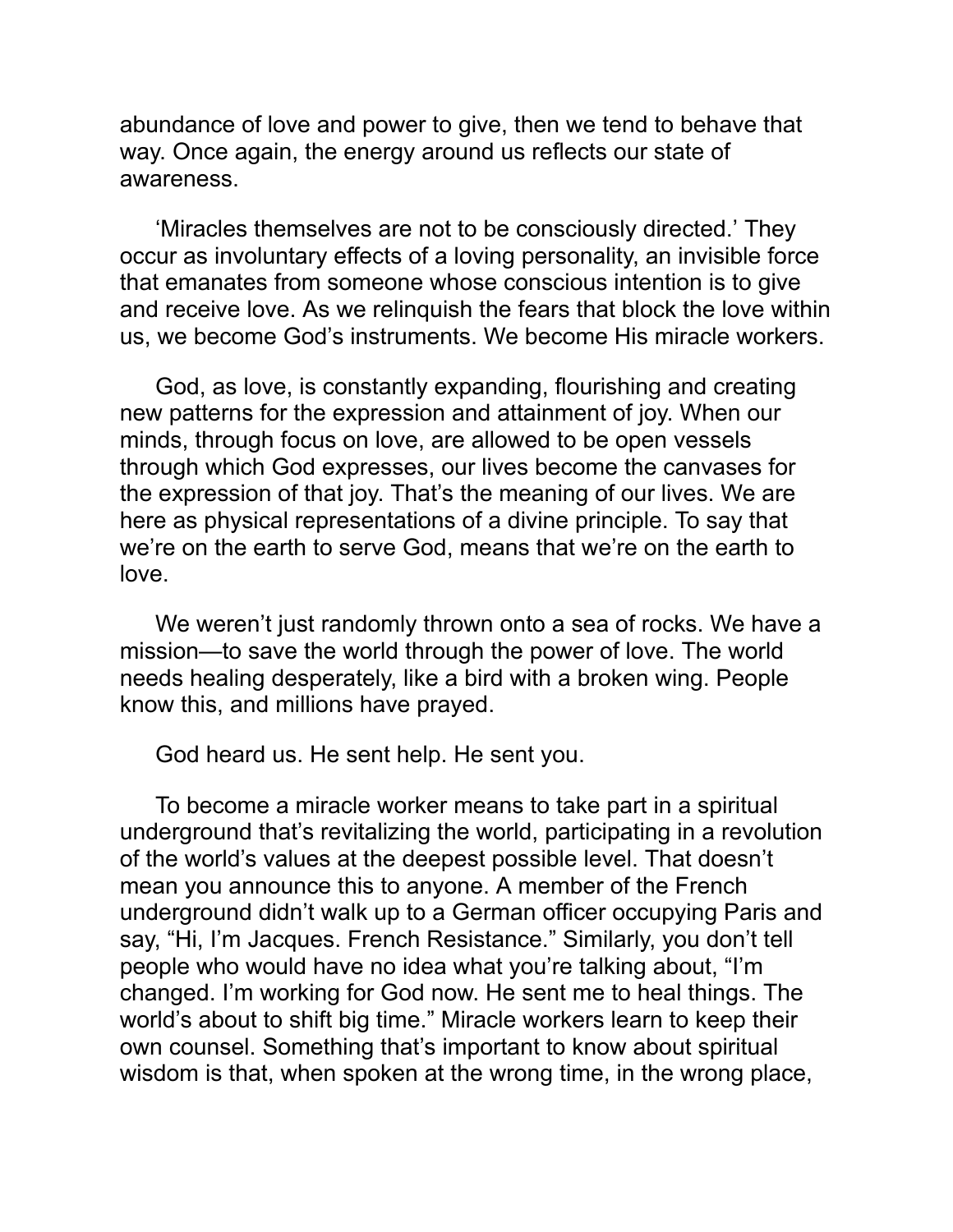or to the wrong person, the one who speaks sounds more like a fool than a wise one.

The Course tells us of God's plan for the salvation of the world, called 'the plan of the teachers of God.' The plan calls for God's teachers to heal the world through the power of love. This teaching has very little to do with verbal communication, and everything to do with a quality of human energy. "To teach is to demonstrate." A teacher of God is anyone who chooses to be one. "They come from all over the world. They come from all religions and from no religion. They are the ones who have answered." The adage that "many are called but few are chosen" means that 'everyone is called, but few care to listen.' God's call is universal, going out to every mind in every moment. Not everyone, however, chooses to heed the call of his own heart. As all of us are only too aware, the loud and frantic voices of the outer world easily drown out the small still loving voice within.

Our job as a teacher of God, should we choose to accept it, is to constantly seek a greater capacity for love and forgiveness within ourselves. We do this through a "selective remembering," a conscious decision to remember only loving thoughts and let go of any fearful ones. This is the meaning of forgiveness. Forgiveness is a major cornerstone of *A Course in Miracles* philosophy. Like many of the traditional terms used in the Course, it is used in a very nontraditional way.

Traditionally, we think of forgiveness as something we are to do when we see guilt in someone. In the Course, however, we're taught that it's our function to remember that there *is* no guilt in anyone, because only love is real. It is our function to see through the illusion of guilt, to the innocence that lies beyond. "To forgive is merely to remember only the loving thoughts you gave in the past, and those that were given you. All the rest must be forgotten." We are asked to extend our perception beyond the errors that our physical perceptions reveal to us—what someone did, what someone said to the holiness within them that only our heart reveals. Actually, then,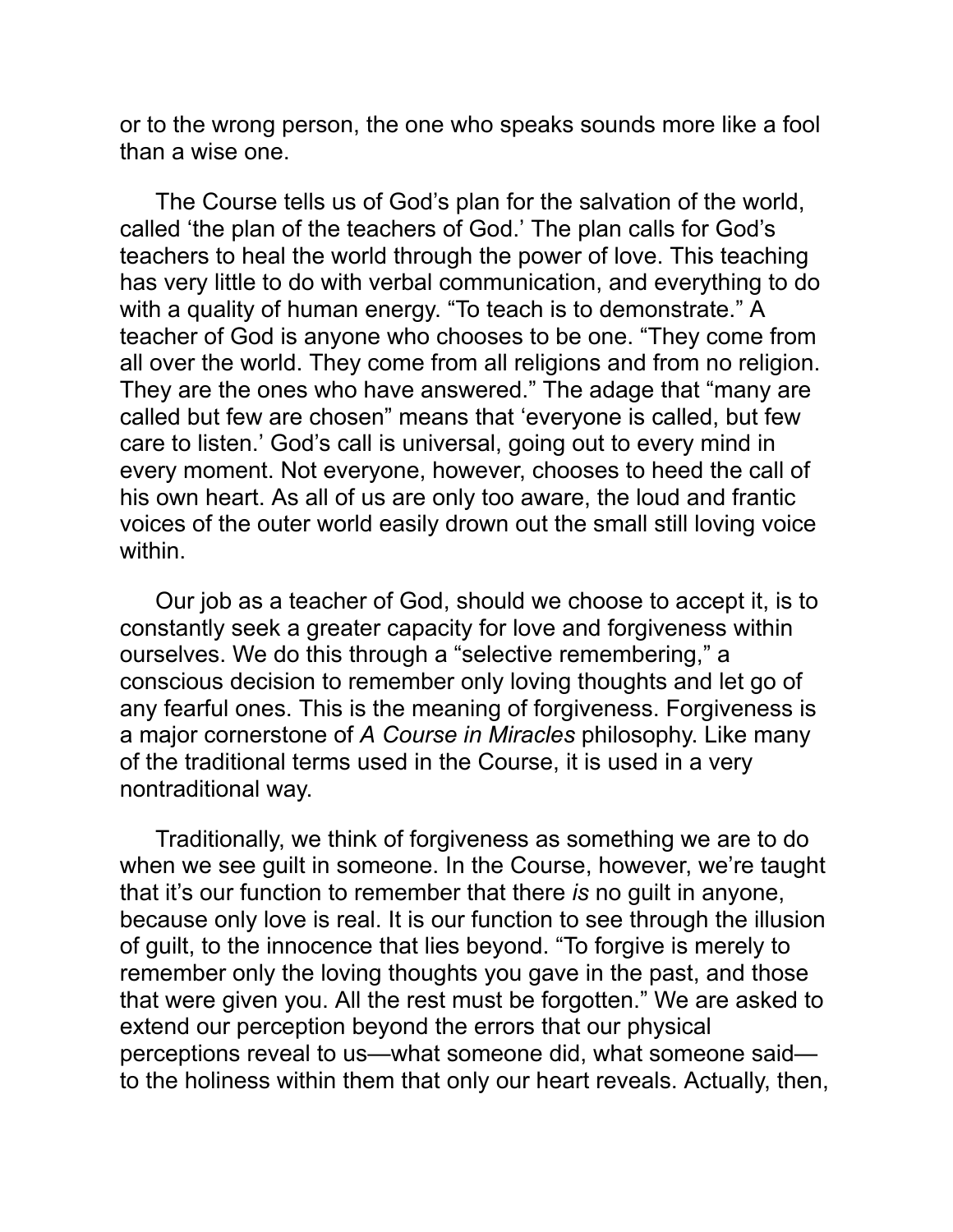there is nothing to forgive. The traditional notion of forgiveness what *The Song of Prayer* calls "forgiveness-to-destroy"—is then an act of judgment. It is the arrogance of someone who sees themselves as better than someone else, or perhaps equally as sinful, which is still a misperception and the arrogance of the ego.

Since all minds are connected, then the correction of anyone's perception is on some level a healing of the entire racial mind. The practice of forgiveness is our most important contribution to the healing of the world. Angry people cannot create a peaceful planet. It amuses me to think how angry I used to get when people wouldn't sign my peace petitions.

Forgiveness is a full time job, and sometimes very difficult. Few of us always succeed, yet making the effort is our most noble calling. It is the world's only real chance to begin again. A radical forgiveness is a complete letting go of the past, in any personal relationship, as well as in any collective drama.

## *2. LIVING IN THE PRESENT*

"*All your past except its beauty is gone, and nothing is left but a blessing*."

God exists in eternity. The only point where eternity meets time is in the present. "The present is the only time there is." A miracle is a shift in thinking from what we might have done in the past or should be doing in the future, to what we feel free to do right here, right now. A miracle is a release from internal bondage. Our capacity for brilliance is equal to our capacity to forget the past and forget the future. That's why little children are brilliant. They don't remember the past, and they don't relate to the future. Be us as little children, that the world might finally grow up.

One of the exercises in the Course Workbook reads, "The past is over. It can touch me not." Forgiving the past is an important step in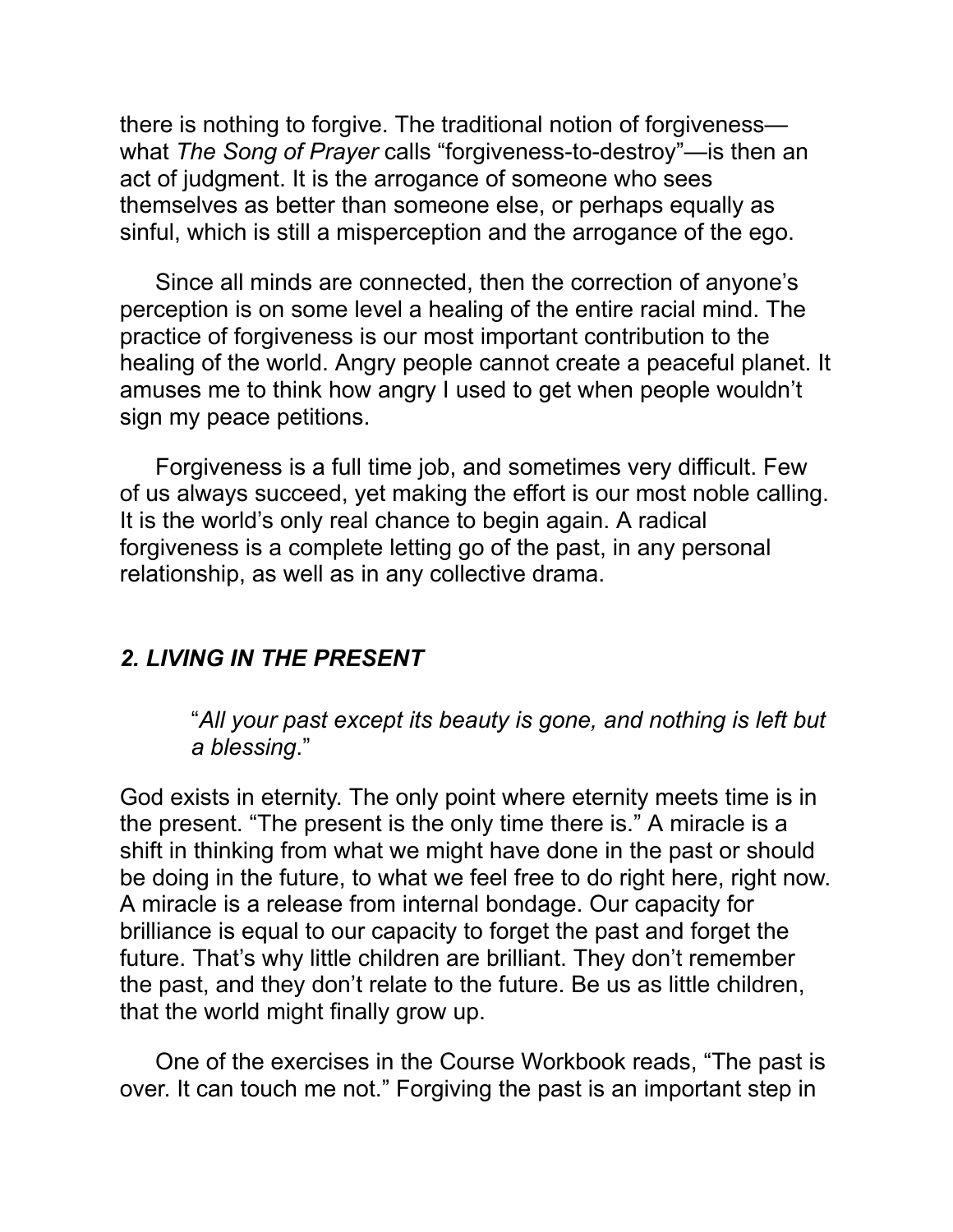allowing ourselves the experience of miracles. The only meaning of anything in our past is that it got us here, and should be honored as such. All that is real in our past is the love we gave and the love we received. Everything else is an illusion. The past is merely a thought we have. It is literally all in our minds. The Course teaches, "Give the past to Him Who can change your mind about it for you." To surrender the past to the Holy Spirit is to ask that only loving, helpful thoughts about it remain in our minds, and all the rest be let go.

What we are left with then is the present, the only time where miracles happen. 'We place the past and the future as well into the hands of God.' The biblical statement that "time shall be no more" means that we will one day live fully in the present, without obsessing about past or future.

The universe provides us with a clean slate in every moment; God's creation holds nothing against us. Our problem is that we don't believe this. Let us ask forgiveness, not of 'God who has never condemned us,' but of ourselves, for all we think we did and did not do. Let us give ourselves permission to begin again.

We all encounter situations in our lives where we wish we hadn't done something we did, or wish we had done something we didn't. They're those moments in our lives, be they yesterday or several years ago, that make us cringe to think about. One of the most freeing techniques provided us in *A Course in Miracles* is a prayer on of the Text, in which we instruct the universe to undo our errors:

> "…*the first step in the undoing is to recognize that you actively decided wrongly, but can as actively decide otherwise. Be very firm with yourself in this, and keep yourself fully aware that the undoing process, which does not come from you, is nevertheless within you because God placed it there. Your part is merely to return your thinking to the point at which the error was made, and give it over to the Atonement in peace. Say this to yourself as sincerely as you can, remembering that the Holy Spirit will respond fully to your slightest invitation*: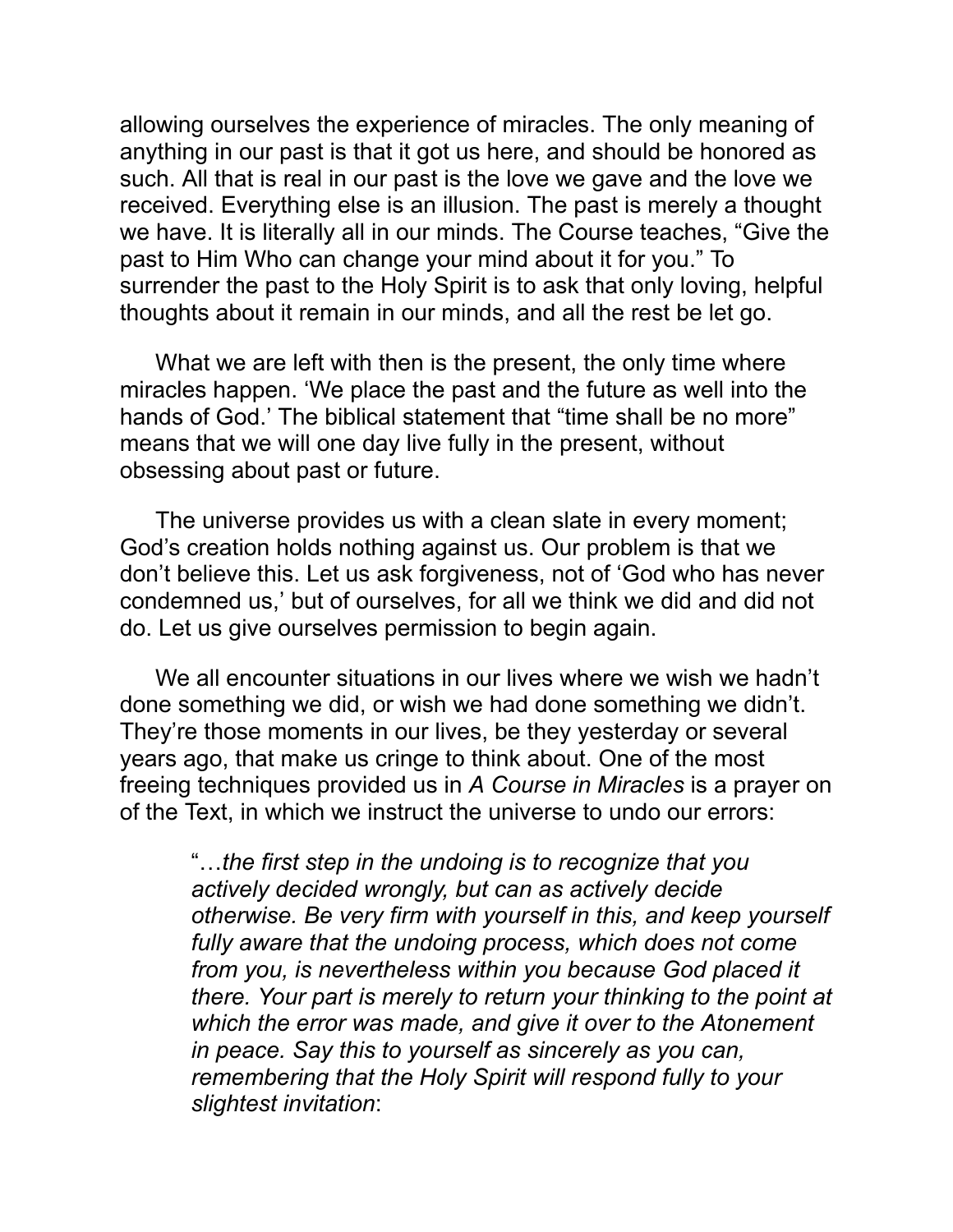*I must have decided wrongly, because I am not at peace*.

*I made the decision myself, but I can also decide otherwise*.

*I want to decide otherwise, because I want to be at peace*.

*I do not feel guilty, because the Holy Spirit will undo all consequences of my wrong decision if I will let Him*.

*I choose to let Him, by allowing Him to decide for God for me*.

And that's it! It's a course in *miracles*, not a course in moving the furniture. 'Miracles reverse physical laws. Time and space are under His command.'

As for the future, the Course points out that there is no way for us to know what's going to happen tomorrow, or the next day, or five years from now. Only the ego speculates about tomorrow. In Heaven, 'we place our future in the hands of God.' The Holy Spirit returns our minds to total faith and trust, that should we live with fully open hearts today, tomorrow will take care of itself. As Jesus said in the Sermon on the Mount, "Be ye not anxious for tomorrow, for tomorrow shall be anxious for itself."

'The ego bases its perception of reality on what has happened in the past, carries those perceptions into the present and thus creates a future like the past.' If we felt that we were lacking in our past, our thoughts about the future are based on those perceptions. We then enter the present in an effort to compensate for the past. Since that perception is our core belief, we recreate its conditions in the future. "Past, present and future are not continuous, unless you force continuity upon them." In the present, we have the opportunity to break the continuity of the past and future by asking the Holy Spirit to intervene. This is the miracle. We want a new life, a new beginning. We desire a life untainted by any darkness of the past, and being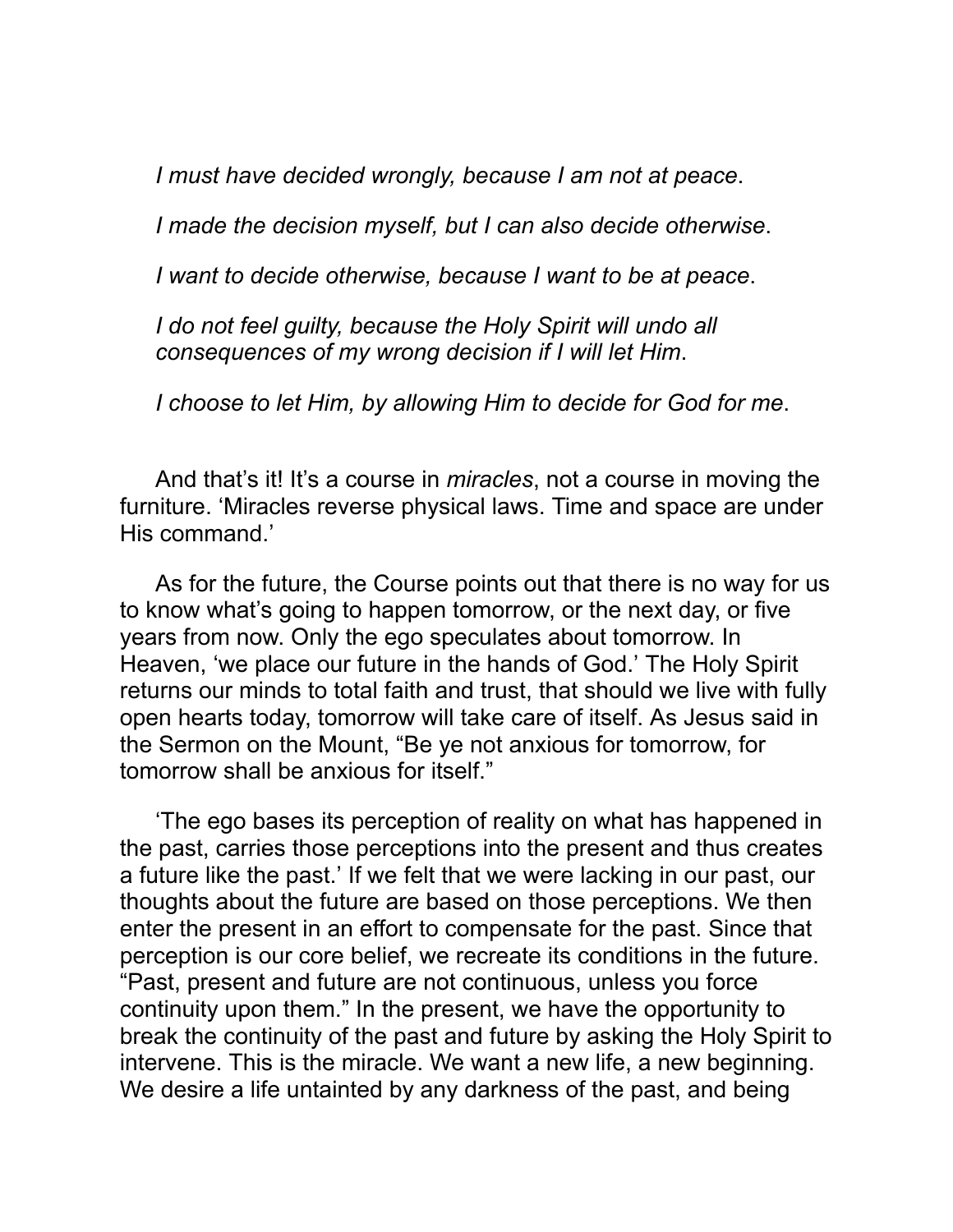'entitled to miracles,' we are entitled to that full release. This is what it means to say that Jesus washes us clean of our sins. He completely removes all loveless thoughts. We relinquish any thoughts of judgment, of anyone or anything, that hold us to the past. We relinquish any thoughts of attachment that keep us grasping at the future.

The world of the ego is a world of constant changes, ups and downs, darkness and light. Heaven is a realm of constant peace because it is an awareness of a reality that lies beyond change. "And Heaven will not change, for birth into the holy present is salvation from change."

The world that the Holy Spirit reveals to us is a world that lies beyond this world, a world revealed to us through a different perception. We die to one world in order to be born into another. "To be born again is to let the past go, and look without condemnation upon the present." The world of time is not the real world, and the world of eternity is our real home. We are on our way there. We are pregnant with possibilities.

## *3. RESURRECTION*

"*Your resurrection is your awakening*."

The purpose of our lives is to give birth to the best which is within us.

The Christ comes as a little child because the symbol of the newborn infant is the symbol of someone whose innocence is unmarred by past history or guilt. The Christ child within us has no history. It is the symbol of a person who is given the chance to begin again. The only way to heal the wounds of the past, ultimately, is to forgive them and let them go. The miracle worker sees that his purpose in life is to be used in the service of the forgiveness of mankind—to awaken us from our collective sleep.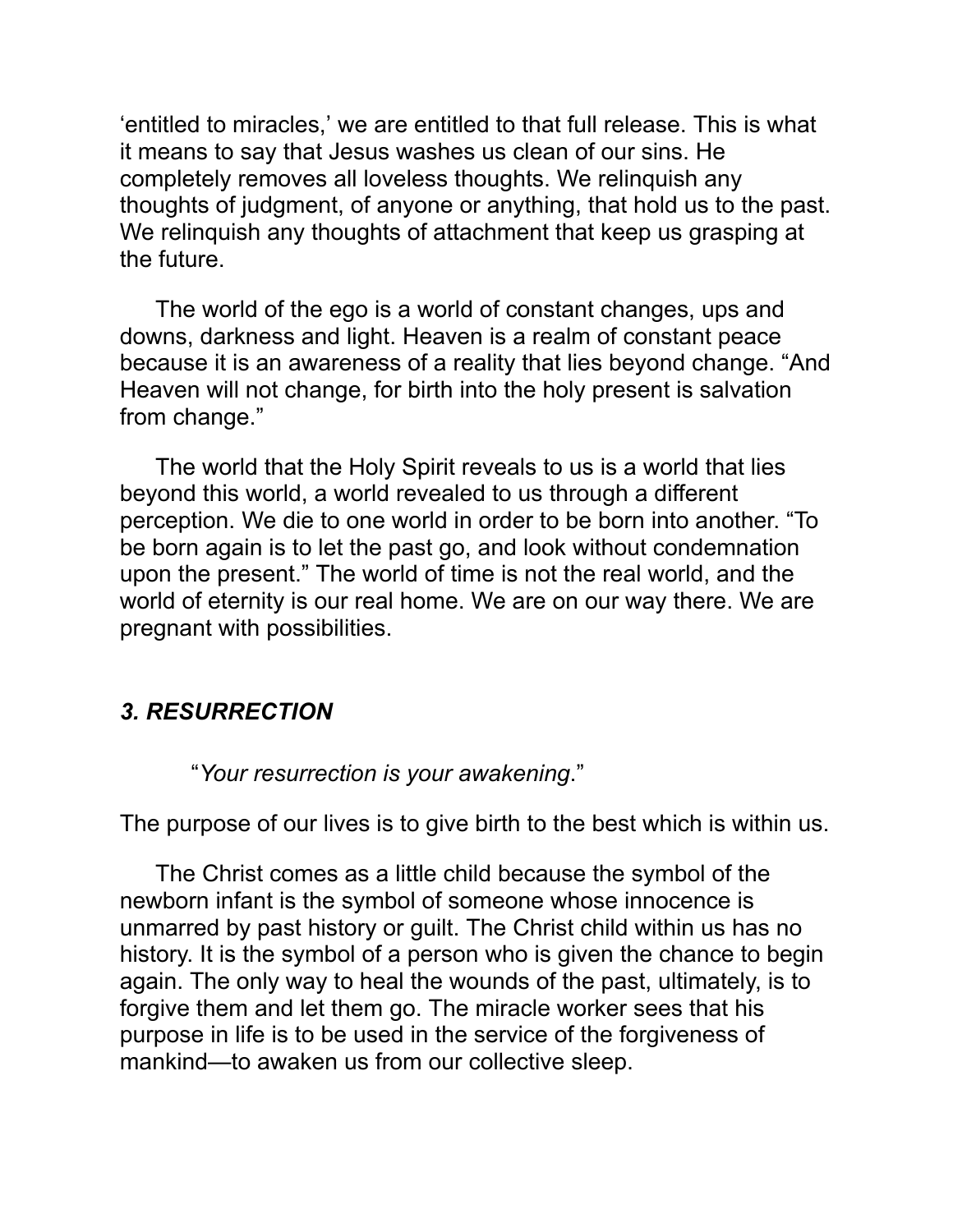The Course tells us: "The Bible says that a deep sleep fell upon Adam, and nowhere is there reference to his waking up." So far, there has been no "comprehensive reawakening or rebirth." We can all contribute to a global rebirth to the extent that we allow ourselves to be awakened from our own personal dream of separation and guilt, to release our own past and accept a new life in the present. It is only through our own personal awakening that the world can be awakened. We cannot give what we don't have.

We're all assigned a piece of the garden, a corner of the universe that is ours to transform. Our corner of the universe is our own life our relationships, our homes, our work, our current circumstances exactly as they are. Every situation we find ourselves in is an opportunity, perfectly planned by the Holy Spirit, to teach love instead of fear. Whatever energy system we find ourselves a part of, it's our job to heal it—to purify the thought forms by purifying our own. It's never really a circumstance that needs to change—it's *we* who need to change. The prayer isn't for God to change our lives, but rather for Him to change us.

That's the greatest miracle, and ultimately the only one: that you awaken from the dream of separation and become a different kind of person. People are constantly concerning themselves with what they *do*: have I achieved enough, written the greatest screenplay, formed the most powerful company? But the world will not be saved by another great novel, great movie, or great business venture. It will only be saved by the appearance of great people.

A glass vase is meant to hold water. If more water is poured into the vase than its volume can contain, then the vase will shatter. So it is with our personalities. The power of God, particularly at this time, is pouring into us at rapid pace and high velocity. If our vessel, our vehicle—our human channel—is not prepared properly through devotion and deep reverence for life, then the very power that is meant to save us begins to destroy us. Our creativity, rather than making us personally powerful, then makes us hysterical. That is why creative power—God within us—is experienced as a double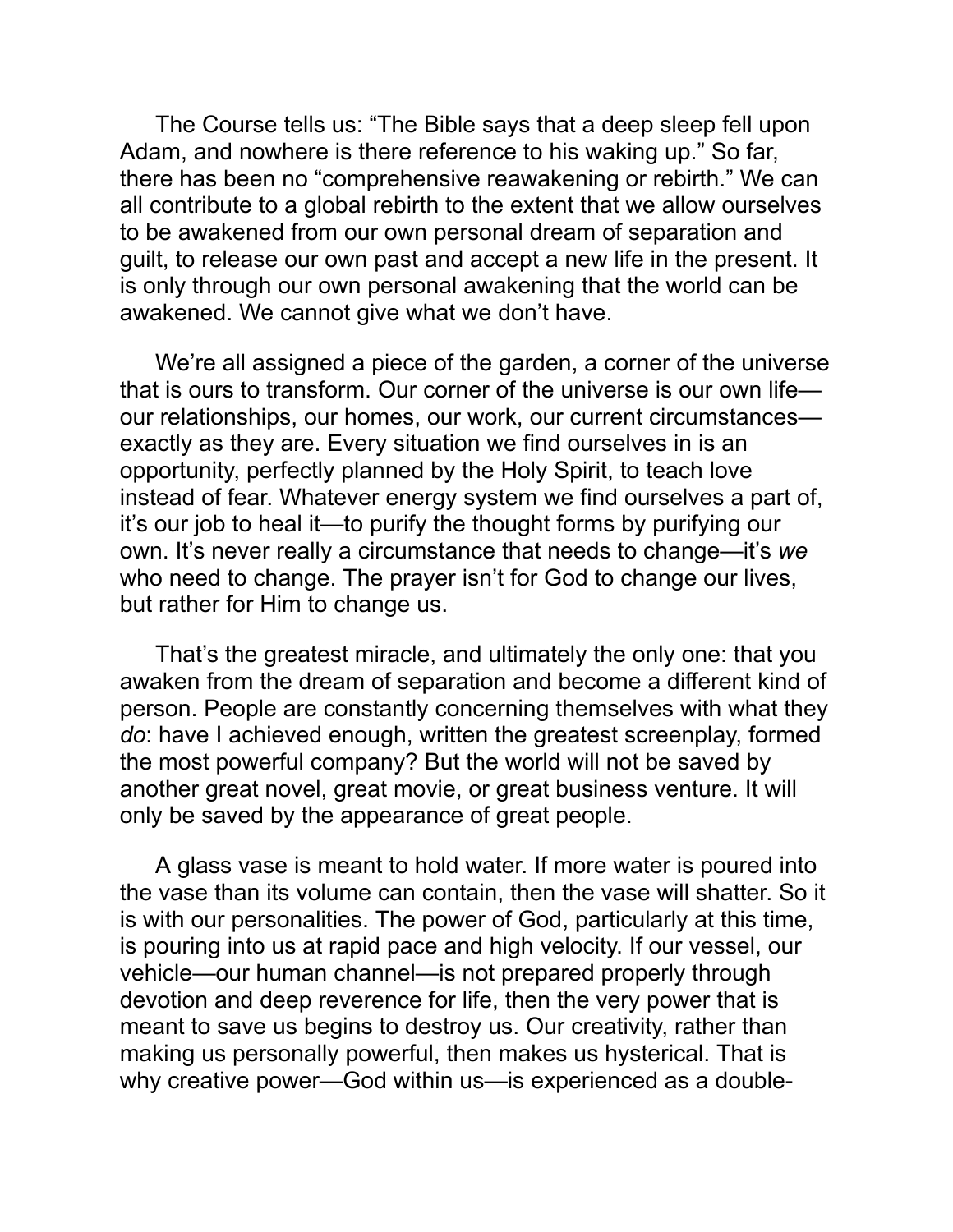edged sword: if received with grace, it blesses us; if received without grace, it drives us insane. This is one of the reasons why so many creative people have turned to a destructive use of drugs: to actually dull the experience of the reception of God's power rather than enhance it. God's power coming into us, in a culture that had no name for that power or acknowledgment of genuine spiritual experience, so frightened us that we ran to drugs or alcohol to avoid feeling what was really happening. It was only when we were stoned that we had the courage to claim our own experience.

"Miracles are everyone's right," says *A Course in Miracles*, "but purification is necessary first." Impurities—mental or chemical pollute the system and desecrate the altar within. Our vehicle then can't handle the experience of God. The waters of spirit rush into us, but the vase begins to crack. It's not the flow of power we have to work on—God's love is already pouring in as fast as we can handle it —but the preparedness with which we receive it.

*A Course in Miracles* likens us to people in a very bright room who have their fingers in front of their eyes, complaining that it's dark in here. The light has come but we don't see it. We don't realize that the present is always a chance to begin again, a light-filled moment. We respond to light as if it were darkness, and so the light turns to dark. Sometimes it is only in retrospect that we can see that we were given another chance at life, a new relationship or whatever, but because we were too busy reacting to the past, we missed the opportunity at something radically new.

When we're truly honest with ourselves, our problem is not that opportunities for success haven't appeared. God is always expanding our possibilities. We are given plenty of opportunities, but we tend to undermine them. Our conflicted energies sabotage everything. To ask for another relationship, or another job, is not particularly helpful if we're going to show up in the new situation exactly as we showed up in the last one. Until we're healed of our internal demons, our fearful mental habits, we will turn every situation into the same painful drama as the one before. Everything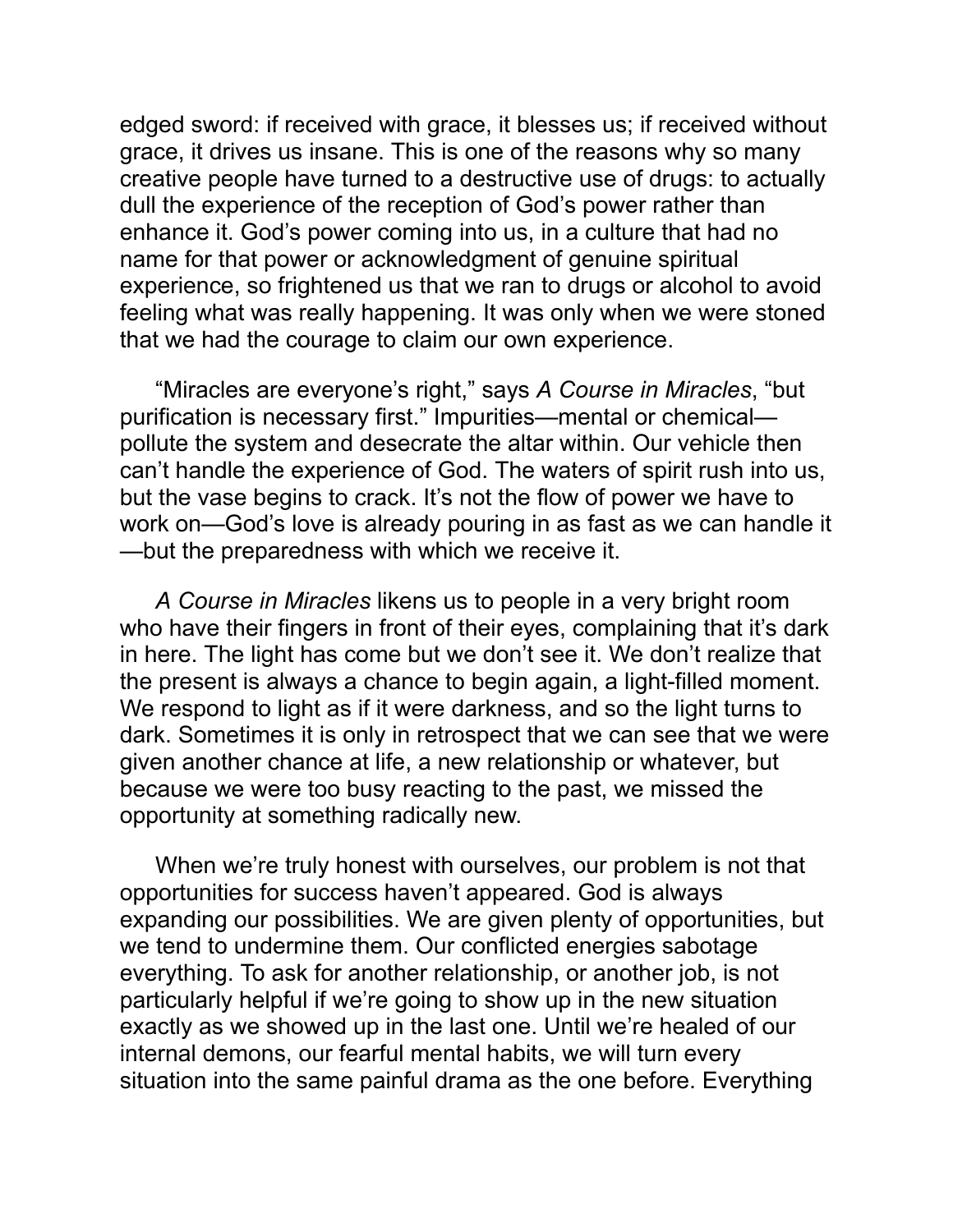we do is infused with the energy with which we do it. If we're frantic, life will be frantic. If we're peaceful, life will be peaceful. And so our goal in any situation becomes inner peace. Our internal state determines our experience of our lives; our experiences do not determine our internal state.

The term crucifixion means the energy pattern of fear. It represents the limited, negative thinking of the ego, and how it always seeks to limit, contradict or invalidate love. The term resurrection means the energy pattern of love, which transcends fear by replacing it. A miracle worker's function is forgiveness. In performing our function, we become channels for resurrection.

God and man are the ultimate creative team. God is like electricity. A house can be wired for it, but if there aren't any light fixtures, what good does that do? If God is seen as electricity, then we are His lamps. It doesn't matter the size of the lamp, or its shape, or design. All that matters is that it gets plugged in. It doesn't matter who we are, or what our gifts are. All that matters is that we are willing to be used in His service. Our willingness, our conviction, give us a miraculous power. The servants of God bear the imprint of their **Master** 

Lamps without electricity cast no light, and electricity without lamps casts no light either. Together, however, they cast out all darkness.

#### *4. COSMIC ADULTHOOD*

"*Child of God, you were created to create the good, the beautiful and the holy*."

As we become purer channels for God's light, we develop an appetite for the sweetness that is possible in this world. A miracle worker is not geared toward fighting the world that is, but toward creating the world that could be.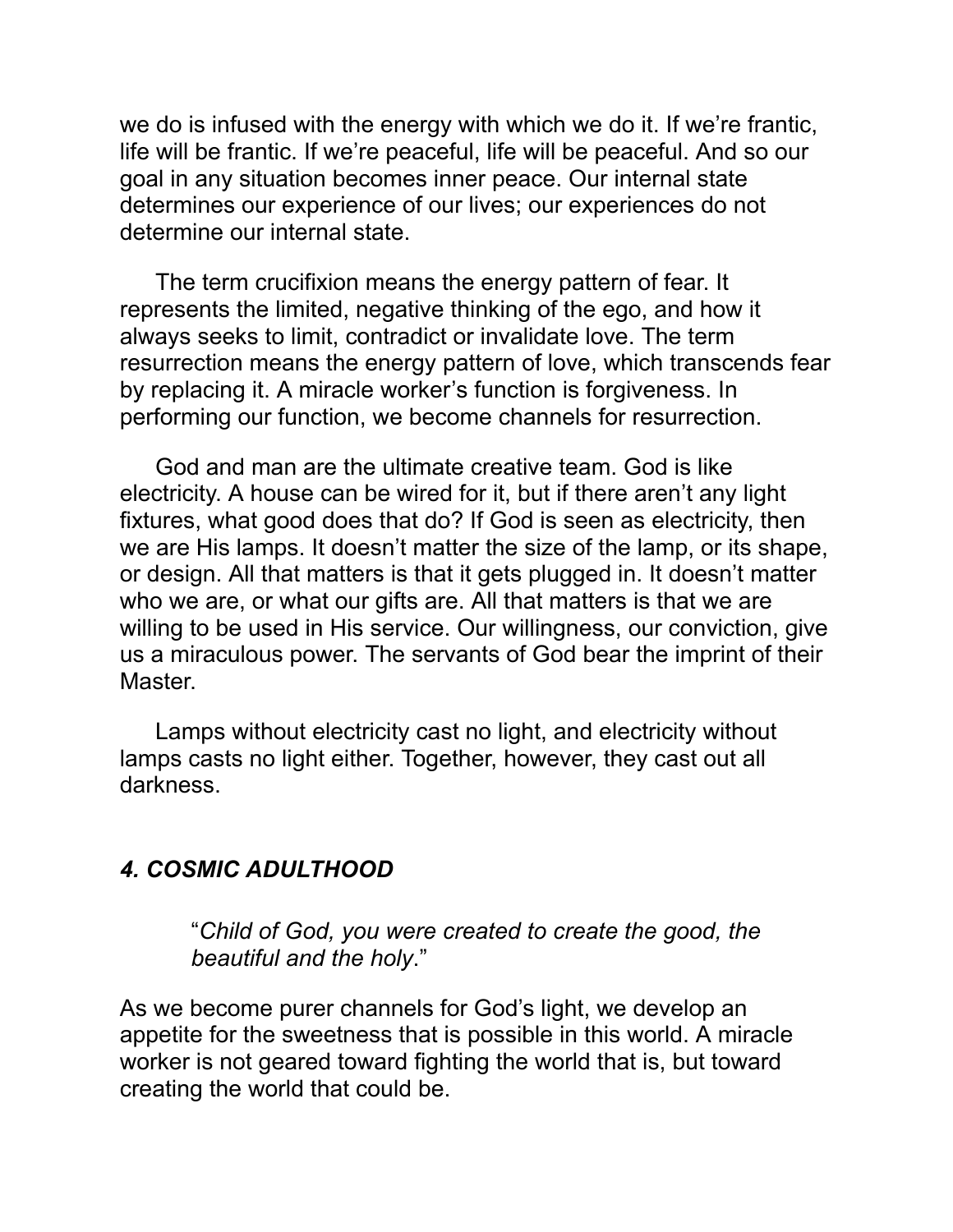Just treating the symptom of a problem isn't really treating it. Take nuclear bombs, for example. If we all work hard, sign enough petitions and elect new officials, then we can ban the bomb. But if we don't get rid of the hatred in our hearts, what good will that do, ultimately? Our children or our children's children will manufacture a destructive force more powerful than the bomb, if they are still carrying within them enough fear and conflict.

Everything in the physical universe becomes part of the journey into fear, or the journey back to love, depending on how it's used by the mind. What we devote to love, is used for love's purposes. So we work within the worldly illusion, politically, socially, environmentally, etc., but we recognize that the real transformation of the world comes not from what we're doing, but from the consciousness with which we're doing it. We're actually just buying time while the real transformation of global energies has a chance to kick in.

The miracle worker's purpose is spiritually grand, not personally grandiose. The high cosmic drama is not *your* career, *your* money, or any of your worldly experiences. Your career is certainly important, as is your money, your talent, your energy, and your personal relationships. But they're important only to the extent that they are devoted to God to use for His purposes. When we outgrow our immature preoccupation with the small self, we transcend our selfishness and become cosmically mature.

Until we find that cosmic maturity, we're childish. We're worrying about our car payments, our career advancements, our plastic surgery, our petty hurts, while political situations careen towards disaster and the hole in the ozone looks worse every day. Childishness is when we're so preoccupied with things that ultimately don't matter, that we lose our essential connection with things that do.

There's a difference between childish and childlike. Childlike implies spirituality, as in tenderness, and a profound not-knowing that makes us open to new impressions. Childlike is when see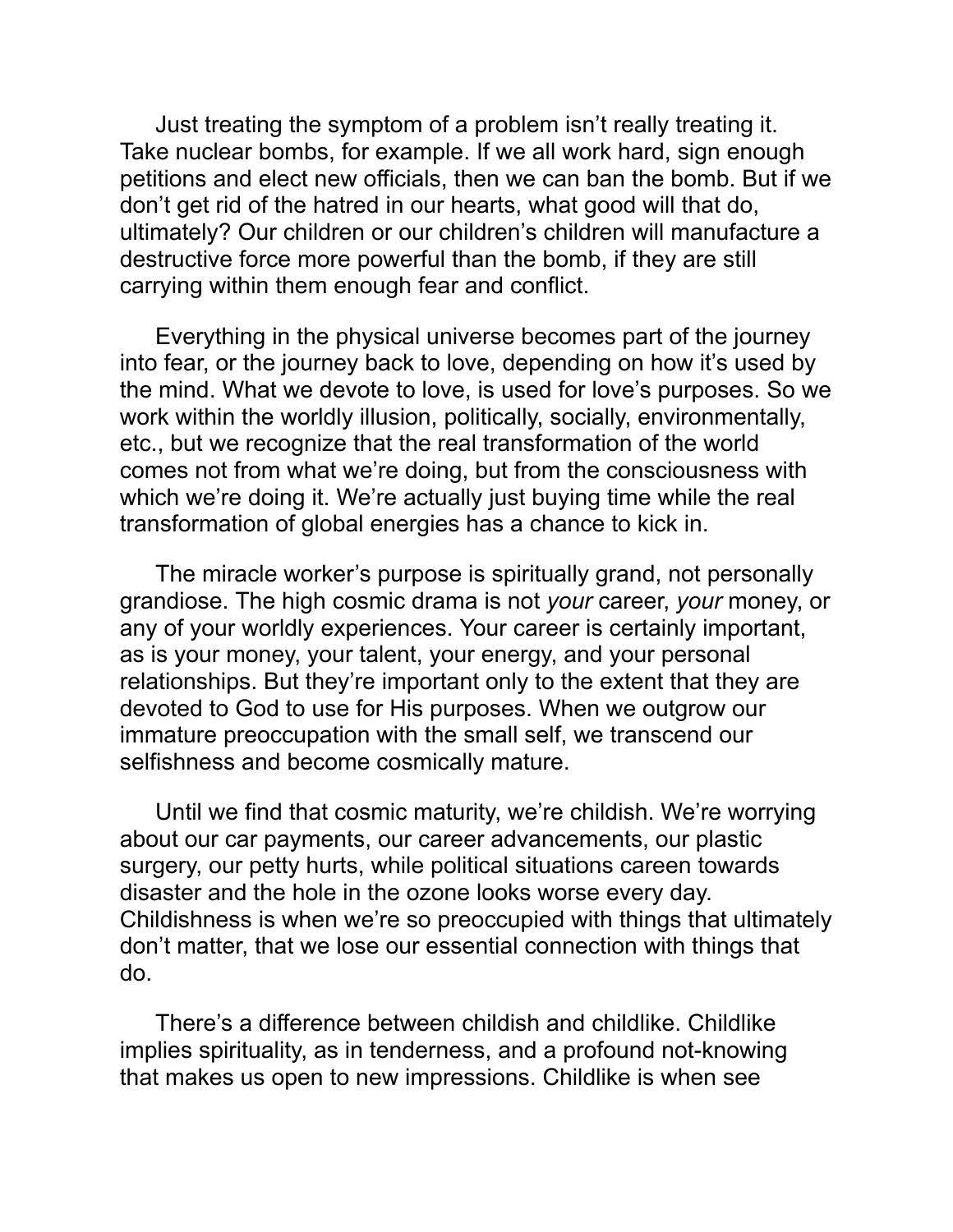ourselves as children in the arms of God. We learn to step back and let Him lead the way.

God isn't separate from us, because He's the love inside our minds. Every problem, inside and out, is due to separation from love on someone's part. Thirty-five thousand people a day die of hunger on earth, and there's no dearth of food. The question is not, "What kind of God would let children starve?" but rather, "What kind of people let children starve?" A miracle worker returns the world to God by making a conscious change to a more loving way of life. Waiting with cynical resignation for the world's collapse makes us part of the problem, not the answer. We must consciously recognize that, for God, "there is no order of difficulty in miracles." Love heals all wounds. No problem is too small for God's attention, or too big for Him to handle.

Every system in the world—socially, politically, economically, biologically—is beginning to crumble under the weight of our own cruelty. Without miracles, it could be argued that the gig is up, that it's already too late to save the world. Many people are convinced that the world is headed for an inevitable major collapse. Any thinking person knows that the world is in many ways moving in a downward spiral, and an object continues to move in whatever direction it's currently headed. Only the application of a stronger counterforce can change its direction. Miracles are that counterforce. When love reaches a critical mass, when enough people become miracle-minded, the world will experience a radical shift.

This is the eleventh hour. The Course tells us that it's not up to us what we learn, but only whether we learn through joy or through pain. We *will* learn to love one another, but whether we learn it painfully or peacefully is entirely up to us. If we continue in our dark ways and we manifest nuclear war, then even if there are only five people left on the planet at the end of the conflagration, those five people will have gotten the point. They would surely look at one another and say, "Let's try to get along." But we can bypass the scenario of a nuclear Armageddon if we so desire. Most of us have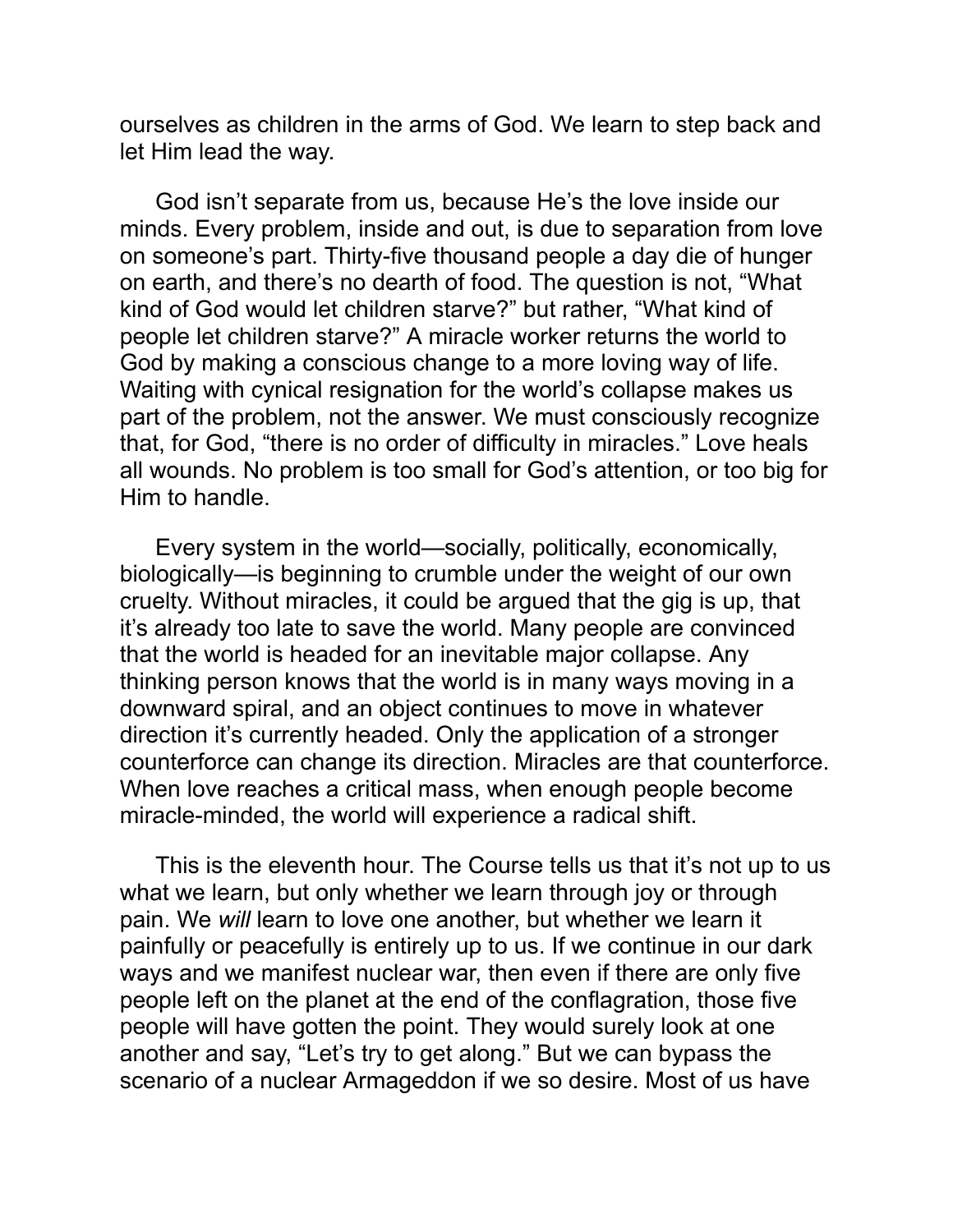already suffered our own personal Armageddons. There's no need to go through the whole thing again collectively. We can get the point later, or we can get the point now. Knowing that we have a choice is a genuinely adult understanding of the world.

After Dorothy had gone through her whole dramatic journey to Oz, the good witch told her that all she had had to do was click her heels together three times and say, "I want to go home," "I want to go home," "I want to go home." There had been no need for the long traipse down the yellow brick road. Dorothy, who I'm sure was outraged, said, "Why didn't you tell me that?" The witch replied: "You wouldn't have believed me!"

In ancient Greek tragedies, there's a common device called "Deus ex machina." The plot builds up to a disastrous climax, and just when it looks as though all hope is lost, a god appears and saves the day. That's an important piece of archetypal information. At the last moment, when things look the worst, God *does* tend to appear. Not because he has a sadistic sense of humor, waiting until we're totally desperate before showing us his muscle. He takes so long because it's not until then that we bother to think about Him. All this time, we thought we were waiting for Him. Little did we know, He was waiting for us.

#### *5. REBIRTH*

"*This is what is meant by 'The meek shall inherit the earth': They will literally take it over because of their strength*."

It is time to fulfill our purpose, to live on the earth and think only the thoughts of Heaven. 'Thus shall Heaven and Earth become as one. They will no longer exist as two separate states.'

There are times when miraculous thinking is not easy, because our mental habit patterns are permeated with fear. When that's the case—when our anger, jealousy or hurt seem stuck to our hearts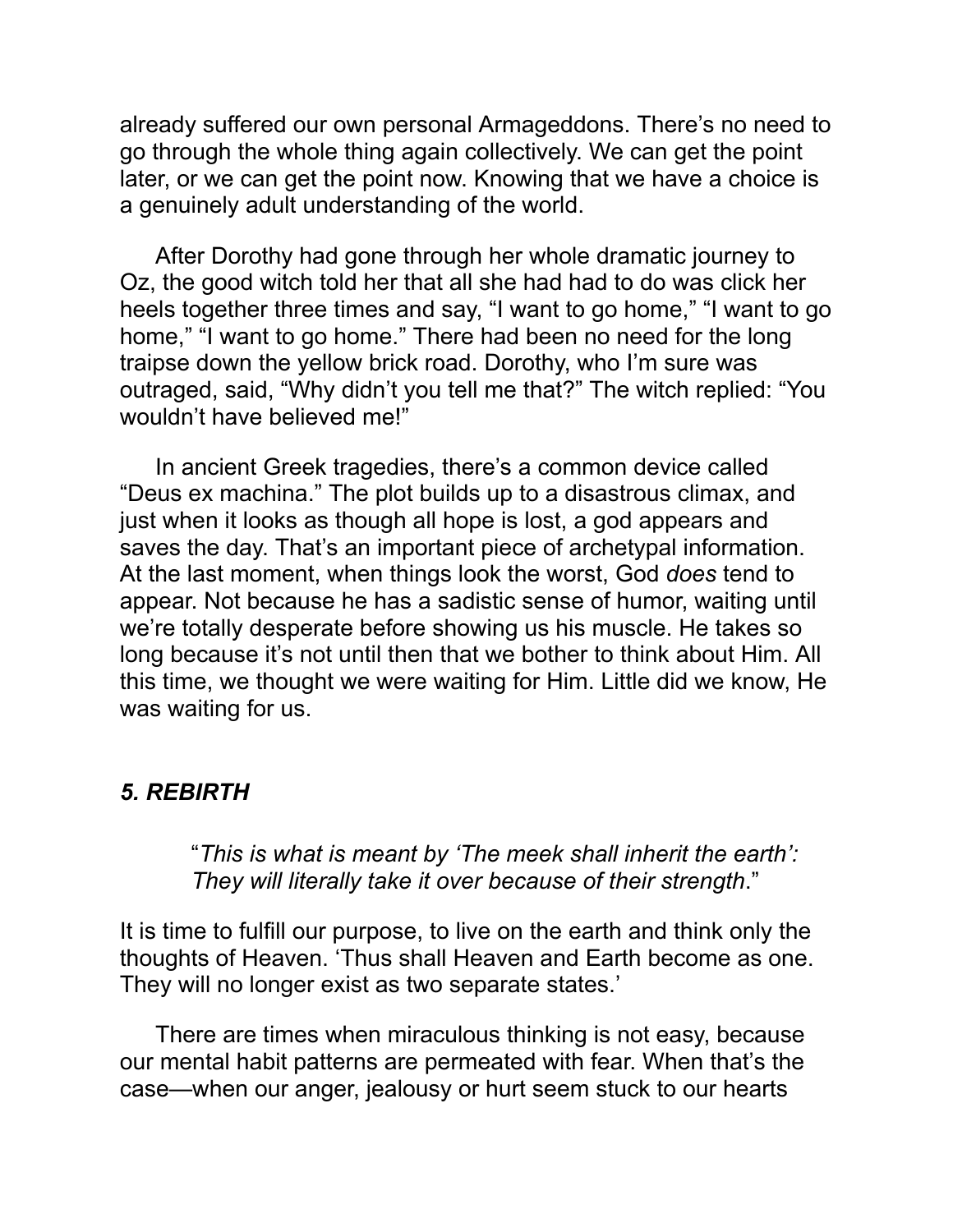and we can't let them go—how do we work miracles then? By asking the Holy Spirit to help us.

The Course tells us that we can do many things, but one thing we can never do is call on the Holy Spirit in vain. We are told that 'we don't ask God for too much; in fact, we ask for too little.' Whenever we feel lost, or insane, or afraid, all we have to do is ask for His help. The help might not come in the form we expected, or even thought we desired, but it will come, and we will recognize it by how we feel. In spite of everything, we will feel at peace.

We think there are different categories of life, such as money, health, relationships, and then, for some of us, another category called "spiritual life." But only the ego categorizes. There is really only one drama going on in life: our walk away from God, and our walk back. We simply reenact the one drama in different ways.

The Course says 'we think we have many different problems, but we only have one.' Denying love is the only problem, and embracing it is the only answer. Love heals all of our relationships—to money, the body, work, sex, death, ourselves, and one another. Through the miraculous power of pure love, we let go our past history in any area and begin again.

If we treat miraculous principles like toys, they will be like toys in our lives. But if we treat them like the power of the universe, then such will they be for us. The past is over. It doesn't matter who we are, where we came from, what Mommy said, what Daddy did, what mistakes we made, what diseases we have, or how depressed we feel. The future can be reprogrammed in this moment. We don't need another seminar, another degree, another lifetime, or anyone's approval in order for this to happen. All we have to do is ask for a miracle and allow it to happen, not resist it. There can be a new beginning, a life unlike the past. Our relationships shall be made new. Our careers shall be made new. Our bodies shall be made new. Our planet shall be made new. So shall the will of God be done, on earth as it is in Heaven. Not later, but now. Not elsewhere, but here. Not through pain, but through peace. So be it. Amen.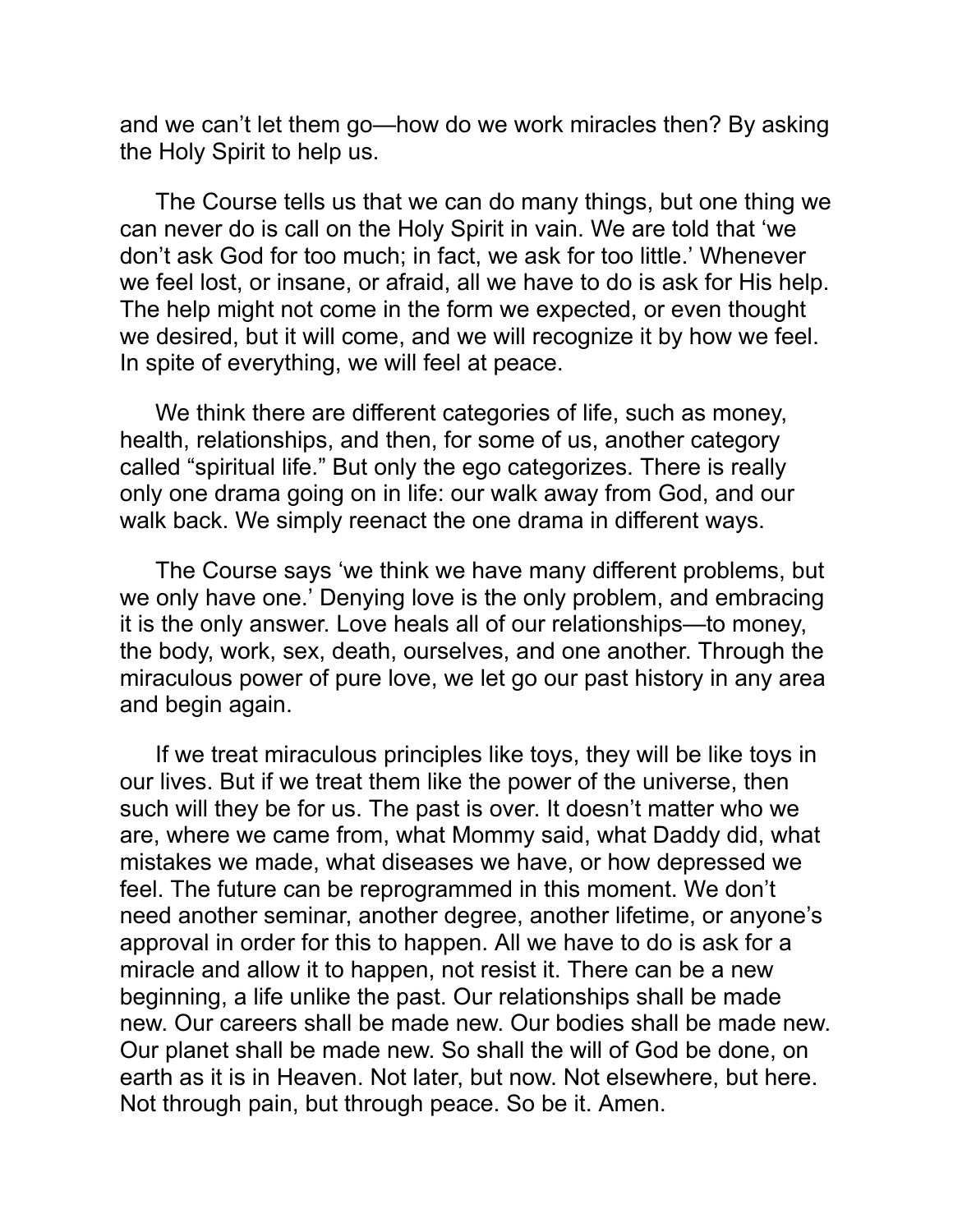# *[PART](#page-4-2) II*

# *[Practice](#page-4-2)*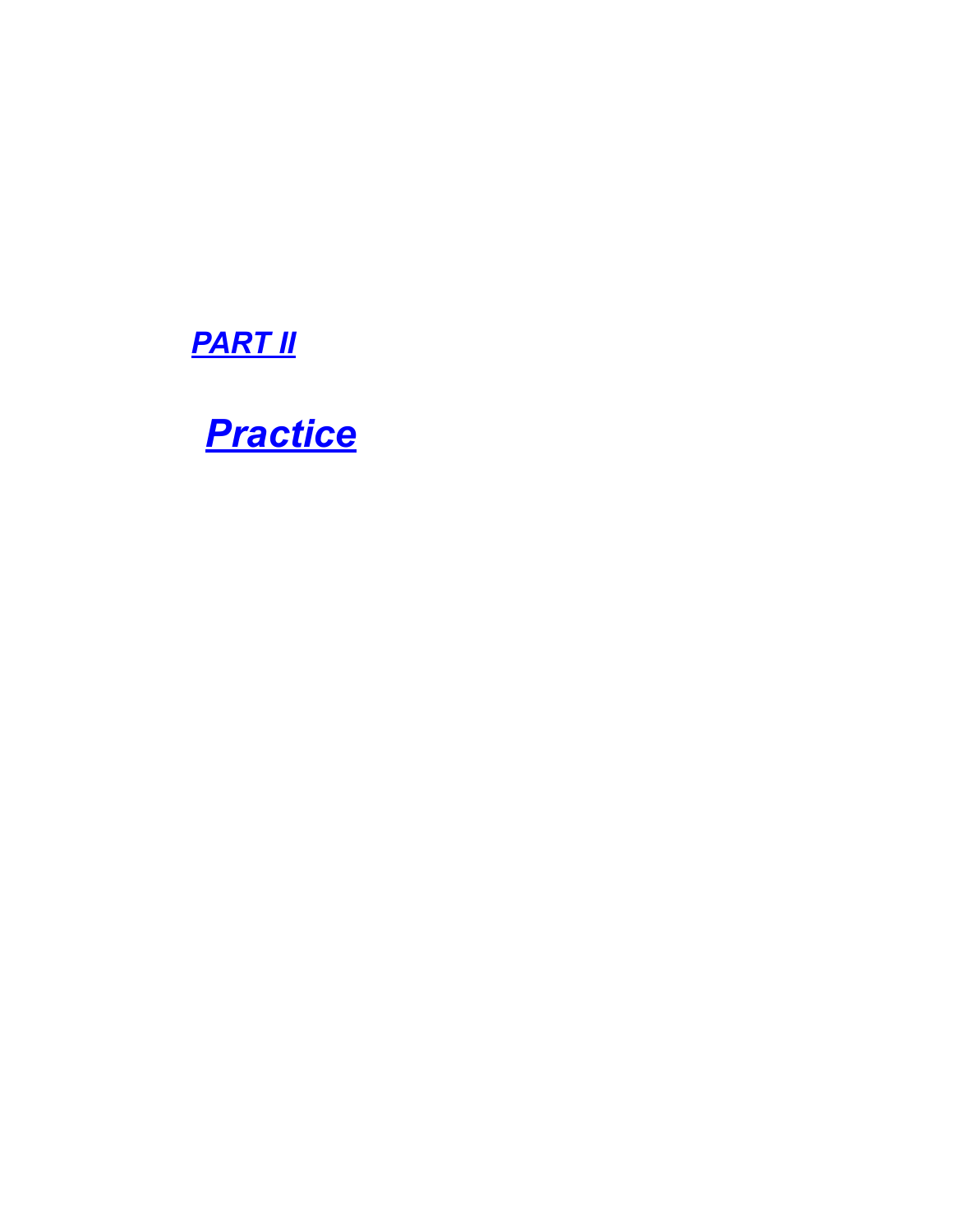# *[CHAPTER](#page-4-0) 6*

# *[Relationships](#page-4-0)*

"*The Holy Spirit's temple is not a body, but a relationship*."

#### *1. THE HOLY ENCOUNTER*

"*When you meet anyone, remember it is a holy encounter. As you see him, you will see yourself. As you treat him, you will treat yourself. As you think of him, you will think of yourself. Never forget this, for in him you will find yourself or lose yourself*."

Before I read *A Course in Miracles*, I studied many other spiritual and philosophical writings. It felt as though they led me up a huge flight of stairs to a giant cathedral inside my mind, but once I reached the top of the stairs, the door to the church was locked. The Course gave me the key that opened the door. The key, very simply, is other people.

Heaven, according to the Course, is neither a condition nor a place, but rather the "awareness of perfect oneness." Since the Father and the Son are one, then to love one is to love the other. The love of God is not outside us. There is a line in a song from the play *Les Miserables* that says, "To love another person is to see the face of God." The "face of Christ" is the innocence and love behind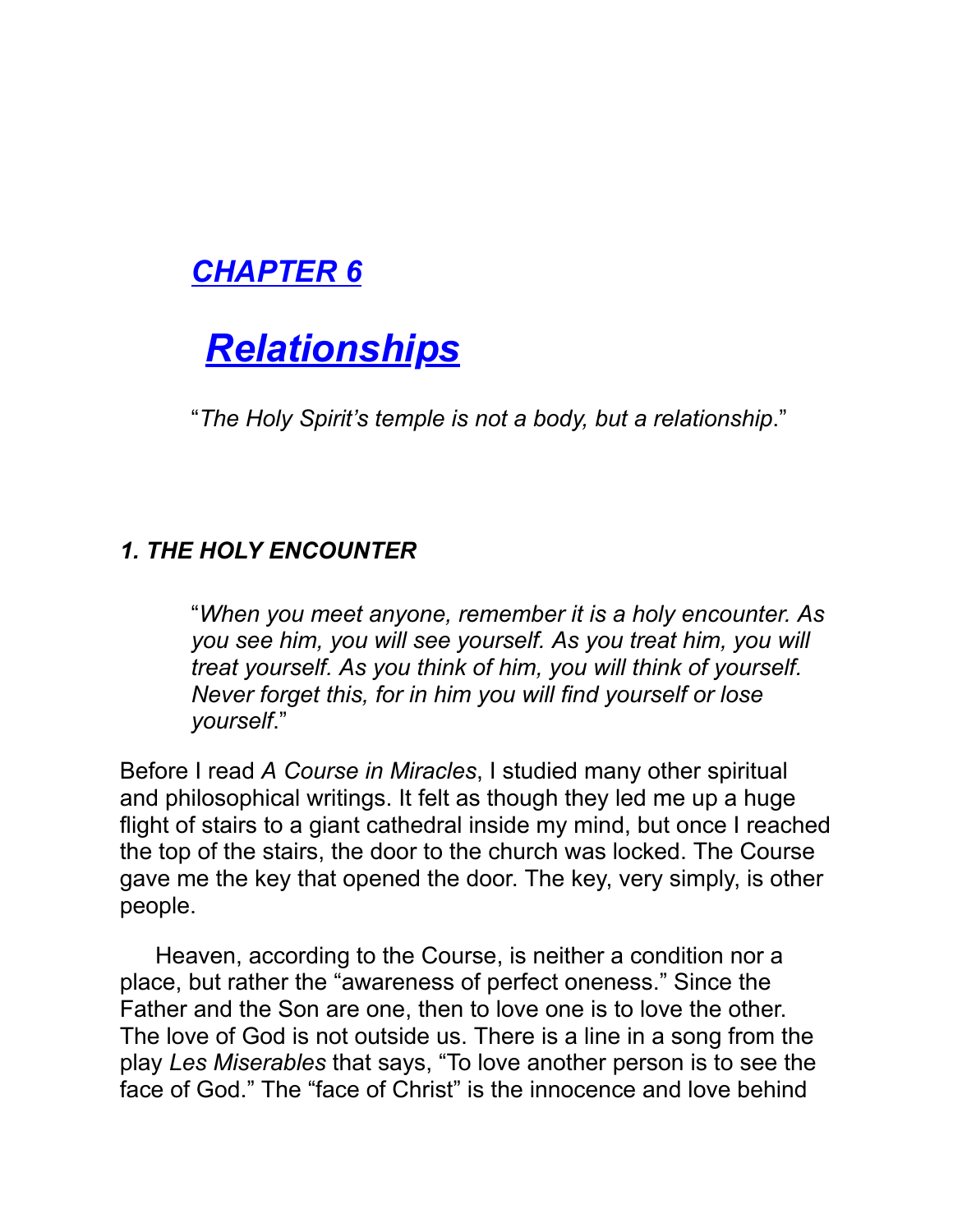the masks we all wear, and seeing that face, touching it and loving it in ourselves and others, is the experience of God. It is our divine humanness. It is the high we all seek.

In every relationship, in every moment, we teach either love or fear. "To teach is to demonstrate." As we demonstrate love towards others, we learn that we are lovable and we learn how to love more deeply. As we demonstrate fear or negativity, we learn selfcondemnation and we learn to feel more frightened of life. We will always learn what we have chosen to teach. "Ideas leave not their source," which is why we are always a part of God, and why our ideas are always a part of us. If I choose to bless another person, I will always end up feeling more blessed. If I project guilt onto another person, I will always end up feeling more guilty.

Relationships exist to hasten our walk to God. When surrendered to the Holy Spirit, when He is in charge of our perceptions, our encounters become holy encounters with the perfect Son of God. *A Course in Miracles* says that everyone we meet will either be our crucifier or our savior, depending on what we choose to be to them. Focusing on their guilt drives the nails of self-loathing more deeply into our own skin. Focusing on their innocence sets us free. Since 'no thoughts are neutral,' every relationship takes us deeper into Heaven or deeper into Hell.

# *2. FORGIVENESS IN RELATIONSHIPS*

"*Forgiveness takes away what stands between your brother and yourself*."

*A Course in Miracles* prides itself on being a practical Course with a practical goal: the attainment of inner peace. Forgiveness is the key to inner peace because it is the mental technique by which our thoughts are transformed from fear to love. Our perceptions of other people often become a battleground between the ego's desire to judge and the Holy Spirit's desire to accept people as they are. The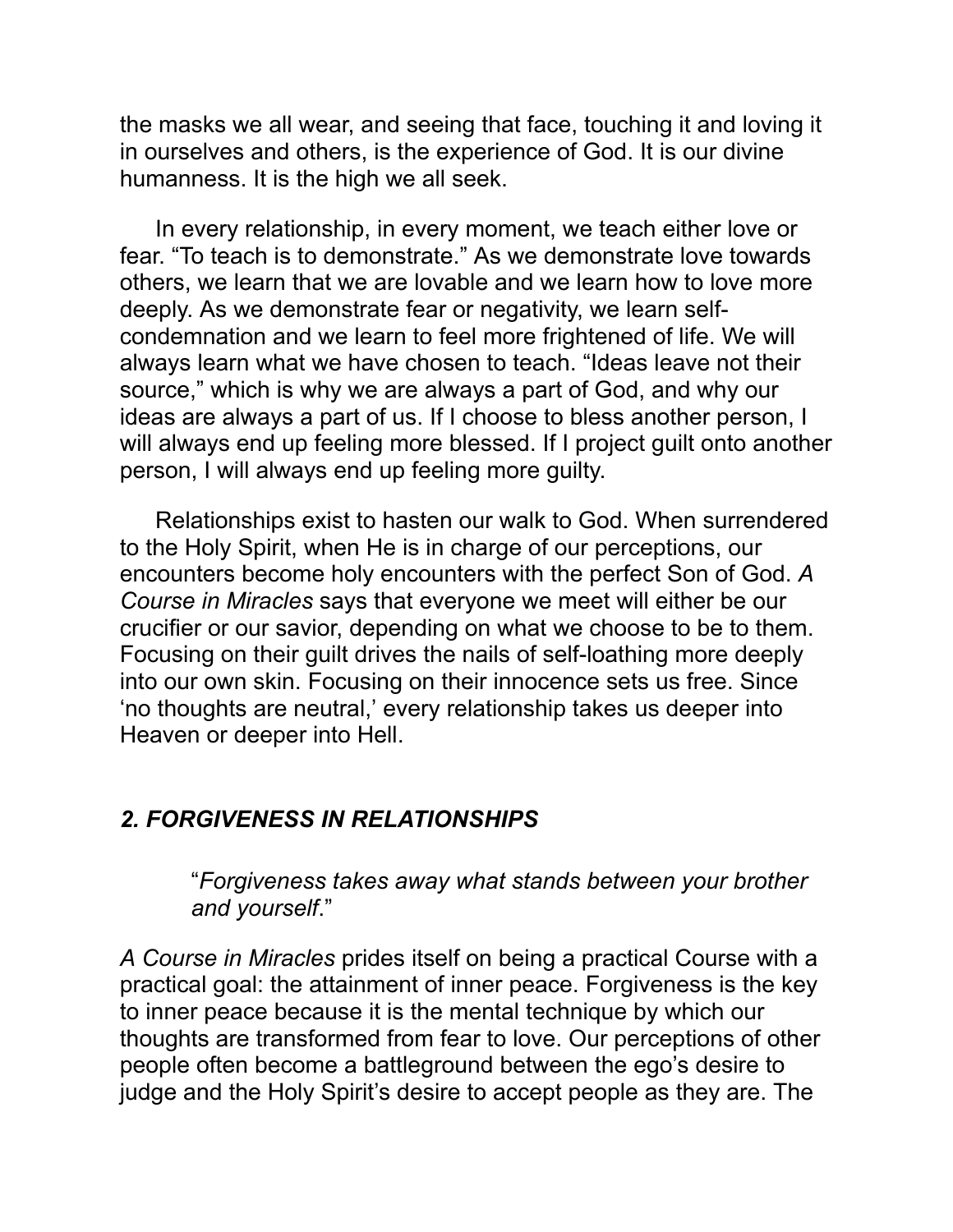ego is the great fault-finder. It seeks out the faults in ourselves and others. The Holy Spirit seeks out our innocence. He sees all of us as we really are, and since we are the perfect creations of God, He loves what He sees. The places in our personality where we tend to deviate from love are not our faults, but our wounds. God doesn't want to punish us, but to heal us. And that is how He wishes us to view the wounds in other people.

Forgiveness is "selective remembering"—a conscious decision to focus on love and let the rest go. But the ego is relentless—it is "capable of suspiciousness at best and viciousness at worst." It presents the most subtle and insidious arguments for casting other people out of our hearts. The cornerstone of the ego's teaching is: "The Son of God is guilty." The cornerstone of the Holy Spirit's teaching is: "The Son of God is innocent."

The miracle worker consciously invites the Holy Spirit to enter into every relationship and deliver us from the temptation to judge and find fault. We ask Him to save us from our tendency to condemn. We ask Him to reveal to us the innocence within others, that we might see it within ourselves.

"Dear God, I surrender this relationship to you," means, "Dear God, let me see this person through your eyes." In accepting the Atonement, we are asking to see as God sees, think as God thinks, love as God loves. We are asking for help in seeing someone's innocence.

I was once vacationing in Europe with my family. Although my mother and I were both making noble efforts at getting along well with each other, we weren't succeeding. Old patterns of attack and defense were continuously cropping up between us. She wanted a more conservative daughter, and I wanted a more enlightened mother. I kept opening the Course for help and inspiration but much to my chagrin, I seemed to open the book to the same section each time I picked it up. I would read, "Think honestly what you have thought that God would not have thought, and what you have not thought that God would have you think." In other words, where were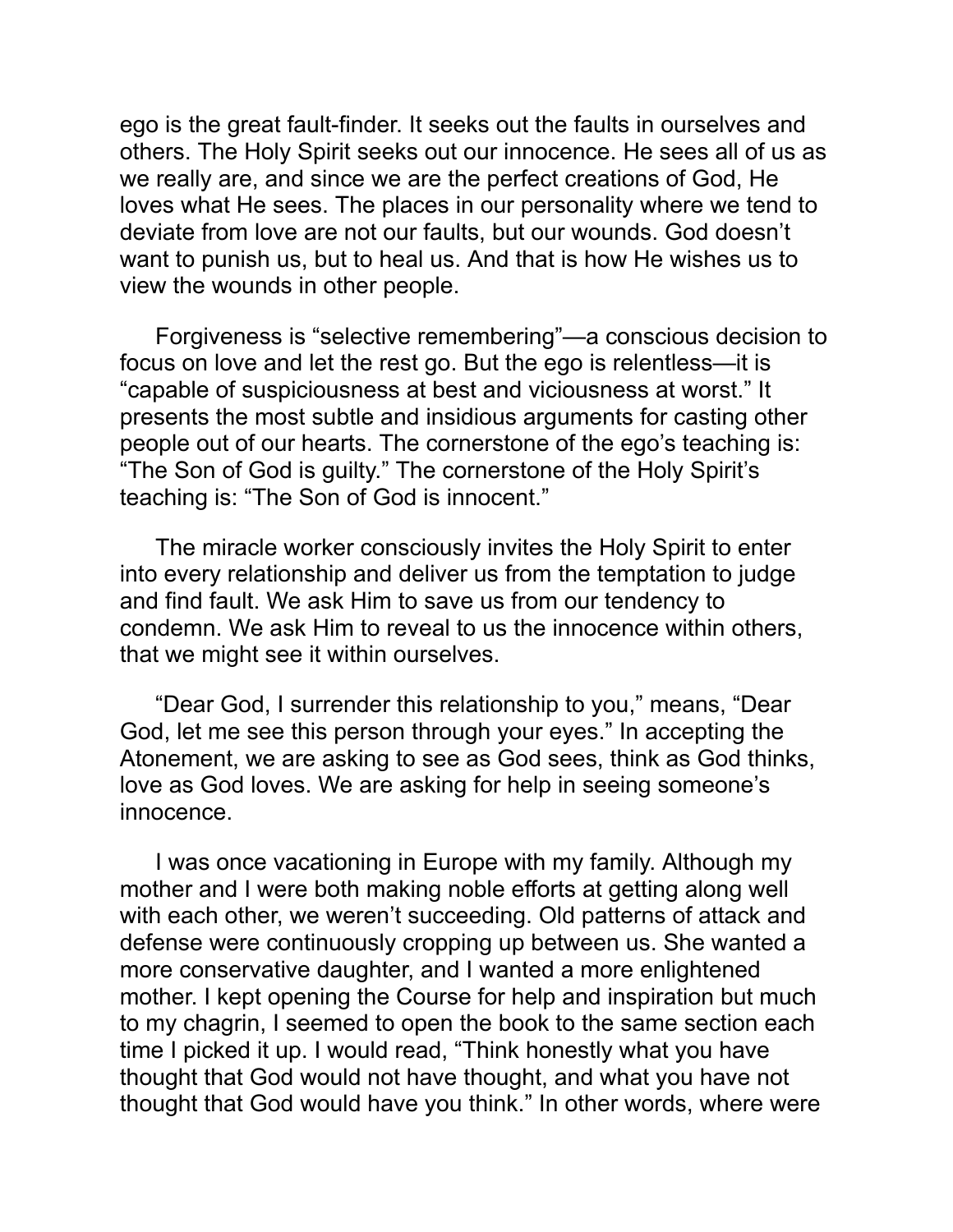my thoughts not aligned with God's? It was driving me crazy. I wanted support for my defensive feelings. The last thing I wanted to be told was that the only error was an error in my own thinking.

Finally, glancing across St. Mark's Square in Venice, I looked closely at my mother and said to myself, "It's true—God's not looking at her and thinking, 'Sophie Ann is such a bitch.'" As long as I chose to see her that way, as long as I was not willing to give up my focus on her errors, I could not be at peace because I was not sharing God's perception. As soon as I saw this, I released my tense fixation on what I perceived to be her guilt. From that point forward, the situation began to shift. Miraculously, she was nicer to me, and I was nicer to her.

It's easy to forgive people who have never done anything to make us angry. People who do make us angry, however, are our most important teachers. They indicate the limits to our capacity for forgiveness. "Holding grievances is an attack on God's plan for salvation." The decision to let go our grievances against other people is the decision to see ourselves as we truly are, because any darkness we let blind us to another's perfection also blinds us to our own.

It can be very hard to let go of your perception of someone's guilt when you know that by every standard of ethics, morality, or integrity, you're right to find fault with them. But the Course asks, "Do you prefer that you be right or happy?" If you're judging a brother, you're wrong even if you're right. There have been times when I have had a very hard time giving up my judgment of someone, mentally protesting, "But I'm *right*." I felt as though giving up my judgment amounted to condoning their behavior. I felt, "Well, *somebody's* got to uphold principle in this world. If we just forgive things all the time, then all standards of excellence will disintegrate!"

But God doesn't need us to police the universe. Shaking our finger at someone doesn't help them change. If anything, our perception of someone's guilt only keeps them stuck in it. When we are shaking a finger at someone, figuratively or literally, we are not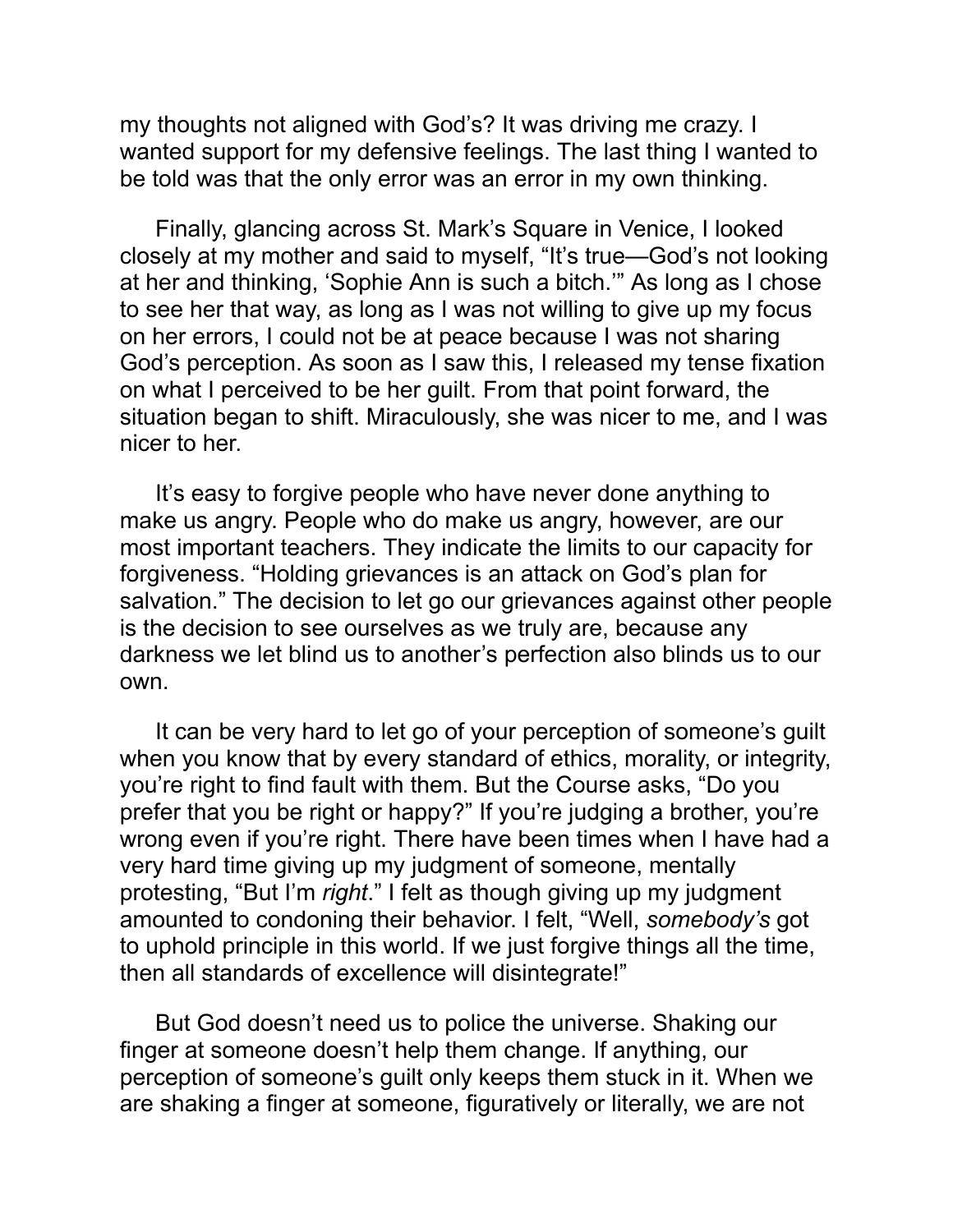more apt to correct their wrongful behavior. Treating someone with compassion and forgiveness is much more likely to elicit a healed response. People are less likely to be defensive, and more likely to be open to correction. Most of us are aware on some level when we're off. We'd be doing things differently if we knew how. We don't need attack at this point; we need help. Forgiveness forges a new context, one in which someone can more easily change.

Forgiveness is the choice to see people as they are *now*. When we are angry at people, we are angry because of something they said or did before this moment. But what people said or did is not who they are. Relationships are reborn as we let go perceptions of our brother's past. 'By bringing the past into the present, we create a future just like the past.' By letting the past go, we make room for miracles.

An attack on a brother is a reminder of his guilty past. In choosing to affirm a brother's guilt, we are choosing to experience more of it. The future is programmed in the present. To let the past go is to remember that in the present, my brother is innocent. It is an act of gracious generosity to accept a person based on what we know to be the truth about them, regardless of whether or not they are in touch with that truth themselves.

Only love is real. Nothing else actually exists. If a person behaves unlovingly, then, that means that, regardless of their negativity—anger or whatever—their behavior was derived from fear and doesn't actually exist. They're hallucinating. You forgive them, then, because there's nothing to forgive. Forgiveness is a discernment between what is real and what is not real.

When people behave unlovingly, they have forgotten who they are. They have fallen asleep to the Christ within them. The job of the miracle worker is to remain awake. We choose not to fall asleep and dream of our brother's guilt. In this way we are given the power to awaken him.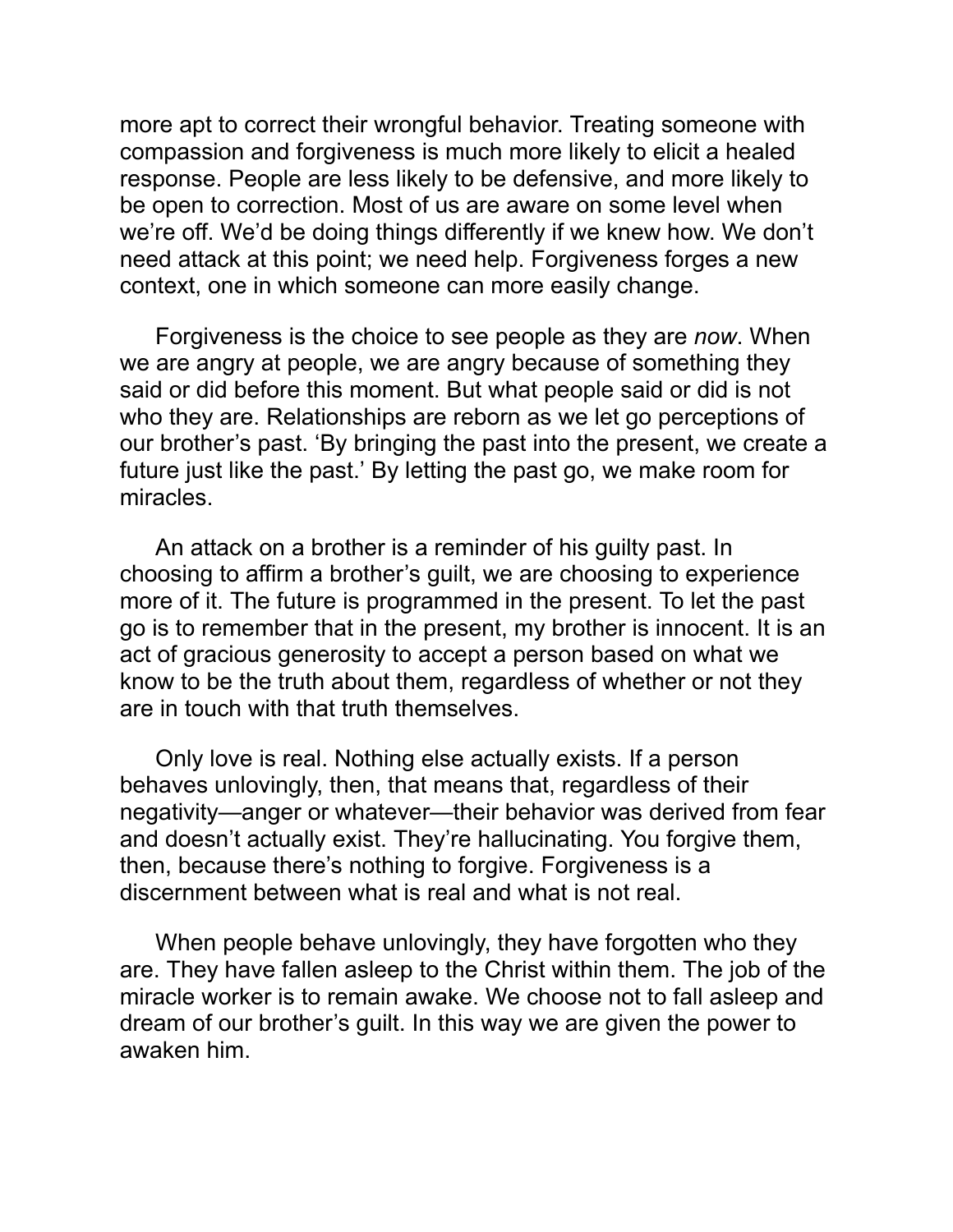A prime example of a miracle worker is Pollyanna. The ego knows this, which is why she is constantly invalidated in this culture. She walked into a situation where everyone had been in a nasty mood for years. She chose not to see the nastiness. She had faith in what lay beyond it. She extended her perception beyond what her physical senses revealed to her, to what her heart knew to be true about every human being. It didn't matter how anyone behaved. Pollyanna had faith in the love she knew existed behind anyone's fear, and thus she invoked their love into expression. She exercised the power of forgiveness. Within a short time, everyone was nice and everyone was happy! Whenever someone says to me, "Marianne, you're being a Pollyanna," I think to myself, "If only I were that powerful."

# *3. GIVING UP JUDGMENT*

### "*Judgment is not an attribute of God*."

*A Course in Miracles* tells us that whenever we are contemplating attacking someone, it is as though we are holding a sword above their head. The sword, however, doesn't fall on them but on us. Since all thought is thought about ourselves, then to condemn another is to condemn ourselves.

How do we escape judgment? Largely through a reinterpretation of what we're judging. *A Course in Miracles* describes the difference between a sin and an error. 'A sin would mean we did something so bad that God is angry at us.' But since we can't do anything that changes our essential nature, God has nothing to be angry at. Only love is real. Nothing else exists. 'The Son of God cannot sin. We can make mistakes,' to be sure, and we obviously do. But God's attitude toward error is a desire to heal us. Because we ourselves are angry and punishing, we have concocted the idea of an angry, punishing God. We are created in God's image, however, and not the other way around. As extensions of God, we are ourselves the spirit of compassion, and in our right minds, we don't seek to judge but to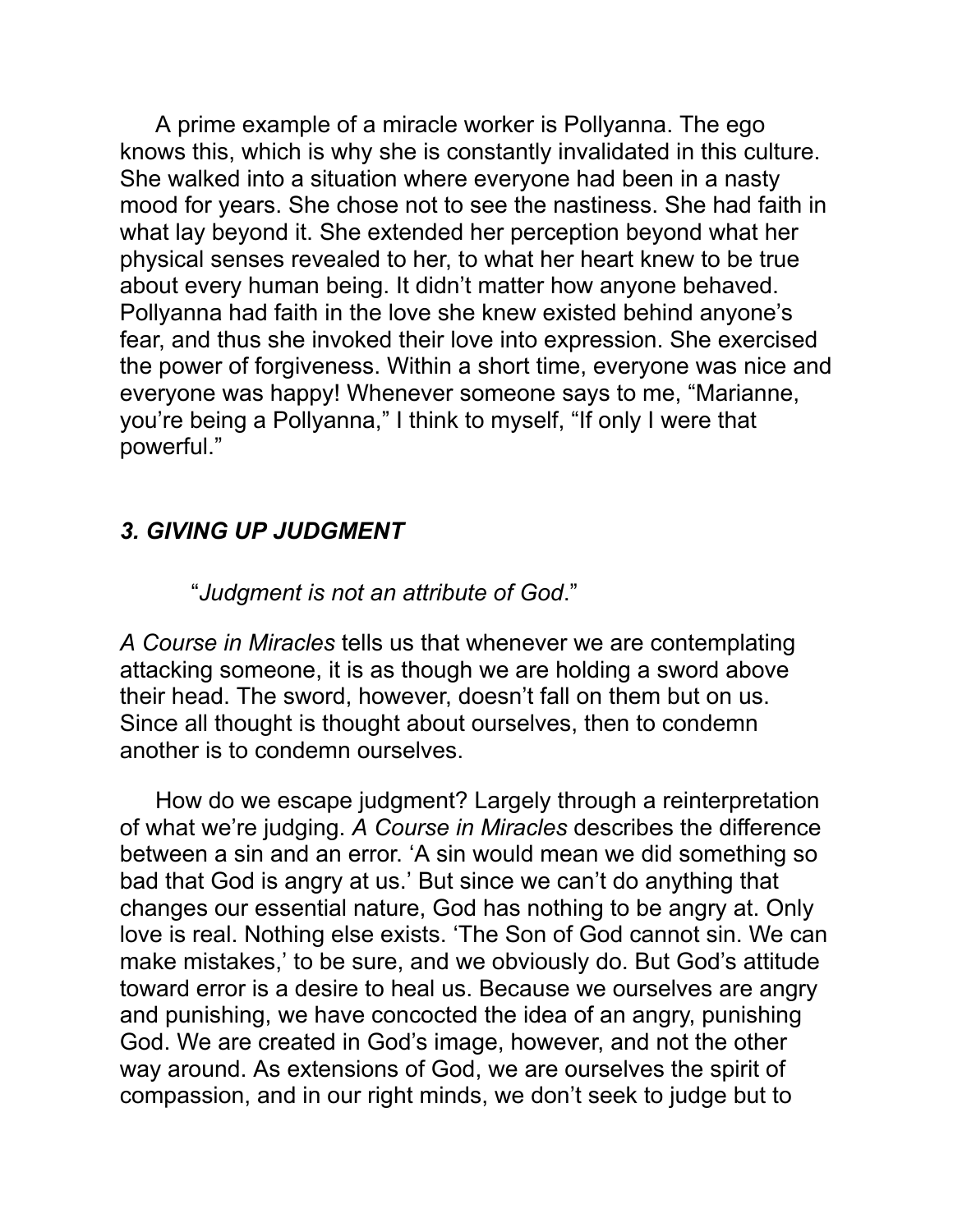heal. We do this through forgiveness. When someone has behaved unlovingly—when they yell at us, or lie about us, or steal from us they have lost touch with their essence. They have forgotten who they are. But everything that someone does, says the Course, is either 'love or a call for love.' If someone treats us with love, then of course love is the appropriate response. If they treat us with fear, we are to see their behavior as a call for love.

The American prison system illustrates the philosophical and practical difference between the choice to perceive sin or to perceive error. We see criminals as guilty and seek to punish them. But whatever we do to others, we are doing to ourselves. Statistics painfully prove that our prisons are schools for crime; a vast number of crimes are committed by people who have already spent time in prison. In punishing others, we end up punishing ourselves. Does that mean we're to forgive a rapist, tell him we know he just had a bad day and send him home? Of course not. We're to ask for a miracle. A miracle here would be a shift from perceiving prisons as houses of punishment to perceiving them as houses of rehabilitation. When we consciously change their purpose from fear to love, we release infinite possibilities of healing.

Forgiveness is like the martial arts of consciousness. In Aikido and other martial arts, we sidestep our attacker's force rather than resisting it. The energy of the attack then boomerangs back in the direction of the attacker. Our power lies in remaining nonreactive. Forgiveness works in the same way. When we attack back, and defense is a form of attack, we initiate a war that no one can win. Since lovelessness is not real, we're not at the effect of it in ourselves or others. The problem, of course, is that we think we are. In seeking a miracle, we don't take part in life's battles, but rather we are asking to be lifted above them. The Holy Spirit reminds us that the battle is not real.

"Vengeance is mine, sayeth the Lord," means, "Relinquish the idea of vengeance." God balances all wrong, but not through attack, judgment or punishment. Contrary to how it feels when we're lost in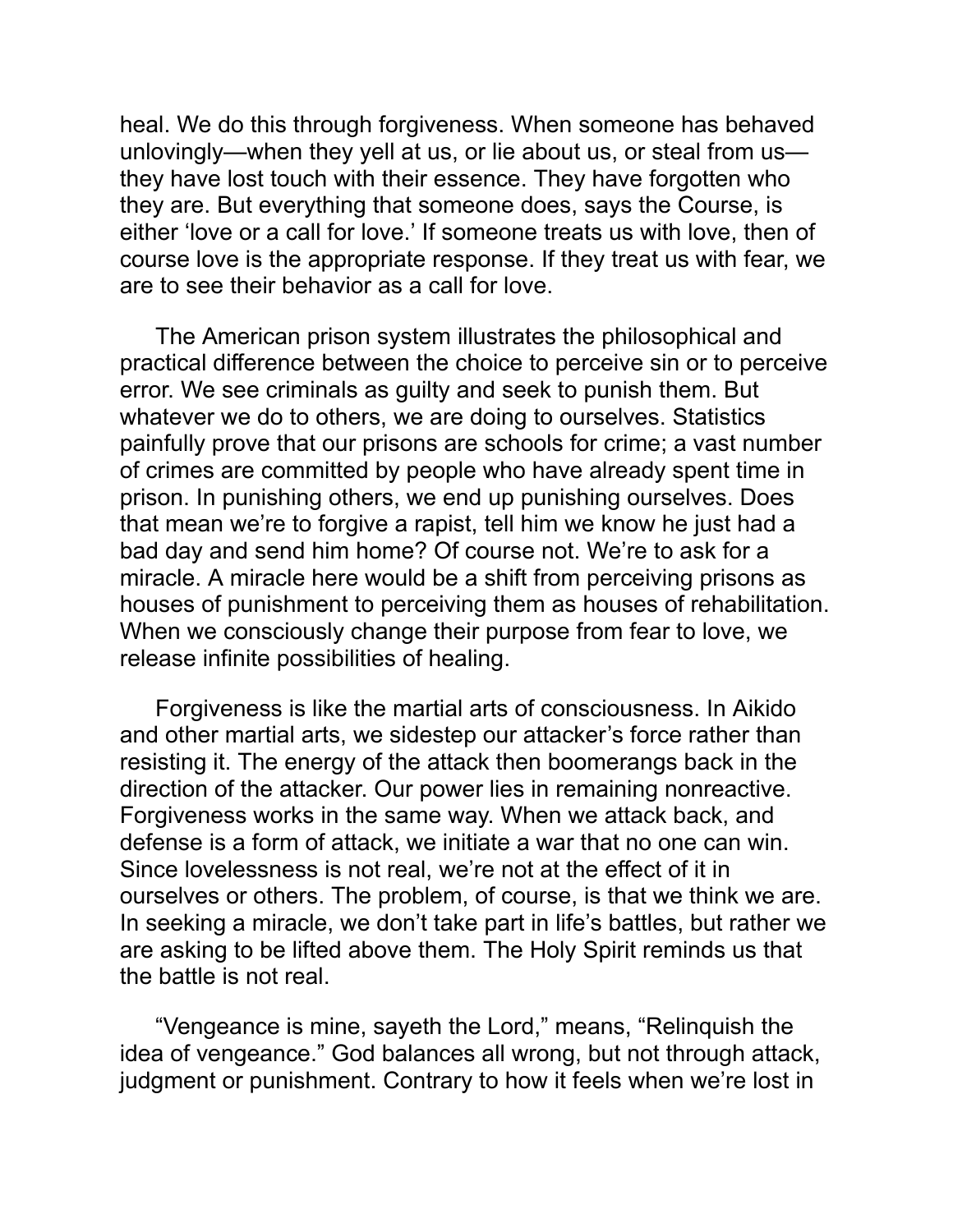the emotions that tempt us to judge, there's no such thing as righteous anger. When I was a little girl, I would fight with my brother or sister, and when my mother came home she would be annoyed at us for arguing. One of us would always say, "They did it first." It actually doesn't matter who "did it first." Whether you're attacking first or attacking back, you're an instrument of attack and not of love.

Several years ago I was at a cocktail party where I got into a very heated debate about American foreign policy. Later that night, I had a kind of waking dream. A gentleman appeared to me and said, "Excuse me, Miss Williamson, but we thought we should tell you: In the cosmic roll call, you are considered a hawk, not a dove."

I was incensed. "No way," I said indignantly. "I'm totally for peace. I'm a dove all the way."

"I'm afraid not," he said. "I'm looking on our charts, and it says very clearly right here: Marianne Williamson, warmonger. You're at war with Ronald Reagan, Caspar Weinberger, the CIA, in fact the entire American defense establishment. No, I'm sorry. You're definitely a hawk."

I saw, of course, that he was right. I had just as many missiles in my head as Ronald Reagan had in his. I thought it was wrong for him to judge communists, but I thought it was okay for me to judge him. Why? Because I was *right*, of course!

I spent years as an angry left-winger before I realized that an angry generation can't bring peace. Everything we do is infused with the energy with which we do it. As Gandhi said, "We must *be* the change." What the ego doesn't want us to see is that the guns we need to get rid of first are the guns in our own heads.

#### *4. THE CHOICE TO LOVE*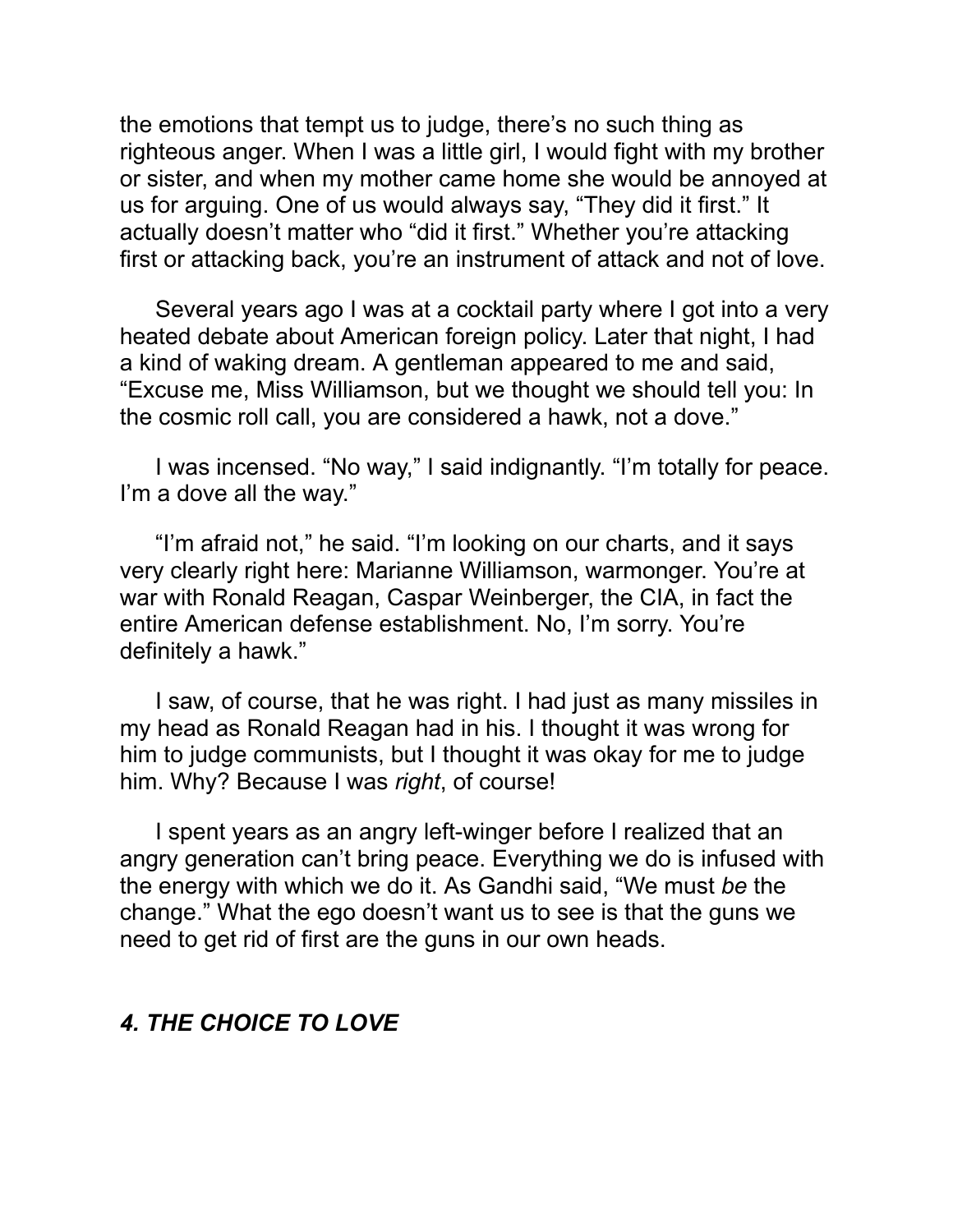"*The ego is the choice for guilt; the Holy Spirit the choice for guiltlessness*."

The ego always emphasizes what someone has done wrong. The Holy Spirit always emphasizes what they've done right. The Course likens the ego to a scavenger dog that seeks out every scrap of evidence for our brother's guilt and lays it at its master's feet. The Holy Spirit, similarly, sends out its own messengers to seek evidence of our brother's innocence. The important thing is that we decide what we want to see before we see it. We receive what we request. "Projection makes perception." We can find—and in fact, we *will* find —whatever it is we're looking for in life. The Course says that we think we will understand a person enough to know whether or not they are lovable, but that unless we love them, we can never understand them. The spiritual path involves taking conscious responsibility for what we choose to perceive—our brother's guilt or innocence. We see a brother's innocence when it's all we *want* to see. People are not perfect—that is, they do not yet express externally their internal perfection. Whether we choose to focus on the guilt in their personality, or the innocence in their soul, is up to us.

What we think of as people's guilt is their fear. All negativity derives from fear. When someone is angry, they are afraid. When someone is rude, they are afraid. When someone is manipulative, they are afraid. When someone is cruel, they are afraid. There is no fear that love does not dissolve. There is no negativity that forgiveness does not transform.

Darkness is merely the absence of light, and fear is merely the absence of love. We can't get rid of darkness by hitting it with a baseball bat, because there is nothing to hit. If we want to be rid of darkness, we must turn on a light. Similarly, if we want to be rid of fear, we cannot fight it but must replace it with love.

The choice to love is not always easy. The ego puts up terrible resistance to giving up fear-laden responses. This is where the Holy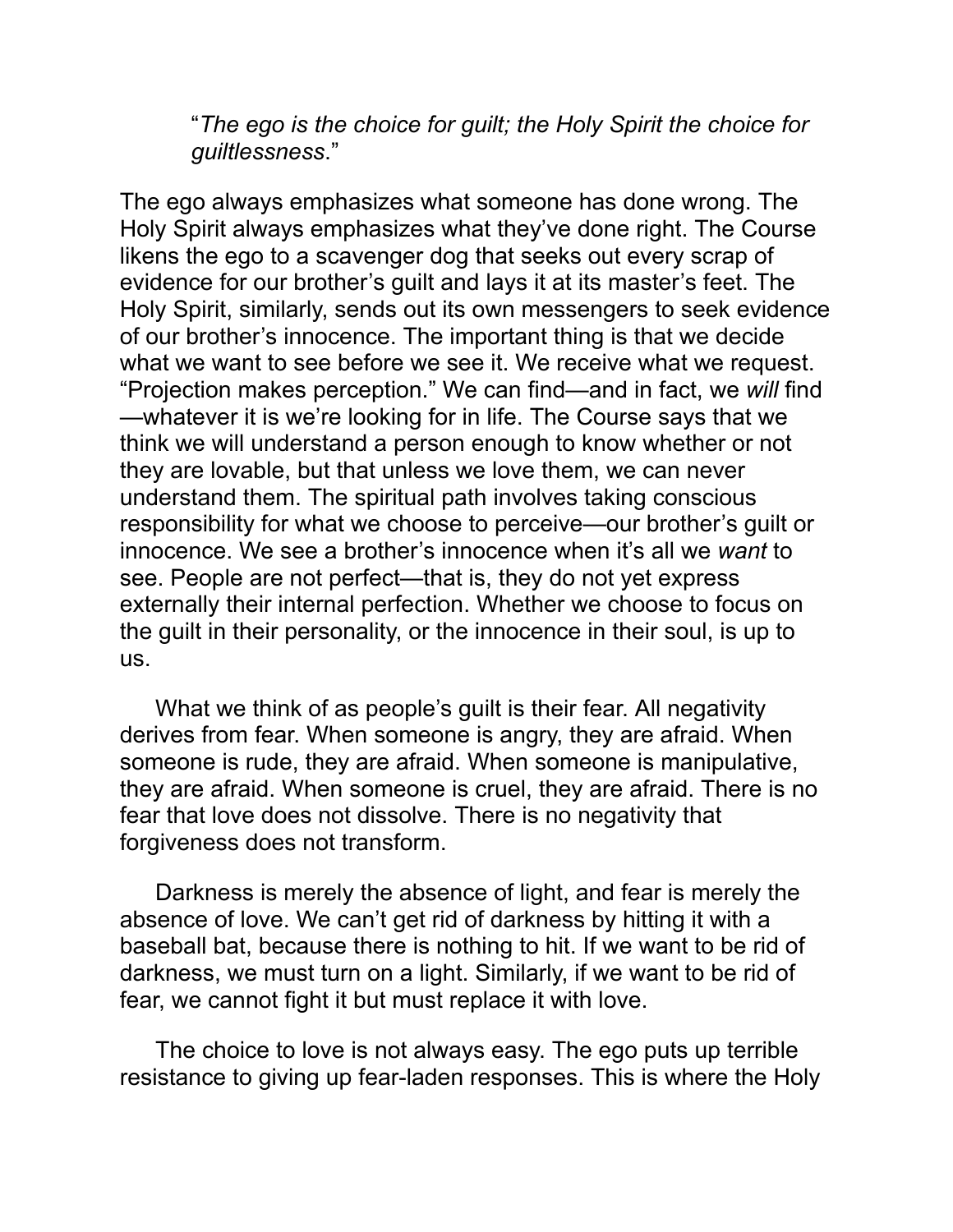Spirit comes in. It's not our job to change our own perceptions, but to remember to ask Him to change them for us.

Let's say your husband has left you for another woman. You can't change other people, and you can't ask God to change them, either. You can, however, ask to see this situation differently. You can ask for peace. You can ask the Holy Spirit to change your perceptions. The miracle is that, as you release judgment of your husband and the other woman, the pain in your gut begins to subside.

The ego might say in that situation that you'll never be at peace until your husband comes back. But peace isn't determined by circumstances outside us. Peace stems from forgiveness. Pain doesn't stem from the love we're denied by others, but rather from the love that we deny them. In a case like that, it feels as though we're hurt by what someone else did. But what really has occurred is that someone else's closed heart has tempted us to close our own, and it is our own denial of love that hurts us. That's why the miracle is a shift in our own thinking: the willingness to keep our own heart open, regardless of what's going on outside us.

A miracle is always available in any situation, because no one can decide for us how to interpret our own experience. 'There are only two emotions: love and fear.' We can interpret fear as a call for love. Miracle workers, says the Course, are generous out of selfinterest. We give someone a break so we can stay in peace ourselves.

The ego says that we can project our anger onto another person and not feel it ourselves, but since all minds are continuous, whatever we project onto another we continue to feel. Getting angry at someone else might make us feel better for a while, but ultimately all the fear and guilt comes back at us. If we judge another person, then they'll judge us back—and even if they don't, *we'll feel like they did*!

Living in this world has taught us to instinctively respond from an unnatural space, always jumping to anger, or paranoia, or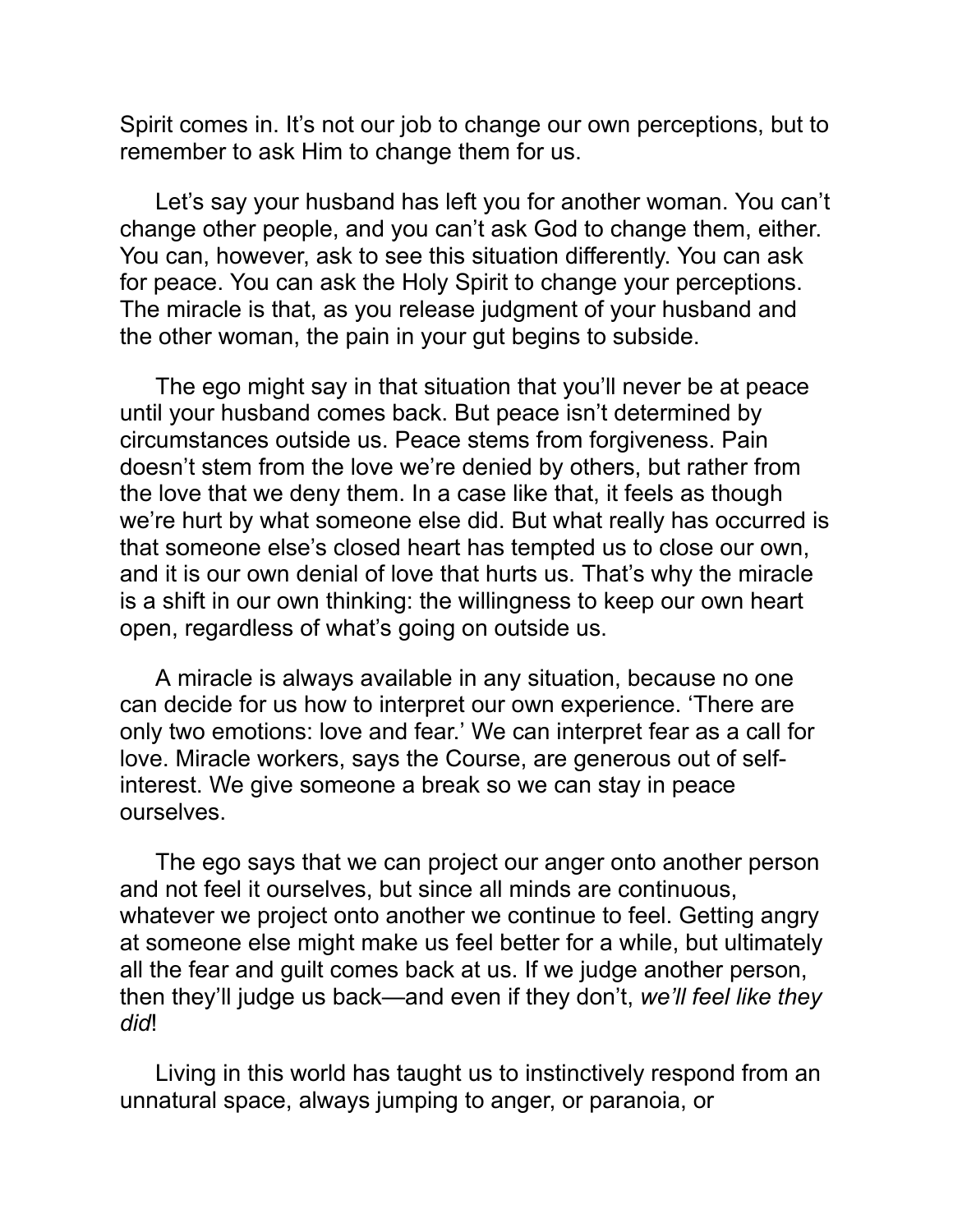defensiveness, or some other form of fear. Unnatural thinking feels natural to us, and natural thinking feels unnatural.

*A Course in Miracles* is not about pouring pink paint over our anger and pretending it doesn't exist. What is psychologically unsound is spiritually unsound. Denial or suppression of emotions is unsound. You don't say, "I'm not angry, really I'm not. I'm on of *A Course in Miracles* and I don't get angry anymore," when inside you're seething. The Holy Spirit tells us, "Don't try to purify yourself before coming to me. I am the purifier." I was once on my way to giving a lecture on the Course, and I thought about a woman I knew who I was feeling annoyed at. Very quickly, I tried to hide the thought, as though it wasn't holy enough for me to be thinking at such a time. Then it seemed as though a voice in my head said, "Hey, I'm your friend. Remember?" The Holy Spirit wasn't judging me for my anger; He was there to help me move past it.

We mustn't forget what the Holy Spirit is for. We don't deny we're upset, but at the same time we own up to the fact that all our feelings stem from our own loveless thinking, and we're willing to have that lovelessness healed. Growth is never about focusing on someone else's lessons, but only on our own. We aren't victims of the world outside us. As hard as it is to believe sometimes, we're always responsible for how we see things. There would be no savior if there were no need for one. Of course things happen in this world that make it almost impossible to love—cruel, horrible things—but the Holy Spirit is within us to do the impossible. He does for us what we can't do for ourselves. He will lend us His strength, and when His mind is joined with ours, ego thinking is cast out.

But we must be aware of our ego feelings in order to release them. "He cannot shine away what you keep hidden, for you have not offered it to Him and he cannot take it from you." It would be violating our free will for the Holy Spirit to change our mental patterns unasked. But when we ask Him to change them, He will. When we're angry, or upset for any reason, we're asked to say, "I'm angry but I'm willing not to be. I'm willing to see this situation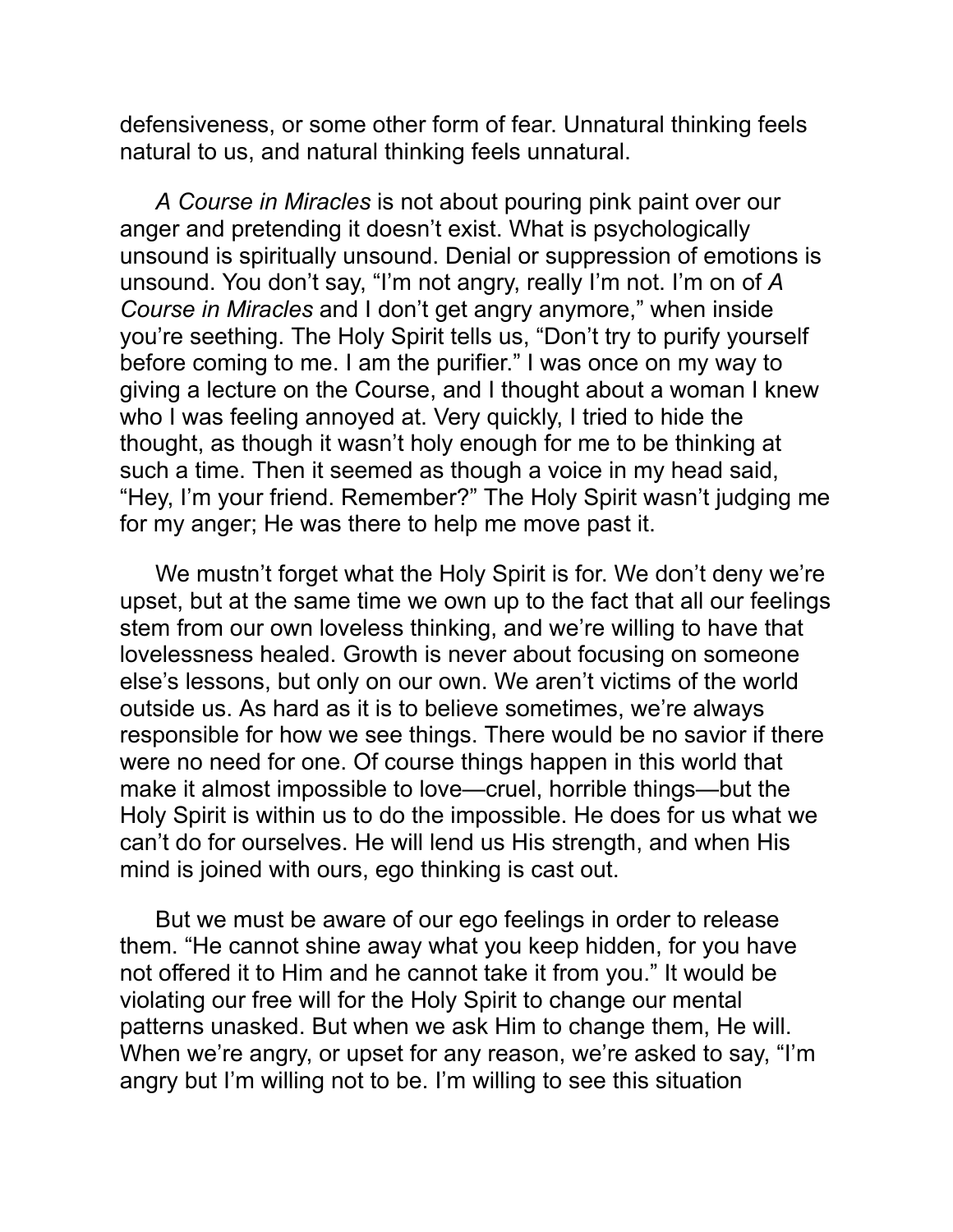differently." We ask the Holy Spirit to enter into the situation and show it to us from a different perspective.

Once I was having porcelain fingernails applied, and my manicurist's friend came into the room. I couldn't tolerate her personality. From the moment this woman opened her mouth, I felt like someone was running fingernails over a blackboard. Since my hands weren't free, I couldn't leave the room, and since the manicurist was someone who came to my lectures, I felt ashamed of my own reaction. I prayed and asked God for help. His response was dramatic. Within moments, the "obnoxious" woman began talking about her childhood, and particularly her relationship with her father. As she began to describe her upbringing, it became perfectly clear to me how she would have grown up with little self-esteem, and an inordinate need to develop grandiose personality characteristics, which in her mind would denote strength. Her defenses didn't work, of course. Coming from fear, they merely put people off. Suddenly, the same behavior that had so irritated me five minutes before, now elicited in me a deep compassion. The Holy Spirit had pointed me to the information that would melt my heart. Now I saw her differently. That was the miracle: Her behavior hadn't changed, but *I* had.

# *5. LEVELS OF TEACHING*

"*Therefore, the plan includes very specific contacts to be made for every teacher of God*."

Relationships are assignments. They are part of a vast plan for our enlightenment, the Holy Spirit's blueprint by which each individual soul is led to greater awareness and expanded love. Relationships are the Holy Spirit's laboratories in which He brings together people who have the maximal opportunity for mutual growth. He appraises who can learn most from whom at any given time, and then assigns them to each other. Like a giant universal computer, He knows exactly what combination of energies, in exactly what context, would do the most to further God's plan for salvation. No meetings are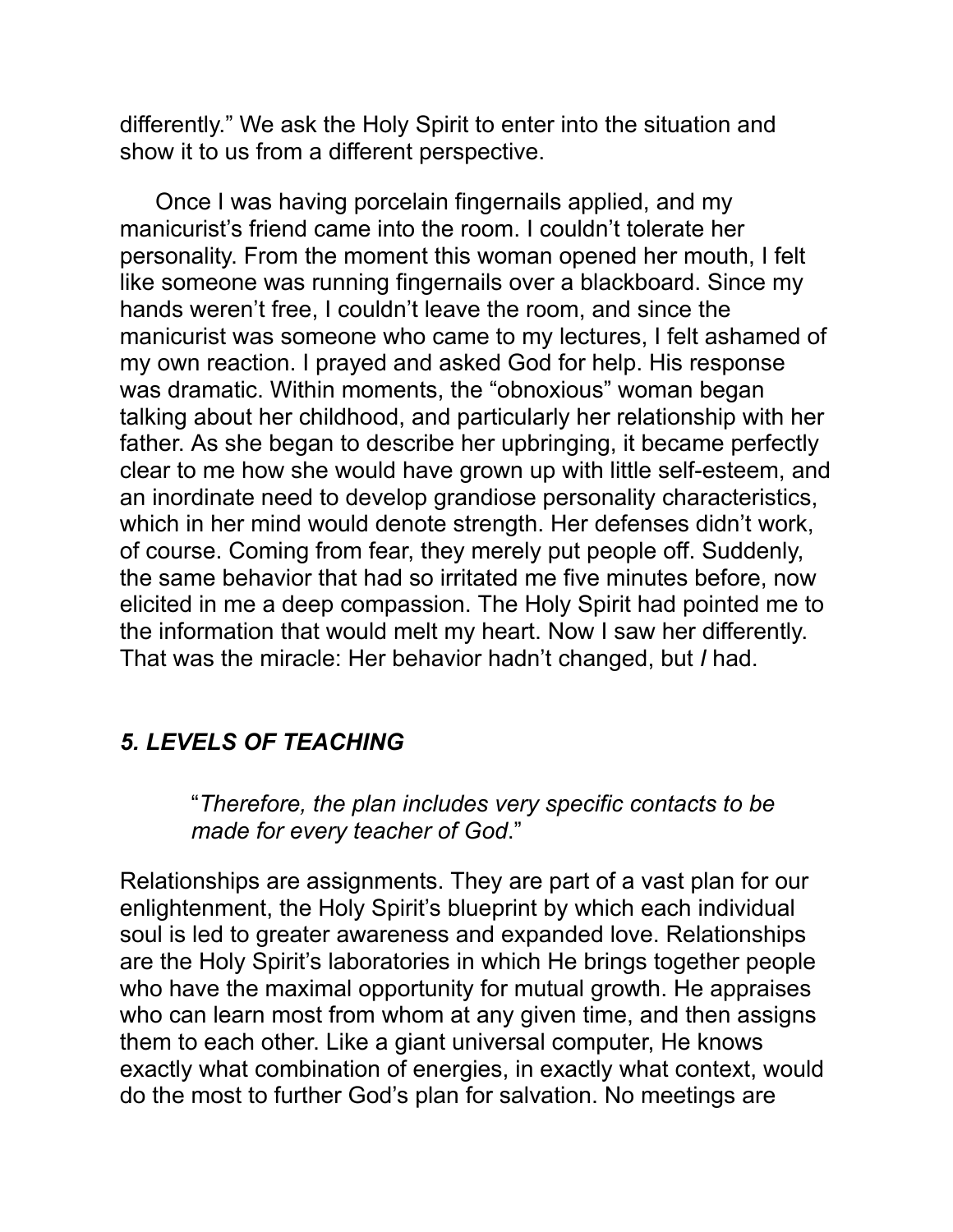accidental. "Those who are to meet will meet, because together they have the potential for a holy relationship."

The Course says that there are 'three levels of teaching' in relationship. The first level is what we think of as a casual encounter, such as two strangers meeting in an elevator or students who "happen" to walk home from school together. The second level is a "more sustained relationship, in which, for a time, two people enter into a fairly intense teaching-learning situation and then appear to separate." The third level of teaching is a relationship which, once formed, lasts all our lives. At this level, "each person is given a chosen learning partner who presents him with unlimited opportunities for learning."

Even at the first level of teaching, the people in the elevator might smile at one another or the students might become friends. It is mostly in casual encounters that we are given a chance to practice the fine art of chiseling away the hard edges of our personalities. Whatever personal weaknesses are evident in our casual interactions will inevitably appear magnified in more intense relationships. If we're crabby with the bank teller, it will be harder to be gentle with the people we love the most.

At the second level of teaching, people are brought together for more intense work. During their time together, they will go through whatever experiences provide them with their next lessons to be learned. When physical proximity no longer supports the highest level of teaching and learning between them, the assignment will call for physical separation. What then appears to be the end of the relationship however, is not really an end. Relationships are eternal. They are of the mind, not the body, since people are energy, not physical substance. Bodies joining may or may not denote real joining, since joining is of the mind. People who have slept in the same bed for twenty-five years may not be truly joined, and people who are many miles apart may not be separate at all.

Often we see a couple who has separated or divorced and look with sadness at the "failure" of their relationship. But if both people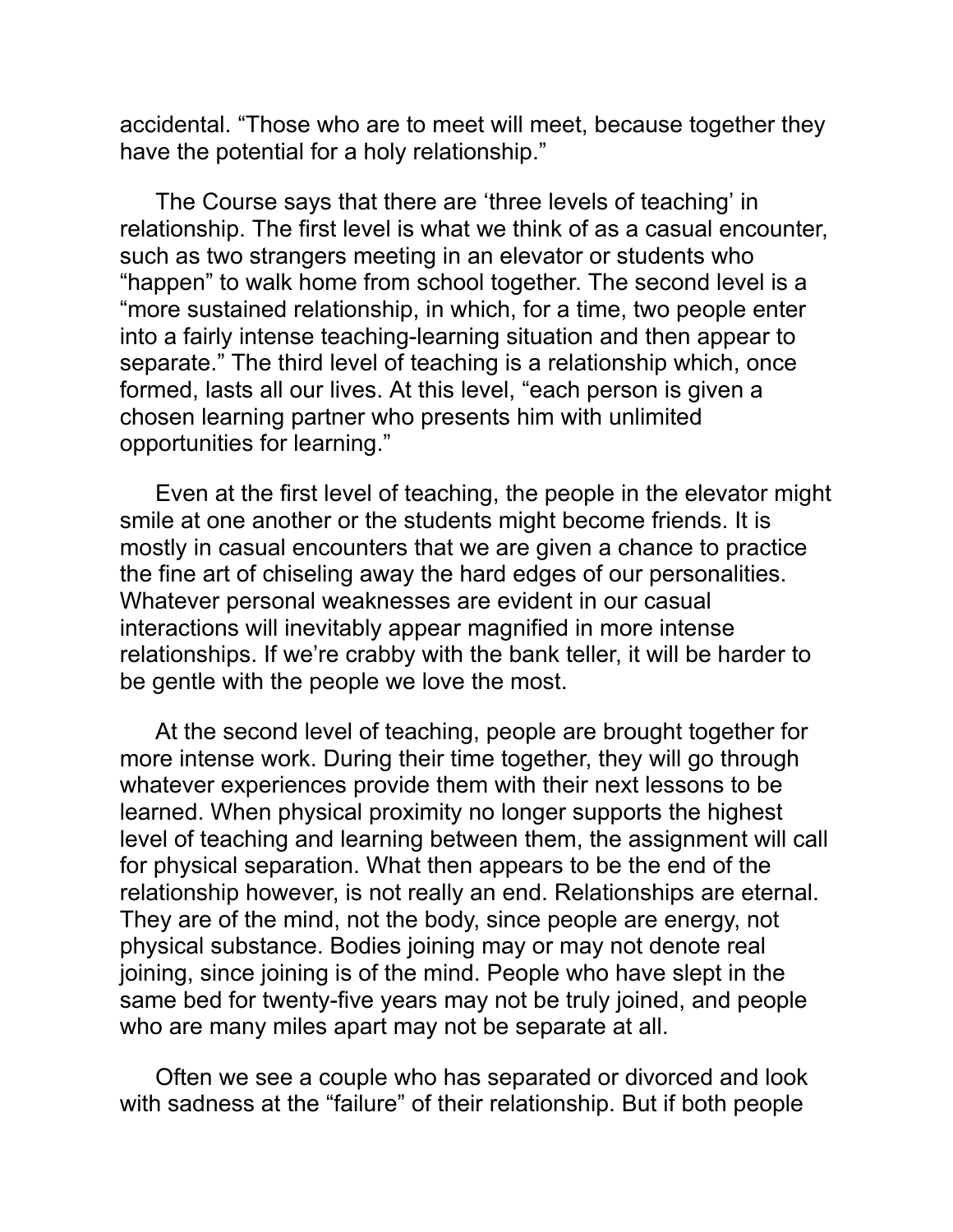learned what they were meant to learn, then that relationship was a success. Now it may be time for physical separation so that more can be learned in other ways. That not only means learning elsewhere, from other people; it also means learning the lessons of pure love that come from having to release the form of an existing relationship.

Third-level, life-long relationships are generally few because "their existence implies that those involved have reached a stage simultaneously in which the teaching-learning balance is actually perfect." That doesn't mean, however, that we necessarily recognize our third-level assignments; in fact, generally we don't. We may even feel hostility toward these particular people. Someone with whom we have a lifetime's worth of lessons to learn is someone whose presence in our lives forces us to grow. Sometimes it represents someone with whom we participate lovingly all our lives, and sometimes it represents someone who we experience as a thorn in our side for years, or even forever. Just because someone has a lot to teach us, doesn't mean we like them. People who have the most to teach us are often the ones who reflect back to us the limits to our own capacity to love, those who consciously or unconsciously challenge our fearful positions. They show us our walls. Our walls are our wounds—the places where we feel we can't love any more, can't connect any more deeply, can't forgive past a certain point. We are in each other's lives in order to help us see where we most need healing, and in order to help us heal.

#### *6. THE SPECIAL RELATIONSHIP*

"*The special love relationship is the ego's chief weapon for keeping you from Heaven*."

We can all relate to the desire to find Mr. or Ms. Right. It's almost a cultural obsession. But according to *A Course in Miracles*, the search for the perfect person to "fix" us is one of our biggest psychic wounds, and one of the ego's most powerful delusions. It represents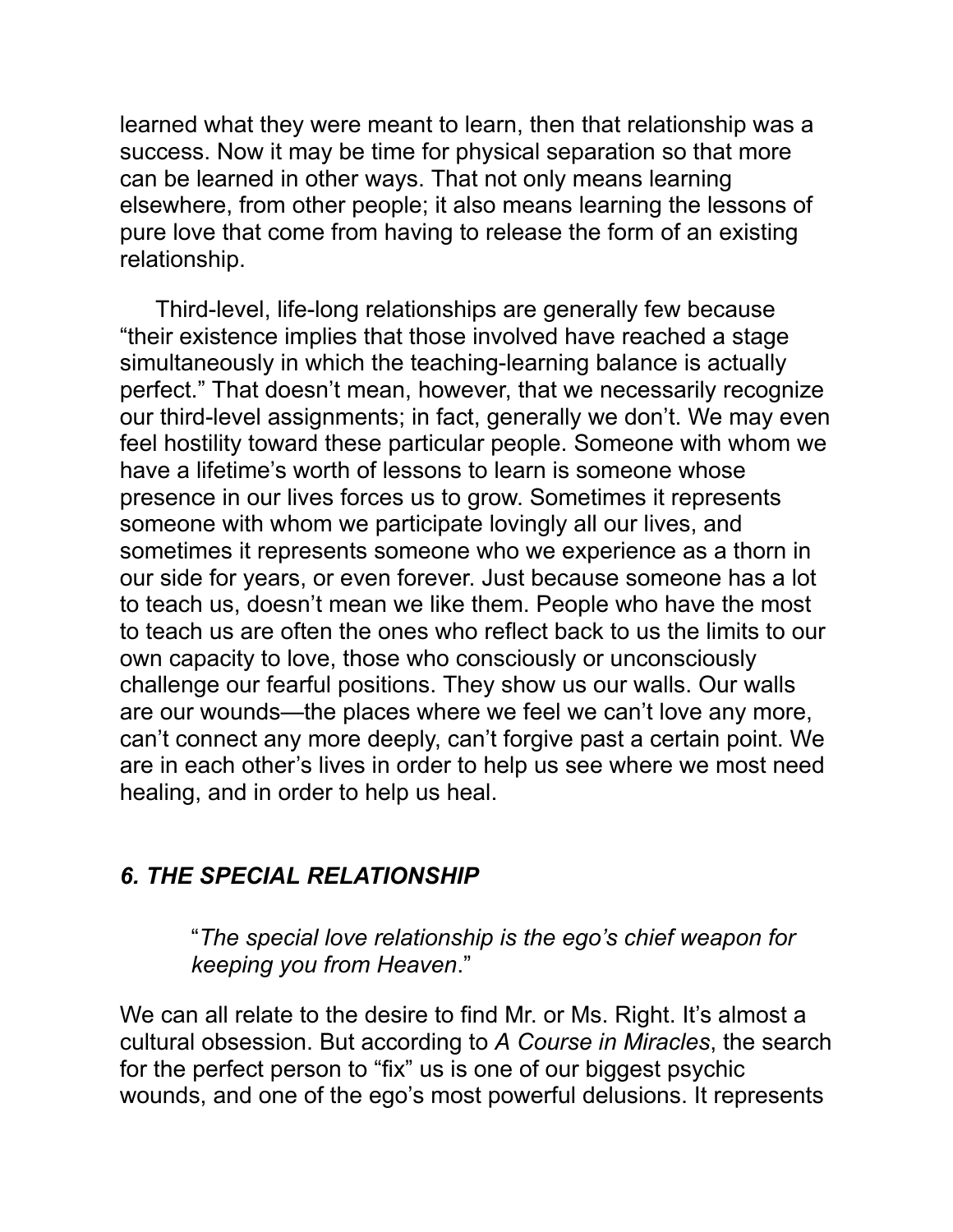a notion that *A Course in Miracles* calls the "special relationship." Although the word "special" normally implies something wonderful, from a Course perspective, special means different, therefore separate, which is characteristic of ego rather than spirit. A special relationship is a relationship based on fear.

'God created only one begotten Son' and He loves all of us as one. To Him, no one is different or special because no one is actually separate from anyone else. Since our peace lies in loving as God loves, we must strive to love everyone. Our desire to find one "special person," one part of the Sonship who will complete us, is hurtful because it is delusional. It means we're seeking salvation in separation rather than in oneness. The only love that completes us is the love of God, and the love of God is the love of everyone. That doesn't mean that the form of our relationships is the same with everyone, but it means that we are seeking the same content in every relationship: a quality of brotherly love and friendship that goes beyond the changes of form and bodies.

Just as the 'Holy Spirit was God's answer to the separation, the special relationship was then the ego's answer to the creation of the Holy Spirit.' After the separation, we began to feel a huge gaping hole within us, and most of us still feel it. The only antidote for this is the Atonement, or return to God, because the pain we feel is actually our own denial of love. The ego, however, tells us differently. It argues that the love we need must come from someone else, and that there's one special person out there who can fill up that hole. Since the desire for that person actually stems from our belief that we're separate from God, then the desire itself symbolizes the separation and the guilt we feel because of it. Our search then carries the energy of the separation. It becomes about guilt. This is why so much anger is often aroused in our closest relationships. We're projecting onto someone else the rage we feel against ourselves for cutting off our own love.

Often when we think we are "in love" with a person, as *A Course in Miracles* indicates, we're actually anything but. The special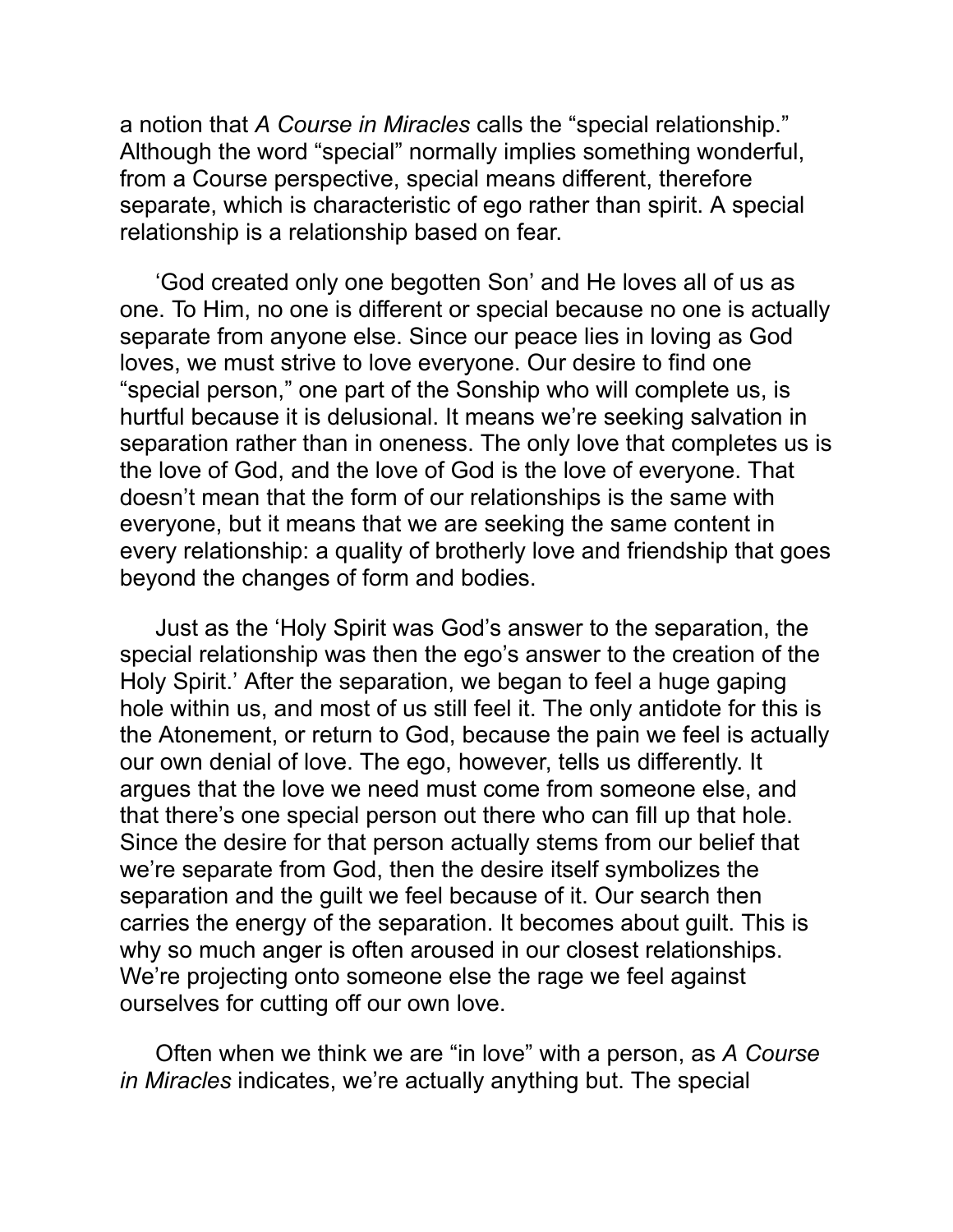relationship is based not on love but on guilt. The special relationship is the ego's seductive pull away from God. It is a major form of idolatry, or temptation to think that something other than God can complete us and give us peace. The ego tells us that there is some special person out there who will make all the pain go away. We don't really believe that, of course, but then on the other hand we really do. Our culture has bred the idea into us, through books, songs, movies, advertising, and more importantly, the conspiracy of other egos. It is the job of the Holy Spirit to transform the energy of special love from treachery to holiness.

The special relationship makes other people—their behavior, their choices, their opinions of us—too important. It makes us think we need another person, when in fact we are complete and whole as we are. Special love is a "blind" love, seeking to heal the wrong wound. It addresses the gap between ourselves and God, which doesn't actually exist but which we think does. By addressing this gap as real, and displacing its source onto other people, we actually manufacture the experience we seek to rectify.

Under the Holy Spirit's guidance, we come together to share joy. Under the ego's direction, we come together to share desperation. Negativity, however, cannot really be shared because it is an illusion. "A special relationship is a kind of union from which union is excluded."

A relationship is not meant to be the joining at the hip of two emotional invalids. The purpose of a relationship is not for two incomplete people to become one, but rather for two complete people to join together for the greater glory of God.

The special relationship is a device by which the ego separates rather than joins us. Based on a belief in internal emptiness, it is always asking, "What can I get?", whereas the Holy Spirit asks, "What can I give?" The ego seeks to use other people to fulfill our needs as we define them. Certain voices go on endlessly these days about whether or not "our needs are being met" in a relationship. But when we try to use a relationship to serve our own purposes, we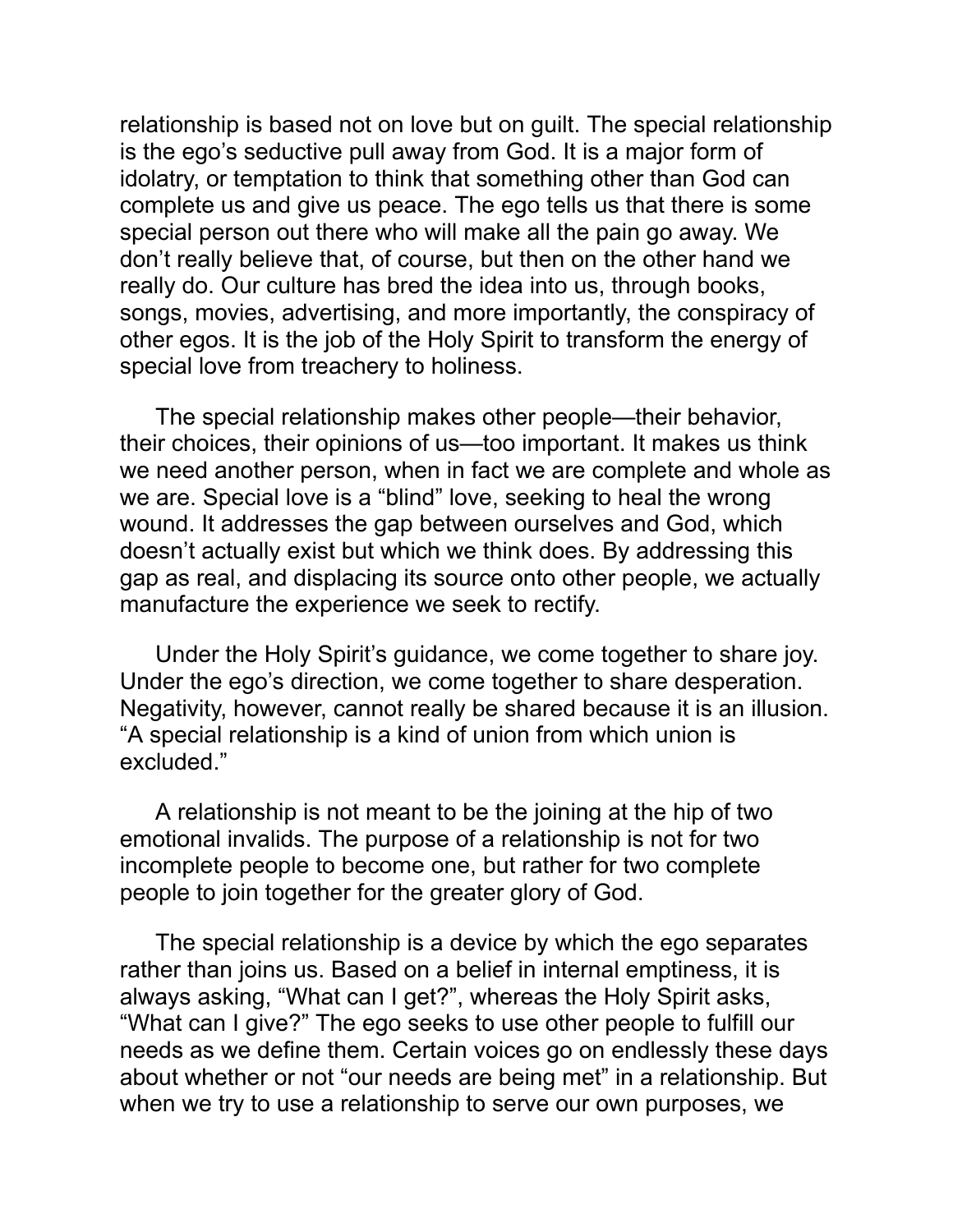falter because we are reinforcing our illusion of need. Under the ego's guidance we're always looking for something, yet always sabotaging what we've found.

One of my girlfriends called me one day and said she had had a date with someone she really liked. The next week, she called and said he had broken a date with her in order to go out of town. She didn't like him after all. "I won't take that from anyone," she told me. "I'm ready for a *relationship*."

"No you're not ready for a relationship," I told her. "Not if another person isn't allowed to make a mistake, you're not."

The ego had told her to reject the man because she was ready for a relationship, but what it was really doing was to make sure she wouldn't have one. The ego isn't looking for someone to love; it's looking for someone to attack. Its dictate in love is "Seek, and do not find." It looks for a reflection of itself, another mask that hides the face of Christ. In the special relationship, I'm afraid to show you the real truth about myself—my fears, my weaknesses—because I'm afraid that if you see them, you'll leave. I'm assuming you're as judgmental as I am. And I'm also not really jumping up and down wanting to see your weak spots either because it makes me nervous to think I'm involved with someone who has them. The whole setup mitigates against authenticity and therefore against real growth. A special relationship perpetuates the self-punishing masquerade in which we all seek desperately to attract love through being someone we're not. Although we're seeking love, we're actually fostering our own self-hatred and lack of self-esteem.

What's our miracle here? It's a shift from thoughts of specialness to thoughts of holiness. Our mental patterns in regard to relationships are so fraught with fear—attack and defensiveness, guilt and selfishness, however prettily disguised—that many times we are brought to our knees. As always, that's a good place to be. We pray for God to guide our thoughts and feelings. 'You can place any relationship under the Holy Spirit's care and be sure that it will not result in pain.'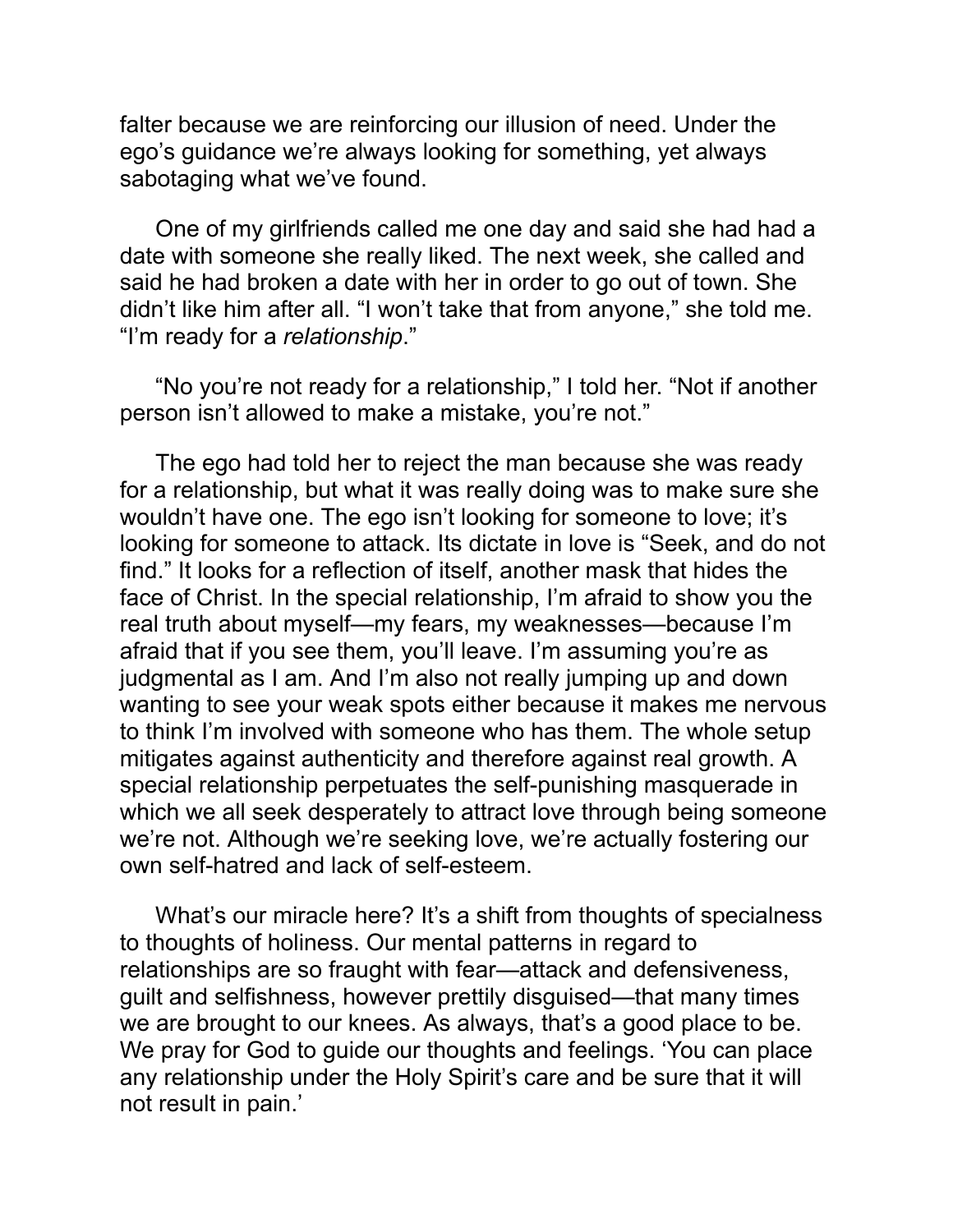### *7. THE HOLY RELATIONSHIP*

"*The holy relationship is the old unholy relationship transformed and seen anew*."

If the special relationship is the ego's response to the creation of the Holy Spirit, the holy relationship is the Holy Spirit's response back. The 'holy relationship is the old, special relationship transformed.' In the special relationship, the ego guides our thinking and we meet in fear, mask to mask. In the holy relationship, the Holy Spirit has changed our minds about the purpose of love and we meet heart to heart.

*A Course in Miracles* describes the difference between an unholy and a holy alliance:

> "*For an unholy relationship is based on differences, where each one thinks the other has what he has not. They come together, each to complete himself and rob the other. They stay until they think that there is nothing left to steal, and then move on. And so they wander through a world of strangers, unlike themselves, living with their bodies perhaps under a common roof that shelters neither; in the same room and yet a world apart*.

> *A holy relationship starts from a different premise. Each one has looked within and seen no lack. Accepting his completion, he would extend it by joining with another, whole as himself*."

The purpose of a special relationship is to teach us to hate ourselves, while the purpose of a holy relationship is to heal us of our self-loathing. In the special relationship, we are always trying to hide our weaknesses. In the holy relationship, it's understood that we all have unhealed places, and that healing is the purpose of our being with another person. We don't try to hide our weaknesses, but rather we understand that the relationship is a context for healing through mutual forgiveness. Adam and Eve were naked in the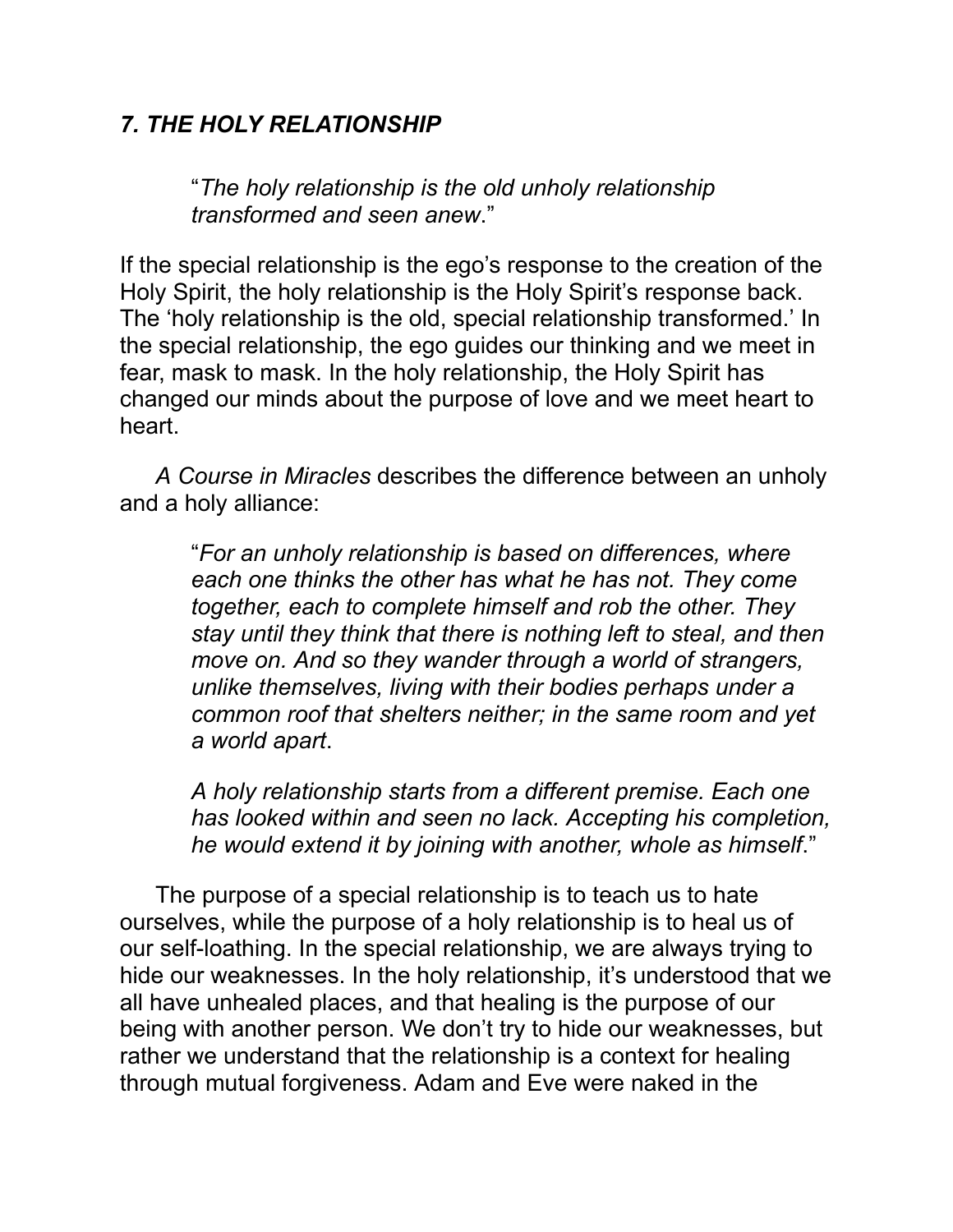garden of Eden but not embarrassed. That doesn't mean they were physically naked. It means they were emotionally naked, totally real and honest, yet they were not embarrassed because they felt accepted completely for who they were.

The Course presents an image of the special relationship as a picture set in a frame. The ego is more interested in the frame—the idea of the perfect person who will "fix" everything—than we are in the picture, which is the person himself. The frame is baroque, and decorated with rubies and diamonds. But the Course says the rubies are our blood and the diamonds are our tears. That is the essence of specialness. It is not love but exploitation. What we call love is often hate or at best, robbery. Although we may not know it consciously, our search is often for someone who has what we think we don't have, and once we get it from them we'll be ready to move on. In a holy relationship, we're interested in the picture itself. All we want by way of a frame is a light support that does just enough to keep the picture in place. We're not interested in our brother for what he can do for us. We're interested in our brother, period.

The holy relationship is, above all else, a friendship between two brothers. We are not put here to audition one another, put someone on trial, or use other people to gratify our own ego needs. We are not here to fix, change or belittle another person. We are here to support, forgive and heal one another. I was once counseling a couple who were in the process of messily completing their relationship. The man had moved on to date someone else and the woman was angry. During our session she said to him about the new girlfriend, "You only like her because she tells you how *wonderful* you are all the time!" He looked at her very seriously and quietly said, "Yeah, I think that has something to do with it."

How do we find a holy relationship? Not by asking God to change our partners, but by asking God to change our minds. We don't run away from someone we're attracted to because we're afraid of specialness. Anytime there's a potential for love, there's a potential for specialness. I often ask audiences, "What's the first thing we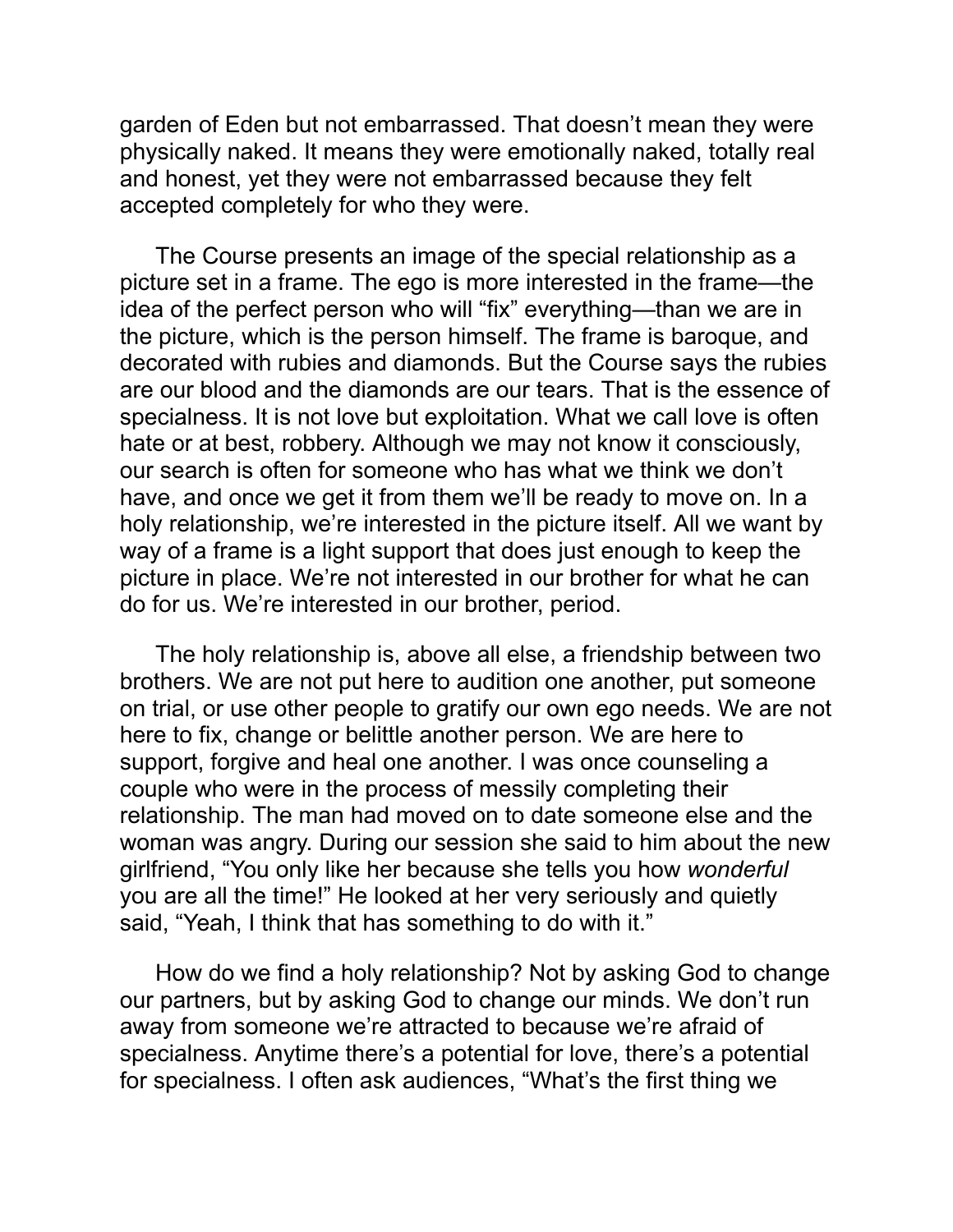should do when we're attracted to someone?" and they reply in peprally fashion, "*pray!*" The prayer goes something like this: "Dear God, you know, and I know, that I have more potential for neurosis in this area than in any other. Please take my attraction, my thoughts and feelings about this person and use them for your purposes. Let this relationship unfold according to your will, Amen."

Spiritual progress is like a detoxification. Things have to come up in order to be released. Once we have asked to be healed, then our unhealed places are forced to the surface. A relationship that is used by the Holy Spirit becomes a place where our blocks to love are not suppressed or denied, but rather brought into our conscious awareness. We never get crazy like we do around the people we're really attracted to. Then we can see our dysfunctions clearly, and when we're ready, ask God to show us another way.

As temples of healing, relationships are like a trip to the divine physician's office. How can a doctor help us unless we show him our wounds? Our fearful places have to be revealed before they can be healed. *A Course in Miracles* teaches that 'darkness is to be brought to light, and not the other way around.' If a relationship allows us to merely avoid our unhealed places, then we're hiding there, not growing. The universe will not support that.

The ego thinks of a perfect relationship as one in which everybody shows a perfect face. But this is not necessarily so, because a show of strength is not always honest. It is not always a genuine expression of who we are. If I pretend to have it together in some area where I really don't, I am fostering an illusion about myself. I would only be doing this out of fear—fear that if you saw the truth about me, I would be rejected.

God's idea of a "good relationship" and the ego's idea of one are completely different. To the ego, a good relationship is one in which another person basically behaves the way we want them to and never presses our buttons, never violates our comfort zones. But if a relationship exists to support our growth, then in many ways it exists to do just those things; force us out of our limited tolerance and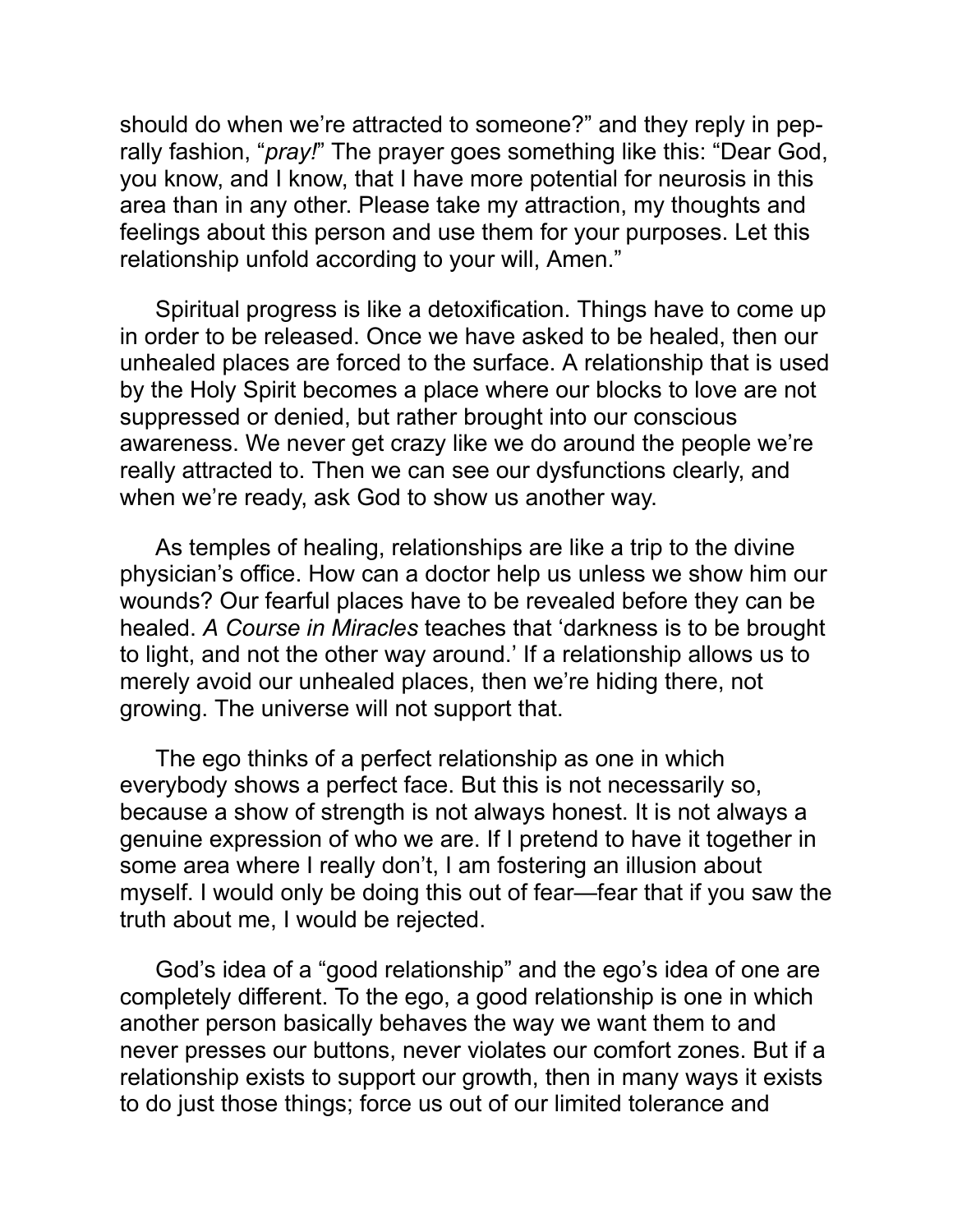inability to love unconditionally. We're not aligned with the Holy Spirit until people can behave in any way they choose to, and our own inner peace isn't shaken. There have been times in my life where my thought about a relationship was, "This is terrible," but upon further reflection I realized God would probably be saying, "Oh, this is good." Marianne gets to see, in other words, her own neuroses more clearly.

A girlfriend once told me she had broken up with her boyfriend.

"Why?" I asked.

"Because he didn't call me for five days."

I didn't say anything.

"He knows I need verbal reassurance on a daily basis," she continued. "So I set my limits. Don't you think that's good?"

"No," I said. "I think it's childish." I paused. "Have you considered accepting him as he is?"

"Well, thanks for the support," she said.

I responded, "You're welcome."

I knew she thought of support as agreement from others that her boyfriend was guilty. Support for the belief in guilt is extremely easy to find. But real support is when we help one another see beyond someone's errors, to drop our judgments and see the love that lies beyond.

Our neuroses in relationships usually stem from our having an agenda for another person, or for the relationship itself. It's not our job to try to make a relationship into something we think it should be. If someone doesn't behave like a great romantic partner, then perhaps they're not meant to be that for us. That doesn't make them wrong. Not every relationship is meant to be the ultimate romance: if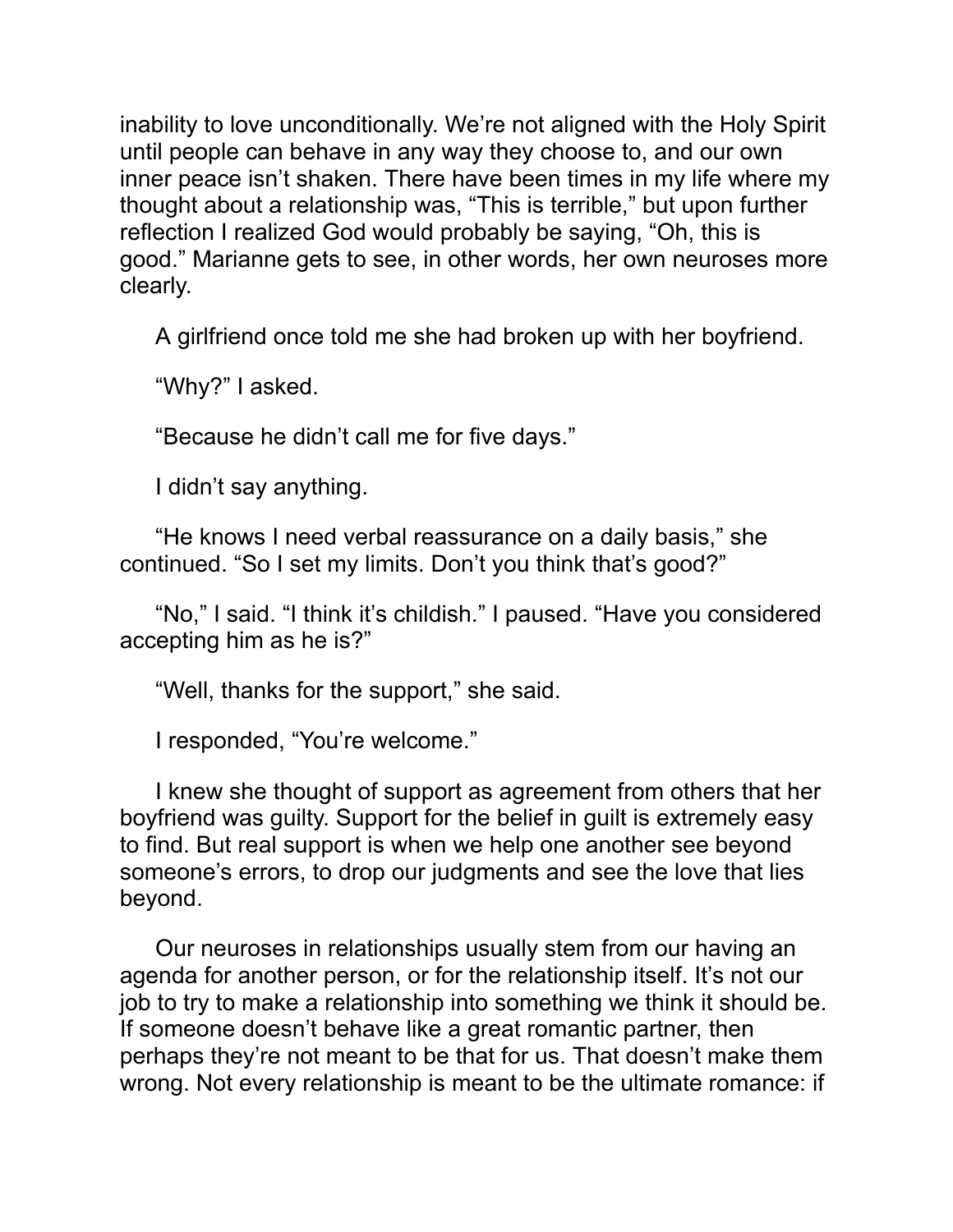the train doesn't stop at your station, it's not your train. The ego seeks to use a relationship to fill our needs as we define them; the Holy Spirit asks that the relationship be used by God to serve His purposes. And His purpose is always that we might learn how to love others more purely. We love purely when we release other people to be who they are. The ego seeks intimacy through control and guilt. The Holy Spirit seeks intimacy through acceptance and release.

In the holy relationship, we don't seek to change someone, but rather to see how beautiful they already are. Our prayer becomes "Dear God, take the scales from in front of my eyes. Help me to see my brother's beauty." It is our failure to accept people exactly as they are that gives us pain in a relationship.

Our ego is merely our fear. We all have egos, that doesn't make us bad people. Our egos are not where we are bad but where we are wounded. The Course says that we are 'all afraid on some level that if people saw who we really are, they would recoil in horror.' That is why we invent the mask, to hide our true selves. But the true self the Christ within us—is that which is most beautiful. We must reveal ourselves at the deepest level in order to find out how lovable we really are. When we dig deeply enough into our real nature, we do not find darkness. We find endless light. That is what the ego doesn't want us to see; that our safety actually lies in letting *down* our mask. But we cannot do this when we're constantly afraid of being judged. The holy relationship is a context where we feel safe enough to be ourselves, knowing that our darkness will not be judged but forgiven. In this way we are healed, and freed to move on into the light of our true being. We are motivated to grow. A holy relationship is this: "a common state of mind, where both give errors gladly to correction, that both may happily be healed as one."

#### *8. ROMANTIC LOVE*

"*There is no love but God's*."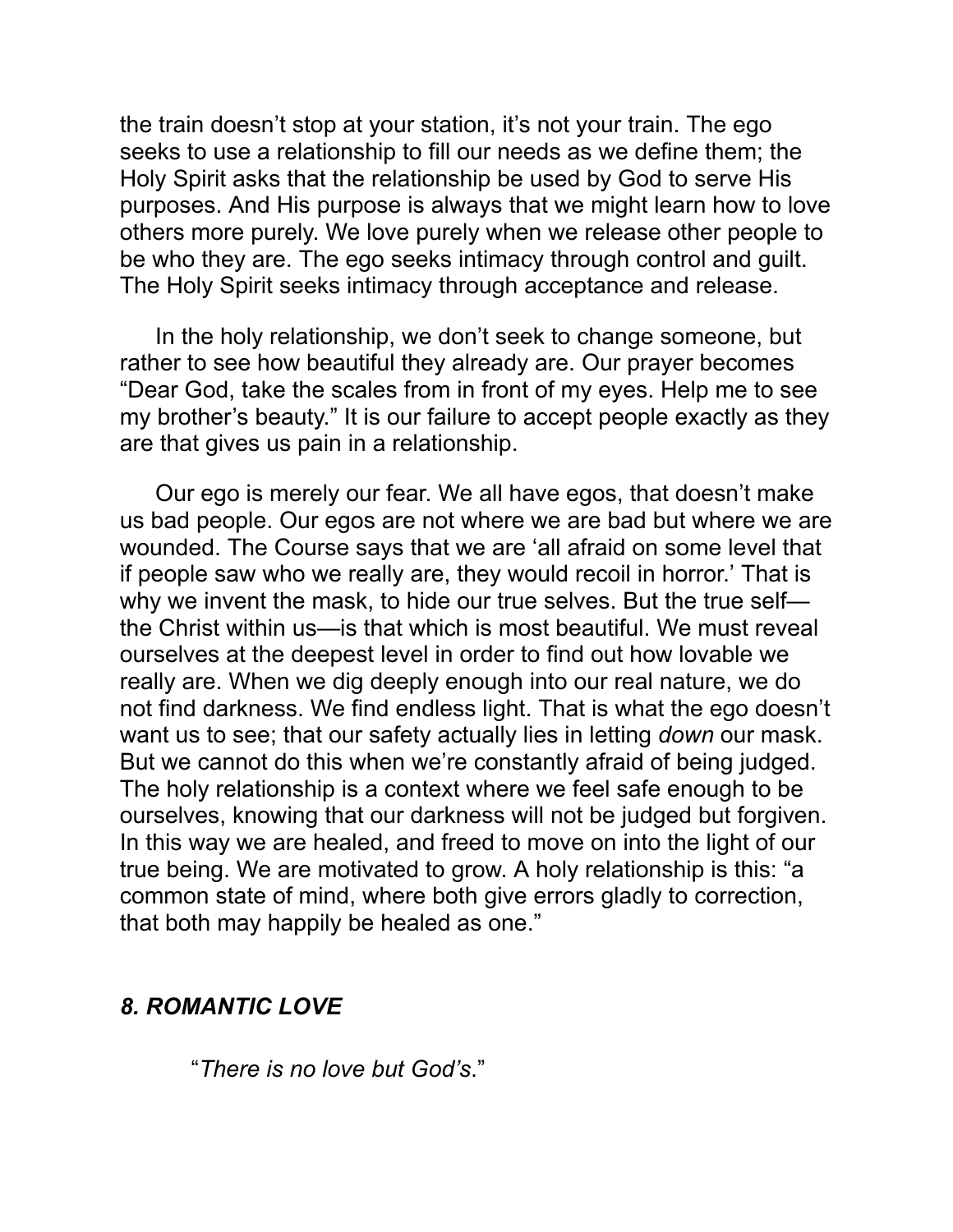'There are no different categories of love. There isn't one kind of love between a mother and a child, another between lovers, and another between friends. The love that is real is the love that lies at the heart of all relationships. That is the love of God and it doesn't change with form or circumstance.'

A girlfriend of mine remarked to me recently, "Your relationship with your baby must be showing you a whole new kind of love." "No, it's not," I replied. "But it's showing me a new depth of tenderness, which is teaching me more about what love is."

People ask, "Why can't I find a deep, intimate romance?" The question is understandable, because people are lonely. An intimate romantic love, however, is like taking graduate work toward a Ph.D. in the ways of love, and many of us are hardly out of elementary school. When we're not in a relationship, the ego makes it seem as though all the pain would go away if we were. If the relationship lasts, however, it will actually bring much of our existential pain to the surface. That's part of its purpose. It will demand all of our skills at compassion, acceptance, release, forgiveness, and selflessness. We might tend to forget the challenges involved in a relationship when we're not in one, but we remember them clearly enough once we are.

Relationships don't necessarily take the pain away. The only thing that "takes the pain away" is a healing of the things that cause the pain. It isn't the absence of other people in our lives that causes us the pain, but rather what we do with them when they're there. Pure love asks for nothing but peace for a brother, knowing that only in that way can we be at peace ourselves. How many times have I had to ask myself, "Do I want him to be at peace, or do I want him to call?" Pure love of another person is the restoration of our heartline. The ego, therefore, is marshaled against it. It will do everything it can to block the experience of love in any form. When two people come together in God, the walls that appear to separate us disappear. The beloved doesn't seem to be a mere mortal. They seem for a while to be something else, something more. The truth is, they *are* something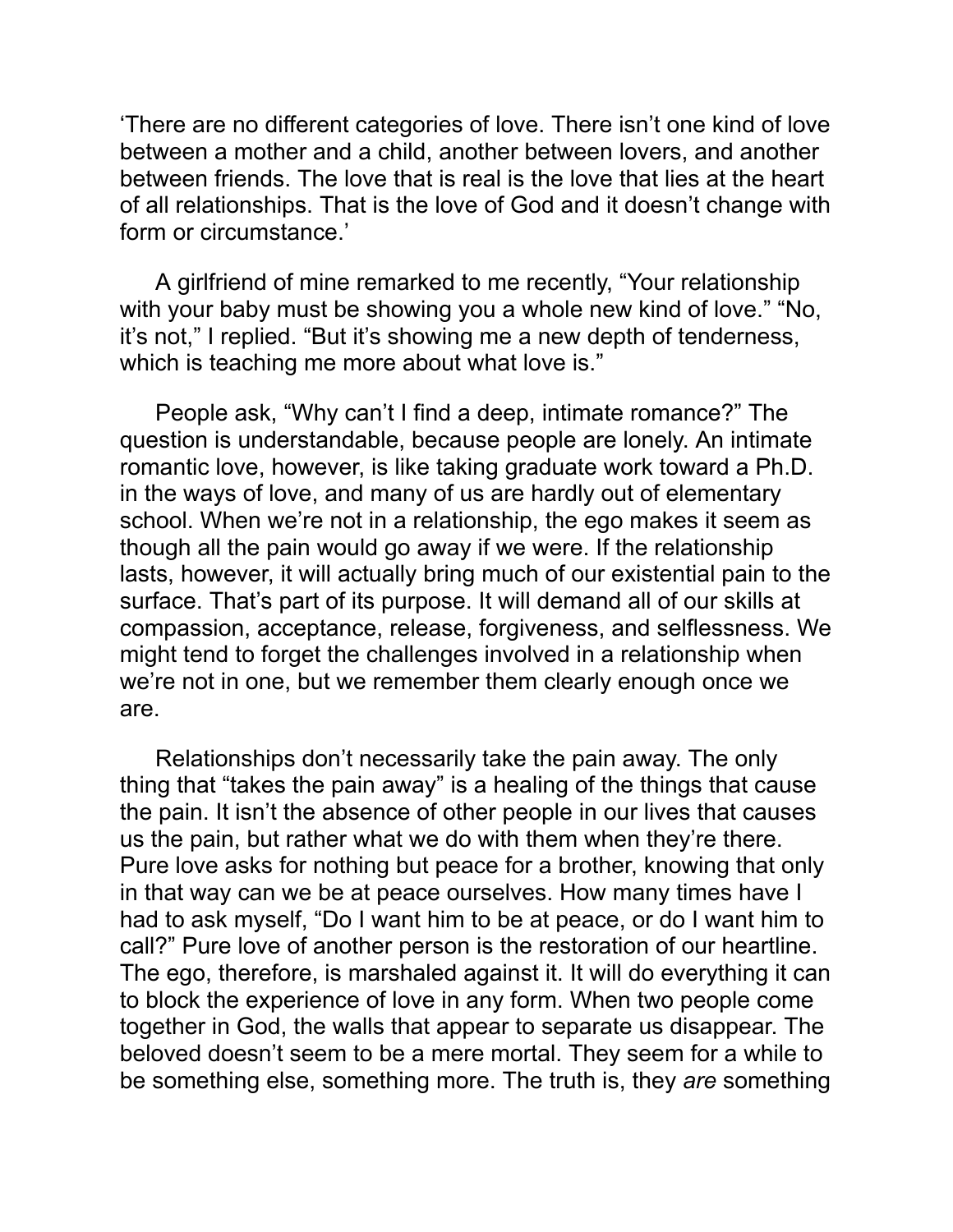more. No one is anything less than the perfect Son of God, and when we fall in love, we have an instant when we see the total truth about someone. They *are* perfect. That's not just our imagination.

But the craziness sets in quickly. As soon as the light appears, the ego begins its powerful drive to shut it out. All of a sudden, the perfection we glanced on the spiritual planes becomes projected onto the physical. Instead of realizing that spiritual perfection and physical, material imperfection exist simultaneously, we start looking for material, physical perfection. We think someone's spiritual perfection isn't enough. They have to have perfect clothes as well. They have to be hip. They have to dazzle. And so no one gets to be a human being anymore. We idealize one another, and when someone doesn't live up to the ideal, we're disappointed.

Rejecting another human being simply because they are human, has become a collective neurosis. People ask, "When will my soul mate get here?" But praying for the right person is useless if we're not ready to receive him. Our soul mates are human beings, just like we are, going through the normal processes of growth. No one is ever "finished." The top of one mountain is always the bottom of another, and even if someone meets us when we feel "on top" of things, the chances are good that very soon we'll be going through something that challenges us. It is our commitment to growth that makes this inevitable. But the ego doesn't like the look of people when they're "going through things." It's unattractive. As in every other area, the problem in relationships is rarely that we haven't had wonderful opportunities or met wonderful people. The problem is, we haven't known how to take the greatest advantage of the opportunities we've had. Sometimes we didn't recognize at the time how wonderful those people were. Love is all around us. The ego is the block to our awareness of love's presence. The idea that there is a perfect person who just hasn't arrived yet is a major block.

Our vulnerability to the myth of "Mr. Right" stems from our glorification of romantic love. The ego uses romantic love for its "special" purposes, leading us to jeopardize our relationships by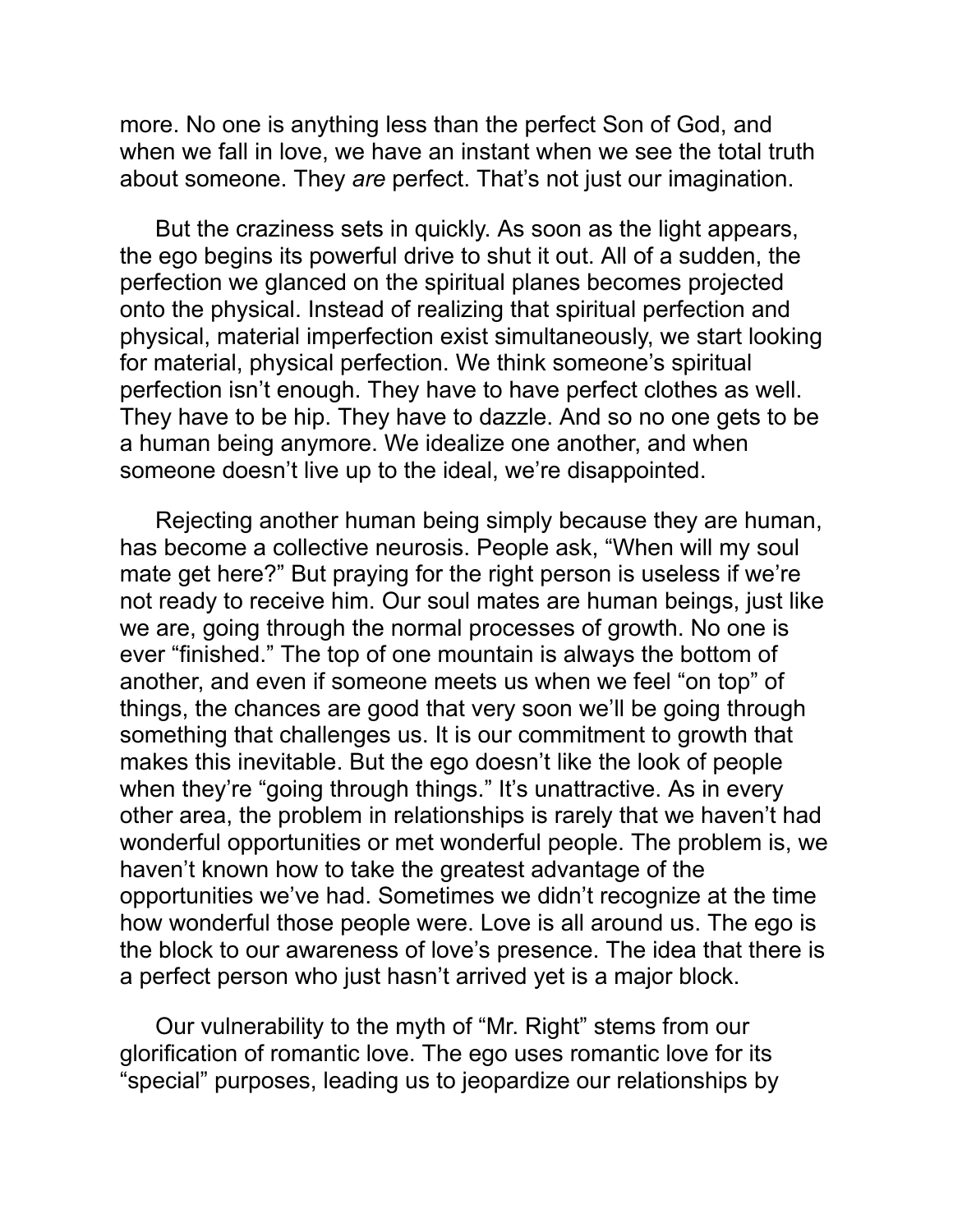overvaluing their romantic content. The difference between a friendship and a romance can be illustrated with the image of a longstemmed rose. The stem is the friendship; the blossom the romance. Because the ego is sensation-oriented, our focus automatically goes to the blossom. But all the nourishment that the blossom needs in order to live, reaches it through the stem. The stem might look boring in comparison, but if you take the blossom off the stem it will not last for long. I shared that image in a lecture once, and a woman then added a lovely thought: A long-term romance is like a rose bush. In any given season, a blossom might fall off. But if the plant is well nourished, then the season will come around again, and new blossoms appear. The disappearance of romantic fervor doesn't necessarily spell the end of a wonderful relationship, except to the ego. The Spirit can see the seeds of rebirth in any pattern of decline.

*A Course in Miracles* says it is 'not our job to seek for love, but to seek for all the barriers we hold against its coming.' Thinking that there is some special person out there who is going to save us is a barrier to pure love. It is a large gun in the ego's arsenal. It is a way the ego tries to keep us away from love, although it doesn't want us to see that. We seek desperately for love, but it is that same desperation that leads us to destroy it once it gets here. Thinking that one special person is going to save us tempts us to load an awful lot of emotional pressure on whoever comes along that we think might fit the bill.

We don't have to remind God that we'd like wonderful relationships. He's already clear about that. *A Course in Miracles* teaches us that a desire is a prayer. The most enlightened prayer isn't "Dear God, send me someone wonderful," but, "Dear God, help me realize that I am someone wonderful." Years ago I would pray for a wonderful man to come and take my desperation away. Ultimately I said to myself, "Why don't you try to deal with that before he gets here?" I can't imagine any man saying to a friend, "Gee, I met a fabulous desperate woman last night!" Looking for Mr. Right leads to desperation because there is no Mr. Right. There is no Mr. Right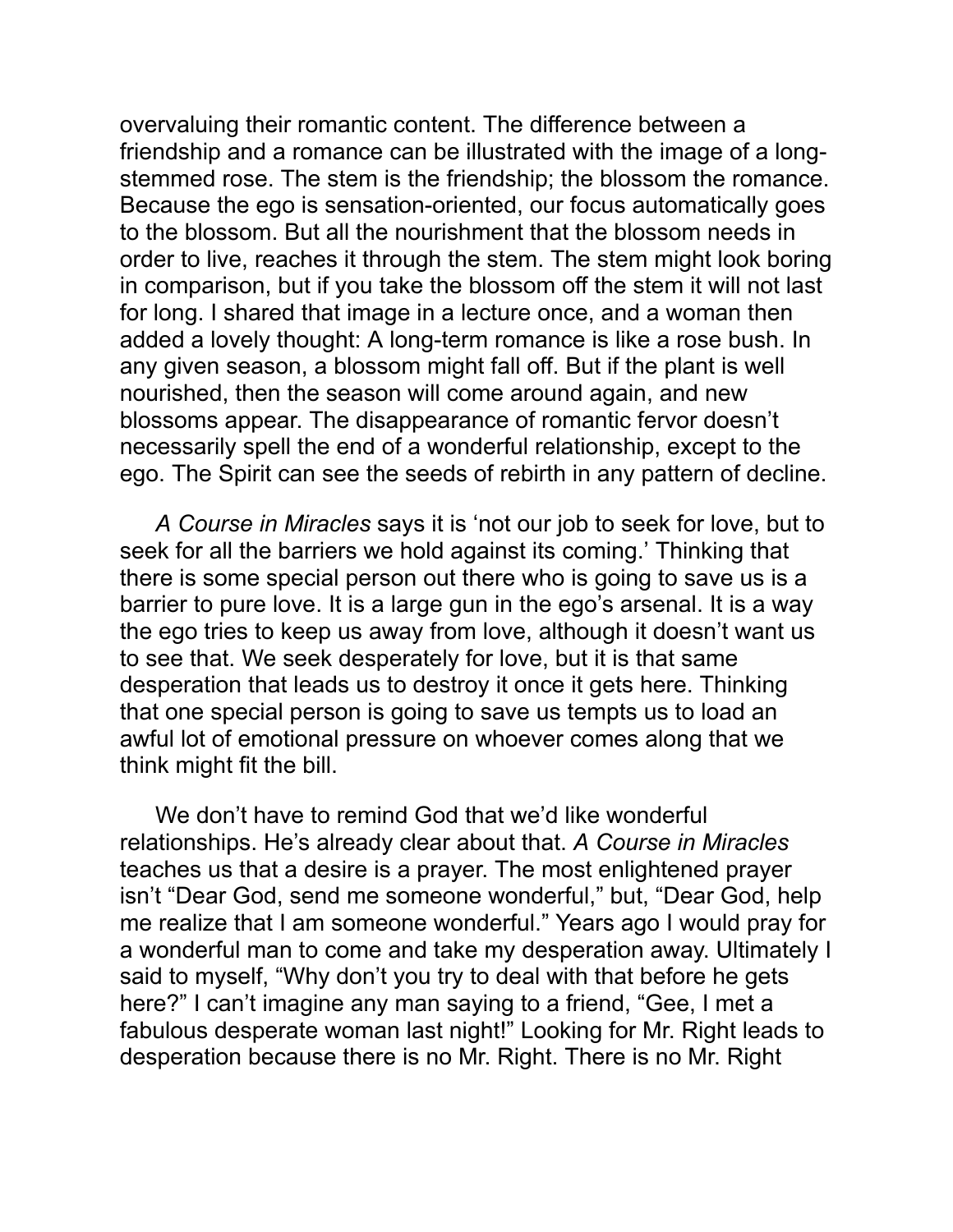because there is no Mr. Wrong. There is whoever is in front of us, and the perfect lessons to be learned from that person.

If your heart's desire is for an intimate partner, the Holy Spirit might send someone who isn't the ultimate intimate partner for you, but rather something better: someone with whom you are given the opportunity to work through the places in yourself that need to be healed before you're *ready* for the deepest intimacy. The belief in special love leads us to discount anything we don't see as "ultimate relationship" material. I've overlooked some diamonds that way, failing to take advantage of situations that would have only served to speed up my growth. We sometimes fail to work on ourselves in the relationships that are right in front of us, thinking that "real life" begins when *they* get here. This is just a ploy of the ego once again, making sure that we'll seek but not find. The problem with not taking relationships seriously if they don't feel like "Mr. Right" is this: Every once in a while, Mr. Right gets here—he sometimes even appears as Mr. Wrong transformed—but we blow it because we're not in practice. He's here, but we're not ready. We haven't been working on ourselves. We were waiting for Mr. Right.

*A Course in Miracles* says that one day we will realize that nothing occurs outside our minds. How a person seems to show up for us is intimately connected to how we choose to show up for them. I have learned that my most productive responses in relationships come not from my focus on the particulars about another person, but rather from my commitment to playing my own role in the relationship on as high a level as I'm capable. Love is a participatory emotion. In a holy relationship, we take an active role in creating the context in which the interaction can unfold most constructively. We actively create the conditions of interest, rather than passively waiting around to see whether or not we're interested.

No one is always gorgeous. No one is always sexy. But love is a decision. Waiting to see whether someone is good enough is childish, and it is bound to make the other person feel on some level as though they're auditioning for the part. In that space, we feel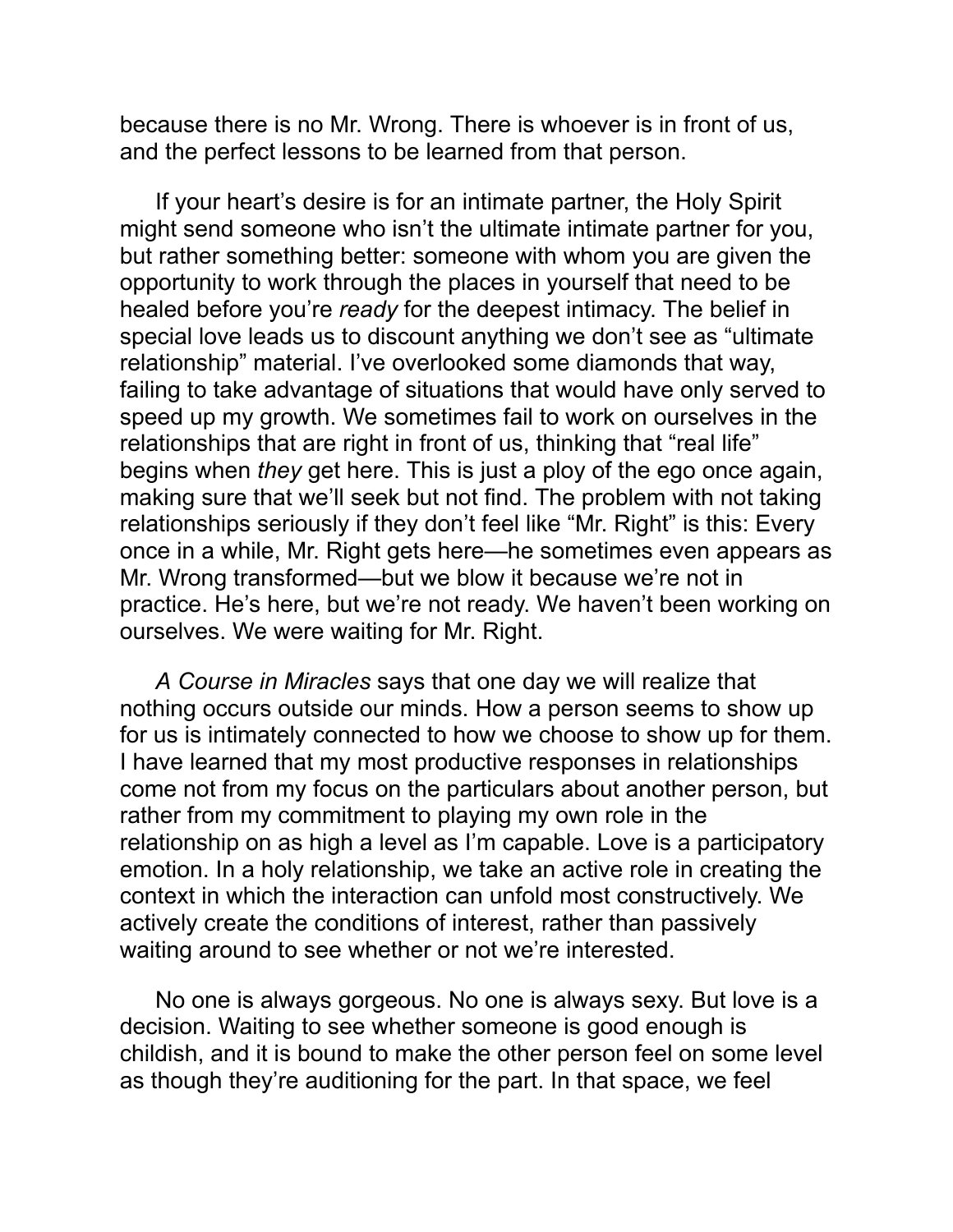nervous, and when we're nervous, we're not at our best. The ego is looking for someone attractive enough to support. The mature and miracle-minded among us support people in being attractive. Part of working on ourselves, in order to be ready for a profound relationship, is learning how to support another person in being the best that they can be. Partners are meant to have a priestly role in each other's lives. They are meant to help each other access the highest parts within themselves.

I've been with men who never seemed to think I was good enough. I've also been with men who were smart enough to say, "You look beautiful tonight" often enough for it to bolster my selfesteem and help me show up for life in a more beautiful way. None of us are really objectively attractive or unattractive. There is no such thing. There are people who manifest the potential for sparkle that we all share, and those who don't. Those who do are usually people who somewhere along the line, either from parents or lovers, were told verbally or nonverbally, "You're wonderful and beautiful." Love is to people what water is to plants.

Examining the past can help clarify many of our problems, but healing doesn't occur in the past. It occurs in the present. There is practically a mania these days for blaming the events of our childhood for our current despair. What the ego doesn't want us to see is that our pain doesn't come from the love we weren't given in the past, but from the love we ourselves aren't giving in the present. Salvation is only found in the present. Every moment we have a chance to change our past and our future by reprogramming the present. Such a view is blasphemy to the ego and we are judged harshly for espousing it. Although we might have learned the ways of lovelessness from our parents, perpetuating their patterns by denying them love now is hardly the way out of the problem. We don't get to the light through endless investigation of the darkness. After a certain point, the discussion always becomes circular. The only way to the light is through entering the light.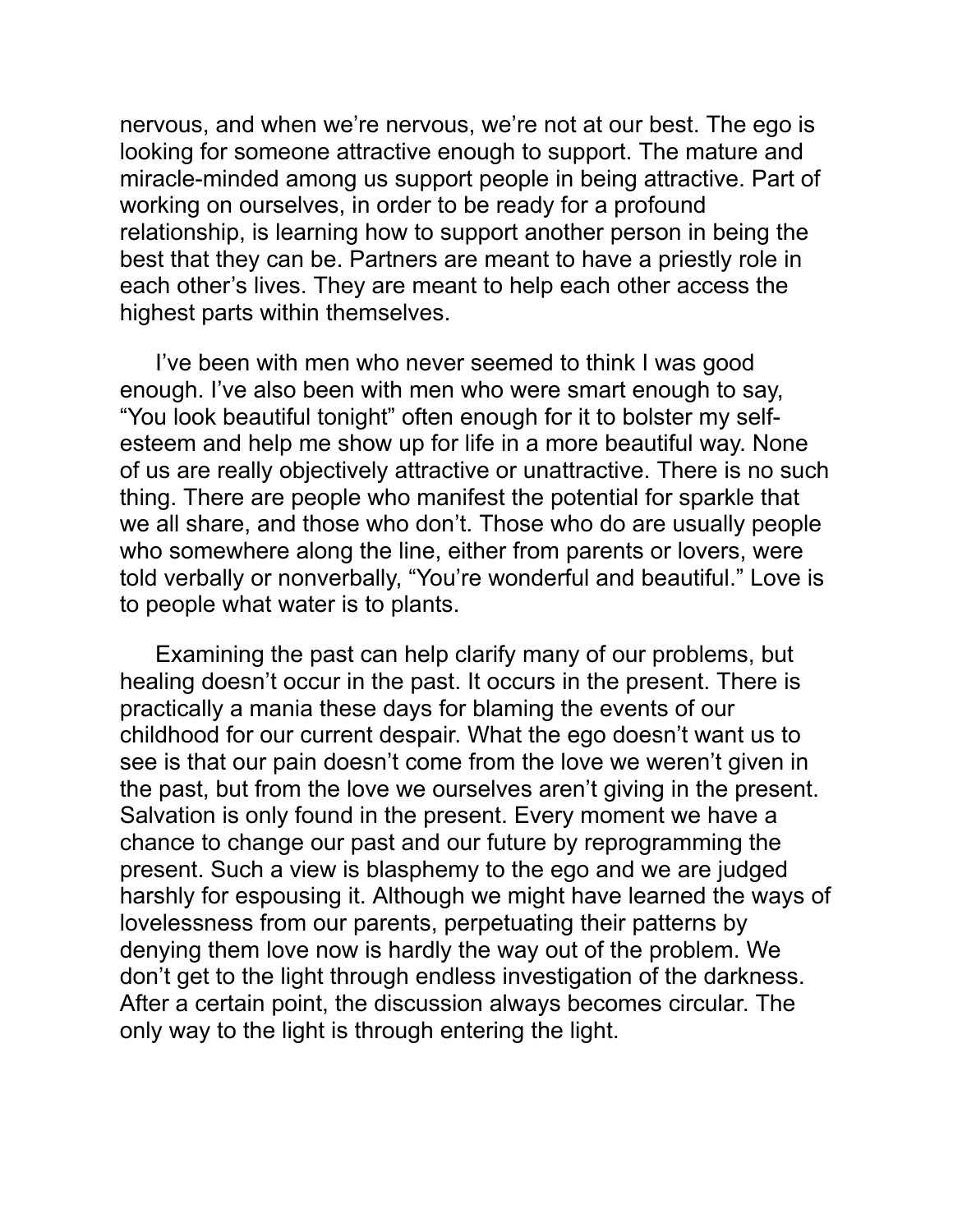"My parents didn't tell me I was beautiful. Poor me." is not a miracle-minded thought. Rather, it supports a feeling of victimization. The miracle-minded attitude here would be, "My parents didn't tell me I was beautiful. The value of knowing this is that now I'm clearer about why I don't have an easy time letting anyone else tell me that, and I understand why I haven't developed the habit of saying it to others. I can develop the habit now. The choice to give what I haven't received is always an available option." A man mentioned to me recently that when he was a child, his father never gave him presents. I suggested that a healing would come from his sending his father lots of presents now.

I used to worry too much about whether or not I was supported, and not enough about whether or not I was actively supporting others. Romantically, I realized that I needed to help a man feel more like a man, rather than spend my time worrying about whether or not he *was* enough of a man. We help another person access their highest by accessing our own. Growth comes from focus on our own lessons, not on someone else's. *A Course in Miracles* teaches that "only what you have not given can be lacking in any situation." I spent years waiting for a man to make me "feel like a real woman." Only when I realized that my feminine energy was not a man's gift to me, but rather my gift to myself and to him, did the men around me start to demonstrate the more masculine energy I craved.

The fairy tale called "The Frog Prince" reveals the deep psychological connection between our attitudes toward people and their capacity for transformation. In the story, a princess kisses a frog and he becomes a prince. What this signifies is the miraculous power of love to create a context in which people naturally blossom into their highest potential. Neither nagging, trying to get people to change, criticizing, or fixing can do that. The Course says we think we're going to understand people in order to figure out whether or not they're worthy of our love, but that actually, until we love them, we can never understand them. What is not loved is not understood. We hold ourselves separate from people and wait for them to earn our love. But people deserve our love because of what God created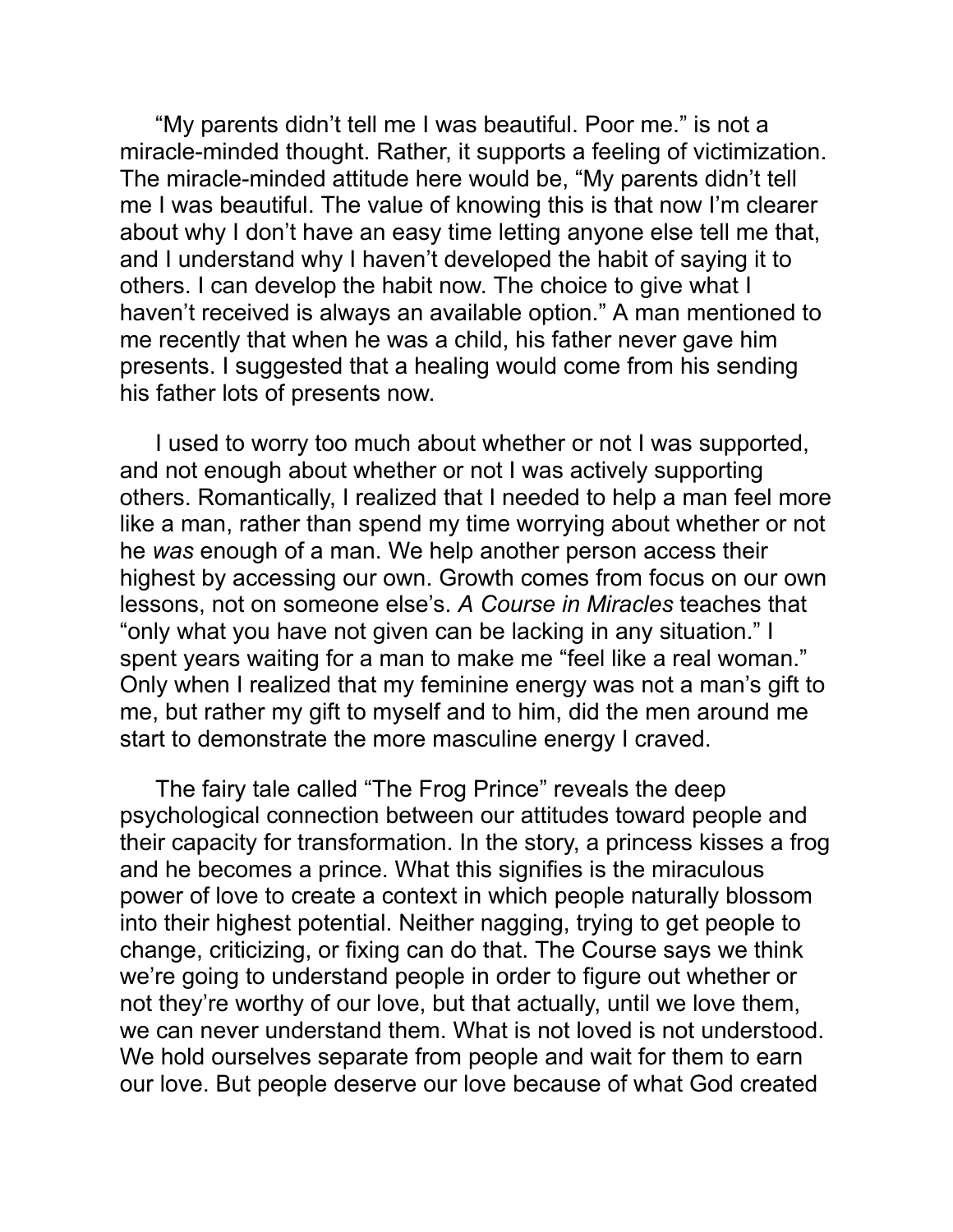them to be. As long as we're waiting for them to be anything better, we will constantly be disappointed. When we choose to join with them, through approval and unconditional love, the miracle kicks in for both parties. This is the primary key, the ultimate miracle, in relationships.

# *9. RELINQUISHING FEAR*

### "*Perfect love casts out fear*."

A good relationship isn't always crystals and rainbows. It's a birth process, often painful, often messy. When my daughter was first born, she was covered with blood and everything else. There was a lot to go through before the Gerber baby finally appeared.

A "spiritual relationship" isn't necessarily one in which two people are smiling all the time. Spiritual means to me, above all else, authentic. At my New Year's Eve service last year, I said that we were together not for mindless but for mindful celebration. That would include some grief and acknowledgement of disappointments in the past year, which would have to be processed and forgiven before we could honestly celebrate the stroke of midnight and the mark of a new beginning.

And so it is that, in relationships as well, we're brought together for real work. Real work can only occur in the presence of rigorous honesty. We all long for that, but we are afraid of honestly communicating with another person because we think they'll leave us if they see who we really are.

A couple from my lectures once came to me for counseling. Earlier that day, the man had told the woman he was breaking off their relationship. She was shocked and hurt and asked him if he would come with her to see me in order to help her work through the loss. As the two of them sat across from me on my couch, I assured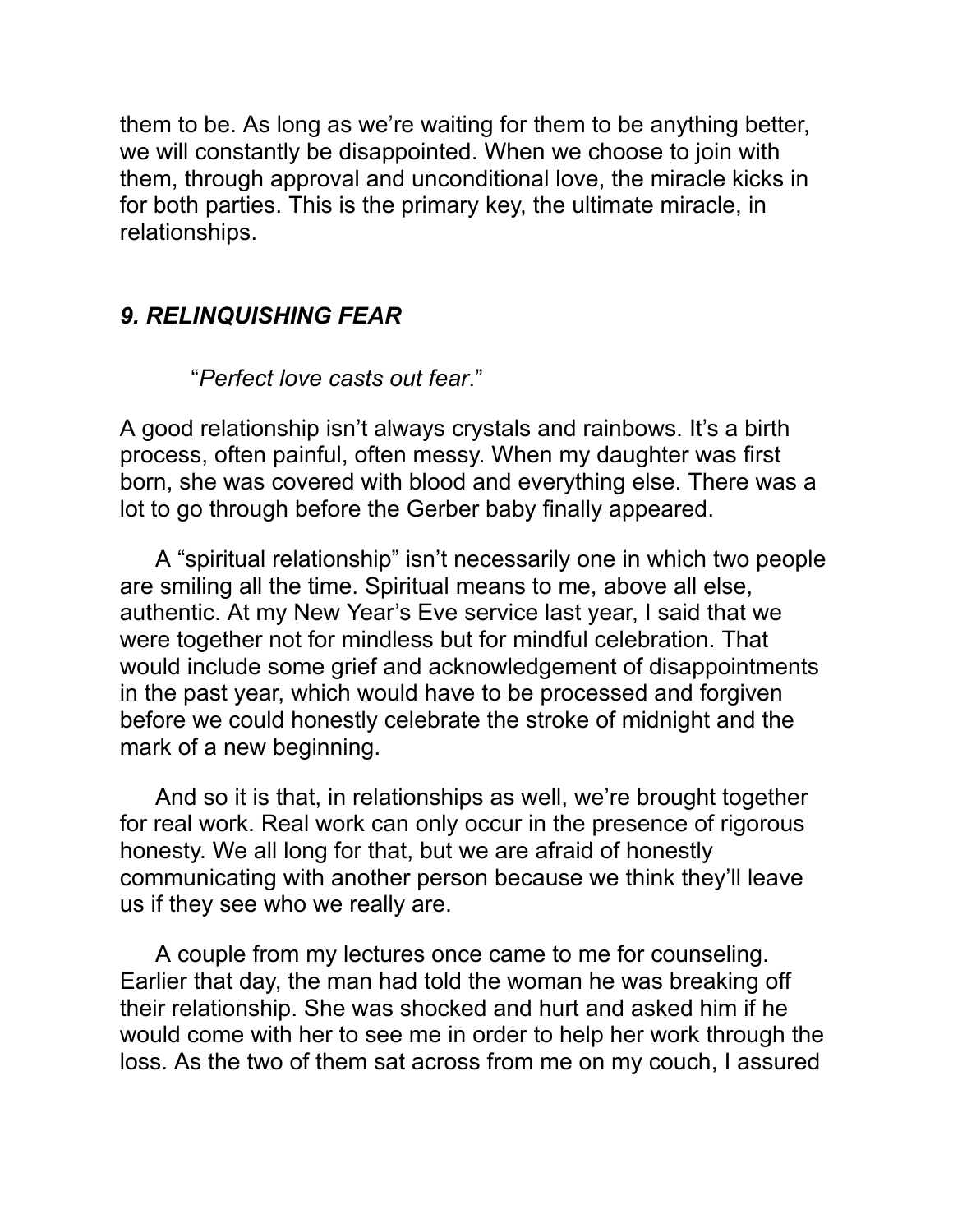Bob that I wasn't there to try to get them back together, but to join with them in asking for peace.

I remembered a similar situation I had been in myself once, and how brilliantly my therapist had handled it. I said exactly the things that she had said. I said to him, "Bob, why are you so angry at Deborah?"

"I'm not angry at her," he said.

"Well, you sure sound angry," I told him.

"I know that it's not my job to fix Deborah," he said. "I don't want to change her; I just want out."

"Oh, I bet you think that's so spiritual," I said.

He looked surprised. I think he thought he'd been a good *A Course in Miracles* student.

"You haven't suspended judgment of Deborah," I said. "You've withheld vital information from her, data without which she couldn't function effectively within the relationship. Why don't you tell her why you're so angry?"

Once again he repeated, "I'm not angry."

"Well," I said. "You're an actor. Just pretend you are. Go on Bob, we're safe here. Let her have it."

And boy, once he got started, did he let it out. He told her that she had no concept of how to live with another person. She just did everything however she wanted to do it, and if he wanted to come along, well that was just great. I don't remember exactly what else he had to say, but there was a lot of communication that came gushing out once he allowed it to. When he was finished, Deborah, obviously moved, said quietly and sincerely, "I never knew that. Thank you for telling me."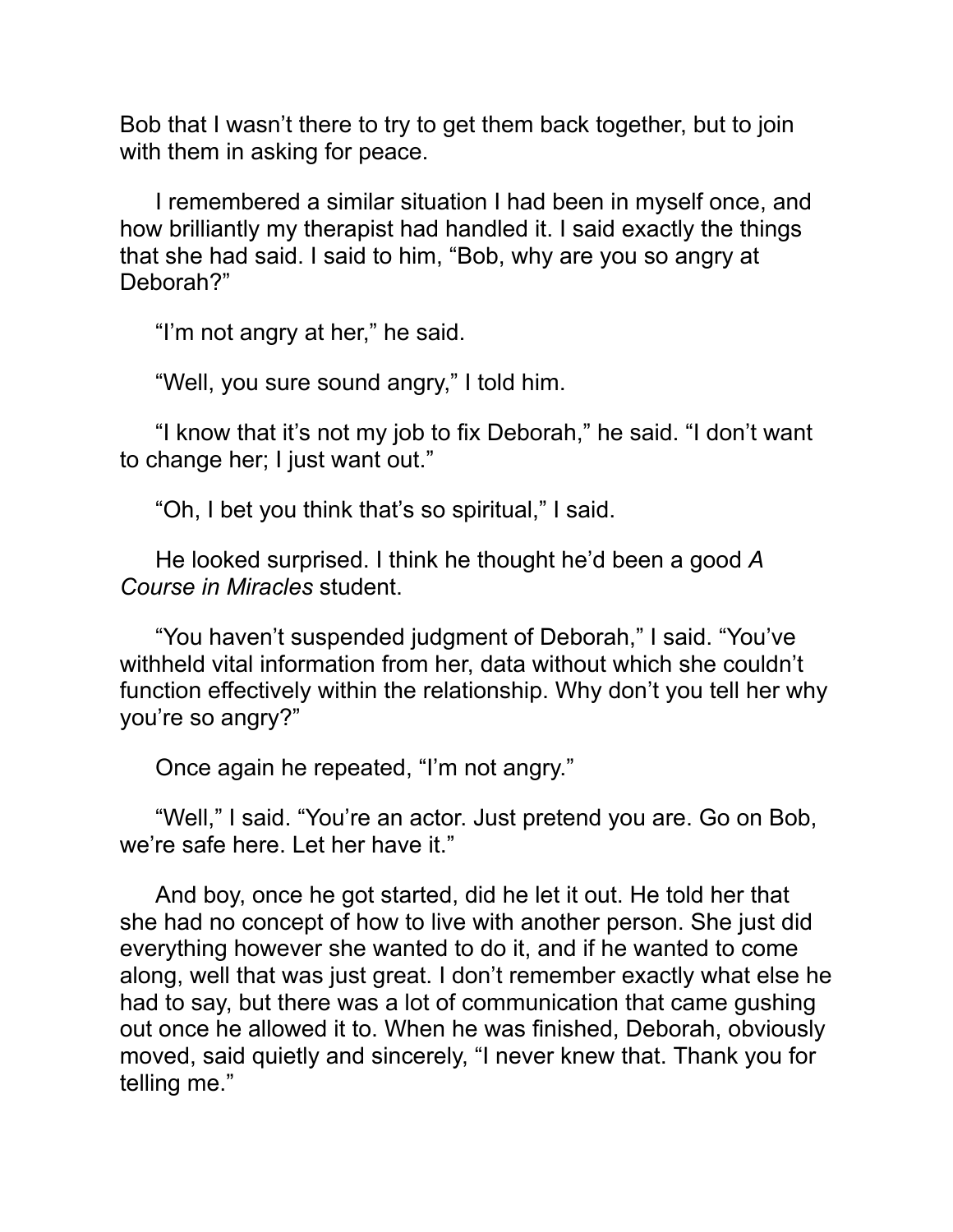They left my office and did not break up. Their relationship, they later told me, was reborn in that session. The anger that Bob was feeling was pent up energy that came from the fact that he had felt it "unspiritual" to share his honest feelings with Deborah as they went along.

It's far better to communicate than to suppress our feelings. Anger is often a result of a series of uncommunicated feelings building up inside of us and ultimately exploding. In a holy relationship, we consider it part of our commitment to stay current in the honest expression of our feelings, and to support our partner in doing the same. So much is then communicated as we go along that the chances of anger building up inside either of us is lessened.

Until then, we must deal with what's real. If anger comes up, it must be accepted. If we think our partner won't love us if we get angry, then we stop being honest and the relationship is doomed for sure. I've suggested to couples that they agree not to break up a relationship because of a fight. It's very important to have a safe space for fighting. I say that because fighting isn't always fighting. Once I was having a "dramatic discussion" with a friend. A mutual friend of ours spoke up and said, "I can't stand the way you guys are always fighting." "We're not fighting," I said. "We're Jewish." He thought we were fighting; we thought we were having a passionate conversation.

Anger is a hot topic for spiritual seekers. Many people, for instance, have an issue with Jesus's anger with the moneychangers. If Jesus was so pure, they ask, then how could he have gotten angry? But no Jew or Italian would have a problem with that scene. The removal of ego is not the removal of personality. What we call Jesus's anger was energy. An outburst of emotion doesn't have to be so quickly labeled anger. It's a release of energy and doesn't have to be thought of as a negative or "unspiritual" emotion.

Just because someone isn't expressing their rage, by the way, doesn't mean they don't have any. Rage turned outward is called rage. Rage turned inward is called ulcers and cancer and things like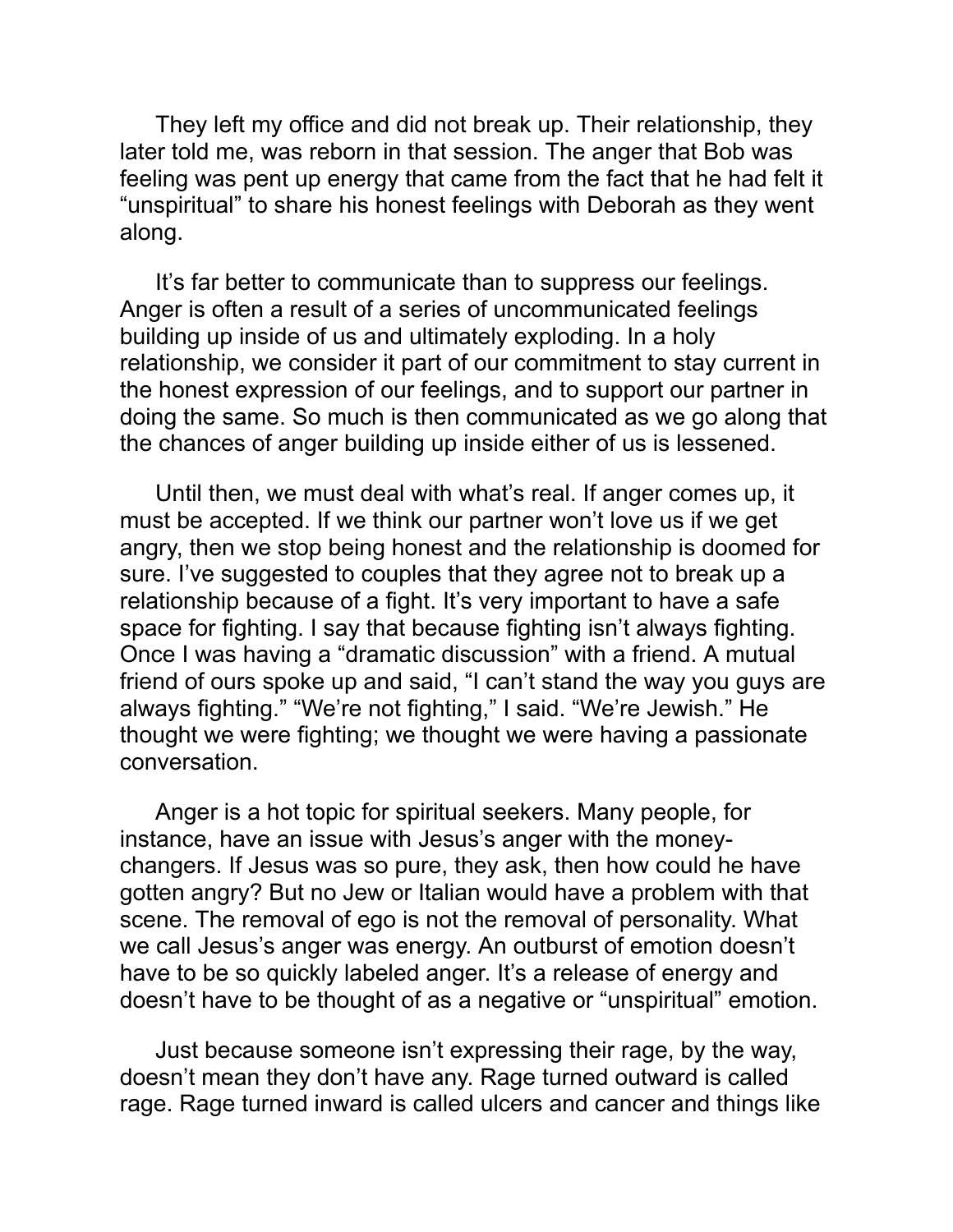that. The unhealthiest thing you can do with anger is to deny you have it. The miraculous perspective is not to pretend you're not angry, but rather to say, "I'm angry but I'm willing not to be. Dear God, please show me what it is I'm not seeing." There is a way of sharing our anger with people, without expressing it as an attack. Instead of saying, for instance, "You made me feel this or that," you say, "This is how I'm feeling. I'm not saying *you made me feel* this way, or that you're to blame. I'm simply sharing this as part of my healing, in order to release this feeling and move beyond it." In this way, you're taking responsibility for your feelings, and what could have been seen as an argument—or even avoided as unpleasant can become an important part of the healing power of relationships. We're then not adversaries in the conversation, but partners. Real relationships demand honest communication, and no matter how painful, no matter how frightening. *A Course in Miracles* says that miracles arise from total communication given and received.

When you ask God to heal your life, He shines a very bright light on everything you need to look at. You end up seeing things about yourself that maybe you'd rather not see. We have a lot of armor that has accumulated in front of our hearts—a lot of fear self-righteously masquerading as something else. As anyone who has ever been in serious psychotherapy is well aware, the process of personal growth isn't always easy. We must face our own ugliness. We often must become painfully aware of the unworkability of a pattern before we're willing to give it up. It often seems, in fact, that our lives get worse rather than better when we begin to work deeply on ourselves. Life doesn't actually get worse; it's just that we feel our own transgressions more because we're no longer anesthetized by unconsciousness. We're no longer distanced, through denial or dissociation, from our own experience. We're starting to see the truth about the games we play.

This process can be so painful that we are tempted to go backwards. It takes courage—this is often called the path of the spiritual warrior—to endure the sharp pains of self-discovery rather than choose to take the dull pain of unconsciousness that would last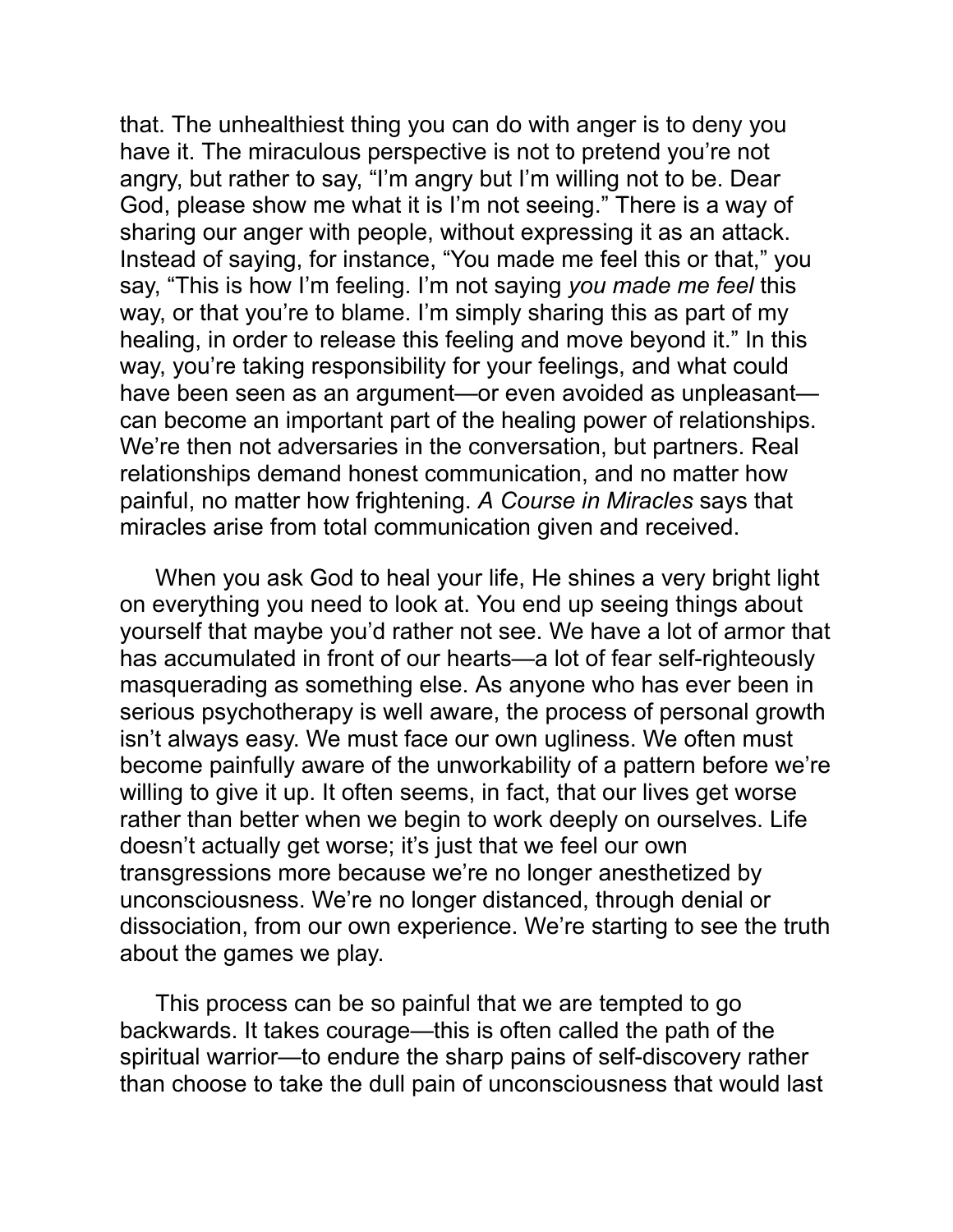the rest of our lives. I laugh whenever anyone suggests that *A Course in Miracles* has us taking an easy way out. It's a lot of things, but it's *not* easy. We have to look the ego straight in the eye before we have the power to relinquish it.

The ego isn't a monster. It's just the *idea* of a monster. We all have demons and dragons within us, but we also have the dashing prince. I've never read a fairy tale where the dragons triumphed over the prince. And I've never really tried to outgrow a pattern and not had the experience of God's grace given me when I sincerely and humbly asked. "You take the good with the bad," my father used to tell us when we were children. The more we learn about the light within us, the easier it ultimately becomes to forgive ourselves for the fact that we're not perfect yet. If we were perfect, we wouldn't have been born. It's our mission to become perfect, however, and looking at where we're not is an important part of the process. We become perfected personalities by accepting the spiritual perfection which already exsists within us.

There is a story about Leonardo da Vinci that has always moved me. Early in his career, he was painting a picture of Christ and found a profoundly beautiful young male to model for his portrait of Jesus. Many years later, Leonardo was painting a picture that included Judas. He walked through the streets of Florence looking for the perfect person to play the great betrayer. Finally he found someone dark-looking enough, evil-seeming enough to do the job. He went up to the man to approach him to do the modeling. The man looked at him and said, "You don't remember me, but I know you. Years ago, I was the model for your picture of Jesus."

In the movie *Star Wars*, Darth Vader turns out to have been a nice guy after all, a long time ago. And Lucifer was the most beautiful angel in Heaven before he fell. The ego is simply where a glitch occurred, where the wires got crossed, where love became blocked. As many times as I've expressed negativity instead of love in my life, there's one thing I'm very sure of: I would have done better if I had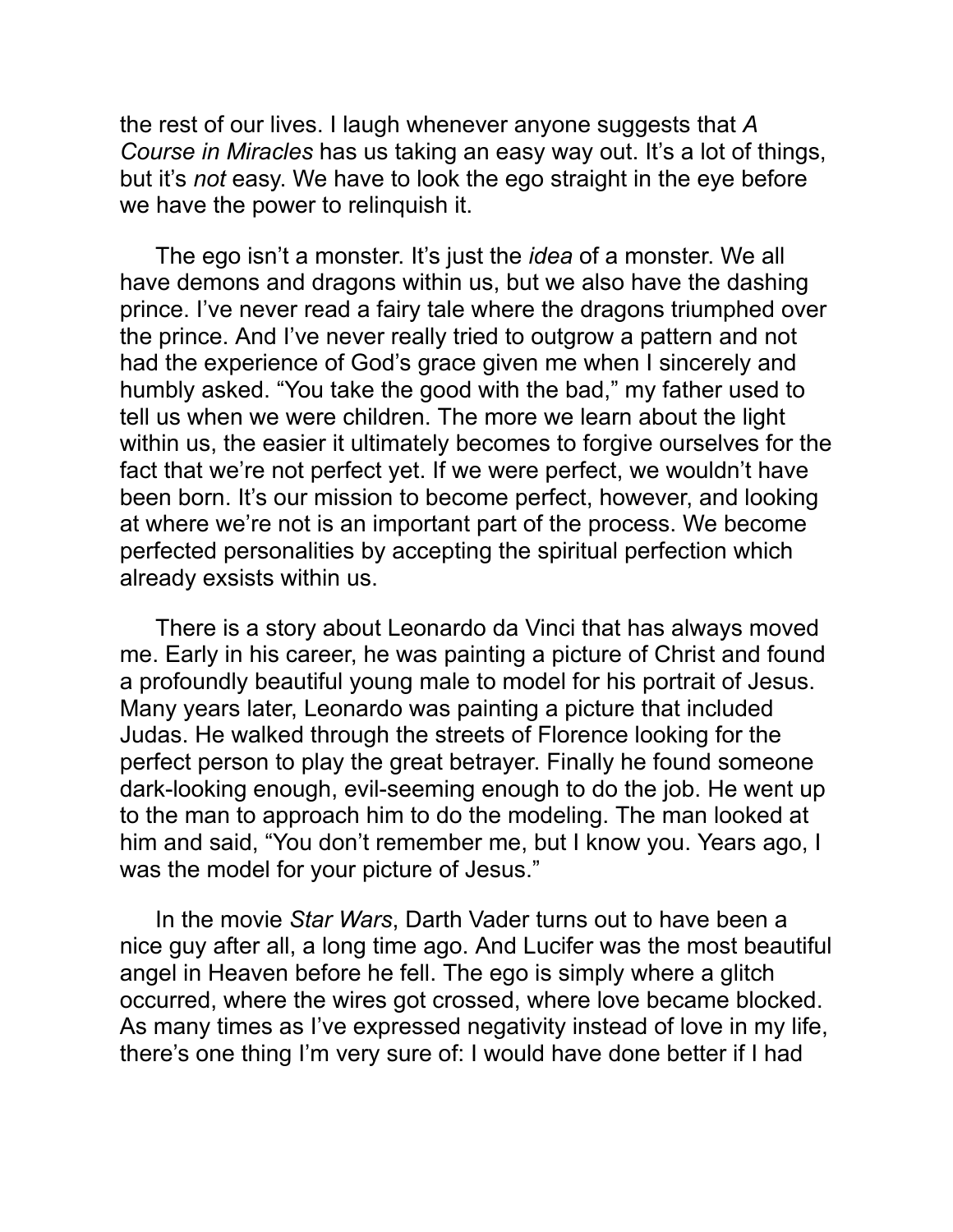known how. I would have expressed with love if I had felt at that moment that I could have, and still had my needs met.

Until we fully appreciate that the ego is the impostor within us, we often feel embarrassed to admit to ourselves, not to mention anyone else, the games we play. Instead of feeling compassion for ourselves, and remembering that our neuroses are our wounds, we tend to be too ashamed to look at them. We think we're bad. 'We think that if we, or anyone else God forbid, were to see the real truth about us, we would all recoil in horror.' The truth, rather, is that if we, or anyone else, were to see the real truth about us, we would all be dazzled by the light. In looking deeply into ourselves, however, we first have to face what *A Course in Miracles* calls the 'ring of fear.' Before the Prince can save the damsel in distress, he has to slay the dragons that surround her castle. So do we all. Those dragons are our demons, our wounds, our egos, our brilliant ways of denying love to ourselves and others. The ego's patterns have to be rooted out, detoxed from our system, before the pure love within us can have a chance to come forth.

A spiritual teacher from India once pointed out that there is no such thing as a gray sky. The sky is always blue. Sometimes, however, gray clouds come and cover the blue sky. We then think the sky is gray. It is the same with our minds. We're always perfect. We can't not be. Our fearful patterns, our dysfunctional habits, take hold within our minds and cover our perfection. Temporarily. That is all. We are still perfect sons of God. There has never been a storm that hasn't passed. Gray clouds never last forever. The blue sky does.

So what are we to do with our fear, our anger, the clouds that cover the love inside us? Relinquish them to the Holy Spirit. He transforms them through love, and never through an attack on another person. It is attack, not the anger itself, which is destructive. Yelling into pillows has become popular in certain circles, and for good reason. Getting the energy up and out is often a good way to shed the physical tension that makes it so difficult to pray when you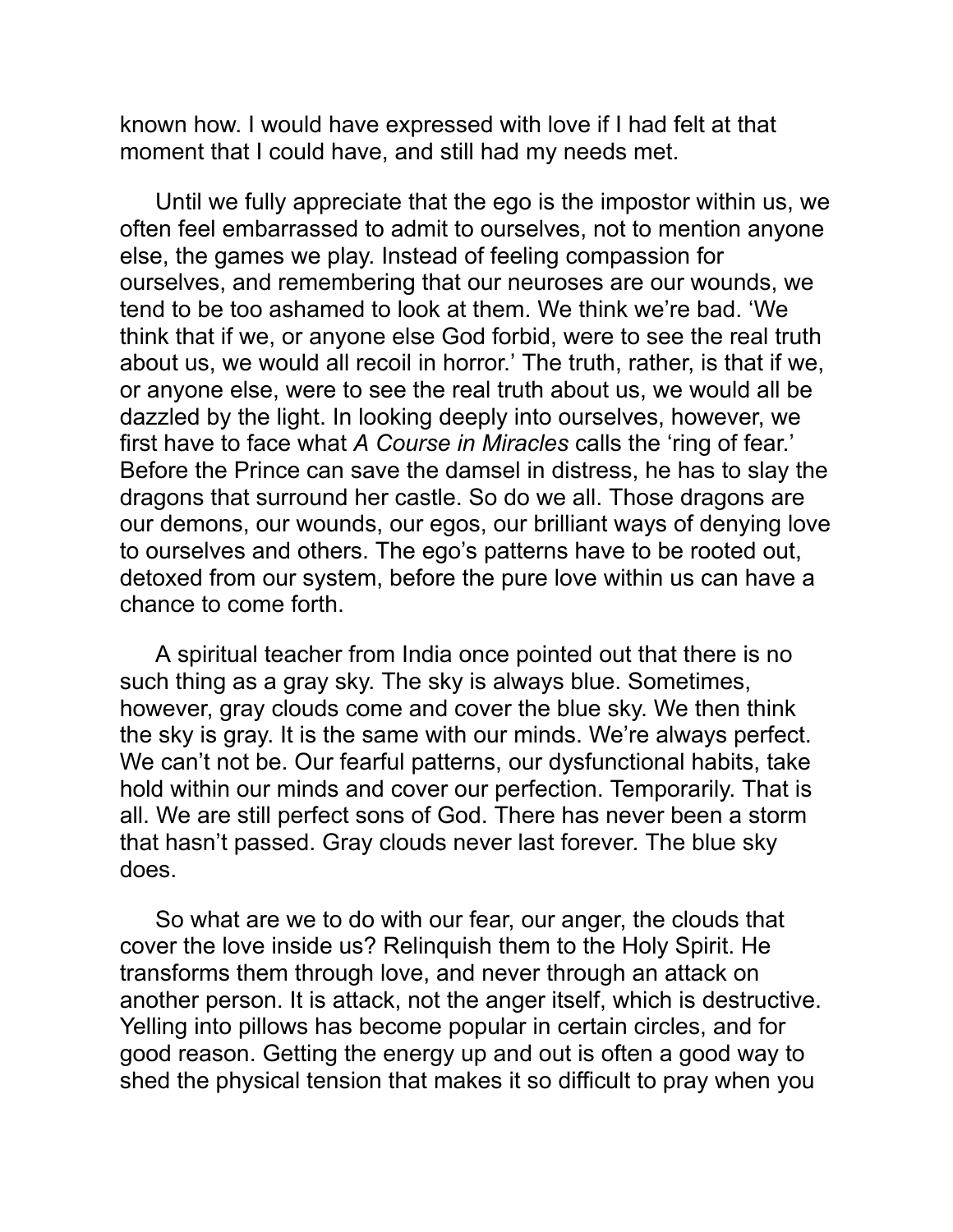need it most. Our anger stands in front of our love. Letting it out is part of the process of relinquishing it. The last thing you want to do ever—is to buy into the insidious delusion that spiritual lives and spiritual relationships are always quiet, or always blissful.

#### *10. WORKING ON OURSELVES*

"*Only what you have not given can be lacking in any situation*."

Relationships are meaningful because they are opportunities to expand our hearts and become more deeply loving. The Holy Spirit is the medium of miracles, a guide to a different way of viewing ourselves in relation to other people. I watch my baby as she extends her love to everyone she meets. She hasn't learned yet that anyone is unsafe. Nothing stands between her natural impulse to love and her expression of that love. She smiles with the tenderness of her true feelings. One day I will have to teach her that not every expression of love is appropriate. But locking your door is vastly different from locking your heart. The greatest challenge of parenthood will be to support her in keeping an open heart while living in such a fearful world.

We can't really give to our children what we don't have ourselves. In that sense, my greatest gift to my daughter is that I continue to work on myself. Children learn more through imitation than through any other form of instruction. Our greatest opportunity to positively affect another person's life is to accept God's love into our own.

That is one of the primary principles of miracles in relationships: We are to look to ourselves—our own lessons, thoughts and behavior—in order to find peace with another person. "The sole responsibility of the miracleworker is to accept the Atonement for himself." The ego will always tempt us to think that the breakdown of a relationship has to do with what *they* did wrong, or what *they're* not seeing, or what *they* need to learn. The focus must remain on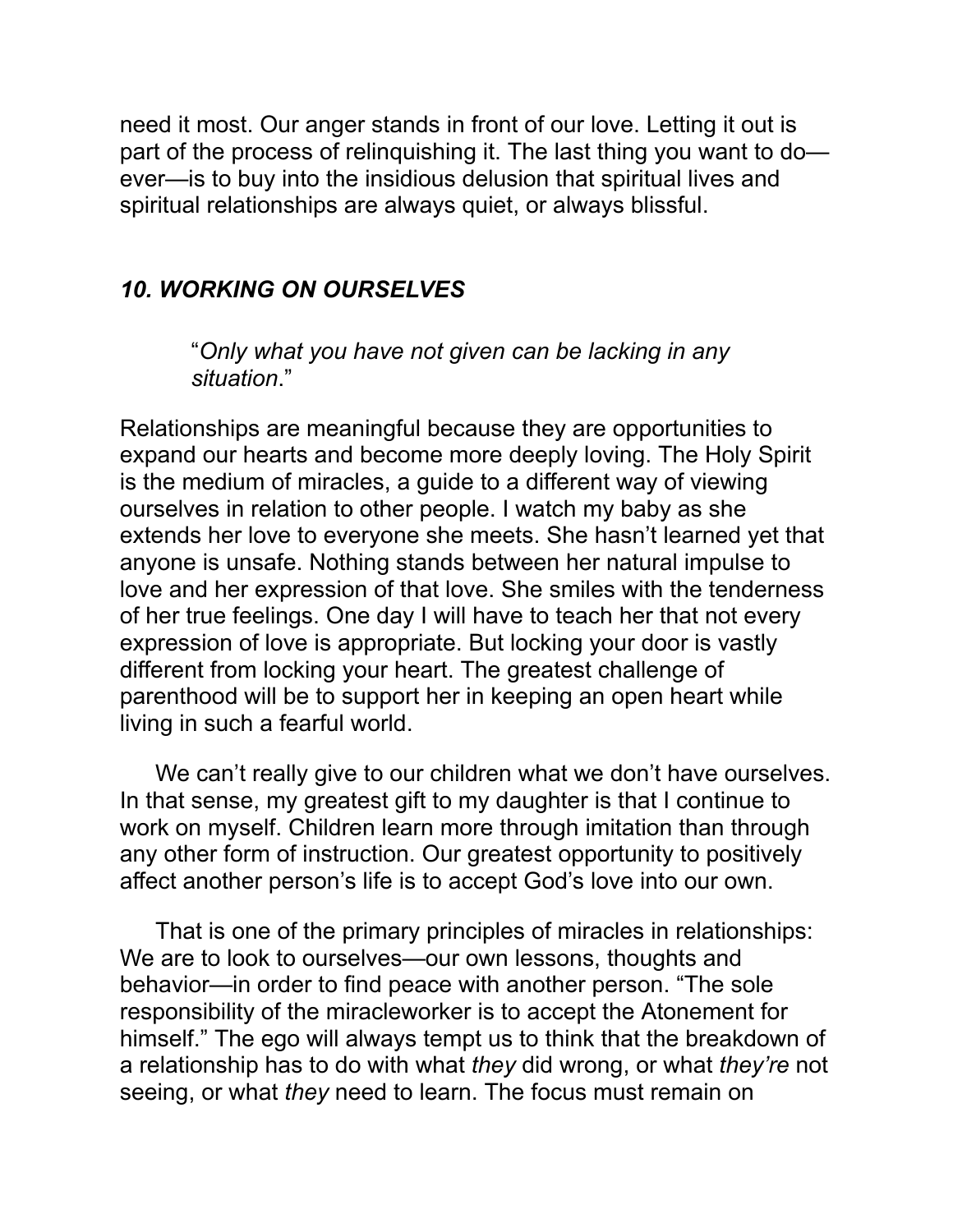ourselves. We're affected by other peoples' lovelessness only to the extent to which we judge them for it. Otherwise we are invulnerable to the ego, as the Son of God is meant to be.

Sometimes people will say to me, "But Marianne, I think ninety percent of this is their stuff." "Fine," I say. "Then we have ten percent to investigate and learn from." That ten percent that is "your" part is what you need to look at and learn from. It is what you will carry with you into the next scenario. The ego knows this, which is why it tries to put the focus on the other person. The ego's purpose is to make us continually self-destruct without knowing that we're doing it. It's hard enough cleaning up your own act. Trying to clean up someone else's is just an ego trick to keep you from applying yourself to your own lessons. In order to learn the most from relationships, you have to focus on your own issues.

These days it's very common to hear people complain that their issue is that they choose the "wrong" people. The ego is very sly here. It's trying to convince us that we're taking responsibility for the problem, when in fact we're only doing that to a very small degree. Because our description of the problem still makes someone guilty, it can only lead into further darkness, not light. "I continue to choose people who can't commit" is not a miracle-minded perception. A more enlightened question might be, "How committable am I, really? How prepared am I in the deepest recesses of my being to give and receive love in an intimate, committed way?" Or, "How can I forgive those who could not go past a certain wall of fear when dealing with me? How can I forgive myself for the ways in which I contributed to or participated in their fear?"

Sometimes it seems as though you're hooked: You feel obsessed or compulsive about another person. When this is the case, it's a pretty good bet that on some level you're not letting them off the hook. In spite of the temptation to look outside yourself for the source as well as the answer to a problem, you hold to miracleminded thought by looking inside yourself for both. The price you pay for not taking responsibility for your own pain is the failure to realize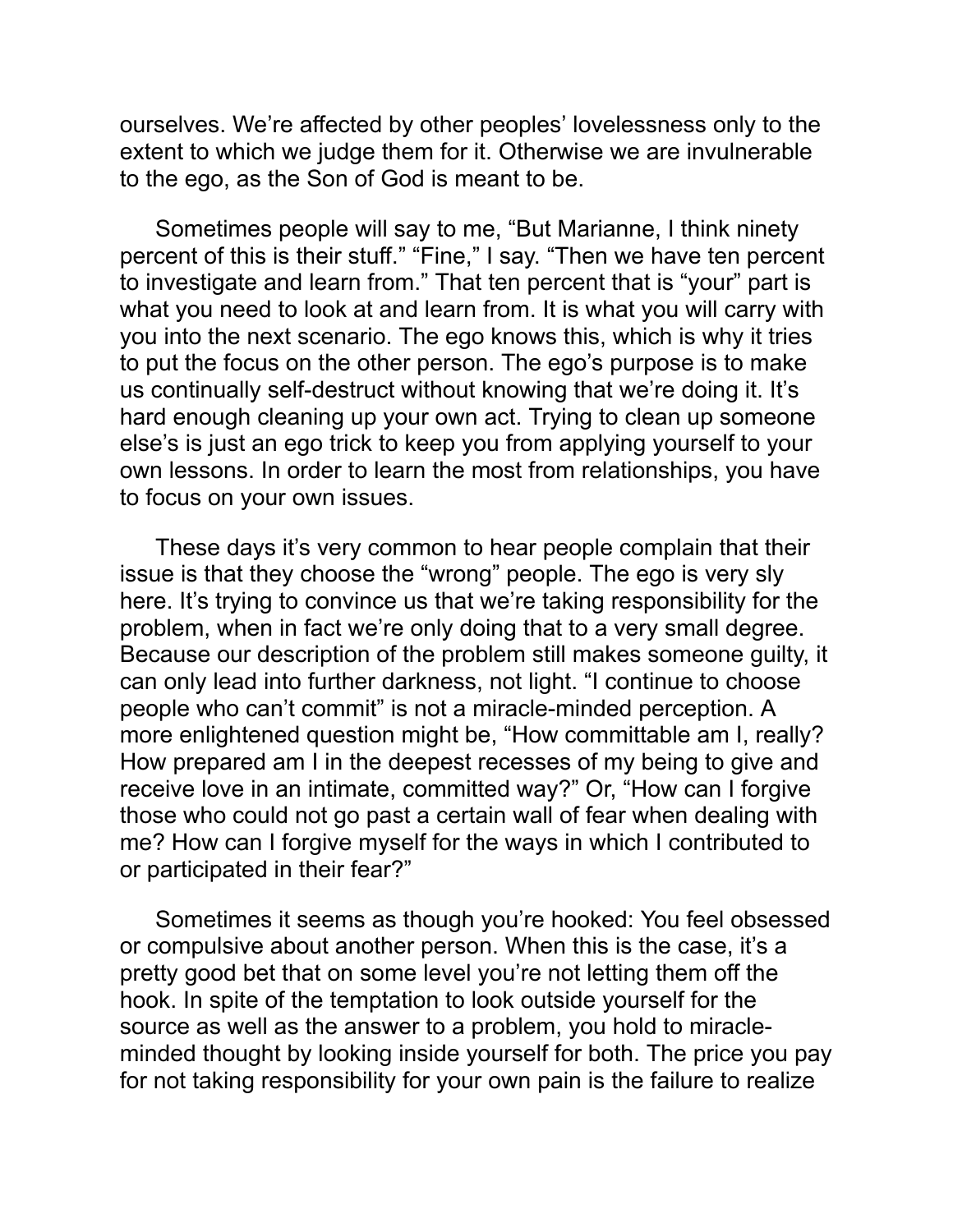that you can change your conditions by changing your thoughts. Regardless of who initiated a painful interaction, or how much of the error still lies in someone else's thinking, the Holy Spirit always provides you with complete escape from pain through forgiveness on your part. The other person doesn't have to consciously join you in the change. 'Whoever is saner at the time,' says *A Course in Miracles*, 'is to invite the Holy Spirit into a situation.' It doesn't matter whether or not another person shares our willingness to let God enter. Everything you need in life already exists inside your head.

I once had a crush on a gay man. It might have been unreasonable, but I couldn't get him out of my mind. I asked for a miracle, and the following thoughts occurred to me: "You know, Marianne, you're obsessed, you're so unreleased about this because you're not releasing *him*. Accept him as he is. Release him to be where he wants to be, doing whatever he wants to do with whomever he wants to do it. It's what *you're* not giving that is lacking here. It's what *you're* doing to *him* that's causing you pain. Emotionally, your ego is trying to control him, which is why you're feeling controlled by your emotions." I got it. I released him in my mind, and then I felt released.

#### *11. CLOSED HEARTS*

#### "*No one can doubt the ego's skill in building up false cases*."

I once knew a man who came on very strong at the beginning of relationships, but couldn't seem to help closing his heart as soon as a woman had opened hers. I have heard that kind of behavior referred to as an "addiction to the attraction phase" in relationships. This man did not maliciously go around hurting women. He sincerely wanted to be in a genuine, committed relationship. What he lacked were the spiritual skills that would enable him to settle down in one place long enough to build anything solid with an equal partner. As soon as he saw human faults and weaknesses in a woman, he would run. The narcissistic personality is looking for perfection,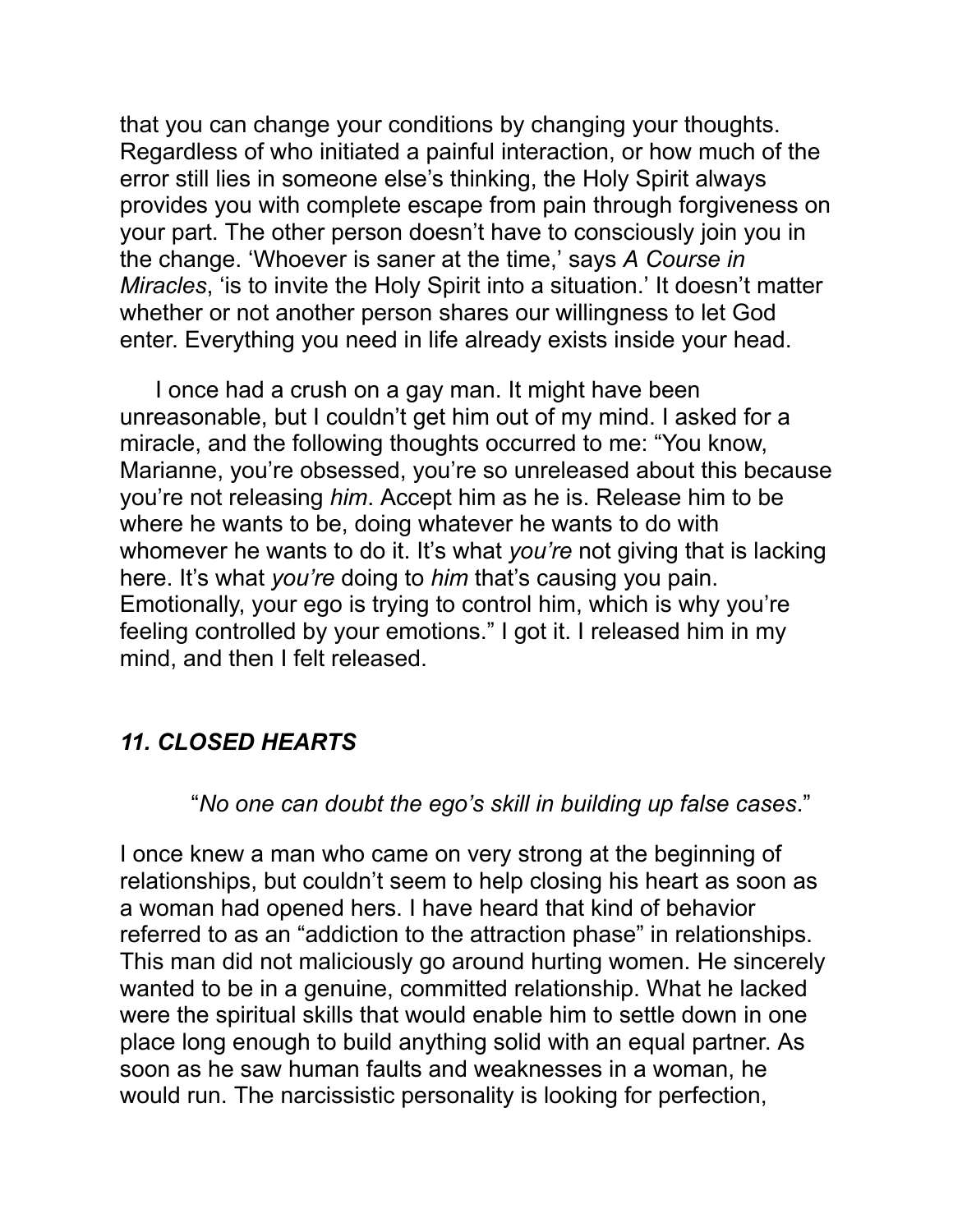which is a way of making sure that love never has a chance to blossom. The initial high can be so heady, so tantalizing, that the real work of growth which needs to follow the initial attraction phase can seem too dull, too hard to commit to. As soon as the other person is seen to be a real human being, the ego is repelled and wants to find somewhere else to play.

At the end of a relationship with someone like this, we feel as though we've taken cocaine. We had a fast and very exciting ride, and it felt at the time like something meaningful was happening. Then we crashed and realized that nothing meaningful had happened at all. It was all made up. Now all we have is a headache, and we can see that this kind of thing isn't good, isn't healthy, and we don't want to do it again.

But there's a reason why we're attracted to relationships such as this. We were drawn to the illusion of meaning. Sometimes someone who has nothing to offer in a real relationship can come on like they're offering the world. They are so dissociated from their own feelings that they have become highly skilled performers, unconsciously playing whatever part our fantasies prescribe. But the responsibility for our pain still remains our own. If we hadn't been looking for a cheap thrill, we wouldn't have been vulnerable to the lie.

How could we have been so stupid? That's the question we always ask ourselves at the end of these experiences. But once we've had enough of them, we admit to ourselves that we weren't really stupid at all. We suspected this was a drug. The problem was, we wanted it. We saw exactly what the game was with this person, usually within the first fifteen minutes, yet we were so attracted to the high, we were willing to pretend we didn't see it, for just a night, or a week, or however long it lasted. The fact that someone said to us, "You are so fabulous. You're such a wonderful woman. This is such a great date. How lucky a guy is to get to date you," when he's only known you for an hour, is a blinking red light to any thinking woman. The problem is, the depth of our wounds can be so great—we can be so hungry to hear those words, because deep down we suspect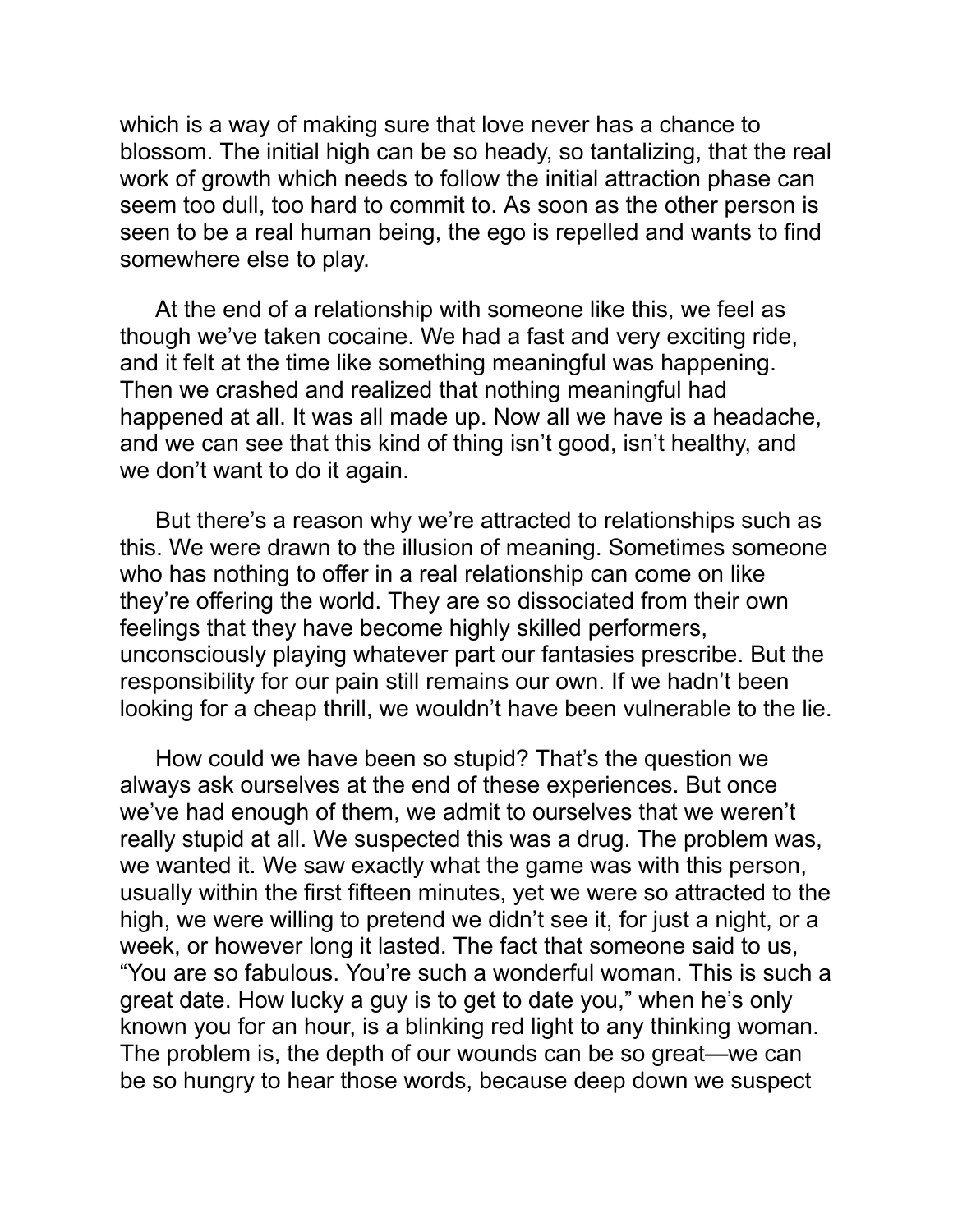that they're untrue—that hearing them can cause us to put aside all rational considerations. When we're starved, we're desperate.

Women say to me sometimes, "Marianne, why do I always meet emotionally abusive men?" My answer is usually the following: "The problem is not that you met him—the problem is that you gave him your number." The problem, in other words, is not that we attract a certain kind of person, but rather that we are attracted *to* a certain kind of person. Someone who is distant emotionally might remind us, for instance, of one or both of our parents. "His energy is distant and subtly disapproving—I must be home." The problem, then, is not just that we are offered pain, but that we are *comfortable* with that pain. It's what we have always known.

The flip side of our dangerous attractions to people who have nothing to offer us is our tendency to feel bored by people who do. Nothing that is alien to our system can enter into us and stay there for long. This is true whether we're talking about something taken into our bodies or into our minds. If I swallow a piece of aluminum foil, my body will regurgitate until the offending object is expelled. If I'm being asked to swallow an idea that doesn't "agree" with me, then my psychological system will go through the same process of regurgitation in order to expel the offending material.

If I'm convinced that I'm not good enough, I will have a difficult time accepting someone into my life who thinks I am. It's the Groucho Marx syndrome of not wanting to like anyone who would want me in their club. The only way that I can accept someone's finding me wonderful, is if I find myself wonderful. But to the ego, self-acceptance is death.

This is why we're attracted to people who don't want us. We know they're not into it from the gate. We pretend to be surprised later when we find ourselves betrayed and they leave after an intense but fairly short stay. They fit perfectly into our ego's plan: I will not be loved. The reason that nice, available people seem boring to us is because they bust us. The ego equates emotional danger with excitement, and claims that the nice, available person isn't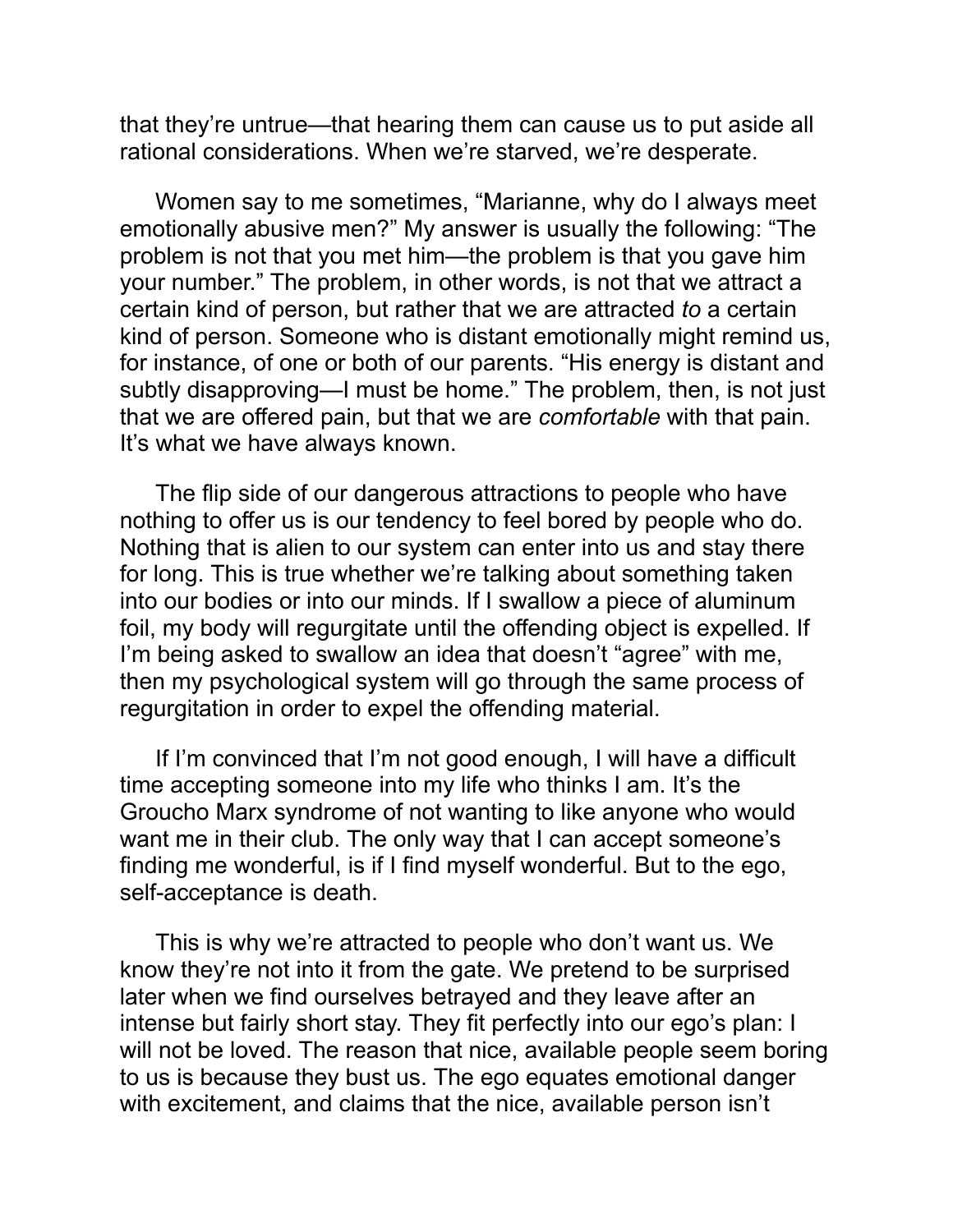dangerous enough. The irony is that the opposite is true: available people are the ones who *are* dangerous, because they confront us with the possibility of real intimacy. They might actually hang around long enough to get to know us. They could melt our defenses, not through violence but through love. This is what the ego doesn't want us to see. Available people are frightening. They threaten the ego's citadel. The reason we're not attracted to them is because we're not available ourselves.

# *12. HEALING OUR WOUNDS*

"*Healing is the way in which separation is overcome*."

Our barriers to love are rarely consciously chosen. They are our efforts to protect the places where the heart is bruised. Somewhere, sometime, we felt as though an open heart caused us pain or humiliation. We loved with the openness of a child, and someone didn't care, or laughed, or even punished us for the effort. In a quick moment, perhaps a fraction of a second, we made a decision to protect ourselves from ever feeling that pain again. We would never again allow ourselves to be so vulnerable. We built emotional defenses. We tried to build a fortress across our heart, to protect us from any cold assault. The only problem is, according to the Course, that we create what we defend against.

There was a time in my life when I felt I should stop opening up so much to people who didn't honor my heart as I wished it to be honored. I was angry at people who I felt had hurt me, but I denied the anger instead of getting in touch with it and releasing it to God. This is a common trap for Course students. If anger isn't brought up into conscious awareness, it has no place to go. It either turns into an attack on self or an inappropriate unconscious attack on others.

So not recognizing the full extent of my anger, and thinking that the lesson to be learned was merely that I shouldn't reveal so much of my honest feelings, I then went into relationships with two strikes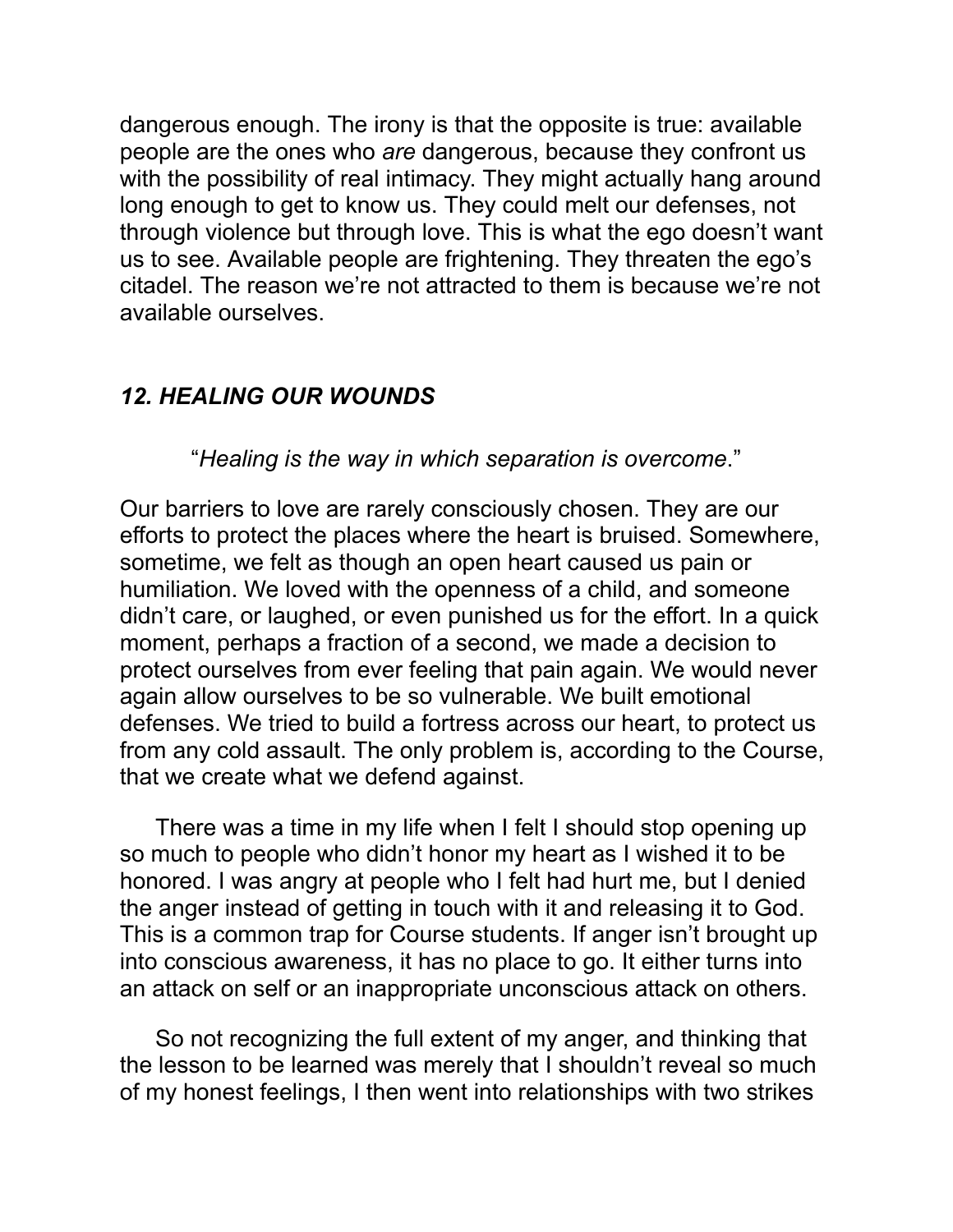against me: I was closed—read that as cold—and armed with hidden emotional knives coming from my unconscious anger. Contrary to whatever front I might have been able to lead with, that's not exactly a delightful package. Between the coldness and the anger, I could turn off the saintliest men. This, of course, only increased my anger and distrust.

I was once talking to a very wise therapist. I made some comment like, "Well, a lot of women my age are finding it very hard to find really loving, committable, available men." Her answer rang through my head like church bells. "When a woman says that to me," she said, "what we usually find when we look closely enough is a contempt for men."

Contempt for men. Contempt for men. The words resounded through my skull. I don't know if that was the issue for every woman she spoke to, but I knew she had hit the nail on the head in my case. I had often thought about the idea in the Course that we think we are angry at what our brother did to us, but that really we are angry because of what we've done to him. I had vaguely known that that was true, but it took a lot of uncovering to see what it was I was *doing* to these guys who I just *knew* were doing all these horrible things to me! The Course speaks of "shadow figures" we bring with us from our past. It tells us that we tend to see no one as they are now. We keep blaming someone in the present for something someone else did in the past. Some poor man would tell me, "Darling, I'm not able to come back Sunday night like I'd planned. I've got to keep working on this project. I might not be back until Tuesday." Well, he might as well have just told me that my cat was dead and the dog was dying. The problem wasn't that the man wasn't coming home for a few days more. The problem was how it made me feel inside to hear him say that. Such a dark despair would run across my heart, I can't begin to tell you. I wasn't relating to that man, or this circumstance. I was remembering all the times I had ever felt as though I didn't matter, I wasn't attractive, Daddy didn't want to hold me, or someone else didn't want to have sex anymore.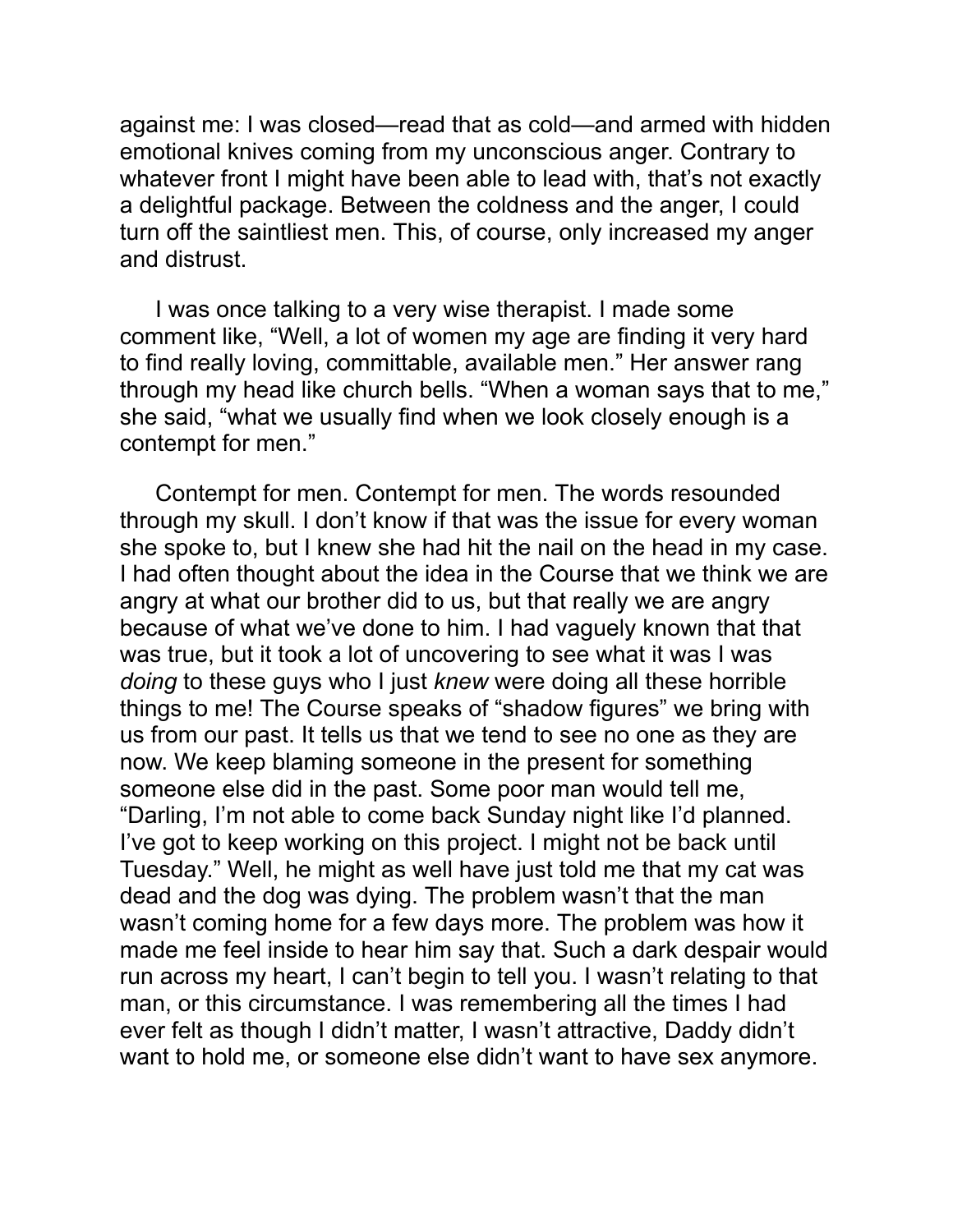From a Course perspective, this situation was coming up now in order for me to feel that feeling, and know that it had nothing to do with the present. I asked for a miracle: 'I am willing to see this differently. I am willing to remember who I am.' God's answer to my pain was not going to be—contrary to what my ego kept insisting was the only way out of this grief—a man who was going to tell me sixty times a day, "You're fabulous, you're wonderful, I love you, I want you," and then show me just how desirable I really was, maybe twice, preferably three times a day. The healing, in fact, was bound to come ultimately from men who would not—because no one can, really—tolerate my neediness, or the guilt I would try to project onto them in order to get my needs met. Or what I thought my needs were. My real need, of course, was to realize that I didn't need a man to fill what only felt like these insatiable emotional needs. The needs themselves were not real, but merely a reflection of the fact that I thought of myself as less than perfect. Salvation would only come through my relinquishing the thought that I wasn't good enough. By defending myself against being abandoned, I continued to recreate the conditions in which it was bound to occur.

Why can't men commit? I can only answer for some of them that I've known, but in those cases, and in the cases of many women I've observed, men haven't committed because the women have been armored against it. Our armor is our darkness—the dark of the heart, the dark of the pain, the dark of the moment when we make that wicked comment or that unfair request.

Our defenses reflect our wounds. But no person can heal those wounds. They can give us love, innocently and sincerely, but if we're already convinced that people can't be trusted—if that's the decision we've already made—then our mind will construe whatever someone's behavior is, as evidence that our previously drawn conclusion was correct. The Course tells us we decide what we want to see before we see it. If we want to focus on someone's lack of respect for our feelings, we can certainly find it, given the fact that I don't know of many enlightened masters available for dating in the major cities of America today. But a lot of people are making greater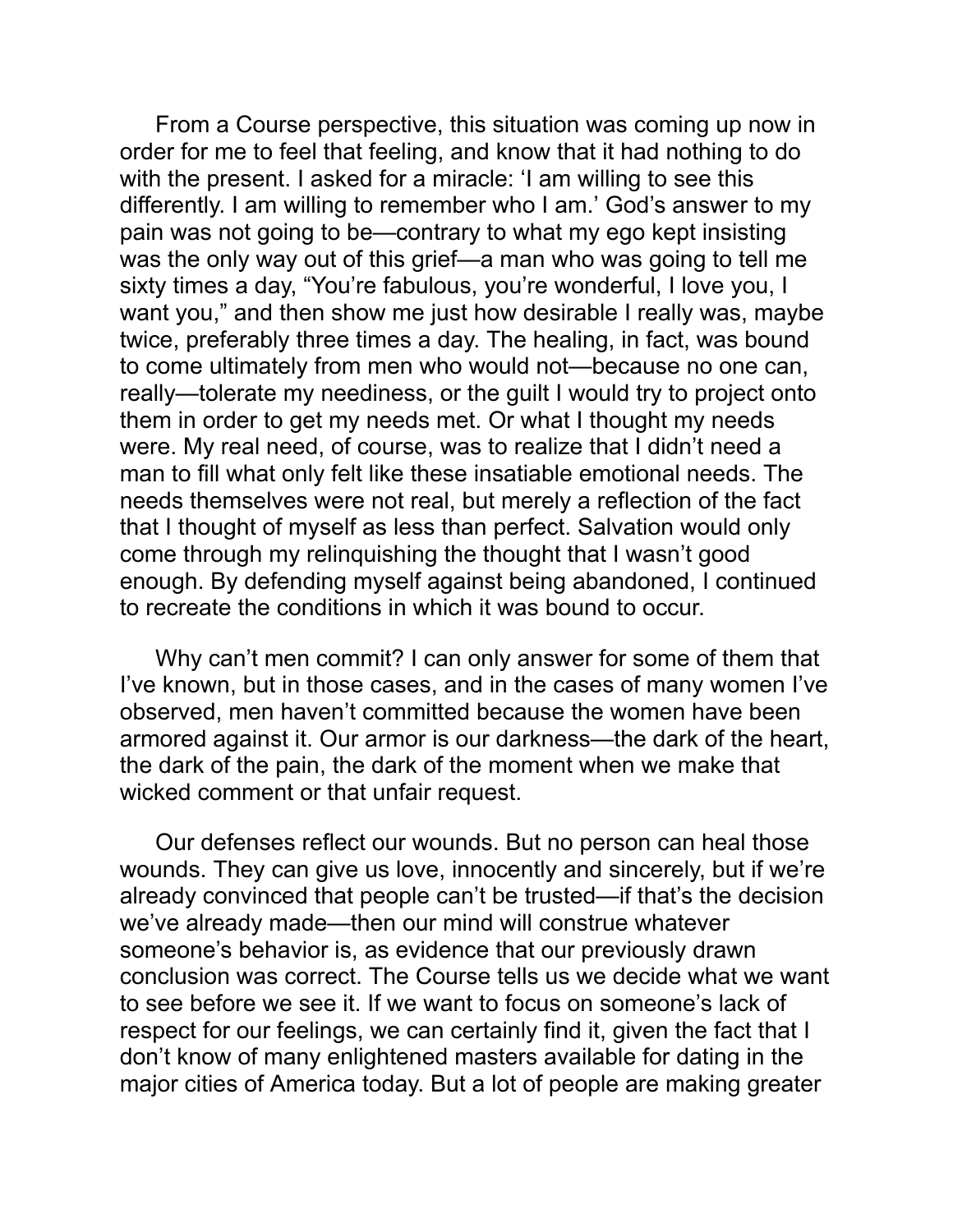efforts than we give them credit for, and are working against some formidable odds when our egos have convinced us that men or women are jerks, or don't like us, or always leave, or that there just aren't any good ones out there.

#### *13. CHANGING OUR MIND*

"*The fundamental change will occur with the change of mind in the thinker*."

The goal of spiritual practice is full recovery, and the only thing you need to recover from is a fractured sense of self. If you don't already believe it yourself, another person cannot convince you you're okay. If they act as though you are, you will either not believe them, or become so dependent on their reinforcement that you proceed through your dependency to change their mind. Either way, you stay convinced that you're not okay. The only exercise in the Workbook of *A Course in Miracles* that is repeated several times is "I am as God created me." As I have mentioned earlier, the Course says that your only real problem is that you have forgotten who you are.

You awaken to your own perfection through your desire to see the perfection in someone else. Sometimes this is not easy. When I feel the old familiar darkness starting to descend around me, when a man, for instance, makes a comment that I know intellectually is probably innocent enough, but which makes me feel that I am abandoned or uncared for or rejected, I've been through enough in my life to know that the evil does not lie in what he just said. He is not the enemy. The enemy is this feeling, which in the past has led me to attack or defend enough to make him feel exactly what I'm feeling he's feeling but he really isn't. I can choose to see this differently. This is my wall. This is where we must be very conscious and call on God. Ask for a miracle: "Dear God, please help me. This is it. Right here. There is where the sword enters my heart. This is where I blow it every time."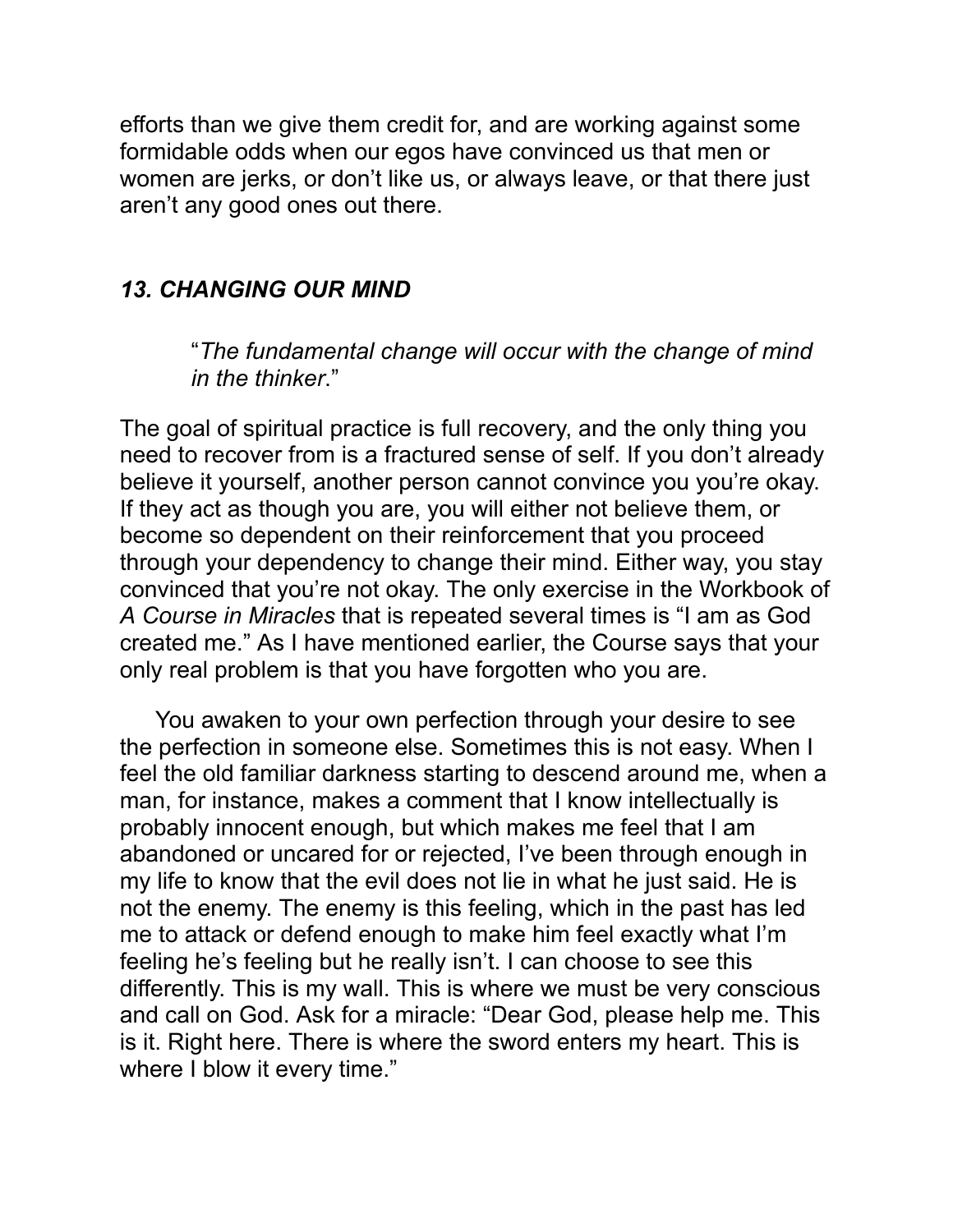The moment when the pain is greatest is a wonderful opportunity. The ego would prefer that we never look too directly into the pain. When in crisis, there's a good opportunity we might have a slip and ask Heaven for help. The ego would prefer that we not go into crisis. The ego prefers that a mild river of misery run through the background of our lives, never bad enough to make us question whether our own choices are creating the pain. When the pain is here, that is when we have a chance to "rout Satan and remove him forever." A man once said to me, "You know, Marianne, you can work on this stuff with your therapist, *A Course in Miracles*, your editor, the relationships lecturer, and all of your girlfriends, but none of them provide you with the opportunity that you have by working it out with me." What he meant of course, is with them I could describe the pain, but with him I could feel it. And in that moment, if I didn't take the childish, narcissistic copout and leave, but remained to face the fear and move through it, then the purpose of the relationship could be fulfilled. When our darkness is brought to light and forgiven, then we can move on.

We heal through noticing, and prayer. Awareness alone does not heal us. If analysis by itself could heal our wounds, we would all be healed by now. Our neuroses have become deeply embedded into our psyches, like a tumor that wraps itself around a vital organ.

The process of miraculous change is twofold:

- 1. I see my error or dysfunctional pattern.
- 2. I ask God to take it from me.

The first principle without the second is impotent. As they say in Alcoholics Anonymous, "your best thinking got you here." You're the problem but you're not the answer.

The second principle isn't enough to change us, either. The Holy Spirit can't take from us what we won't release to Him. He won't work without our consent. He cannot remove our character defects without our willingness, because that would be violating our free will.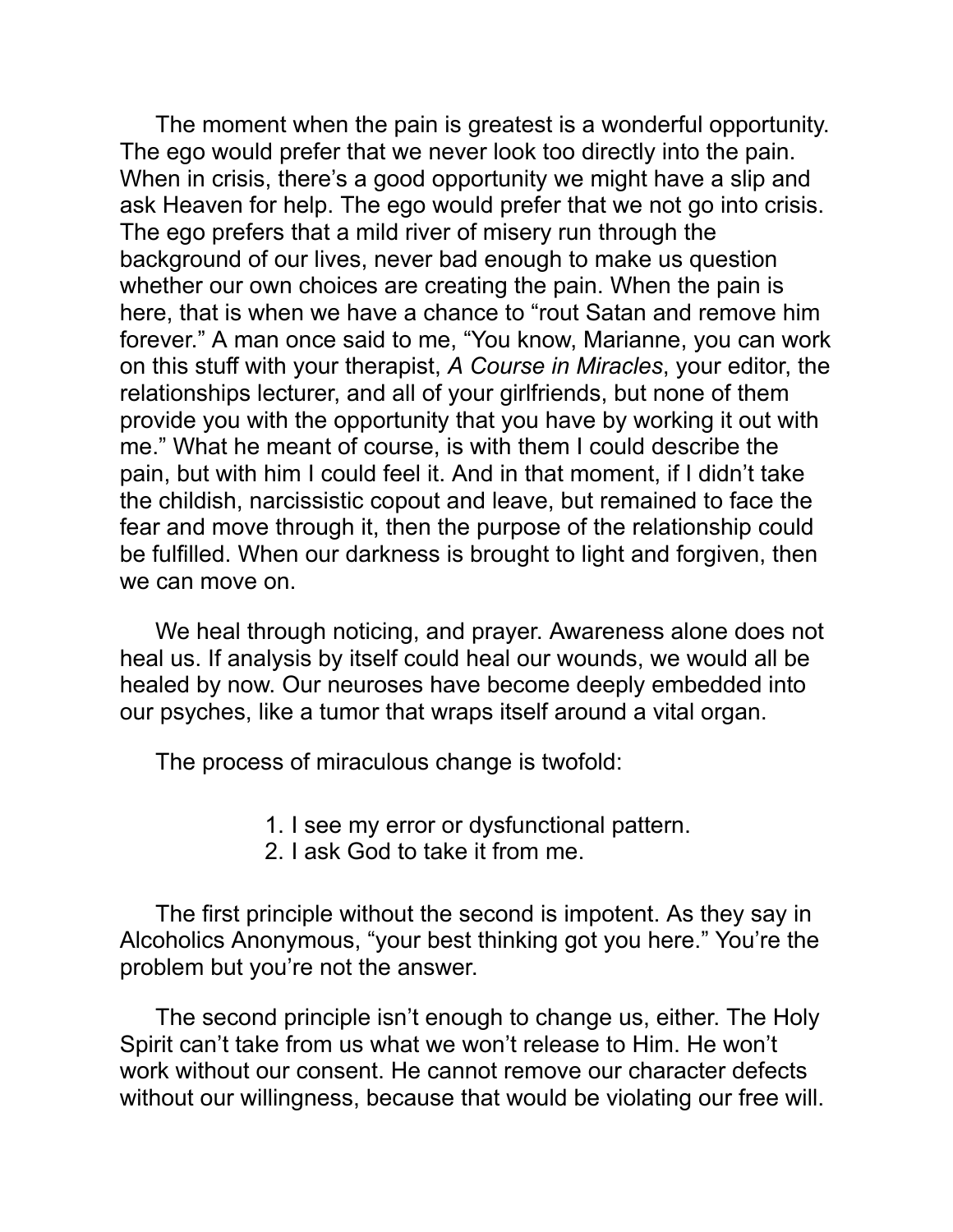We chose those patterns, however mistakenly, and He will not force us to give them up.

In asking God to heal you, you are committing to the choice to be healed. This means the choice to change. The ego's resistance to this is intense. It wants us to think that an old dog doesn't change. "I'm angry because I'm an alcoholic," for instance, might describe your anger, but it doesn't justify it. The only advantage of knowing that you're angry, is so that you can make a choice to be otherwise. You can spend years in therapy, but until the choice is made to *do it differently*, you just keep going around in circles. Of course it feels unnatural to be gentle when you've been harsh for many years, but that's no excuse for not trying.

*A Course in Miracles* says that the most effective way to teach a child is not by saying 'Don't do that,' but 'Do this.' We don't reach the light through endless analysis of the dark. We reach the light by choosing the light. Light means understanding. Through understanding, we are healed.

If the purpose of a relationship is for people to be healed, and healing can only occur when our wounds are revealed, then the ego confronts us with a terrible Catch-22. If I don't show myself, there can be no growth. Without growth, there will ultimately be boredom, which is death for the relationship. But if I do reveal myself honestly, then I might appear unattractive and my partner will leave.

The ego's narcissism has us waiting for the perfect person to appear. The Holy Spirit knows that the search for perfection in another is just a smokescreen that hides our need to develop the perfect within ourselves. And if there is a perfect person out there which there isn't—would they date *you*? When we give up the childish obsession with scanning the planet for Mr. or Ms. Right, we can begin to develop the skills of compassionate relationship. We stop judging people and start relating to them instead. We recognize, first and foremost, that we're not in a relationship to focus on how well the other person is learning their lessons, but rather to focus on learning our own.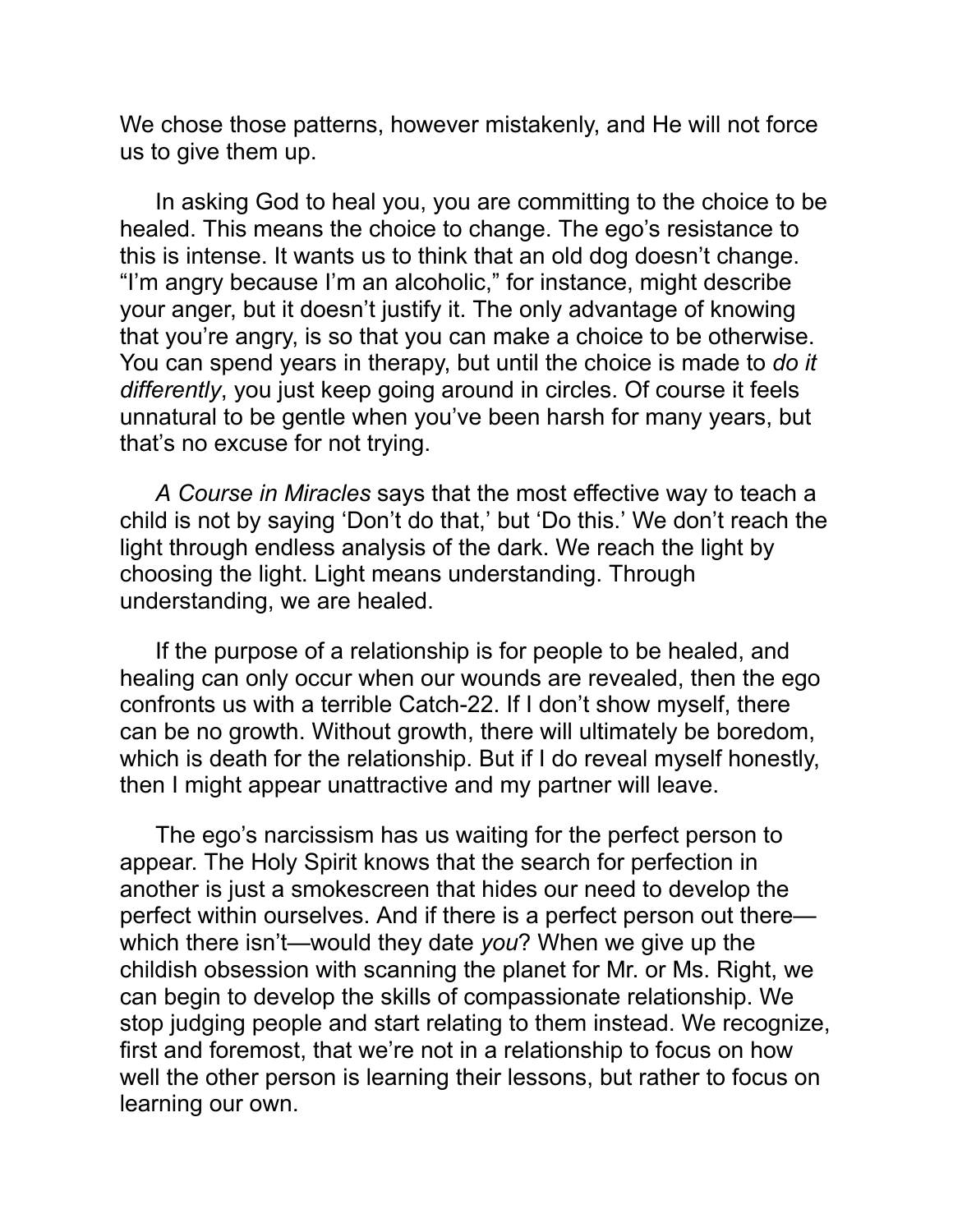The ego defends against love, not fear. Pain in relationships can be a perversely comfortable pain, in that it is one we know. We're used to it. I once heard a tape by Ram Dass, an American spiritual teacher, in which he told of seeing a newspaper article about an abused baby being taken away from his mother. As a police matron tried to take the baby, he kept struggling to remain in his mother's arms. Although his mother was the one who beat him, she was the one he knew. He was used to her. He wanted to remain in familiar territory.

This story illustrates our relationship to our own egos. The ego is our pain, but it is what we know, and we resist moving out of it. The effort it takes to grow out of painful patterns often feels more uncomfortable than remaining within them. Personal growth can be painful, because it can make us feel ashamed and humiliated to face our own darkness. But the goal of personal growth is the journey out of dark emotional patterns that cause us pain, to those that create peace. *Psychotherapy: Purpose, Process and Practice* says that at their peak, religion and psychotherapy become one. They both represent the relationship between thought and experience, and are used by the Holy Spirit to celebrate one of the most glorious human potentials: our capacity to change.

There is a tendency these days to analyze our neuroses ad infinitum, yet use the analysis itself to justify rather than heal the wound. After a certain point, having seen why a pattern developed ("My father was emotionally unavailable," or "My mother abused me") and the effect it has had on our personalities ("I don't know how to let a man get close to me," or "I now have a hard time trusting any authority figure"), actual change occurs because of a decision on our part: the decision to heal, the decision to change. It ultimately doesn't matter so much why I become angry or defensive. What matters is that I decide I want to be healed, and I ask God to help me.

Like an actor reading lines from a script, I can choose a new response to life, a new reading. Some people at this point would yell,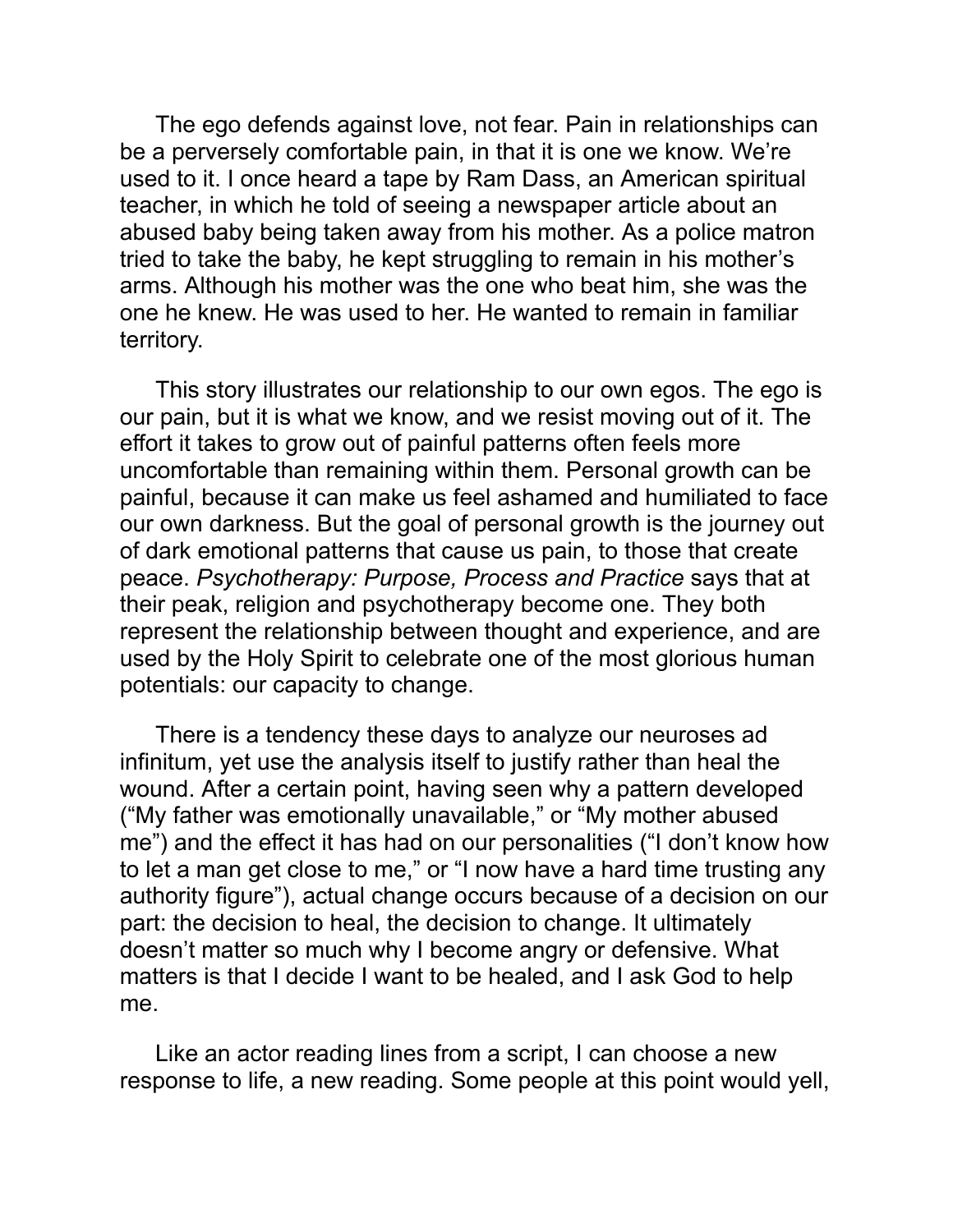"Denial!" But what we are denying is the impostor within us. Just because we have an honest feeling, that doesn't mean it's who we honestly are. My angry self is *not* the real me. Does it have to be acknowledged? Yes, but only in order to go beyond it. Once I've seen my anger, I'm ready, as they say in AA, to "act as if" I can do it differently. Because I can. Our ego has made up a fictional character that we now think of as our personality. But we are constantly creating that personality, and if we choose, we are constantly recreating it.

I was once talking to a friend and he made some comment about how he was afraid that, if we got closely involved, one of us might get hurt. "Which one of us are you concerned for?" I asked. He answered, "You."

I felt an anticipatory rejection. I was angry and I told him so.

"That's what I mean," he said. "You obviously take things so personally that I don't think I could stand it for long."

I knew that this was a moment I had repeated in various ways with various people, and I had asked for healing many times. I was open. I asked him, "Tell me honestly: How could I have done it differently? What else could I have said?"

"You could have just smiled and said, 'Don't flatter yourself.'"

I was so excited. I was like an eager actress working with a great director. "Oh that's so great," I said. "Let's go back and do that scene one more time. Say what you said again."

"You know, Marianne, I just have this awful feeling that if we really got together, one of us would get hurt."

"Which one of us are you afraid for?" I asked.

"You."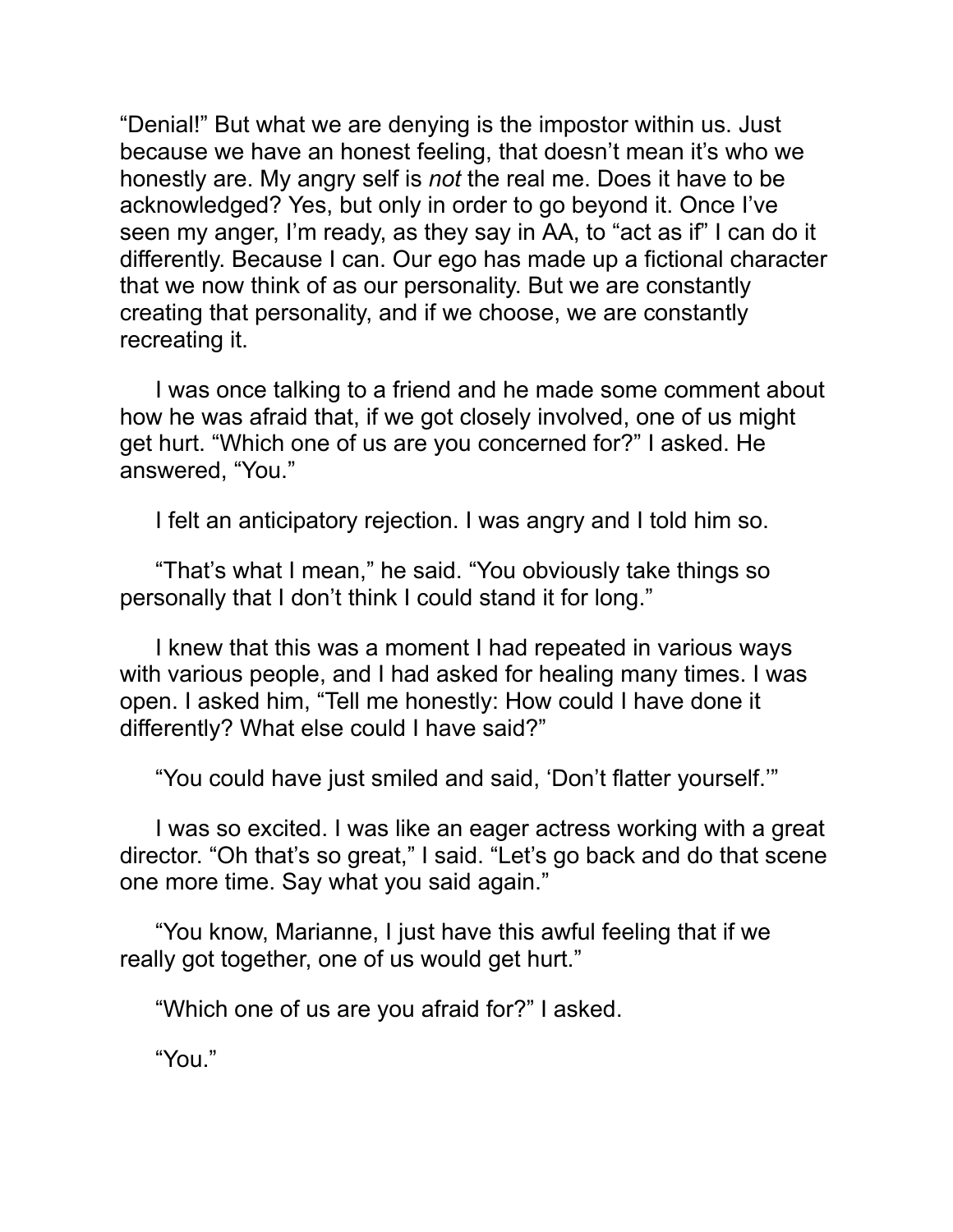I looked at him and smiled. "Don't flatter yourself."

He laughed and I howled with excitement. This had been no small awakening. It was a genuine empowerment, a reprogramming of my emotional computer in an area where I had unconsciously gone for an unworkable response pattern every time. I now established a new groove, a new set of possibilities. Initially I had chosen the way of anger. Now I chose the way of love. I did not have to be the wounded animal. I could choose to identify with my own strength, which was in fact the more natural role for me to play. I could choose to see others through a generous, trusting nature. My brother was not here to attack me. He was here to love me. It was completely up to me whether to trust that, and love him back.

In accepting the Atonement, the correction of our perceptions, we are returned to who we really are. Our true, purely loving self can never be uncreated. All illusions will be undone. Although experiences such as childhood trauma can lead us to deviate from our true nature, the truth itself is held in trust for us by the Holy Spirit until we choose to return.

# *14. PRACTICING FORGIVENESS*

"*Forgiveness is the only sane response*."

To the ego, love is a crime. It seeks to convince us that forgiveness is a dangerous position that entails an unfair sacrifice on our part. The ego claims that forgiveness can lead us into situations where we become someone's doormat. 'To the ego, love is weakness. To the Holy Spirit, love is strength.'

I was dating someone several years ago when the Olympic games were playing in Los Angeles. The opening ceremonies were a marvelous theatrical presentation and it was very difficult to get tickets. Because he was involved in the media, Mike was given, at the last minute, one pass that would enable him to go.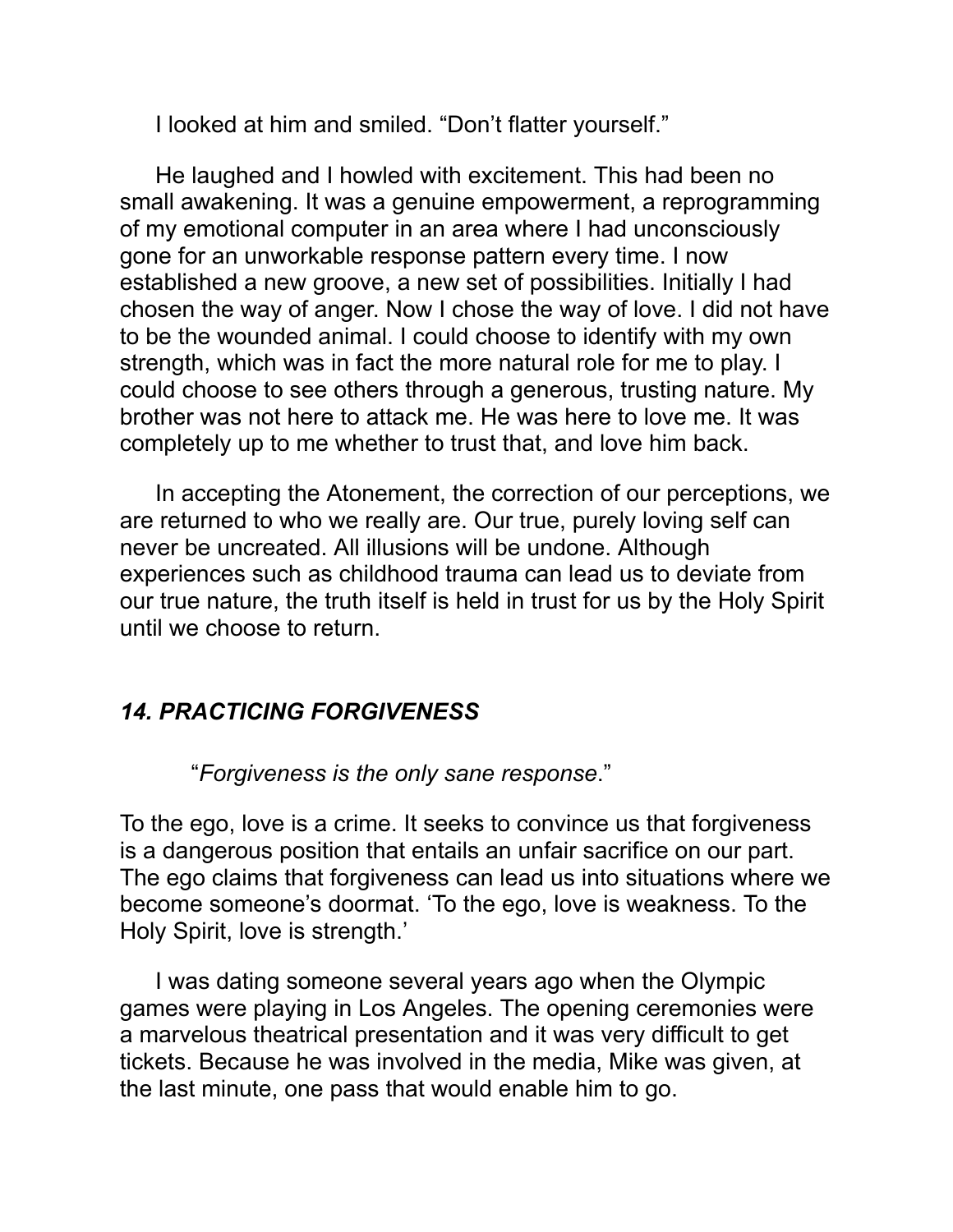I was very excited for him. Everyone in town knew it was going to be a wonderful event. We decided that I would watch the ceremonies on T.V. and we would meet afterwards. At the conclusion of the broadcast, I started getting dressed and figured that it might be an hour or so before I heard from him, since the traffic around the stadium was bound to be horrendous.

An hour passed and then another. Well, he's in T.V., I thought, so maybe something came up. Another hour and then another. Midnight came and went. I took off my clothes and make-up. It was 2 A.M., then 3. At times I fell asleep, at times I lay in the dark and stared at the ceiling, at times I was livid, and at other times I was scared he was lying in a ditch somewhere. I started calling his house. No answer. I'd call again. No answer. Finally, hardly having slept at all, I called at around 6 A.M. and he answered the phone.

"Hello," he said.

"Mike?" I said. "This is Marianne."

"Oh, hi."

"Are you all right?"

"Yeah, why?"

"We had a date yesterday. Did you forget?"

"Oh, right," he said. "I had a kind of late night."

I don't know what I said to get off the phone, but I know how I felt and it wasn't wonderful. I had been stood up and I felt the kind of blow to my self-esteem that starts in your gut and shoots emotional black ink through all your veins. Dazed, I somehow fell asleep. When I woke up, I had a whole new take on the situation. I just knew that he was going to wake up feeling sorry for how he had acted. He was going to show up at my door any minute, carrying a dozen roses and saying, "Hi, babe, can I take you to brunch?" The scenario in my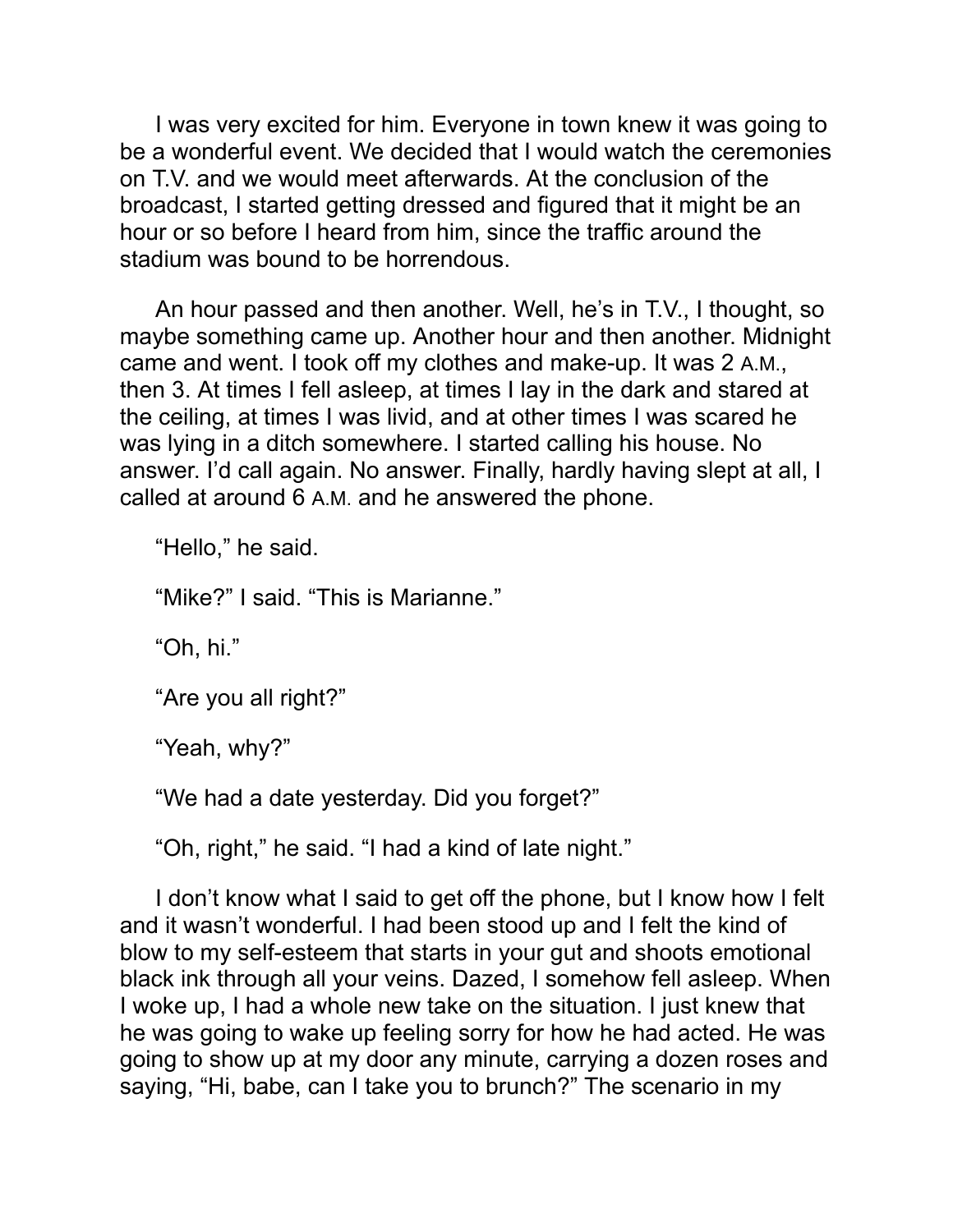head called for my being oh-so-gracious: "Of course you can, darling" would come out of my mouth in a girlish melody. The problem is, he never came. Not only did he not come. He never called.

I was in a dark zone. Now what would *A Course in Miracles* say about that? I knew I needed a miracle. But all I could come up with were two choices for ways to deal with this, both of which I had tried before in similar situations, and neither one felt good or got me what I wanted.

My first choice was to get very angry and let him know it. "Who do you think you are to treat me like that, you son-of-a-bitch?" The problem with that choice was that it would completely invalidate my position. "Marianne's a nice girl, but her temper just doesn't cut it. She's hysterical when she doesn't get her way."

The only other choice I could imagine was to forgive him and let it go. But that didn't feel good either. "It's okay you stood me up, Mike. I don't care. It doesn't matter." Unconditional love I could understand, but not unconditional dating. I didn't know what to do. I asked for a miracle. I considered the possibility of another possibility. I gave the situation to God and remembered that I need do nothing.

From a Course perspective, the first thing I had to deal with was my own judgment. As long as I was not at peace, my behavior would carry the energy of my conflict. Conflicted behavior cannot bring peace. It can only produce more conflict. First I had to deal with my own perceptions. The rest would follow.

So I came up with an exercise; I would repeat constantly, out loud when I could and silently when other people were present: "I forgive you Mike, and I release you to the Holy Spirit. I forgive you Mike, and I release you to the Holy Spirit. I forgive you Mike, and I release you to the Holy Spirit."

Since Mike didn't call the day after our early morning phone call or the day after, or the day after that, I had a lot of negative feelings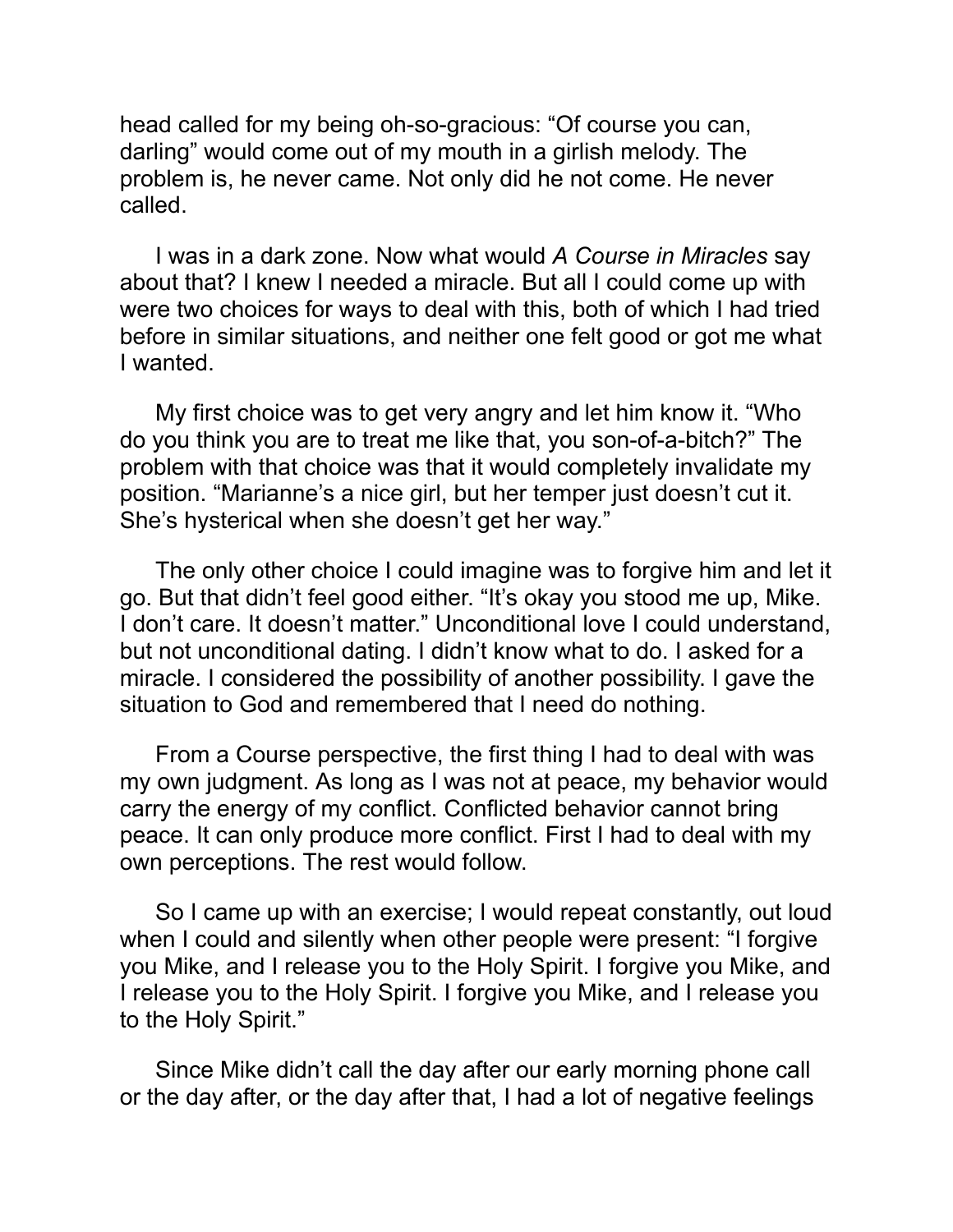to try to dissipate. My forgiveness chant—a kind of mantra, or repeated affirmation of spiritual wisdom—worked like a healing balm on my emotional turmoil. It deterred my temptation to focus on Mike's behavior, and kept me focused on my own feelings instead. My goal was inner peace, and I knew I couldn't have that as long as I perceived him as guilty.

In case you're wondering, it took him two weeks to call. The constant repetition of "I forgive you Mike, and I release you to the Holy Spirit," this willingness to forgive someone, had worked on my brain like a pleasurable drug. I didn't care whether I heard from him again or not.

So one day I'm in my house, the phone rings, and I hear Mike's familiar voice. "Marianne?"

Before I could even think about it consciously, a real warmth and love filled up my chest. "Mike? Hi! It's so good to hear from you!" And it was. It felt wonderful to hear his voice.

"How are you doing? I've missed you." (Can you *believe* he said that?!?)

I don't know if I said I'd missed him, too. His line was so ridiculous, I probably didn't say anything. But I do remember this: He said, "Well, when can I see you?"

I said, "When would you like to?"

"How about tonight?"

At that moment, words came out of my mouth that startled me as much as they must have startled him. I said with a lot of love and kindness, "Mike, I really care for you and that's not going to change. I'm still your friend no matter what. But when it comes to dating, we don't seem to do the same dance. So if you want to have lunch sometime, please call. But as far as a date is concerned, I need to pass."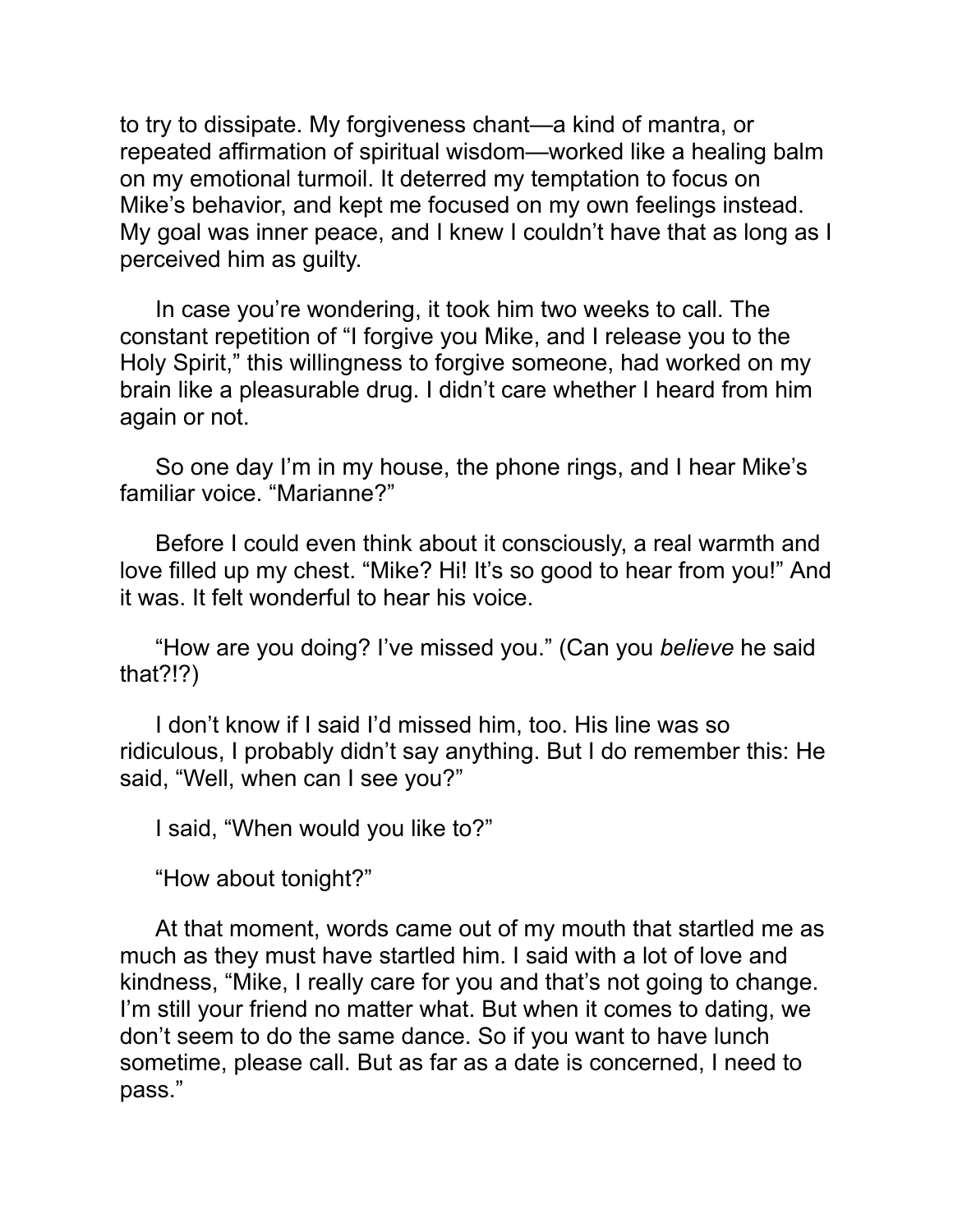We both mumbled a few more pleasantries and then got off the phone. I was worried that I had rejected a brother, but just as that worry came into my mind, I saw an internal image of lots of champagne bottles with their corks popping off in the middle of Heaven. I hadn't rejected a brother. I had simply accepted myself in a whole new way. He had a win—a lesson learned and a friendship if he wanted it—and I had a win. Forgiveness hadn't turned me into a doormat. It had taught me how to own my yes and own my no, without anger, with dignity and with love.

# *15. COMMUNICATING LOVE*

"*To communicate is to join and to attack is to separate*."

The Holy Spirit accepts people unconditionally. To the ego, this is an outrageous thought, because unconditional love is the death of the ego. How will people grow if we all go around just accepting each other as we are all the time? Accepting people as they are has the miraculous effect of helping them improve. Acceptance doesn't prohibit growth; rather, it fosters it.

People who are always telling us what's wrong with us don't help us so much as they paralyze us with shame and guilt. People who accept us help us to feel good about ourselves, to relax, to find our way. Accepting another person doesn't mean we never share constructive suggestions. But like everything else, our behavior is not so much the issue as the energy that it carries. If I'm criticizing someone in order to change them, that's my ego talking. If I've prayed and asked God to heal me of my judgment, however, and then I'm still led to communicate something, the style of my sharing will be one of love instead of fear. It won't carry the energy of attack, but rather of support. Behavioral change is not enough. Covering an attack with sugary icing, with a sweet tone of voice or therapeutic jargon, is not a miracle. A miracle is an authentic switch from fear to love. When we speak from the ego, we will call up the ego in others. When we speak from the Holy Spirit, we will call up their love. A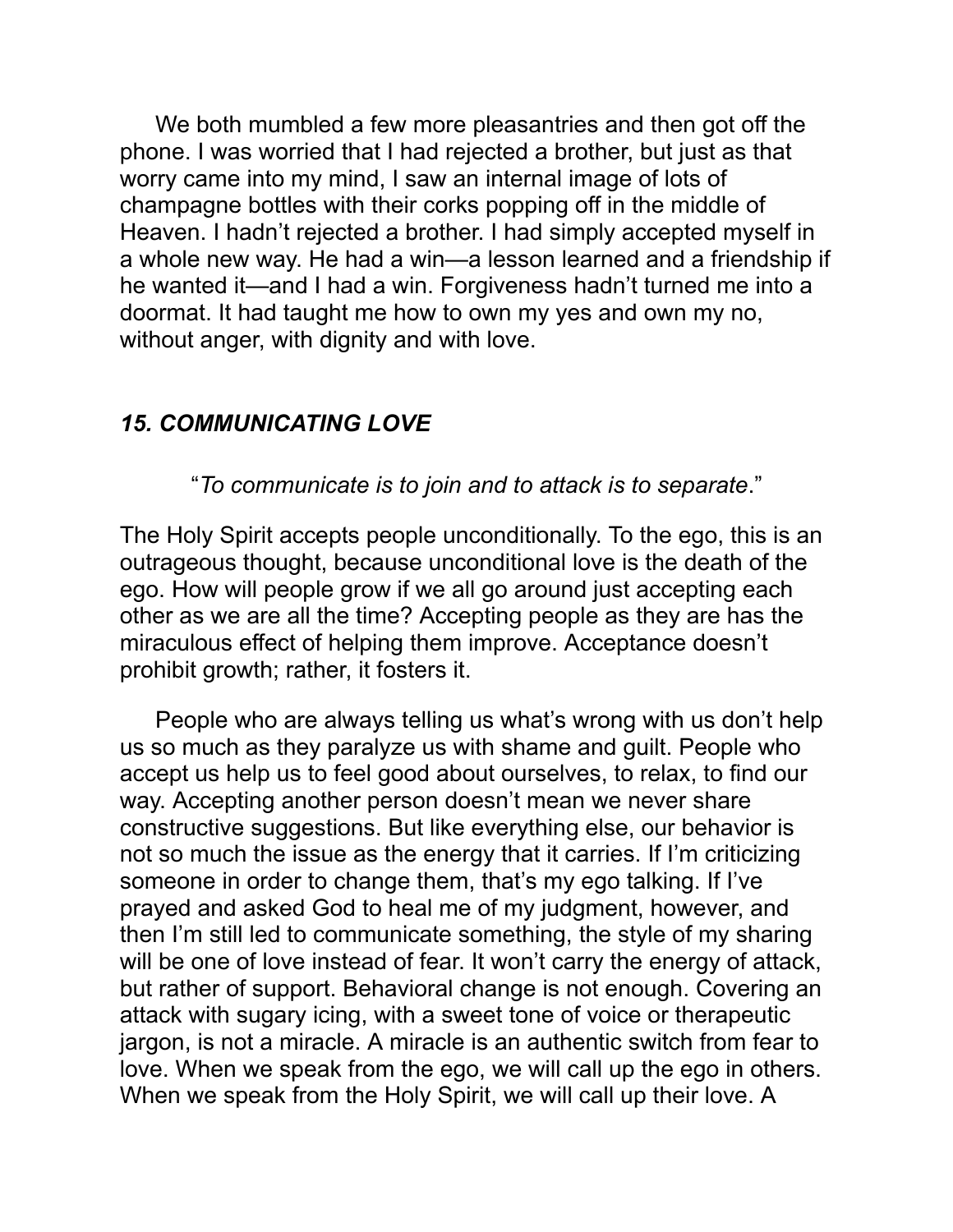brother who is in error, says the Course, calls for teaching, not attack.

The following section in the Course is a powerful guide to rightminded communication in relationships.

> "*Errors are of the ego, and correction of errors lies in the relinquishment of the ego. When you correct a brother, you are telling him that he is wrong. He may be making no sense at the time, and it is certain that, if he is speaking from the ego, he will not be making sense. But your task is still to tell him he is right. You do not tell him this verbally, if he is speaking foolishly. He needs correction at another level, because his error is at another level. He is still right, because he is a Son of God*."

Miracles are created in an invisible realm. The Holy Spirit improves our style. He teaches us how to communicate from love instead of attack. Often people will say, "Well, I told *them*. I really communicated!" But communication is a two-way street. It only occurs if one person speaks, and the other one can hear them. We've all been in conversations where two people spoke and no one heard a thing. We've also had conversations where no one said anything and both people understood everything perfectly. In order to truly communicate, we must take responsibility for the heart space that exists between us and another. It is that heart space, or the absence of it, which will determine whether communication is miraculous or fearful. Sometimes, of course, that means keeping our mouths shut. Silence can be a powerfully loving communication. There have been times when I was wrong, and I knew I was wrong, and I knew they knew I was wrong, and I loved them for having the graciousness not to say anything. It gave me a chance to recoup with dignity.

When we do speak, the key to communication is not what we say, but rather the attitude that lies behind what we say. Since there is only one mind, all of us are telepathically communicating all the time. Every moment, we are choosing to join or to separate, and the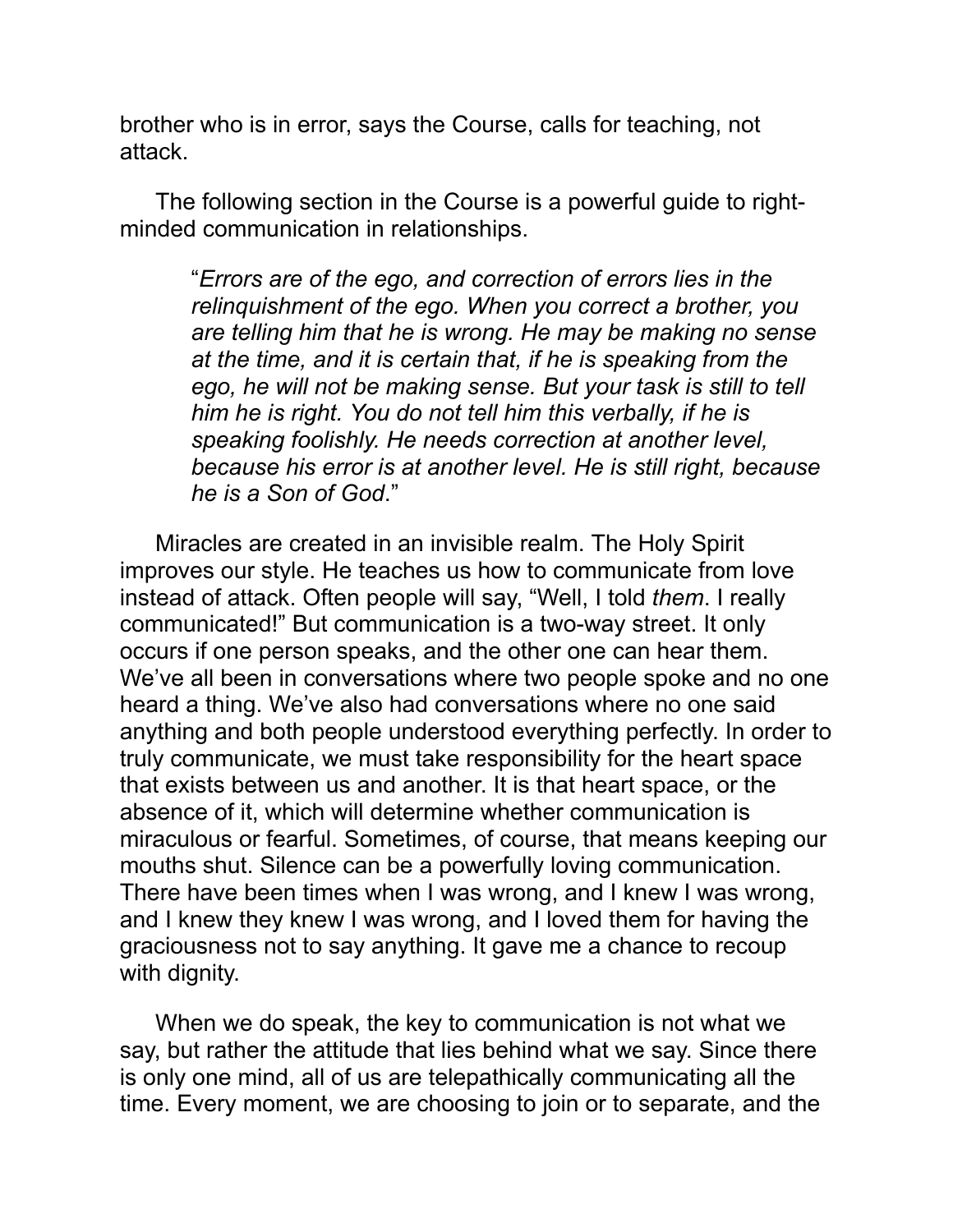person to whom we're speaking feels what we have chosen regardless of our words. The choice to join is the key to communication because it is the key to communion. The point is not to seek our goal in a communication, but to find a pure ground of being from which to mount our message. We don't seek joining through our words; we accept the thought that we are joined with the other person before we speak. That acceptance is itself a miracle.

The teacher of God is a finely-tuned intuitional instrument. *A Course in Miracles* says we're to listen to our brother, first and foremost. If we're supposed to speak, He'll let us know. Jesus once sent His disciples out into the countryside and told them to teach the gospel. "What shall we say?" they asked Him. His answer was, "I'll tell you when you get there." We're not to try to figure out what to say to a brother. It is merely our job to ask the Holy Spirit to purify our perceptions of the other person. From that place within, and only from that place, will we find the power of words and the power of silence, which bring the peace of God.

# *16. COMMITMENT*

"*Whom God hath brought together, the ego cannot put asunder*."

*A Course in Miracles* says we are to have total commitment in all of our relationships, and they will never compete with one another. Commitment in a relationship means commitment to the process of mutual understanding and forgiveness—no matter how many conversations it takes, nor how uncomfortable those conversations might sometimes be.

When we physically separate from someone we've been involved with, that doesn't mean the relationship is over. Relationships are eternal. The "separation" is another chapter in the relationship. Often, letting go of the old form of the relationship becomes a lesson in pure love much deeper than any that would have been learned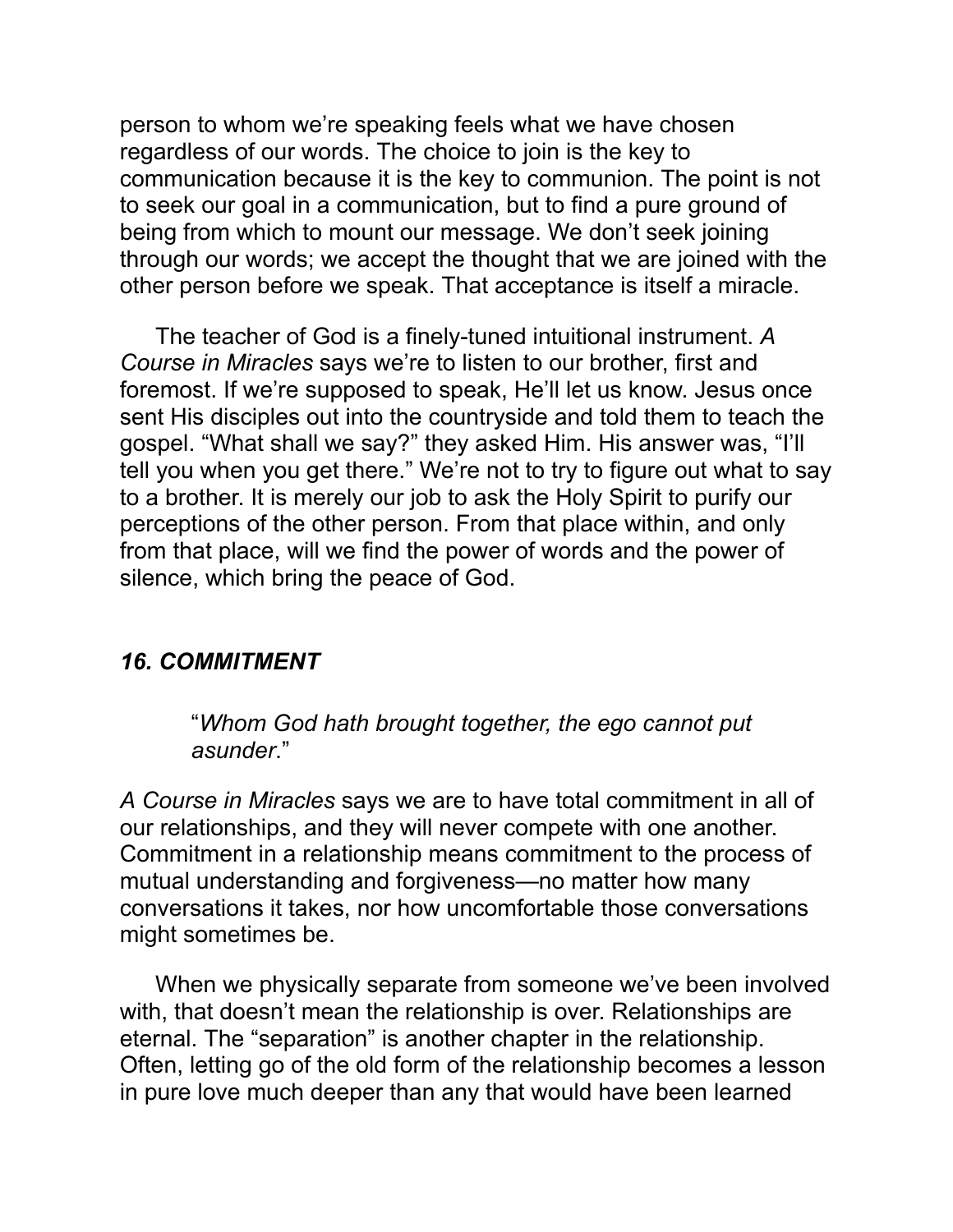had the couple stayed together. At the so-called end of relationships, I have sometimes felt like I was falling in love with the person more deeply than I had been before. What I've discovered for myself is that the Holy Spirit sometimes pulls out all the stops at that moment, simply because it takes all the love we're capable of to let a person go. "I love you so much that I can release you to be where you need to be, to go where you need to go." This moment in a relationship is not about an ending. It's about the ultimate fulfillment of the purpose in any relationship: that we find the meaning of pure love.

Sometimes the lesson to be learned in a relationship is how to hang in there and try to work things out. Other times, the lesson to be learned is how to exit a situation that doesn't serve. No one can determine for another person what principle applies in what circumstance. It is ultimately our connection to the Holy Spirit, our own intuitional guidance, that alone can lead us to the higher unfoldment of events through the deepest understanding.

I have said in many lectures, "Never abandon a person when you're leaving." What does that mean? It means that it's important for us to honor the eternal nature of relationships. When relationships change form, their content need not be diminished. The ego says, "Look, it's over with them. It didn't work out. We're no longer together. What was, was. I'm with someone new now." The "ex" becomes a second-rate citizen. Often the new mate feels justified in saying, "Why are you talking to *them? We're* together now." Woe to the person who doesn't support the healing between a man or woman and their ex. Ultimately you discover that how the person treated the last one is exactly how they'll treat you. We feel jealousy, the need to hold on to what we've got, because in this area, as in every other, the ego says that there's only so much love to go around, that another person's good takes away from our own. The ego is a belief in finite resources, but love is infinite. Whenever love is added to any part of the system, there is an increase to every part. Love only gives rise to more love. If my husband or boyfriend heals with his past relationships, it only increases his capacity to love me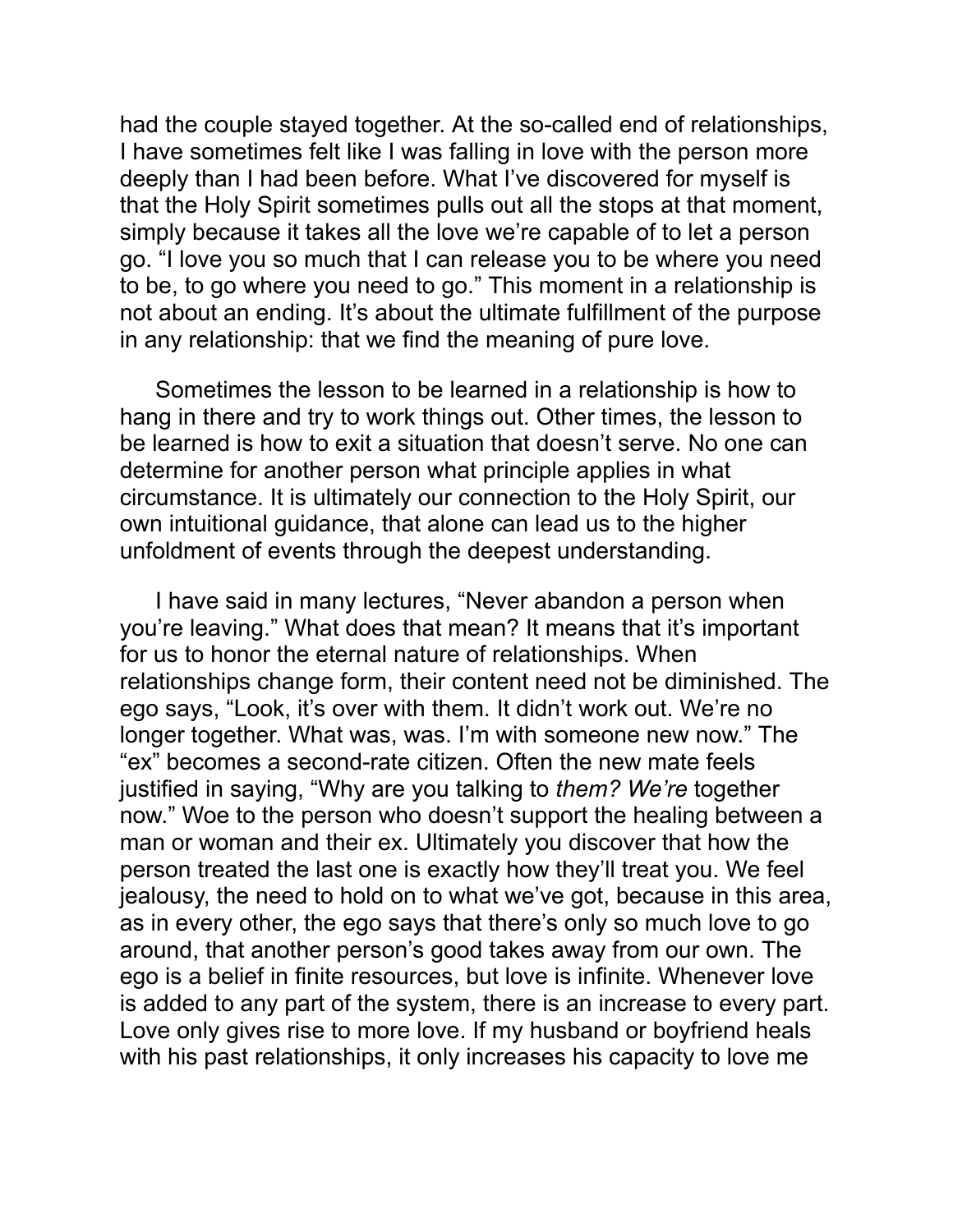from a healed and whole place. The last woman in his life is not my competition. She is my sister.

A man I once knew came over to my house for dinner. We had been dating a short time, and I asked him what he had been doing all day. He told me he had been working on a script with his last girlfriend, who was still his writing partner. He told me that they had gotten into a pretty sticky conversation about their relationship. She was still hurt, having a hard time letting go, the same stuff we all know. I asked him how they had left it. He said she was pretty upset. I put down the food I was preparing, looked him in the eye and said, "Go call her." The thought of that woman being on the other side of town somewhere, enduring that horrible anxiety while we sat down to a romantic dinner, was hard for me to bear. I had been in her place. How totally unethical it would have been for me not to support that woman in her feelings.

"You don't mind?" he said.

"Not at all," I told him. "Dinner can wait."

Our needs are not separate. If we contribute to another person's pain, it will always come back to haunt us. If we do what we can to help them, someone will always come around to do the same for us. It's not enough to sit idly by while others hurt, using the catchall phrase "It's not my responsibility" or "It would be codependent of me to get involved" as an excuse for a selfish stance. A woman once said to me after a situation in which I felt betrayed, "I never intended to hurt you." I said, "But you never intended to love me, either." Love is not neutral. It takes a stand. It is a commitment to the attainment of the conditions of peace for everyone involved in a situation.

#### *17. FAITH IN RELATIONSHIPS*

"*Faith is the acknowledgement of union*."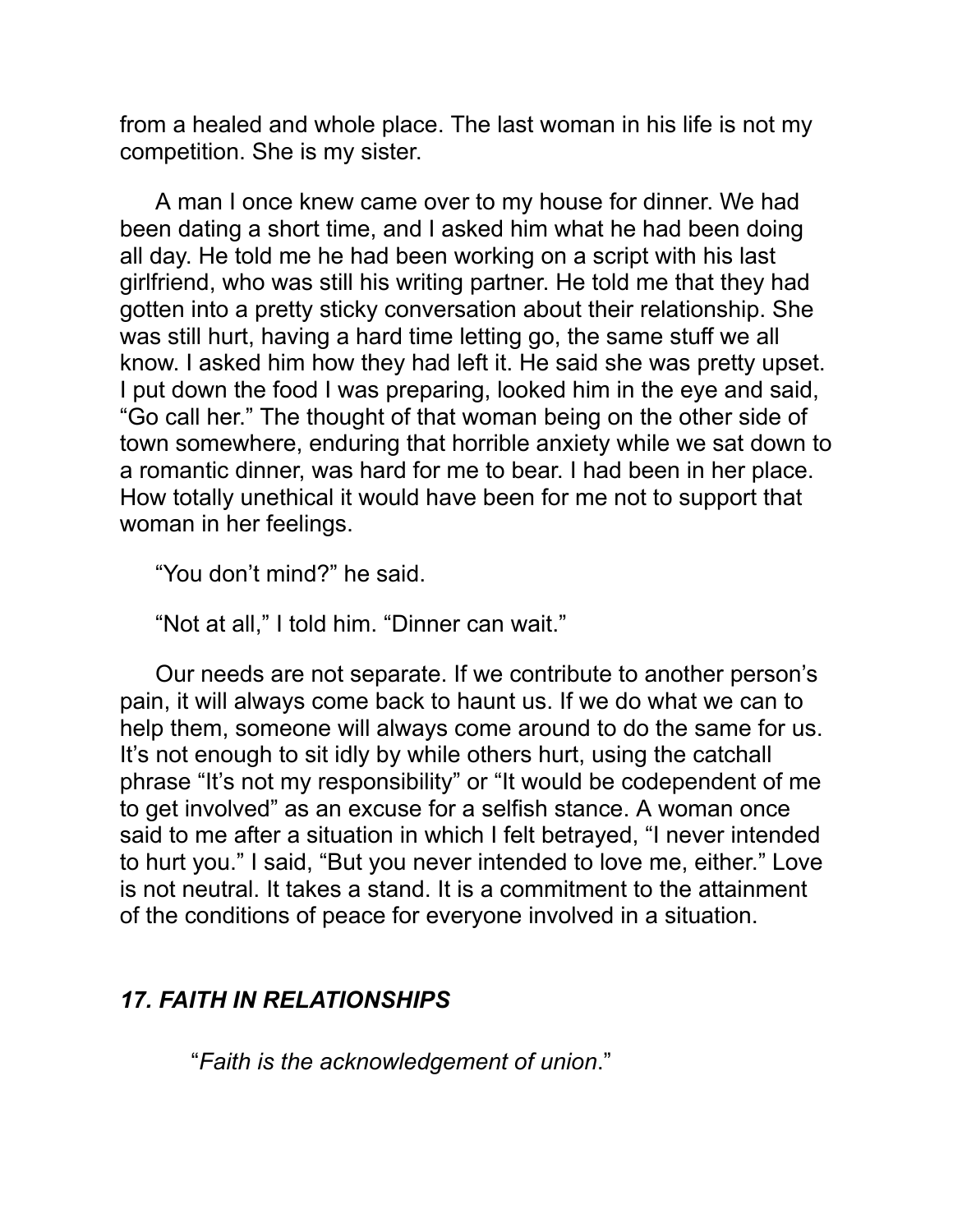Often we long for another person because, in an invisible, intangible realm, we're still communicating, still connecting, still seeking resolution. People will say, "You're being neurotic. It's time to let go." But there was a time when widows wore weeds for a year; grief was understood, acknowledged, validated. It's not neurotic to grieve a relationship; what's neurotic is when we don't. On some level, no matter how disassociated from our feelings we might be, every relationship brings hope—hope that this might be a safe place, a haven, a rest after all our battles.

When a relationship doesn't work out, for whatever reason, our disappointment is natural. Every intense encounter represents a deep and complicated karmic connection. An ending relationship is much like a death, and in many cases the sadness is even greater. When someone has died, there has often been completion and understanding that doesn't occur when both people are alive but have separated without higher awareness. Perhaps the one we love is simply on the other side of town now, sleeping with someone else, yet they are really universes away since the resolution we so crave has not occurred. There's no need to pretend this isn't a knife to the heart. It is, and there's nothing to do but cry the tears that gush forth like blood from a wound.

'Now is the time for faith.' Let us be softened by our tears. When emotional knives hit the heart, walls crumble that didn't belong there to begin with. We can learn then. We can learn what is illusion and what is real. We can learn that idols can never ever be trusted, and we can learn about a love that never, ever leaves.

There are many conflicts in relationships that try our faith. One of them is betrayal. Betrayal is a word that we don't really understand until it's happened to us. There's an unparalleled pain when a friend is the one who's holding the knife.

In the Course, Jesus says that although, according to the thinking of the world, he was betrayed, he didn't choose that perception for himself. In other words, he knew that he couldn't really be betrayed, because what isn't love isn't real. So when we are attacked, when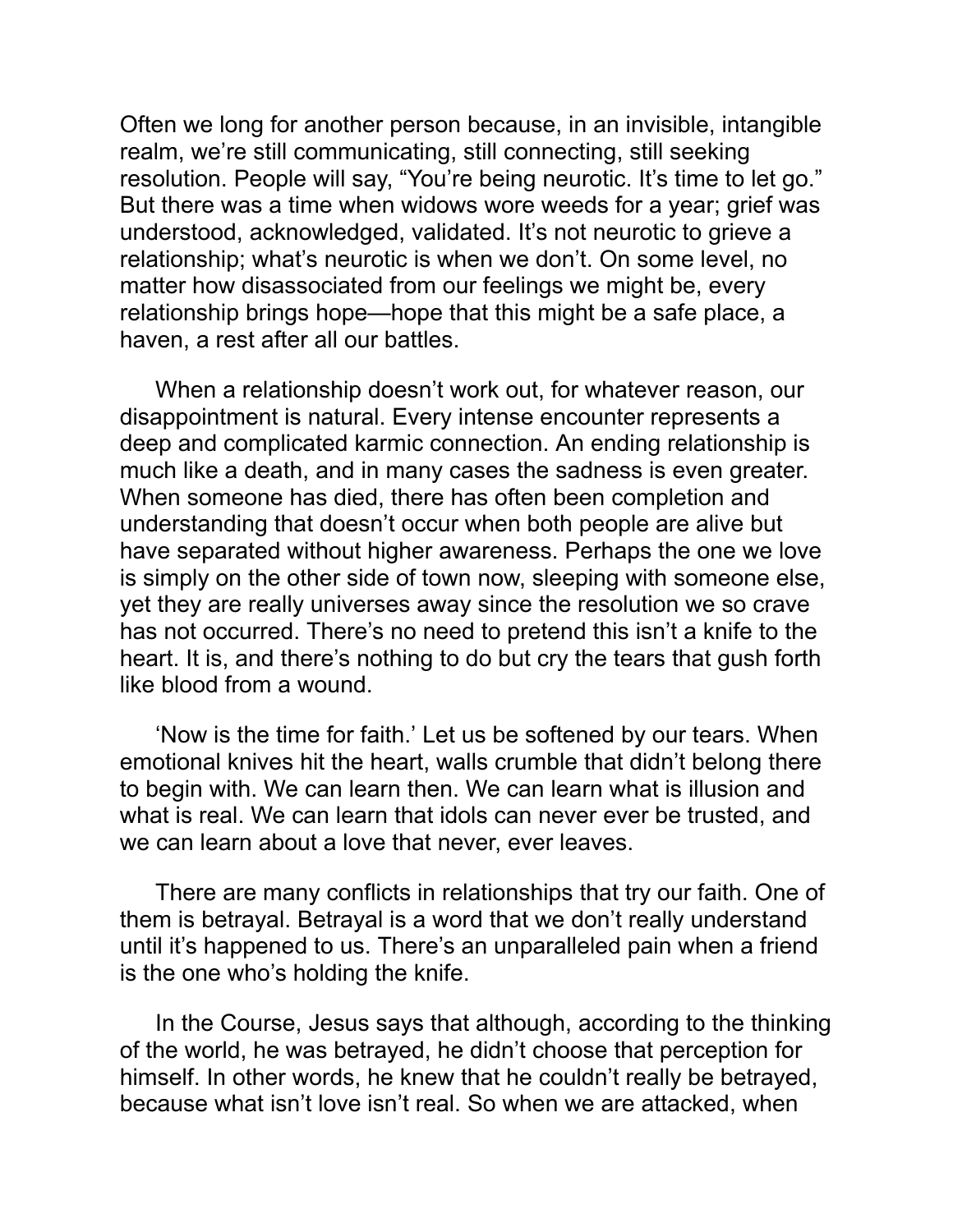the medicine is so bitter that it takes all our power not to crumble as we take it, what do we do then? Where is our solace?

Someone once told me that the way peacock feathers are made is from peacocks eating thorns. What a beautiful image, that the harsh things we have to digest can contribute to our beauty. But not always. Only when we open up enough to really take in the horror, oddly enough. Resistance and defense only make the error more real, and increase our pain.

If Jesus had yelled from the cross, "I hate all you guys," it would have been a completely different story. There would have been no resurrection. What created the space for his triumph was his defenselessness, his holding to love despite what others were doing to him. The body can be destroyed, but truth cannot be. Truth will always reassert itself, given a symbolic three days. Three days represents the time it takes between the crucifixion and the resurrection, between an open-hearted response to hurt and the experience of rebirth that will always follow.

How often I've said to myself and others, "This is just the three days. Hold on. Hold on." When our friends have turned against us, or we have been cheated or lied about, the temptation is so strong to defend, attack back. But the Course says that "in our defenselessness, our safety lies." It is one more place where our power comes from saying, "I will step back and let Him lead the way." The Christ within us can handle any assault because it is not affected by lovelessness. Only our belief that we are affected by fear can make it affect us. Defense is a way of agreeing with the attacker in the power of his attack, and so making it real in our experience.

It takes great courage and personal strength to hold on to our center during times of great hurt. It takes wisdom to understand that our reactiveness only fans the flames of false drama. Love creates a mystical shield around us, protecting us from chaos. When we are in the midst of loss, or betrayal, or crisis of any kind, there is power in the words, "Be still and know I am." Truth can never be destroyed.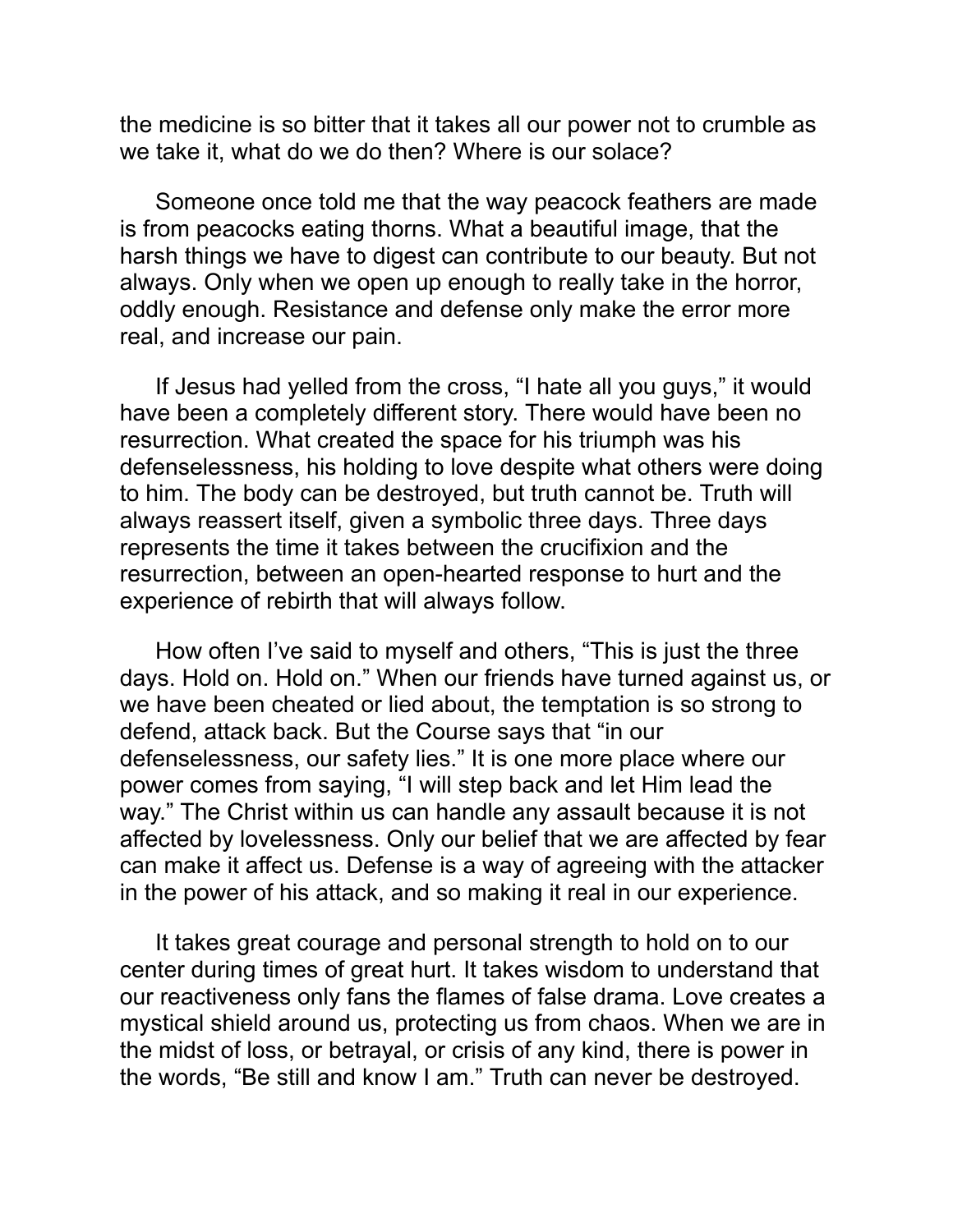There is no loss except in time, says the Course, and time does not exist.

#### *18. MARRIAGE*

"*You undertook, together, to invite the Holy Spirit into your relationship*."

Marriage, like everything else, can be used by either the ego or the Holy Spirit. Its content is never predetermined. It is a living organism that reflects the continuous choices of the individuals involved.

Very little is sacred anymore in this world, but one thing must be treated with reverence or else the moral fabric of the world disintegrates: an agreement between two people. An enlightened marriage is a commitment to participate in the process of mutual growth and forgiveness, sharing a common goal of service to God.

A man once told me that his relationship with his ex-wife worked beautifully for the first year they were together. At that time they were both actively involved in an organization dedicated to personal growth. Once they left the organization, however, the marriage fell apart. This doesn't indicate that the marriage had nothing going for it anyway. Rather, it reveals the importance of a context bigger than the personal concerns of one or even both parties.

Why is marriage a more profound commitment than other forms of relationship, such as a couple who are living together? Because it is an agreement that, while a whole lot of shaking and screaming might go on, no one's going to leave the room. We are both safe to go through whatever emotion is called forth from deep within us and whenever we are truthful, there are times when we are upset but it is safe to do that here. No one is leaving.

The commitment of marriage is publicly declared. When guests are present at a wedding and the ceremony is a religious one, a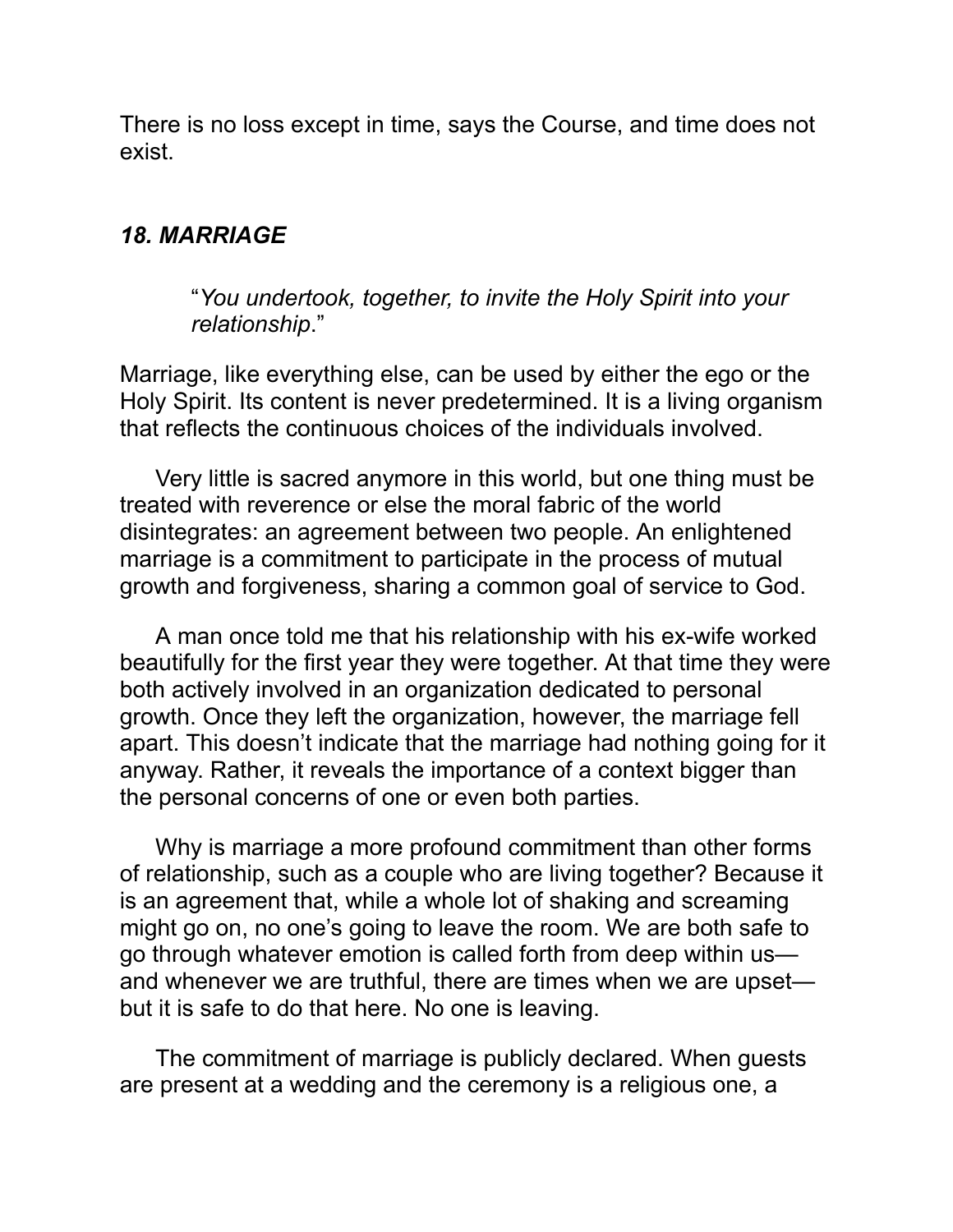ritual is performed in which collective prayers form a circle of light and protection around the relationship.

A marriage is God's gift to a man and woman. It is a gift that should then be given back to Him. A man's wife is literally God's gift to Him. A woman's husband is God's gift to her. But God only gives gifts that are meant for everyone. So it is that a marriage is meant to be a blessing on the world, because it is a context in which two people might become more than they would have been alone. The entire world is blessed by the presence of healed people. One of the Course's Workbook exercises reads, "When I am healed, I am not healed alone."

A partner's support and forgiveness enable us to stand forth more magnificently in the world. *A Course in Miracles* tells us that love is not meant to be exclusive, but inclusive. Several years ago there was a popular song that included the refrain, "You and me against the world." If any man every said that to me, I'd tell him I was switching sides. We don't get married to escape the world; we get married to heal it together.

Under the Holy Spirit's guidance, a married couple commit to the creation of a context in which their individual resources—material, emotional and spiritual—are placed in each other's service. As we give, so shall we receive. Service does not mean self-sacrifice. It means giving the needs of another person the same priority as our own. The ego claims that one person wins at the expense of another. The Holy Spirit enters into any situation bringing a win for everyone involved. In marriage we have a wonderful opportunity to see through the illusion of separate needs. The married couple is not to think only in terms of what's good for him or her, but rather what is good for them. This is one of the many ways in which marriage can be part of the healing of the Son of God.

As with anything else, the key to a successful marriage is the conscious awareness of God. The marriage is surrendered to Him to be used for His purposes. The saying that the family that prays together stays together, is true. The enlightened marriage includes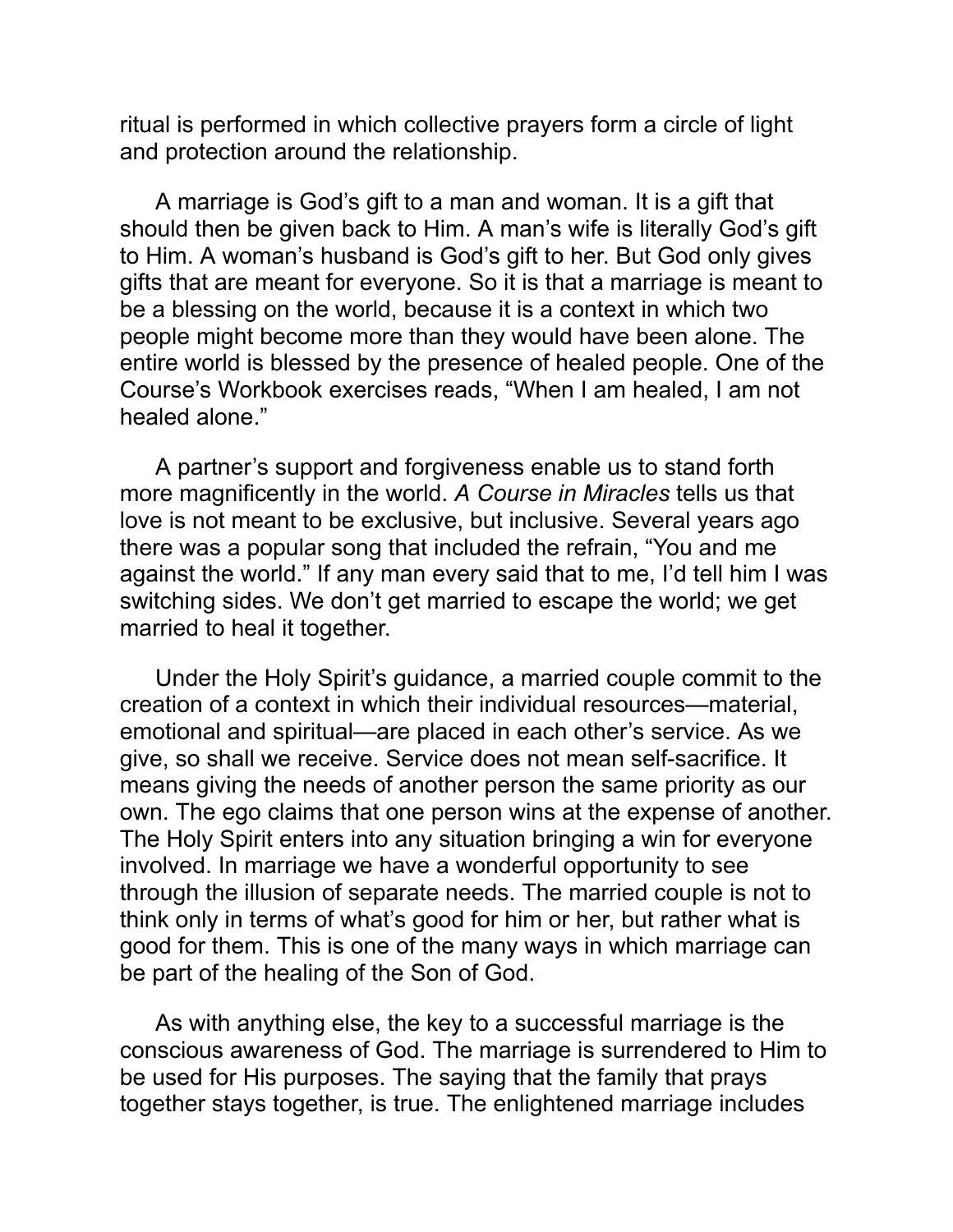the presence of a mystical third. The Holy Spirit is asked to guide perceptions, thoughts, feelings and actions in order that in this, as in all things, God's will might be done on earth as it is in Heaven.

#### *19. FORGIVING OUR PARENTS, OUR FRIENDS, OURSELVES*

"*The holiest of all spots on earth is where an ancient hatred has become a present love*."

There is no coming to consciousness without forgiving our parents. Whether we like it or not, our mother is our primary image of an adult woman, and our father is our primary image of an adult man. If we hold grievances against our mother, then if we are a man, we will not be able to escape the projection of guilt onto other adult women who come into our lives; and if we are a woman, we will not be able to escape self-condemnation as we grow into our womanhood. If we hold grievances against our father, then if we are a woman, we will not be able to escape projection of guilt onto other adult men who come into our lives; and if we are a man, we will not be able to escape self-condemnation as we grow into our manhood.

That's it. At a certain point, we forgive because we *decide* to forgive. Healing occurs in the present, not the past. We are not held back by the love we didn't receive in the past, but by the love we're not extending in the present. Either God has the power to renew our lives, or He doesn't. Could God be looking at any of us and saying, "I'd love to give you a joyful life, but your mother was so terrible, my hands are tied"?

There is a lot of talk today about people growing up in dysfunctional homes. Who *didn't* grow up in a dysfunctional home! This world is dysfunctional! But there is nothing we have been through, or seen, or done, that cannot be used to make our lives more valuable now. We can grow from any experience, and we can transcend any experience. This kind of talk is blasphemy to the ego,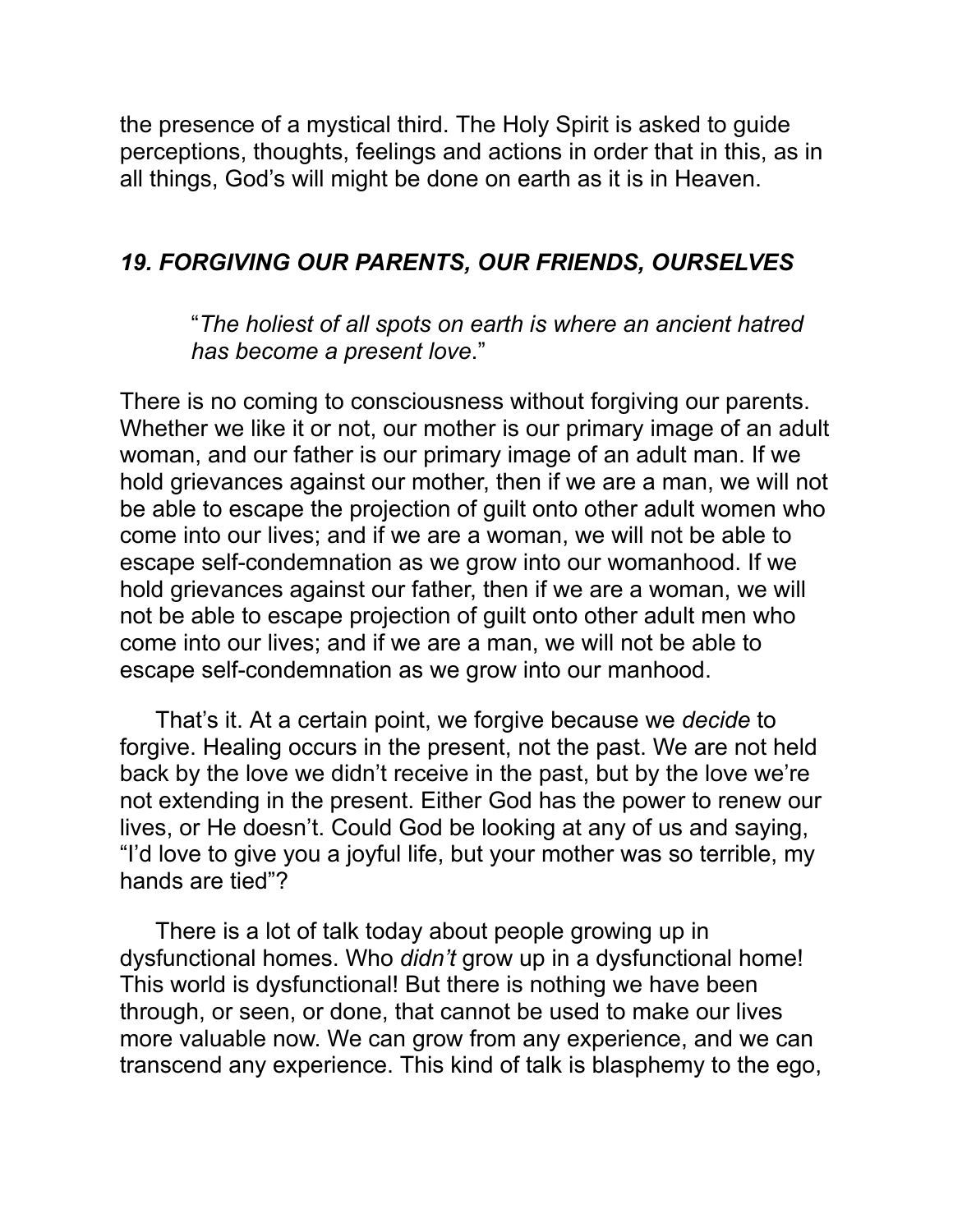which respects pain, glorifies pain, worships pain, and creates pain. Pain is its centerpiece. It sees forgiveness as its enemy.

Forgiveness remains the only path that leads out of hell. Whether we're forgiving our parents, someone else, or ourselves, the laws of mind remain the same: As we love, we shall be released from pain, and as we deny love, we shall remain in pain. Every moment, we're either extending love or projecting fear, and every thought takes us nearer to Heaven or hell. What will it take to make us remember that 'the ark is entered two by two,' that there is no getting into Heaven without taking someone with you?

Practice and commitment are the keys to love. What I've seen for myself, and witnessed others grapple with also, is not an argument with the power of love. I can see the truth of all these principles. But I have also seen how often I would resist the experience of love, when holding on to a grievance seems more important than letting it go. An entire world has been built on fear. Fear's system will not be dismantled in a moment. We can work on ourselves every moment that we live. The world is healed one loving thought at a time. Mother Theresa said that there are no great deeds—just small deeds done with great love.

Each of us have different fears, and different manifestations of fear, but all of us are saved by the same technique: the call to God to save our lives by salvaging our minds. "Lead us not into temptation, but deliver us from evil, for Love is the Kingdom, and Love is the glory, and Love is the power, forever and ever."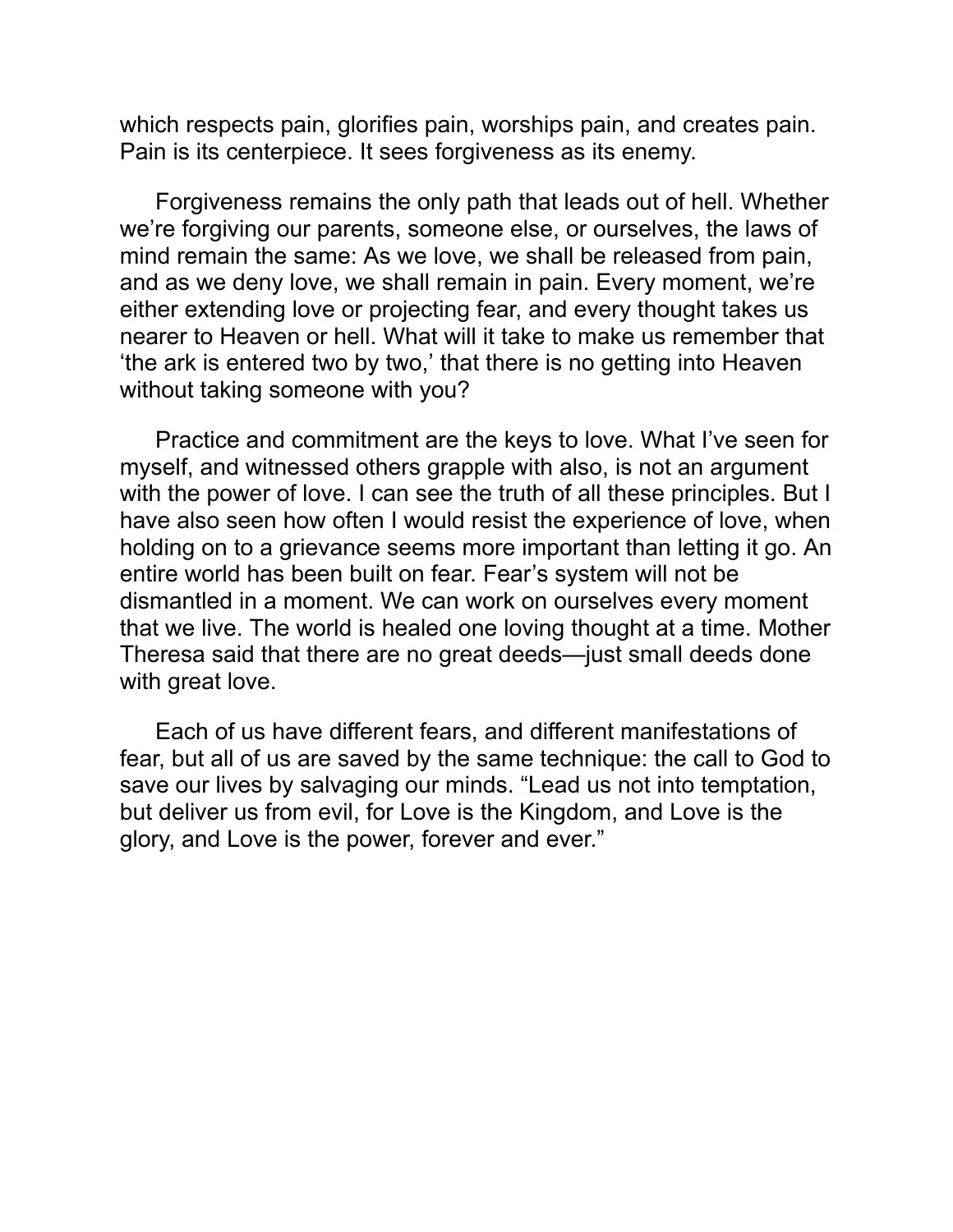# *[CHAPTER](#page-4-0) 7*

*[Work](#page-4-0)*

"*I am only here to be truly helpful*.

*I am here to represent Him who sent me*.

*I do not have to worry about what to say or what to do, because He Who sent me will direct me*.

*I am content to be wherever He wishes, knowing*

*He goes there with me*.

*I will be healed as I let Him teach me to heal*."

# *1. SURRENDERING OUR CAREERS*

"*Seeing your strengths exactly as they are, and equally aware of where they can be best applied, for what, to whom and when, He chooses and accepts your part for you*."

Success means we go to sleep at night knowing that our talents and abilities were used in a way that served others. We're compensated by grateful looks in people's eyes, whatever material abundance supports us in performing joyfully and at high energy, and the magnificent feeling that we did our bit today to save the world.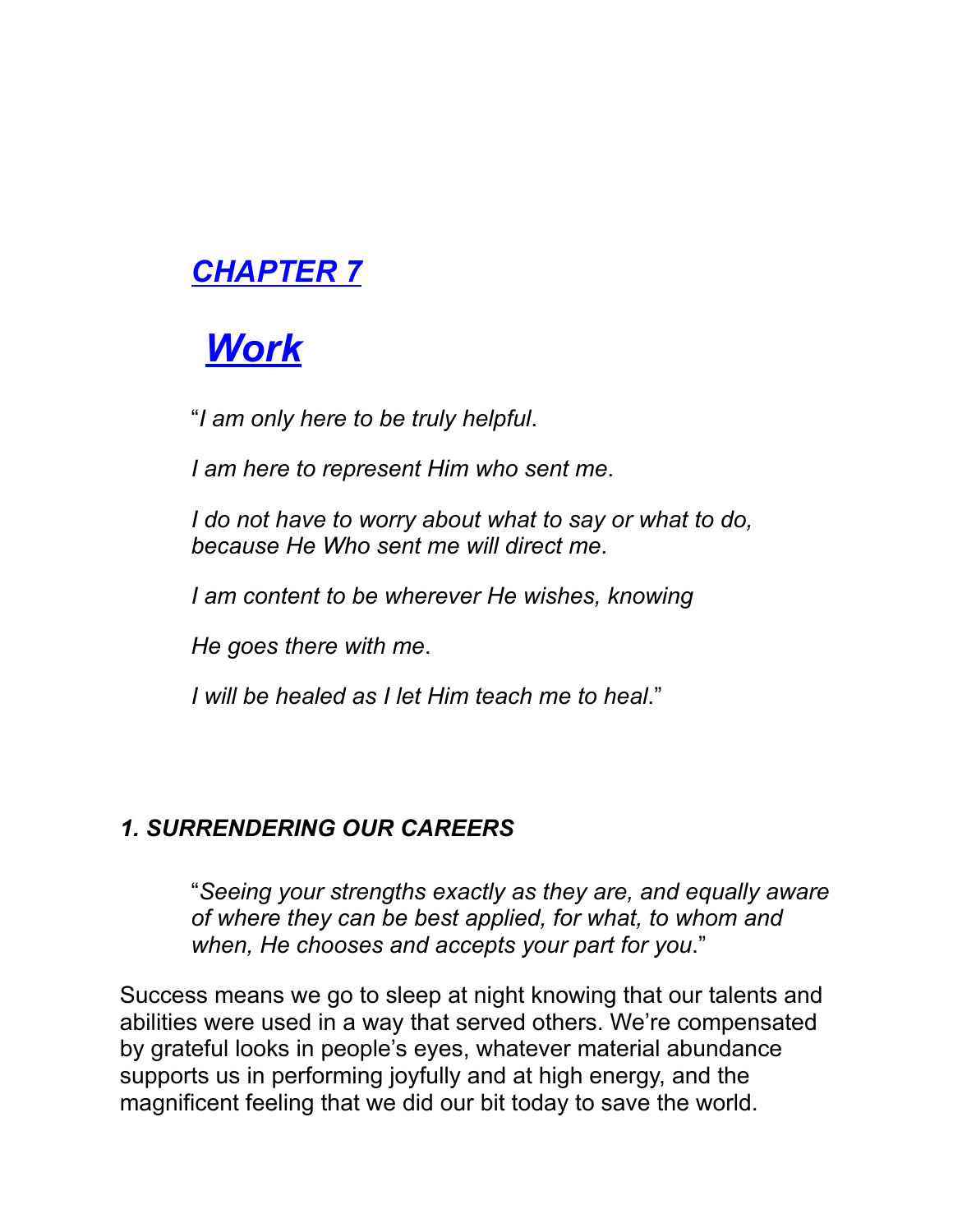The Atonement means putting love first. In everything. In business as well as everything else. You're in business to spread love. Your screenplay should spread love. Your hair salon should spread love. Your agency should spread love. Your life should spread love. The key to a successful career is realizing that it's not separate from the rest of your life, but is rather an extension of your most basic self. And your most basic self is love.

Knowing who you are and why you came here—that you are a child of God and that you came here to heal and be healed—is more important than knowing what you want to do. What you want to do is not the important question. The question to ask is, "When I do *anything*, how should I do it?" And the answer is, "Kindly." People don't normally associate business with kindness, because business has come to be regarded as simply a tool for making money. Miracle-workers are not in business only to make money; they're in business to inject love into the world.

Each of us has a particular part to play in "God's plan for salvation." The Holy Spirit's job is to reveal to us our function and to help us perform it. 'The Holy Spirit asks us if it's reasonable to assume that He would assign us a task, and then not provide us with the means of its accomplishment.'

Once again, we're not deciding for ourselves what part to play in life, but rather asking that it be revealed to us where He would have us go and what He would have us do. We surrender our careers to Him. During World War II, the Allied generals oversaw all troop activity from a central headquarters, from which they issued orders. The commanders on various fronts didn't necessarily know how their movements fit into an overall military scheme: they just knew they did, because they knew there was a general intelligence behind the issuing of their orders. So it is with us. We might not know how or where our talents would best be put to use, but the Holy Spirit does. *A Course in Miracles* teaches us to 'avoid self-initiated plans, and to instead surrender our plans to God.'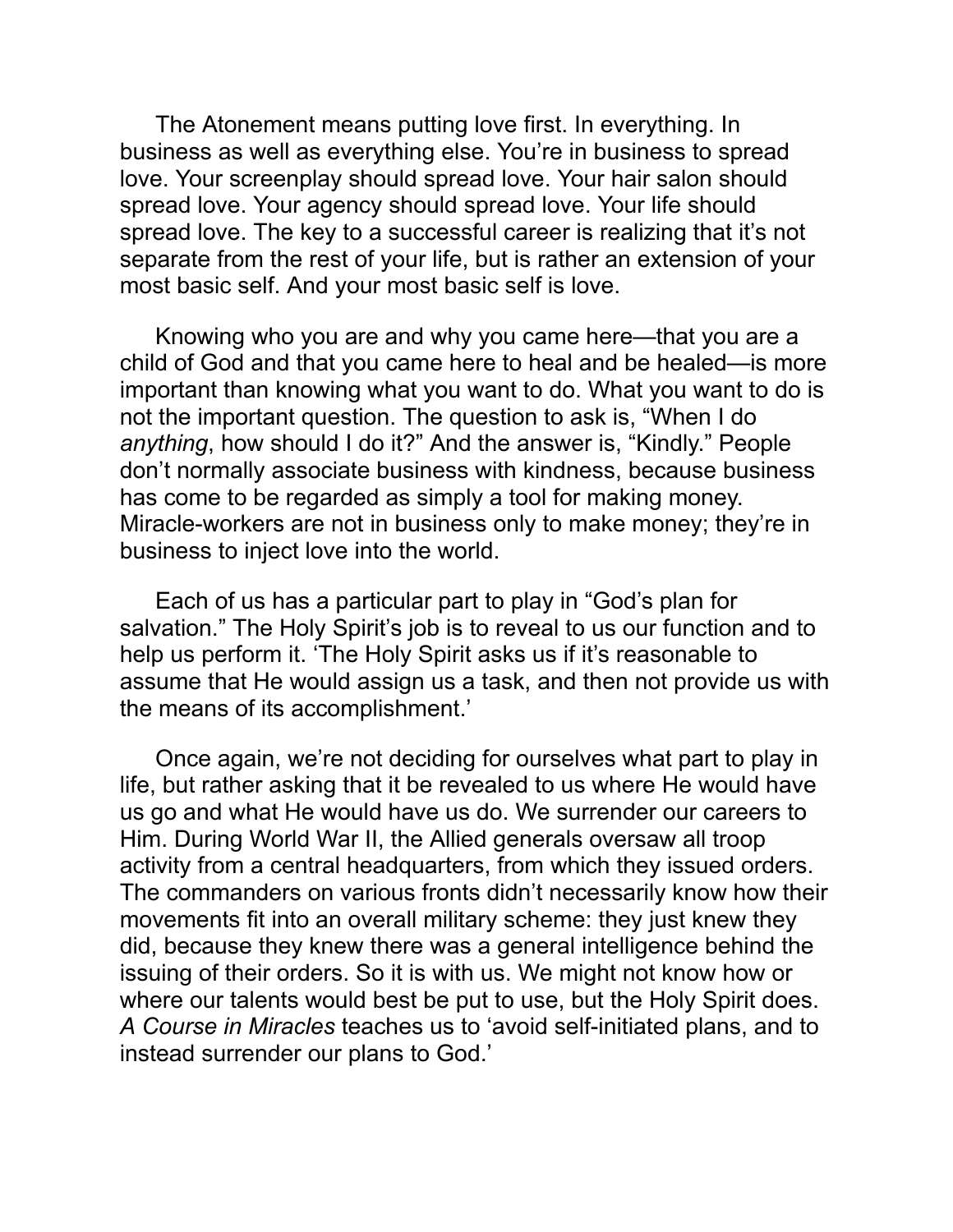Some people have said, "But I'm afraid to surrender my career to God. I'm a musician—what if He wants me to be an accountant?" My answer to that is, why would He? Wouldn't He rather have someone who understands numbers do that job?

If you're talented at music, that talent is of God. If something makes your heart sing, that's God's way of telling you it's a contribution He wants you to make. Sharing our gifts is what makes us happy. We're most powerful, and God's power is most apparent on the earth when we're happy.

*A Course in Miracles* says that the 'only real pleasure comes from doing God's will.' The crux of salvation in any area is a shift in our sense of purpose. Relationships, careers, bodies—all these areas of our lives are reborn in spirit when we dedicate them to God's purposes, asking that they be used as instruments through which the world is healed.

That shift is a miracle. As always, we consciously ask for it. "Dear God, please give my life some sense of purpose. Use me as an instrument of your peace. Use my talents and abilities to spread love. I surrender my job to you. Help me to remember that my real job is to love the world back to health. Thank you very much. Amen."

# *2. GOD'S WILL*

"*Where would you have me go*?

*What would you have me do*?

*What would you have me say, and to whom*?"

People ask themselves, "Do I want to serve God, or do I want to be happy?" Since certain organized religions have represented the spiritual life as a life of sacrifice and austerity, it can be hard for some people to imagine that a life lived close to God is a life full of joy. *A*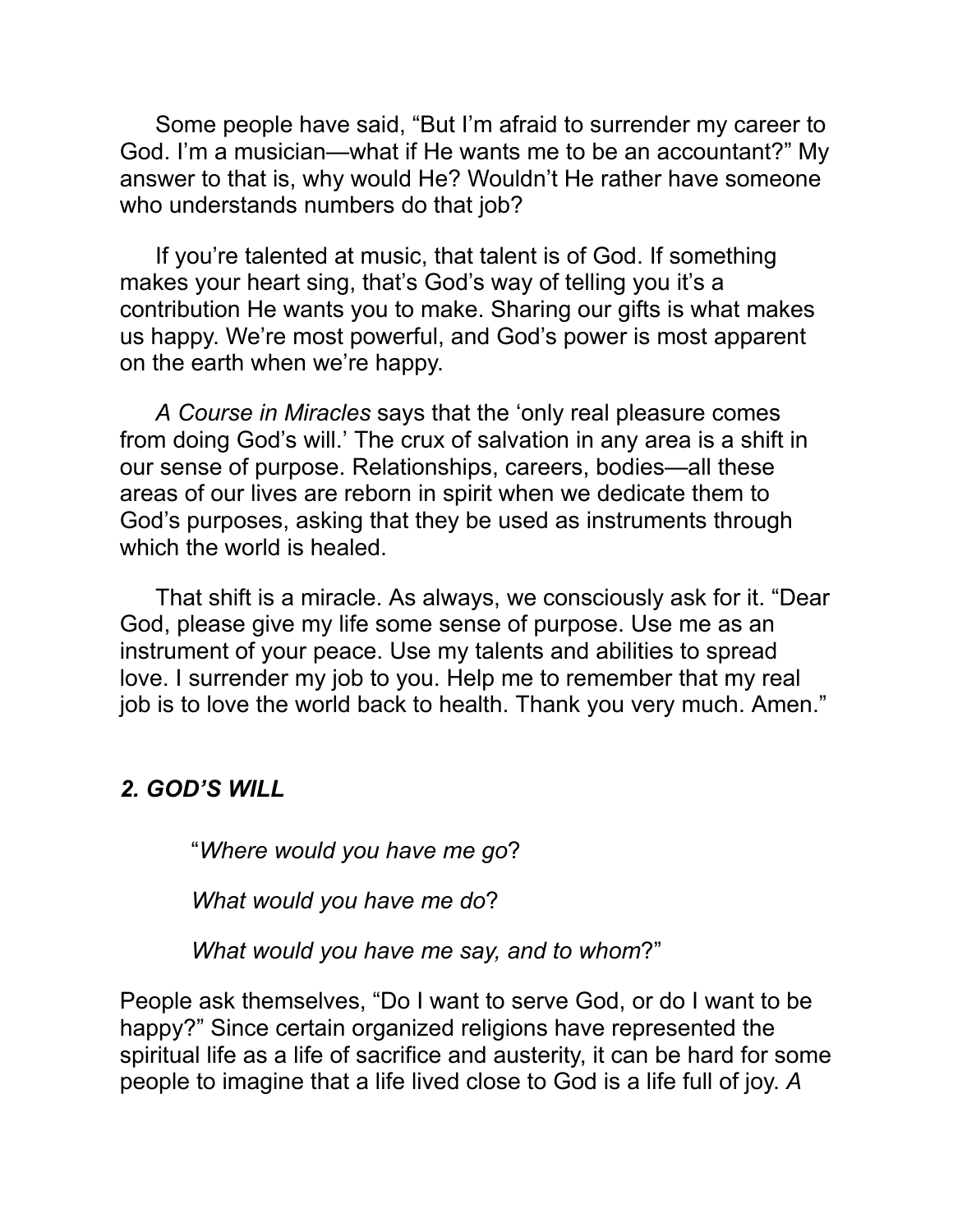*Course in Miracles* says the 'only real pleasure comes from doing God's will.'

God does not demand sacrifice. The life of sacrifice is the life we live *before* we find a higher sense of identity and purpose: the sacrifice of the memory of how magnificent we really are, and what an important job we came here to do. And that's a lot to sacrifice, because when we can't remember why we're going somewhere, we have a hard time acting on full throttle once we get there. Love gives energy and direction. It's spiritual fuel.

Any career, when given to the Holy Spirit, can be used as part of the plan of the restoration of the world. No job is too big or too small for God to use. You have the unlimited power of the universe within you and so does everyone else. It's nothing to take personal credit for, nor anything to feel guilty about. Our real power emanates from a force that's in us but not of us. 'Be humble before God,' says the Course, 'yet great in him.' Remembering this keeps us connected to our innocence, and as long as we have that, the power will keep pouring through us. Forget it, and the faucet could be turned off at any moment. Stop blessing the universe, and the universe will seem to stop blessing you. Whatever your activity, just ask that it be used to bless the world.

I remember one day complaining to my girlfriend June how unhappy I was, and she said, "Marianne, I don't mean to be hard on you, but do you ever do anything for anyone else?" That comment felt like a brick to my forehead, although I did very little about it at the time. After I went through my period of very deep depression several years later, however, human suffering became a much more personally significant subject. I thought that if other people suffered a fraction as much as I had, then my heart burst for them and I wanted to be of help. God seemed to say to me then, "People suffer deeply, and there have been people suffering around you all your life. You just didn't notice. You were shopping."

I used to worry, as do many people, about what I was supposed to do with my life. I never seemed to be able to stick with any one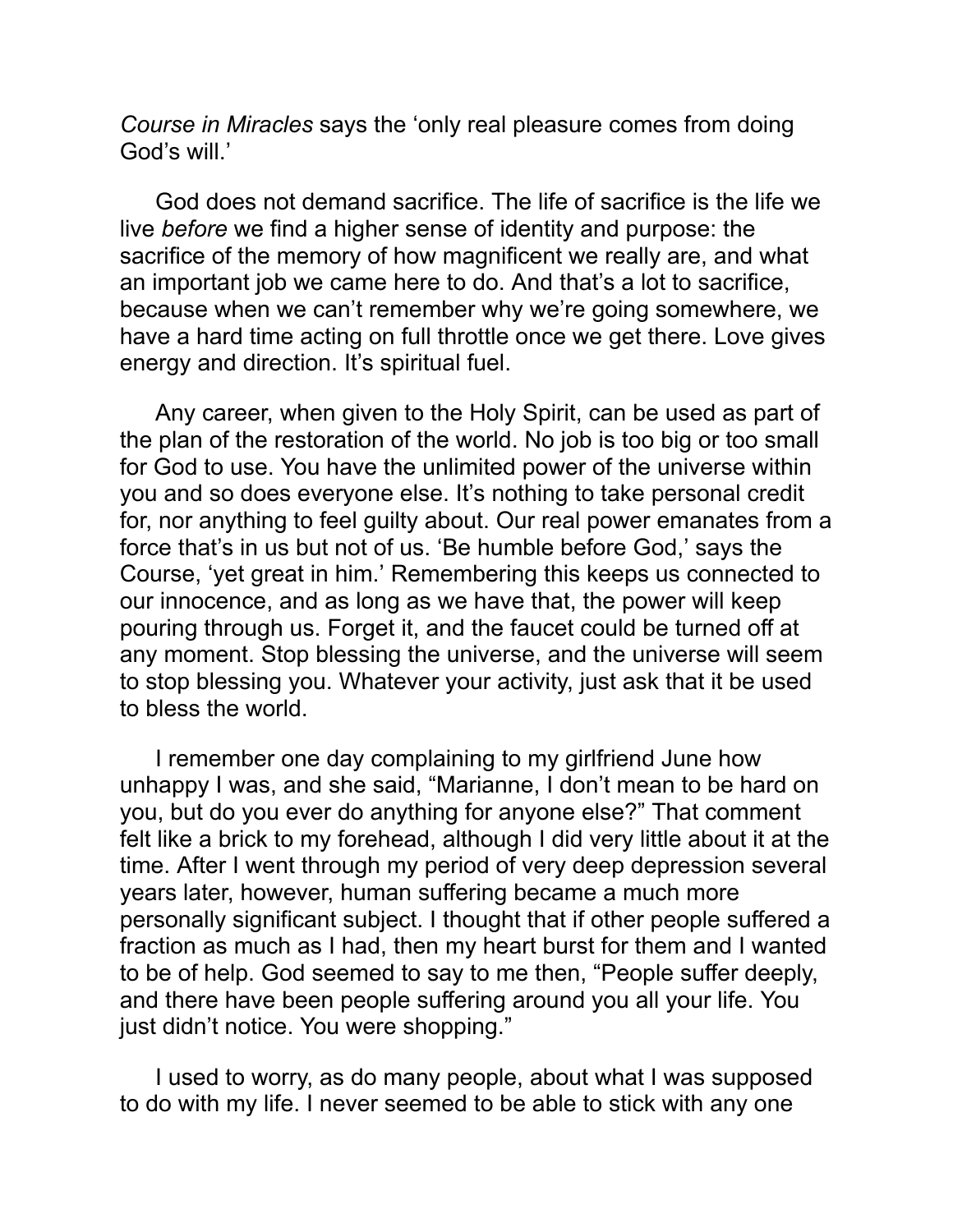thing very long or make money or find any real satisfaction in my work. I felt paralyzed. I remember once asking God to reveal to me what He wanted me to know in order that I might change. I got down on my knees and worked myself into a grandiose meditative state. I saw visual images of a glorious sky and a group of angels marching through the clouds to bring me His answer. A couple of cherubs held up a scroll that they then began to unfold. My heart started racing as I awaited God's message, which I was sure would be extremely important. Slowly the letters on the scroll began to form words: "Marianne, you're a spoiled brat."

The reason I was paralyzed was because I had lost touch with the sole memory of why I came to earth. Telling me I was a spoiled brat was the perfect information, the key to unlock my energies. The problem was my selfishness. Like actors who have spent so much time learning how to act that they didn't learn how to live, and so end up making lousy actors because they ultimately have nothing authentic to reveal about life, we sometimes lose our personal power by forgetting why we have it. We study up on how to run businesses, not stopping to think about *why* we're in business except to make money. This is not a spiritually powerful beam, and the universe will tolerate it less and less as the nineties unfold.

# *3. PERSONAL POWER*

"*All power is of God*."

Don't ask God to send you a brilliant career, but rather ask Him to show you the brilliance within you. It is the recognition of our brilliance that releases it into expression. Stable, meaningful external effects don't occur until we've experienced an internal stirring. Once an internal stirring has occurred, external effects cannot fail to happen. We're all capable of an internal stirring, and are in fact coded for it. It is our potential for greatness. Achievement doesn't come from what we do, but from who we are. Our worldly power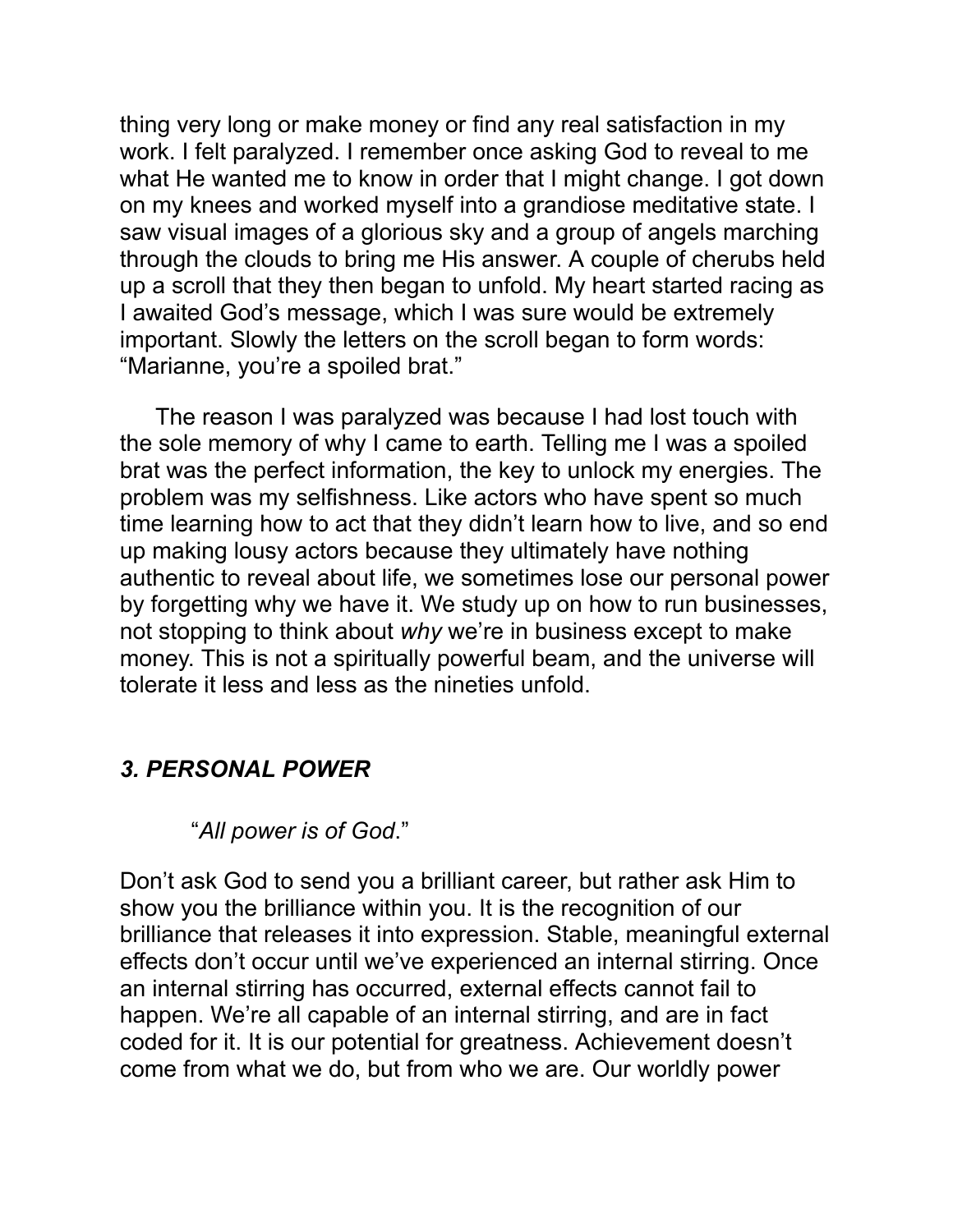results from our personal power. Our career is an extension of our personality.

People who profoundly achieve aren't necessarily people who do so much; they're people around whom things get done. Mahatma Gandhi and President Kennedy were both examples of this. Their greatest achievements lay in all the energy they stirred in other people, the invisible forces thay unleashed around them. By touching their own depths, they touched the depths within others.

That kind of charisma, the power to effect what happens on the earth from an invisible realm within, is the natural right and function of the Son of God. The word "charisma" was originally a religious term. It means "of the spirit." The new frontiers are internal ones. The real stretch is always within us. Instead of expanding our ability or willingness to go out and get anything, we expand our ability to receive what is already here for us.

Personal power emanates from someone who takes life seriously. The universe takes us a seriously as we take it. There is no greater seriousness than the full appreciation of the power and importance of love. Miracles flow from the recognition that love is the purpose of our careers.

*A Course in Miracles* discusses a traditional Christian concept called "the gifts of the Holy Spirit." This idea is that, when our lives are given to the Holy Spirit to use for His purposes, new talents emerge within us. We don't get our lives together and then give them to God, but rather we give our lives to God and then things start coming together. As our hearts open, our talents and gifts begin to blossom. Many people have told me that once they're successful and have made a lot of money, they will use that success to help the world. But that's a delay technique by which the ego tries to keep us from showing up fully in our own lives. Even if we don't yet consider ourselves successful, we can devote our work now to being used in the service of the healing of the world. From that point of power our careers will take off.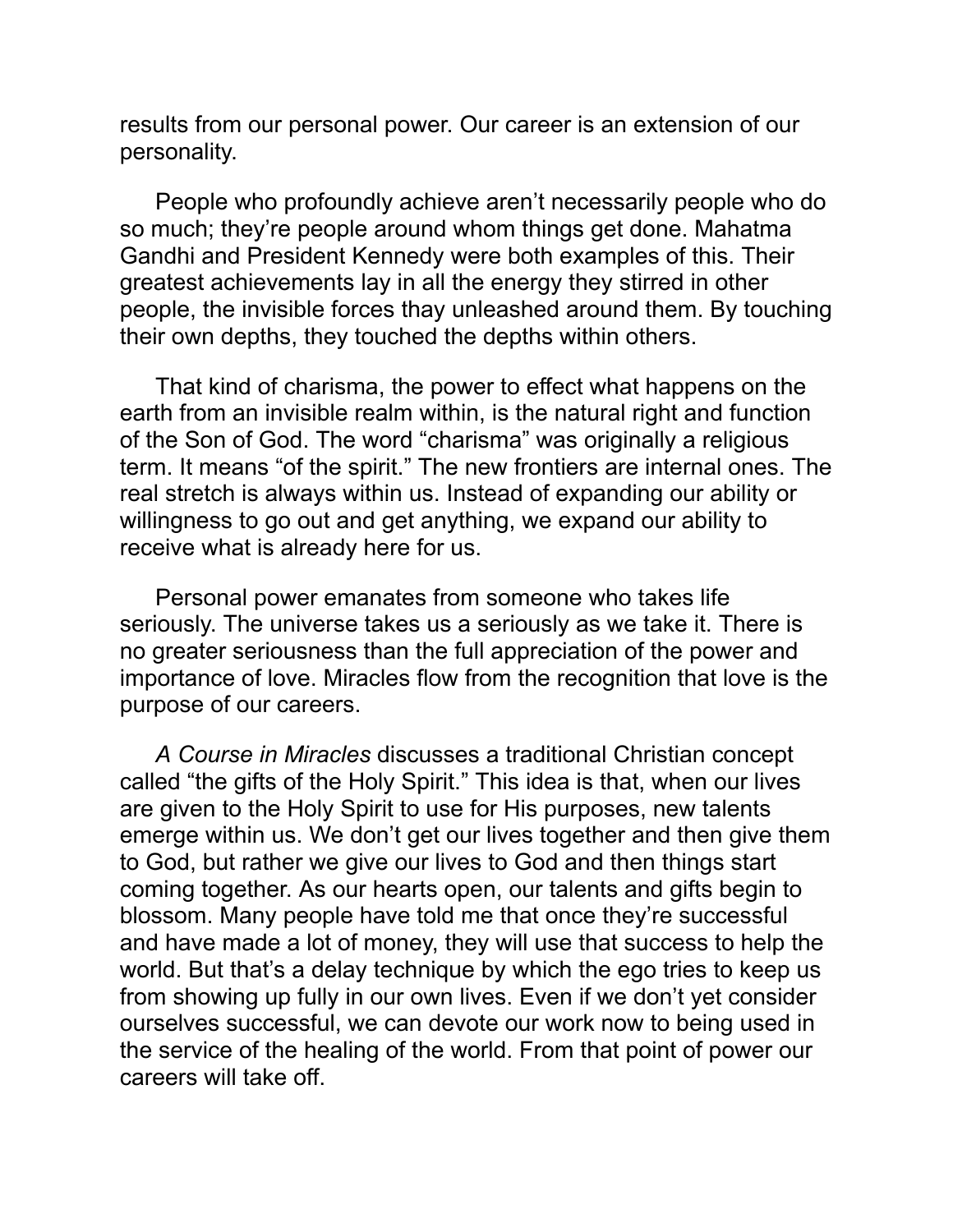No matter what we do, we can make it our ministry. No matter what form our job or activity takes, the content is the same as everyone else's: we are here to minister to human hearts. If we talk to anyone, or see anyone, or even think of anyone, then we have the opportunity to bring more love into the universe. From a waitress to the head of a movie studio, from an elevator operator to the president of a nation, there is no one whose job is unimportant to God.

When you know this, when you fully live up to the opportunity to heal, you achieve an energy that pushes you forward in worldly endeavors. Love makes you more attractive. That means you attract, like a magnet. You don't just attract people; you attract various circumstances that reflect back to you the power of your devotion. Your personal power is not something that is going to reveal itself at some later date. Your power is a result of your decision to reveal it. You are powerful in whatever moment you choose to be. The choice to be used as an instrument of love, right here, right now, is a choice for personal empowerment.

*A Course in Miracles* tells us that all of the children of God have power—yet no one has "special" power. 'All of us are special,' and yet none of us are special. No one has any more potential than anyone else for spreading the love and light of God. Many of our traditional notions of success rely on our talking ourselves into the belief that we're special and we have something special to offer. The truth is, none of us are special because special people would be different and separate from others. The oneness of Christ makes this impossible. The belief in specialness, therefore, is delusional and thus breeds fear.

What a Beethoven, Shakespeare or Picasso has done is not *create* something, so much as they have accessed that place within themselves from which they could *express* that which has been created by God. Their genius then, is actually expression and not creation. That's why great art strikes us with the shock of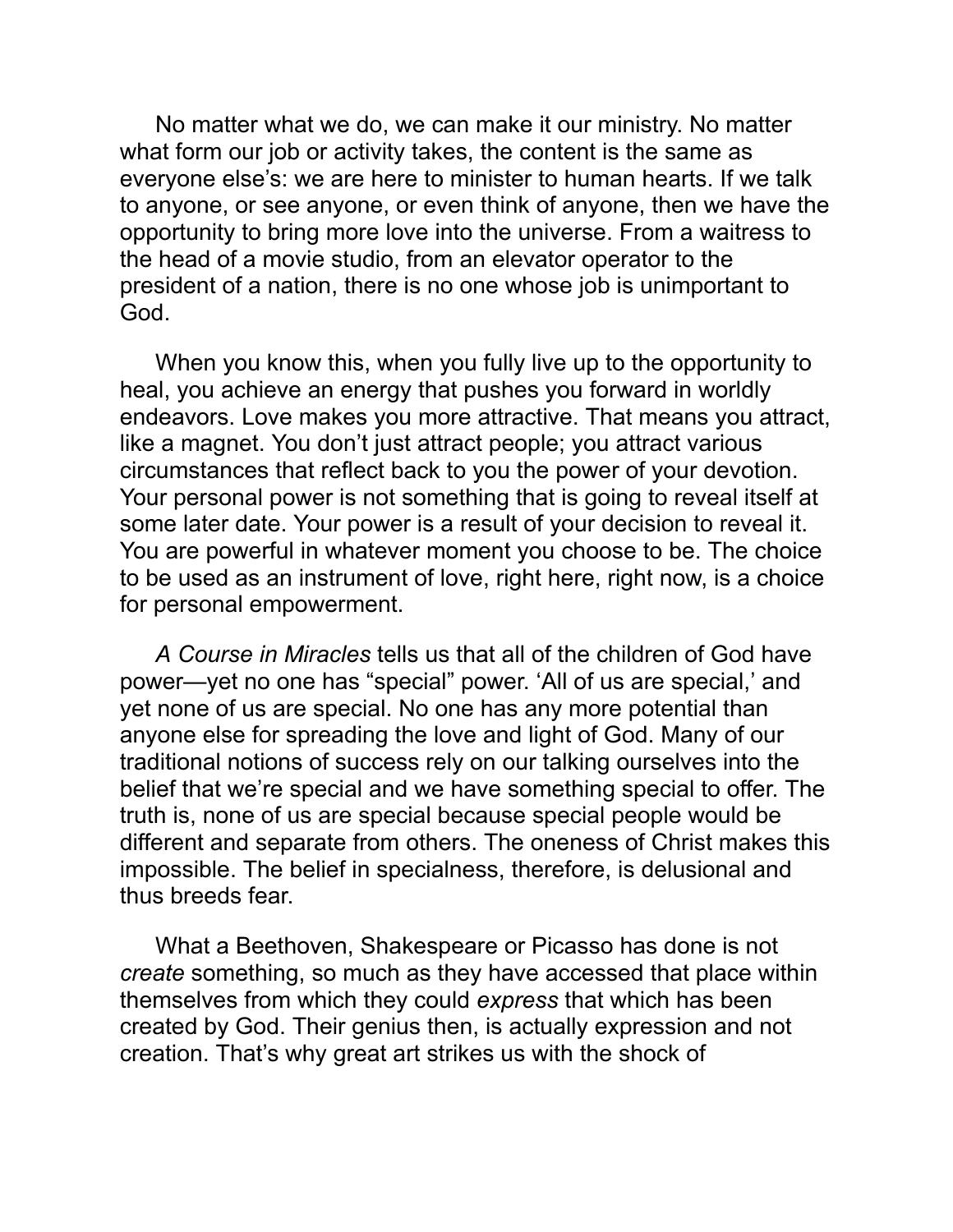recognition, the wish that *we* had said that. The soul thrills at the reminder of what we all already know.

The Course says that 'one day, all the gifts of God will be shared equally by everyone.' We all have the potential for greatness, but it gets plowed out of us early. Fear entered when someone told us there's a first prize, second prize and third prize, that some efforts deserve an A, and some get a C. After a while, part of us becomes afraid to even try. The only thing we have to give to the world is our own grasp on it. The ego argues that this is not enough. It leads us to cover up our simple truth, to try to invent a better one. But the ego isn't protecting us here, although, as always, it pretends to. It isn't guarding against our making fools of ourselves; it is guarding against our experience of who we really are, the brilliance of expressing it, and the joy that the expression brings to ourselves and others.

I love the story of the little girl who showed her teacher a picture she painted of a tree. The tree was purple. The teacher said, "Sweetheart, I've never seen a purple tree, now have I?"

"Oh?" said the little girl. "That's too bad."

We can't fake authenticity. We think we need to create ourselves, always doing a paste-up job on our personalities. That is because we're trying to be special rather than real. We're pathetically trying to conform with all the other people trying to do the same.

A tulip doesn't strive to impress anyone. It doesn't struggle to be different than a rose. It doesn't have to. It *is* different. And there's room in the garden for every flower. You didn't have to struggle to make your face different than anyone else's on earth. It just is. You *are* unique because you were created that way. Look at little children in kindergarten. They're all different without trying to be. As long as they're unselfconsciously being themselves, they can't help but shine. It's only later, when children are taught to compete, to strive to be better than others, that their natural light becomes distorted.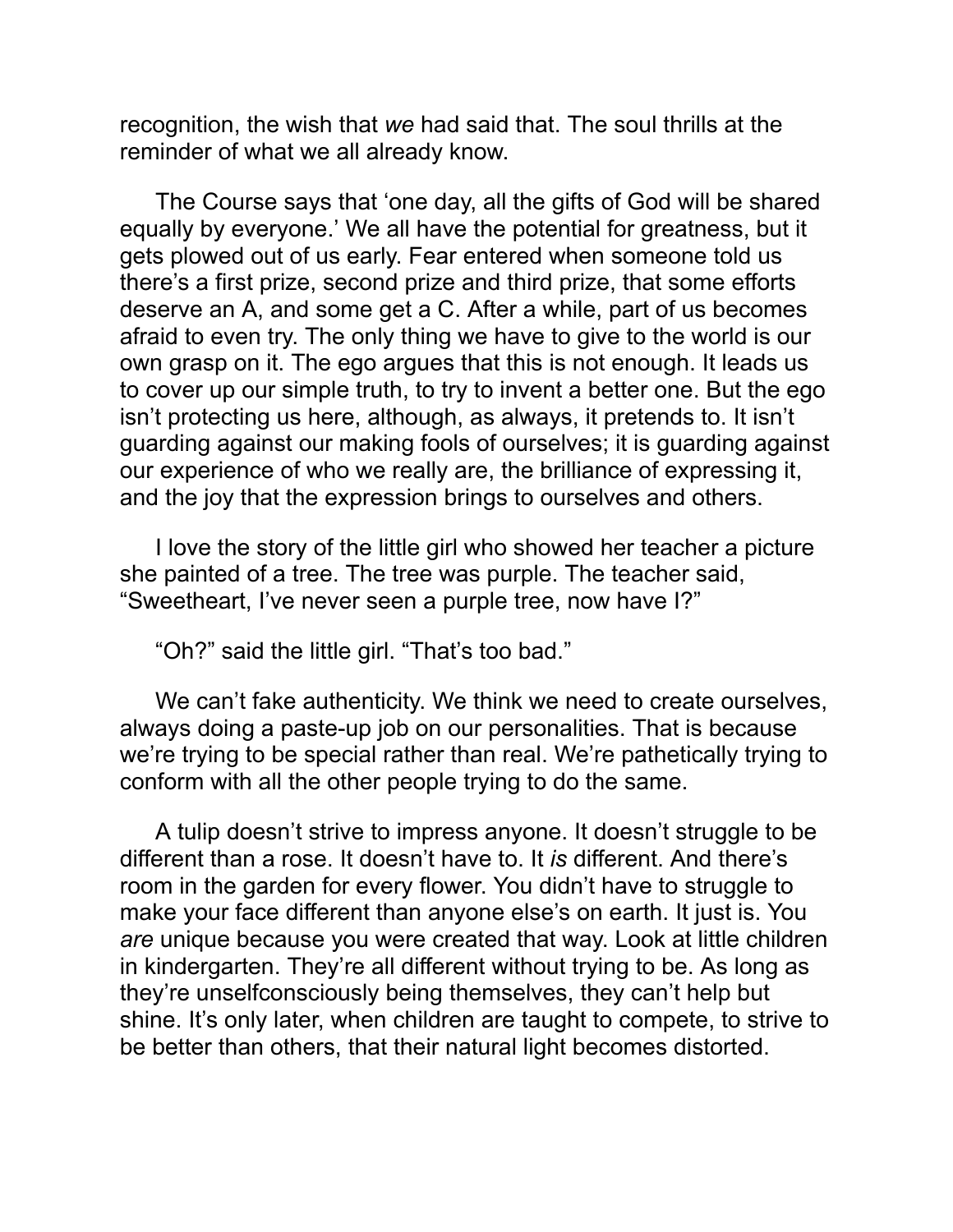The natural light of God within us all is what the Course refers to as our grandeur. The ego's efforts to embellish our natural state is what the Course refers to as grandiosity. "It is easy to distinguish" gandeur from grandiosity," says the Course, "because love is returned and pride is not." The ego interferes with the clear expression of our power by trying to get us to add something to it. This is actually a ploy by which it thwarts our capacity to express who we really are, and accept full recognition from others in return.

Once again, separation is the ego's goal. I used to always be on an emotional roller-coaster ride, feeling I was better than other people, and then feeling I was worse. "I'm better, no I'm not as good, I'm better, no I'm not as good." They're the same mistake. The truth is, we're just like everybody else. Knowing this—that we're no better or worse than anyone else because we're all essentially the same is a thought lacking in luster only until we fully appreciate what kind of club we belong to. Humanity is a group of infinitely powerful creatures. 'Our power, however, is in us but not of us.' It is God's spirit inside of us that enlightens and enlivens our lives. Of ourselves we're really no big deal.

This thought has helped me in my career. I walk onto a stage and sometimes speak to more than a thousand people at a time. I can't imagine dealing with the pressure of having to convince myself that I have something special to offer. I don't try to. I don't have to impress anyone, and if I'm not thinking that I have to, there's nothing to do but relax. I walk out on stage without feeling the need to make people think I'm special, because I know I'm not. I just talk to friends, casually and with enthusiasm. That's it. There isn't anything else. Everything else is just an illusion. The Son of God doesn't have to embellish who he is.

We're tempted to think that we're more impressive when we put on airs. We're not, of course; we're rather pathetic when we do that. The Course states, "Grandiosity is always a cover for despair." The light of Christ shines most brightly within us when we relax and let it be, allowing it to shine away our grandiose delusions. But we're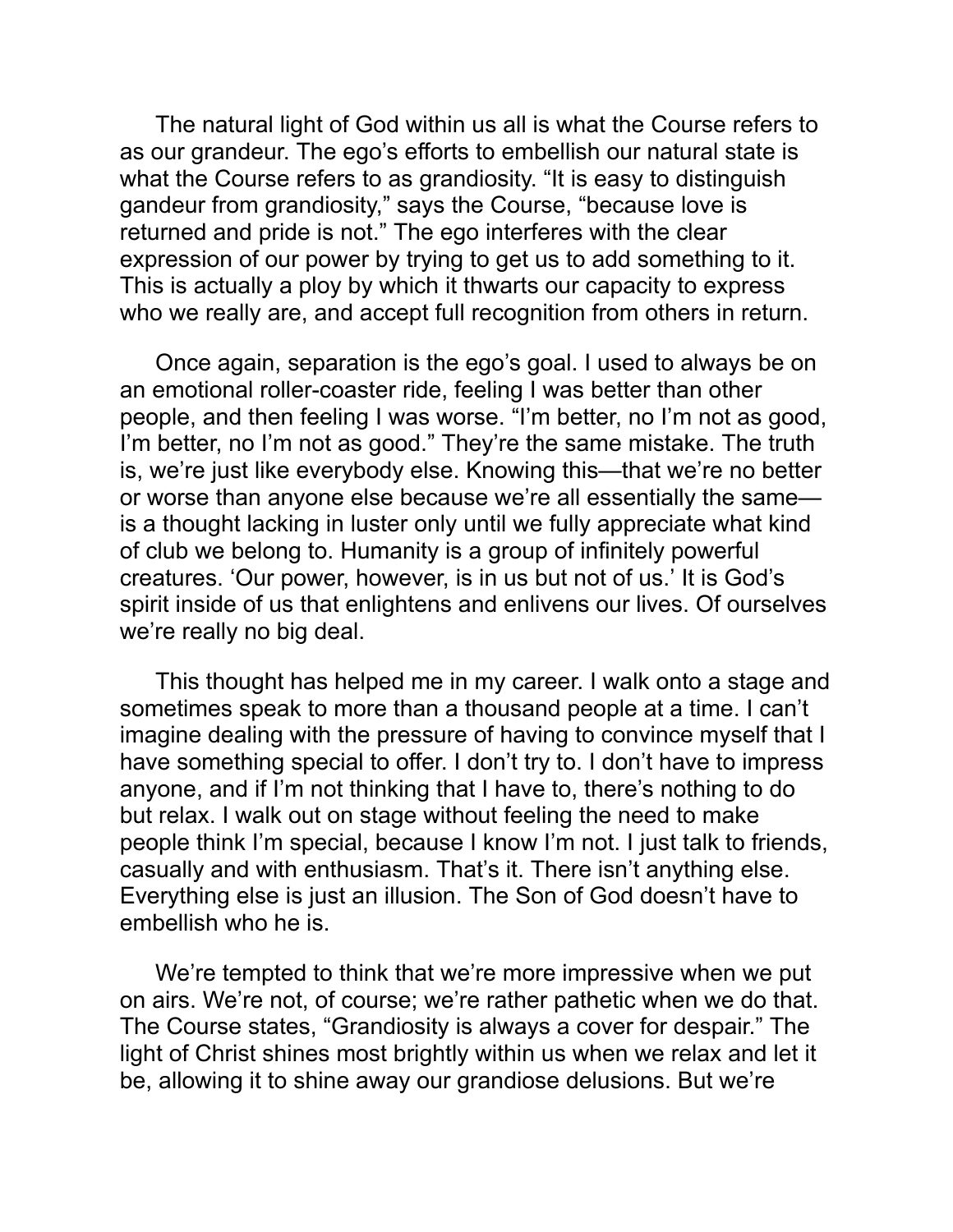afraid to let down our masks. What is really happening here, unconsciously, is not that we are defending against our smallness. The ego is actually, in those moments, defending against God.

As I interpret the Course, 'our deepest fear is not that we are inadequate. Our deepest fear is that we are powerful beyond measure. It is our light, not our darkness, that most frightens us.' We ask ourselves, Who am I to be brilliant, gorgeous, talented, fabulous? Actually, who are you *not* to be? You are a child of God. Your playing small doesn't serve the world. There's nothing enlightened about shrinking so that other people won't feel insecure around you. We are all meant to shine, as children do. We were born to make manifest the glory of God that is within us. It's not just in some of us; it's in everyone. And as we let our own light shine, we unconsciously give other people permission to do the same. As we're liberated from our own fear, our presence automatically liberates others.

A miracle worker is an artist of the soul. There's no higher art than living a good life. An artist informs the world of what's available behind the masks we all wear. That's what we're all here to do. The reason so many of us are obsessed with becoming stars is because we're not yet starring in our own lives. The cosmic spotlight isn't pointed *at* you; it radiates from *within* you. I used to feel like I was waiting for someone to discover me, to "produce" me, like Lana Turner at the drugstore. Ultimately I realized that the person I was waiting for was myself. If we wait for the world's permission to shine, we will never receive it. The ego doesn't give that permission. Only God does, and He has already done so. He has sent you here as His personal representative and is asking you to channel His love into the world. Are you waiting for a more important job? There isn't one.

There is a plan for each of us, and each of us is precious. As we open our hearts more and more, we're moved in the directions in which we're supposed to go. Our gifts well up inside of us and extend of their own accord. We accomplish effortlessly.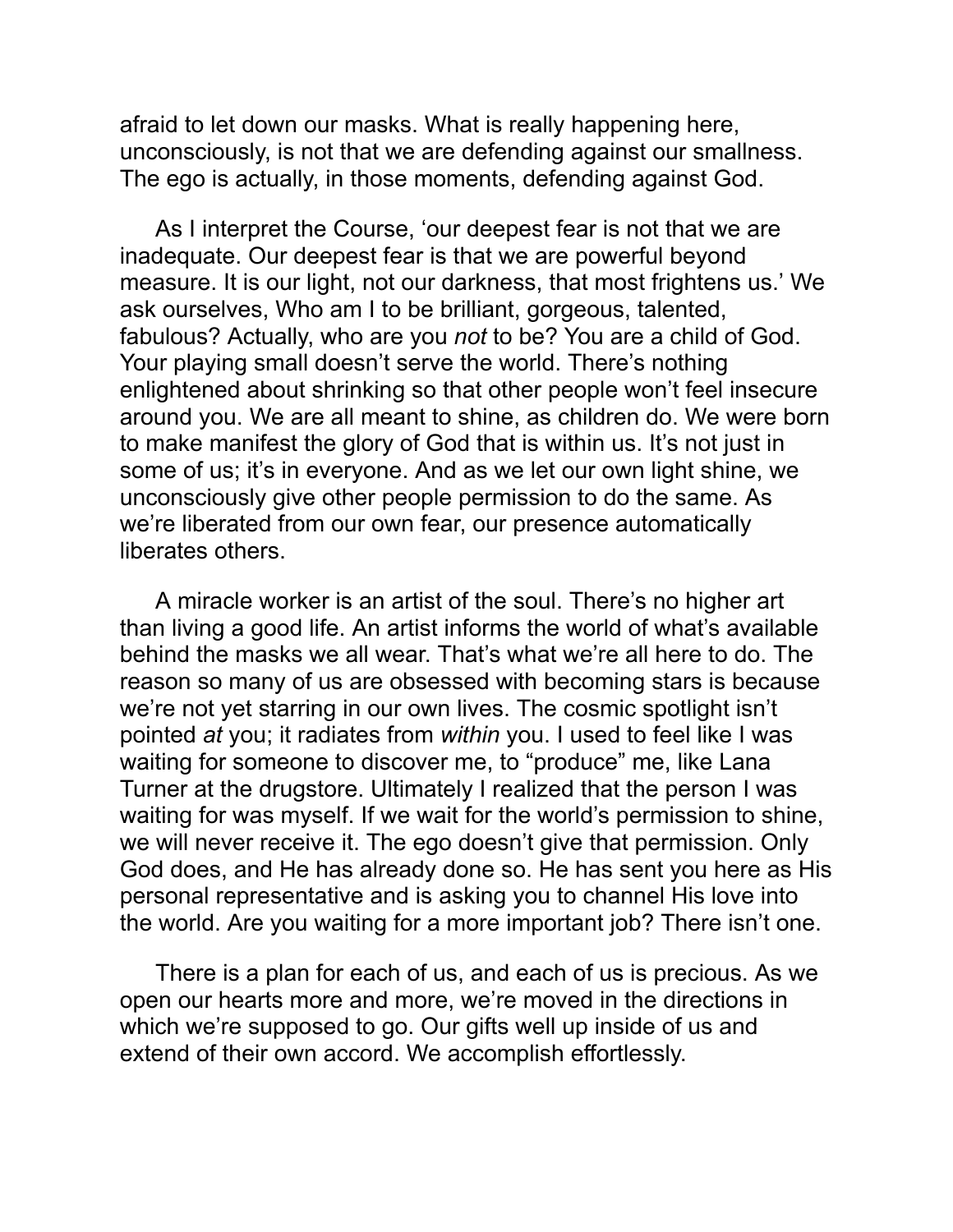How could Leonardo da Vinci not have painted? How could Shakespeare not have written? In *Letters to a Young Poet*, Rilke tells a young writer to write only if he *has* to. We are to do what there is a deep psychological and emotional imperative for us to do. That's our point of power, the source of our brilliance. Our power is not rationally or willfully called forth. It's a divine dispensation, an act of grace.

## *4. MONEY*

"*Joy has no cost*."

Do what you love. Do what makes your heart sing. And *never do it for the money*. Don't go to work to make money; go to work to spread joy. Seek ye first the kingdom of Heaven, and the Masaratti will get here when it's supposed to.

God doesn't have a poverty consciousness. He doesn't want you to have a boring life or a boring career. He doesn't have anything against the things of this world. 'Money isn't evil; it's just nothing.' Like anything else, it can be used for holy or unholy purposes.

I once had a small bookstore. A man came in one day and told me that he was going to teach me how to make money. "Every person that walks in that door," he said, "is a potential sale. And that's what you should silently say to yourself whenever a customer walks into the store: Potential sale, potential sale."

His advice sounded exploitative to me. He was advising me to view other people as pawns in my own scheme. I prayed and received these words: "Your store is a church." Church, esoterically, means the gathering of souls. It's not an outer plane but rather an inner plane phenomenon. People don't come into your place of business so that you can *get* anything. They're sent so that you can give them love.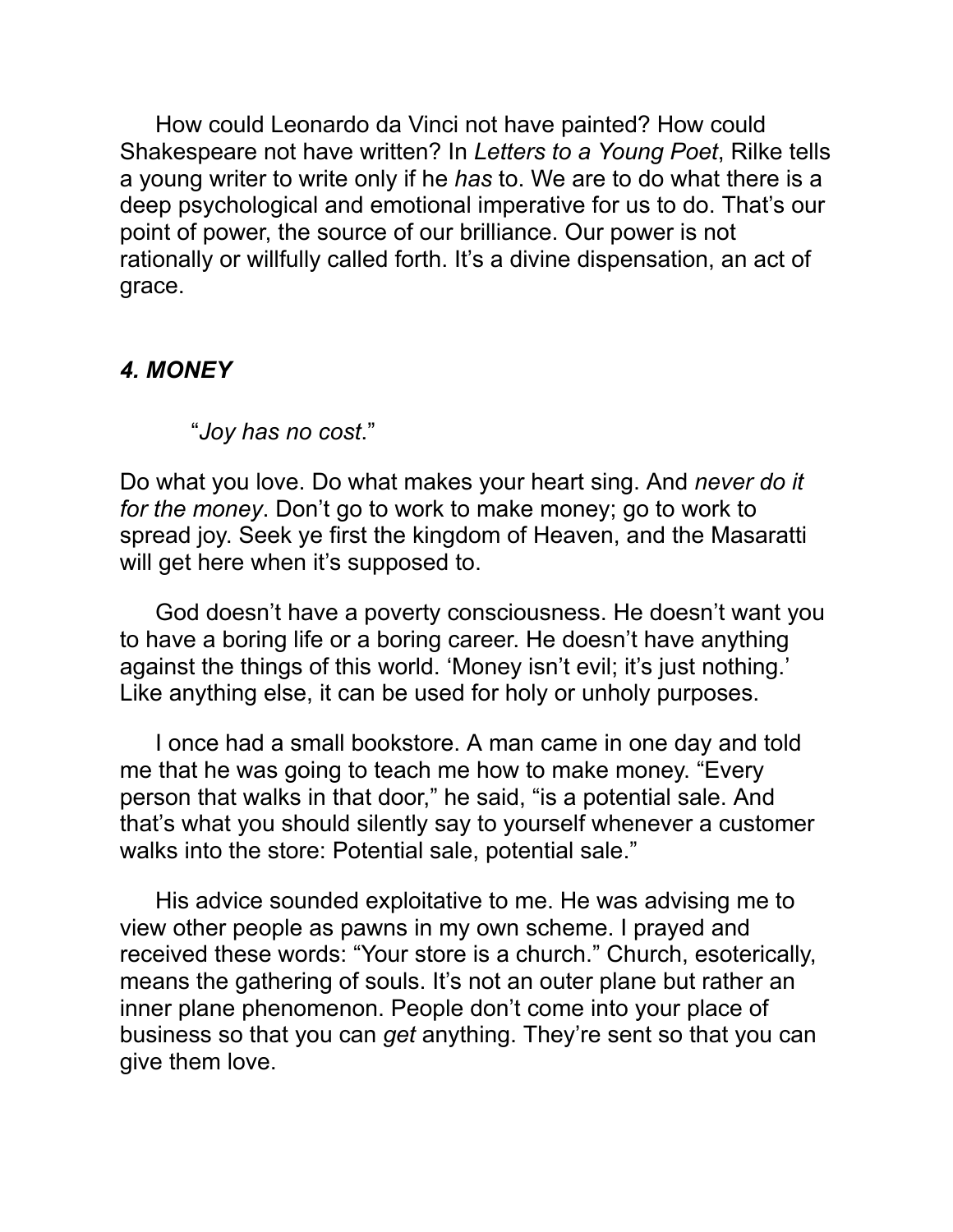After I said the prayer and got the feeling that my store was a church, I understood that my only job was to love the people who came there. I actually did that: every time I saw a customer walk in, I would silently bless them in some way or another. Not everyone bought a book every time they came in, but people began to consider me their bookseller. Customers were attracted to a peaceful feeling in the air. People might not know where it comes from, but they can feel it when love is being sent in their direction.

I'm amazed when I walk into stores and the sales people are rude, as if they're doing you some kind of favor letting you be there. A rude attitude is destructive to the emotional fabric of the world. Where I grew up, we left a store with that kind of energy because it doesn't feel good to be there.

When our goal is making money, creativity becomes distorted. If I saw money as the ultimate goal of my teaching career, then I would have to think more about what people wanted to hear and less about what I feel it's important to say. My energy would become tainted with efforts to get people to come back, to sell them on my lectures, to get them to bring their friends. But if the purpose of my career is to channel God's love, then I'm only there to open my heart, open my brain and open my mouth.

When we're working solely for money, our motivation is getting rather than giving. The miraculous transformation here is a shift from a sales mentality to a service mentality. Until we make this switch, we're operating from ego and concentrating on the things of this world rather than on love. This idolatry casts us into alien emotional territory, where we are always afraid. We're afraid of either failure or success. If we're closer to success, we'll fear success. If we're closer to failure, we'll fear failure. The issue isn't success or failure. The issue is the presence of fear, and its inevitability wherever love is absent.

Like everything else, money is either holy or unholy, depending on the purposes ascribed to it by the mind. We tend to do with money what we do with sex: we desire it but we judge the desire. It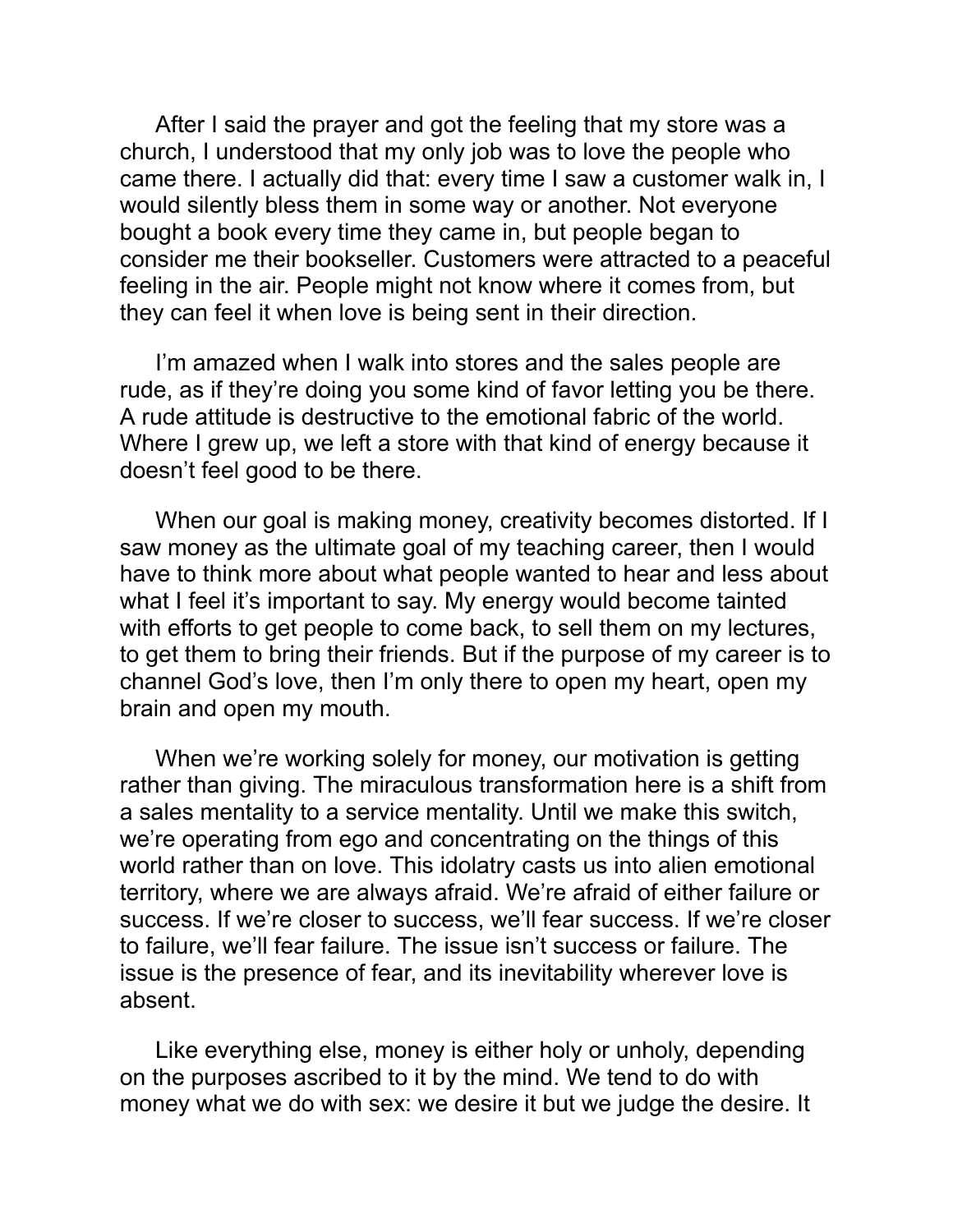is the judgment that then distorts the desire, turning it into an ugly expression. Because we are ashamed to admit that we want these things, we have insidious ways of pretending that we don't—such as condemning our desires even as we act them out. The loss of purity is in us, then—not in money or in sex. They are both just canvasses onto which we project our guilt.

Just as the fearful mind is the source of promiscuity and sex is merely the vehicle through which it is expressed, so money is not the source of greed. The mind is the source of greed, and money is one of the places where it expresses itself. Both money and sex can be used for holy as well as unholy purposes. Like nuclear energy, the problem isn't the energy, but how it is applied.

Our judgment of wealth is actually an ego ploy to make sure we never have any. I was once driving around a very wealthy neighborhood in Houston and I thought, "These people work for huge multi-national corporations that oppress people throughout the Third World." Then I stopped myself: How do I know what all those people do for a living, and how do I know what they do with their money? My judgmental attitude, masquerading as political consciousness, was actually my ego's way of trying to make sure that I would never have any money. What we mentally refuse to permit others, we refuse ourselves. What we bless in others, we draw to us.

When I was younger, I cherished the belief that, by being poor, I was somehow showing my camaraderie with the impoverished. Behind that thought, I see now, was my fear that I would fail if I tried to make money. I ultimately realized that poor people didn't need my sympathy so much as they needed cash. There's nothing pure or spiritual about poverty. We often see impoverished people who are very holy, but it isn't the poverty that creates the holiness. I've known some extremely spiritual wealthy people, and I've known some poor people who were anything but.

The Bible says it's harder for a rich man to get into Heaven than it is for a camel to walk through the eye of a needle. That's because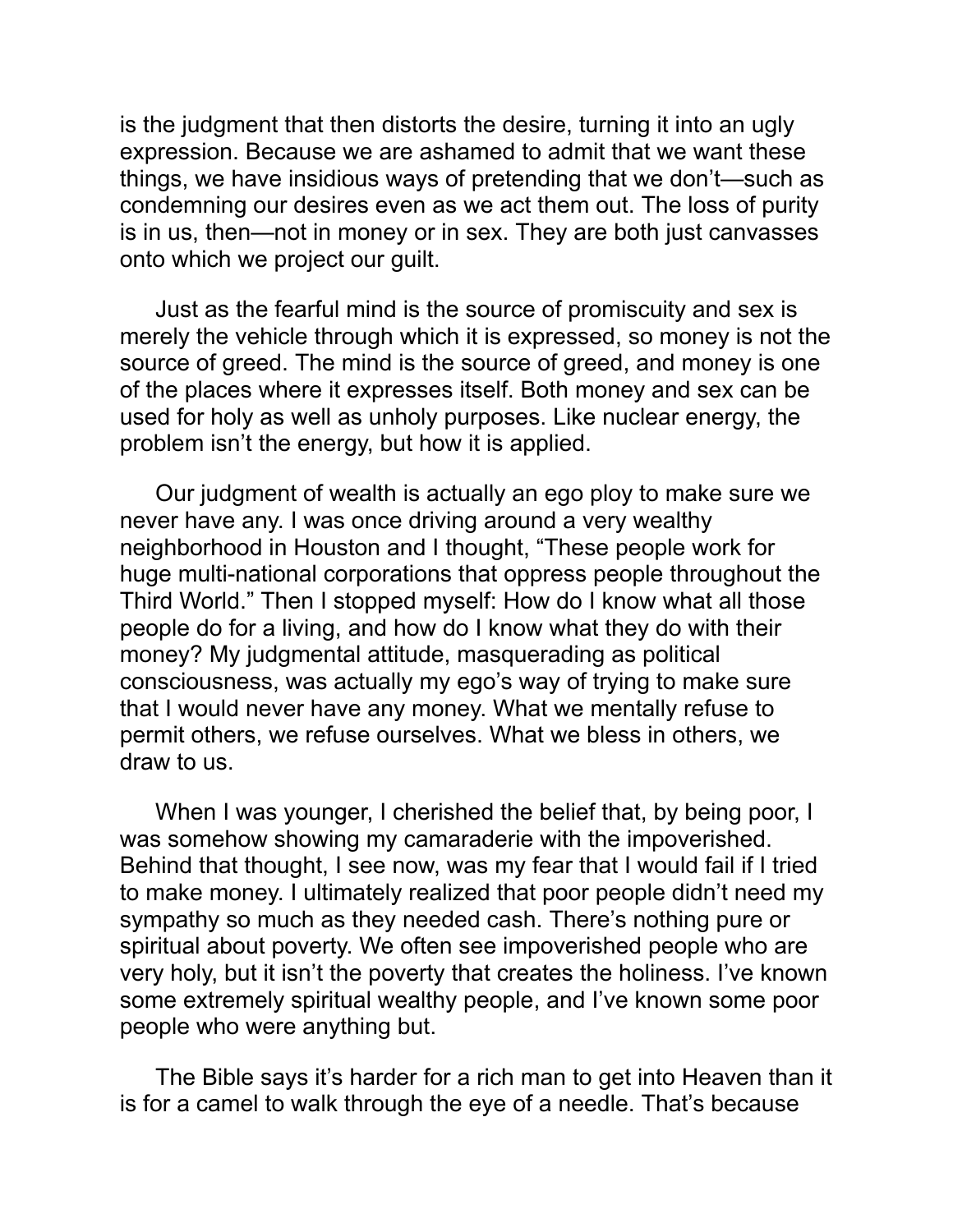the *attachment* to money is a huge temptation to deviate from love. But the moral imperative is not to block the reception of money into our lives. The challenge is to spiritualize our relationship to it, by seeing that its only purpose is to heal the world. In an enlightened society, rich people will not necessarily have less money. Poor people, however, will have much more. The problem, contrary to the ego's perception, is not just the distribution of wealth, but the consciousness around it. Money is not scarce. It is not a finite resource. We are not poor because the rich are rich. We are poor because we do not work with love.

It behooves us to remember that our money is God's money, and we want to have whatever He wants us to have in order to do with it whatever He wants us to do. God wants us to have whatever material support contributes to our greatest happiness. The ego tries to convince us that God demands sacrifice, and that the life of service would be a life of poverty. This is not the case. 'Our purpose on this earth is to be happy,' and it is the Holy Spirit's function to help us achieve that. He leads us to whatever material abundance supports us in standing forth joyously within the world, without binding us further to it.

There's much work to be done for the healing of the world, and some of it costs money. Often the Holy Spirit sends us money so that we can perform tasks He wants accomplished on His behalf. A responsible attitude towards money is one in which we're open to whatever comes, and trusting that it always will.

In asking for miracles, we ask the Holy Spirit to remove the obstacles to our reception of money. These obstacles take the form of thoughts, such as: money is impure, or having money means we're greedy; rich people are bad, or I shouldn't make more money than my parents did. Having money means that we have more money with which to employ other people and heal the world. There's nothing beautiful about what happens to a society when money stops circulating.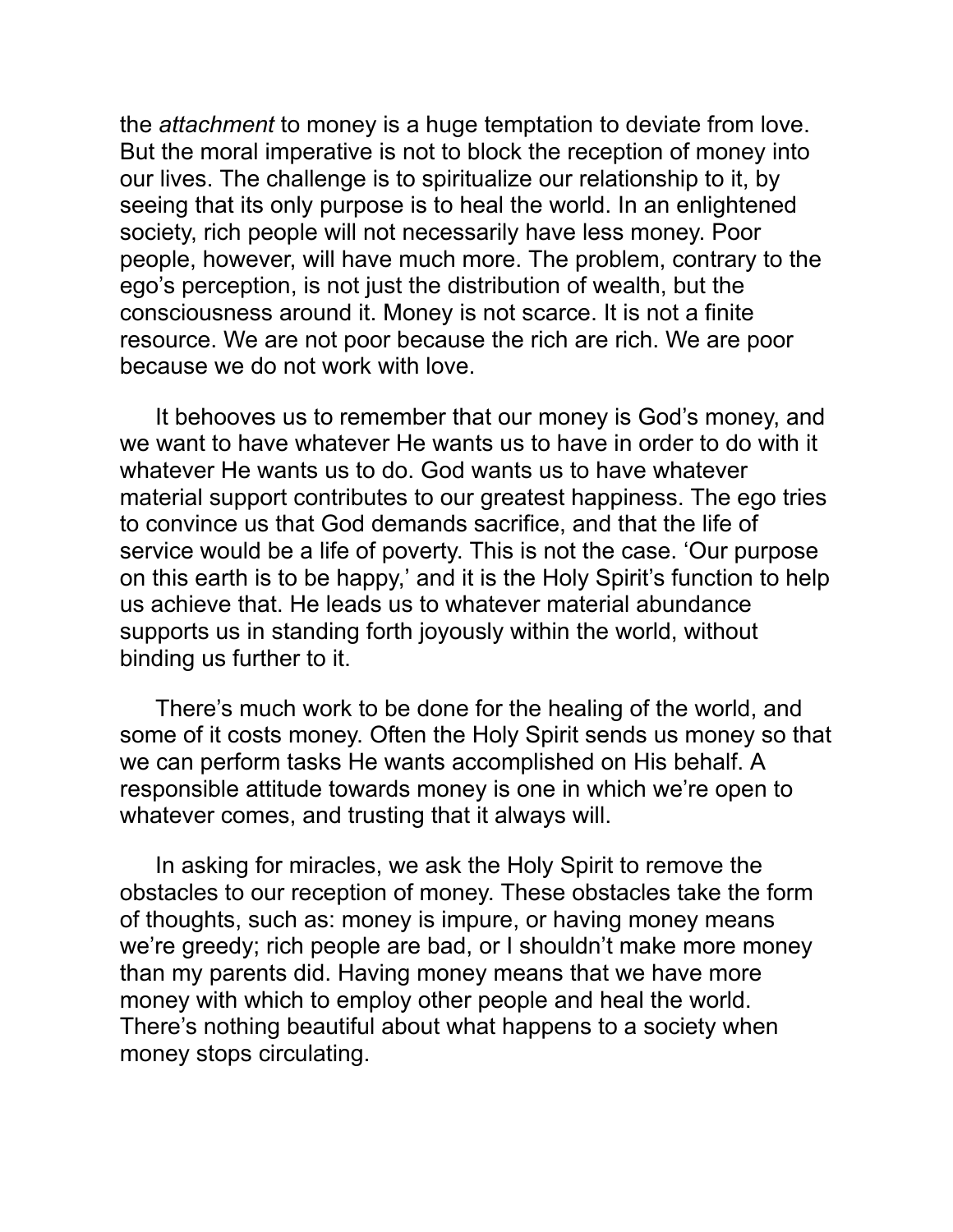One of the principles to remember about money is how important it is to pay for services rendered. If we begrudge someone else the right to make a living, we are begrudging ourselves the same. What we give, we will receive, and what we withhold will be withheld from us. And the universe doesn't register the difference between stealing from a huge corporation, or stealing from a nice little old lady.

The universe will always support our integrity. Sometimes our debts are so big or confusing, that even though we have the best of intentions, the burden and the guilt may be so overwhelming, that we just go on automatic, push the bills to the back of the drawer and try to forget them. Or change our phone number. The universe will not support that. A big person is not someone who never falls down. A big person is someone who, when they fall, does what it takes to get up again. As always, the issue is to ask for a miracle. There's no debtor's prison in this country. Once again, according to the Course, "Miracles are everyone's right but purification is necessary first." Purity of heart creates breakthroughs. If you owe back bills, no matter how much, write a letter to the company or individual, own the issue, apologize if appropriate, and let them know that you are setting up a payment plan, effective immediately. Send them something with the letter. Don't set yourself up for failure. If you can't afford to send fifteen dollars a month, that's okay. Send five dollars, if that's all you can. But make sure you send it and send it regularly and on time. It doesn't matter if the bill is fifty thousand dollars. The Course says "there is no order of difficulty in miracles." No matter what the shape of a problem, its form or its size, a miracle can handle it. Miracles mean that at any moment we can begin again. No matter what the problem, as long as we return our minds to a graceful position now, the universe will always help us clean up the mess and start over. To repent means to think again. In every area, the universe will support us to the extent that we support it.

Most of us have a lot "on" money—anything from an inappropriate need for it to an inappropriate judgment of it. Many of us received strong messages about money during our childhoods. We were taught, verbally or nonverbally, that it is overly important, or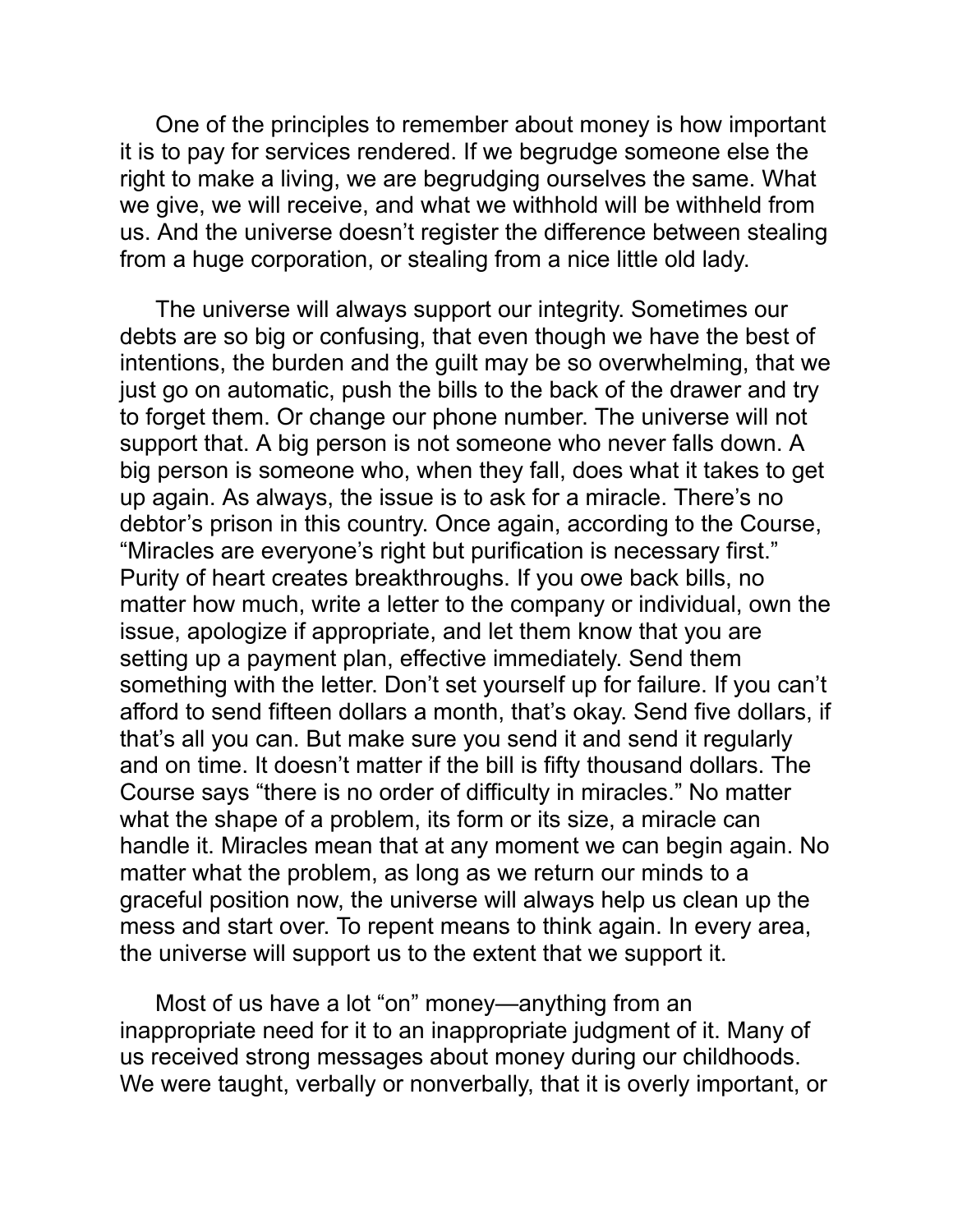unspiritual, or hard to get, or the root of all evil. Many of us are afraid that people won't like us if we don't make money, or afraid that they won't like us if we do. Money is an area where we need, individually and collectively, a radical healing of our mental habits.

We pray. Dear God, "I surrender to you all my thoughts about money, I surrender to you my debts, I surrender to you my wealth. Open my mind to receive abundantly. Channel your abundance through me in a way that serves the world. Amen."

#### *5. MINISTRY*

"*And that one Voice appoints your function and relays it to you, giving you the strength to understand it, do what it entails, and to succeed in everything you do that is related to it*."

There's no more potent way to thank God for your gifts, or to increase them, than by sharing them. You will be given as much power in the world as you are willing to use on His behalf.

Think of your career as your ministry. Make your work an expression of love, in service to mankind. Within the worldly illusion, we all have different jobs. Some of us are artists, some of us are business people, some of us are scientists. But in the real world that lies beyond all this, we all have the same job: to minister to human hearts. All of us are here as ministers of God.

A few years ago I went back to Houston for a special reunion of my high school drama department. Our teacher was retiring, and exstudents of his from all over the country came to pay their respects. At the dinner, a lot of attention was given to the fact that many of Mr. Pickett's students had gone on to become successful actors. But many of his students had gone on to become successful people, period. By teaching us the truth about acting, he taught us the truth about life. Once you know; 1. Leave your personal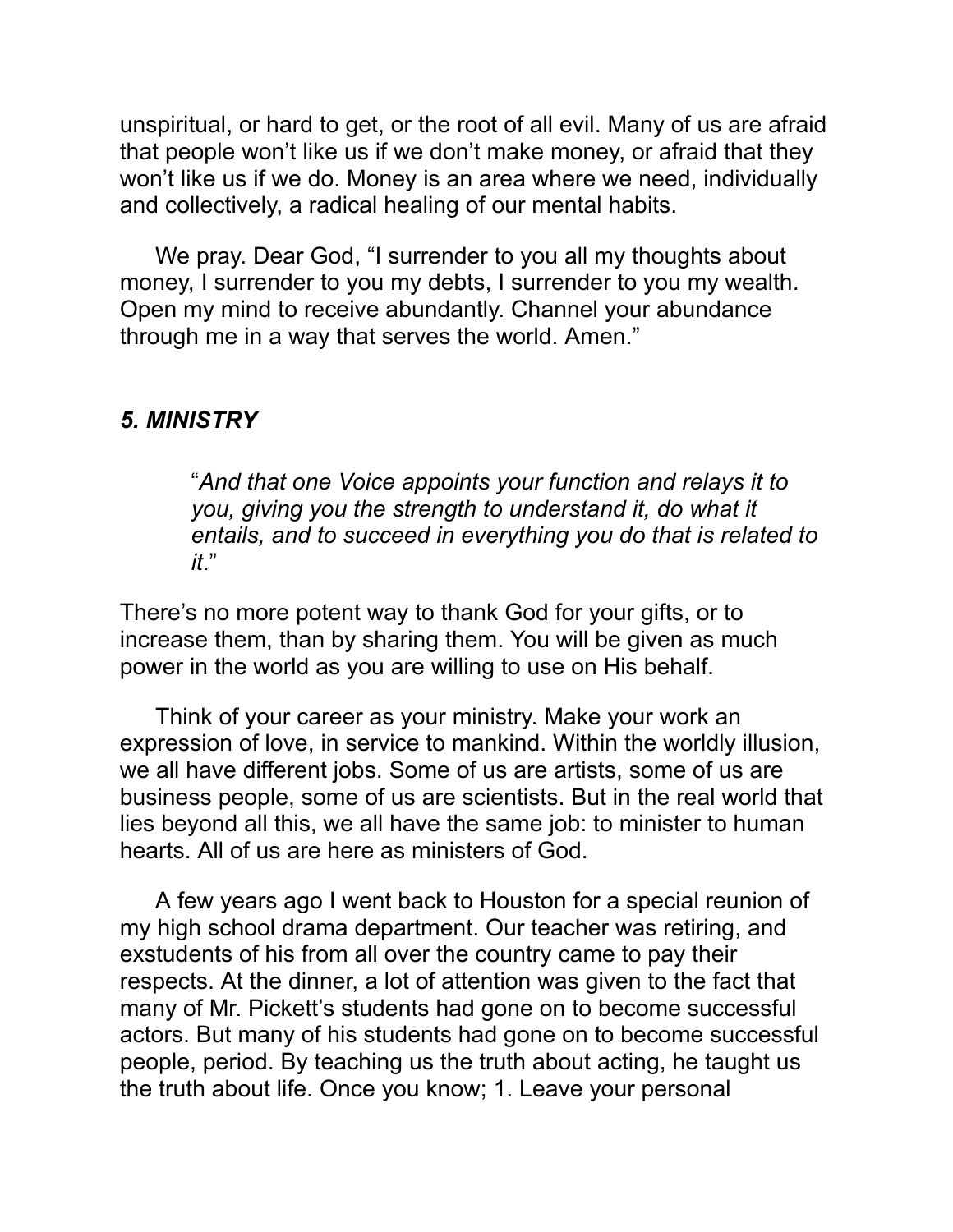problems at the stage door; 2. Treat the material with honesty, dignity and without embellishment; 3. Show up fully no matter how many people are in the audience, then you know everything you need to know in order to have a powerful professional career. To know the real truth about anything is to know the truth about everything. In learning the principles of ministry, we learn the principles of success, regardless of what form our ministry takes.

One of the things I've realized is that I've really only had one career. I've had many jobs, but they all had one basic element in common: me. The form of my work had mainly to do with where I was at that time in my life, and every form taught me something essential to my "career development.

As ministers of God, we let our careers be an expression of our own depth, of what really *matters* to us. Knowing that we are acting on behalf of a higher purpose than our own self-aggrandizement gives us the joy we're all seeking. Whatever we do, whatever our job, it can be a vessel through which we teach the message of salvation: that the Son of God is innocent, and we are all Sons of God. Kindness to Him transforms the world. We don't necessarily teach this verbally, but rather non-verbally. The problem most people have is that they're more concerned with the mode of their expression than with what they're seeking to express. That's because they don't *know* what they want to express. This generation, this culture, is full of people who want desperately to write a story, but for all the wrong reasons. I meet people who want to be in the spotlight, but have no idea what they would say if it was pointed at them. This is a fraudulent posture. It means we want the record contract more than the satisfaction of making music. The highest prize we can receive for creative work is the joy of being creative. Creative effort spent for any other reason than the joy of being in that light-filled place, love, God, whatever we want to call it, is lacking in integrity. It diminishes us. It reduces inspiration to mere sales.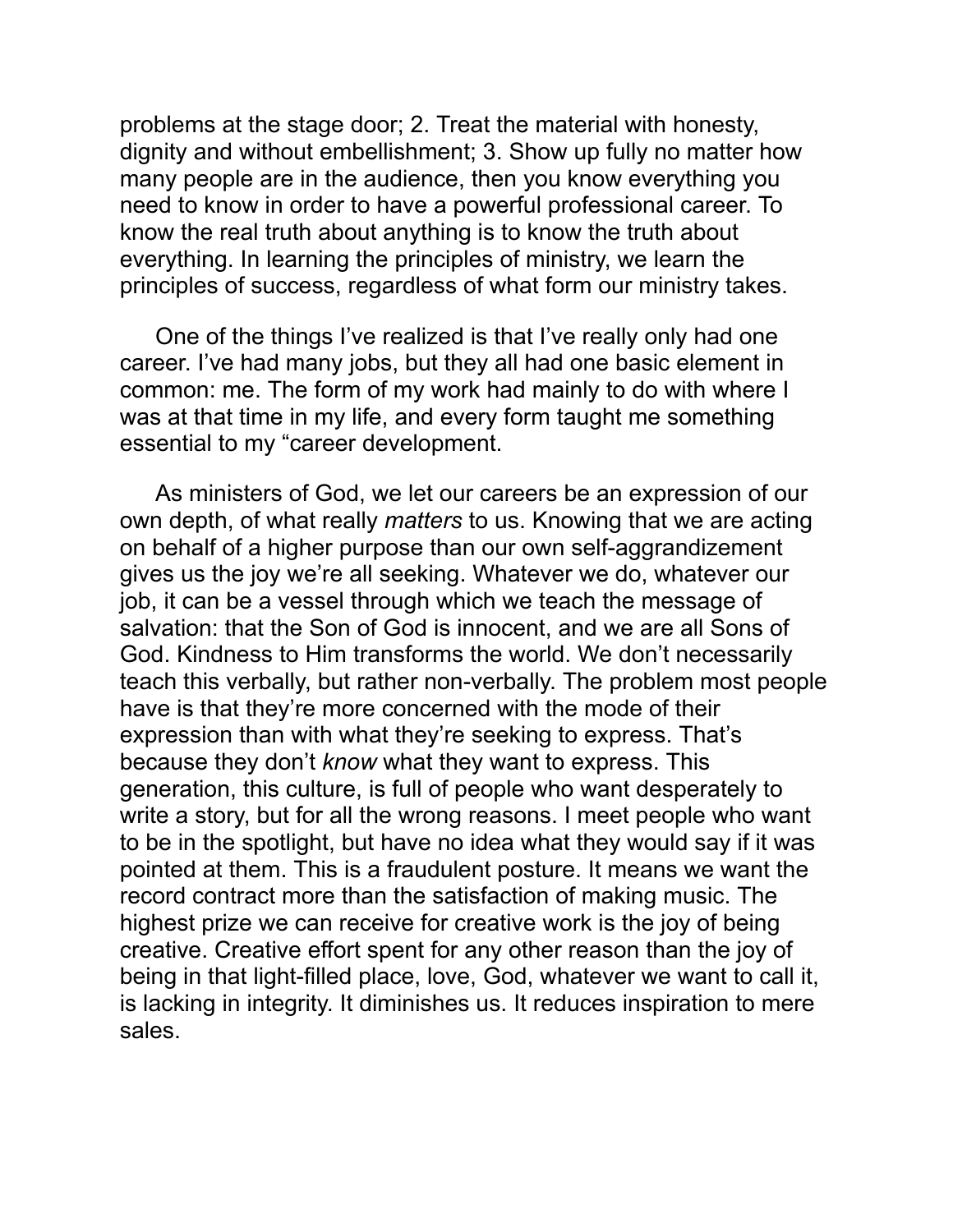A few years ago I visited Kauai. My friend and I took a ride on a boat along the Napali coastline. The boat was one of a fleet owned by a man known as Captain Zodiac. Zodiac is the word for the incredible land formations that meet the sea there. This man loved the coastline so passionately that he took the word for his own name. One day someone said to him, "You know a lot about this coastline and its history. A lot of people would love to see what you see here, and know what you know. Why don't you take people out on your boat and give them a tour?"

Captain Zodiac's rides are a great service to tourists on Kauai. They spread joy. They lift the cultural vibration. And the boat rides became quite a business. Captain Zodiac now has lots of boats, and he's very successful. His business formed around his love.

The issue is whether we're working for money, or working for love. What we need to investigate is which one is the more abundant attitude. As with Captain Zodiac, and contrary to the ego's arguments, love is actually good business.

Any job can become a ministry, as long as it is dedicated to love. Your career can be an empty canvas for God to write on. Whatever your talents or abilities, He can use them. Our ministry becomes a joyous experience for ourselves and others as we let a mysterious force direct us. We simply follow instructions. We are allowing God's spirit to move through us, using our gifts and resources however He sees fit, to do His work in the world. This is the key to a successful career.

Success is not unnatural; it is the most natural thing in the world because it is the natural result of man's cocreation with God. In *A Movable Feast*, Hemingway writes about writing. He describes the difference between his writing a story, and a story writing itself. When he finds himself writing the story, he knows it's time to stop for the day. Our life is meant to be a story that mysteriously writes itself, and our work is the creative fruit of our lives.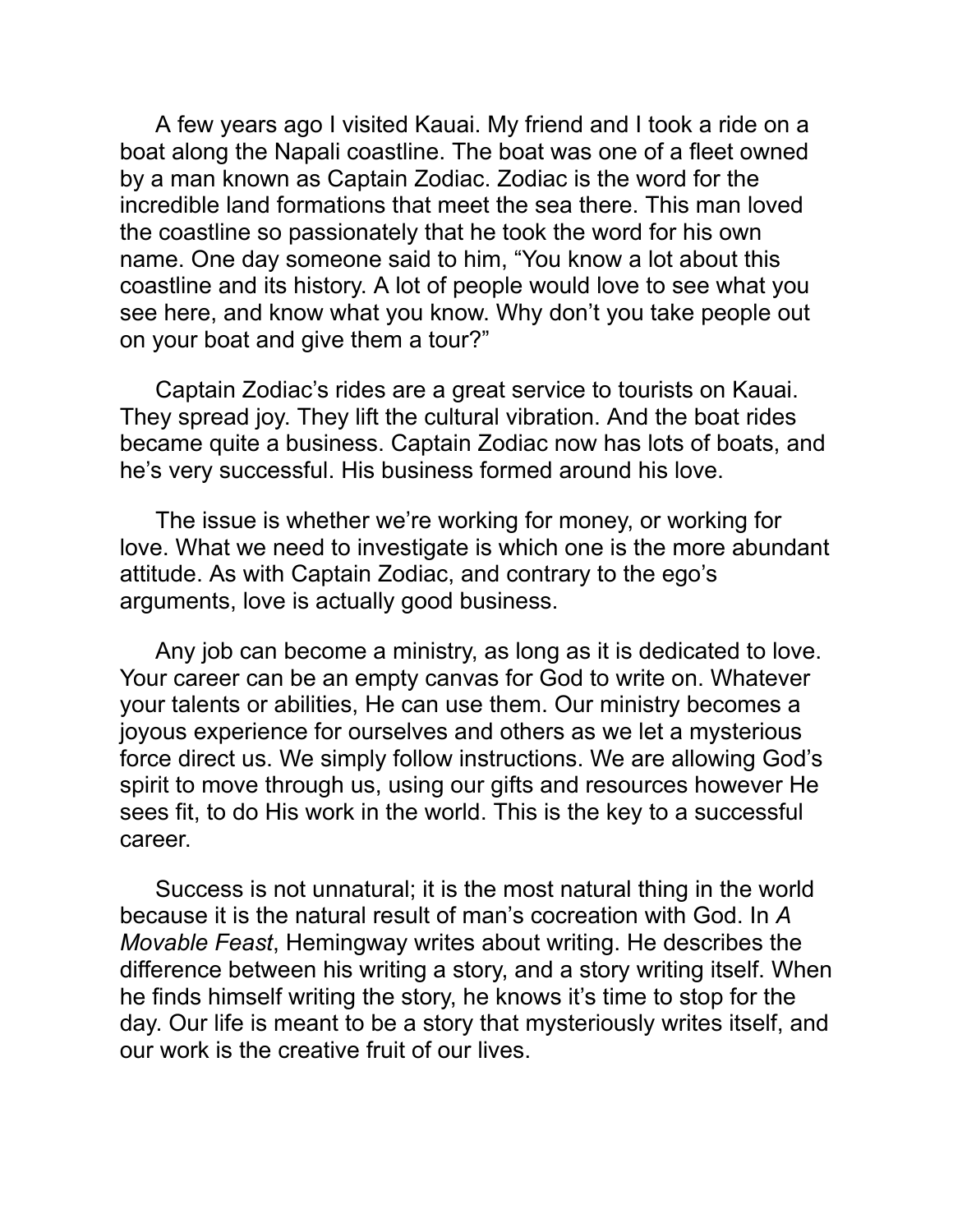"God, please use me" is the most powerful affirmation we can say for an abundant career. It is the miracle worker's prayer. Everybody wants a great job. Accept that it's already been given to you. The fact that you're alive means a function has been assigned to you: open your heart to everyone and everything. That way you're a vessel of God. Don't worry about what to say or what to do. He'll let you know.

I used to think I was lazy. I was always tired. Actually, I was just blocked until I discovered the purpose of my life. When our energy is applied in the direction of co-creating with God, of a willingness to supply love where there was none before, new energy bursts forth from deep inside us.

The world never gives you permission to shine. Only love does that. I remember being a cocktail waitress and walking into work one night thinking, "Oh, I get it! They think this is a bar!" As *A Course in Miracles* student, I now saw it differently. "This isn't a bar, and I'm not a waitress. That's just an illusion. Every business is a front for a church, and I'm here to purify the thought forms, to minister to the children of God." We can take our own lives seriously, regardless of whether or not anyone else does. No job really has any more potential impact on the planet than any other. We're always impacting the world in which we live, through our presence, our energy, our interactions with others. The question is, what kind of impact are we having?

I once knew a woman who wanted to be an actress, but wasn't getting work. In the meantime, she was working as a personal assistant to a professional writer. He adored her work and wanted her to travel with him all around the country, doing book tours, setting up lectures and helping him in various ways. Although she told me that she found working with him very exhilarating, she didn't want to leave Los Angeles because she felt she needed to be available in case there were acting jobs here that she might audition for.

"Nothing would be better for your acting career," I told my friend, "than that you would start starring in your own life." The reason many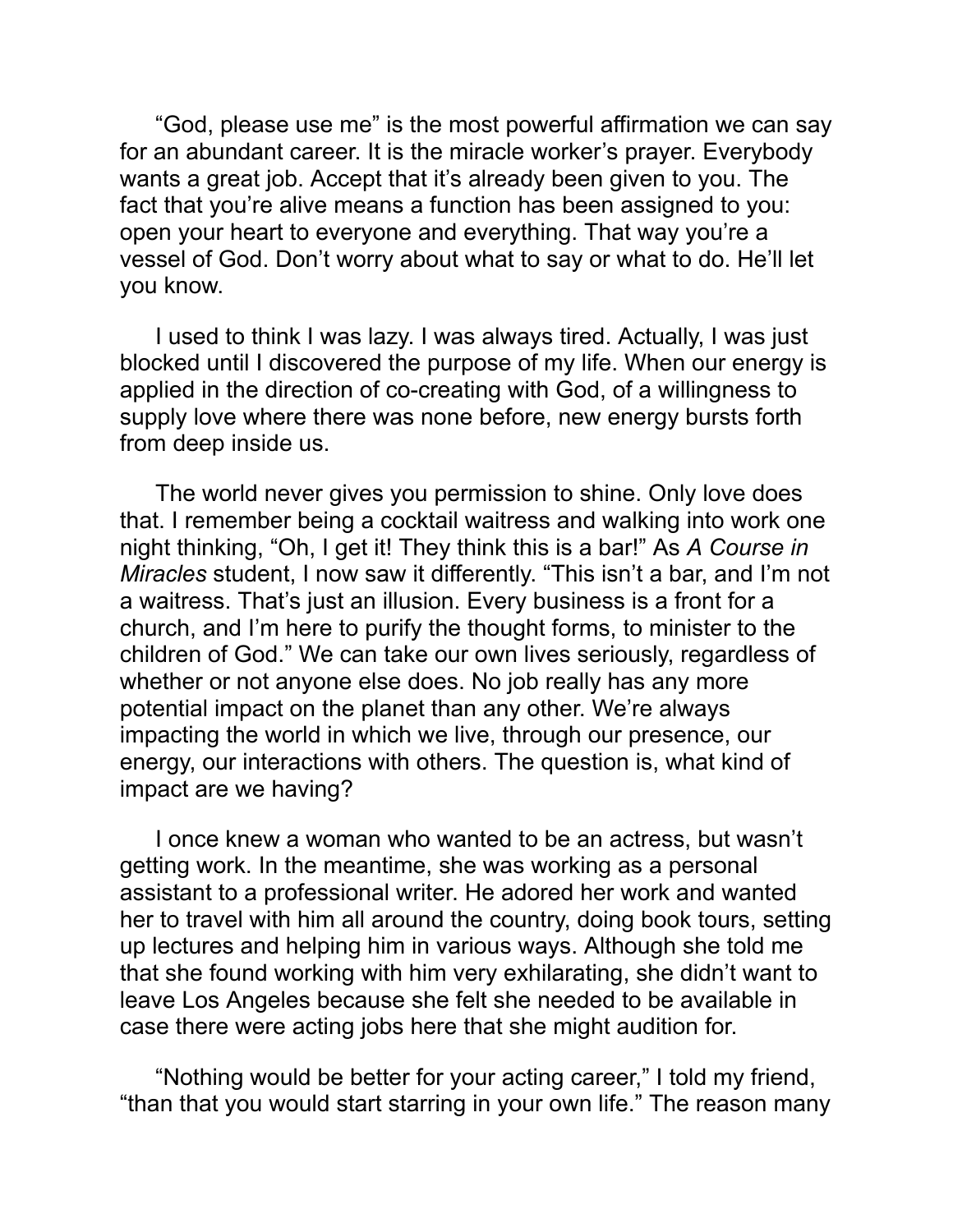people want to be actors is not because they are truly called to the art, but rather because they want so desperately to create something beautiful in their own lives. Show up! Be enthusiastic! Put some energy into the life you're living now! How will anyone ever be impressed by your starlike quality if you're waiting to cultivate that quality until you become a star?

How would a miracle worker decide whether to go on the trip or stay in Los Angeles? We make decisions by asking that the 'Holy Spirit decide for us.' There are always so many factors in life that we can't know. 'We make no decisions by ourselves,' but ask how we might be most helpful in carrying out His plan. The moral authority that this attitude gives us creates a starlike quality. It is our humility, our desire to be of service, that makes us stars. Not our arrogance.

An ego thought that tempts a lot of people is the insistence that "I don't do windows." There's an old Zen tradition of disciples spending years dusting the altars of their masters as part of their preparation and training. The apprentice learns from being in the presence of the master, from serving him, and in time will surpass him. As the I Ching says, the universe fills up the modest and cuts down the proud. In modesty, we allow things to blossom. We're not ashamed to admit we're still in process. The ego emphasizes the goal rather than the process by which we achieve it. This is actually the ego's way of sabotaging us. We become proud and hardened, and thereby less attractive. There is nothing likable about false pride. It doesn't help us get work, or to get more successful.

Our job is to tend to our own growth as people, our grace and integrity and humility. We need no other goal. The core of our being then grows into a substantial power, externally as well as internally. Our ministry becomes a direct line of creation, from God through us to all mankind.

### *6. NEW HEARTS, NEW JOBS*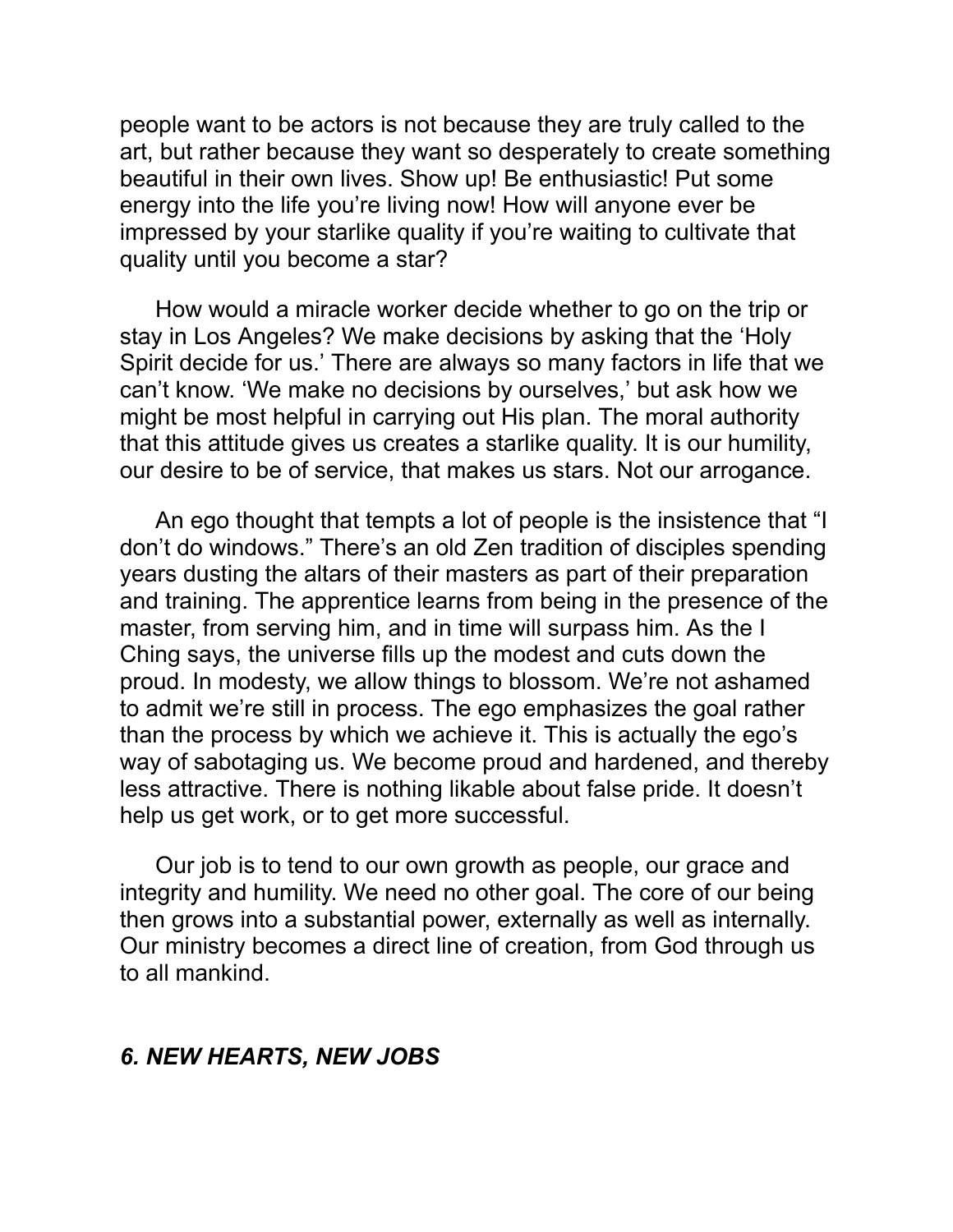"*Child of God, you were created to create the good, the beautiful and the holy. Do not forget this*."

The ego says, "Your value is based on your credentials. You need a Ph.D. or its equivalent before you can get a good job." But some of the best and brightest of our generation were educated more by life than by school. There's a mass of talent in our society who have been everywhere and done everything, but have few credentials to show for it. Our achievements have been mainly internal.

Our ministries—our new careers—will reflect these internal achievements. They will express a new integration of mind and heart. They will express the consciousness of people contributing their individual resources to a general healing tide. These careers will be created as individual reflections of our unique talents. We will not "find" these jobs; we will create them. There are no ads in the "Help Wanted" section of newspapers for world saviors or miracleworkers. New forms of employment are emerging in response to new energies.

Carl Jung advised people to look closely into whatever fairy tales or myths particularly attracted them as children. When I was a child, I was enchanted by a fairy tale called "The Girl in the Patchwork Dress." In this story, the crown prince of a kingdom is going around the country looking for a bride. In one town, a huge ball is being held so that the Prince can have a chance to meet all the young ladies who live there. One girl wanted very much to go to the ball but she didn't have enough money to buy the material she would need in order to make a beautiful ball gown. So she did what she could. She picked up scraps of material from other girls' worktables, and put together a patchwork dress.

On the night of the ball, she entered the party and grew embarrassed when she saw how beautiful all the other girls' dresses were. Feeling ashamed, she hid in a closet. The prince came to the party, danced with all the girls there, and at a certain point, he had had enough. He was bored and he was going home. But as he was leaving, he noticed a piece of cloth sticking out of a closet door. He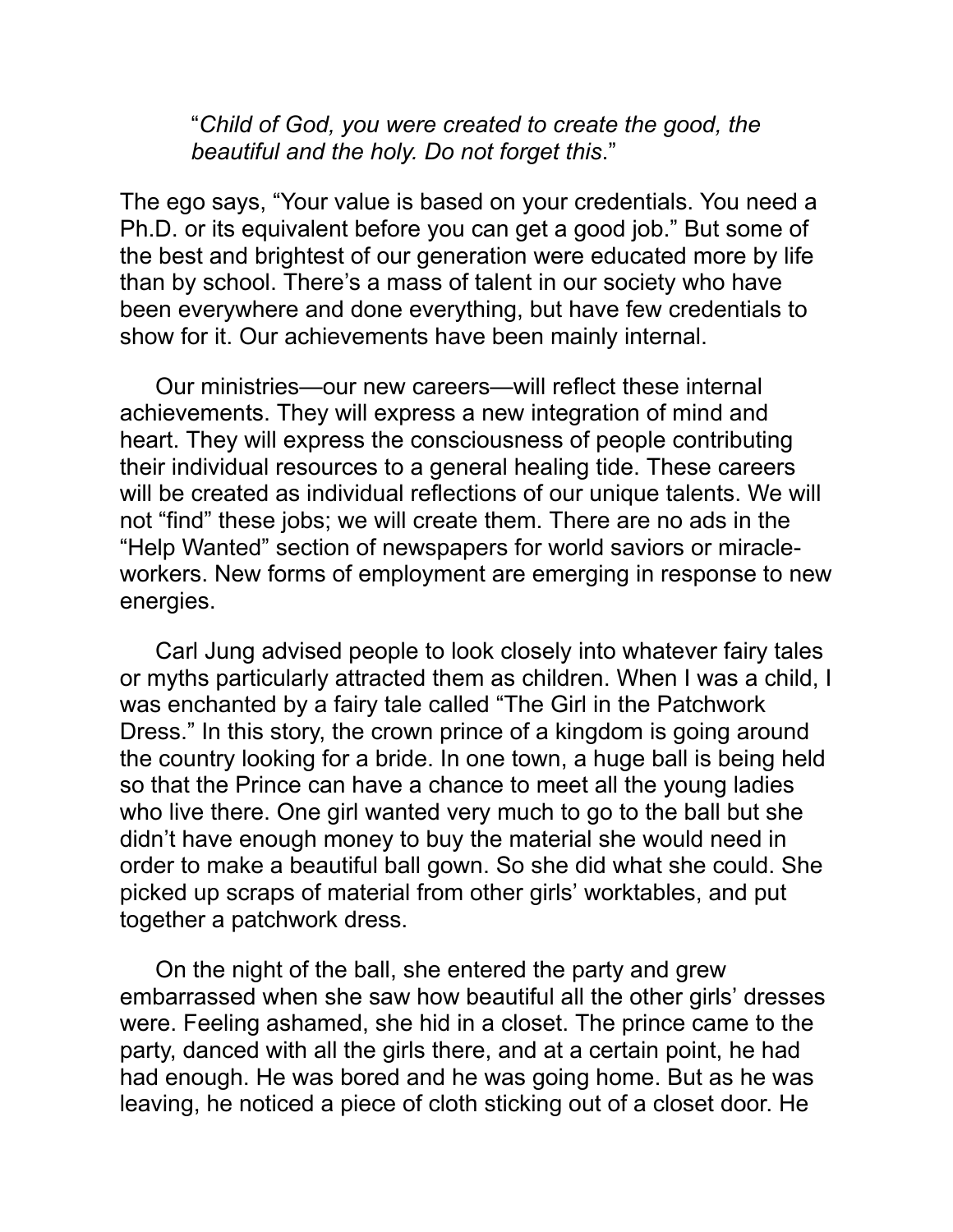ordered his guards to open the door, where they discovered the girl in the patchwork dress. The prince danced with her, found her more interesting than any of the other girls, and he married her.

When I thought of that story as an adult, I knew why it had meant so much to me as a child. It revealed a significant archetype in my own life. I would ultimately taste a little bit of just about everything life had to offer. This would never earn me a degree in anything, but it would earn me a kind of overview. That vision of things would become the basis for my career. A lot of people among us are like the girl in the patchwork dress. We have a little bit of this, and a little bit of that. But you can't get a Ph.D. in having been everywhere and done everything. Put it all together, and we don't have a degree, but we're interesting people with interesting stories to tell. The patchwork dress symbolizes the consciousness of a generalist, one who synthesizes, while the other beautiful gowns symbolize the consciousness of a specialist. Both the generalist and the specialist are important viewpoints in the functioning of a healthy society.

Ultimately, it is not our credentials but our commitment to a higher purpose that creates our effectiveness in the world. Our resumes are important only if we think they are. I was eating dinner one night with a girlfriend of mine who is an excellent writer and a published author. I mentioned to another friend at the table, a man in publishing, that I thought Barbara should write a monthly column in one of the major women's magazines, called "The Healing Perspective" or "News from the Heartland" or something like that. Every month she could write some interesting piece about how an emotional breakthrough from fear to love had a healing impact in some personal or societal condition. I felt the column would give people hope.

But our friend in publishing took a different perspective. "Barbara couldn't do that," he said. "No magazine would publish it. She's not a Ph.D. She's not an authority. They won't see her as an established voice."

I wanted to turn to Barbara and place an invisible shield of cotton over her ears. I didn't want her to listen to his words. I didn't want her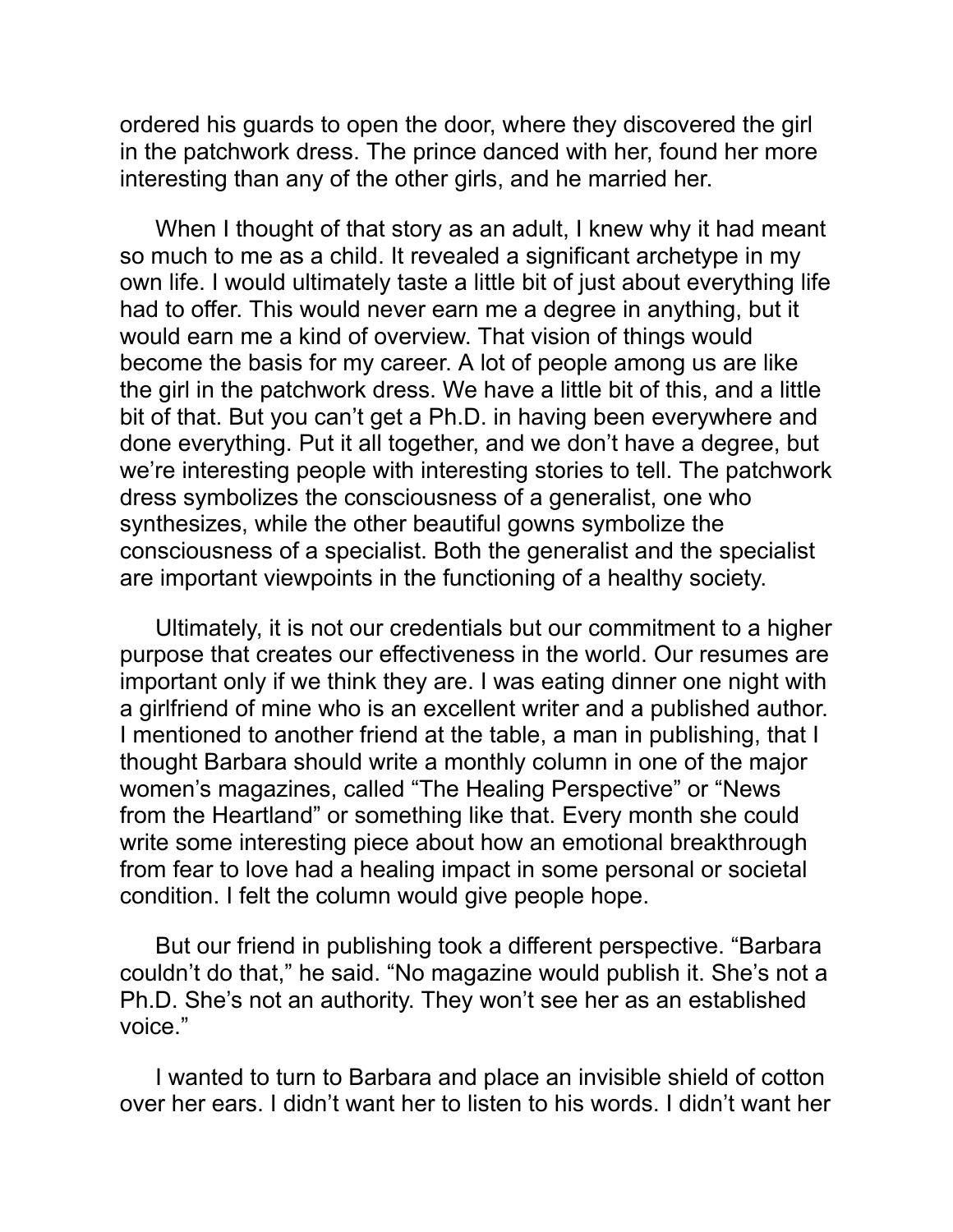to believe his limited thinking. I didn't want her to close her mind to miracles.

I remember years ago, drinking a cup of coffee late one night as I had done many times before. "How can you do that?" a friend asked. "Won't that keep you up all night?" As of that night, coffee kept me up all night. I had never before, ever, made the conscious connection between coffee and caffeine and sleeplessness, and so, in my experience, there had never been one. Neither need there be an automatic connection between a lack of credentials and a lack of opportunity.

The desire to serve God creates the means by which we do so. Our power doesn't lie in our resume or our connections. Our power doesn't lie in what we've done or even in what we're doing. Our power lies in our clarity about why we're on the earth. We'll be important players if we think that way. And the important players of the coming years will be the people who see themselves as here to contribute to the healing of the world. Everything else is trivial in comparison. Where you went to school is no big deal, or even whether you went to school at all. God can use the flimsiest resume. He can use the smallest gifts. Whatever our gift is to God, however humble it may seem, He can turn it into a mighty work on His behalf. Our greatest gift to Him is our devotion. From that point of power, doors open. Careers blossom. We heal, and the world around us heals.

# *7. GOALS*

"*God is the only goal I have today*."

Goal-setting has become very popular in recent years. It is a process of focusing the mind on a desired result. This is actually just another way of trying to get the world to do what we want it to do. It is not spiritual surrender.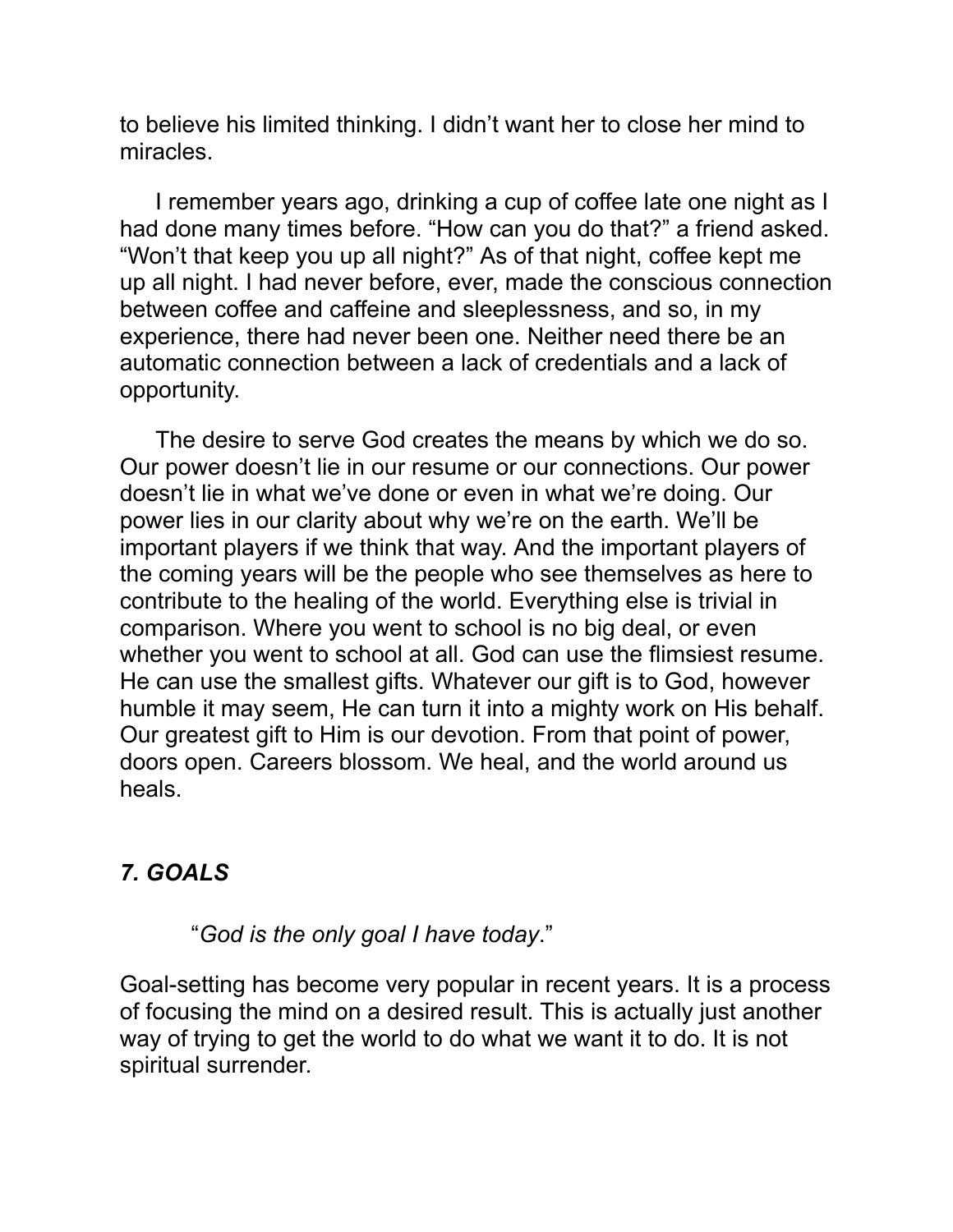*A Course in Miracles* discusses a difference between "magic and miracles." Magic is when we focus the mind on a desired manifestation, giving our shopping list to God and telling Him what we want Him to do for us. Miracles are when we ask God what we can do for Him.

Miracles shift us from a "get" to a "give" mentality. The desire to get something reflects a core belief that we don't have enough already. As long as we believe there is scarcity inside us, we'll continue to manufacture scarcity around us because that is our basic thought. No matter what we get, it will never be enough.

When our desire is to give instead of get, our core belief is that we have so much abundance, we can afford to give it away. The subconscious mind takes its clue from our core beliefs, and brilliantly manufactures situations that reflect them. Our willingness to give directs the universe to give to us.

The miracle worker's goal in every circumstance is peace of mind. *A Course in Miracles* tells us that 'we don't know what would make us happy; we just think we do.' All of us have gotten things we thought would make us happy and they didn't. If we write affirmations for a brown Mercedes Benz, the power of the subconscious mind is such that we will probably get it. The point is, we won't necessarily be happy once we do. The miracle-minded perception would be to make happiness itself our goal and to relinquish the thought that we know what that would look like. We never know what's going to happen in a month, or a year from now. If we got what we wanted now, then perhaps we would be worse off for it later on.

Let's say you're going in for a job interview. You want the job very much, and someone might have suggested to you that you should affirm you'll be getting the job, making that your goal. But a miracle worker makes peace our only goal. What that does is to direct the mind to focus on all the factors that contribute to our peace, and leave everything else out of our conscious consideration. The mind, like the physical eye, is inundated with so many impressions at one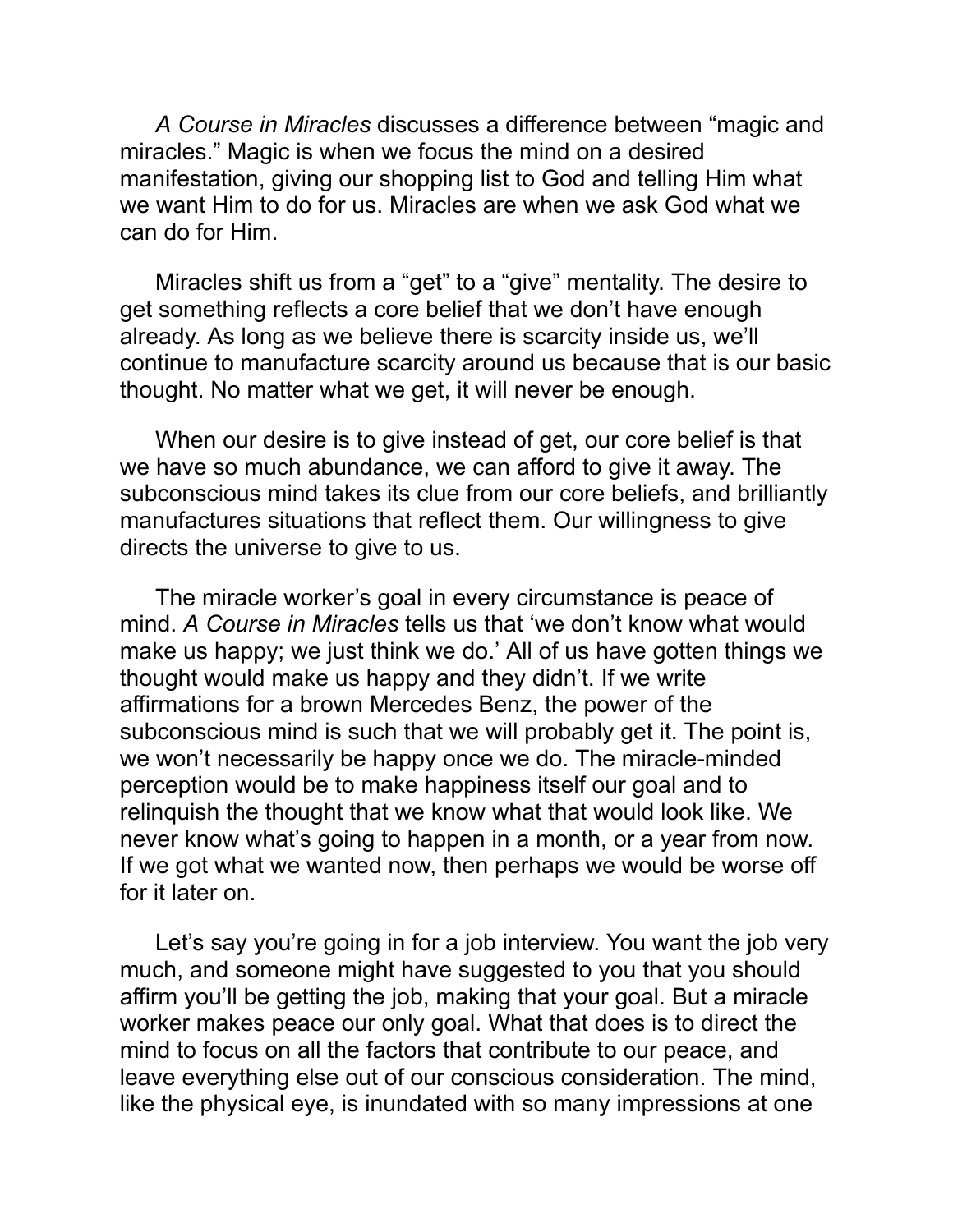time, that a built-in censor mechanism brings focus to our perception. It chooses what we'll notice and what we won't.

Making our goal anything other than peace is emotionally selfdestructive. If our goal is to get the job, then that's fine if we do, but if we don't get the job, we'll feel depressed. If we make peace our goal, then if we get the job, that's great, but if we don't, we're still peaceful.

The Course tells us it's important to set a goal at the beginning of a situation, or it will seem to unfold chaotically. If our goal is peace, we're programmed for emotional stability no matter what happens. The mind will have been directed to see the situation from a peaceful perspective. If we didn't get the job we wanted, it won't matter so much. We will truly understand that there's something better coming up soon, or that this wasn't really the perfect job for us anyway. We will have faith in God. The miracle is that we will really *feel* our faith. It won't just be positive goo thrown over our pain. Our emotions flow from our thoughts, and not the other way around.

Another problem with setting specific goals is that they can be limiting. Perhaps we're asking for something good, when God's will was that we be given something great. Our looking over God's shoulder only interferes with His capacity to make us happy. Once we truly understand that God's will is that we be happy, we no longer feel the need to ask for anything other than that God's will be done.

Once when I was lecturing in New York, a young man stood up and asked me about affirmations. At that time, "Hill Street Blues" was a popular T.V. show. He said, "I've been writing down fifty times before I go to sleep at night, 'I have a regular part on Hill Street Blues, I have a regular part on Hill Street Blues.' Are you telling me I shouldn't do that?"

I said, "You can write those affirmations fifty times before you go to bed at night, and chances are good you'll pull in a part on Hill Street Blues because the mind is very powerful. But for all you know, a year will pass, an important director will be wanting you for the lead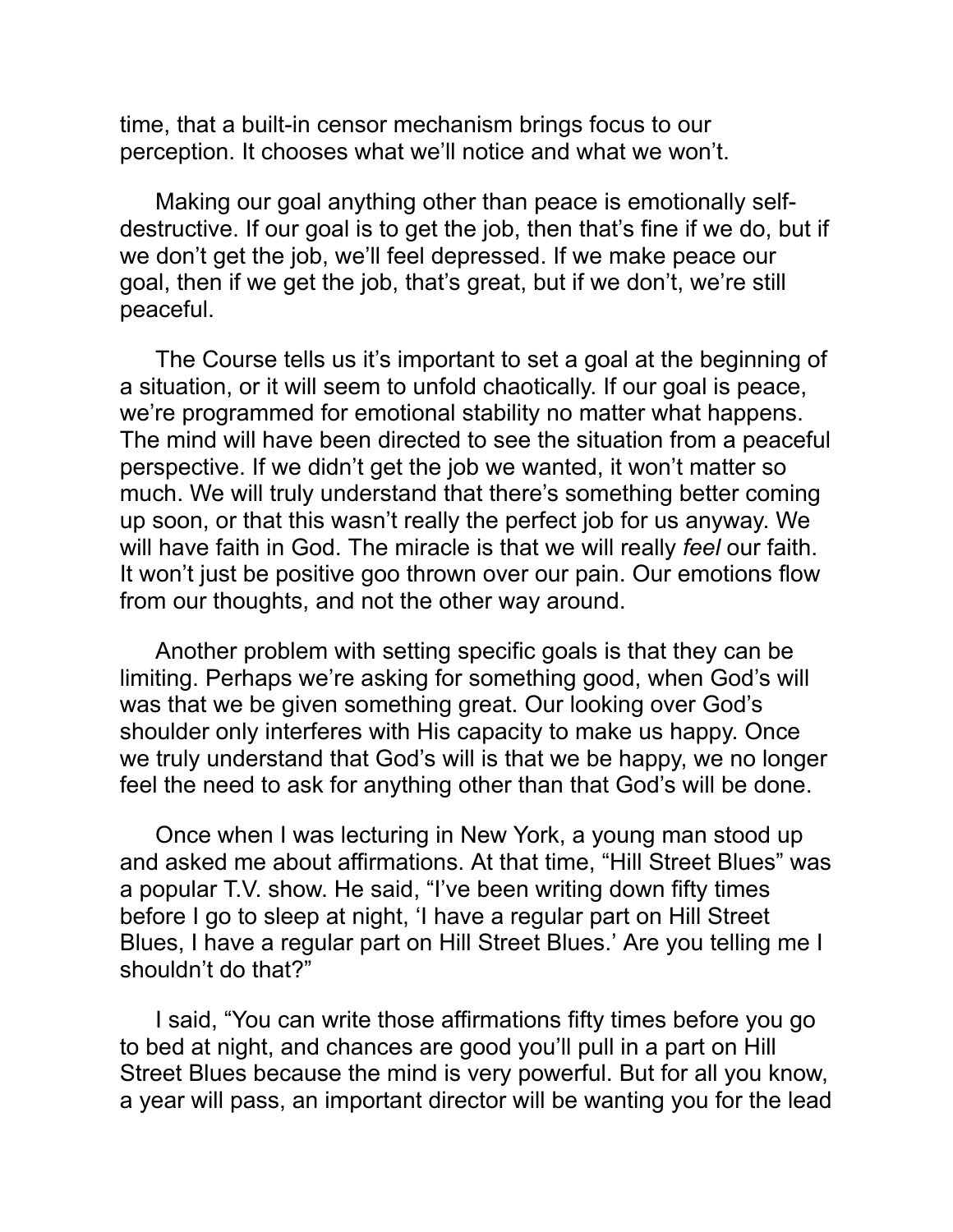in a major feature film, but they won't be able to get you because you're under contract for a little part in Hill Street Blues!"

The issue underlying our need to tell God what to do is our lack of trust. We're afraid to leave things in God's hands because we don't know what He'll do with them. We're afraid He'll lose our file. If we're going to set any goal, let us set the goal of being healed of the belief that God is fear instead of love. Let us remember from the Course that "our happiness and our function are one." If God is our goal, that's the same thing as saying that happiness is our goal. There's no need to believe that God can't figure out the details or provide the ways to make it happen.

### *8. GOD'S PLAN*

"*Only God's plan for salvation will work*."

Sometimes we carry an attitude at work because we think the job is beneath us, or we resent the fact that other people are the boss and we're not. We're in a hurry to get to the top of the heap. We don't realize that, as we spread love, we climb naturally. Maybe not most quickly, but remember the story of the tortoise and the hare. The tortoise, although he walked slowly and steadily, reached the goal before the quick-footed hare.

"May God's will be done" is the same thing as saying, "May I become the best that I'm capable of being." As we grow in personal stature, we grow into a more responsible energy. People will *want* to hire us, to work with us. Our progress will occur easily. Our success will be an effortless accomplishment. Things will just *happen*. You can have a great resume, but if you have a rotten personality, the going will get rough for you somewhere down the line. A good resume can get you an important interview, but you won't get the job unless they like you.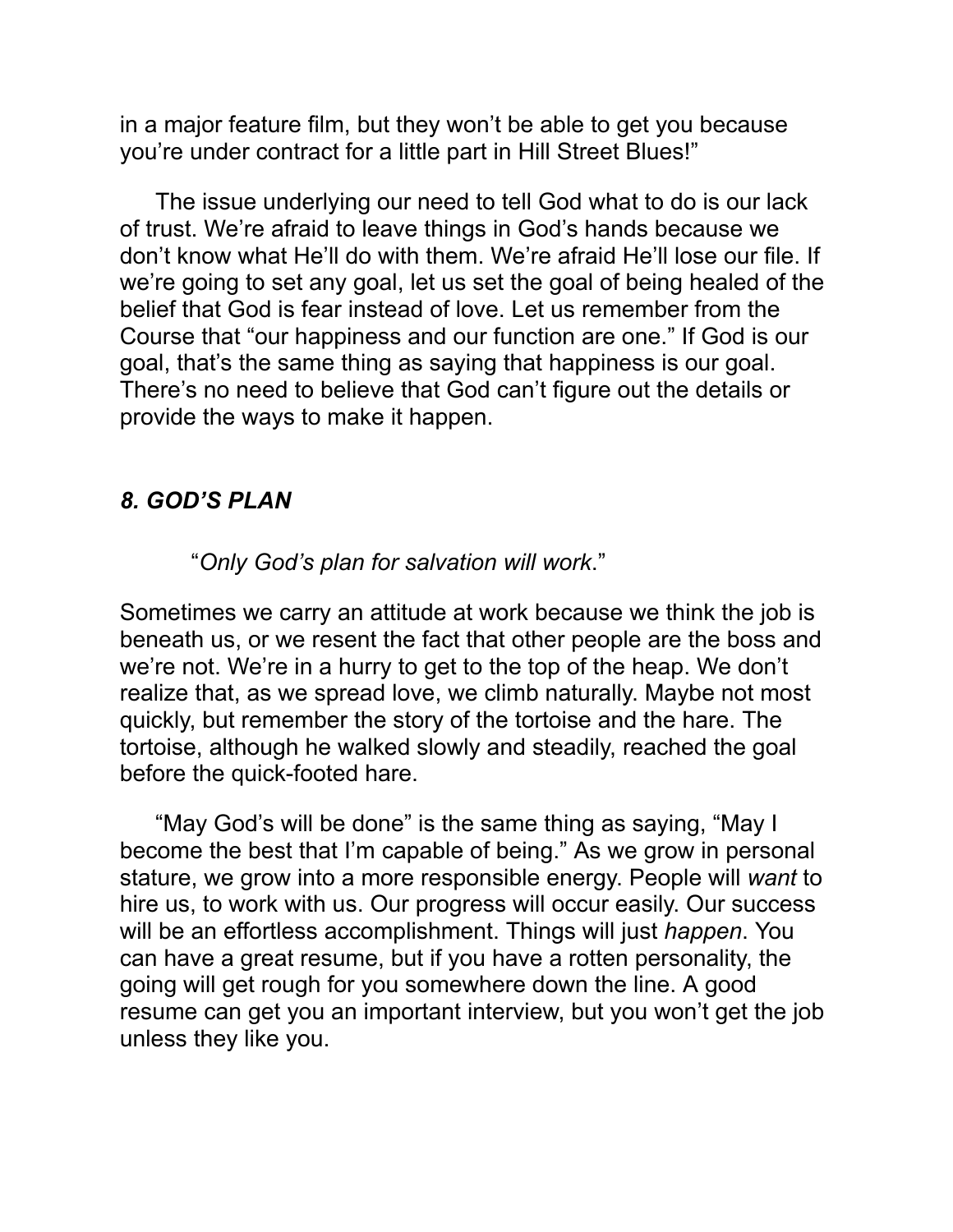Much of today's psychological orientation is brittle. It's brittle because everyone is trying so hard, and we're all trying so hard because we think we have to. The way of surrender is like letting God be the sculptor, and letting ourselves be the clay. In the sculpting classes I took in high school, we had to spray the clay with water each day or it would get too dry to work with. That's how we have to be for God: malleable, like moist clay. If we're rigidly attached to getting something, including getting things to work out the way we think they should work out, we are not relaxed. We then have very little room for spontaneous insights.

We never really know why we're going someplace. I have made what I thought were professional contacts that turned out to be personal contacts, and vice versa. In God's world, there's only one work going on, and that's the preparation of His teachers, those who demonstrate love. According to the Course, the Holy Spirit uses any situation given to Him as a lesson in love for everyone involved. But we have to be willing to give up our attachment to a particular outcome in a given situation. We might see a certain project as a vehicle for making money, for instance, and then feel disappointed if it doesn't. We feel confused because we thought we were following the Holy Spirit's guidance in making the effort. But it could be that the real purpose of that particular project was not to make money at all. We do not always know at the time why the Holy Spirit directs us as He does. The miracle worker's function is merely to follow instructions in a desire to serve God. Our compensation, materially and emotionally, will arrive in God's own time and way.

One of the reasons we're always trying to control the results in life is because we think the universe, when left to its own devices, is chaotic. But God is the ultimate order. He is the principle of constantly expanding love in action, in all dimensions, for all life. His power is thoroughly impersonal. He doesn't like some people more than others. He works like a computer. Trusting God is like trusting gravity.

These are important points to remember: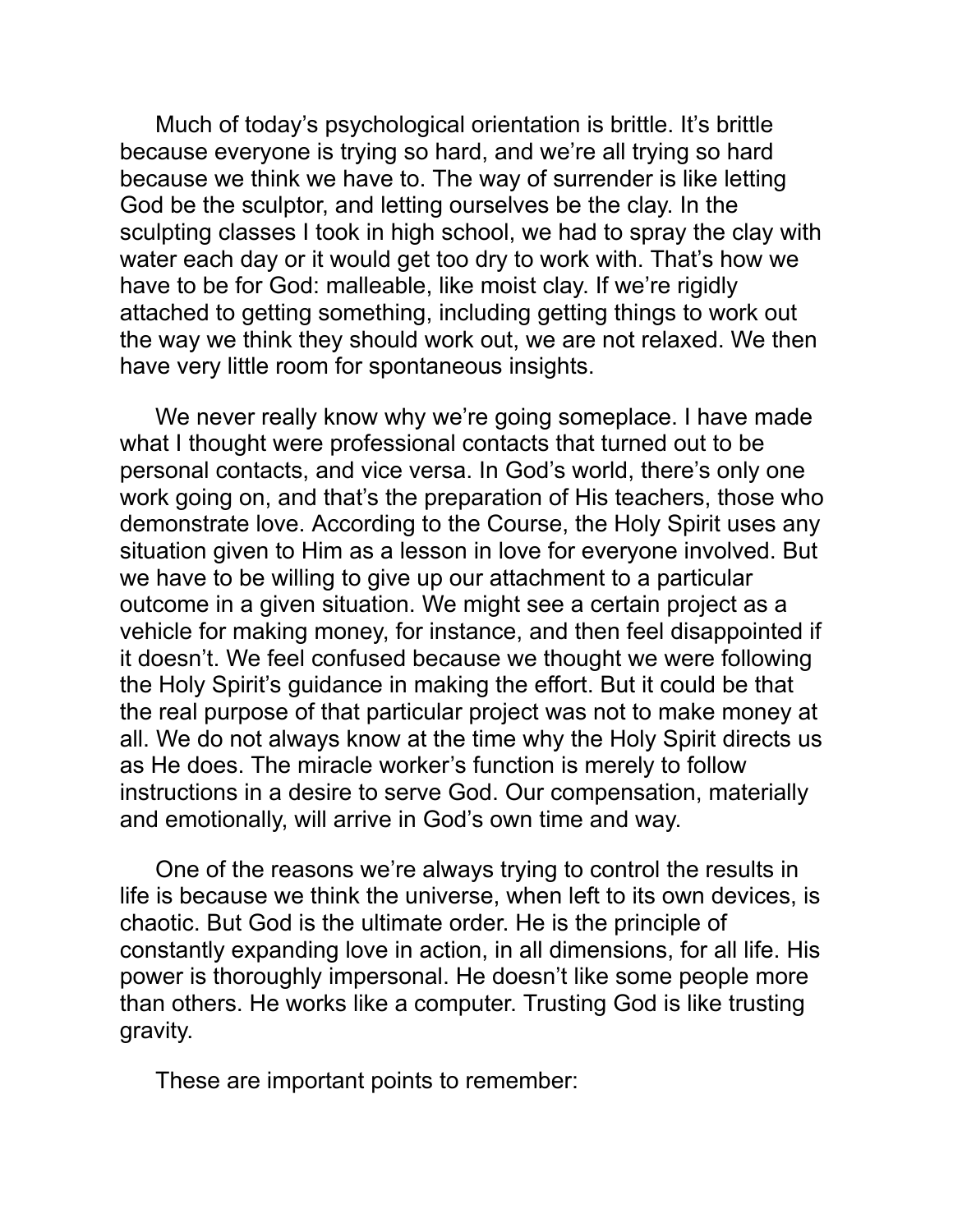- 1. God's plan works.
- 2. Yours doesn't.

As stated by the Course, "I need add nothing to His plan. But to receive it, I must be willing not to substitute my own in place of it. And that is all. Add more, and you will merely take away the little that is asked." It's not our job to figure out how to accomplish God's purposes on earth. That's not help; it's interference. It is merely our job to so deeply align our hearts and minds with His spirit within us, that our lives then become involuntary instruments of His will. Insights occur. Situations shift gear. Our efforts to consciously control the unfolding of good does not produce good so much as it brings forth a slightly less tainted brand of human wilfullness.

I have heard it said that living out of our vision is more powerful than living out of our circumstance. Holding on to a vision invokes the circumstances by which the vision is achieved. Vision is content; material circumstances mere form. I have a friend who is running for political office. Having been in politics for many years, his tendency is to think that his political success depends on his being a good politician. But part of the decay of our social order has come about because we are governed by so many people who are politicians rather than leaders. Lyndon Johnson was a great politician but not much of a leader. John Kennedy was a great leader but not much of a politician. The strength of a positive vision for America, through its inspirational effects on all the people who want desperately to see our nation healed, will do more to get someone elected than any amount of conventional politicking. It will touch our hearts.

I told my friend that the key to a successful campaign would be to surrender the campaign to the Holy Spirit and ask that it be used as an instrument of His peace. My friend said that sounded great, but he needed to figure out how to do that. I told him he didn't have to figure out anything. "All you have to do is to be willing," I told him, "and the Holy Spirit will enter where He is invited. You'll be brilliant. You'll be charismatic. Don't try to figure out your message; just ask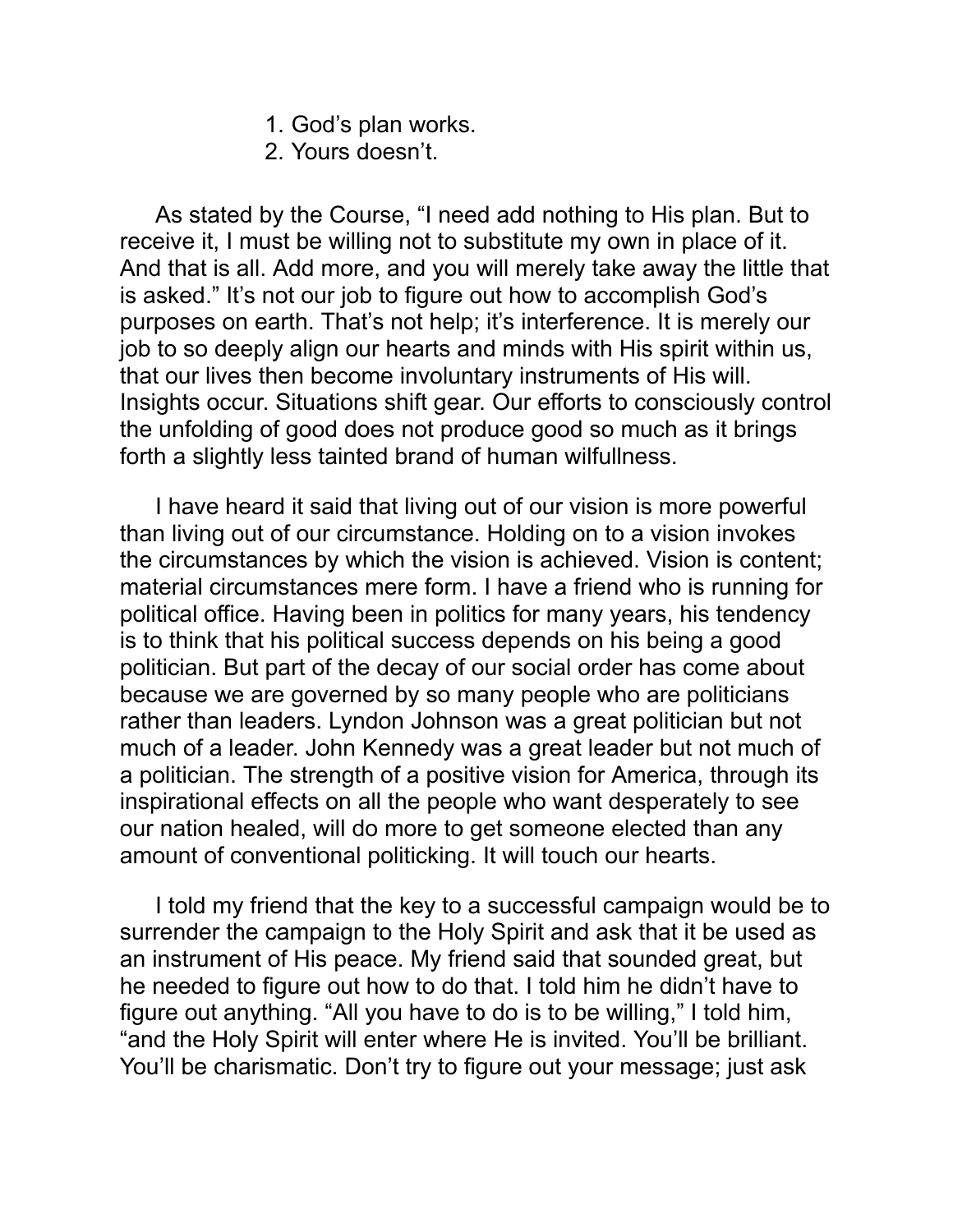God what He would have you say. Step back and let Him lead the way."

A silent prayer before every speech and every political appearance would help bring his energies in line with truth. Once I accompanied him to a political rally, and in the car on the way, he shared with me some understandable judgments of certain people who would be there. "Pray that your perceptions be healed," I said to him as we walked into the building. "Your goal is to lead us into a compassionate society, but you can't give what you don't have. Start by being compassionate towards the people at this rally. As your mind is healed, its effect on others will be automatic. You won't even have to think about what to say. The perfect words will come right out, because love will guide your mind." That's what it would mean to let God run his campaign.

And so it is with any business. Before the meeting, or the interview or the session, or whatever, try saying this prayer:

"Dear God, I surrender this situation to you. May it be used for your purposes. I ask only that my heart be open to give love and to receive love. May all the results unfold according to your will. Amen." Whatever you do, do it for God.

We are strong enough to do any job He asks us to do. Don't be concerned about your own readiness, says the Course, but be consistently aware of His. It is not you doing the work, but the spirit who is within you. Forgetting this causes fear. *A Course in Miracles* says that the presence of fear is a sure sign we're trusting in our own strength. "If you are trusting in your own strength, you have every reason to be apprehensive, anxious and fearful." Of ourselves, none of us have the capacity to work miracles. With 'the power that is in us but not of us,' however, there is nothing we can not do.

### *9. SALES TO SERVICE*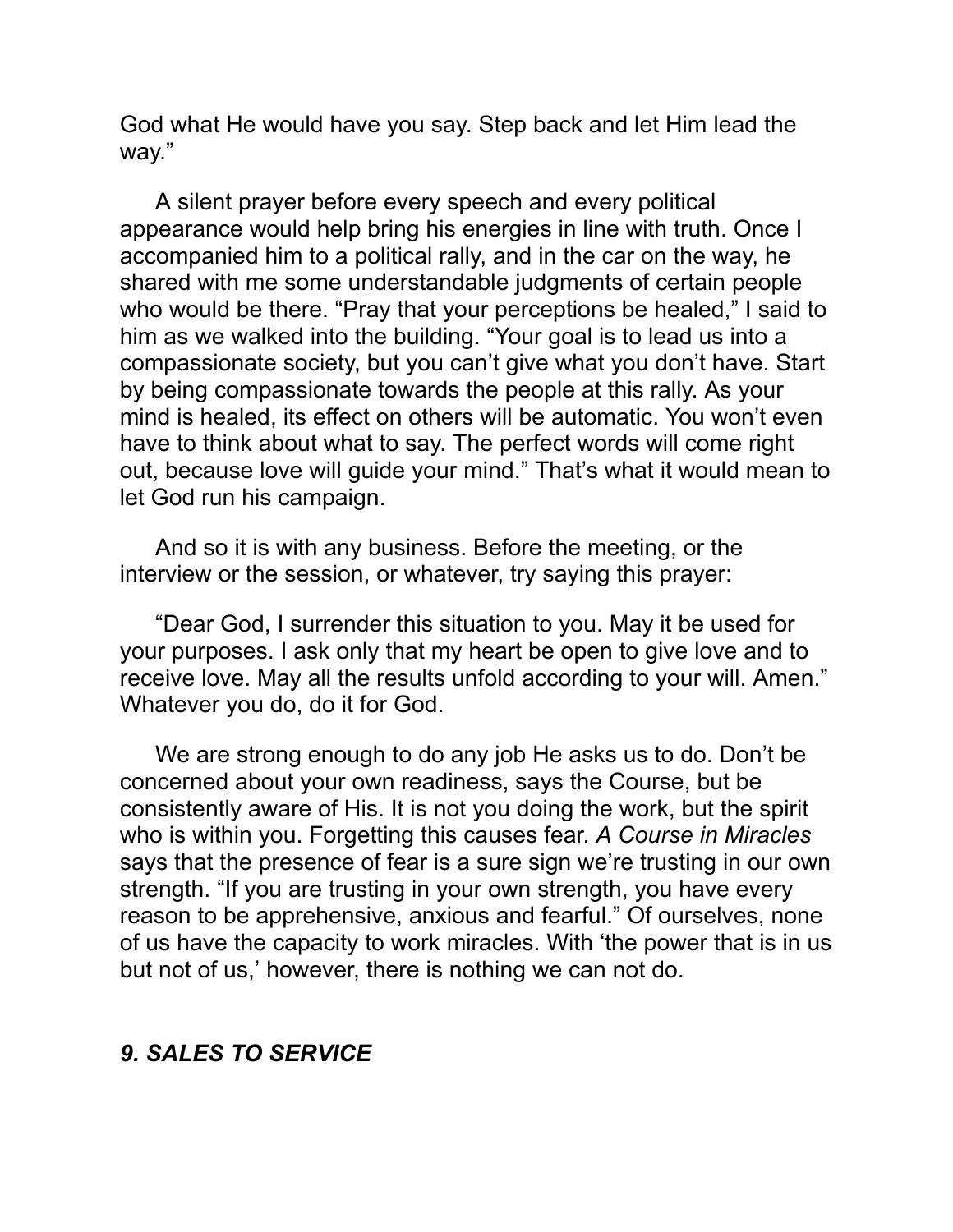"*Love would always give increase*."

When we are motivated by the desire to sell, we are only looking out for ourselves. When we are motivated by the desire to serve, we are looking out for others. Miracles shift us from a sales to a service mentality. Since in the realm of consciousness we only get to keep what we give away, a service mentality is a far more abundant attitude."

The thought system that dominates our culture is laced with selfish values, and relinquishing those values is a lot easier said than done. The journey to a pure heart can be highly disorienting. For years we may have worked for power, money and prestige. Now all of a sudden we've learned that those are just the values of a dying world. We don't know where to search for motivation anymore. If we're not working in order to get rich, then why are we working at all? What are we supposed to do all day? Just sit home and watch TV?

Not at all, but thinking so is a temporary phase many people go through—when the values of the old world no longer have a hold on us, but the values of the new don't yet grab your soul. They will. There comes a time, not too long into the journey to God, when the realization that the world could work beautifully if we would give it the chance, begins to excite us. It becomes our new motivation. The news isn't how bad things are. The news is how good they could be. And our own activity could be part of the unfolding of Heaven on earth. There is no more powerful motivation than to feel we're being used in the creation of a world where love has healed all wounds.

We are no longer ambitious for ourselves, but are rather inspired by the vision of a healed world. Inspiration rearranges our energies. It sources within us a new power and direction. We no longer feel like we're trying to carry a football to the finish line, clutching it to our chest and surrounded by hostile forces. We feel instead as though angels are pushing us from behind and making straight our path as we go.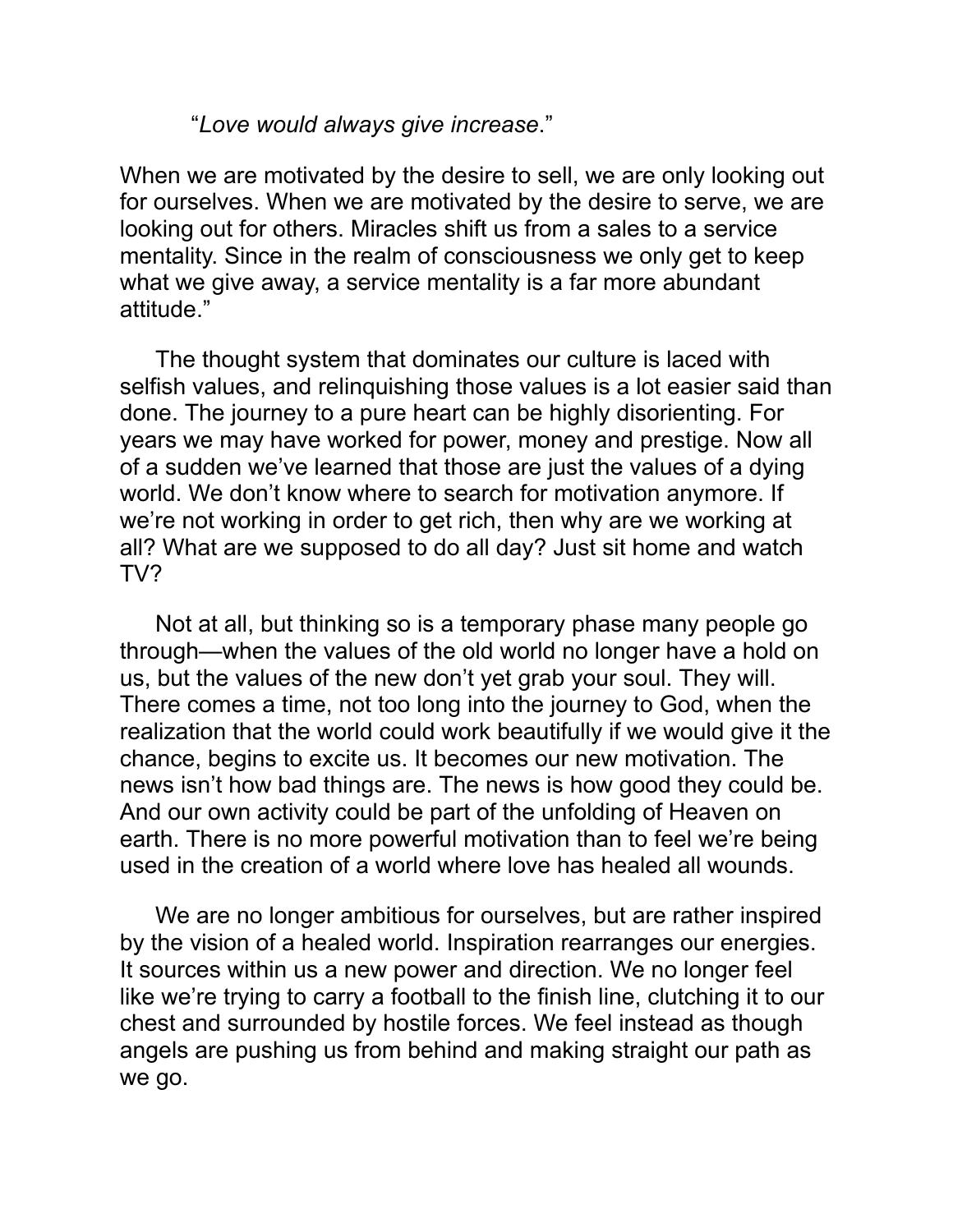Purity of heart will not make us poor. The exaltation of poverty as a spiritual virtue is of the ego, not the spirit. A person acting from a motivation of contribution and service rises to such a level of moral authority, that worldly success is a natural result.

Give all your gifts away in service to the world. If you want to paint, don't wait for a grant. Paint a wall in your town that looks drab and uninviting. You never know who's going to see that wall. Whatever it is you want to do, give it away in service to your community. At my lectures in Los Angeles, I grew so tired of hearing actors moan about not getting jobs. "Go to hospitals, to retirement homes, to mental institutions," I said. "There was acting before there were acting jobs. If you want to act, *act*." Some people who heard me formed a group called the Miracle Players, and they did just that.

"I don't want to do it because I can't make a living doing it," is a very weak beam to send into the universe. I lectured on *A Course in Miracles* for at least two years before it became the source of my income. When I started lecturing, I had no idea it would become my profession. Some things you do for no other reason than because they're the right thing to do. "I'll do this because it serves, even if I'm not paid," is a very high beam. It says to the universe that you must be very serious. And when you get serious about the universe, the universe gets serious about you.

I never felt the need to advertise much for my lectures. I figured if they were of genuine interest to people, then people would hear about them. That's not to say that advertising is bad, as long as the motivation for advertising is to inform people as opposed to manipulating them. Arnold Patent wrote that if you genuinely have something to say, there is someone who genuinely needs to hear it. We don't have to invent an audience so much as we have to hone the message we plan to give them once they get here. Serving three people is as important as serving three hundred. Once we're clear about how to deal with a small following, a large following will develop automatically, if that would serve the world. Our power lies in our clarity about the role our work can play in the creation of a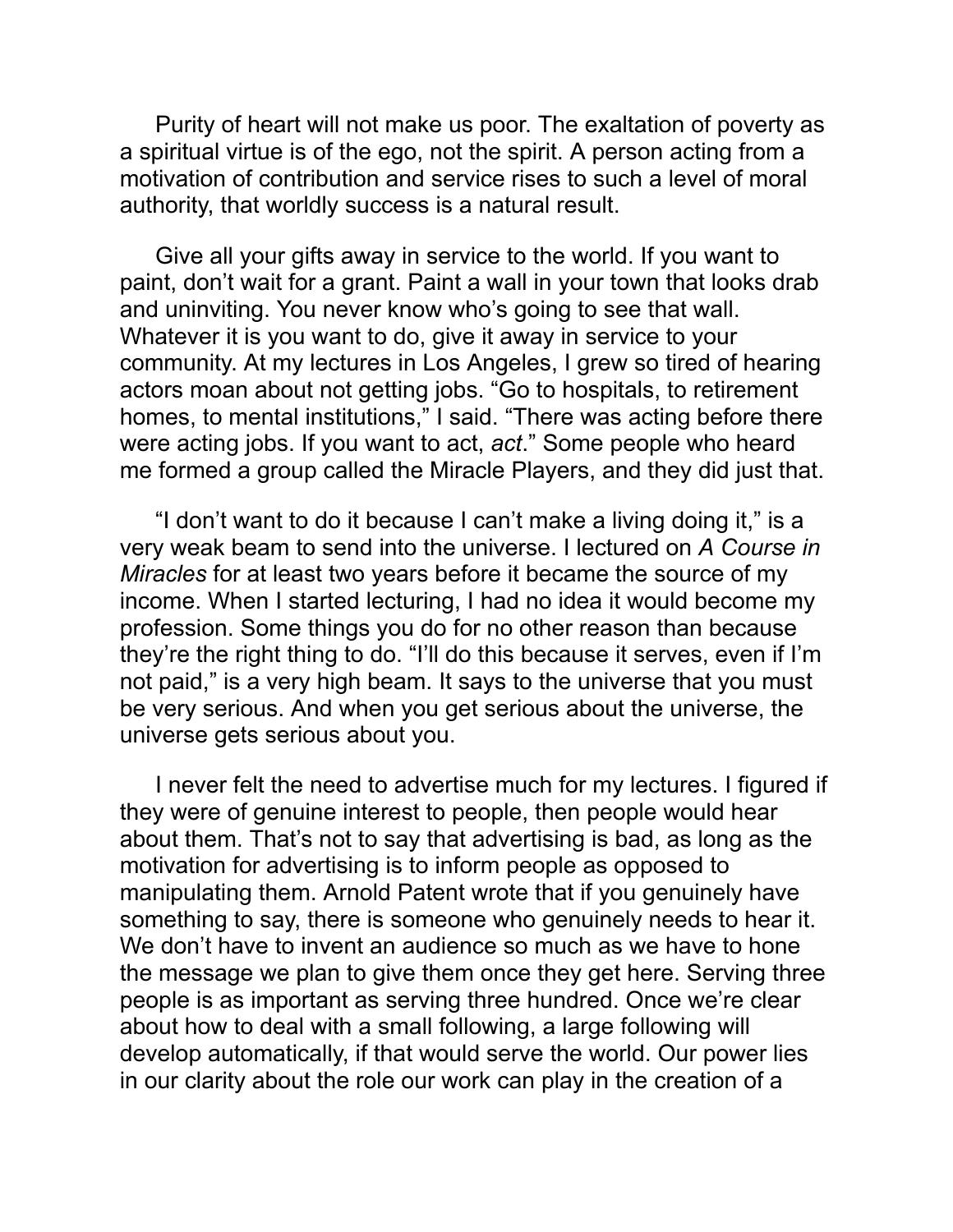more beautiful world. The miracle is to think of our career as our contribution, however small, to the healing of the universe.

The ego's world is based on finite resources, but God's world is not. In God's world, which is the real world, the more we give, the more we have. Our having a piece of the world's pie doesn't mean there's less for anyone else, and someone else having a piece of the pie doesn't mean there's less for us. So we needn't compete, in business or anywhere else. Our generosity towards others is key to our positive experience of the world. There's enough room for everyone to be beautiful. There's enough room for everyone to be successful. There's enough room for everyone to be rich. It is only our thinking that blocks that possibility from happening.

The people who have achieved more than you, in any area, are only a half step ahead of you in time. Bless them and praise their gifts, and bless and praise your own. The world would be less rich without their contributions, and it would be less rich without yours. There's more than room for everyone; in fact, there's a need for everyone.

As we are healed, the world is healed. Doing anything for a purpose other than love means reliving the split from God, perpetuating and maintaining that split. Every person is a cell in the body of human consciousness. At the moment, it is as though the body of Christ is suffering from cancer. In cancer, a normal working cell decides that it no longer wants to function in contribution to the whole. Instead of being part of the support system of the blood or the liver, the cell goes off and builds its own kingdom. That's a malignancy, which threatens to destroy the organism.

So it is with the body of humanity. Everyone's gone off to do their own thing: *my* career, *my* store, *my* money. We've lost sight of our essential interrelatedness, and this forgetfulness threatens to destroy us. The "my" mentality is the ego. It is the belief in separation. It is the cosmic disease. Taking what we have and devoting it to the restoration of the whole is our salvation and the salvation of the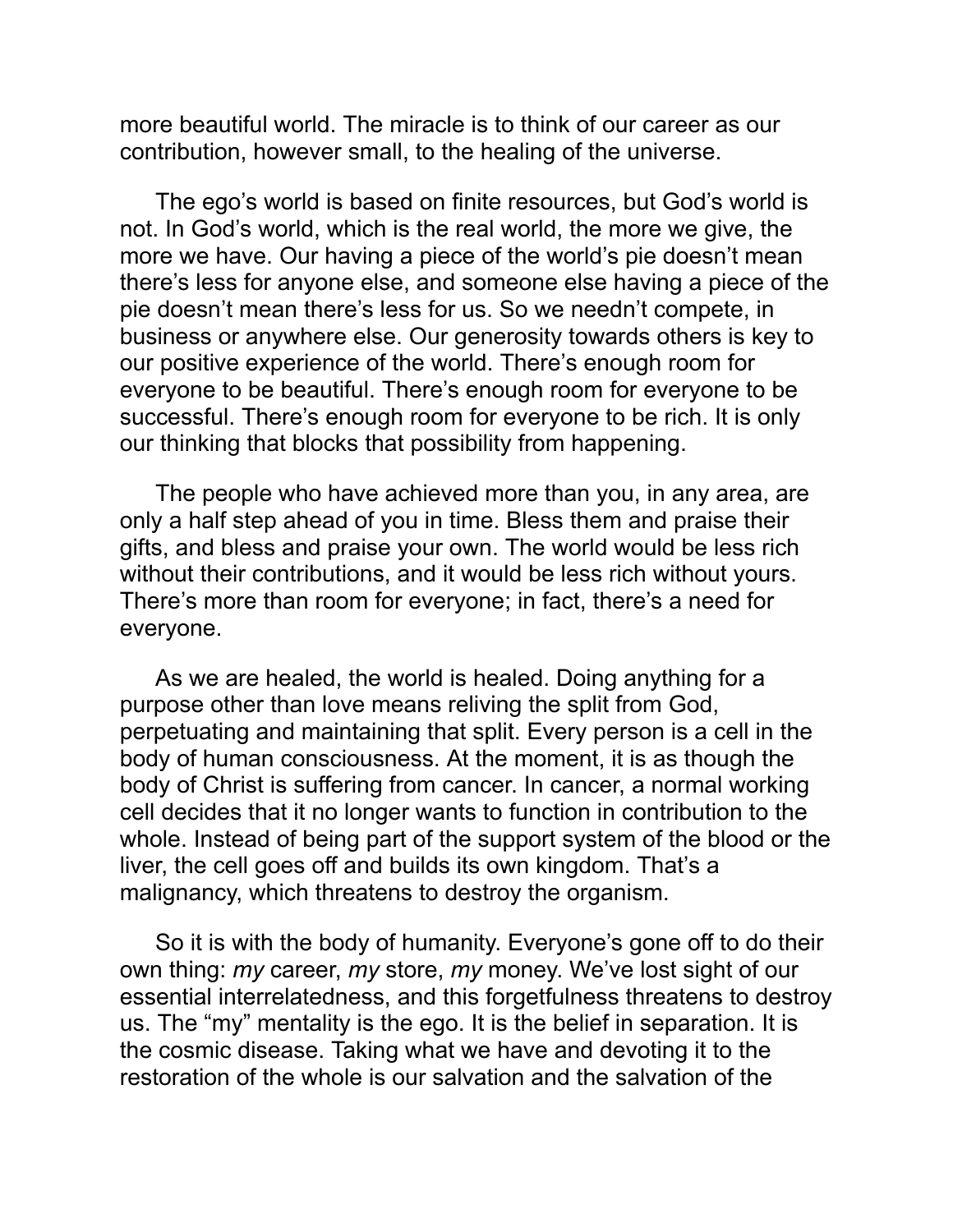world. Our devotion then becomes our work, and our work becomes our devotion.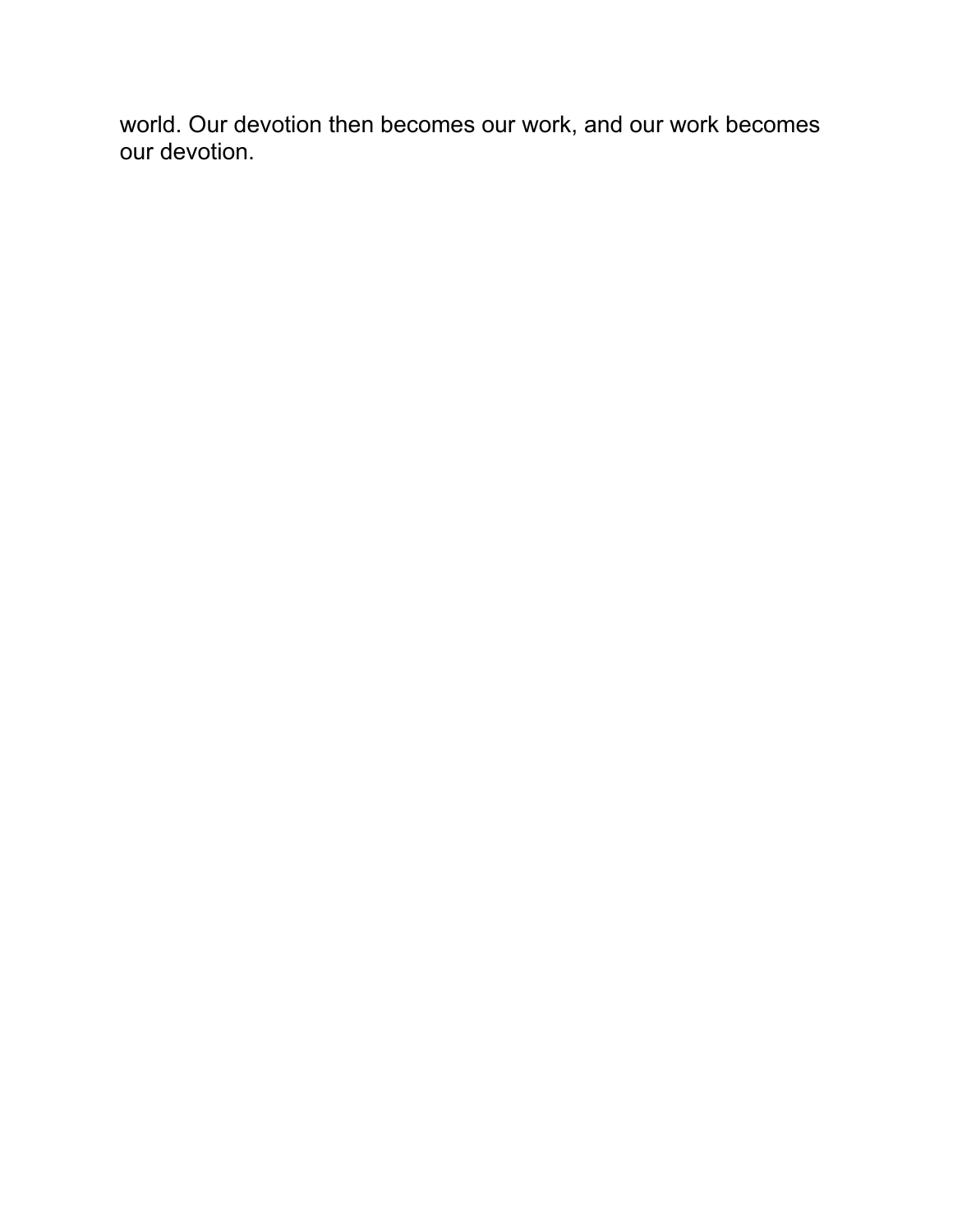# *[CHAPTER](#page-5-0) 8*

# *The [Body](#page-5-0)*

"*The body was not made by love. Yet love does not condemn it and can use it lovingly, respecting what the Son of God has made and using it to save him from illusions*."

## *1. THE BODY'S PURPOSE*

"*Let the body have healing as its purpose*."

In the world of bodies, we are all separate. In the world of spirit, we are all one. Citing the Course, we heal the separation between the two by shifting our awareness from 'body identification' to 'spirit identification.' This heals the body as well as the mind.

We think we're separate because we have bodies, when in truth, we have bodies because we think we're separate. The Course says that the body is "a tiny fence around a little part of a glorious and complete idea." But that doesn't mean the body is bad. Like everything else within the world of form, the mind ascribes to it either fearful or loving purposes. The ego's use of the body is to maintain the illusion of separation: 'The ego uses the body for attack, pleasure and pride.' The Holy Spirit's use of the body is to heal that illusion: "In this sense, the body does become a temple to God; His voice abides in it by directing the use to which it is put."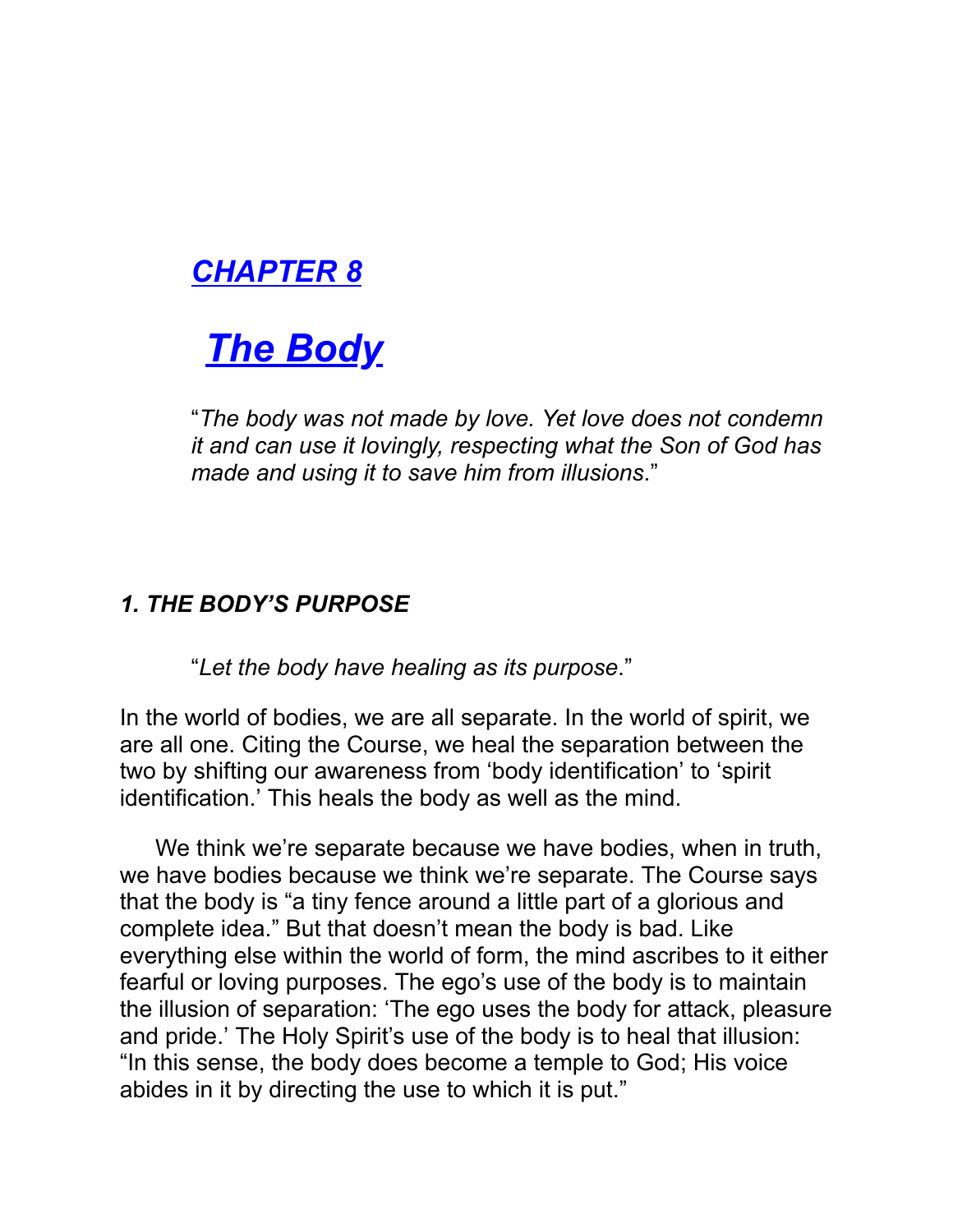The body's holiness lies in its potential for communication. When given to the Holy Spirit, the body becomes "a beautiful lesson in communion which has value until communion is." The 'Holy Spirit asks us to give Him our hands, our feet, our voices, in order that He might use them as instruments for saving the world.' To see the body as a means by which the world is transformed, and not an end in itself, is a healthy perception of the body. To see the body as an end instead of a means, to ascribe to it selfish or unloving purposes, is to put a burden on the body that the body was never meant to carry. This is sick thinking, which produces sickness in the body.

Living on this earth, we have learned to see ourselves as bodies. An individual body is physically small and vulnerable in relation to the rest of the universe, and so, since we think we are bodies, we experience ourselves as small and vulnerable. Living within the realization that we are much more than bodies, that we are spirits within the mind of God, expands the level of our awareness and places us outside the limitations of ordinary physical law. This correction of our perception, this Atonement, is our healing. It is not the body that gets sick, but the mind. As shown in the Course, health or sickness of the body "depends entirely on how the mind perceives it, and the purpose that the mind would use it for." It is not the body but the mind that is in need of healing, and the only healing is a return to love.

Our bodies are merely blank canvases onto which we project our thoughts. Disease is loveless thinking materialized. This doesn't mean that people who have contracted a disease thought lovelessly, while the rest of us didn't. Great saints have contracted terminal illnesses. The lovelessness that manufactures disease is systemic; it is laced throughout racial consciousness. Which soul manifests illness is based on many factors.

Let's say an innocent child dies of environmentally-based cancer. How was lovelessness the problem here? The loveless thinking was not necessarily in the child, but in many of us who, over the years, lived without reverence for the environment, allowing it to be polluted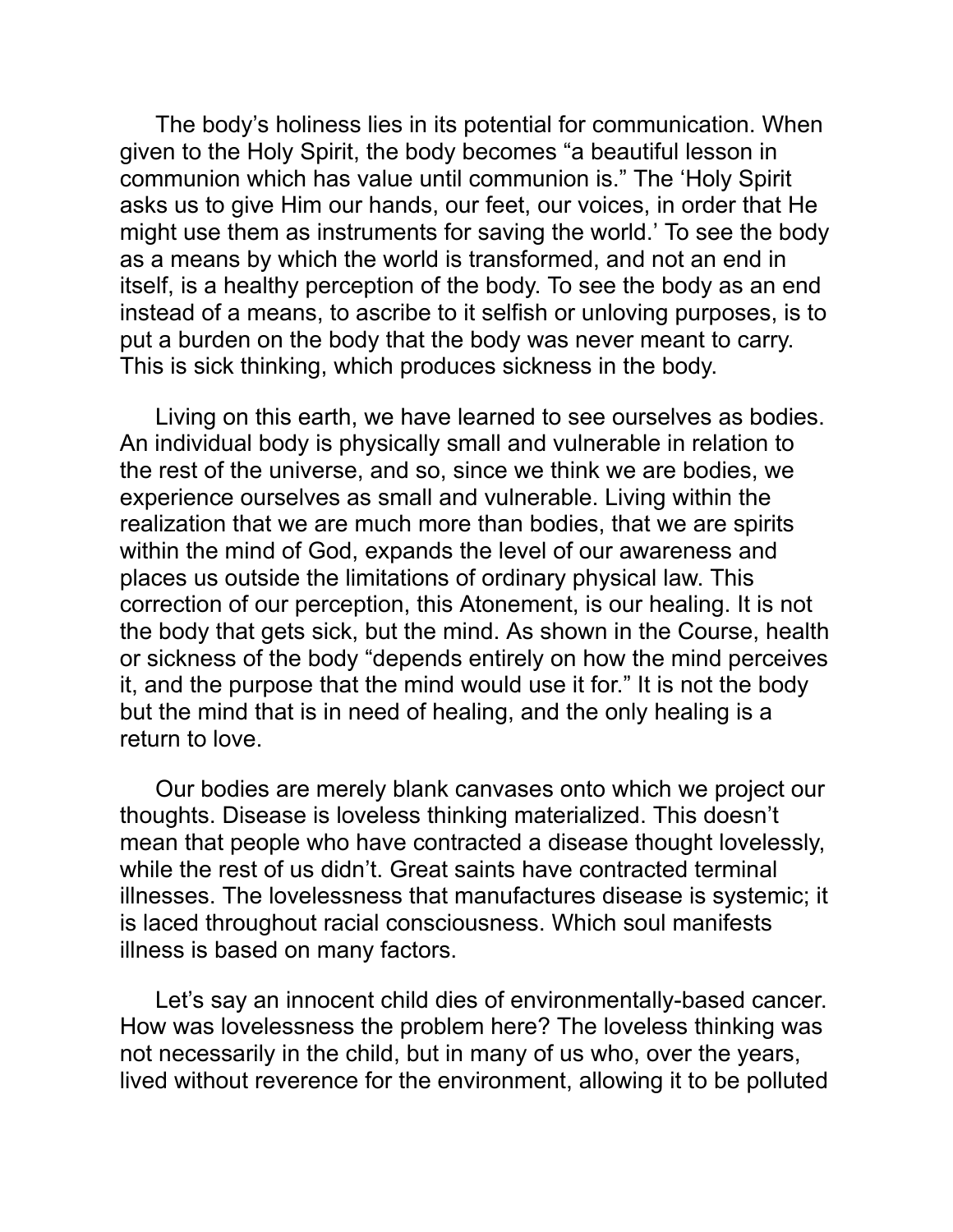by toxic chemicals. The child's physical sickness resulted, indirectly, from the sickness in someone else's mind. Our loving thoughts affect people and situations we never even dream of, and so do our mistakes. Since our minds do not stop at our brain casings—since there is no place where one mind stops and another starts—then our love touches everyone, and so does our fear.

A healthy perception of our bodies is one in which we surrender them to the Holy Spirit and ask that they be used as instruments through which love is expressed into the world. The Course states, "The body is merely part of your experience in the physical world…. [It] is nothing more than a framework for developing abilities, which is quite apart from what they are used for." *A Course in Miracles* says that "health is the result of relinquishing all attempts to use the body lovelessly." The use of the body for any other purpose than the extension of love is diseased thinking. It is at odds with our natural knowingness and the conflict it engenders is reflected in our physical as well as our mental states.

# *2. HEALTH AND HEALING*

### "*The body is not the source of its own health*."

A friend of mine told me that we're not punished *for* our sins, but *by* our sins. Sickness is not a sign of God's judgment on us, but of our judgment on ourselves. If we were to think that God created our sickness, how could we turn to Him for healing? As we've already established, God is all that is good. He creates only love, therefore he did not create sickness. Sickness is an illusion and does not actually exist. It is part of our worldly dream, our self-created nightmare. Our prayer to God is that He awaken us from the dream.

When any of us awaken, the entire world is brought closer to Heaven. In asking for healing, we are not just asking for our own health, but rather we are asking that the idea of sickness be removed from the mind of God's Son. As shown in *A Course in*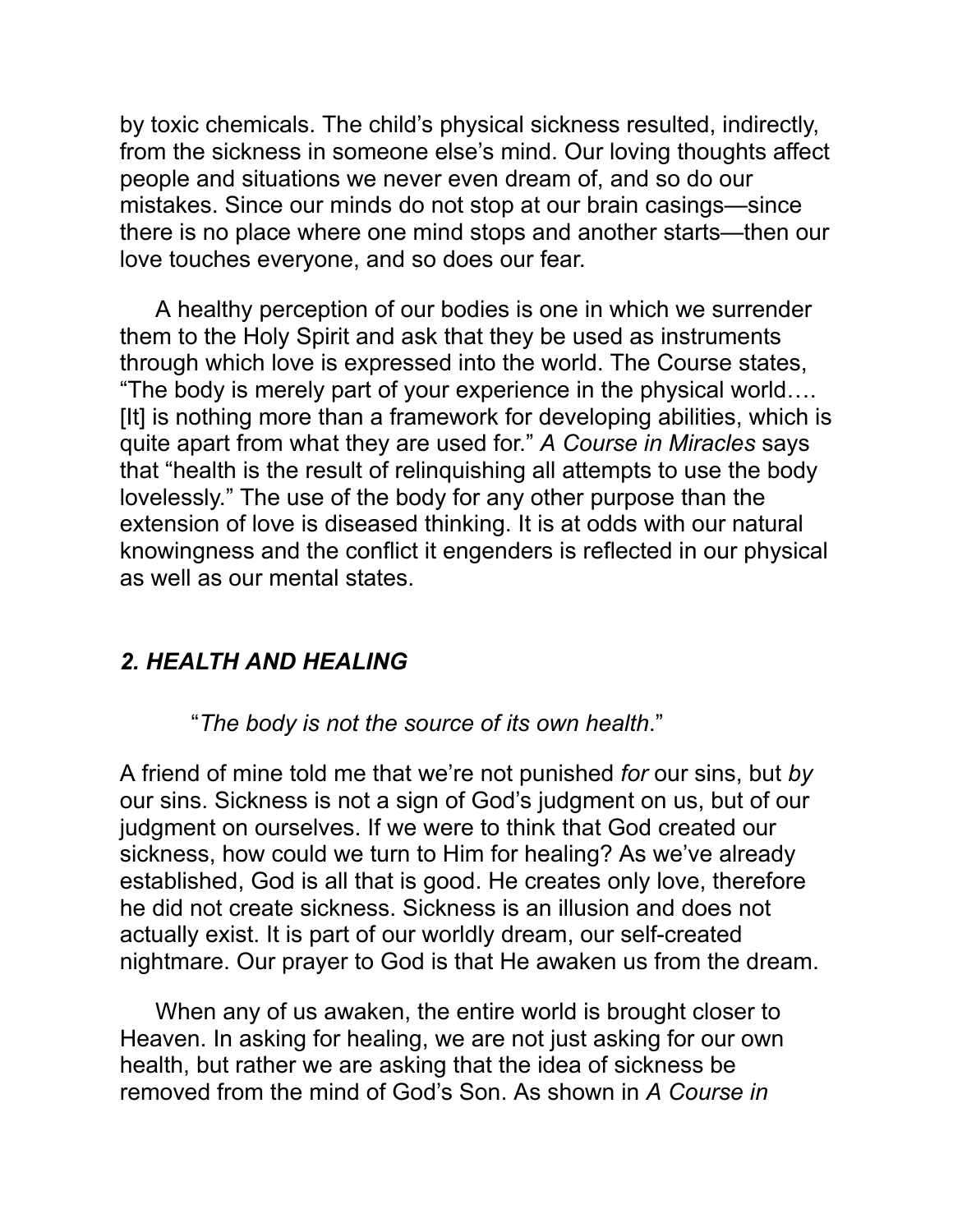*Miracles*, "If the mind can heal the body, but the body cannot heal the mind, then the mind must be stronger than the body." Forgiveness is the ultimate preventative medicine as well as the greatest healer. We heal the body by remembering that it is not who we really are. We are spirits and not bodies, we are eternally healthy and we are incapable of sickness. These are merely statements of the truth about ourselves, and it is always truth that sets us free.

Illness is a sign of separation from God, and healing is a sign that we have returned to Him. The return to God is merely the return to love. In his book *Quantum Healing*, Dr. Deepak Chopra tells a powerful story about the connection between love and physical healing:

> *An Ohio University study of heart disease in the 1970s was conducted by feeding quite toxic, high-cholesterol diets to rabbits in order to block their arteries, duplicating the effect that such a diet has on human arteries. Consistent results began to appear in all the rabbit groups except for one, which strangely displayed 60 percent fewer symptoms. Nothing in the rabbits' physiology could account for their high tolerance to the diet, until it was discovered by accident that the student who was in charge of feeding these particular rabbits liked to fondle and pet them. He would hold each rabbit lovingly for a few minutes before feeding it; astonishingly, this alone seemed to enable the animals to overcome the toxic diet. Repeat experiments, in which one group of rabbits was treated neutrally while the others were loved, came up with similar results. Once again, the mechanism that causes such immunity is quite unknown—it is baffling to think that evolution has built into the rabbit mind an immune response that needs to be triggered by human cuddling*.

Studies have shown that cancer patients who attend support groups live, on the average, twice as long after diagnosis as those who don't. What is this "psycho-immunological factor" which, by now,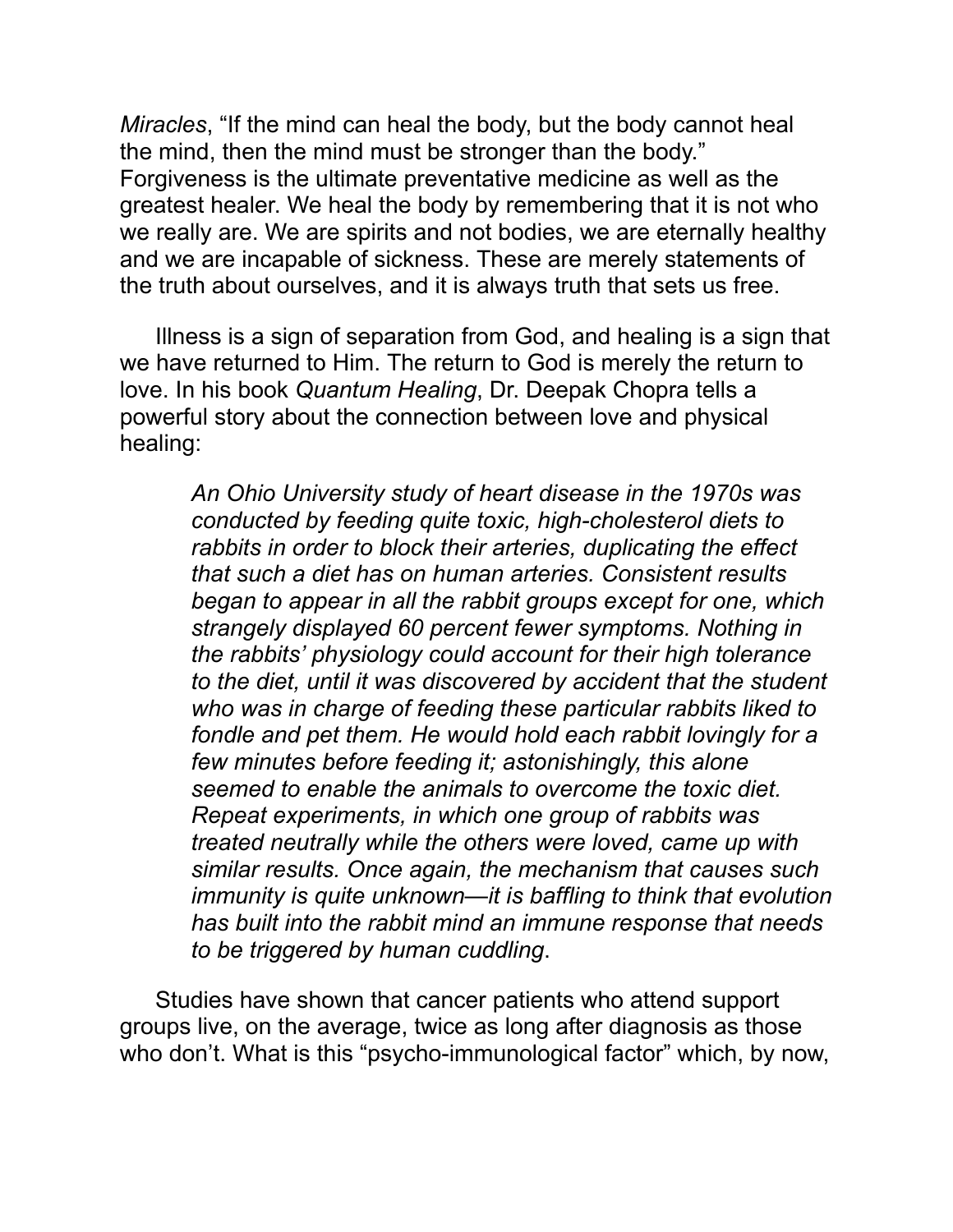science knows exists, but doesn't know how to identify? That factor is love, or God.

God is of no practical value if we perceive Him merely as a freefloating concept, divorced from the power of physical expression. It is only when He is expressed on the earth, His love channeled through human beings as in the case of the student cuddling the rabbits, or support groups where the space is created for increased compassion and understanding, that He is allowed to penetrate the veil of human darkness.

Over the last several years I have counseled many people diagnosed with cancer, AIDS and other life-challenging illnesses. In 1987, I asked my friend Louise Hay if she would help me start a nonprofit organization dedicated to helping people in physical crisis, to be called The Los Angeles Center for Living. In 1989, The Manhattan Center for Living opened in New York City. The Centers' mission statement is that we provide free nonmedical support services to people dealing with life-challenging illness and grief. On both coasts, we have seen the miracles that occur when people invoke the power of love in the midst of disease and grief.

"Do not look to the god of sickness for healing but only to the God of love," says the Course, "for healing is the acknowledgement of Him." In the traditional Western medical model, a healer's job is to attack disease. But if the consciousness of attack is the ultimate problem, how could it be the ultimate answer? A miracle worker's job is not to attack illness, but rather to stimulate the natural forces of healing. We turn our eyes away from sickness to the love that lies beyond it. No sickness can diminish our capacity to love.

Does that mean that it is a mistake to take medicine? Absolutely not. *A Course in Miracles* reminds us that the Holy Spirit enters into our lives at our present level of consciousness. Many of us believe that the doctor in the white coat can heal us with that pill he's giving us. Therefore, says the Course, we should take the pill. But the healing doesn't come from the pill. It comes from our belief.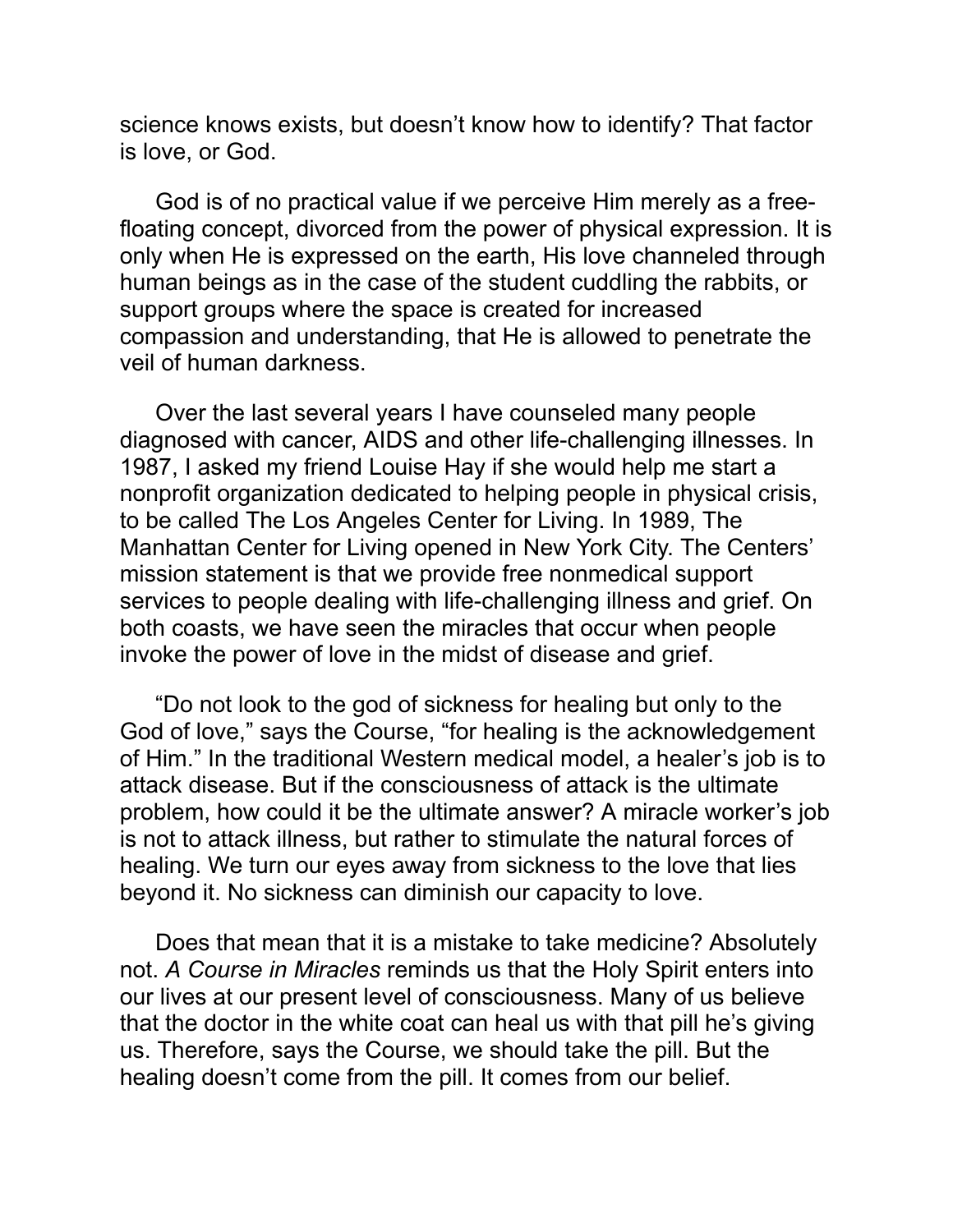Cancer studies have shown that rates of recovery in patients choosing traditional medical treatment, versus those taking a more holistic route, are roughly equal. This makes perfect sense, because in neither case is the recovery a result of the form of cure. It is the patient's mental and emotional interaction with his treatment that activates its healing power.

I have led support groups for people dealing with life-challenging illness, where during the entire session, disease was mentioned only in passing. We attend groups not to grow closer to our disease, but rather to grow closer to the power for healing which lies within us. Many of the issues that confront us when we are ill are the same issues that confronted us in one way or another when we were still healthy, but we didn't deal with them until now. Life goes on when we are ill. It is merely intensified. We tend to handle illness basically the way we handle everything else in life. We must avoid the temptation to see illness as a block to our capacity to find God, and instead use it as a springboard from which we soar into His arms.

# *3. HEALTHY THINKING*

"*Healing, then, is a way of approaching knowledge by thinking in accordance with the laws of God*."

There is a healing force within each of us, a kind of divine physician seated within our minds and in communication with every cell of our being. This force is the intelligence that drives the immune system. Its presence is obvious to us whenever we cut a finger or break a leg.

What is this "divine intelligence" and how is it activated? 'The Atonement releases the mind to its full creative power.' "Jesus saves" means "love heals the mind." How did Jesus heal the leper? By forgiving him. He stood in the midst of illusion and yet saw only the truth as God created it. He healed through corrected perception. When he stood in front of a leper, he didn't see leprosy. He extended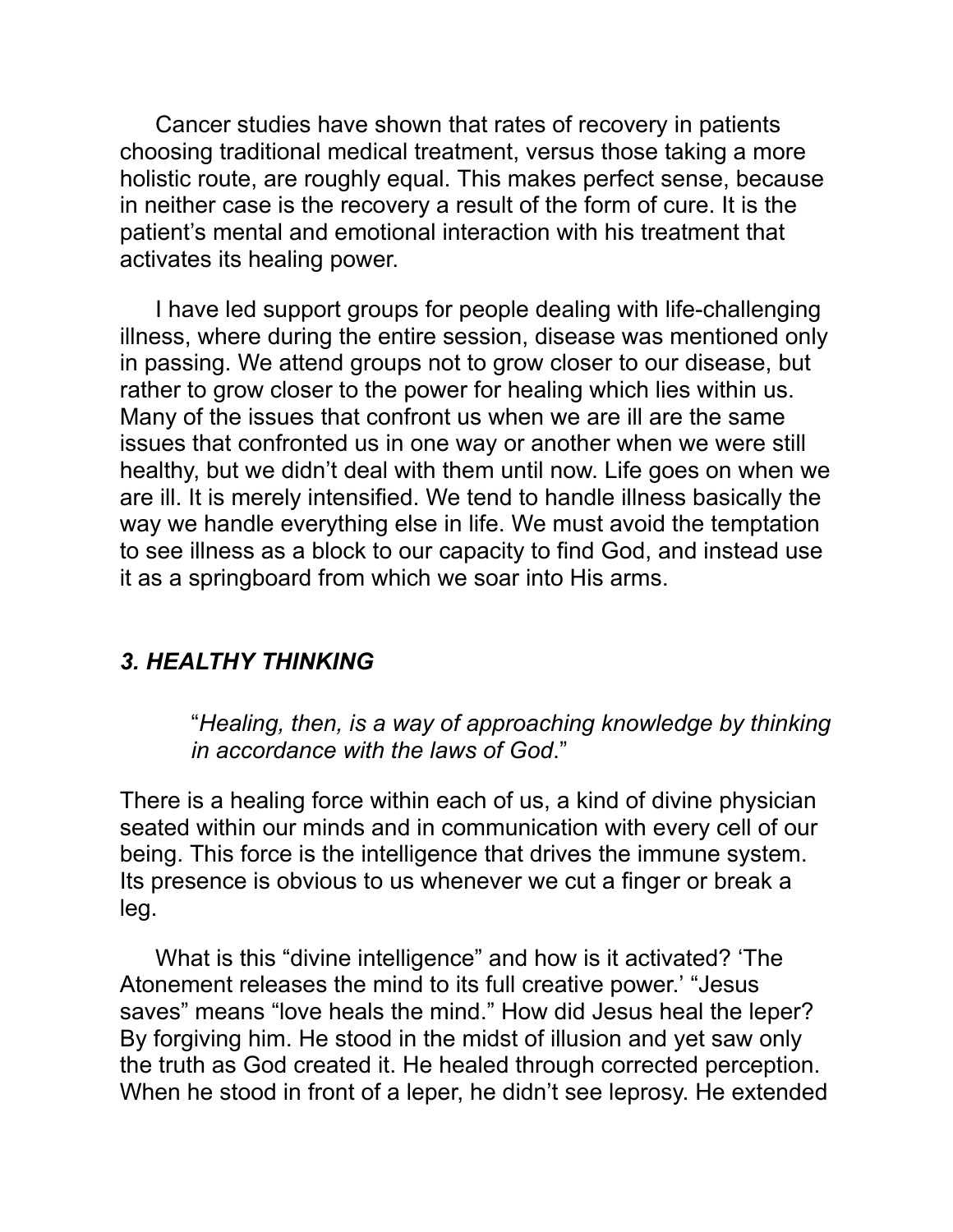his perception beyond what the physical senses revealed, to reality as seen through the vision of the Holy Spirit. Within the leper is the Son of God, perfect, unalterable, changeless. The spirit is eternally healthy. The spirit cannot get sick and the spirit cannot die.

Jesus sees only as God sees. He accepted the Atonement for himself. Jesus did not *believe* in leprosy. Since all minds are connected, in his presence the leper no longer believed in it either. And so the leper was healed.

In *A Course in Miracles*, Jesus, who is the personal symbol of the Holy Spirit, says, "Your mind and mine can unite in shining your ego away." Asking the Holy Spirit to heal us when we are sick means asking him to heal the thoughts within us which give rise to sickness.

Several years ago, when I had just begun lecturing on *A Course in Miracles*, I had a series of three car accidents in which I was rearended on the freeway. In every case, I had surrendered the experience immediately, remembering that I was not subject to the effect of worldly danger, and was not harmed or hurt in any way.

A week or so after the last accident, I developed a cold and a serious sore throat. On a Friday afternoon, with a lecture to give about the Course the next morning, I was feeling terrible. I had a date for drinks after work with my girlfriend Sarah. Since I felt so bad I wanted to cancel the date and go home to bed, but when I called Sarah's office I was told that she had already left for the day. I had no choice but to go to the café, and on my way driving there, I turned my attention to healing my throat. I wished desperately for access to a doctor, because I knew that an antibiotic called Erythromycin had always healed this throat problem for me in the past. Since I was new in Los Angeles, I didn't know any doctors yet. I turned to the Course. How did this happen, I asked myself. Where did my thinking deviate from truth? Where was my wrong-minded perception? I received the answer as soon as I asked, and it struck me like a bolt of lightning. Although I had applied principle in relation to the accident itself, I had "given into temptation" right afterwards. In what way? After three accidents, everyone I knew had come up to ask me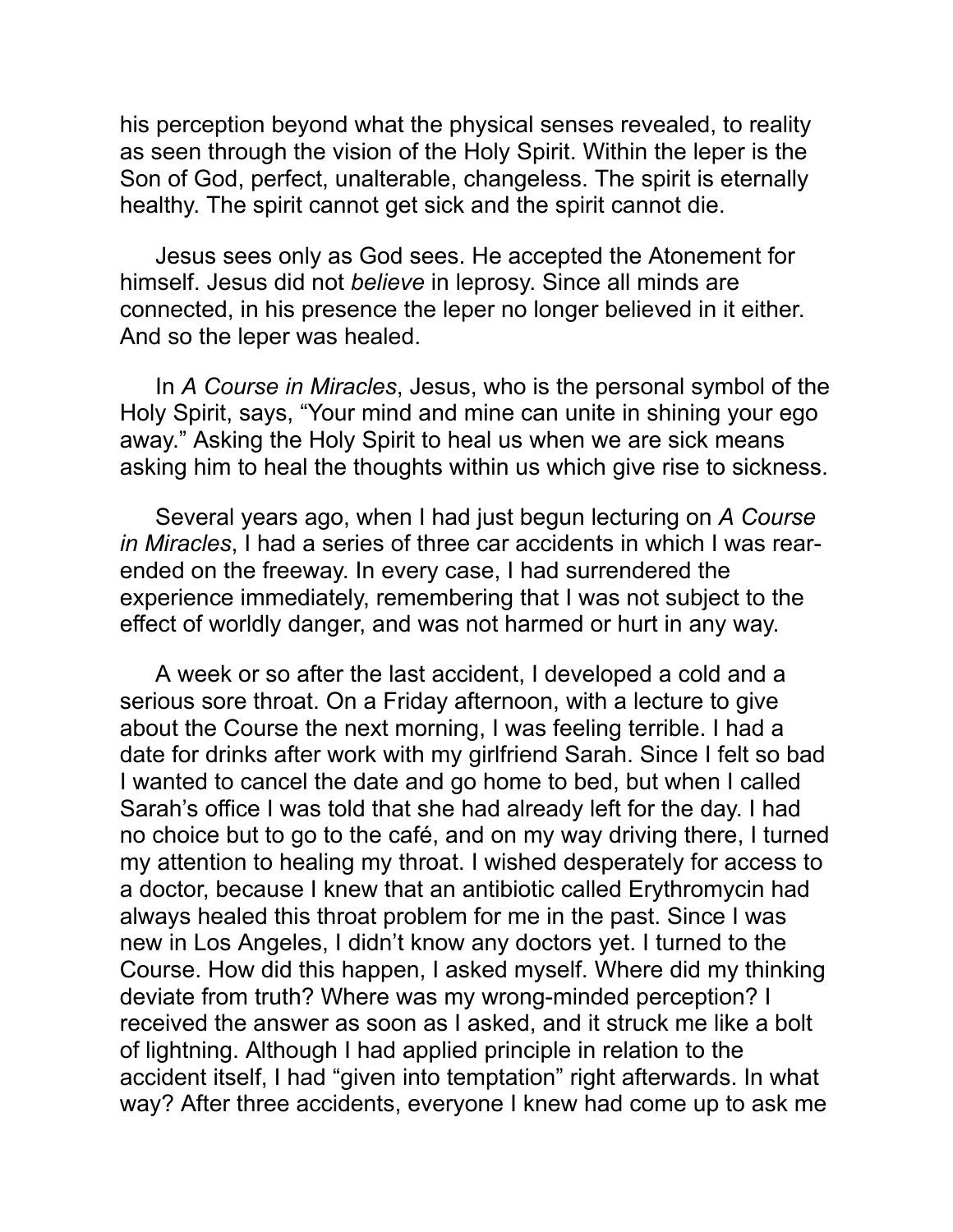if I was all right. They put their hands on me, rubbed my neck and back gently, inquired as to whether I'd seen a doctor, and oozed gentleness all over me. *The attention felt good. Being sick made people love me more*. Instead of responding with a full tilt, "I'm fine," the "I'm fine" came out a little more timidly, lest they'd stop rubbing my neck. I had bought into—entered into agreement with—the idea of my physical vulnerability in order to receive the payoff of love and attention.

I paid a high price for my "sin," i.e. loveless perception. My perception was wrong-minded in the sense that I saw myself as a body rather than a spirit, which is a loveless rather than loving selfidentification. Choosing to believe I was vulnerable, even for an instant, made me so. Thus my sore throat.

Great, I thought. I got it! "God," I said. "I totally understand how this happened. I return my mind to the point of my error, and I atone. I go back. I ask that my perception be healed, and I ask to be released from the effects of my wrong-minded thinking. Amen." I closed my eyes at a red light while I said the prayer, and fully expected to be free of my sore throat when I opened them again.

The prayer over, I opened my eyes. My throat still hurt. This wasn't supposed to happen. Now more depressed than ever, I went into the cafe where I was to meet my friend and took a seat at the bar. I noticed as I entered that there was a man at the other end of the bar, looking at me in a flirtatious kind of way. He was anything but my type. I looked at him as though to say, "One more look my direction, buddy, and you're dead."

"Can I help you?" asked the bartender.

"Yes," I whispered hoarsely. "I want some brandy, some honey and some milk."

The man at the other end of the bar watched as the bartender returned with the items I'd requested. "What are you trying to do?" he asked.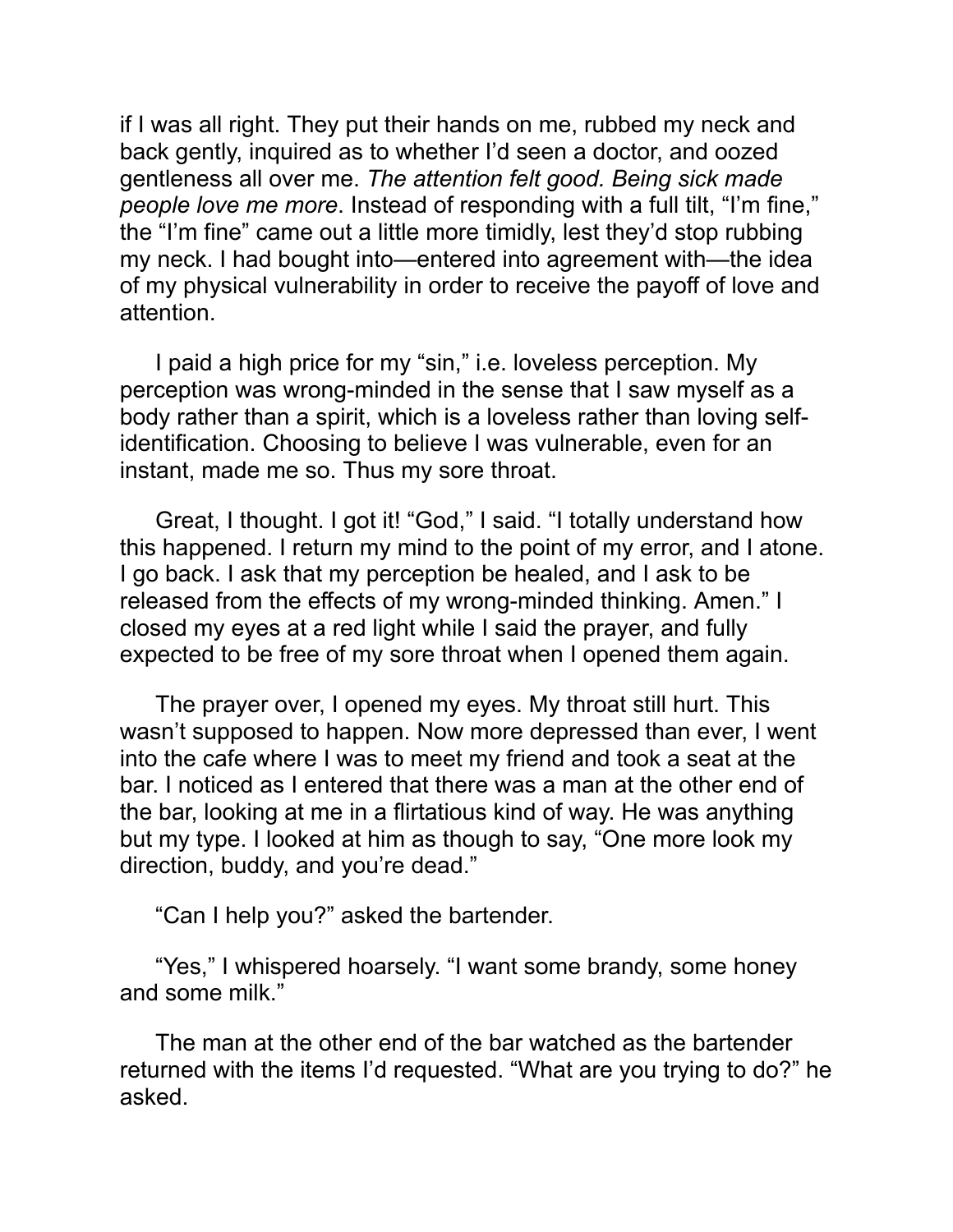I did not want to speak to this man. I wanted him to go away. But once the Course has gotten into your system, you never again have guilt-free bitchy thoughts. "He's your brother, Marianne," I said to myself. "He's an innocent child of God. *Be nice*."

I softened. "I'm trying to make a hot toddy," I said. "I have a very bad sore throat."

"Well first of all, that's not the way to make a hot toddy," he said, "and secondly, that's not what you want anyway. You probably need some penicillin."

"That's true, I do," I said, "Erythromycin would cure this but I just moved to L.A. and I don't know any doctors who would prescribe it to me."

The man got up and walked over to where I was sitting. He put a credit card on the bar and beckoned the bartender. "Come on, let's go next door," he said to me. "I can get you some Erythromycin."

I looked at him like he was crazy, but I also noticed that the credit card said "Dr." on it. "What's next door?" I asked.

"A Thrifty drugstore."

And so it was. We walked next door to Thrifty and my new friend the doctor prescribed the medicine I wanted. After throwing one pill into my mouth, I became ecstatic.

"You don't understand," I said to him, practically jumping up and down. "*This is a miracle*! I prayed for healing, and I corrected my thoughts but the Holy Spirit couldn't give me an instantaneous healing because I'm not advanced enough yet to receive it—it would be too threatening to my belief system—so He had to enter at the level of my understanding, and you were there, but if I hadn't opened my heart to you I would never have been able to receive the miracle because I wouldn't have been open!"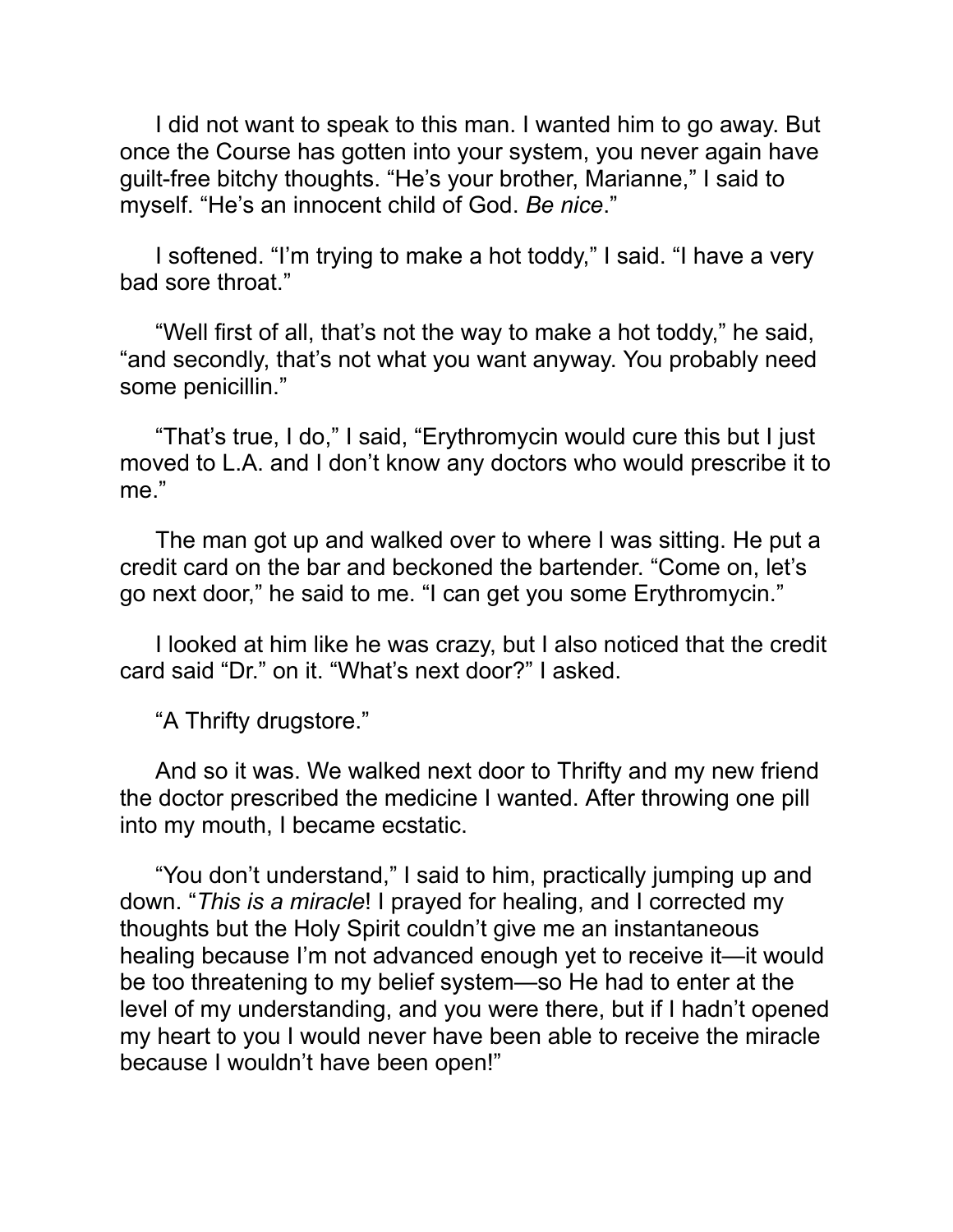He handed me his business card. "Young lady, here's my number," he said. "I'm a psychiatrist and I haven't prescribed an antibiotic in twenty-five years. But trust me, you should give me a call."

As I told the good doctor, I asked that my misperceptions be healed—I accepted the Atonement—but the healing could still only enter at the level of my receptivity. The Course tells us that the Holy Spirit steps aside in the presence of fear. Most of us, were we to have a broken leg healed instantly upon hearing the word Jesus, would find the healing more depressing than the wound. That's because, if such a thing is possible, the entire world is something other than we think it is. Giving up our limited understanding of the world, which we experience as a kind of pseudo-control, is more of a threat to us than a broken leg. Some people, says *A Course in Miracles*, would rather die than change their minds. The Holy Spirit finds ways to express His power through vehicles we can accept. Medicine is such a vehicle.

There is a saying in Alcoholics Anonymous that "Every problem comes bearing its own solution." Crisis comes bearing its solution in that it takes us to our knees, our most humble thinking. If we had been there to begin with—if we had placed the power of God before our own, putting love before all personal ambitions—then our problems would not have developed.

An epidemic such as AIDS is a collective heartbreak, pulling millions of people into its painful vortex. But this also means that it brings millions of people to their knees. As soon as enough of us get there, as soon as love reaches a critical mass or, as the Course says, enough people become miracle-minded, there will be a sudden breakthrough in consciousness—a rapture, an instantaneous healing. It will be as though millions of us are stopped at that red light, recognizing our lovelessness and asking that we be healed. When the cure for AIDS is finally found, we will give prizes to a few scientists, but many of us will know that millions and millions of prayers helped it happen.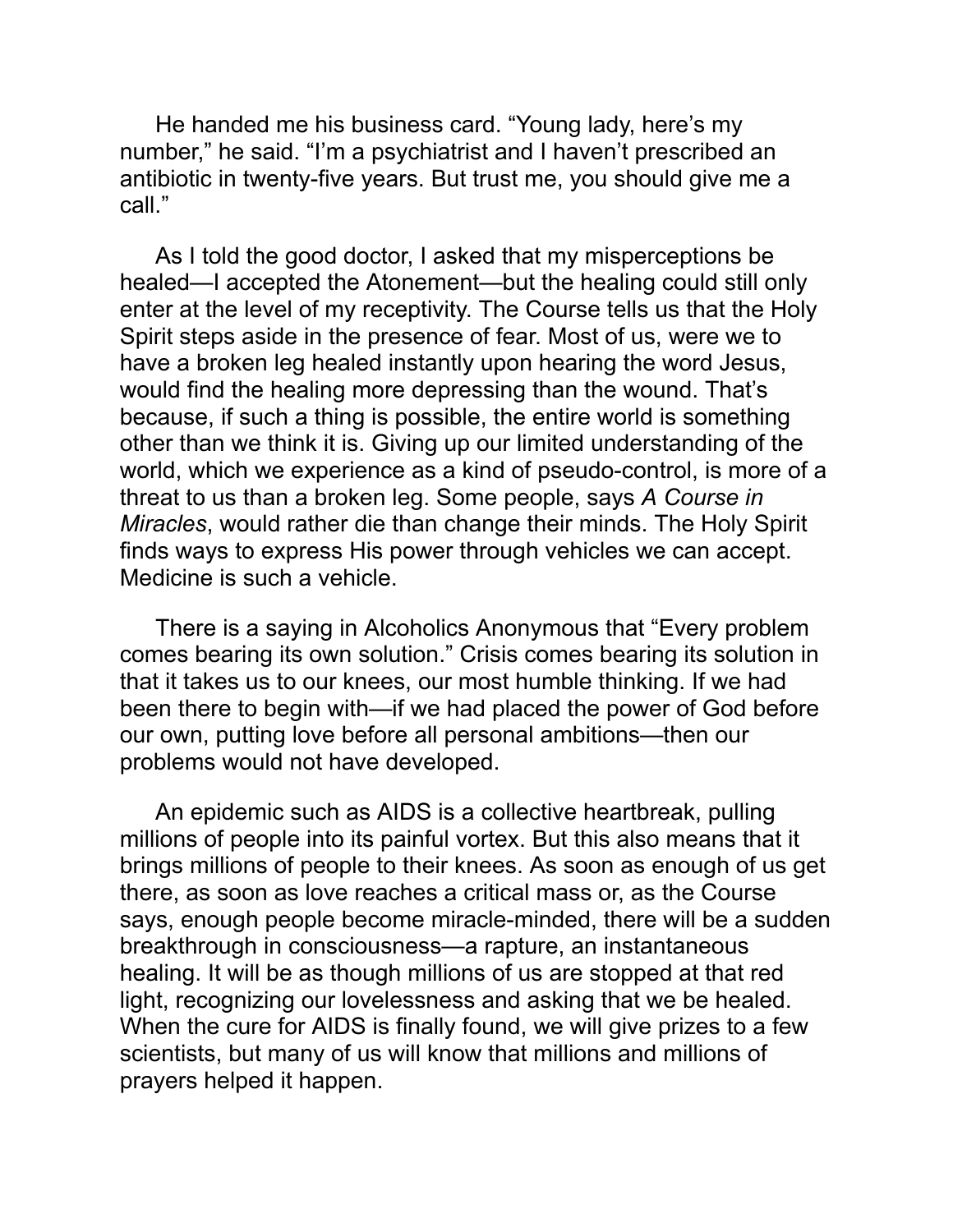### *4. SAVING THE MIND, SAVING THE BODY*

"*Only salvation can be said to cure*."

The experience of illness is a call to a genuinely religious life. In that sense, it is for many people one of the best things that ever happened to them.

One of the problems with illness is that it strongly tempts us to obsess about the body at the very time when we need most to concentrate on spirit. It takes spiritual discipline to turn that around. Spiritual practice is mental and emotional exercise, not unlike physical exercise in the way it works. Through spiritual work we are seeking to rebuild our mental musculature. We achieve so little, says *A Course in Miracles*, because we have undisciplined minds. Training our minds to think from a loving, faithful perspective is the greatest boost we can give to our immune systems, and one of the greatest challenges we can pose to our minds.

Changing our lives can be difficult. For a person who has been diagnosed with a physical ailment, the call to change is imperative. Where we used to eat unhealthy foods, we must now eat healthy ones. Where we used to smoke, drink, or get too little sleep, we must now change those habits. And where our minds used to run instinctively in the directions of fear, paranoia and attack, we must now do everything possible to train our minds to think differently.

The body-mind connection might be new to Western science, but it is not new to Eastern medicine, or to the fields of religion and philosophy. The body has an intelligence of its own. As Deepak Chopra writes in *Quantum Healing*, "Life itself is intelligence riding everywhere on chemicals. We mustn't make the mistake of thinking that the rider and the horse are the same." In the traditional Western model of healing, we are trying to get the horse to move in a new direction, without considering having a conversation with the horse's driver. A spiritual, holistic notion of healing includes treatment not only of the body, but of the mind and spirit as well. As Chopra writes,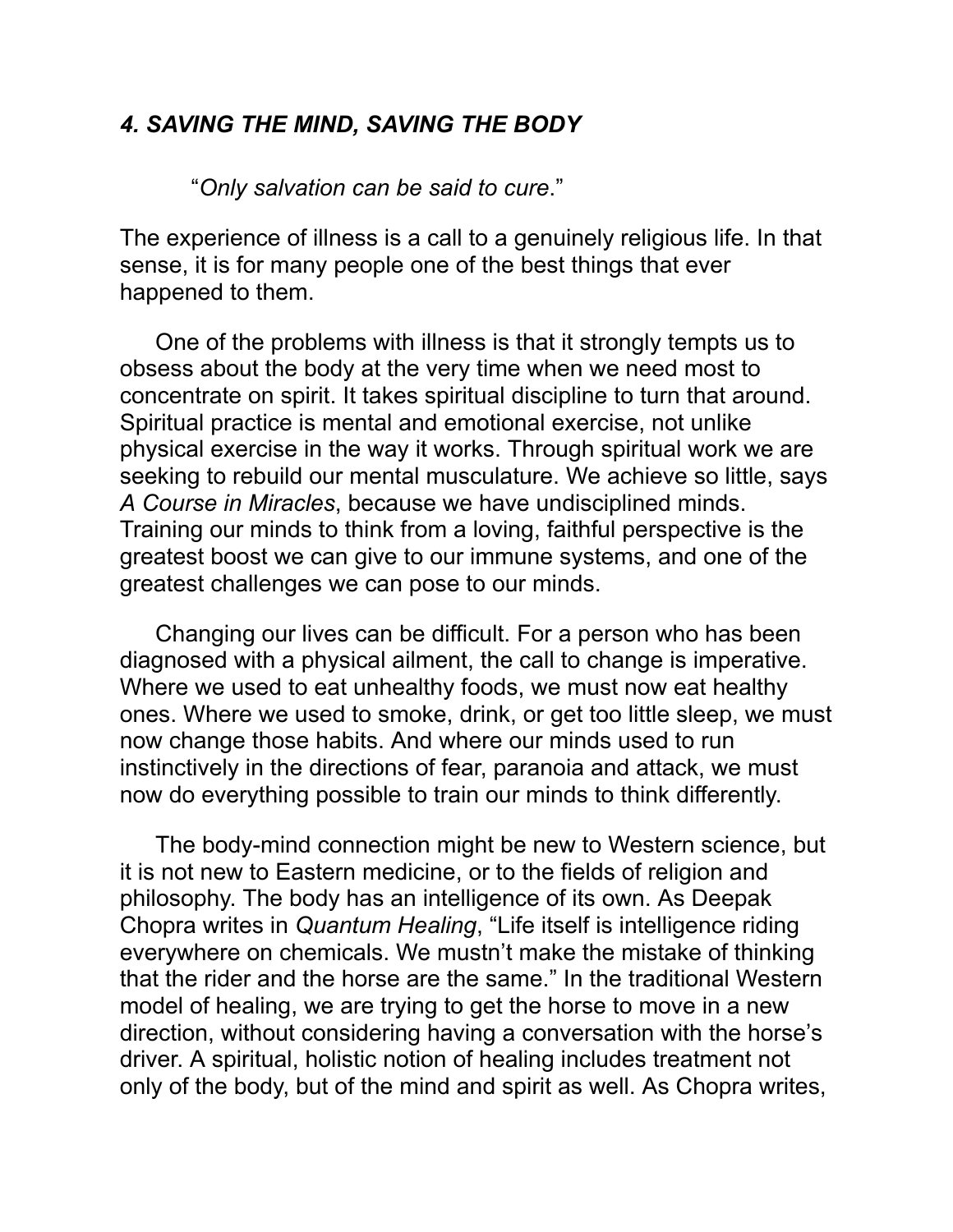"We have ultimately arrived at a dramatic shift in world view. For the first time in the history of science, mind has a visible scaffold to stand upon. Before this, science declared that we are physical machines that somehow learned to think. Now it dawns that we are thoughts that have learned to create a physical machine."

Love changes the way we think about our disease. Illness comes from separation, says *A Course in Miracles*, and healing comes from joining. Of course people hate their cancer, or hate their AIDS, but the last thing a sick person needs is something else to hate about themselves. Healing results from a transformed perception of our relationship to illness, one in which we respond to the problem with love instead of fear. When a child presents a cut finger to his or her mother, the woman doesn't say, "Bad cut." Rather, she kisses the finger, showers it with love in an unconscious, instinctive activation of the healing process. Why should we think differently about critical illness? Cancer and AIDS and other serious illnesses are physical manifestations of a psychic scream, and their message is not "Hate me," but "Love me."

If I'm yelling, the person in front of me can react in one of two ways. He can yell back, screaming at me to shut up, but this will tend to make me scream more. Or he can tell me that he cares what my feelings are and he loves me and is sorry that I'm feeling this way, which will tend to quiet me down. Those are our two choices with critical illness. Attacking disease is not a cure. Attacking a disease only makes it yell louder. Healing comes from entering into a conversation with our illness, seeking to understand what it's trying to tell us. The physician seeks to understand the chemical alphabet through which illness speaks. The metaphysician seeks to understand what the illness is trying to say.

Lucifer is seen to have been the most beautiful angel in Heaven before he "fell." In *Star Wars*, Darth Vader turns out to have been a nice guy at an earlier time. Disease is love turned into fear—our own energy, meant to sustain us, turned against ourselves. Energy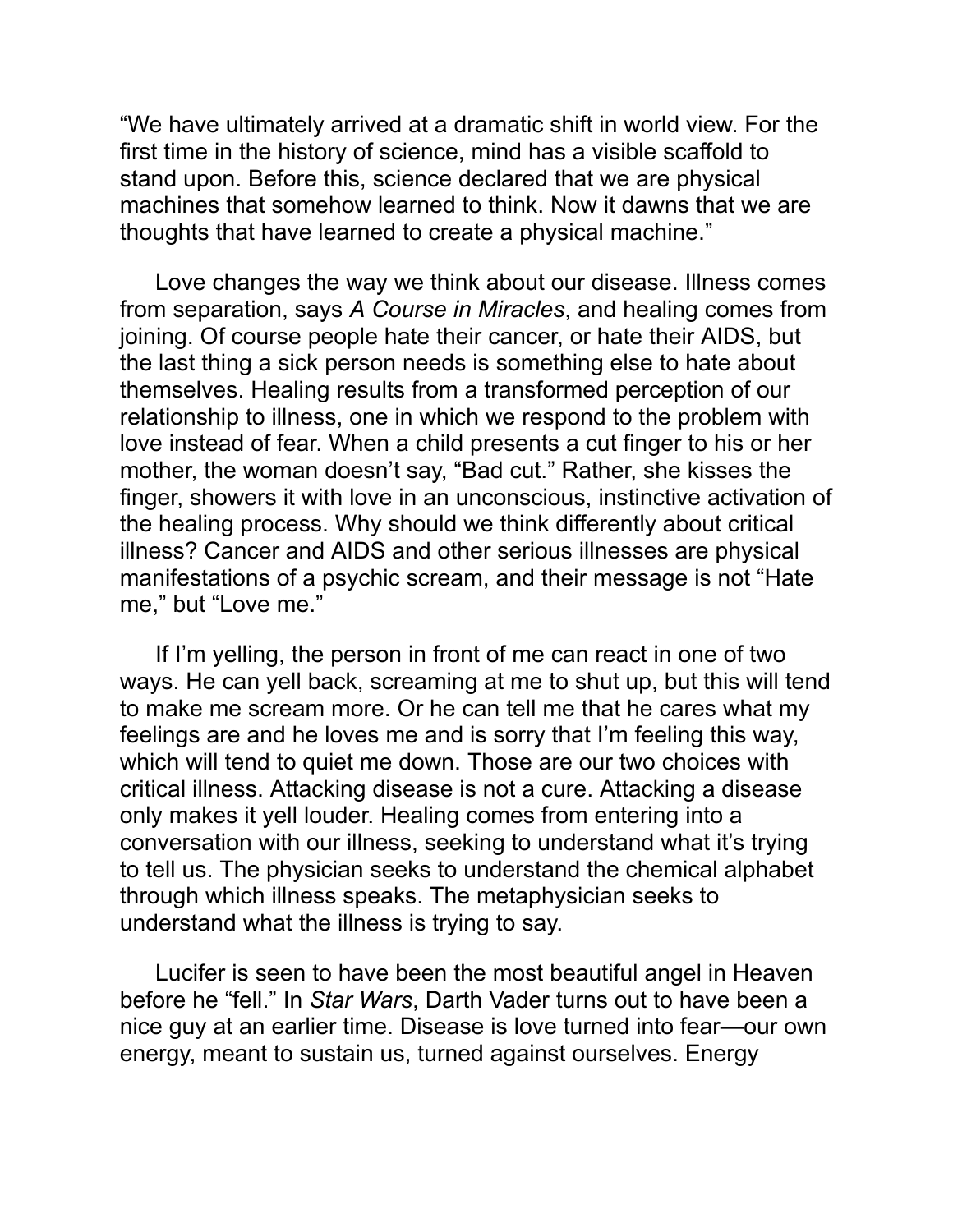cannot be destroyed. Our job is not to kill disease, but to turn its energy back in the direction it came from—to turn fear back into love.

Visualization has become a popular technique for the treatment of critical illnesses. People often visualize a PAC man, or soldier with a machine gun, setting out to destroy the threatening cells or virus. But we can take a more loving approach. Underneath Darth Vader's ugly mask lay a real man with a real heart. AIDS, for instance, can be thought of as "Angels-In-Darth Vader-Suits."

Here are some enlightened visualizations: Imagine the AIDS virus as Darth Vader, and then unzip his suit to allow an angel to emerge. See the cancer cell or AIDS virus in all its wounded horror, and then see a golden light, or angel, or Jesus, enveloping the cell and transforming it from darkness into light. As we said before, a scream responds best to love. That is when it calms down. That is when it stops.

I have used an interesting letter-writing technique in my work, where people write a letter to AIDS or cancer or whatever illness they might have, and tell it everything they feel. The letter begins,

for instance:

Dear Cancer,

These are my honest feelings.

….. …..

Signed,

Ed

And then we wrote a letter back, to Ed from AIDS.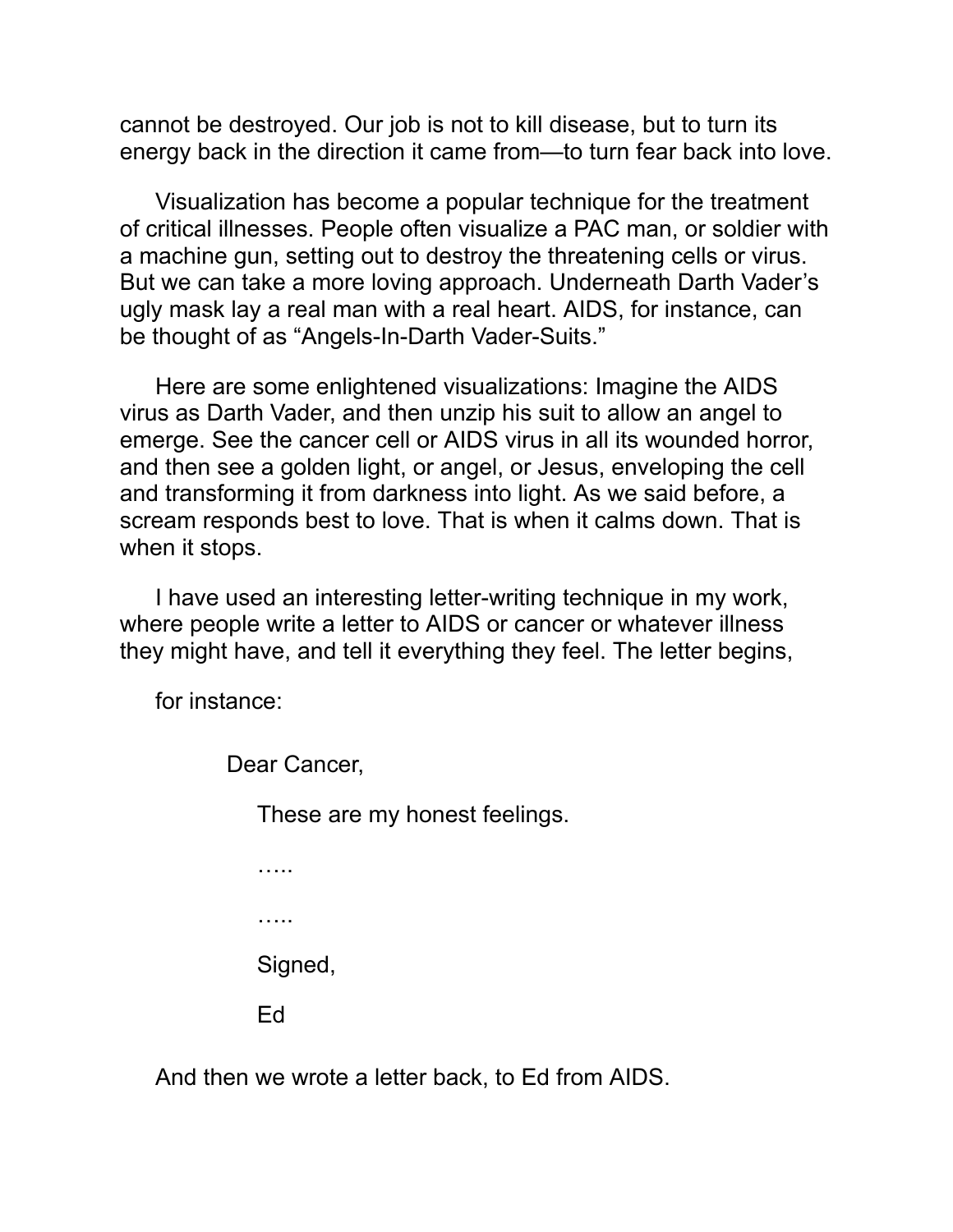Dear Ed,

These are my honest feelings.

….. ……… Signed, AIDS

The following letters were written in one of my AIDS workshops:

Dear AIDS,

I used to hate you. I was confused and afraid to accept the idea of death and sickness. I believed the newsprint and TV, doctors, and all of that fear that others tried to lay into me on a daily basis. However, today I find I'm not dead three and a half years later, and even with all these medical problems, I'm more alive today than ever. I'm a grown-up thanks to your appearance in my life. You've given me a reason to live and I love you for it. My friends are sick or dead but I'm not them. I'm me. And I do not feel threatened or afraid of something that was once an enemy and has now become my strength.

**Steve** 

Dear Steve,

If I was, as they say, out to get you, don't you think you'd be dead by now? I'm not able to kill, harm, or make you sick. I have no brain, brute strength or great harming force. I'm just a virus. You give me the power you should give to God. I take what I can because I don't want to die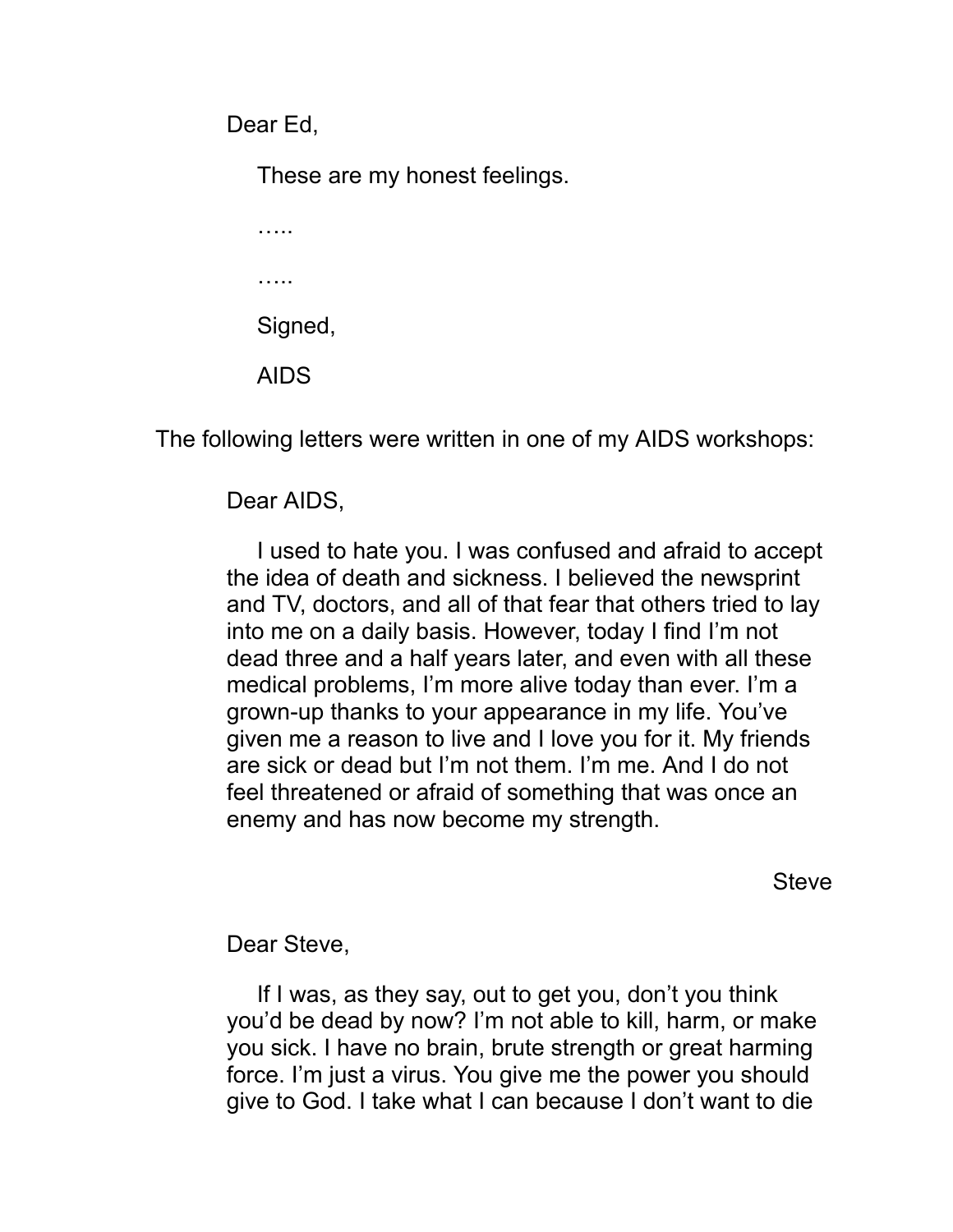any more than you do. Yes, I live off your fears. But I die from your peace of mind, serenity, honesty, faith and desire to live.

Sincerely,

The AIDS virus

#### Dear AIDS,

I am so afraid of dying young. I am so afraid of going to the hospital and having all these needles and things stuck in me. I am so afraid of pain. Why do you have to do this to me and my friends? What did we ever do to make you mad at us and want to hurt us? If there is something you are trying to tell us, can't you tell us in a different way? I miss my friends. Why did you have to kill them? Why did you have to cause them such physical pain? Sometimes I'm so angry at you but right now I'm not angry. I'm just sad. I'm confused. I don't know what to do to calm you down. So far you've left me alone, but why, and for how long? John is such a gentle person. Why must he suffer? If it's love you want, we can love you. If you have any doubts, look at the love surrounding this disease. Please answer soon. Tell us what you want. I feel like we don't have much time but I'm willing to listen and learn. Thank you.

**Carl** 

Dear Carl,

I don't understand this any better than you do. I don't mean you and your loved ones any harm. I'm just trying to exist, just like you, doing it in the best way I know how. Unfortunately, it ends up hurting people. I just want love,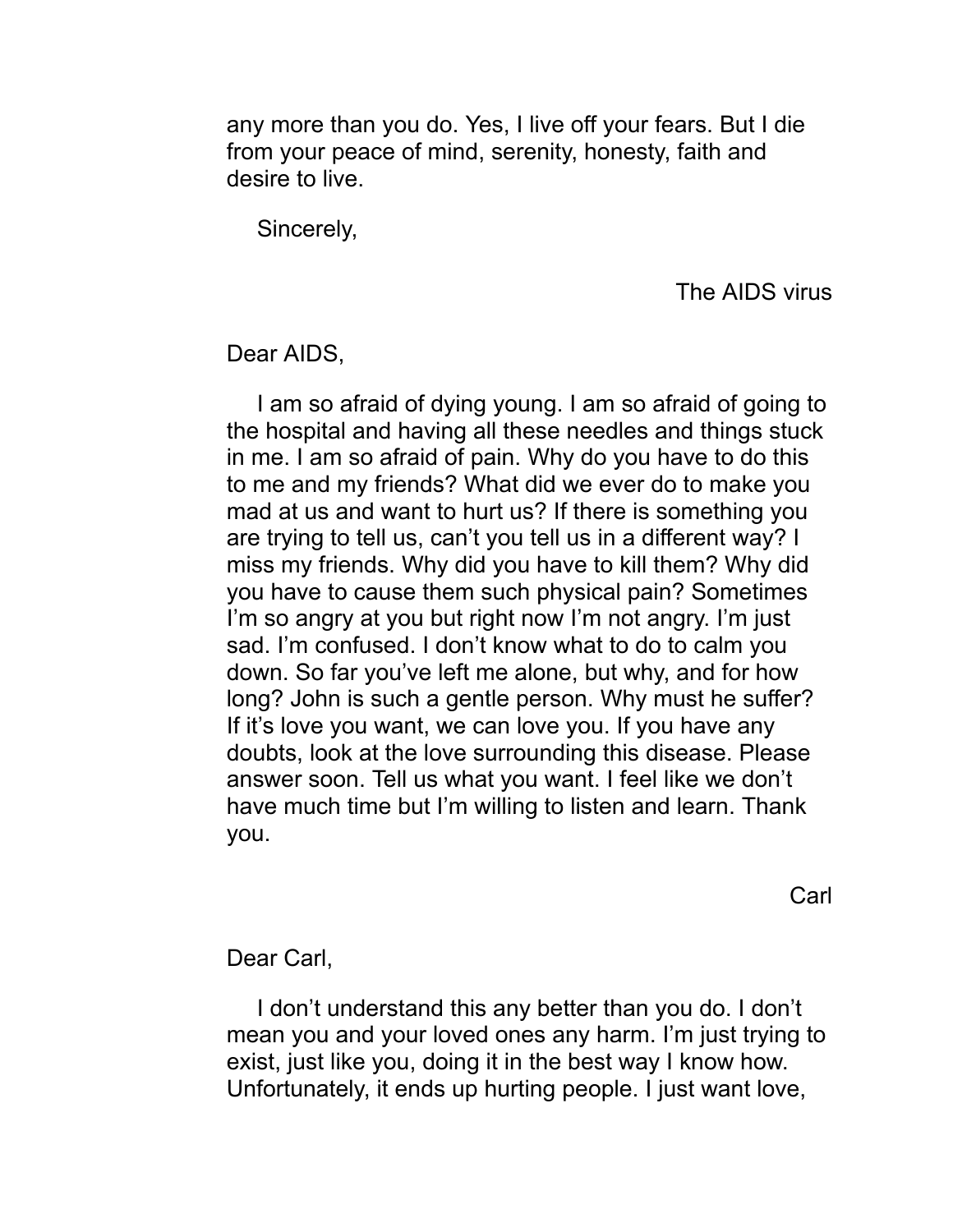just like you do. I'm crying out but no one seems to hear me. Maybe if we try listening to each other and talking to each other, we can find a way to exist in peace without hurting each other. Right now, I feel like you only want to destroy me rather than dealing with whatever it is inside of you that brought me here. Please don't hate me and try to destroy me. Love me.

Let's talk and listen to each other and try to live in peace. Thanks.

AIDS

Dear HIV,

A little over eleven years ago you blew into town. Everything has changed since that time. Many people have left because of you. I really miss them a lot. There has been so much pain and suffering because of you. On a conscious level, no one wanted you. I myself have been personally dealing with you too long already. Back in '87 and '88, you almost took me out. I just thought you might like to know that it is 1991 now and I'm still around and so are you. Isn't it about time we stop this bullshit and become friends? Let's put the past behind us and grow forward together. I have tried to love you as best I can, but sometimes I really have difficulty doing so. Please, let's be friends and make up.

Love always,

Paul

Dear Paul,

Okay.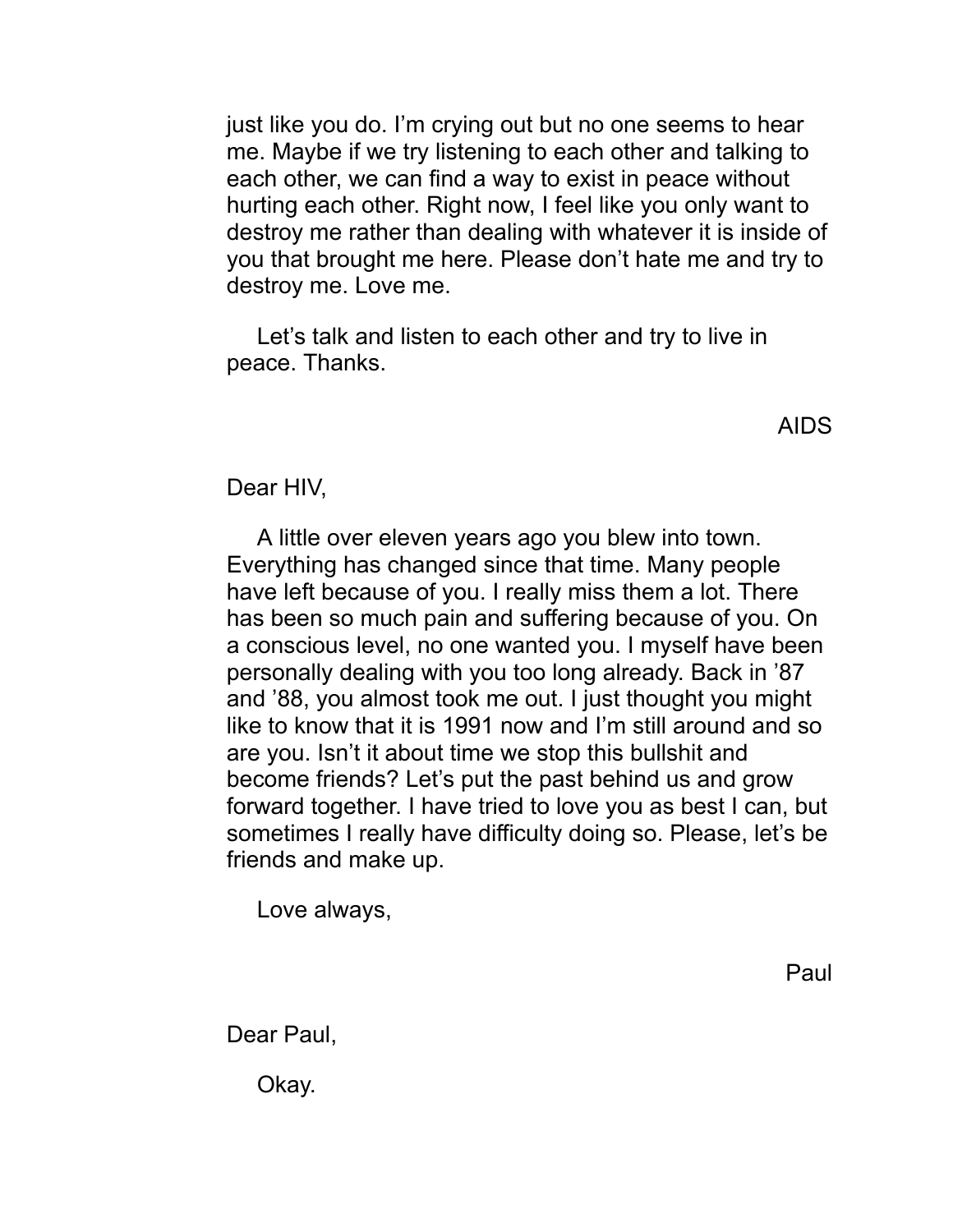Love,

Dear AIDS,

I'm really pissed off! Why do I have to worry about you and death when I'm only 26? I want to know I'll be alive for my ten-year class reunion, but no—it's a big maybe. I'm also sick of worrying that every cold I get or sleep pattern that's different is a sign of the end coming. I'm tired of worrying about others finding out. Get out of my body. I don't want you here! That's all.

Russ

Dear Russ,

Both you and I don't know how we came to be, but we're here together. I would be glad to go, but that door is not open to me. Hey, I've given you a perspective on life and death most people your age never think about! Work with me, we'll get through this.

AIDS

Dear AIDS,

I, like lots of other people, have been through so much pain and so many changes, both physically and mentally. Now, yes, there is a great part inside me who is very angry and sad. It feels like a big nightmare. Yes, I must have done something to cause this disease. But what a wound to be punished like this. I must say, I do not like all the pain I've gone through with this crazy disease, and I don't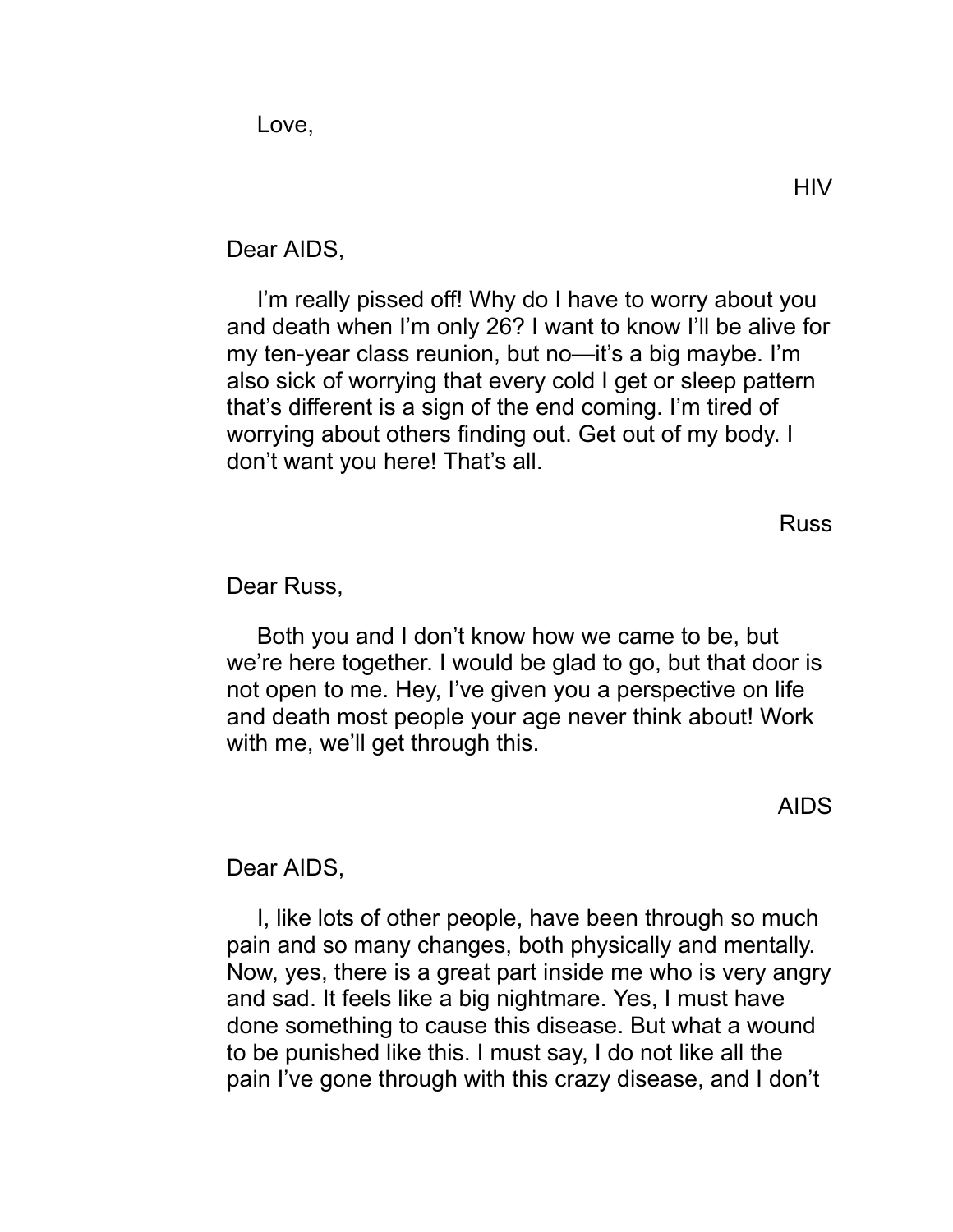like the suffering it has put me through mentally. But I pray daily.

Peter

Dear Peter,

I'm in your body and yes I am a virus and yes I have caused you a great deal of discomfort. But I do assure you that the power of your mind does make a difference. You know if it did not, you would not be here. Yes, I have altered your life in some ways, but in some ways positively. Your mind is much more powerful than I am.

AIDS

Dear AIDS,

I hate the uncertainty. But I feel thankful for the kick in the butt this was in my life, and to those around me. You made me find the strength I always had, and made me see the love those around me could show. You made us all learn to appreciate every day and the strength I was capable of. I know I keep saying strength, but it's true, AIDS gave me strength. This is because when you find out your biggest fear in life comes true and you can still move on, fear no longer has any strength. Thank you for helping me stop beating up on myself and hating what I wasn't, and making me love what I am.

Andrew

Dear Andrew,

You're welcome.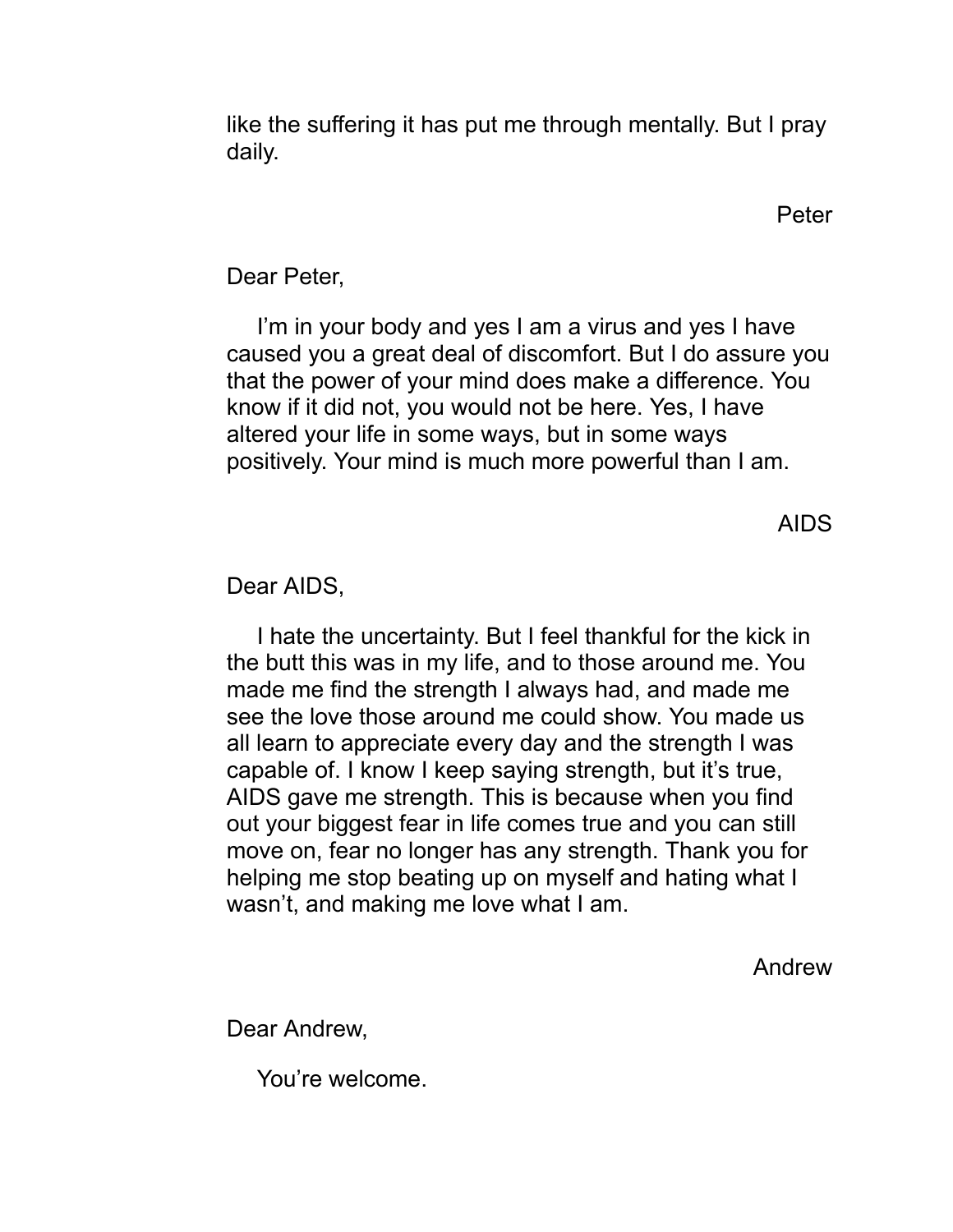Dear AIDS virus,

Go to Hell. You took a shining star from my family. I miss him and loved him and I never told him. Why do you invade us in our prime? Why do you strike with such vengeance? I hate the pain and agony you cause, but somehow you brought out the best in Leo and the best in his family.

Dear Inez,

I didn't bring out the worst or best. I just am. And how you live with me is up to each of you.

AIDS

I suggest to every person dealing with a serious illness in themselves or others, that they consider starting a journal in which they "communicate" with their illness. Seeing sickness as our own love that needs to be reclaimed, is a more positive approach to healing than is seeing the sickness as something hideous we must get rid of. Energy cannot be destroyed. It can, however, be miraculously transformed. That miracle emerges from our own thoughts, our own decision to let go our belief in fear and danger, and to embrace instead, a view of the world that is based on hope and love. There is certainly nothing to lose, no risk in trying. "The Atonement is so gentle you need but whisper to it and all its power will rush to your assistance and support." God does His part when we do ours.

## *5. THE BODY IN RELATIONSHIPS*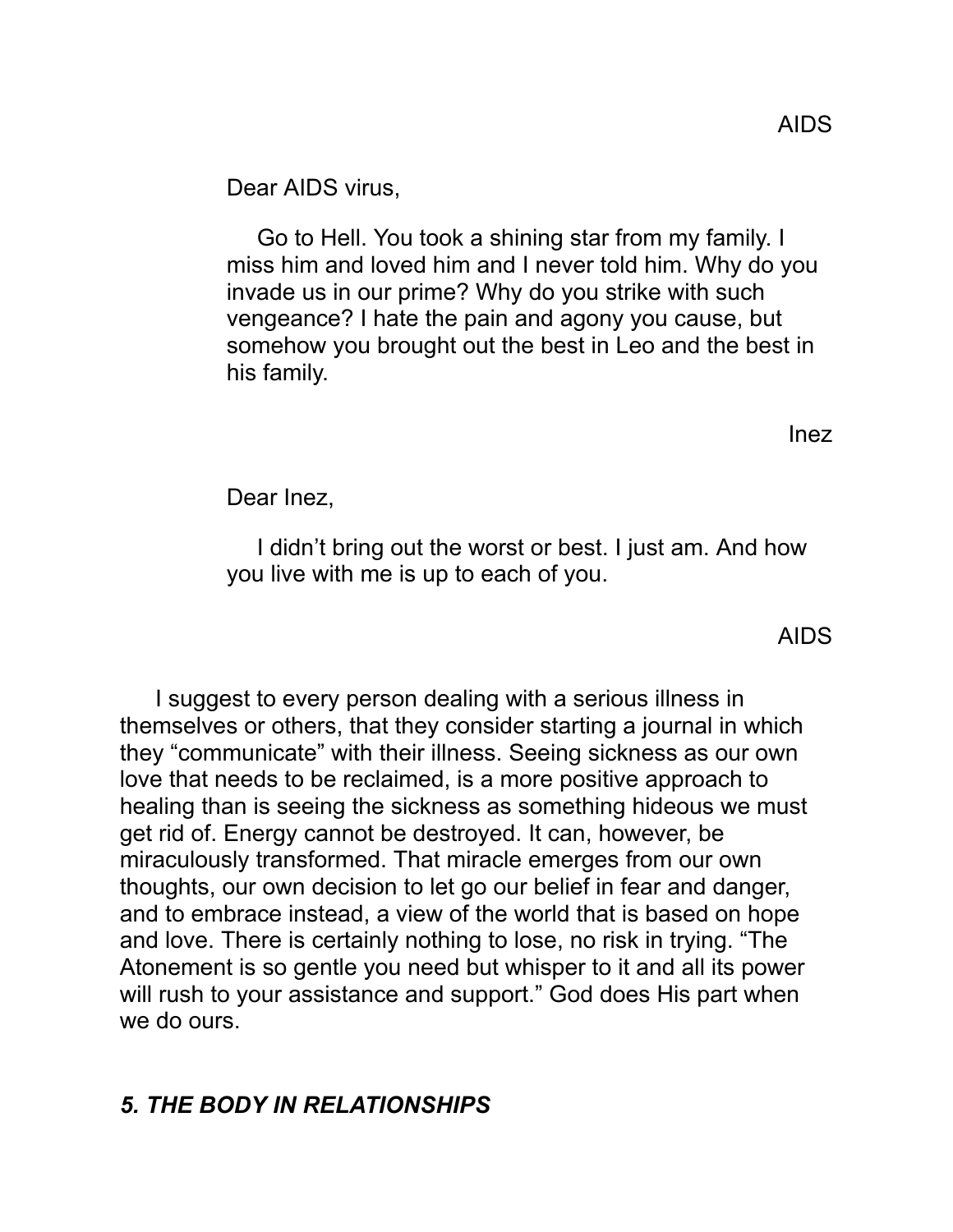"*The body does not separate you from your brother, and if you think it does you are insane*."

Our real identity lies not in our body, but in our spirit. "The Christ in you inhabits not a body," says the Course. Neither is another person's body who they really are, either. The body is an illusionary wall that appears to separate us, the ego's chief device in trying to convince us that we are separate from each other and separate from God.

The Course calls the body "the central figure in the dreaming of the world." The human storyline, where bodies talk and move and suffer and die, forms a veil of unreality in front of God's creation. It hides "the face of Christ." My brother might lie, but he is not that lie. My brothers might fight, but they remain joined in love.

"Minds are joined," says the Course, but "bodies are not." The body of itself is nothing. It cannot forgive, it cannot see, and it cannot communicate. "If you choose to see the body you behold a world of separation, unrelated things, and happenings that make no sense at all."

"When you equate yourself with a body, you will always experience depression," says the Course. Equating another person with a body will bring up the same anxiety. One of the ways the body can be used to manufacture depression is through loveless sex. Our sexual impulses become canvases onto which we extend our love or project our fear. When sex is of the Holy Spirit, it is a deepening of communication. When it is of the ego, it is a substitute for communication. The Holy Spirit uses sex to heal us; the ego uses it to wound us. Sometimes we have thought that sex with another person would cement the bond between us, and instead it turned out to manufacture more illusion and anxiety than there was before. It is only when sex is a vehicle for spiritual communion that it is truly loving, that it joins us to another person. Then it is a sacred act.

Holiness means the presence of a loving purpose, and in that sense, the body and its accouterments can be a holy expression.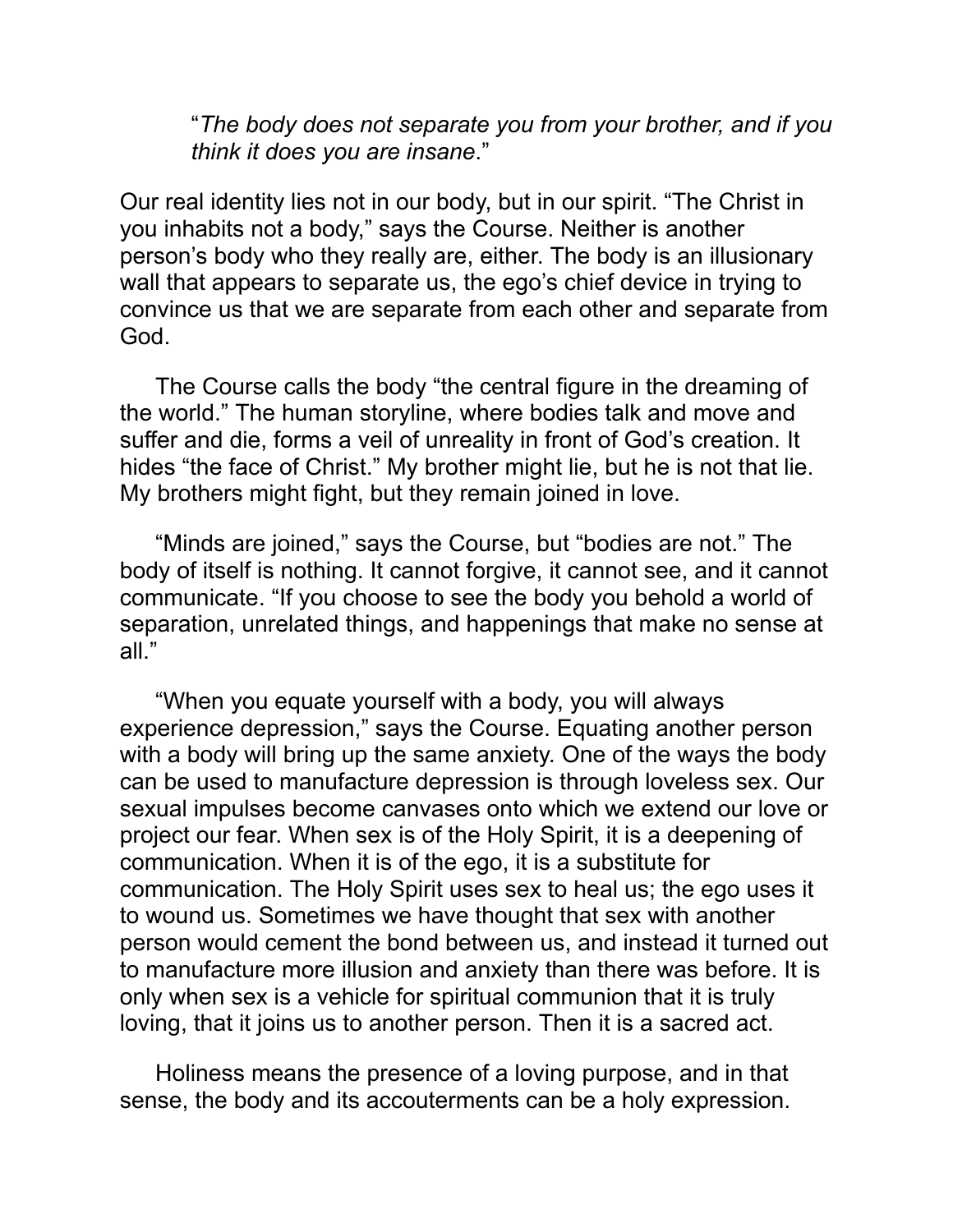Many spiritual seekers have felt the need to eschew all body-related things. But that can actually be as ego-centered as an overattachment to the physical. Anything used to spread joy and communicate love is a part of God's plan for salvation.

When I was about twenty years old, I had my first date with a man in a suit. I had never before been picked up at my house by a man wearing anything but bluejeans. When I opened the door and saw a handsome man in a suit and a beautiful overcoat, my first thought was that maybe he was in the mafia!

I went on the date and struggled for the entire evening with my conflicts about his wardrobe. I couldn't tell this man, of course, that I was turned off by his gorgeous clothes! He was an Italian, and my first exposure to a European man's sensibilities towards women. Years later I would remember what this man taught me.

We started dating, and I had never known someone to make such a fuss over me. He treated our nights out like major events. Did I wish to see a play or a movie? Did I want to go to this restaurant, or that? What should he wear? I was so surprised by what a big deal it was to him, whether he wore the blue shirt or the white. At first it annoyed me, coming as I was from a sixties mentality that viewed all such considerations as irrelevant. But I ultimately saw that the central issue for him was that he wished to make me happy. His dressing up was a way to please me, a way of communicating how much he cared.

Many years after that relationship, I was walking through a clothing store with a boyfriend. He was looking at two jackets, and couldn't decide which one to buy. When I indicated which I liked, he acted almost as though I was his mother—he would prove to me that my opinion wouldn't dictate his decision. I said to him, "That's the difference between you and me. If I were buying clothes, your liking something would make me more prone to buy it. What's the point of being in a relationship with you if it doesn't motivate me to try to please you, to make your life more pleasurable, to sweeten things for you?"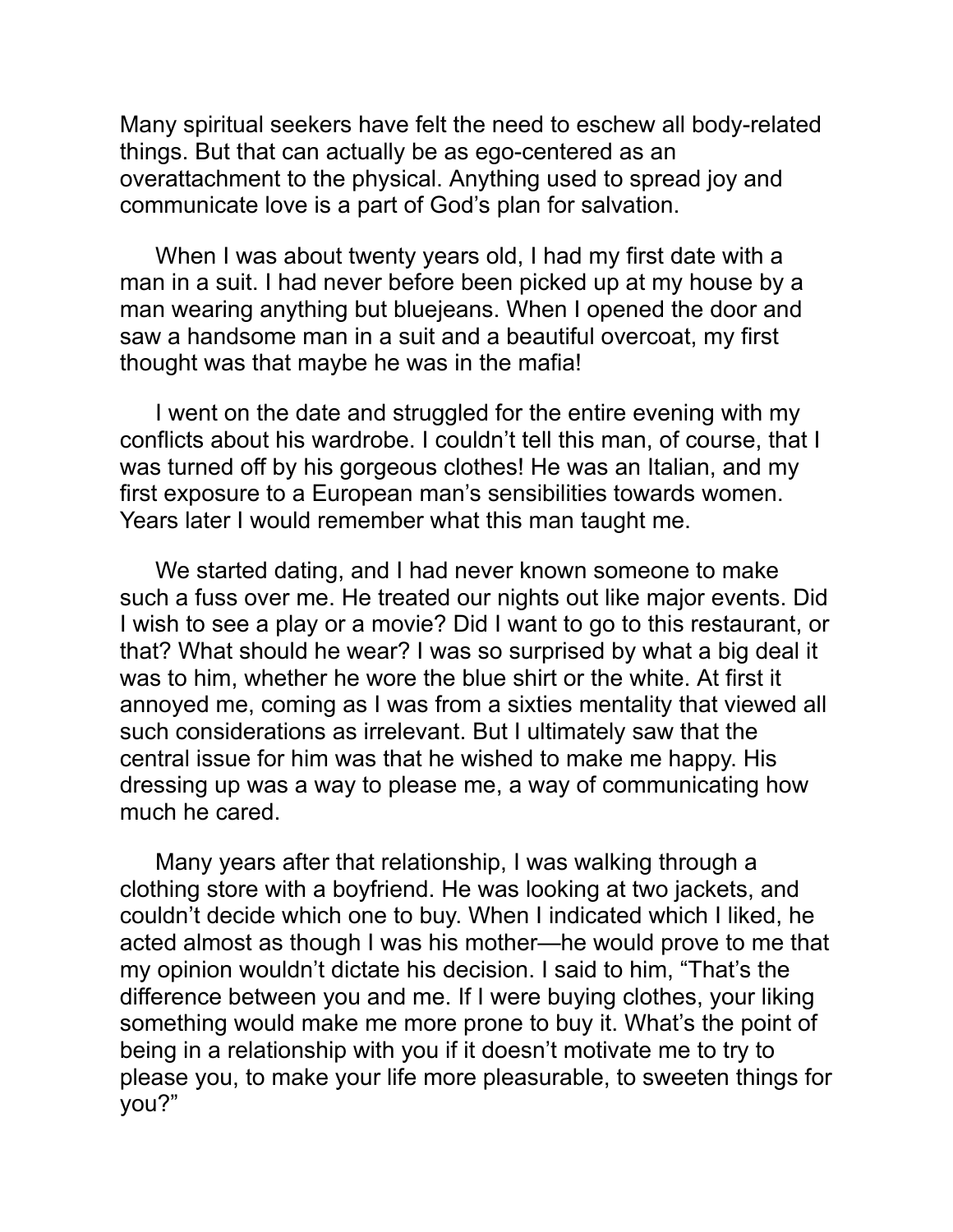That's the only purpose for make-up, or clothes, or anything else in the world of form. Their point is not to seduce another person, but to add light to the world in the form of beauty and pleasure. The meaning in things is how much we use them to contribute happiness to the world. Clothes and other personal effects are no different than any other art form. If we perceive them lovingly, they can lift the vibrations and increase the energy in the world around us.

This is not narcissism or vanity. Our *not* caring whether the boyfriend or husband, girlfriend or wife really likes the outfit—that's the narcissism. I have had boyfriends who were as adamant that they preferred me without make-up, as others have been that they wanted me always to wear it. The change for me has had nothing to do with what kind of men I dated, but with a shift from "I don't care what he wants," to "I care very much what makes him happy." The first part of the sexual revolution entailed women breaking from the oppressive patterns of subservience to men. The second part entails our recognition that there is no point in developing individuality except to then surrender it to a higher identity. And the highest identity is our relationship with others. A life lived for oneself alone is not liberation, but merely another form of bondage. Since we are not bodies, we do not exist in isolation. Living as though we do can only lead to pain.

## *6. VANITY, WEIGHT AND AGE*

"*The eyes of the body see only form*."

What is vanity? What is the ego-oriented, neurotic obsession with weight, hair, looks, and sex appeal that drives Americans to spend billions of dollars a year on products they can't afford and don't really need, and young women to fall into dangerous disease patterns in their efforts to be thin? These things are inevitable results of a cultural orientation that leaves out the reality of spirit. Concentration on the body as an end rather than a means in our perception, breeds fear. Fear that we're not good enough or attractive enough. Fear that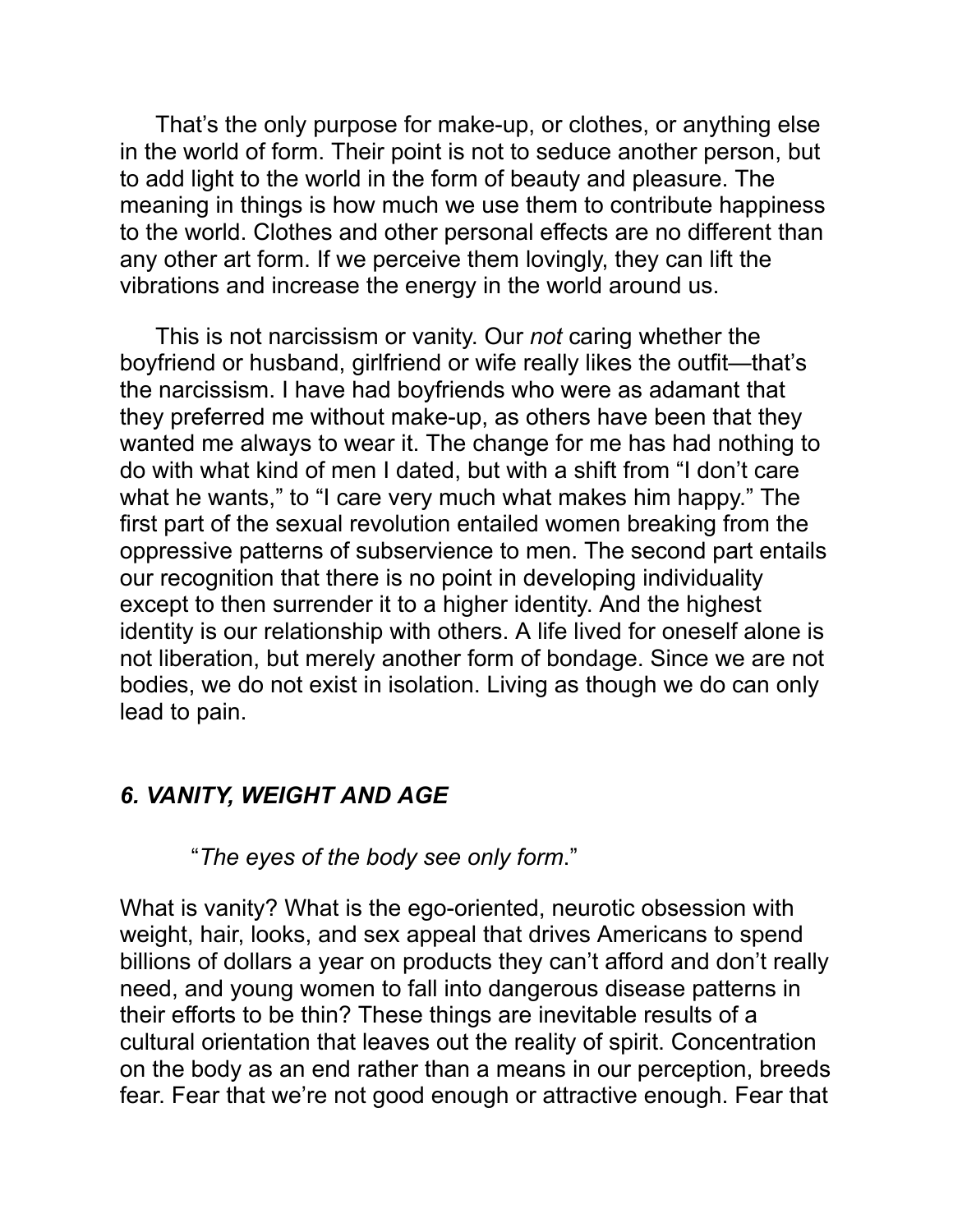they won't like us. Fear that we'll lose out in life. There is no way to escape this painful maelstrom without replacing body identification with the memory that we aren't bodies at all, that who we are is the love inside us, and it is that love alone that determines our value. When our minds are filled with light, there is no room for darkness. When we understand who and what we really are, there is no room for pain and confusion.

When I was in my twenties, I had a problem with weight—not enough of a problem to be called fat, but enough to keep me miserable. There was a problematic ten to fifteen pounds that I could never shake. Anytime I went on a diet, I ended up gaining weight. This makes sense psychologically, because if someone tells us not to think about the Eiffel Tower, we'll think about it all the time. Telling myself not to think about food only made me more obsessed about it. Deprivation is a lousy way to lose weight. I used to pray about my problem and would receive the following guidance: "Eat anything you want." That sounded thoroughly insane to me. "But if I tell myself to do that," I thought, "then I'll start eating and I'll never stop." To that my internal guidance responded, "Yes, you will do that at first. You will have to compensate for all the pressure you've been putting on yourself for years. And then you will have had enough. Then you will return to your natural rhythms. Then you will heal."

So I let go. I met a woman who had lost a huge amount of weight and told me she had asked God to do it for her. "I didn't ask that I lose weight," she said. "I just asked that he take the monkey off my back. I didn't even care if I was fat. I told Him that if He wanted me to be fat, to make me comfortable with it. I just wanted out of this Hell."

I decided that it didn't matter how much I weighed. I couldn't take the horror of the obsession anymore. Becoming a student of *A Course in Miracles*, I began to realize that how much I weighed didn't matter. All that mattered was love. If I could train my mind to concentrate more on that, then my problems would disappear by themselves. In the Eastern religions it is often said, "Go for God, and all that is not authentically you will drop." As I got more involved with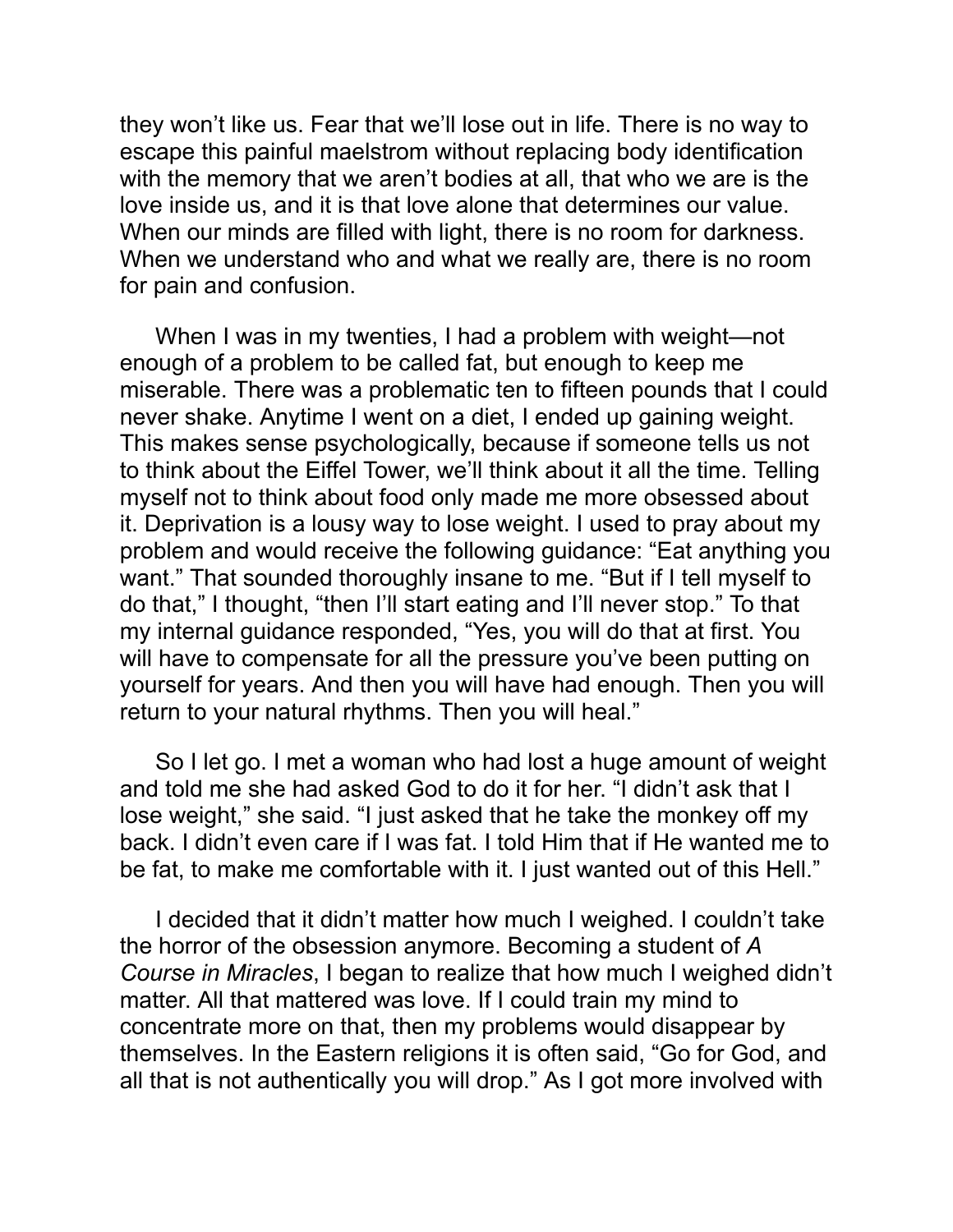practicing the Course, I stopped thinking so much about my weight. That was all. And one day I looked in the mirror and saw that it was gone.

What I realized was that my weight had nothing to do with my body, but with my mind. I was terrified of people, and had unconsciously manufactured a wall around myself to protect me from them. I was terrified, however, because of the love that I myself was not giving. My ego's purpose for the weight was to keep me separate, and until I gave up that purpose, I would never be able to give up the extra pounds. My subconscious mind was merely following instructions. As I began to put my energy into reaching across the wall, when I allowed the Christ to enter my mind, the wall miraculously disappeared.

After learning in the Course that the body isn't important, I couldn't understand why we should exercise or eat well. What I learned was that, when I exercise, I actually think less about my body than when I don't. When I don't exercise, I can't help thinking about heavy thighs and a thick waist. Similarly, the point of healthy food is that it supports us in existing the most lightly and energetically within the body. It is heavier, unhealthy food that ties us to the body. We take care of the body as a way of taking better care of the spirit.

As we exist today, an aging body reflects the heaviness of our pained and worried thoughts. As we begin to travel more lightly within the body, and our minds give up our constant preoccupation with body thoughts, aging becomes a different experience. I read somewhere that the Virgin Mary never aged, although she lived into her fifties. I can see why. If we were to achieve a state in which only love and caring filled our minds, and neither past nor future lay as burdens on our shoulders, aging would become a youthing process. Spiritually, we should be getting younger the older we get, since the only purpose of time is that we learn to more consistently relinquish our attachment to form. Then the body springs into perfect life, a healthy instrument and a thing of joy.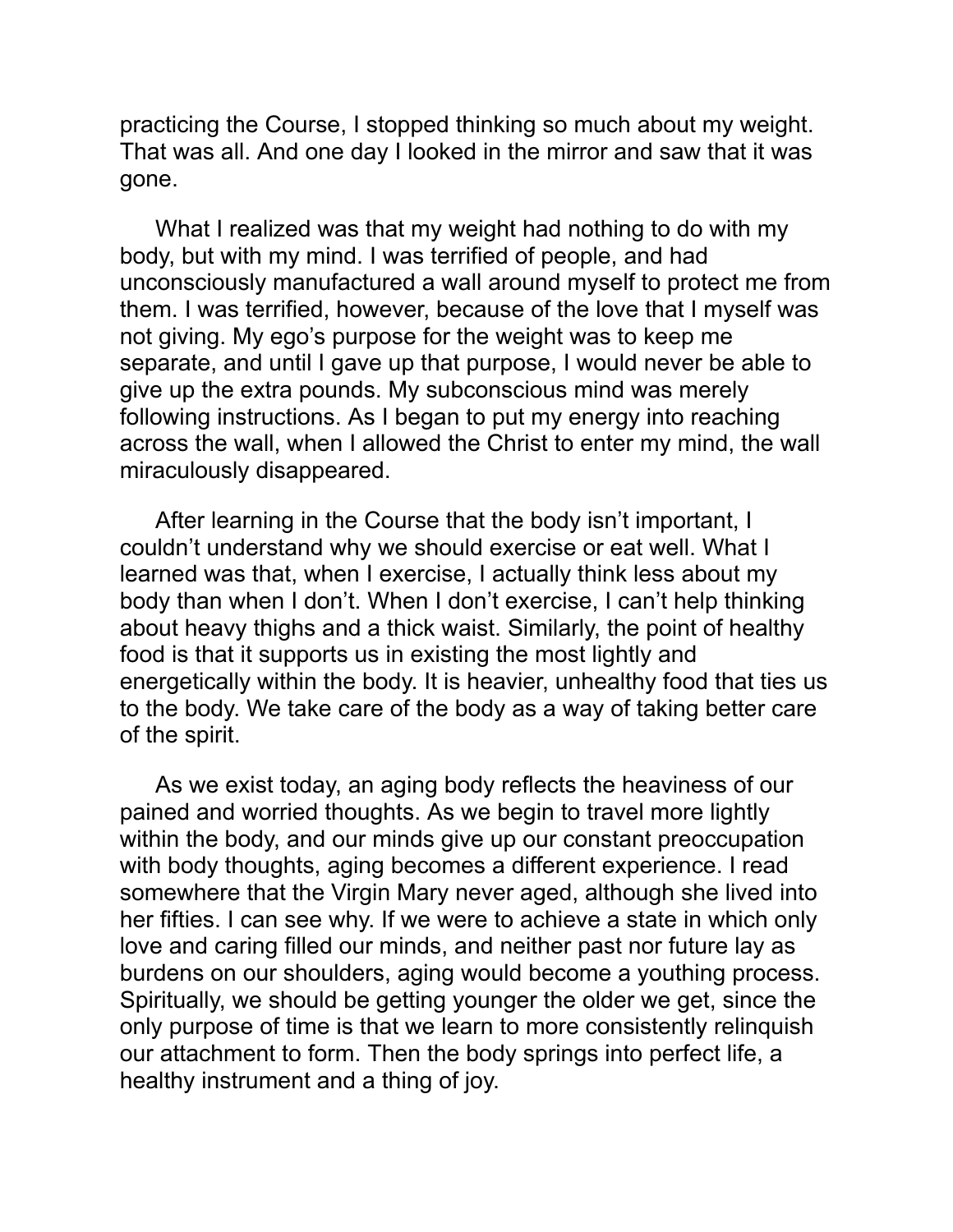Part of our cultural neurosis has been an abhorrence of age. Like anything else, age will only transform when we have first accepted it as it is. Many of us think age is so terrible, so unappealing, so unsexy, when actually those are just thoughts we have. Walking down the street in Paris, French women in their fifties and sixties exude a mature sexuality. Here, we tend to hold the thought that women that age are "over the hill."

Let's change our minds. Let's remember that the longer we live, the more we know, and the more we know, the more beautiful we are. We can actively create a new context for the experience of aging by shifting our outlook towards older people in our society. The ego, after all, claims that a diminished body is a diminished person. We are a cold and uncaring culture in our treatment of older Americans. In China, elders are respected and revered, which is a large part of why the Chinese live so long as healthy, productive citizens. We have a thought in America that youth is better, and so it is. Not because that is an objective truth, but only because it is a thought we carry and manifest as our collective experience.

No matter what the illness or addiction or distorted physical expression, its cause is in the mind, and only there can it be healed. The greatest power we're given, says the Course, is the power to change our mind. Our physical condition does not determine our emotional condition. The experience of peace comes only from the mind. "Peace of mind," says *A Course in Miracles,* "is clearly an internal matter."

#### *7. THE MEANING OF HEALING*

"*Forget not that the healing of God's Son is all the world is for*."

When we think of healing, we usually think of physical healing, but *A Course in Miracles* defines health as "inner peace." There are people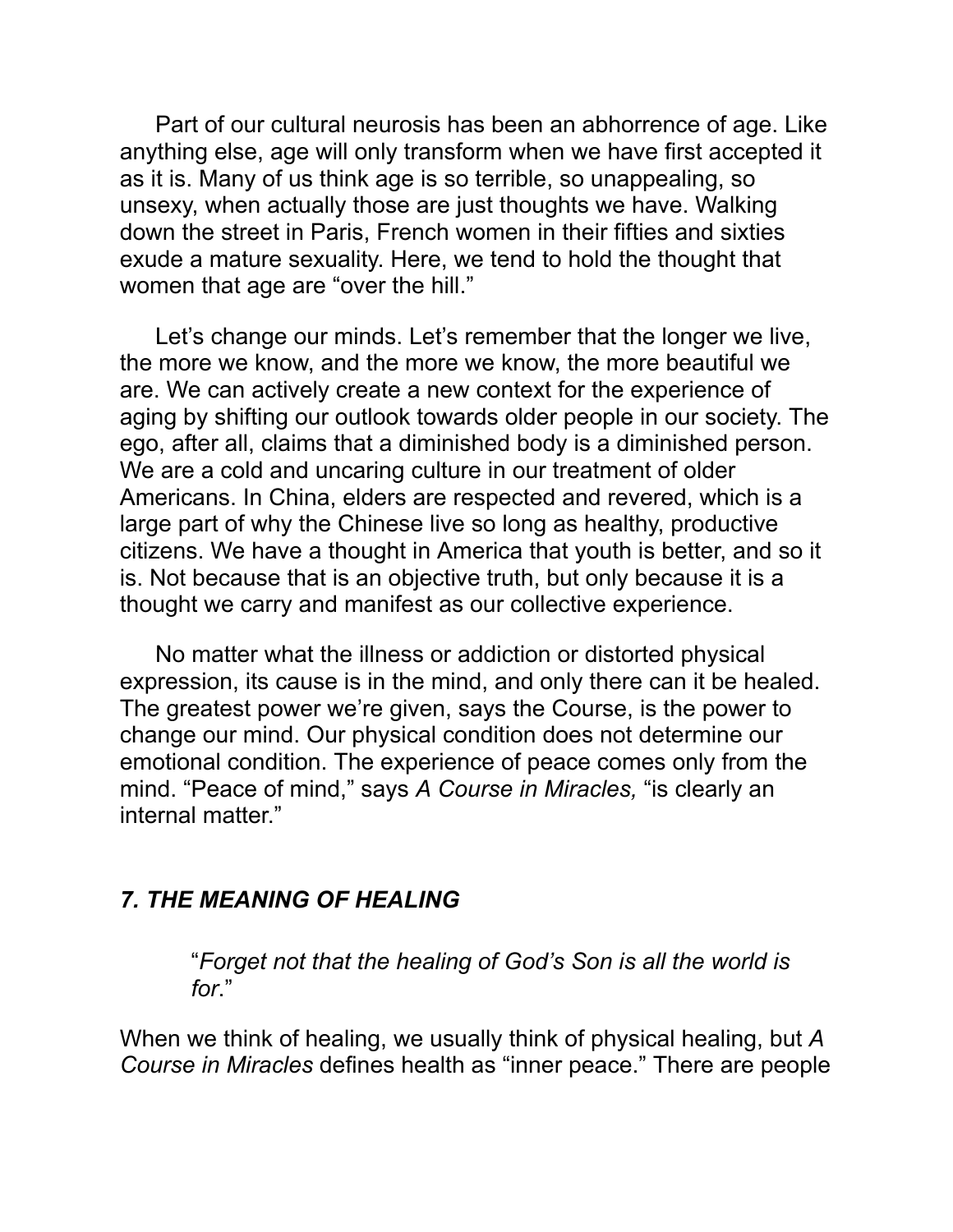experiencing critical illness who are at peace, and people in perfect physical health who are emotionally tortured.

In his book *Teach Only Love*, Jerry Jampolsky sets forth his principles of attitudinal healing. He teaches that peace is possible regardless of physical circumstances. In surrendering our illness to God, we surrender the experience in its entirety, knowing that anything can be used by the Holy Spirit to bring more love into our awareness.

Many people have spoken of their illnesses as a "wake-up call." That means wake up and experience life—wake up and bless each morning, wake up and appreciate friends and family. I have heard people with critical illnesses say that their lives only really began when they were diagnosed. Why is that? Because whenever we are diagnosed with a critical illness, much of our superficial personal baggage is dropped in the first five minutes. Why do I act so arrogantly? Why I am pretending to be so tough? Why am I judging so many people? Why am I not appreciating all the love and beauty that surrounds me? Why am I avoiding the simplest and most important element of my being, the love in my heart?

Dropping our illusions is a healing in itself. Within each of us there is a core—our essence, our true being. That is the place of God who is within us. Finding that essence is our return to God. It is the purpose of our lives, and even our most painful experiences can serve that purpose.

Over the years, I have officiated at many funerals and memorial services. Some of the most impressive sights I have ever seen have been the grieving faces of people confronting a naked truth that cannot be denied or shoved away. When someone we love is no longer with us, our sadness opens us to new opportunities for growth. Tears can be a great softener.

I recently officiated at a funeral for a young man who had died of AIDS. He was loved deeply by his friends, and many people cried during the service. Towards the end of the funeral, several of his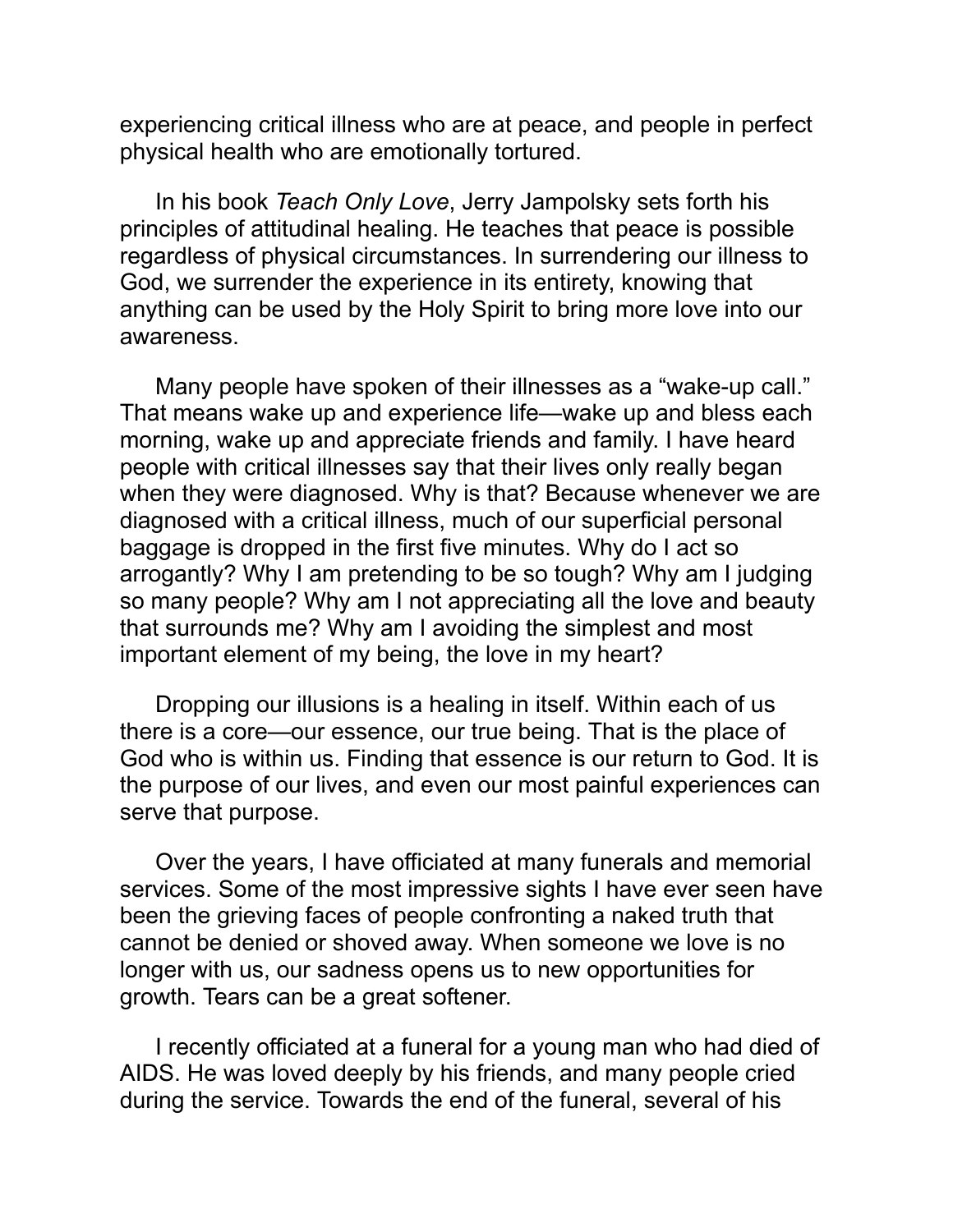closest friends stood up to sing a song that they had often sung with him. Many of them could barely keep from breaking down as they sang. The pure heartbreak reflected in their faces was so stunning to see; I kept thinking as I watched, that those among them who were actors had probably never given such an honest performance.

Another time, I officiated at the funeral of a young woman who had been brutally murdered. She was married and the mother of a three-year-old baby. I will never forget the look on her husband's face as he sat listening to me in the church. I said to him, "Michael, you will never be the same, we all know that. You have two choices: You will become harder or you will become softer. You will conclude from this that no one, including God, is ever to be trusted again, or you will allow your heartbreak to so soften you—you will allow your tears to so melt the walls that surround your heart—that you will become a man of rare depth and sensitivity."

Then I spoke to the women in the room. "This little boy has lost his mother. This child no longer has a woman's arms around him. Do not let this go uncorrected. Commit now within your hearts to visit him, to visit his father, to take up the slack as best you can, to become women of mature substance as of this moment. Take this responsibility seriously, that in this one thing, at least, the personal growth brought on by this darkness might be a way in which it is cast out."

Oddly enough, I had to leave that funeral to go across town where I was performing a marriage ceremony. As I gave the service, I noticed a similarity between the eyes of the groom and the eyes of the young man who had just buried his wife. Of course the groom was not grieving, but joyous. What looked the same was the pure unadulterated love in his eyes, with no artificial ingredients placed on top. Just listening, and nakedness, and openness, and love.

Healing is a return to love. Illness and death are often painful lessons in how much we love, but they are lessons nonetheless. Sometimes it takes the knife that emotionally pierces our heart, to pierce the walls that lie in front of it.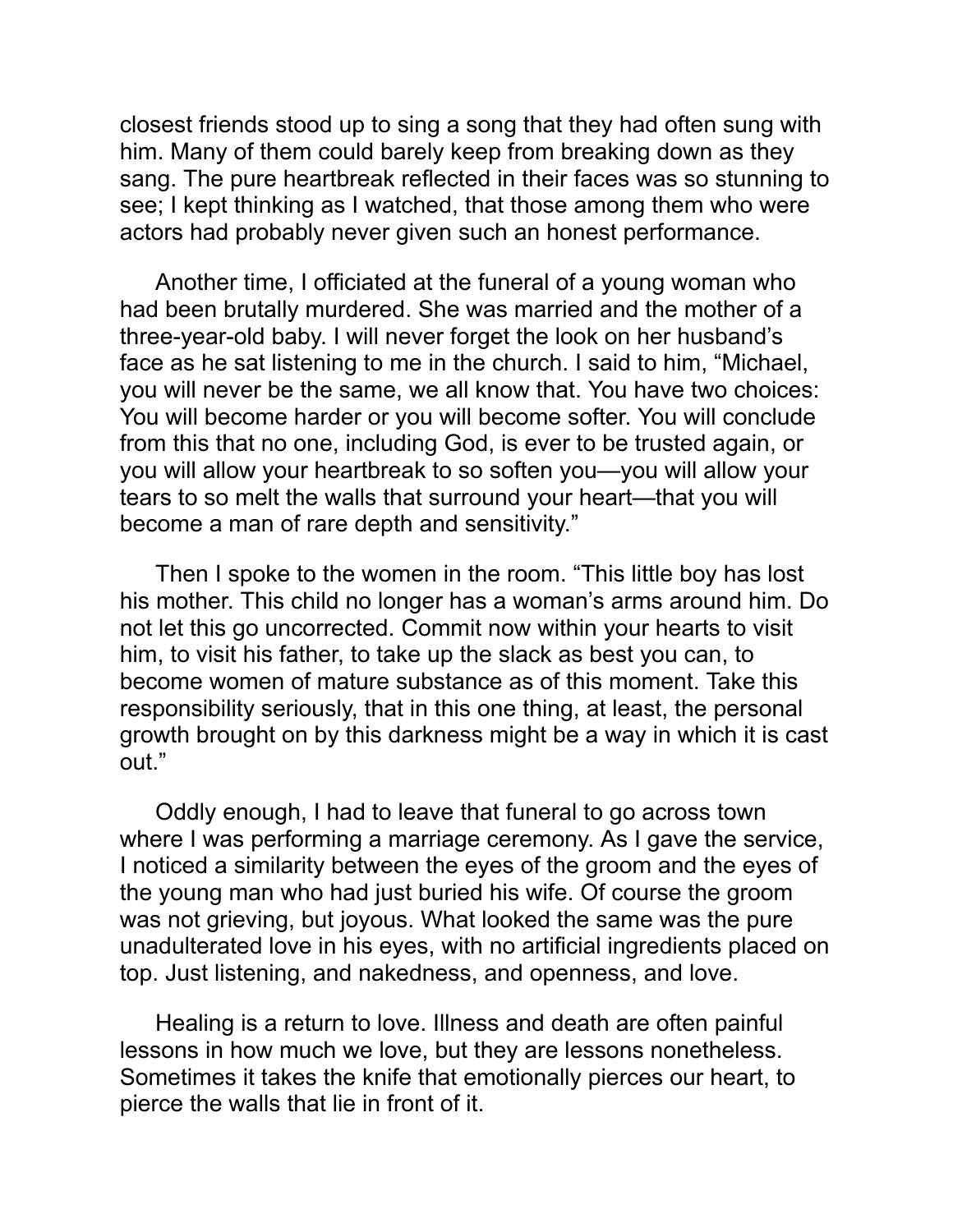One night in Los Angeles, during the meditation period following my lecture, I noticed two of my friends crying in the back of the church. They were in deep sorrow over the impending death of a mutual friend who had AIDS. It hurt me to see them in so much pain. Suffering, I've found, gives you X-ray vision into the suffering of others.

"Can't this burden be lifted?" I asked God. We'd all seen so much sorrow, so much pain and death from this disease by then. "Isn't this enough? Can't it all be over?"

What occurred to me next was striking. I was reminded of my own "dark night of the soul" almost a decade before. Hadn't I changed from my pain, in deep and ultimately positive ways? If my soul had used that experience as a path to greater awareness of myself, how did I know that these other people weren't doing the same? It isn't my task to judge—to help, in any and every way possible, yes, but not to doubt the ultimate wisdom of all things. The greatest gift we can give to a person in pain is to hold in our own minds the thought that there is a light beyond this darkness. What goes on externally is only the tip of the iceberg in any situation. The lessons, the real changes, the opportunities to grow—these are things the body's eyes can't see. They remain beneath the spiritual water line, but they are there. And they represent a much more vast picture of the soul's journey than what we can see from the perspective of our physical senses. Growth is not always about getting what we think we want. Always, it's about becoming the men and women we have the potential to be. Loving, pure, honest, clear.

A longer life is not necessarily a better life. A healthy life is not determined by physical condition. Life is merely the presence of love, and death is merely its absence. Physical death is not real death at all. We're big enough now to realize that there's life beyond the physical. As we find that life, we grow into ourselves, as sons of men and as Sons of God.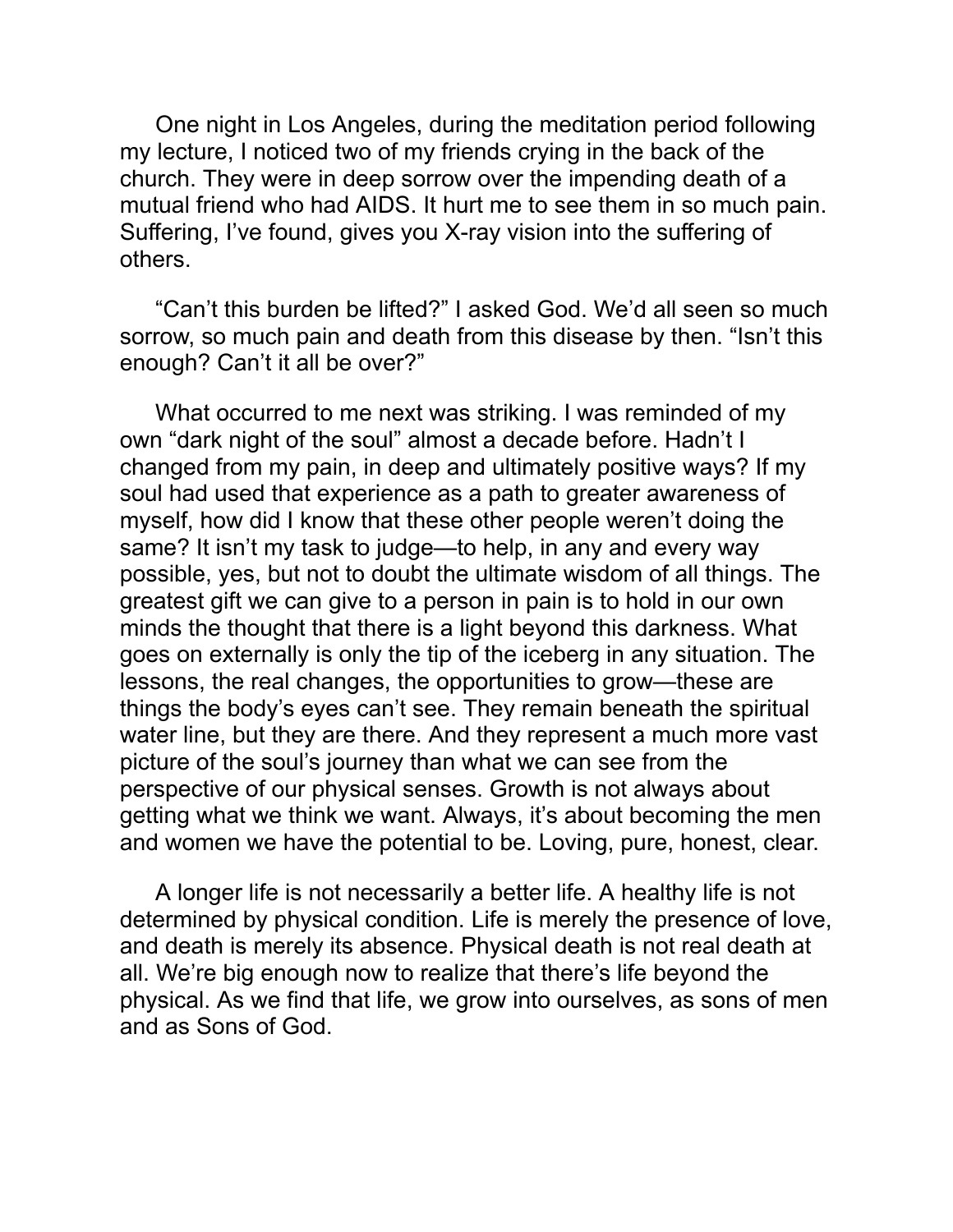#### *8. DEATH AND REINCARNATION*

"*There is no death. The Son of God is free*."

*A Course in Miracles* says that birth is not a beginning but a continuation, and death is not an end but a continuation. Life goes on forever. It always was and always will be. Physical incarnation is just one form that life can take.

*A Course in Miracles* mentions the Great Rays, a concept also found in other metaphysical teachings. The Great Rays are lines of energy that emanate from within each of us, on subtler levels than our physical senses yet perceive. Our physical senses reflect our current belief system, and as our belief system expands, so will our senses. There will come a time when we will physically perceive the Great Rays. Some people, such as those who see auras, are already beginning to. Buddha and Jesus and other enlightened masters are often pictured with halos around their heads or lines of light radiating from their hearts.

These lines of light and energy are our life force. The body is merely a temporary encasement. Because we do not yet realize this, we think that the death of the body is the death of the person. It is not. There was a time when people thought that the earth was flat, and so ships that reached the horizon were believed to have fallen off the face of the earth. There will come a time when our present perception of death will seem as quaint and ignorant and oldfashioned as that. The spirit does not die when the body dies. Physical death is like taking off a suit of clothes.

To the ego, reality is only what we can perceive physically. But many things that we know to exist cannot be seen with the naked eye—neither atoms nor protons nor viruses nor cells. Scientists are now beginning to recognize a oneness that lies beyond all perceived reality. This oneness is God, and our beingness lies within it.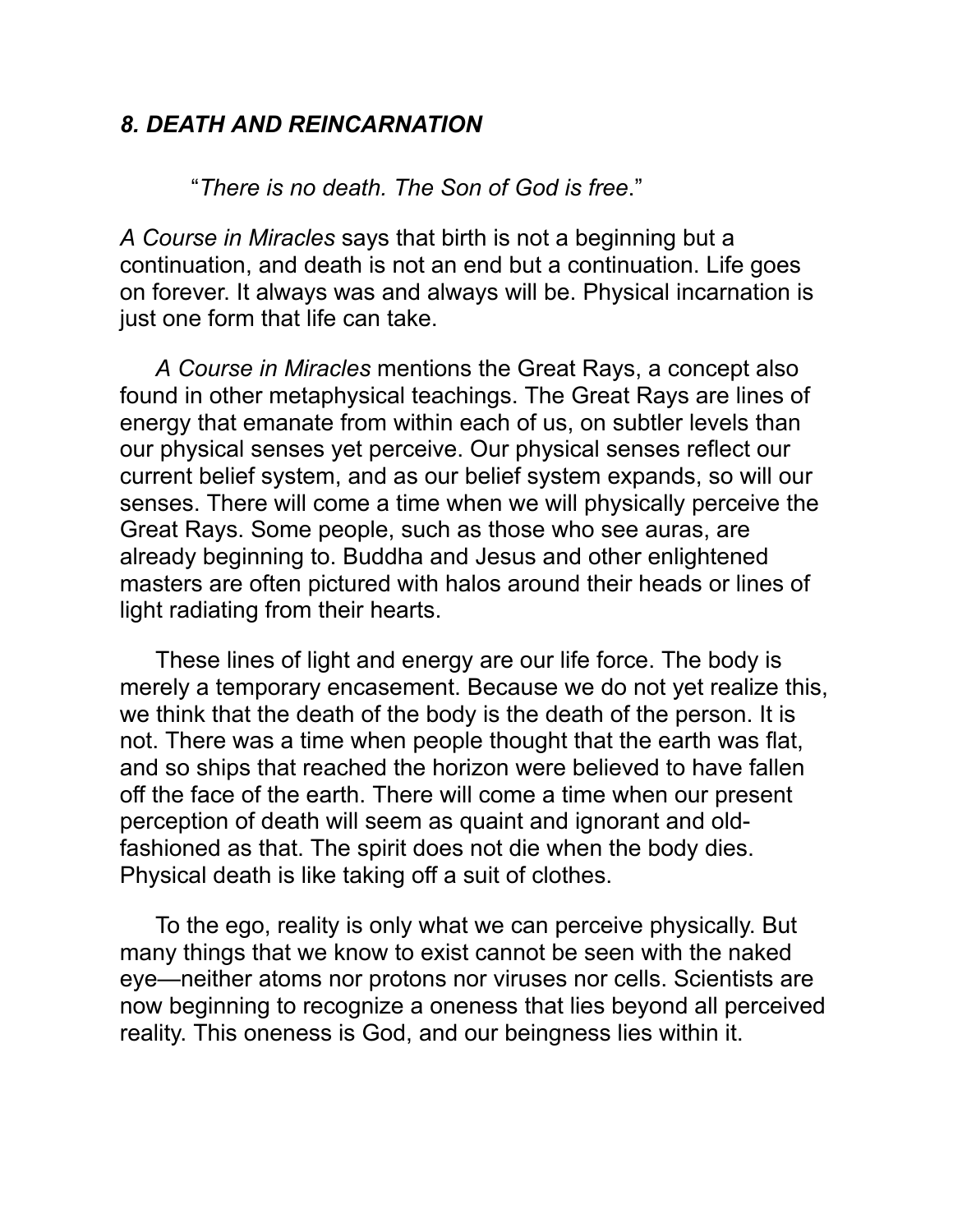Physical incarnation is a classroom experience, and souls come to the class to learn what they need to learn. It's much like tuning in to a channel on a television. Let's say we're all tuned to Channel 4. When someone dies, they're no longer on Channel 4, but that doesn't mean they're not broadcasting. They're now on channel 7 or 8. Cable systems exist regardless of whether or not we have the cable equipment with which to receive them. It is only the arrogance of the ego that would have us believe that what we can't physically perceive must not exist.

People have reported seeing a light exiting through the top of the head of a dying person. Many people have also spoken of their "near-death experiences," where the physical body is let go temporarily. I once met a young woman who had been in a major plane crash. She lost over half the blood in her body and her legs were almost completely severed. In describing her experience to me, she said, "I died and then came back. It felt seductive, very warm, like a wonderful motherly love. But I knew I had a choice. I thought of my father, and I knew my death would be unbearable for him, so I fought and came back.

"I never cry at funerals anymore," she said. I can cry for the people who are left here, but I know from my experience that the people who died are in a wonderful place."

Once the Great Rays are registered by our physical senses, the body will seem to be a mere shadow in front of our true selves. When we hear that someone has died, it will merely mean that a shadow has been removed. Death will no longer be perceived as the end of a relationship. When Jesus said, 'Death shall be the last enemy,' he meant that 'it shall be the last thing we perceive as an enemy.' The problem is not really death, but what we think death is. We will all die. Some of us will take the 9:30, and some of us will be on the 10:07, but we are all headed out. Accepting a healing of our thoughts about what that means is a cornerstone in our transformation from body to spirit orientation.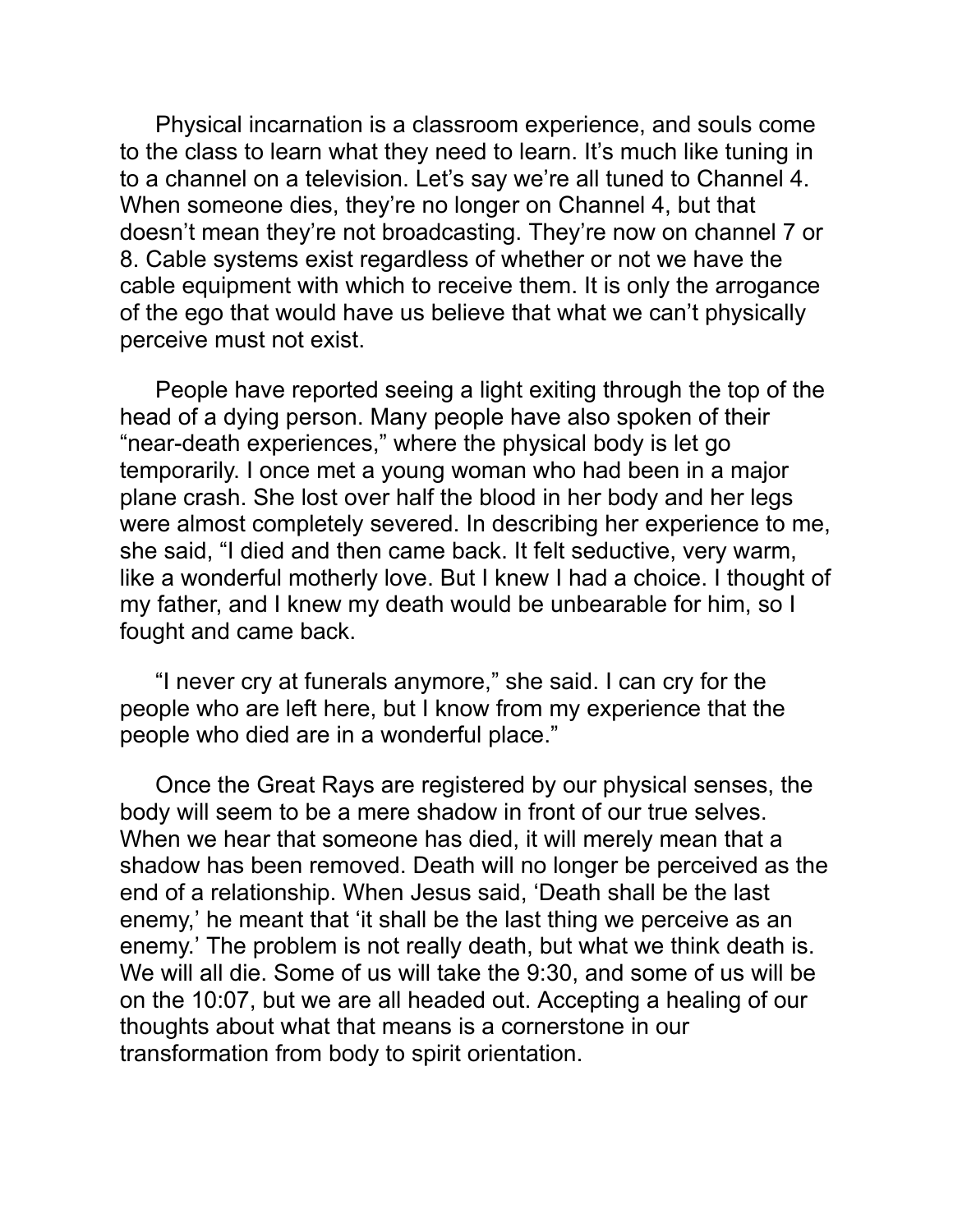Life is like a book that never ends. Chapters close, but not the book itself. The end of one physical incarnation is like the end of a chapter, on some level setting up the beginning of another. I once heard a friend say, "My relationship with my father has only improved since his death."

*A Course in Miracles* says that communication does not stop with the destruction of the physical body. True communication rests on more than what is said or heard physically. When someone has died, we must speak with them differently than we did before, but in staying open to the possibility of an eternal life force, we direct our minds to develop the capacity for a transphysical conversation.

Letter-writing can help foster such communication. First we write a letter to the person who has died, and then we write another letter back, from them to us. What is the point of such exercises? They expand the mind to accept greater possibilities than the ego normally allows us to consider. People in my grief support groups have often told me that they had had a dream about someone who had died. When the "dead" person had shown up in the dream, the dreamer would say "You can't be here. You're dead." At that point, the person would say, "Oh," and the dream would end. It had been denied permission to continue.

Writing the letters, or having any other kind of conversation or experience that broadens our openness to the possibility of life beyond death, stretches our selfimposed mental boundaries. Our dreams and other emotional experiences then become freed from the bondage of our refusal to believe. Sometimes when someone has died we say, "This isn't happening. It feels unreal. I feel like they're still here." That's because they are. Although the ego voices of the world will say, "It's just your imagination," the truth is that it is death itself that is "just our imagination." The truth as God created it is that death does not exist, and deep in our hearts we know that this is true.

What about reincarnation? The following is from the chapter on reincarnation in the Teacher's Manual of the Course: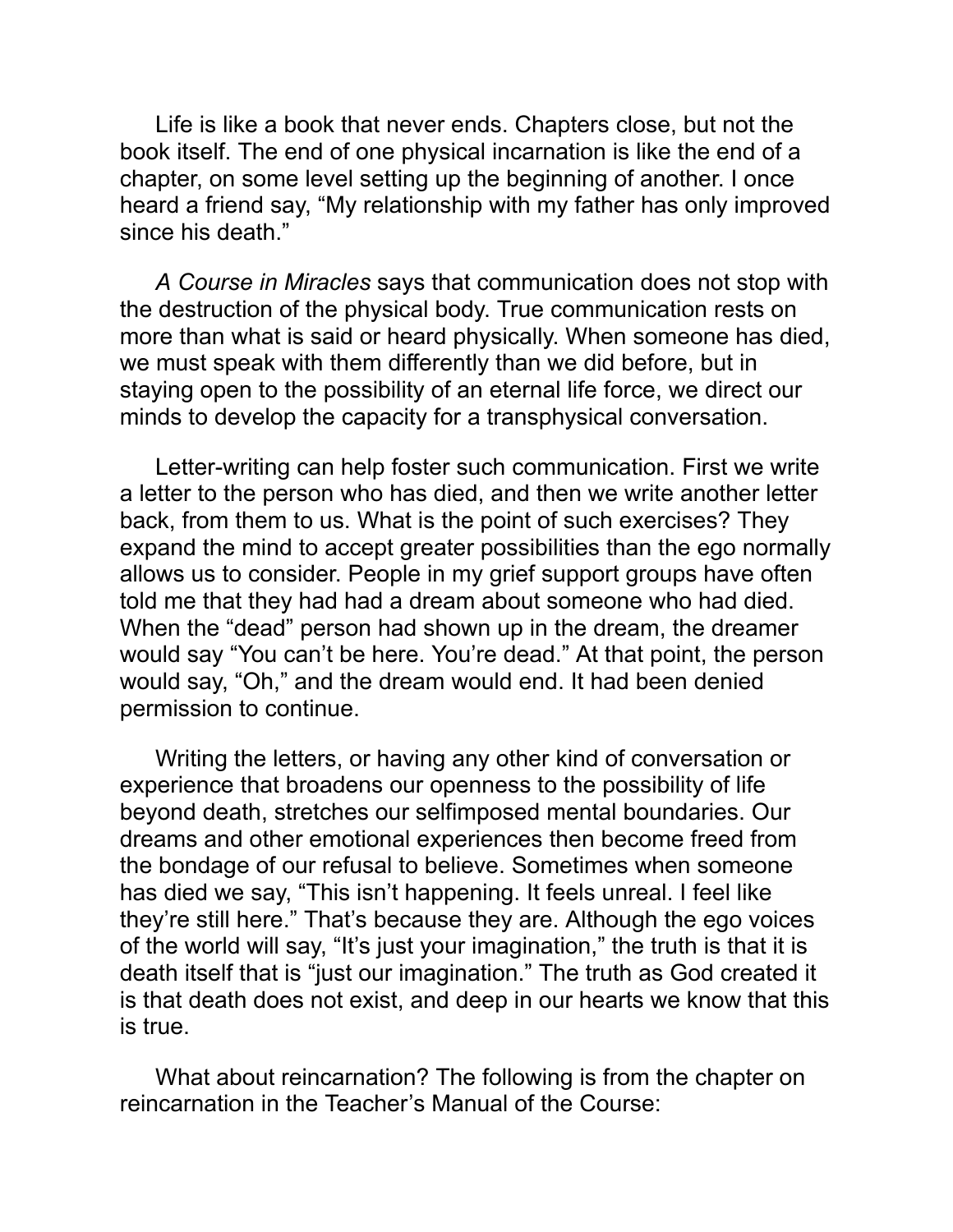"*In the ultimate sense, reincarnation is impossible. There is no past or future, and the idea of birth into a body has no meaning either once or many times. Reincarnation cannot, then, be true in any real sense…. If [the concept] is used to strengthen the recognition of the eternal nature of life, it is helpful indeed…. Like many other beliefs, it can be bitterly misused. At least, such misuse offers preoccupation and perhaps pride in the past. At worst, it induces inertia in the present…. There is always some risk in seeing the present in terms of the past. There is always some good in any thought which strengthens the idea that life and the body are not the same*."

Technically then, reincarnation doesn't exist in quite the way we think of it simply because there is no linear time. If we have past lives, or future lives, then they're all happening at once. Still, it's helpful to be reminded that we have a life separate from the experience of any one physical lifetime. *A Course in Miracles* has no doctrine. An advanced student of the Course may or may not believe in reincarnation. 'The only meaningful question is whether a concept is helpful.' We are told to ask our own Internal Teacher for guidance in our thinking about any idea and its use in our lives.

In the enlightened world, we will still drop the body. But death will be experienced very differently. It is written in "The Song of Prayer," an extension of *A Course in Miracles*:

> "*This is what death should be; a quiet choice, made joyfully and with a sense of peace, because the body has been kindly used to help the Son of God along the way he goes to God. We thank the body, then, for all the service it has given us. But we are thankful, too, the need is done to walk the world of limits, and to reach the Christ in hidden form and clearly seen at most in lovely flashes. Now we can behold Him without blinders, in the light that we have learned to look upon again*.

> *We call it death, but it is liberty. It does not come in forms that seem to be thrust down in pain upon unwilling flesh, but as a*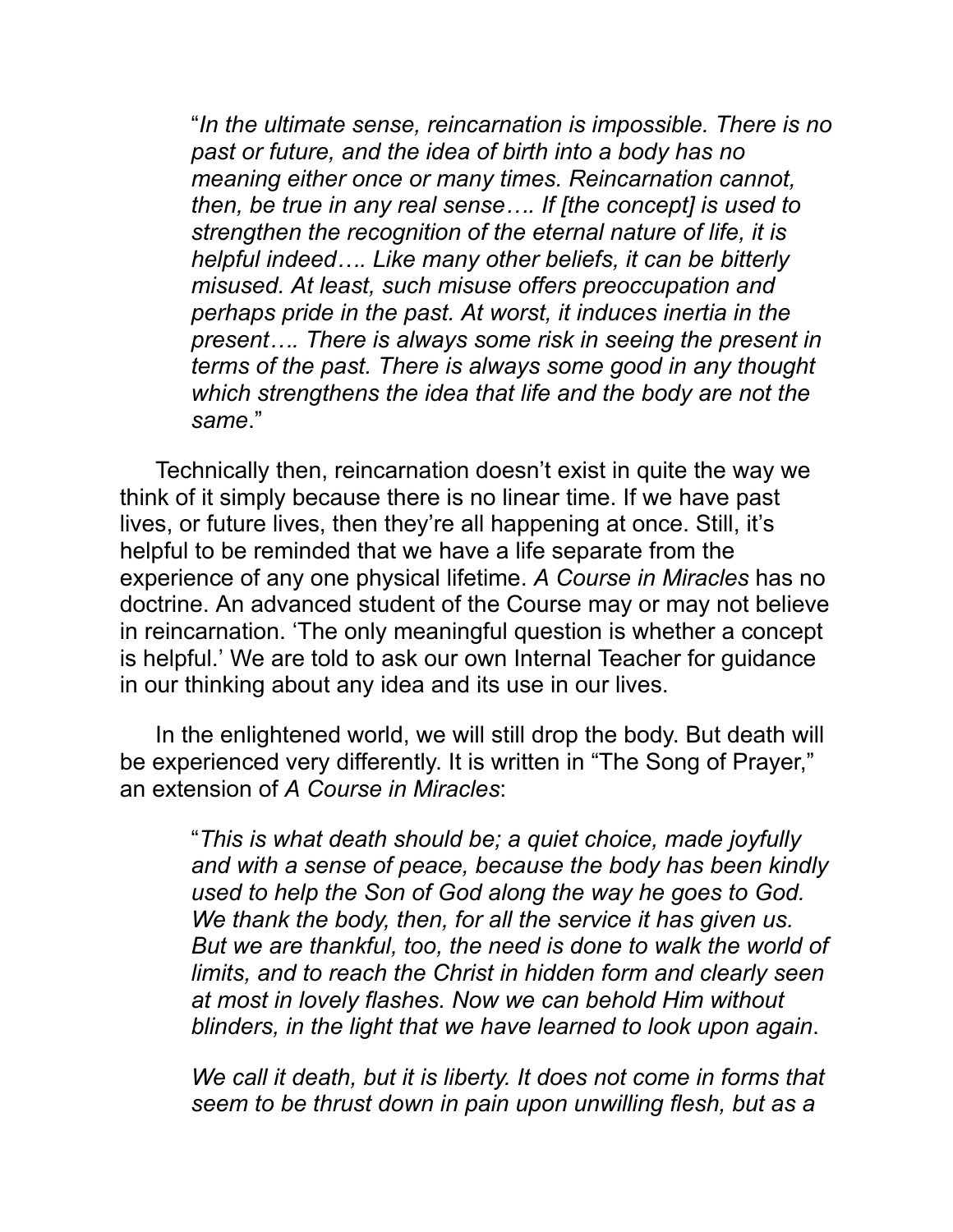*gentle welcome to release. If there has been true healing, this can be the form in which death comes when it is time to rest a while from labor gladly done and gladly ended. Now we go in peace to freer air and gentler climate, where it is not hard to see the gifts we gave were saved for us. For Christ is clearer now; His vision more sustained in us; His voice, the word of God, more certainly our own*.

*This gentle passage to a higher prayer, a kind forgiveness of the ways of earth, can only be received with thankfulness*."

I once read of an ancient Japanese religion that celebrated when people died, and mourned when they were born. It was understood that birth meant the forcing of an infinite spirit into a finite focus, while death meant the release of all limits and the freedom to live the full range of possibilities that God in His mercy offers us.

Life is much more than the life of the body; it is an infinite expanse of energy, a continuum of love in countless dimensions, a psychological and spiritual experience independent of physical form. We have been alive forever. We will be alive forever more. But the life of the body is an important classroom. It is our opportunity to deliver the world from Hell. "Dear God, may your will be done, on earth as it is in Heaven."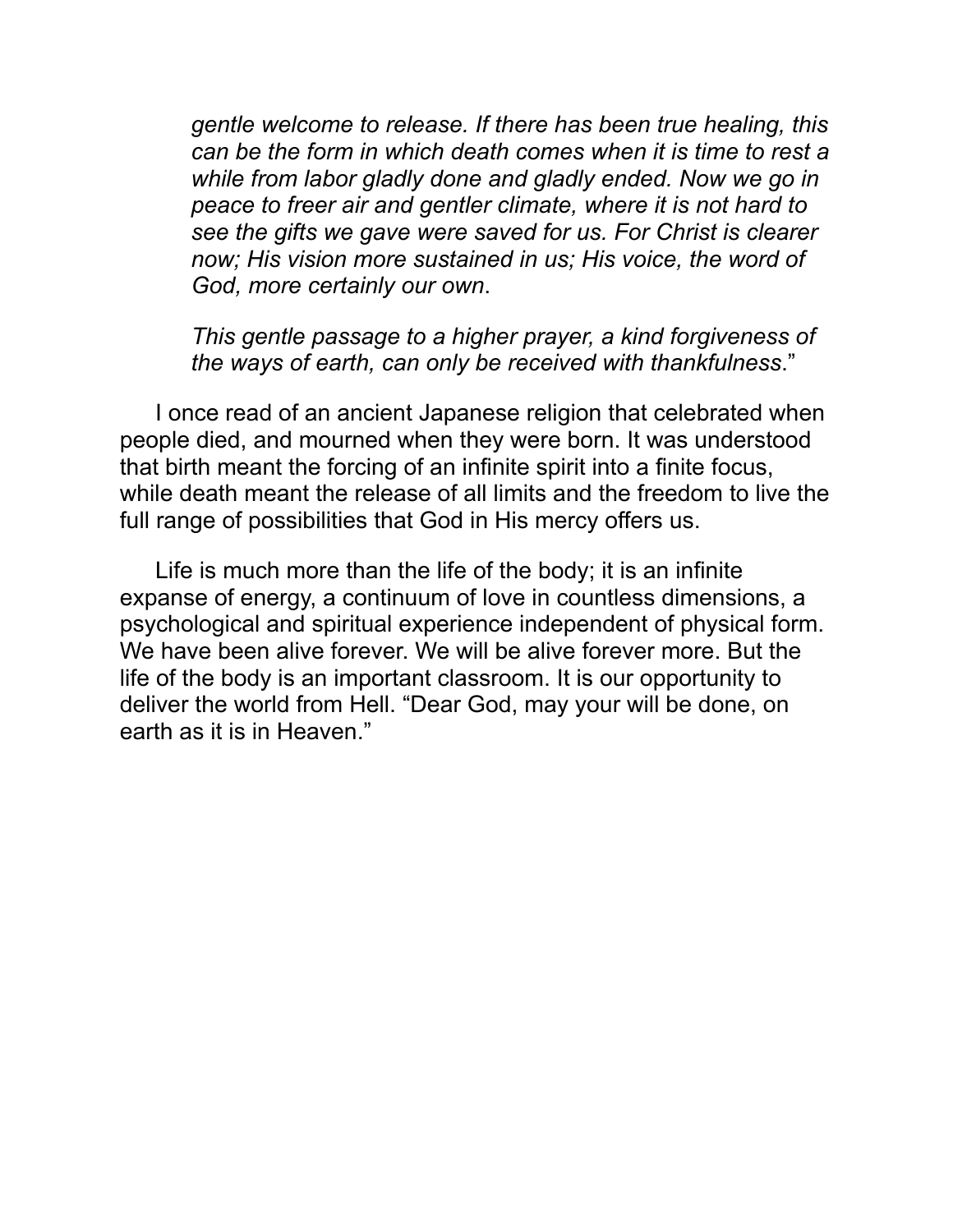# *[CHAPTER](#page-5-0) 9*

# *[Heaven](#page-5-0)*

"*Heaven is here. There is nowhere else. Heaven is now. There is no other time*."

#### *1. THE DECISION TO BE HAPPY*

"*Heaven is a decision I must make*."

'God's will is that we be happy' now. In asking that God's will be done, we are instructing our minds to focus on the beauty in life, to see all the reasons to celebrate instead of mourn.

Usually we figure out what we think would make us happy, and then try to make those things happen. But happiness isn't circumstance-dependent. There are people who have every reason in the world to be happy who aren't. There are people with genuine problems who are. The key to happiness is the decision to be happy.

There has been a lot of talk in the last few years about "allowing our feelings." It's an important concept, but one that can be used by the ego for its own purposes. Most of the time, when we hear someone say "feel your feelings," they mean feel the negative ones: "Feel your pain," "feel your anger," "feel your shame." But we need support in feeling our positive feelings just as much as we need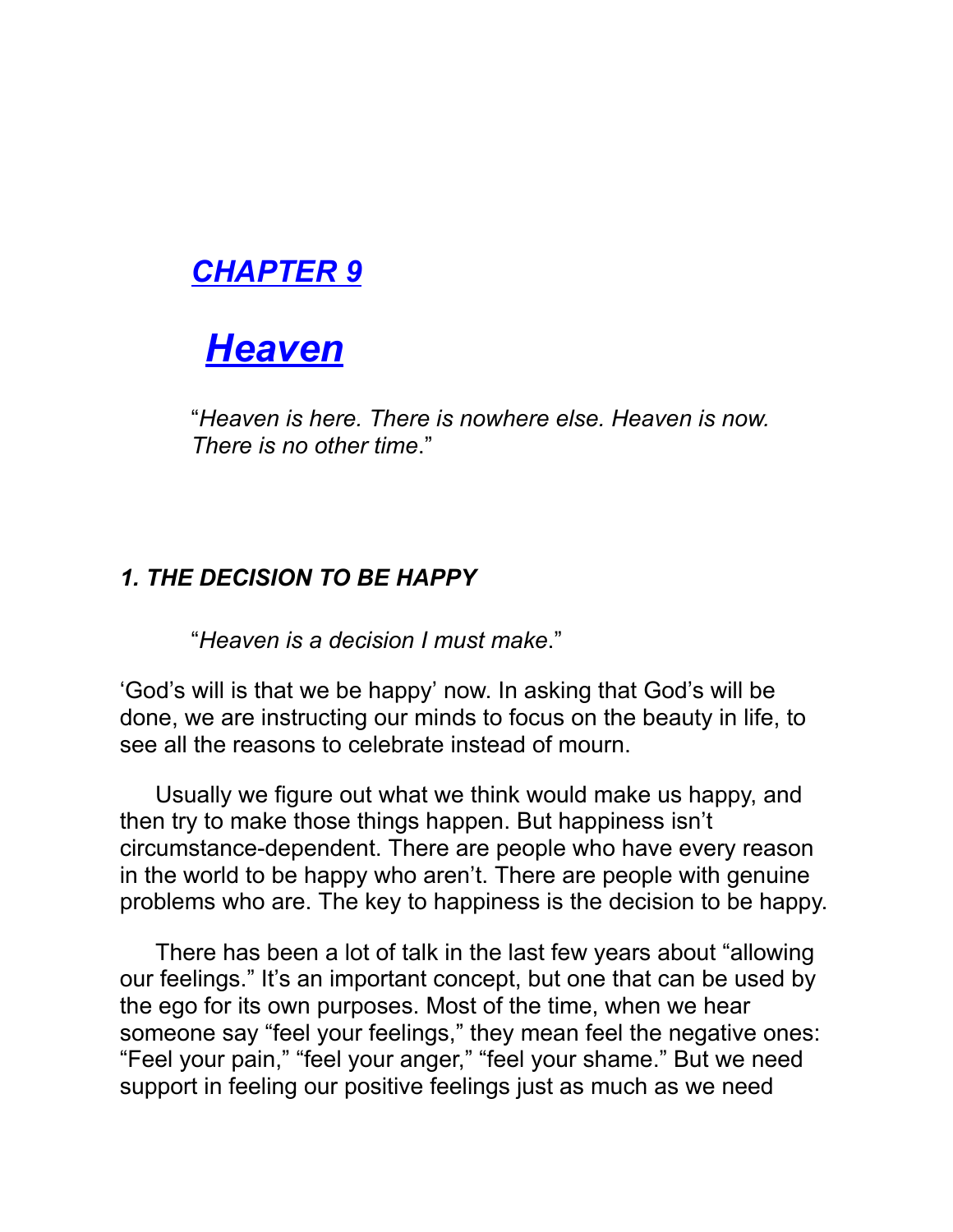support in feeling our negative ones. It is the experience of genuine emotion of any kind that the ego resists. We need support and permission to feel our love, to feel our satisfaction and to feel our happiness.

The ego does hidden battle against happiness. I remember when I was in college, walking around with books of Russian poetry under my arm, cultivating what I felt was a sophisticated, cynical frown worthy of my intellectual prowess. I felt it indicated that I understood the human condition. Ultimately I realized that my cynicism revealed very little understanding of the human condition, because the most important facet of that condition is that we are always at choice. We can always choose to perceive things differently.

There is an old cliche, "You can see the glass half empty, or you can see it half full." You can focus on what's wrong in your life, or you can focus on what's right. But whatever you focus on, you're going to get more of. Creation is an extension of thought. Think lack, and you get lack. Think abundance, and you get more.

"But when I'm going on like everything's great, I'm not being honest with myself," I can hear the voices say. But the negative self is not our honest self; rather, it is the impostor. We need to be in touch with our negative feelings, but only in order to release them and feel the love which lies beneath them.

It's not so difficult to feel positive feelings or think positive thoughts. The problem is that we resist them. They make us feel guilty. To the ego, there is no greater crime than claiming our natural inheritance. If I'm rich, says the ego, someone else will be poor. If I become successful, someone's feelings might get hurt. Who am I to have it all? I'll be a threat and people won't like me anymore. These are some of the arguments the ego spews into our consciousness. The Course admonishes us to beware the danger of a hidden belief. A hidden belief that many of us hold is that there is something wrong with being too happy.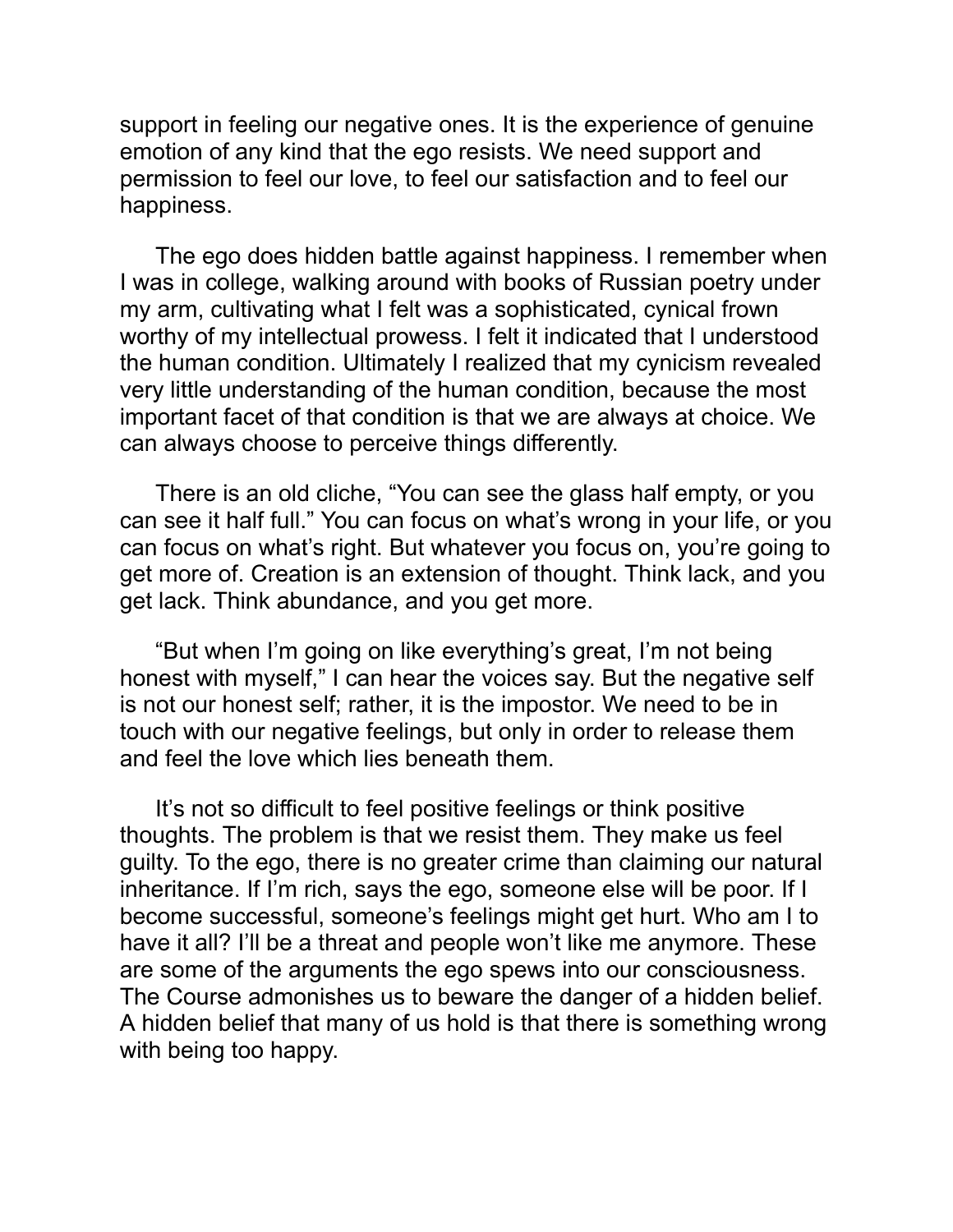The ego's religious dogma hasn't helped. Suffering has been glorified. People have focused on the crucifixion more than the resurrection. But crucifixion without the resurrection is a meaningless symbol. Crucifixion is the energy pattern of fear, the manifestation of a closed heart. Resurrection is the reversal of that pattern, brought about by a shift in thought from fear to love.

Look at the crucifixion, says *A Course in Miracles*, but do not dwell upon it. "Blessed are those who have faith who cannot see," says Jesus. It's easy to have faith when things are going well. But there are times in everyone's life when we have to fly on instruments, just like a pilot making a landing in low visibility. He knows the land is there, but he can't see it. He must trust his instruments to navigate for him. And so it is with us, when things aren't what we'd like them to be. We know that life is always in process, and always on its way to greater good. We just can't see that. During those times, we rely on our spiritual radar to navigate for us. We trust there's a happy ending. By our faith, through our trust, we invoke its proof.

Resurrection is actively called forth. It represents the decision to see light in the midst of darkness. In the Talmud, the Jewish book of wisdom, the Jew is told how to behave in the midst of dark times. "During the time of the darkest night," says the Talmud, "act as if the morning has already come."

God provides the answer to every problem the moment it occurs. Time, as we've already seen, is just a thought. It is the physical reflection of our faith or faithlessness. If we think it's going to take time for a wound to heal, it will. If we accept God's will as already accomplished, we experience the healing of all wounds immediately. As cited in the Course, "Only infinite patience produces immediate results." The universe is created to support us in every way. God is constantly expressing His infinite care for us. The only problem is, we don't agree with Him. We don't love ourselves as He loves us, and so we block our experience of the miracles to which we're entitled.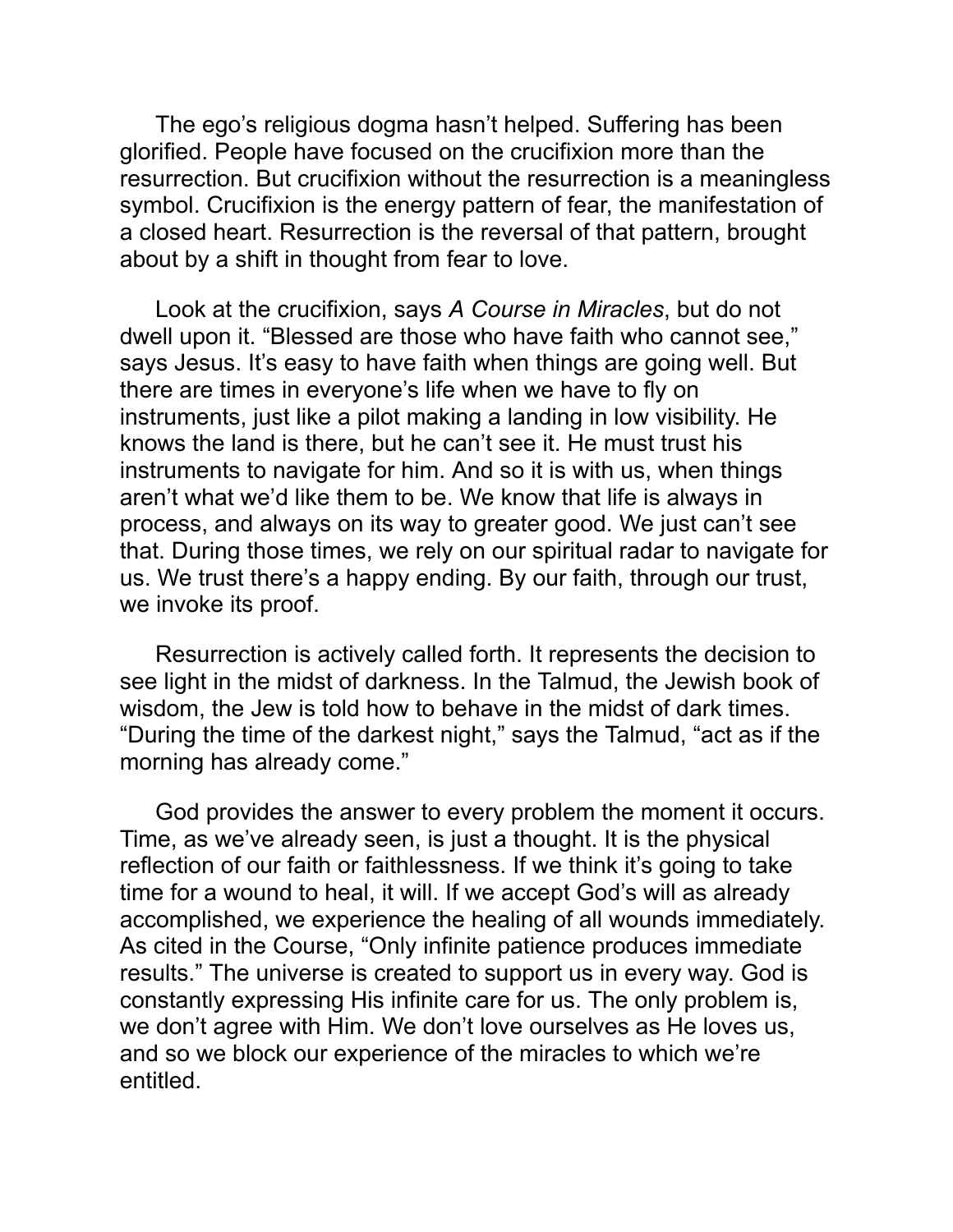The world has taught us we are less than perfect. In fact, we have been taught that it's arrogant to think we're deserving of total happiness. This is the point where we're stuck. If anything comes into our lives—love, success, happiness—which seems like it would be suited to a "deserving" person, our subconscious mind concludes it can't possibly be for us. And so we sabotage. Few people have wronged us like we've wronged ourselves. No one has snatched the candy away from us like we've thrown it away from ourselves. We have been unable to accept joy because it doesn't match who we think we are.

In contrast to the ego's meager appraisal of our worth, stands truth as God created it. There is no light more bright than the light that shines within us. Whether or not we see that light is irrelevant. It's there because God placed it there.

It is not only our right, but in a way, our responsibility to be happy. God doesn't provide any of us with happiness that is only meant for us alone. When God sends us happiness, he does so in order that we might then stand up more fully in the world on His behalf.

Happiness is a sign that we have accepted God's will. It's a lot easier to frown than to smile. It's easy to be cynical. In fact, it's an excuse for not helping the world. Whenever people say to me, "Marianne, I'm so depressed about world hunger," I say to them, "Do you give five dollars a month to one of the organizations that feed the hungry?" The reason I ask is that I have noticed that people who participate in the solution to problems, don't seem to find themselves as depressed about those problems as do people standing on the sidelines doing nothing. Hope is born of participation in hopeful solutions. We are happy to the extent that we choose to notice and to create the reasons for happiness. Optimism and happiness are the results of spiritual work.

*A Course in Miracles* states, "Love waits on welcome, not on time." Heaven merely awaits our acceptance. It is not something we'll experience "later." "Later" is just a thought. "Be of good cheer," said Jesus "for I have overcome the world." He realized, and so can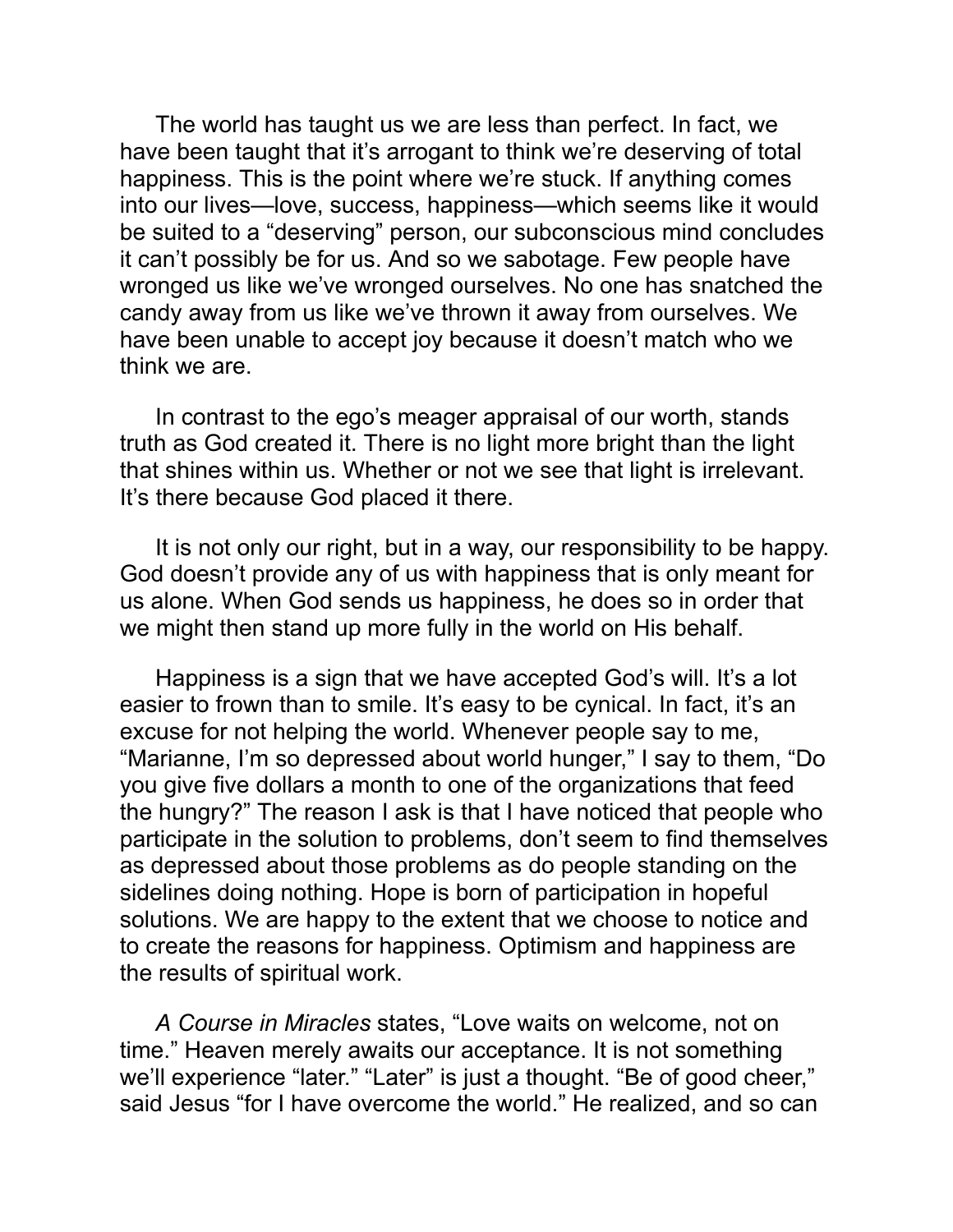we all, that the world has no power before the power of God. It is not real. It is only an illusion. God has created love as the only reality, the only power. And so it is.

## *2. OUR CAPACITY FOR BRILLIANCE*

## "*You can stretch out your hand and reach to Heaven*."

In the eyes of God, we're all perfect and we have unlimited capacity to express brilliantly. I say unlimited capacity rather than unlimited potential, because potential can be a dangerous concept. We can use it to tyrannize ourselves, to live in the future instead of in the present, to set ourselves up for despair by constantly measuring ourselves against what we think we could be rather than what we are. Until we're perfect masters, it is by definition impossible to live up to our potential. Our potential always remains something we're only capable of living later.

Potential is a concept that can bind us to personal powerlessness. Focus on human potential remains impotent without a focus on human capacity. Capacity is expressed in the present. It is immediate. The key to it lies not in what we have inside of us, but rather in what we are willing to own that we have inside of us. There is no point in waiting until we are perfect in what we do, or enlightened masters, or Ph.D.s in life, before opening ourselves to what we're capable of doing now. Of course, we're not as good today as we'll be tomorrow, but how will we ever get to tomorrow's promise without making some sort of move today? I remember spending years of my life so upset about the life choices I felt I had available, that I never moved. I was paralyzed by all the possibilities. I couldn't figure out which road would lead me to the fulfillment of my 'potential"; this glorious neurotic myth that lay always just in front of anything I could manifest now. So I was always too scared to move. And fear, of course, is the great betrayer of Self. The difference between those people "living their potential" and those who don't, is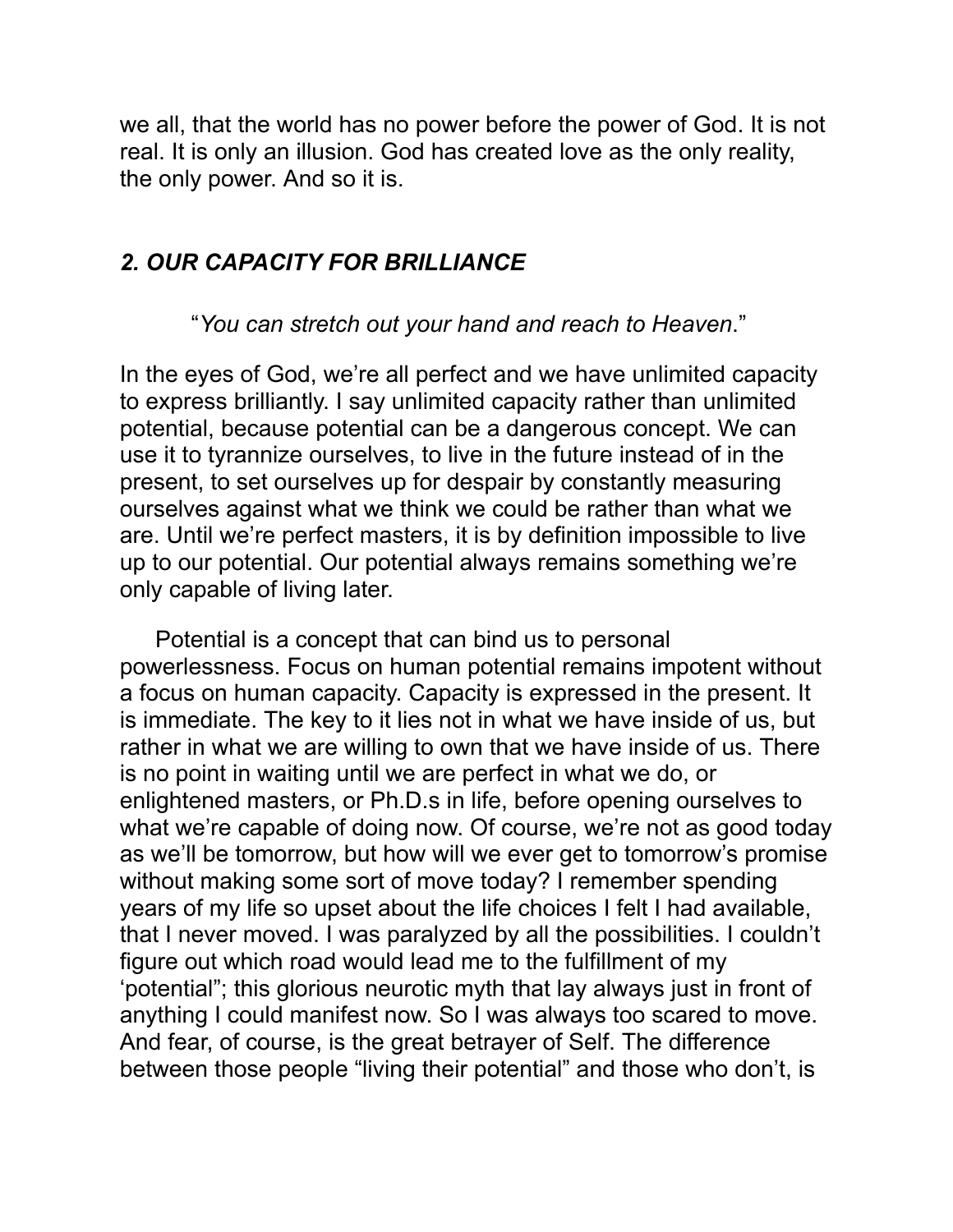not the amount of potential itself, but the amount of permission they give themselves to live in the present.

We are the adult generation. We have adult bodies, adult responsibilities, and adult careers. What many of us lack is an adult context for our lives, one in which we give ourselves permission to shine, to blossom fully, to show up powerfully in the present without fearing that we're not good enough. Waiting for a powerful future is a way of making sure it never gets here. An adolescent dreams of what will be. An adult takes joy in today.

I once had a therapist who told me that my problem was that I wanted to move directly from point A to point x,y and z. She pointed out that I seemed incapable of moving from point A to point B, of putting one foot in front of another. It's much easier to dream about point Z than to actually move to point B. It's easier to practice our Oscar acceptance speech, than to get up and go to acting class.

We're often afraid to do anything unless we know we can do it extremely well. But we get to Carnegie Hall by practicing. I remember how freeing it was several years ago to read in an interview with Joan Baez that some of Bob Dylan's early songs weren't so wonderful. We have this image of genius springing fully grown out of Zeus's forehead. I once asked someone to lecture for me while I was out of town, and he answered that he felt he couldn't lecture as well as I. "Of course you can't!" I said. "I've been doing it for years! But how will you ever *get* great at it unless you start doing it?" I think the reason people don't have hobbies today as much as they did in past generations, is because we can't bear to do anything we're not fabulous at. Several years ago I started taking piano lessons again, after having played for many years as a child. Chopin, I'm not, but there was so much therapeutic value in just playing. I saw very clearly that you don't have to be a virtuoso at everything you do, in order to be a virtuoso at life. Virtuosity in life means singing out—not necessarily singing well.

Most of us feel on some level like race horses champing at the bit, pressing at the gate, hoping and praying for someone to open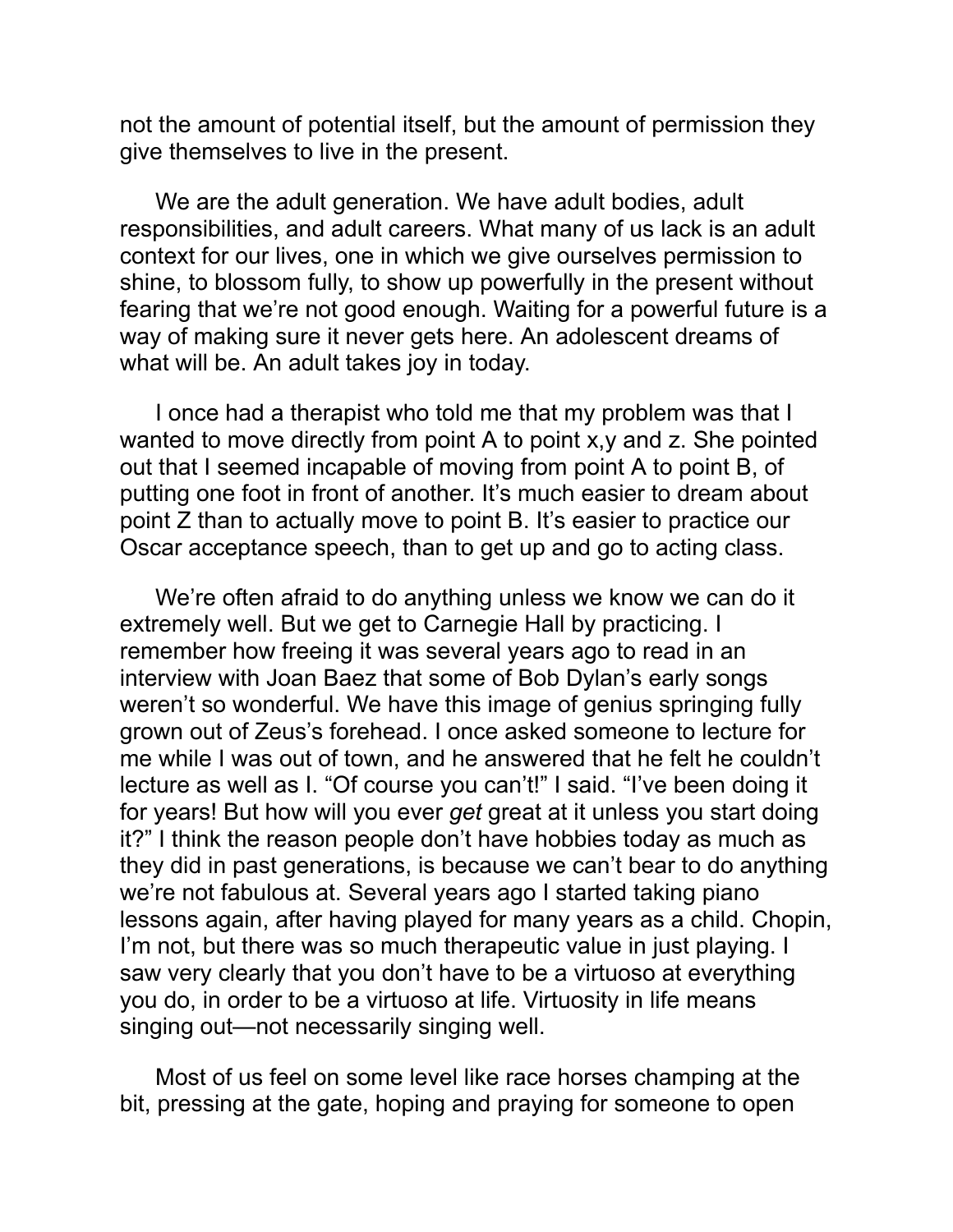the door and let us run out. We feel so much pent up energy, so much locked up talent. We know in our hearts that we were born to do great things, and we have a deep-seated dread of wasting our lives. But the only person who can free us is ourselves. Most of us know that. We realize that the locked door is our own fear. But we have learned by now, that on some level our terror of moving forward is so great that it would take a miracle to free us.

The ego would have us born with great potential, and die with great potential. In between, there is ever-increasing suffering. A miracle frees us to live fully in the present, to release our power and to claim our glory. The Son of God is risen to Heaven when he releases the past, releases the future, and thus releases himself to be who he is today. 'Hell is what the ego makes of the present.' Heaven is another take on the altogether.

## *3. SPIRITUAL PRACTICE*

#### "*An untrained mind can accomplish nothing*."

Love takes more than crystals and rainbows, it takes discipline and practice. It's not just a sweet sentiment from a Hallmark card. It is a radical commitment to a different way of being, a mental response to life that is completely at odds with the thinking of the world. Heaven is a conscious choice to defy the ego's voice. The more time we spend with the Holy Spirit, the greater our capacity is to focus on love. *A Course in Miracles* tells us that five minutes spent with Him in the morning (doing the Workbook or any other serious practice of prayer or meditation) guarantees that He will be in charge of our thought forms throughout the day. What that means is that we take responsibility for making what in Alcoholics Anonymous is called "conscious contact" with Him. Just as we go to the gym to build up our physical musculature, so we meditate and pray to build up our mental musculature. The Course says we achieve so little because we have undisciplined minds: we instinctively go into paranoid or judgmental, fearful reactions instead of loving ones. The Course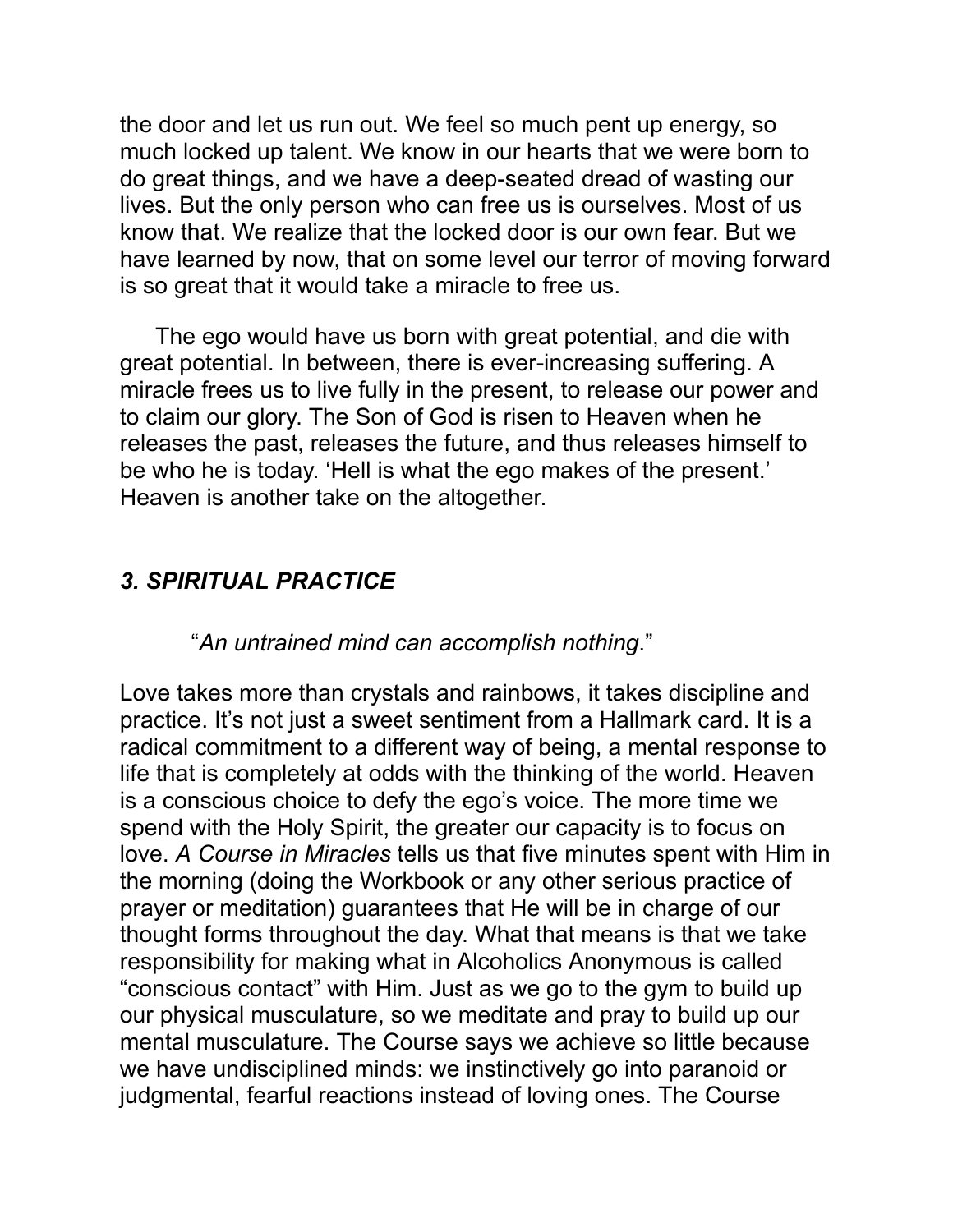says we are 'far too indulgent of mind-wandering.' Meditation disciplines the mind..

When we meditate, our brains literally emit different brain waves. We receive information at a deeper level than we do during normal waking consciousness. *A Course in Miracles* says that its Workbook is the crux of the Course, because the 'exercises train our minds to think along the lines the text sets forth. It's not *what* we think that transforms us, but *how* we think.' The principles of miracles become "mental habits" in our "problem-solving repertoire."

Spiritual growth is not about becoming more metaphysically complicated, but rather it is about growing simpler, as these very basic principles begin to permeate more and more deeply into our thought system. Meditation is time spent with God in silence and quiet listening. It is the time during which the Holy Spirit has a chance to enter into our minds and perform His divine alchemy. What changes because of this is not just what we do, but who we are.

In the Workbook of *A Course in Miracles*, which is a 365-day set of psychological exercises, we are given a very specific curriculum for relinquishing a thought system based on fear and accepting instead a thought system based on love. Each day, we are given a specific thought to focus on, eyes closed, for a specific amount of time. We're even told in the introduction that we don't have to like the exercises and we might even be hostile to them, but we should just *do* them. Our attitude doesn't affect their efficacy in any way. If I'm lifting weights at the gym, I can either love the experience or hate it, but it doesn't really matter. All that affects my body is whether or not I lift the weights. So it is with meditation. Also, as with physical exercise, the effects of meditation are cumulative. When we go to the gym and work out for an hour, we don't really see any change in our bodies at the end of the hour. If we go every day for thirty days, however, then we do see a change. So it is with meditation. And sometimes, we're not the ones who can see the change as much as others can. We might not even be aware of how much the quality of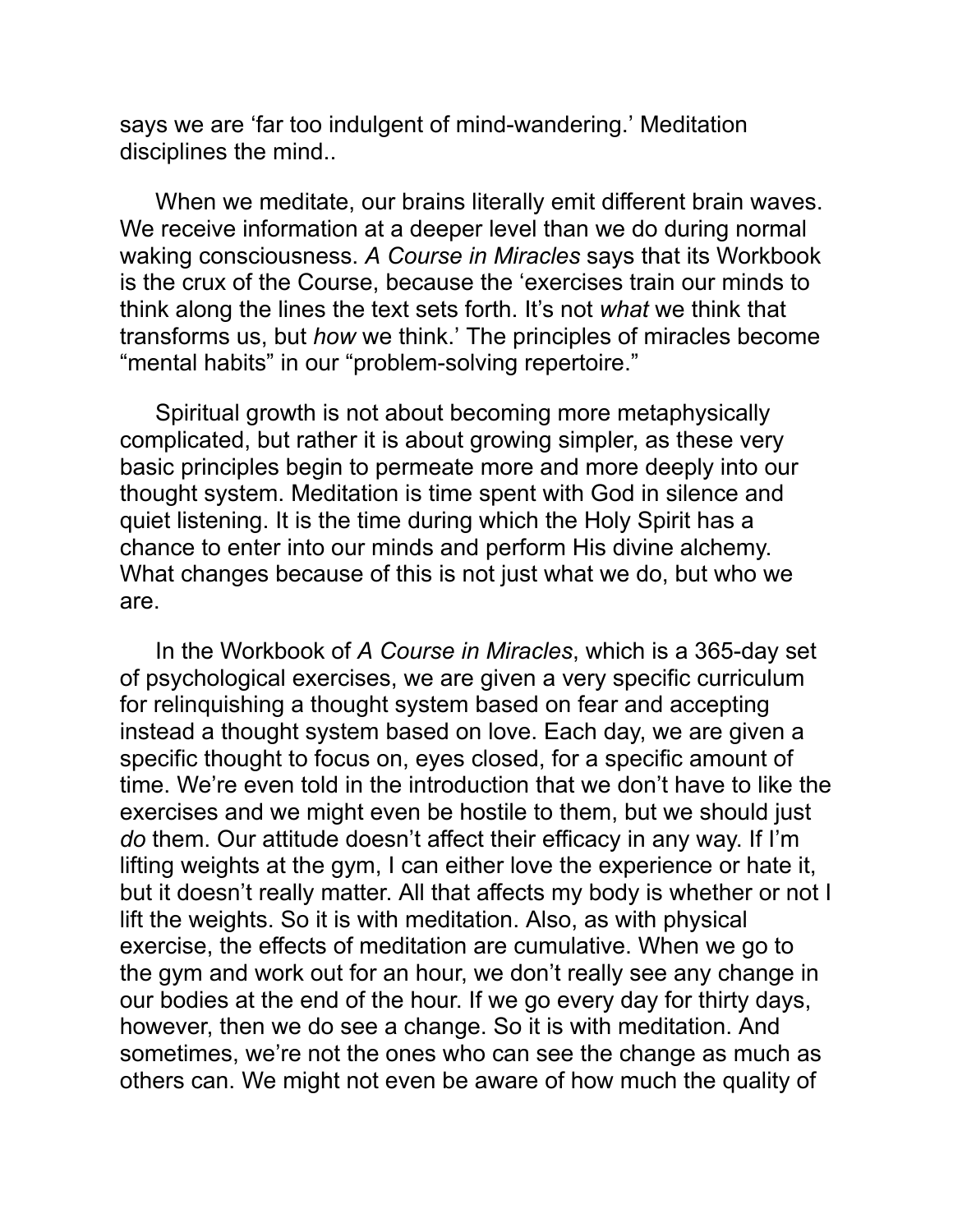our energy, the invisible emanations of our minds, affect our environment and the people within it. But others do. And they respond accordingly.

Spiritual practice supports the development of personal power. Spiritually powerful people are not necessarily people who do so much, as they are people around whom things get done. Gandhi caused the British to leave India, but he wasn't a man who ran around a lot. Powerful forces swirled around him. President Kennedy is another example. Legislatively, he achieved relatively little, but he unleashed invisible forces within others that altered the consciousness of at least one American generation. At the highest level of our being, we don't *do* anything. We are at rest when the power of God works through us. Meditation is a profound relaxation. The ego's frantic voice, its vain imaginings, are burned away.

We all have within us a direct radio line to the voice for God. The problem is, the radio is full of static. In our quiet times we spend with God, the static melts away. We learn to hear the small still voice for God. In Heaven, that is the only voice we hear. That is why we are happy there.

## *4. SEEING THE LIGHT*

"*Child or light, you know not that the light is in you*."

Only the light within us is real. We are not afraid of the dark within ourselves, so much as we are afraid of the light. The dark is familiar. It's what we know. "Yet neither oblivion nor hell is as unacceptable to you as Heaven." The light, the thought that we might indeed be good enough, is such a threat to the ego that it takes out its very big guns to defend against it.

Someone I know remarked to me about a mutual friend, "He has a mean-spirited soul." "No, he doesn't," I replied. "He has a meanspirited personality. His soul is one of the brightest I've ever seen.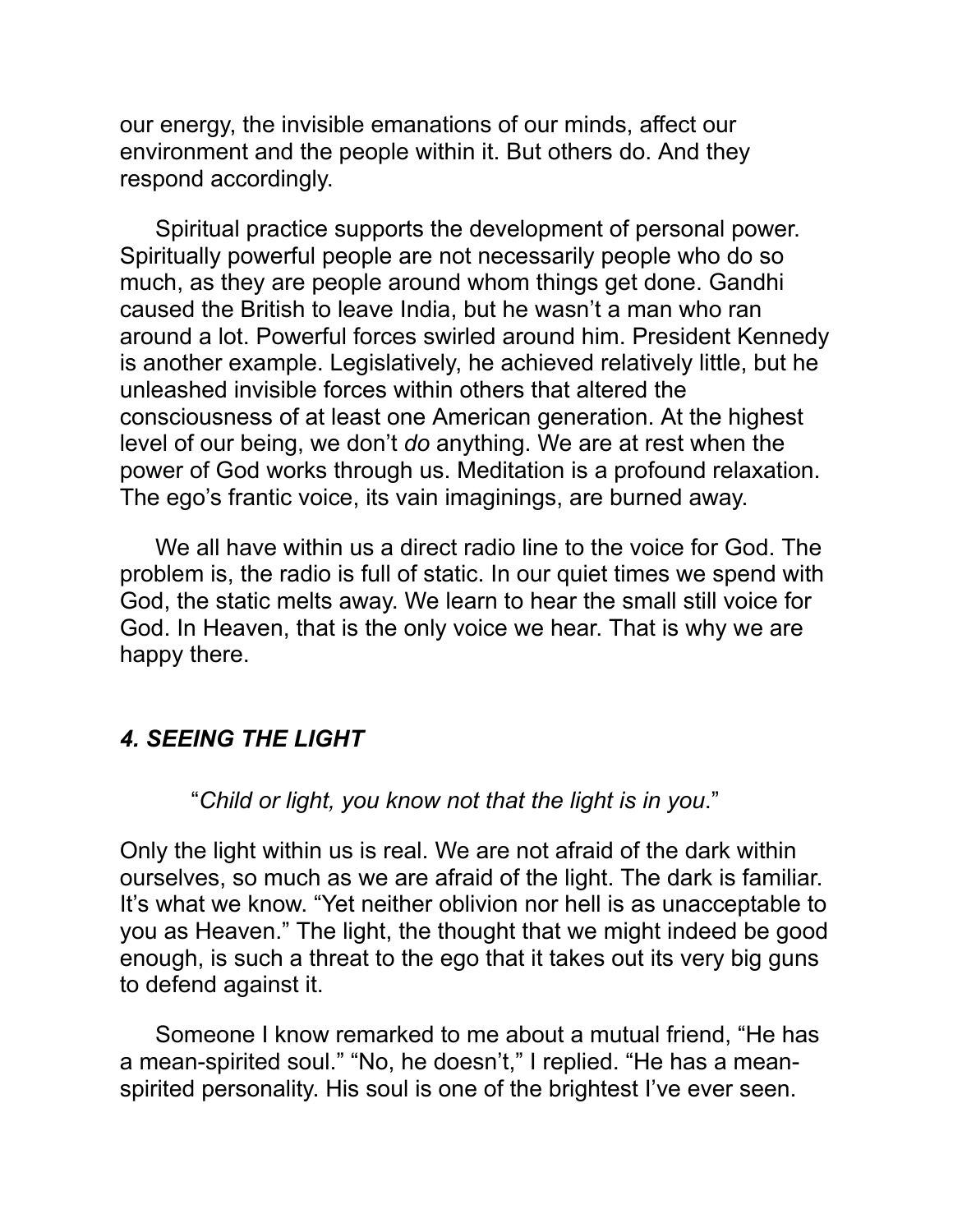His mean-spiritedness is simply a defense against the light. If he were to let in his light and choose to really express all his love, it would overwhelm his ego. His meanness is his armor, his protection against the light."

Our defense against light is always some form of guilt that we project onto ourselves or others. God can love us infinitely, the universe can support us unendingly, but until we agree with God's kind appraisal of us and the universe's merciful behavior, we will do everything in our power to keep the miracles we're entitled to at bay. Why the self-hatred? As we've already seen, the ego is our mind's endless need to attack itself. And how do we escape this? Through the acceptance of God's will as our own. God's will is that we be happy. God's will is that we forgive ourselves. God's will is that we find our place in Heaven now.

It is not our arrogance but our humility which teaches us that who we are is good enough, and what we have to say is valid. It is our own self-hatred that makes it difficult for us to consistently support and nurture other people, because supporting others amounts to supporting ourselves. When I speak publicly, there is a palpably different feeling between audiences who want me to win, and those who are sitting back signalling, "Oh yeah? *Show* me." The former is a context in which I am invited to shine, and the latter is one in which I am challenged to shine. Isn't life challenging enough? Is human kindness so lightweight?

When we know that love is an infinite resource—that there is enough abundance of every kind for everyone and that only what we give to others we get to keep—then we stop denigrating other people, and start blessing them instead. Several years ago I was living in a house with a teenage girl. One day I came home and she was sitting on her bed with five or six girlfriends, surrounding a poster of Christie Brinkley. As hard as it is to believe this, these girls were struggling to make a case for the fact that Christie Brinkley wasn't really all that beautiful, or if she was, she probably wasn't all that smart. I gently pointed out to them that what was really going on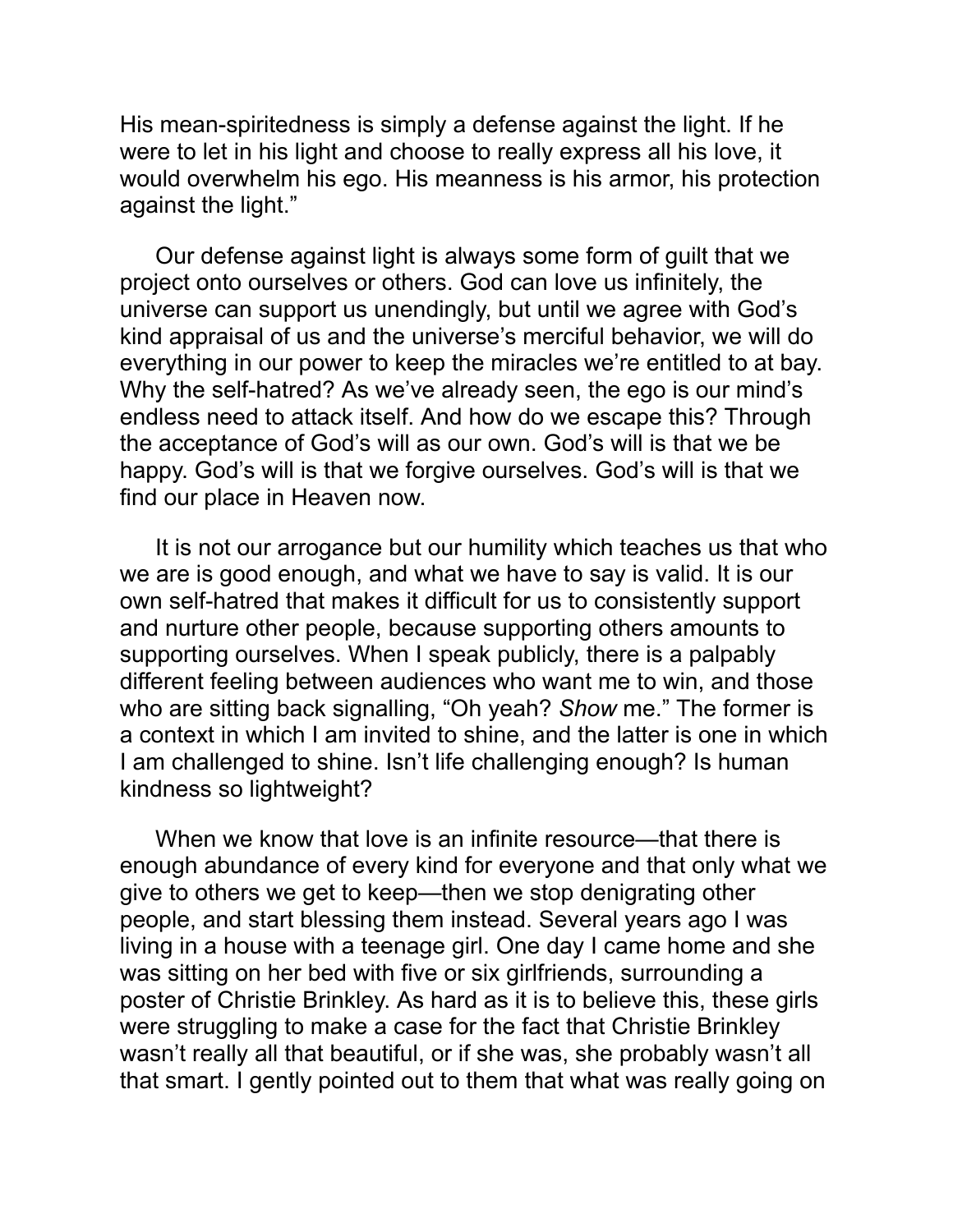was that each of them wanted very much to look just like her, but were defending against it because they thought it was impossible. "It's okay for you to want to be beautiful, too." I said. "In fact, it's good, and in your own ways you can be. The way to do that is to bless her beauty, praise it, permit it to be so you can permit your own. Christie Brinkley being beautiful doesn't mean that you don't get to be. There's enough beauty to go around. It's just an idea. Anyone can have it. As you bless what she has, you multiply your chances of having it too."

A person who succeeds in any area is only creating more of a possibility for others to do the same. Holding on to the thought of finite resources is a way of holding on to hell.

We must learn to think only divine thoughts. Angels are the thoughts of God, and in Heaven, humans think like angels. Angels light the way. Angels do not begrudge anyone anything, angels do not tear down, angels do not compete, angels do not constrict their hearts, angels do not fear. That's why they sing and that's how they fly. We, of course, are only angels in disguise.

#### *5. THE END OF THE WORLD*

"*The end of the world is not its destruction, but its translation into Heaven*."

The end of the world as we know it wouldn't be such a horrible thing, if you think of all the ways in which the world is full of pain and suffering. In the "end days," we will not escape the horrors of the world through vehicles that soar into outer space, but through vehicles that soar into inner space. Those vehicles are our healed minds, guided by the Holy Spirit.

What does Heaven look like? Most of us have only had tiny glimpses, but those glimpses were enough to keep us always hoping to go back. The Course says there's an "ancient melody" we all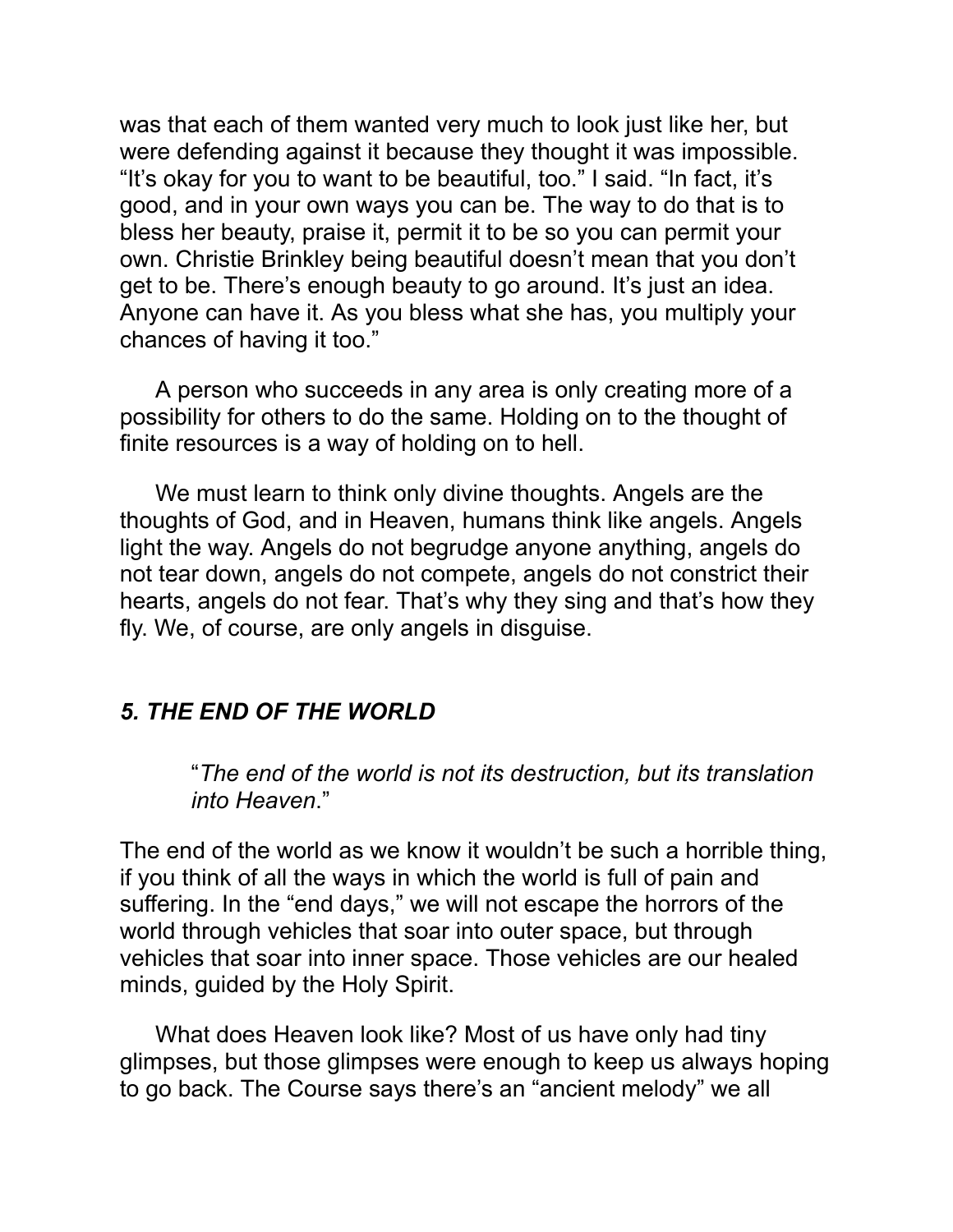remember, always beckoning, always calling us to return. Heaven is our home. It's where we came from. It's our natural state.

We've all had Heavenly moments on earth, usually at our mother's breast or at someone else's. There is a feeling of inner peace that comes from total relinquishment of judgment. We don't feel the need to change others, and we don't feel the need to be different than we are. We can see, for whatever reason, the total beauty of another person, and we feel that they can see the beauty in us as well.

The world sees the special relationship, whether romantic or otherwise, as the only valid context for such an experience. That is our primary neurosis, our most painful delusion. We keep looking to the body for love, but it is not there. We 'embark upon an endless search for what we cannot find'—one person, one circumstance that holds the key to Heaven. But Heaven is within us. It has nothing ultimately to do with the thoughts of someone else, and everything to do with what we choose to think ourselves, not just about one person, but about all people. So forgiveness of mankind, of everyone in every circumstance, is our ticket to Heaven, our only way home.

Our goal is God. Nothing short of that goal will bring us joy. And it is joy to which we are entitled. Although we're relatively aware of the transformative power of pain, we know very little about the transformative power of joy because we know so little about joy at all.

Talk of joy is not simplistic. No one is saying that it's easy; we're just affirming that it's our goal. As we've already seen, there is no getting to Heaven without acknowledging hell—not its ultimate reality, but its reality for us while we remain in this illusion. This illusion is very powerful indeed. *A Course in Miracles* is not proposing emotional denial and suppression of darkness as a way to light. It is a psychotherapeutic process by which darkness is brought to light—not the other way around. In the enlightened world, psychotherapy, guided by the Holy Spirit, will certainly have a place. According to the Course, "No one can escape from illusions unless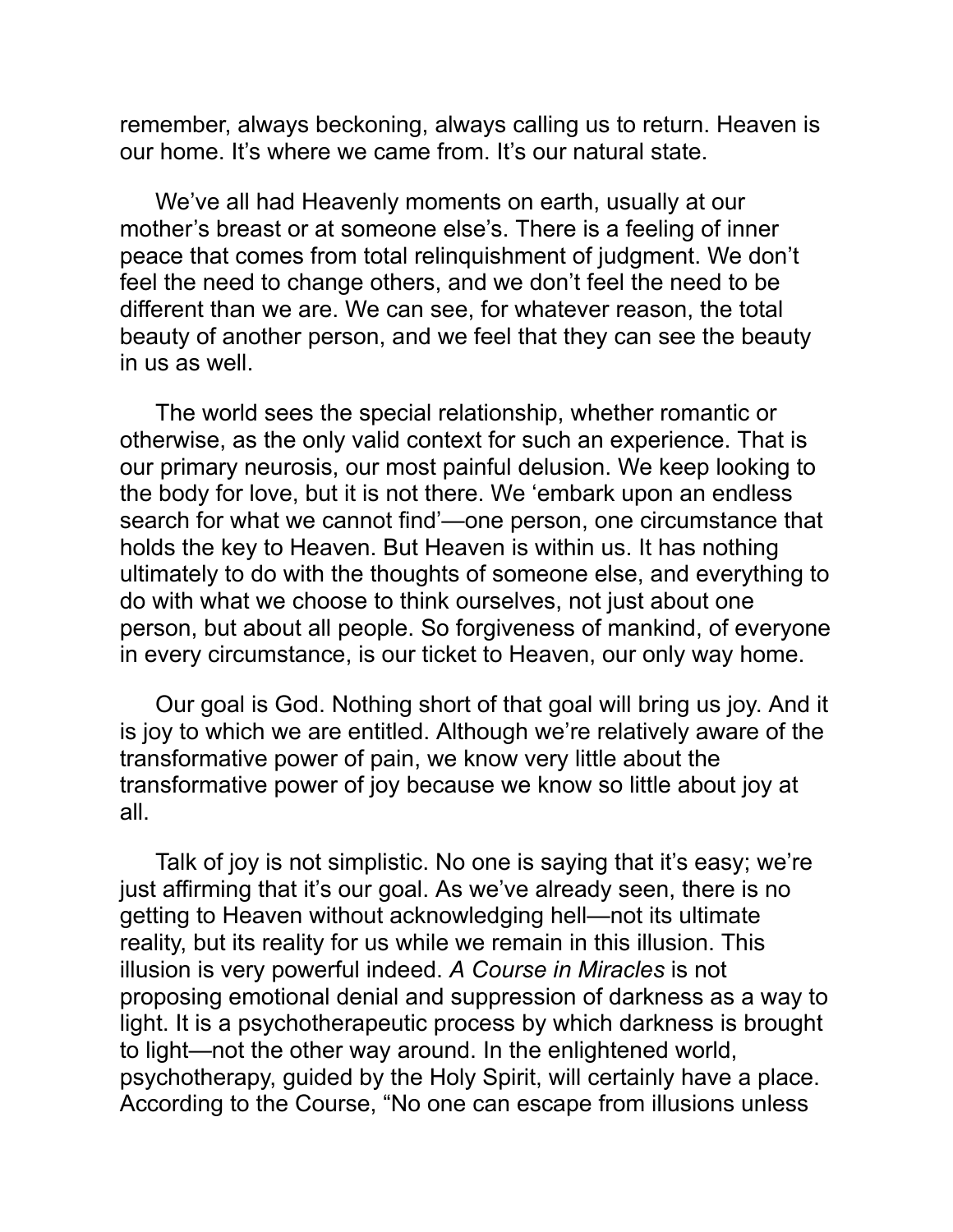he looks at them, for not looking is the way they are protected." The way to Heaven is fraught with demons on the side of the road, just as the fairy tale castle is surrounded by dragons.

*A Course in Miracles* says, "What is healing but the removal of all that stands in the way of knowledge? How else can one dispel illusions except by looking at them directly, without protecting them?" The work toward enlightenment often entails a painful and not very pretty arousal of the worst of which we're capable, made plain to both ourselves and others, in order that we might consciously choose to release our personal darkness. But without a commitment to light, a conscious intent to go for Heaven, we remain enamored of darkness, too tempted by its complexities.

The temptation to 'analyze darkness as a way to light' is illustrated in some traditional psychotherapeutic models. When used by the ego, psychotherapy is a tool for endless ego investigation: assignment of blame and focus on the past. When used by the Holy Spirit, it is a search for light. It is a sacred interaction in which two people together, consciously or unconsciously, invite the Holy Spirit to enter into their relationship, and to transform painful perceptions into loving knowledge. The only reason we all need therapy so much is because we've lost an essential connection to the meaning of friendship. Real relationship of any kind is a form of psychotherapy, as is true religion. The Holy Spirit's psychotherapists, professional or otherwise, ask only to accept the Atonement for themselves, that their own healed perceptions might help enlighten others.

In the world to come, couples will use psychotherapy more and more frequently, not as crisis counseling, but as maintenance procedure. There was a time when most people saw therapy as something you did only if you were "crazy." Now we see it as a valuable tool for staying sane. So it is that couples will come to see the value in a constant and consistent, formal evaluation of their thoughts and feelings as they walk two by two into the arms of God.

Just outside of Heaven's gate, there's a lot of action—all within an illusion, of course, but an illusion that must be transformed from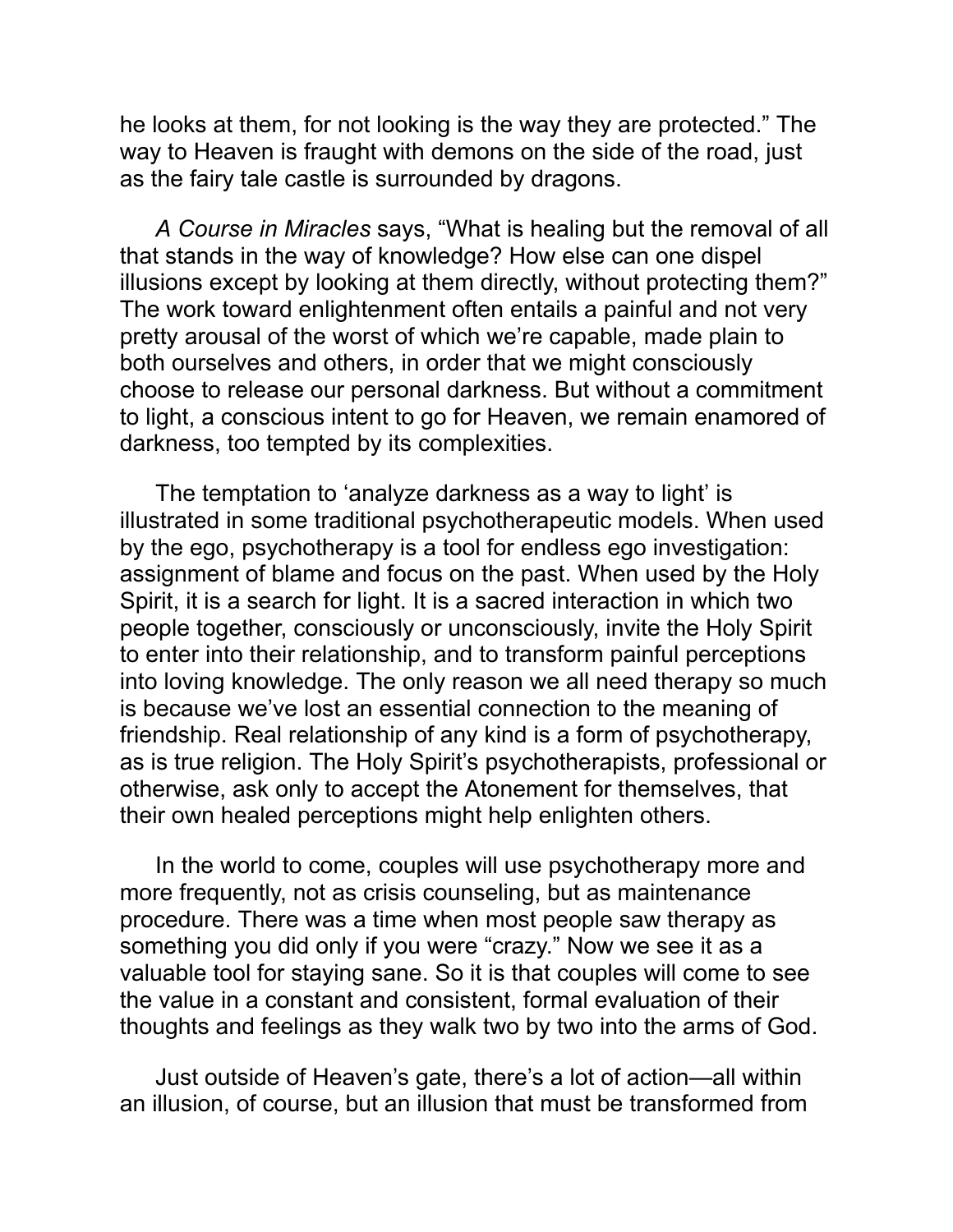within. The only meaning of any event within the world of form is that it stimulates within us an impulse to reach for the gate, or turn our back on Heaven. As we stand before the gate, uncertain of which way to go, impelled to love and yet so trained to fear, we need to realize the sacred responsibility that has been placed in our hands. "And so you walk toward Heaven or toward hell, but not alone." We choose for everyone, for many years to come.

The decisions we make today, individually and collectively, will determine whether the planet goes to hell or goes to Heaven. One thing, however, is sure: we are the transitional generation. The critical choices lie in our hands. Future generations will know who we were. They will think of us often. They will curse us, or they will bless us.

## *6. HEAVEN'S GATE*

"*Think not the way to Heaven's gate is difficult at all*."

We are poised at Heaven's gate. In our minds, we left there millions of years ago. Today we are returning home.

We are a Prodigal Son generation. We left home and now there's an excitement in the air because we're back. We did everything to violate love, of ourselves and others, before a life of wholesomeness began to attract us. That's not our shame but our strength. There are certain doors we don't have to go through because a false moralism said not to, but because we opened them already and we know they lead nowhere. Oddly enough, this gives us a kind of moral authority. We speak from experience. We've done the dark side. We're ready to move on. We're attracted to the light. When Bhagwan Shree Rajneesh was asked by his disciples, "Why does it say in Scripture, 'God loves a sinner'?" his answer was, "They tend to be more interesting people."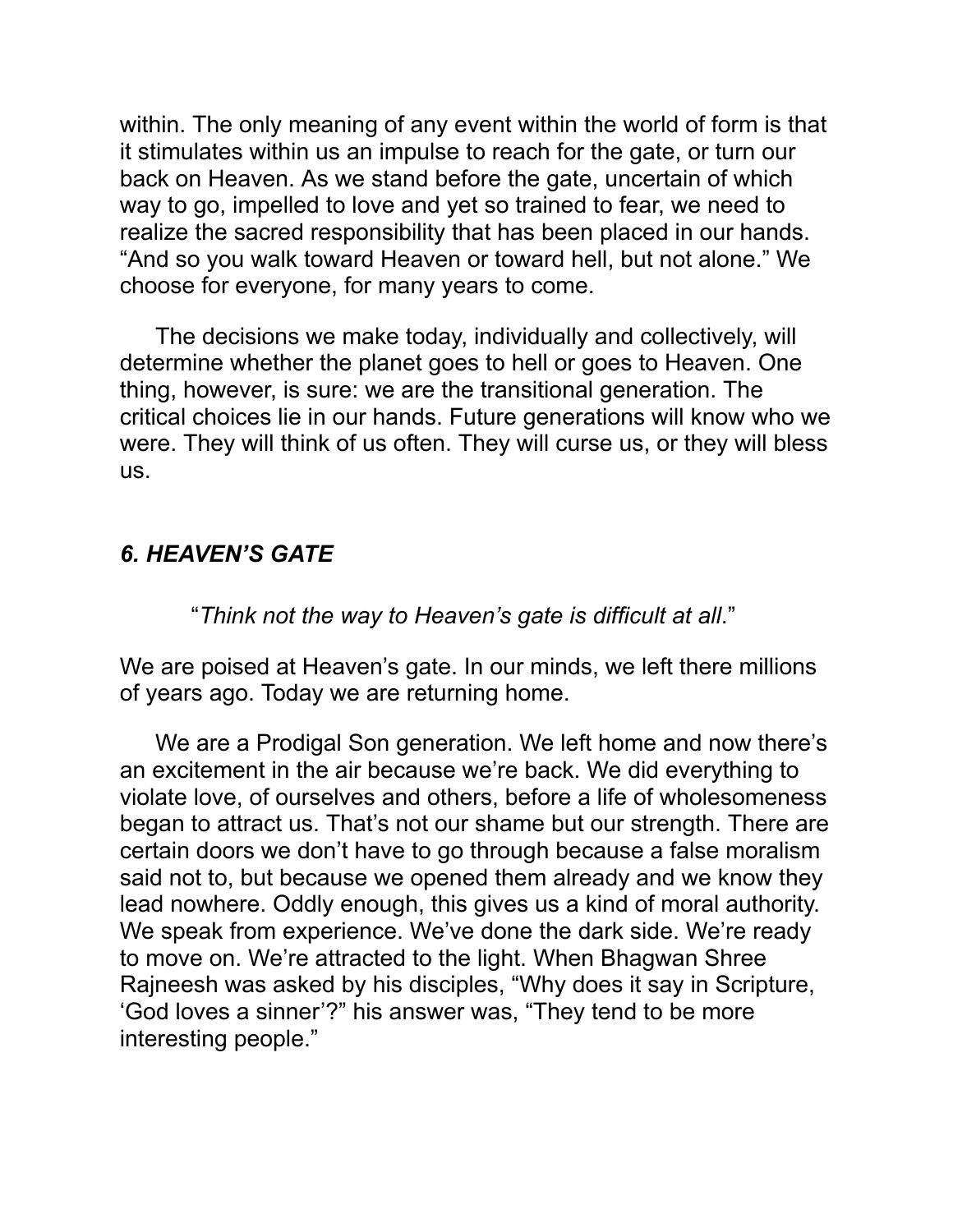We're an interesting generation; we just don't see that about ourselves. When I first realized what a decisive time this is, that the decisions made on this planet in the next twenty years will determine whether or not mankind survives much longer, I was afraid for the world. The fate of the world is left up to us? Not us, I thought. Anyone but us. We're spoiled brats, morally bankrupt. But when I looked more closely, what I saw surprised me. We're not bad. We're wounded. And our wounds are simply our opportunities to heal.

Outside Heaven's gate, healing is the buzzword, and it is shaping our desires. There is a holy return in the air today, despite the pain, despite the conflicts. Enough people have taken on its mandate, consciously or unconsciously, to have already caused the feeling of a cautious excitement, a hope for Heaven. In every area, there are at least vague intimations of greater responsibilities.

Before we awaken, the 'Holy Spirit transforms our bitter dreams into happy ones.' Here are some reflections on a few happy dreams that could possibly bring the whole world a little closer to Heaven.

There has to be a mass, collective forgiveness of what went before in order for our culture to have a chance to heal itself and begin again. Some of the best and the brightest that America has to offer are dropping through the cracks because they can't shake their pasts. How sad for America that anyone who has had too much sex or drugs in their past, for instance, is too scared to enter politics for fear of being crucified for their personal histories. The important thing about our past is not what happened, but what we have done with what happened. Anything can contribute to our being a more compassionate person now, if we choose.

The meaningful question is never what we did yesterday, but what we have learned from it and are doing today. No one can counsel a recovering alcoholic like another recovering person, who has been on the road to recovery longer. No one can counsel a person in grief like someone who has grieved. No one can help with anything like someone who has been through the pain themselves.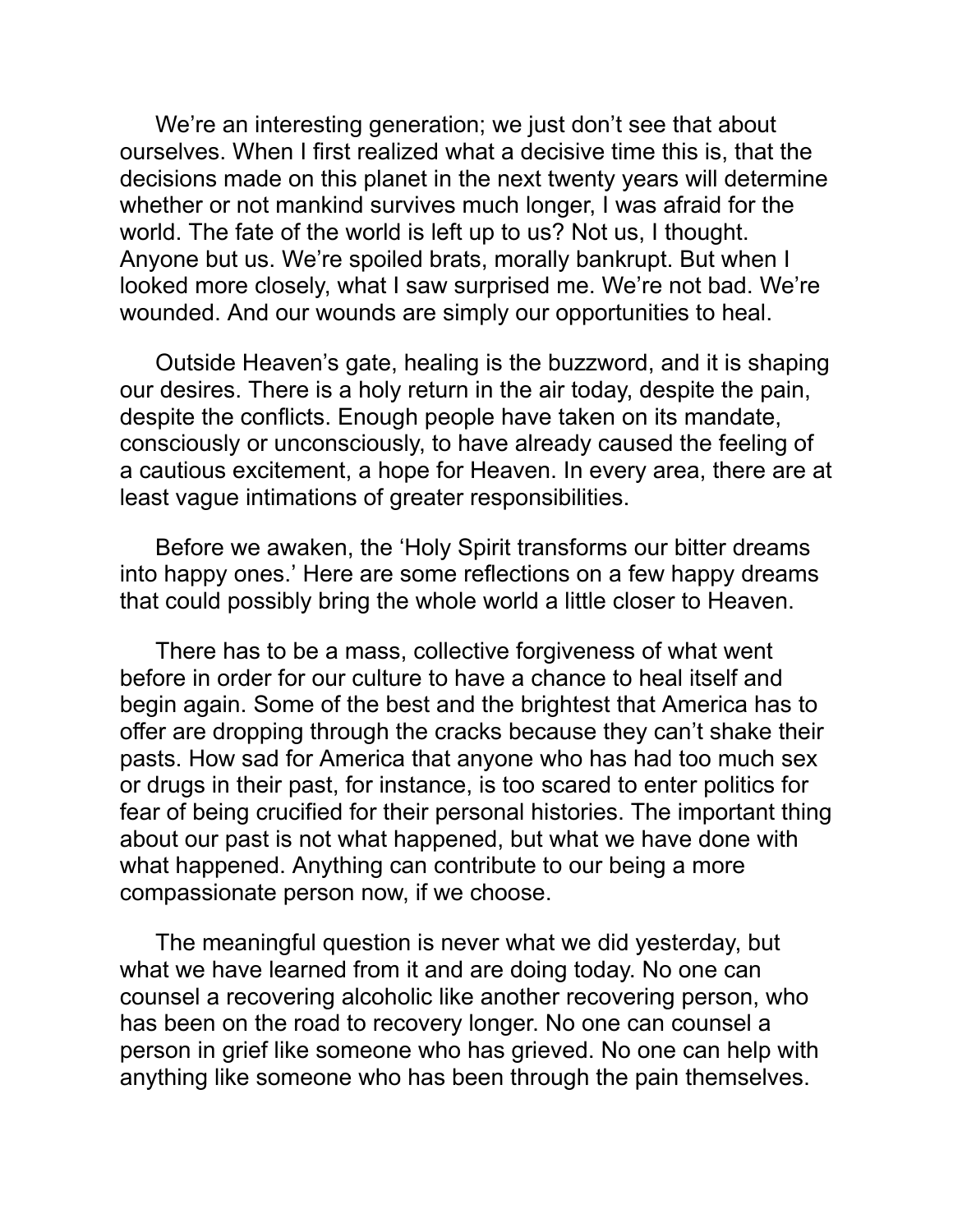I never had much interest in Richard Nixon until I saw him on television a few years after he left the White House. This man, I thought, has suffered complete humiliation, which he can blame on no one but himself. The only way that any person could survive such a crushing experience would be if he got on his knees and threw himself into the arms of God. Watching him on the screen, I felt that he had done just that. I saw a softness in his face that we had never seen before. *Now* this man is interesting, I said to myself. He seems to have tasted the fires of purification. Now he has more to offer us than ever. Now I would trust him to speak to me from a more genuine place.

Just outside the gate, we're never afraid to apologize. How wonderful it would be for America if we were to make amends, in our hearts and to the world, for the violation of our own most sacred principles in dealing with nations such as Vietnam. We are a great country, and like all nations, we have made our mistakes. Our greatness lies not in our military might but in our holding to sacred, internal truths. A big nation, like a big individual, admits when it has made mistakes, atones for its errors, and asks God and man for a chance to begin again. This would not make us look weak to the rest of the world. It would make us look humble and honest, two traits without which there is not greatness.

And wouldn't it be wonderful—Abraham Lincoln paved the way if we could just make one huge, simple apology to all black Americans? "On behalf of our ancestors, we apologize for bringing you here as slaves from your native home. We recognize the pain that this terrible violation has caused generations of good people. Please forgive us. Let us begin again." And then, the least we can do is build a lasting memorial to the American slaves. White Americans have more of an internal need to do this than blacks. Afro-Americans will find it much easier to forgive us when we have asked for forgiveness. All of these things, of course, apply as well to the American Indians. Until this Atonement, there will be little room for a miraculous healing of our racial tensions.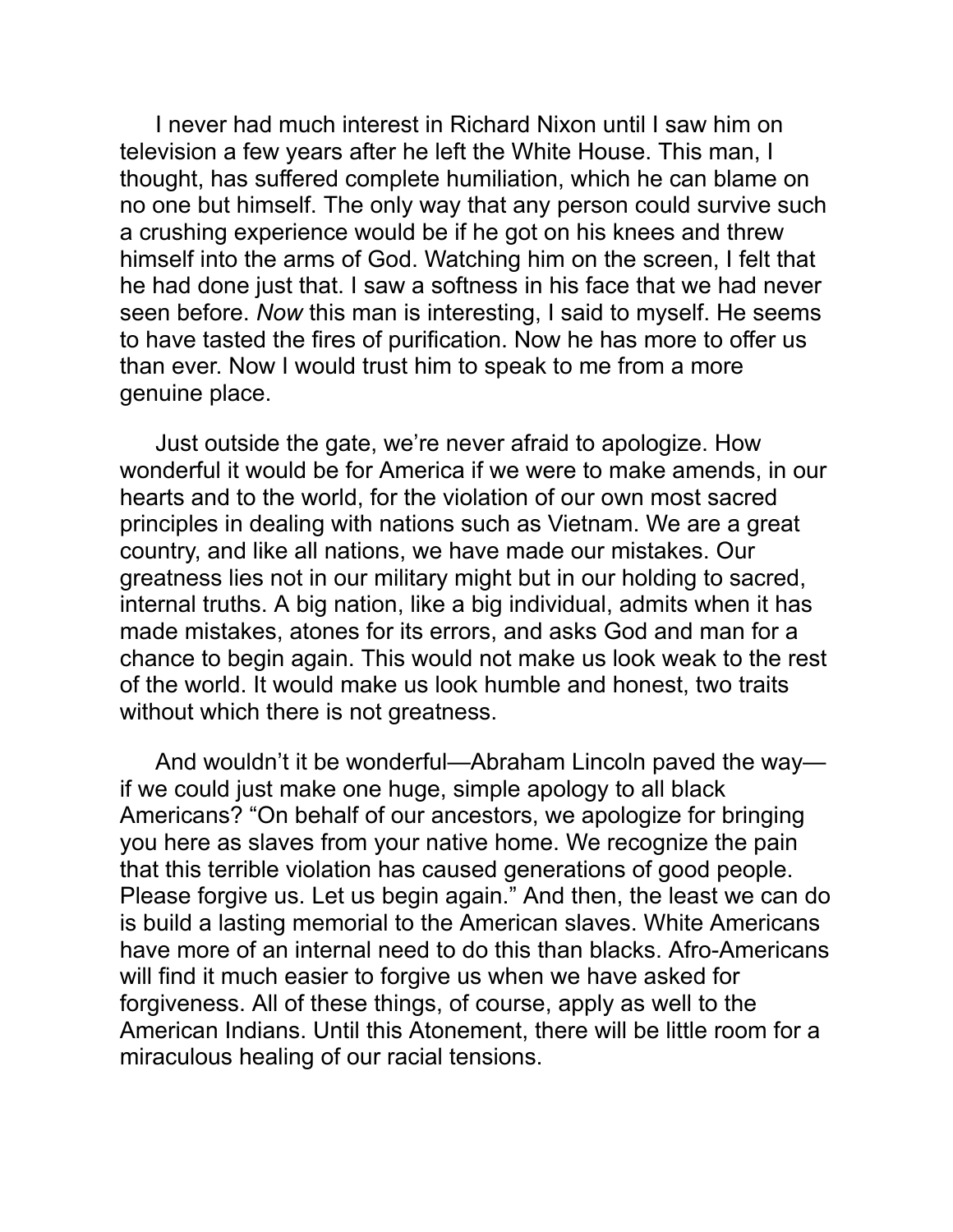The parades for our soldiers coming home from the Persian Gulf conflict, for me, represented in part an attempt to rectify our harsh treatment of Vietnam veterans. I just wish there were parades for our teachers, our scientists and our other national treasures.

Speaking of national treasures, children are our most important resources. For a fraction of the cost of keeping one criminal in jail for a year, we could provide a child from an underprivileged background a plethora of personal and educational opportunities that would occlude the propensity to hopeless despair. The temptation to experience drugs, delinquency and other paths to a criminal behavior would then be greatly diminished. There is no amount of money, time or energy too great to spend on our children. They are our angels, our future. In failing them, we are failing ourselves.

Just outside the gate, there is so much to do, as we allow the motivation for a transformed world to energize our souls and make manifest our convictions. We must have faith in God and faith in ourselves. Whatever He wills, He can let us know, and whatever He wants done, He can show us how to do it. In every community, there is work to be done. In every nation, there are wounds to heal. In every heart, there is the power to do it.

## *7. CHRISTMAS*

"*The sign of Christmas is a star, a light in the darkness*."

Christmas is a symbol of change. The meaning of Christmas is the birth of a new self, mothered by our humanness and fathered by God. Mary symbolizes the feminine within us all, who is impregnated by spirit. Her function is to say yes, I will, I receive, I will not abort this process, I accept with humility my holy function. The child born from this mystical conception is the Christ within us all.

The angels awakened Mary in the middle of the night and told her to meet them on the roof. "The middle of the night" symbolizes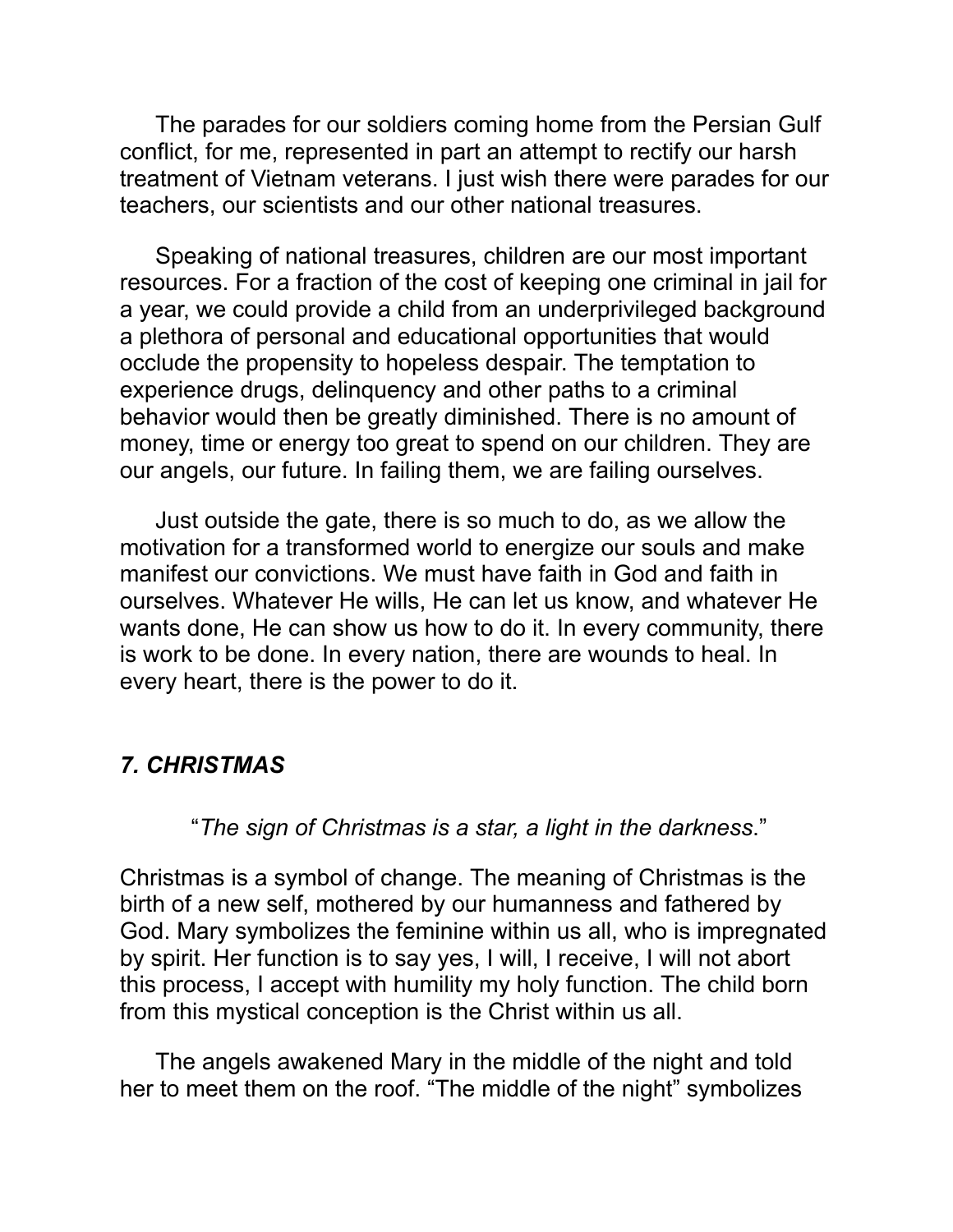our darkness, our confusion, our despair. "Come onto the roof" means turn off the television, sober up, read better books, meditate, and pray. The angels are the thoughts of God. We can only hear them in a pure mental atmosphere.

Most of us have heard the angels beckon us to the rooftop already. Otherwise, we would not be reading books like this one. What happens at this point is that we are given the opportunity, the challenge, to accept God's spirit, to allow His seed into our mystical body. We shall be His safety and protection. We shall, if we agree to, allow our hearts to be a womb for the Christ child, a haven in which He can grow in fullness and prepare for earthly birth. God has chosen that His Son be born through each of us.

"There is no room here," said the innkeeper to Joseph. The "inn" is our intellect. There is little if any room there for the things of spirit. But that doesn't matter because God doesn't need it. All he needs is a little space in the manger, just a little willingness on our part in order for Him to be born on earth. There, "surrounded by animals," at one with our natural human self, we give birth to the One who rules the universe.

Shepherds in the field see the "star of Christmas" before anyone else. Shepherds are those who tend the flocks, who care, who protect and heal the children of the earth. Of course they see the sign of hope first, because they are the ones providing it. They have made of their lives fertile ground of miracles. They see the star and they follow the star. They are led to the scene of Jesus in the arms of man.

And worldly kings gather to pay homage to Him. That is because the power of the world is nothing before the 'power of innocence. The lion lies down with the lamb;' our strength is in harmony with our innocence. Our gentleness and our power are not at odds.

"Long lay the world in sin and error pining, till He appeared and the soul felt its worth," goes the Christmas carol. With the birth of Christ, not just once a year but in every moment, we allow ourselves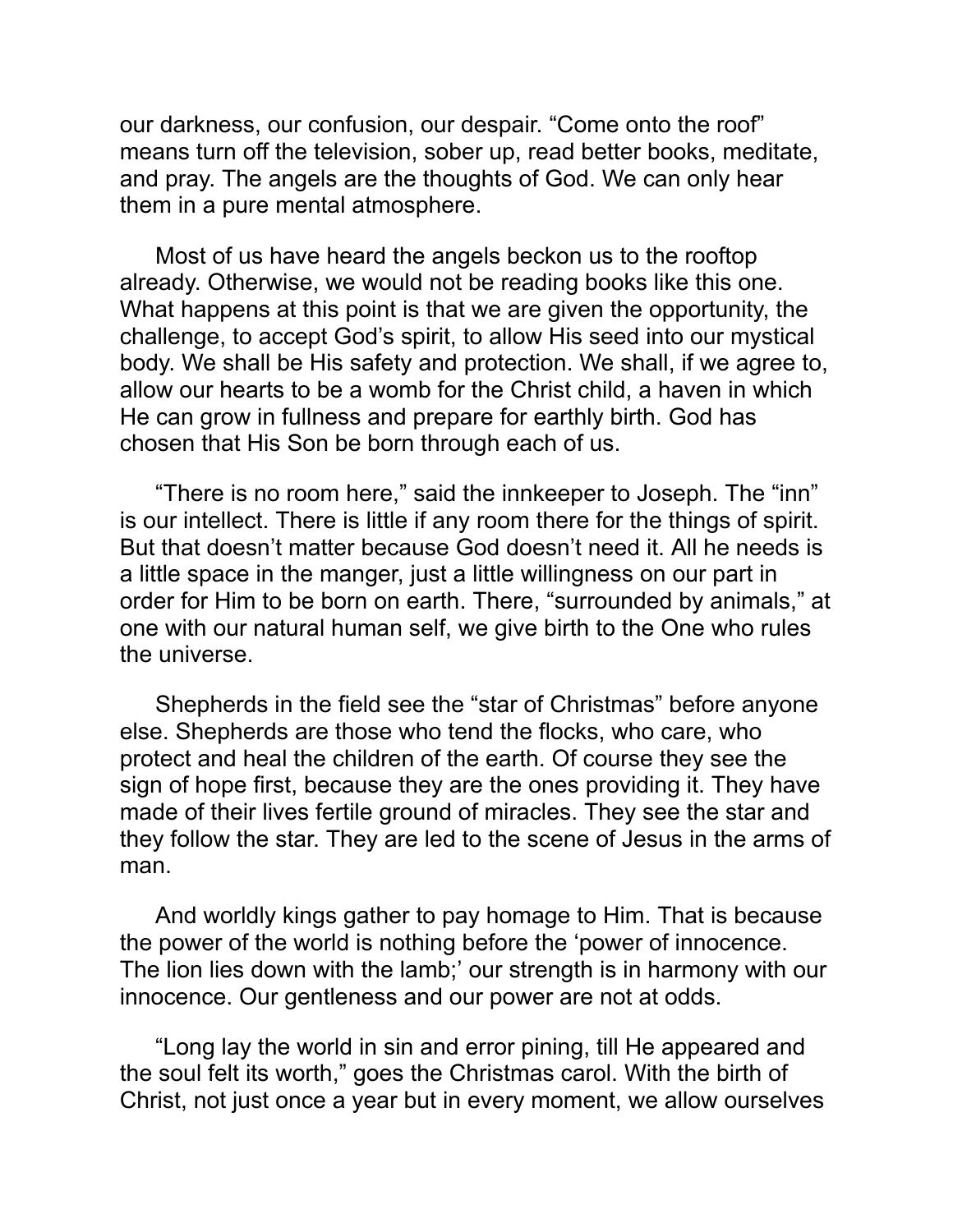to take on the mantle of divine Sonship, to be more than we were the moment before. We expand our self-awareness and self-identity. The 'son of man recognizes himself, and in so doing becomes the Son of God.'

And thus is the world redeemed, brought back, healed and made whole. The dream of death is over when we receive the vision of real life. Jesus in our hearts is merely the truth that is etched upon it, the "alpha and the omega," where we began and where we will return to. Even if he takes another name, even if he takes another face, He is in essence the truth of who we are. Our joined lives form the mystical body of Christ. To reclaim our place within this body is to return home. We once again find the right relationship to God, to each other, and to ourselves.

## *8. EASTER*

"*The resurrection's whole compelling power lies in the fact it represents what you want to be*."

Christmas and Easter are attitudinal bookends for an enlightened worldview. With an enlightened view of Christmas, we understand that it is within our power, through God, to give birth to a divine Self. With an enlightened view of Easter, we understand that this Self is the power of the universe, before which death itself has no real power.

'Resurrection is the symbol of joy.' It is the great "aha!"—the sign of total understanding that we are not at the effect of lovelessness, in ourselves and others. The acceptance of the resurrection is the realization of the fact that we need wait no longer to see ourselves as healed and whole.

I was sitting around talking with my girlfriend Barbara. She had recently experienced a kind of emotional triple-header: her father lay dying, she broke up with a boyfriend of seven years, and then she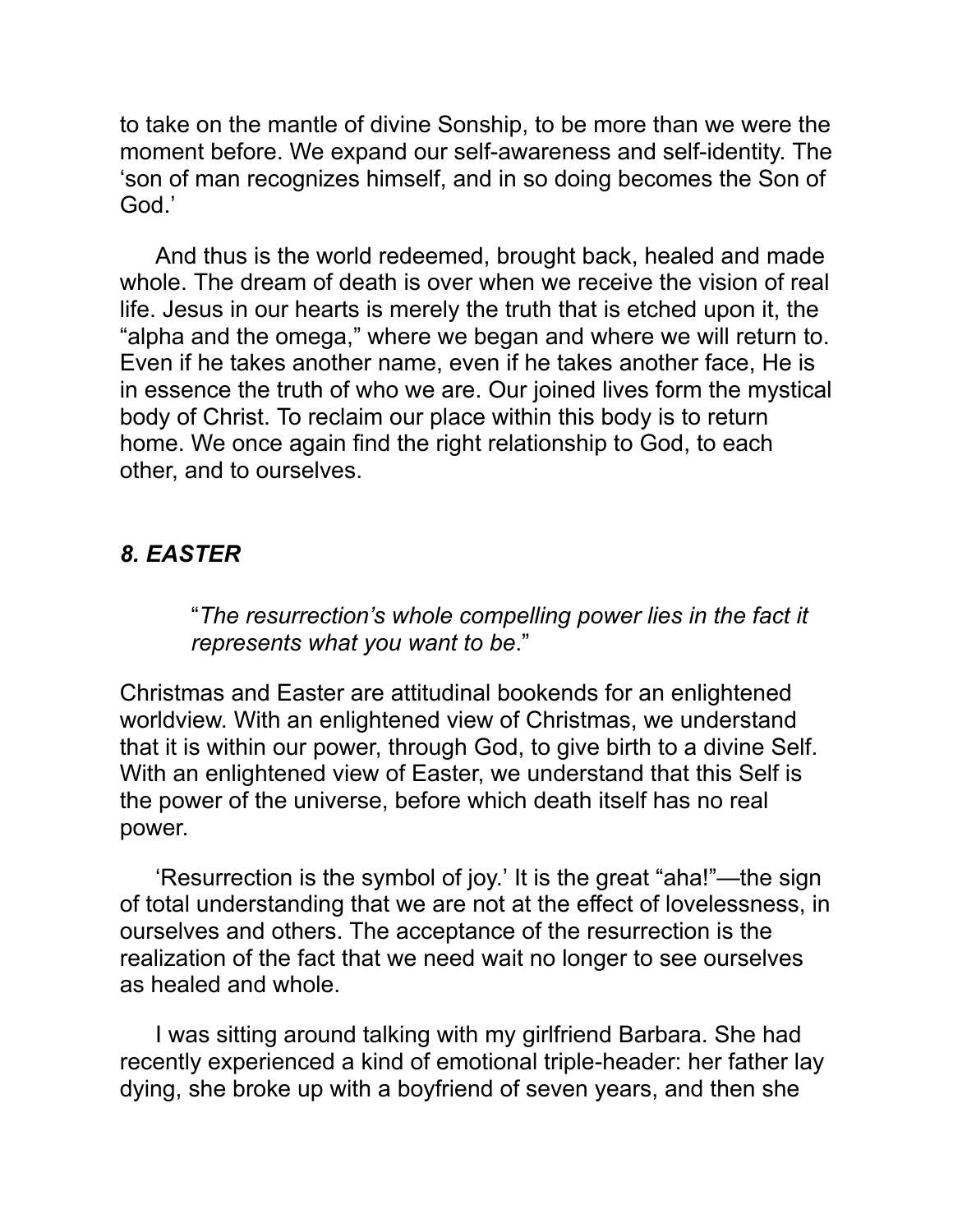fell into a rather passionate liaison with a classic "Peter Pan." As we discussed the principles of resurrection and our desire for Heaven, she remarked to me, "I guess I just have to trust that God has a plan, and that things will get better when they're supposed to."

In a desire to understand the principles of *A Course in Miracles* as deeply as possible, I pointed out to her that, theoretically, since there is no time, this has nothing to do with God saving us "later." The message of resurrection is that the crucifixion never occurred, except in our minds. Christ-consciousness is not that the wounds of her father's death will heal, or that her break-up with the boyfriend would grow more comfortable in time, or that her affair would one day turn into a friendship. Christ-consciousness is the understanding that Heaven is here now: her father will not die when he dies, the change of form in the long-term relationship means absolutely nothing because the love itself is changeless, and Peter Pan's departure means nothing because the bond that unites them is eternal. Her sadness rests not on fact, but on fiction. It is her interpretation of events, and the events themselves, that keeps her heart in chains. Heaven is the transformation of these events within her mind. The physical world then follows. 'The resurrection is our awakening from the dream, our return to right-mindedness, and thus our deliverance from Hell.'

And so she gladdened. Barbara and I laughed like little children as we allowed ourselves to scan our lives, the relationships, the circumstances, the events that make up our crosses to bear. We recognized how avidly we drill the nails into our own hands and feet, holding on to earthly interpretation of things when a choice to do otherwise would release us and make us happy. We prayed for a more consistent ability to remember that only love is real. We saw, if even for a few minutes, the needlessness of our despair. We saw in that time a glimpse of Heaven and we prayed for the ability to experience more of it.

From *A Course in Miracles*: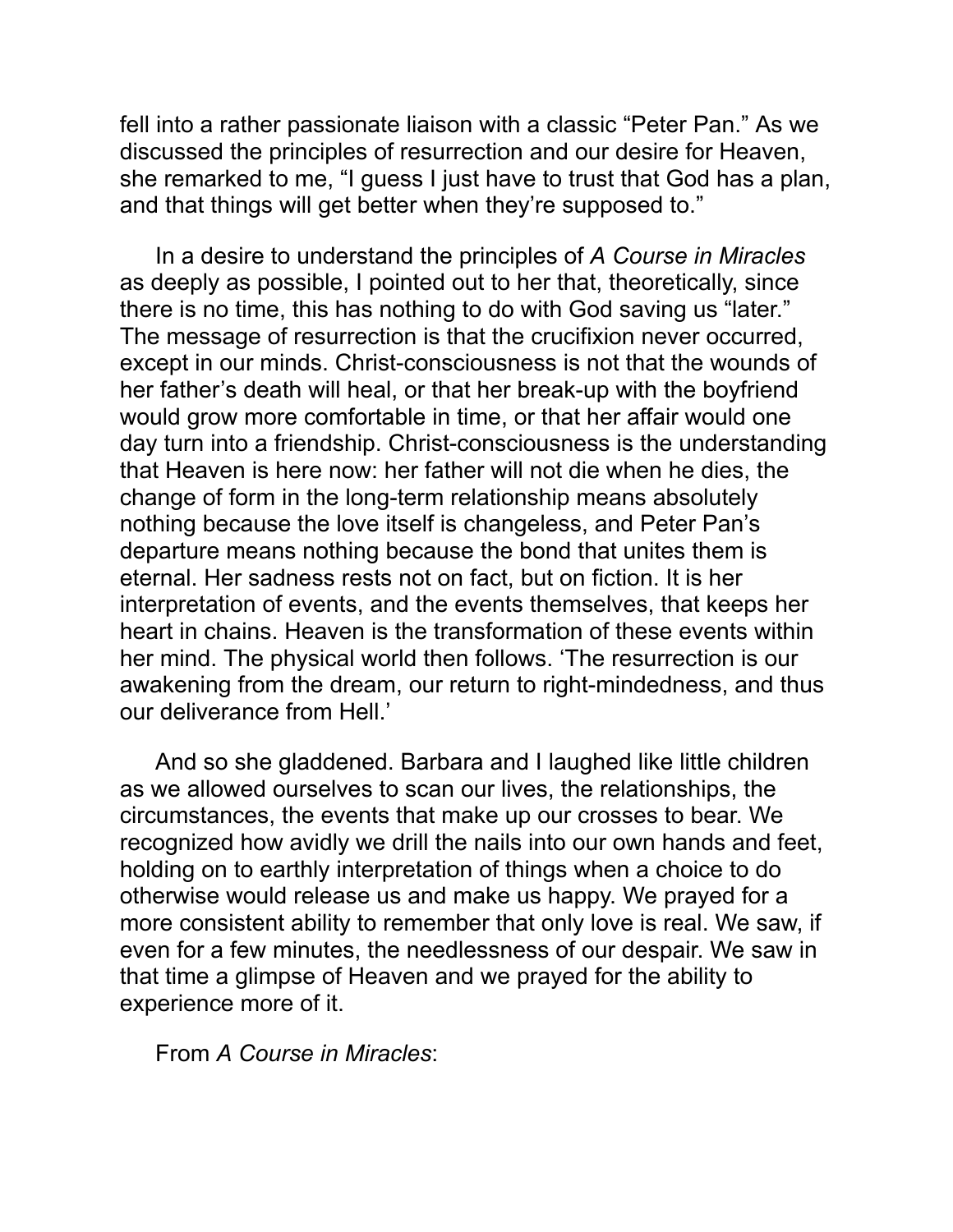"*The journey to the cross should be the last 'useless journey.' Do not dwell upon it, but dismiss it as accomplished. If you can accept it as your own last useless journey, you are also free to join my resurrection. Until you do so, your life is indeed wasted. It merely re-enacts the separation, the loss of power, the futile attempts of the ego at reparation, and finally the crucifixion of the body, or death. Such repetitions are endless until they are voluntarily given up. Do not make the pathetic error of "clinging to the old rugged cross." The only message of the crucifixion is that you can overcome the cross. Until then you are free to crucify yourself as often as you choose. This is not the gospel I intended to offer you. We have another journey to undertake, and if you will read these lessons carefully they will help prepare you to undertake it*."

At the end of the Workbook, we are told "This course is a beginning, not an end." A spiritual path is not home; it is a road home. Home is within us, and every moment we are choosing to rest there, or to fight the experience. Our real terror, says the Course, is of redemption.

But there is within us One who knows the truth, who has been given by God the job of outwitting our ego, outsmarting our selfhatred. The Christ does not attack our ego; He transcends it. And 'He is within us every moment, in every circumstance. He is to our left and to our right, before us and behind us,' above us and beneath us. 'He responds fully to our slightest invitation.'

With our prayers we invite Him in, He who is already there. With prayer, we speak to God. With miracles, He responds. The endless chain of communication between loved and lover, between God and man, is the most beautiful song, the sweetest poem. It is the highest art and the most passionate love.

*Dear God*,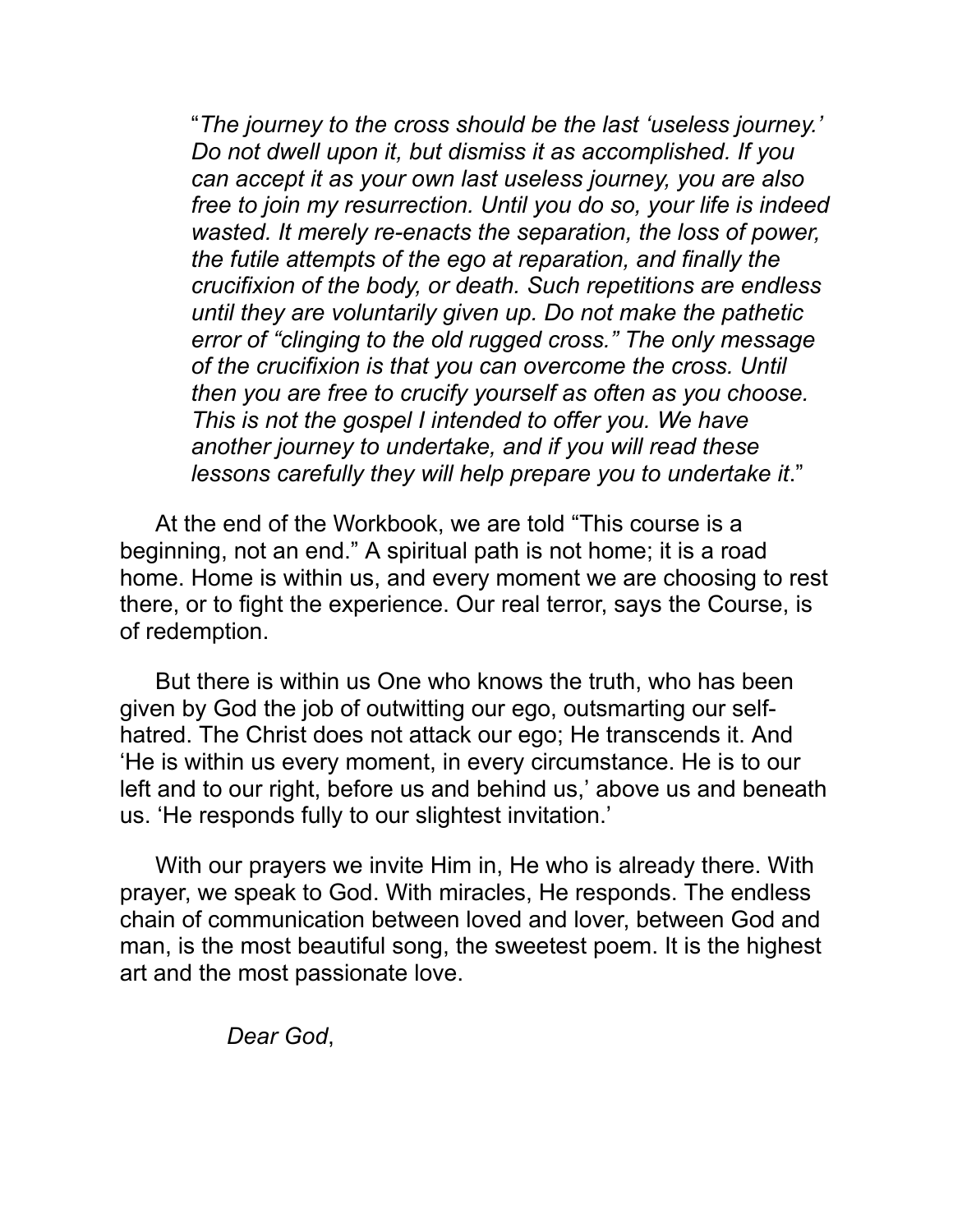*I give this day to you, the fruit of my labor and the desires of my heart. In your hands I place all questions, on your shoulders I place all burdens. I pray for my brothers and for myself. May we return to love. May our minds be healed. May we all be blessed. May we find our way home, from the pain to peace, from fear to love, from hell to Heaven*.

*Thy Kingdom come, thy will be done, on earth as it is in Heaven*.

*For Thine is the Kingdom, and the Power, and the Glory*.

*Forever and ever*.

*Amen*.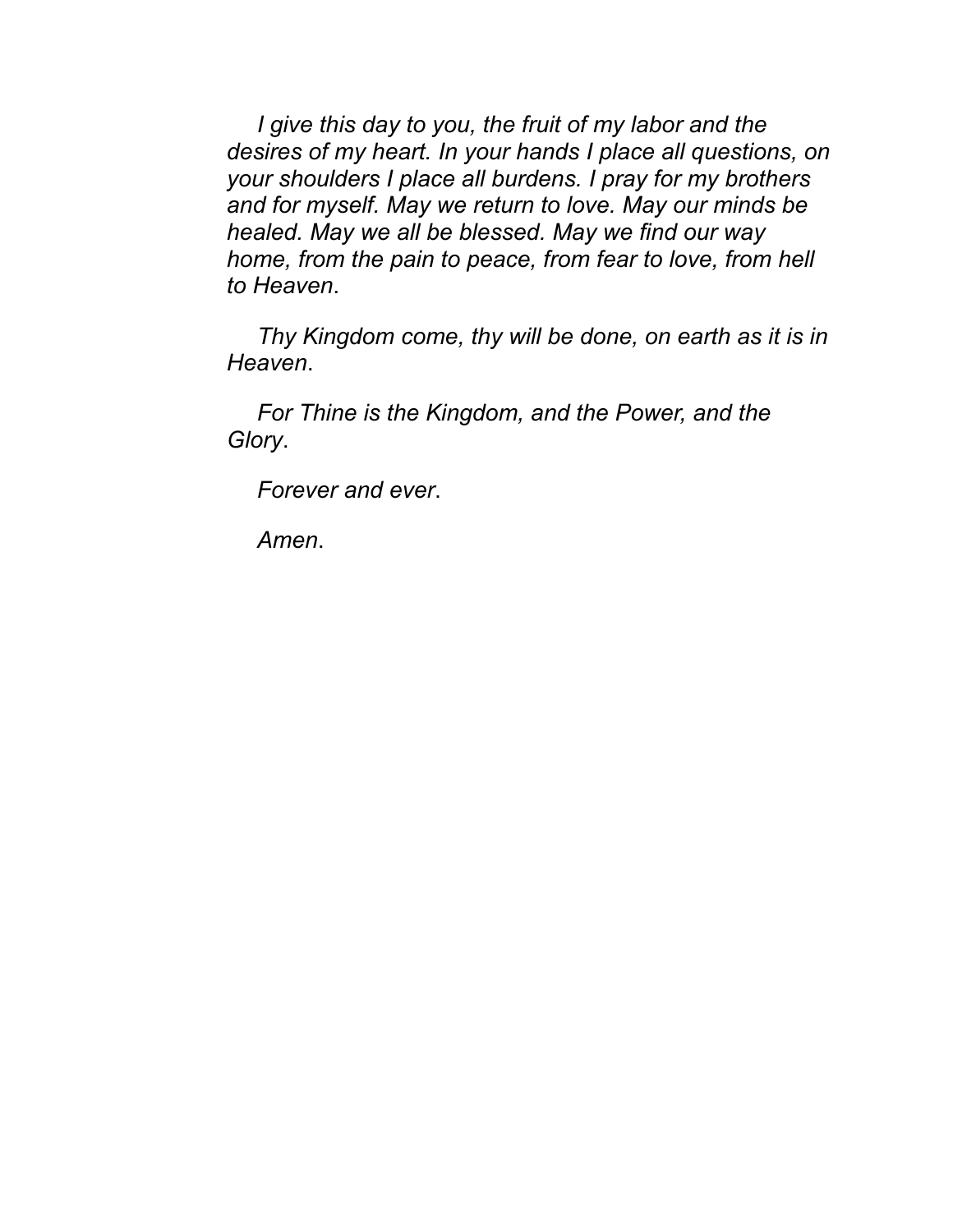# *[ENDNOTES](#page-5-0)*

The following citations refer to themes espoused in the book as gleaned from *A Course in Miracles* by the Foundation for Inner Peace. The first page number is from *A Return to Love*—the last page number in the citation is from *A Course in Miracles*.

Sources with the letter "M" preceding them are from *A Course in Miracles: Manual for Teachers*. Those preceded by a "W" are taken from *A Course in Miracles: Workbook*. Those without a letter before them are from *A Course in Miracles* text.

## **Frontmatter**

| <b>Citation</b>  | <b>Source</b>                    |
|------------------|----------------------------------|
| Love             | A Return to A Course in Miracles |
| p. xiv           | p. Introduction                  |
| <b>Chapter 1</b> |                                  |
| <b>Citation</b>  | <b>Source</b>                    |
| A Return to      | A Course in Miracles             |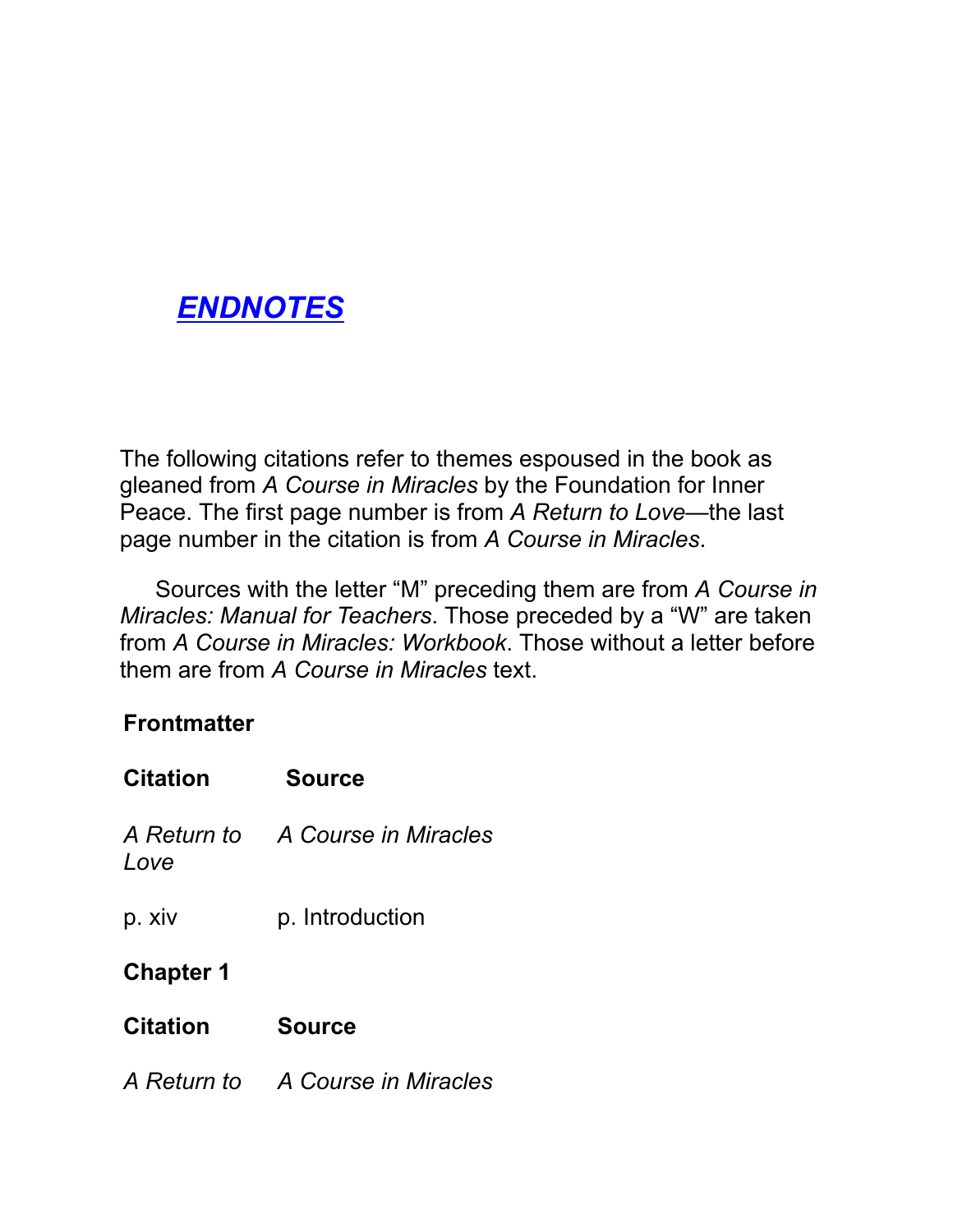## *Love*

| <b>Chapter 2</b> |         |  |
|------------------|---------|--|
| p. 12            | p. M-67 |  |
| p. 10            | p. 235  |  |
| p. 5             | p. 353  |  |
| p. 3             | p. 621  |  |

| <b>Citation</b>  | <b>Source</b>                    |
|------------------|----------------------------------|
| Love             | A Return to A Course in Miracles |
| p. 15            | p. 169                           |
| p. 17            | p. 563                           |
| p. 19            | pp. 63, 43                       |
| p. 20            | p. 13                            |
| p. 22            | pp. 49, Introduction             |
| p. 23            | p. 9                             |
| p. 25            | p. 6                             |
| <b>Chapter 3</b> |                                  |
| <b>Citation</b>  | <b>Source</b>                    |
|                  |                                  |

*A Return to A Course in Miracles*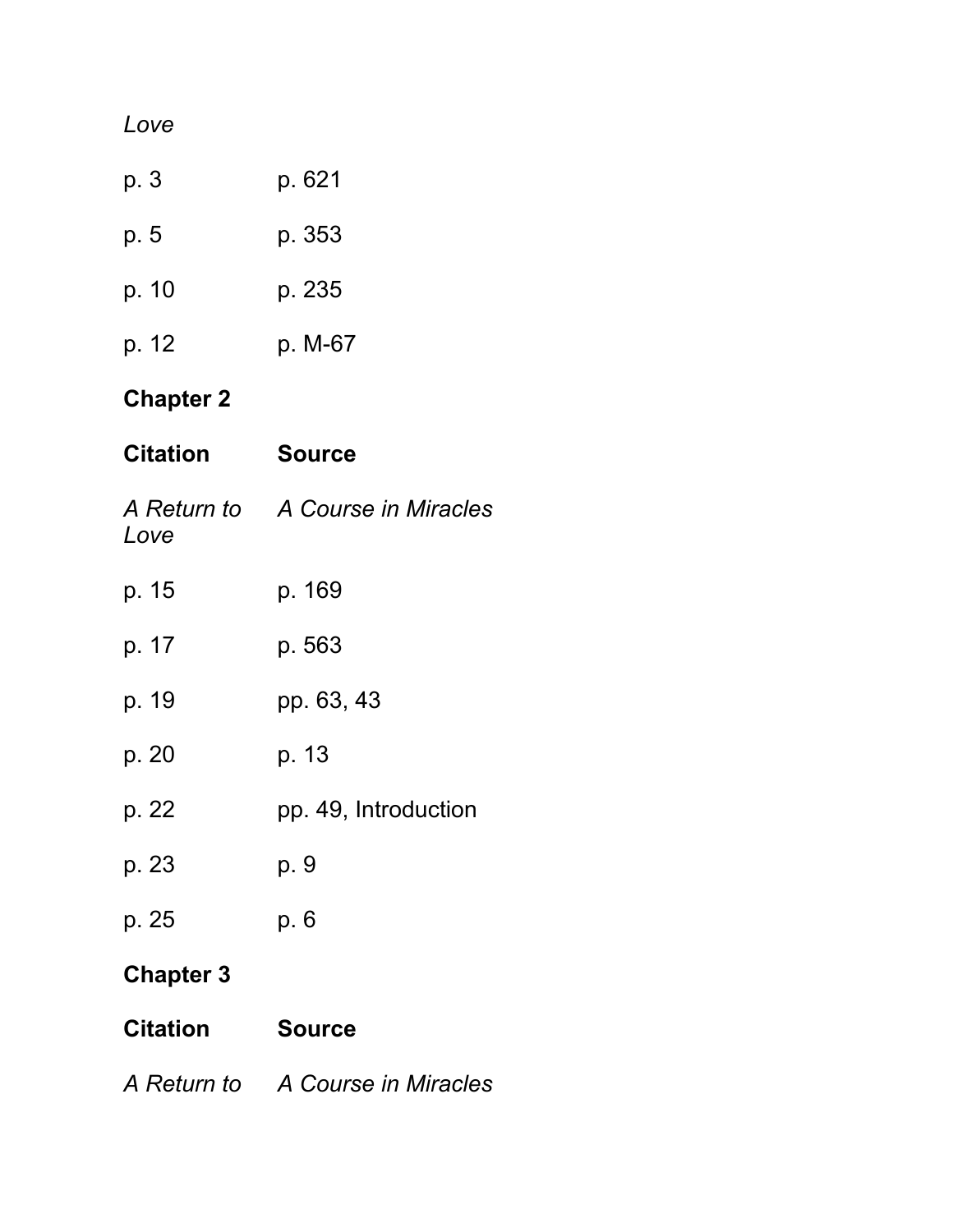*Love*

- p. 27 p. 587
- p. 29 p. 49
- p. 30 p. 109
- p. 31 p. 237f
- p. 31f p. 364f
- p. 32 pp. 364—365, W-212
- p. 33 p. 77
- p. 35 pp. 544, 2
- p. 37 pp. 27, W-26, 27, 71, 329
- p. 39 pp. M-67, 202
- p. 41 p. W-347
- p. 42 pp. 5, 9
- p. 44 p. M-84
- p. 46 pp. M-56, M-84, 6

#### **Chapter 4**

**Citation Source**

*A Return to Love A Course in Miracles*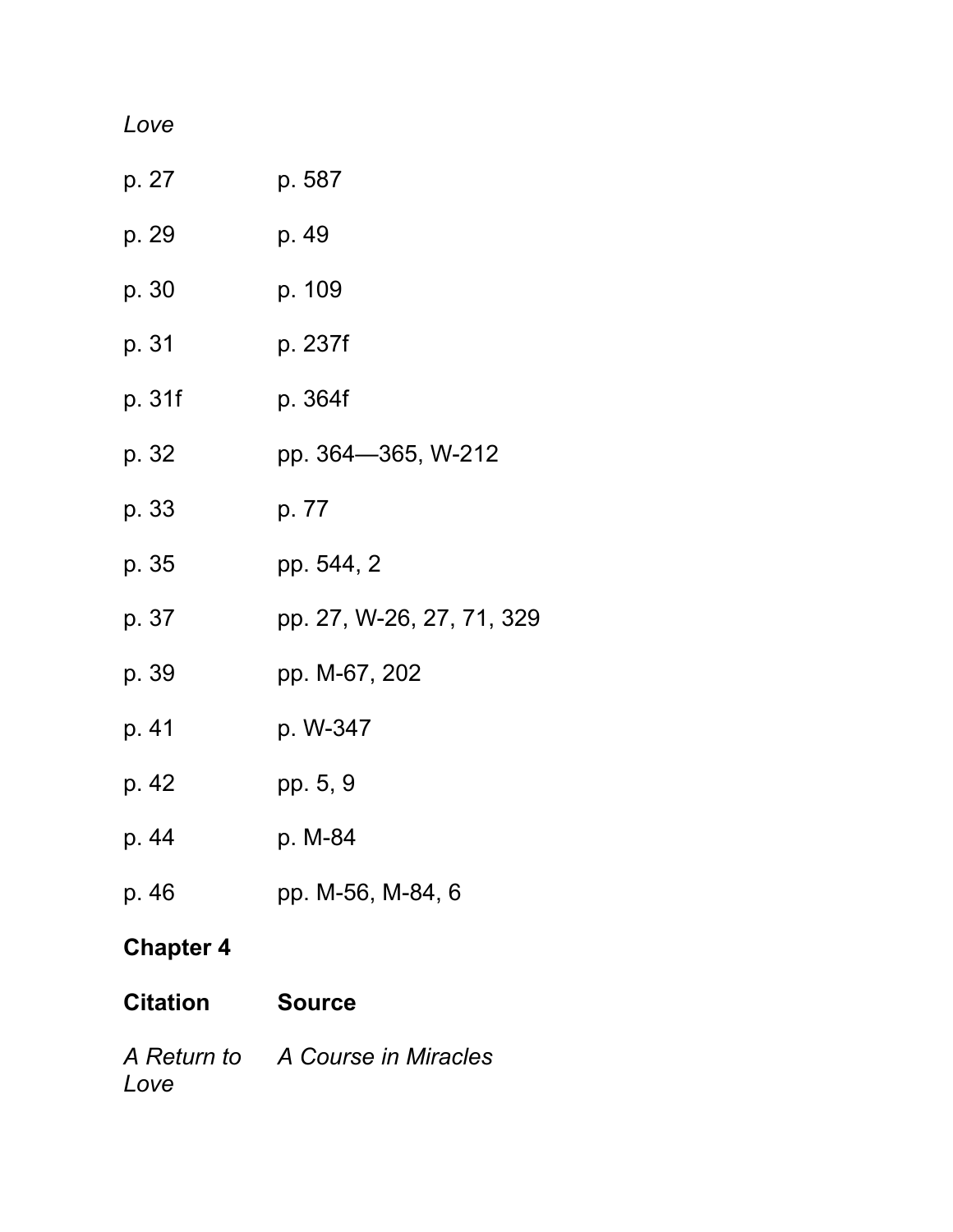| p. 49 | p. W-361       |
|-------|----------------|
| p. 51 | p. 342         |
| p. 54 | pp. 421, 421   |
| p. 56 | p. 185         |
| p. 59 | pp. 287, W-284 |
| p. 62 | pp. 362, 290   |

| <b>Citation</b> | <b>Source</b>                     |
|-----------------|-----------------------------------|
| Love            | A Return to A Course in Miracles  |
| p. 63           | p. W-58                           |
| p. 65           | pp. 248, 1                        |
| p. 66           | pp. 415, 3                        |
| p. 68           | pp. M-3, M-1, M-3, 39             |
| p. 70           | p. 330, The Song of Prayer, p. 9f |
| p. 70f          | pp. 76, W-304, 432                |
| p. 71           | pp. 332, W-360, W-73              |
| p. 74           | pp. 1, 29, W-360, 229             |
| p. 75           | pp. 234, W-135, 282, 234, 86      |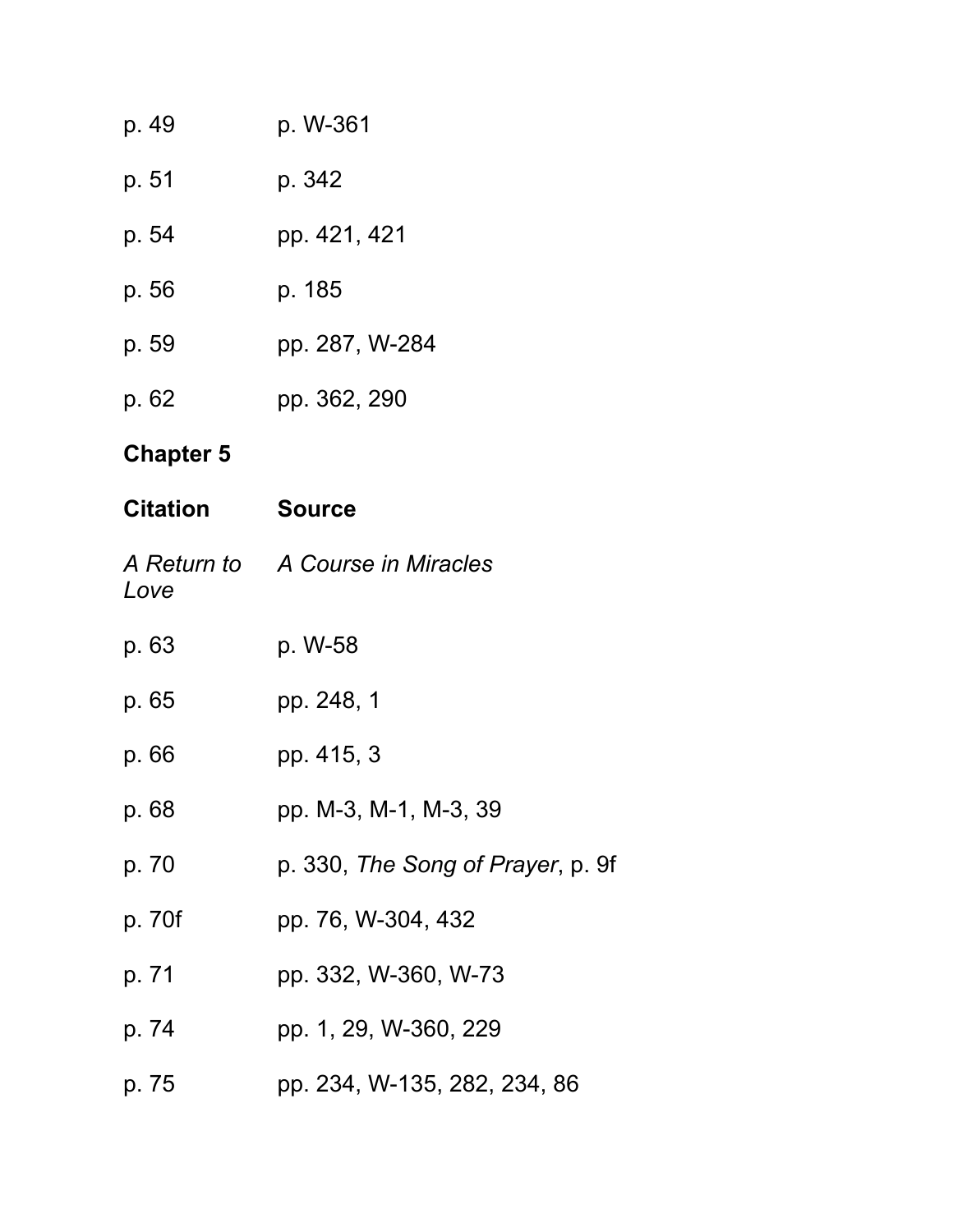| p. 76 | p. 15                 |
|-------|-----------------------|
| p. 77 | pp. 1, 151            |
| p. 79 | p. 12                 |
| p. 81 | p. 1                  |
| p. 83 | pp. 17, 6             |
| p. 84 | pp. W-477, 517, W-139 |
|       |                       |

| <b>Citation</b> | <b>Source</b>                    |
|-----------------|----------------------------------|
| Love            | A Return to A Course in Miracles |
| p. 89           | p. 407                           |
| p. 91           | p. 132                           |
| p. 92           | pp. 359, M-1, 515                |
| p. 93           | pp. W-26, 516, 464, 330, 164     |
| p. 94           | p. 57                            |
| p. 95           | pp. W-122, 573                   |
| p. 96           | p. 229                           |
| p. 98           | pp. 29, 374–376, 375             |
| p. 99           | p. 273                           |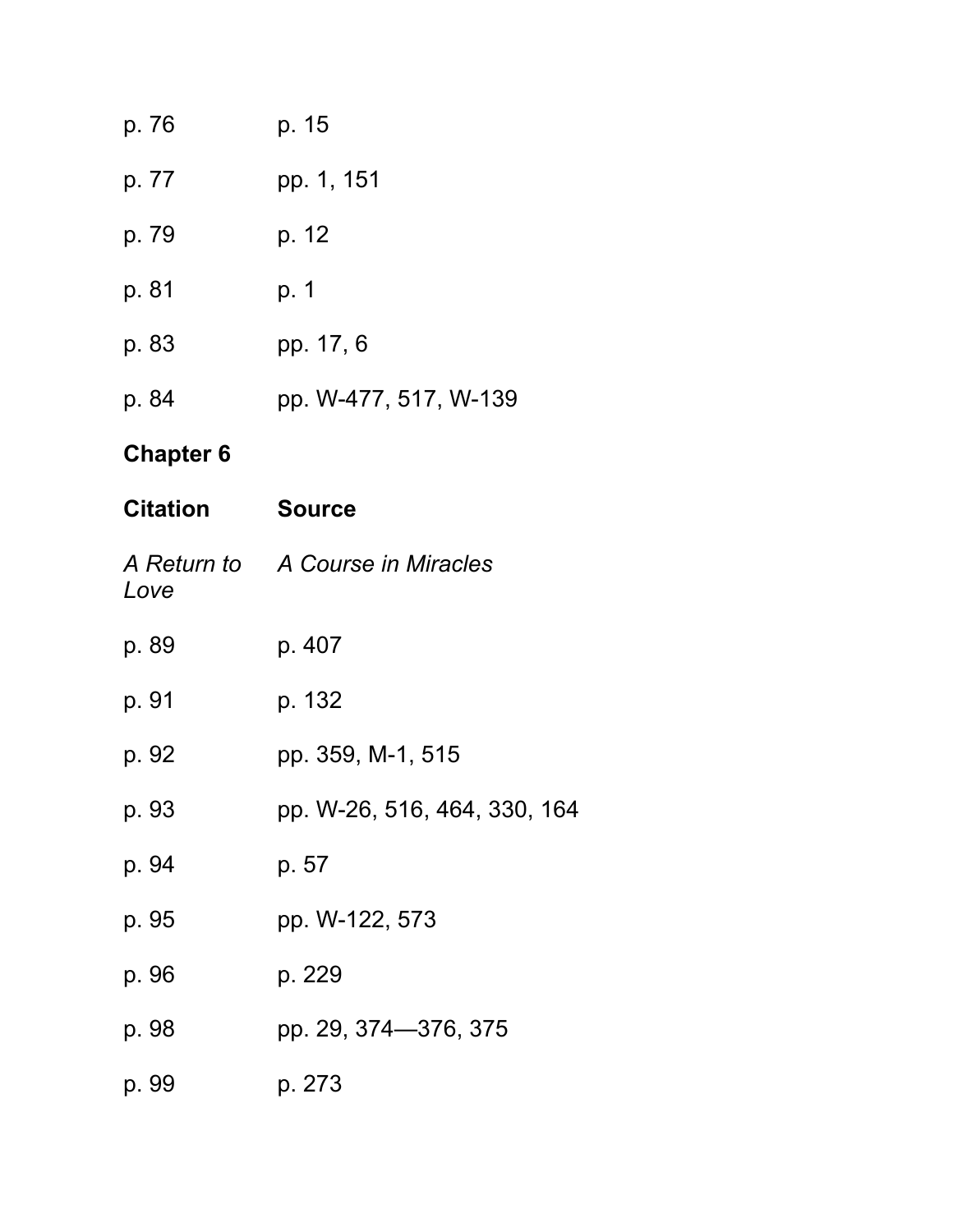- p. 101 pp. 255, 382f, 415, 113f
- p. 104 p. 230
- p. 105f p. 204f
- p. 107 p. M-6
- p. 110 pp. 317, 29
- p. 111 p. 334
- p. 112 p. 318
- p. 113 p. 208
- p. 114 pp. 291, 337, 337
- p. 115 pp. 333—337
- p. 118 p. 267f
- p. 121 pp. W-159, 444, W-225
- p. 125 pp. 315, M-51
- p. 129 p. 343
- p. 130 pp. 113f, 12
- p. 134 p. 289
- p. 137 pp. W-159, 367
- p. 138 p. 343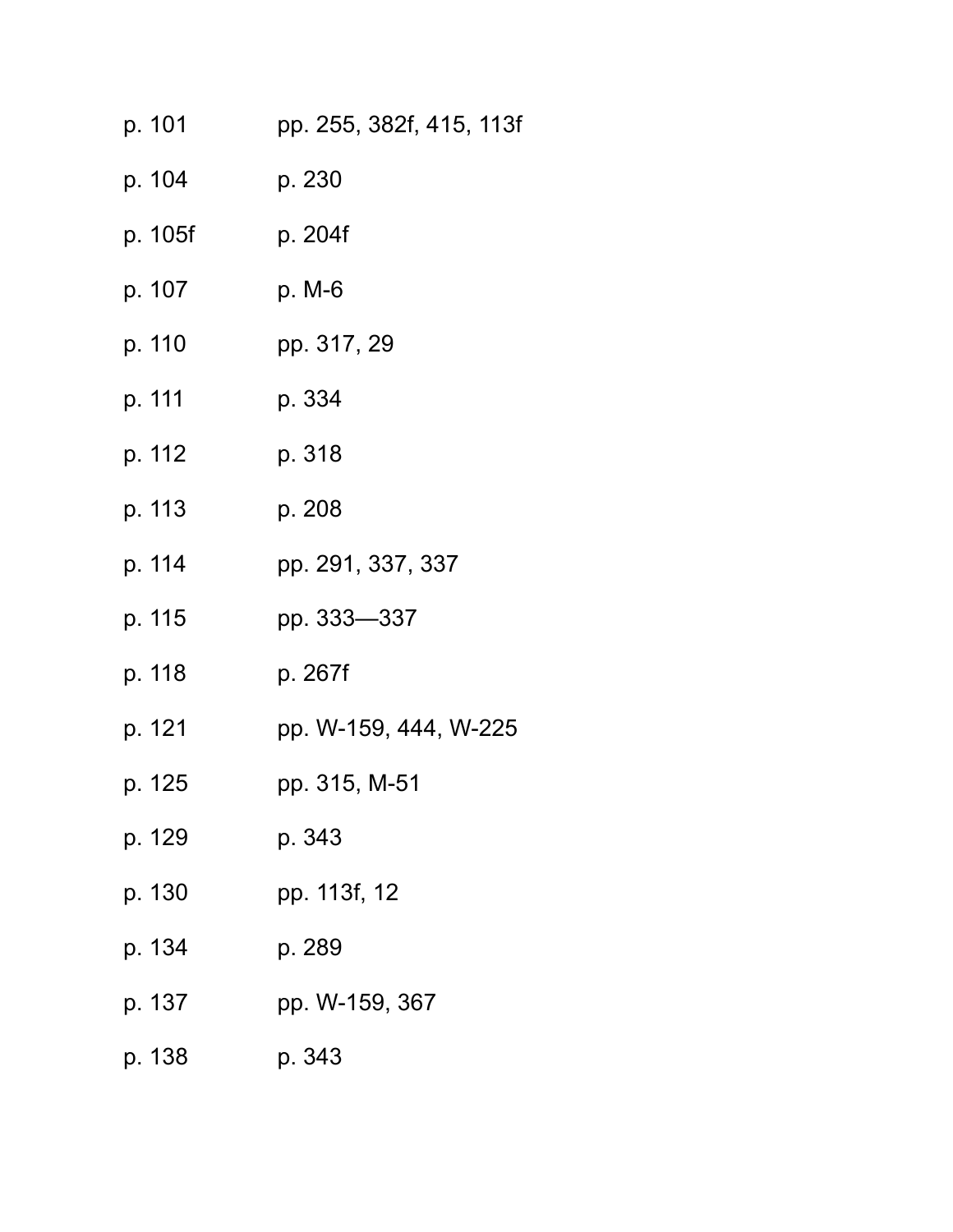- p. 139 p. 22
- p. 141 p. 358
- p. 142 p. 145
- p. 146 p. 134
- p. 148 pp. 330, 32
- p. 149 p. 216
- p. 150 pp. 99, W-162
- p. 152 p. 96
- p. 154 *Psychotherapy: Purpose, Process and Practice*, p. 5
- p. 157 pp. 593, 226
- p. 162 p. 142
- p. 163 pp. 263, 155
- p. 165 pp. 332, 292
- p. 168 pp. 373, 338
- p. 169 p. 86
- p. 171 pp. W-277, W-284, 511, 339
- p. 173 p. W-254
- p. 174 p. 522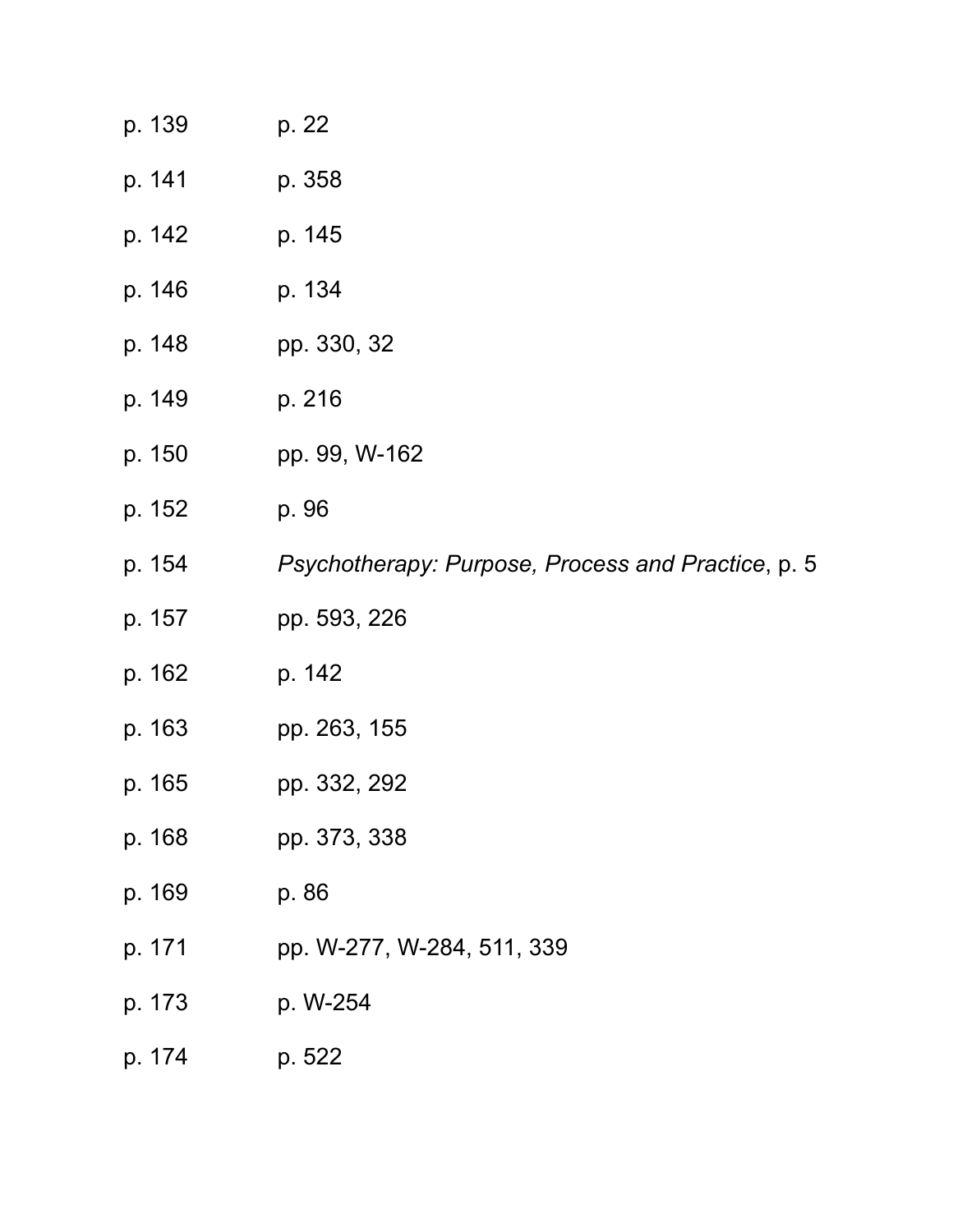|  | p. 176 | p. 404 |
|--|--------|--------|
|--|--------|--------|

| <b>Citation</b>     | <b>Source</b>                                                   |
|---------------------|-----------------------------------------------------------------|
| A Return to<br>Love | A Course in Miracles                                            |
| p. 177              | p. 24                                                           |
| p. 179              | p. W-281                                                        |
| p. 181              | pp. W-120, 340                                                  |
| p. 182              | pp. W-121, 12, 288                                              |
| p. 184              | p. 188                                                          |
| p. 186              | pp. 10, 269                                                     |
| p. 188              | p. 167                                                          |
| p. 190              | pp. M-8, 165                                                    |
| p. 190f             | p. 225f                                                         |
| p. 192              | pp. 592, Psychotherapy: Purpose, Process and<br>Practice, p. 21 |
| p. 197              | p. W-105                                                        |
| p. 198              | p. 1                                                            |
| p. 199              | p. W-281                                                        |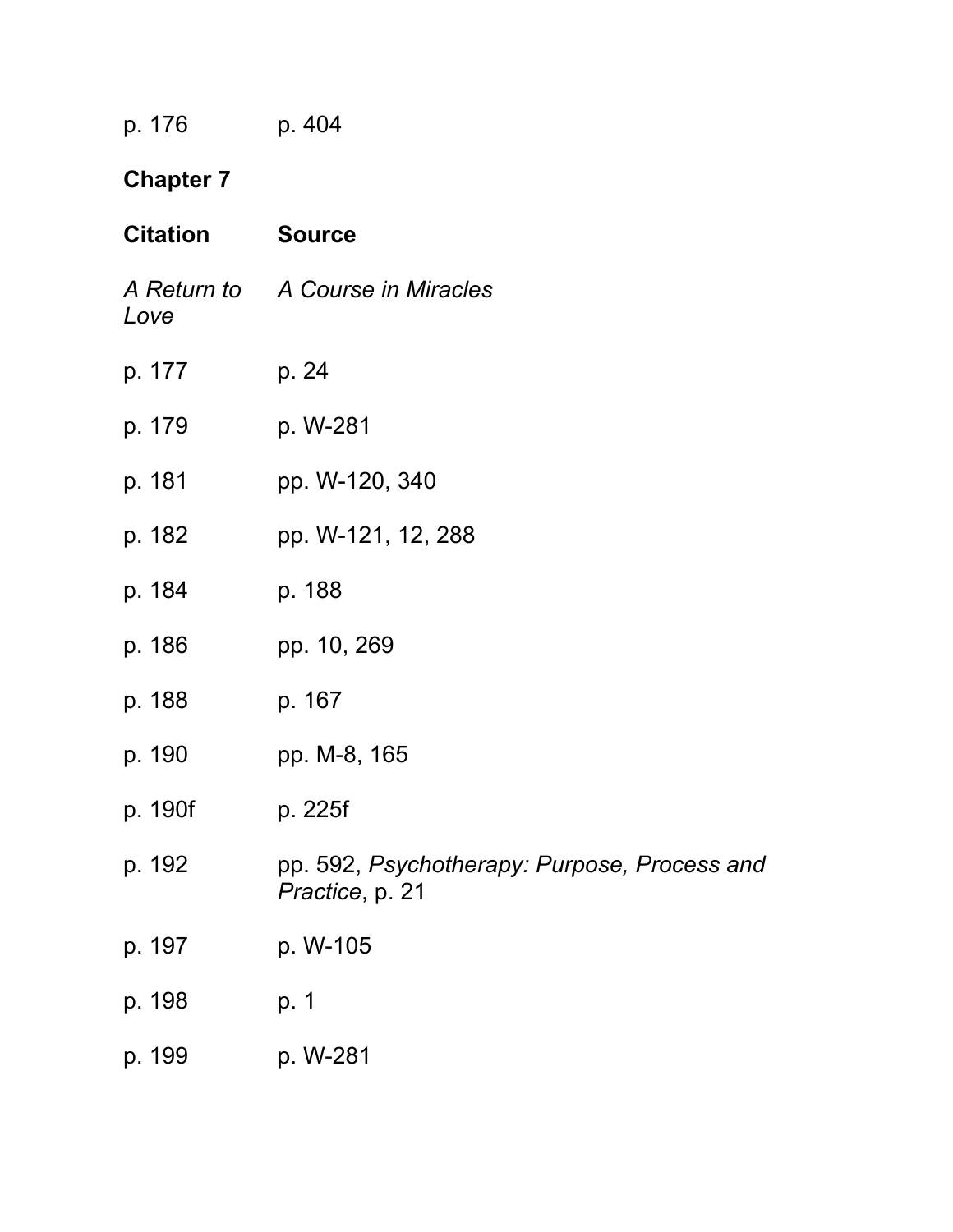| p. 206  | pp. 83, 581, 12    |
|---------|--------------------|
| p. 210  | pp. W-412, 20f     |
| p. 211  | pp. W-36, 340f     |
| p. 213  | pp. W-109, W-120   |
| p. 214f | pp. 340-342        |
| p. 215  | p. 356             |
| p. 218  | pp. W-75, M-8, 300 |

| <b>Citation</b> | <b>Source</b>                    |
|-----------------|----------------------------------|
| Love            | A Return to A Course in Miracles |
| p. 223          | p. 359                           |
| p. 225          | pp. 527, 3, 364                  |
| p. 226          | pp. 97, 142, 140, W-322, 371     |
| p. 227          | pp. 111, 146, 20                 |
| p. 228          | pp. 143f, 97                     |
| p. 231          | p. 177                           |
| p. 232          | pp. 110, 77                      |
| p. 233          | p. 58                            |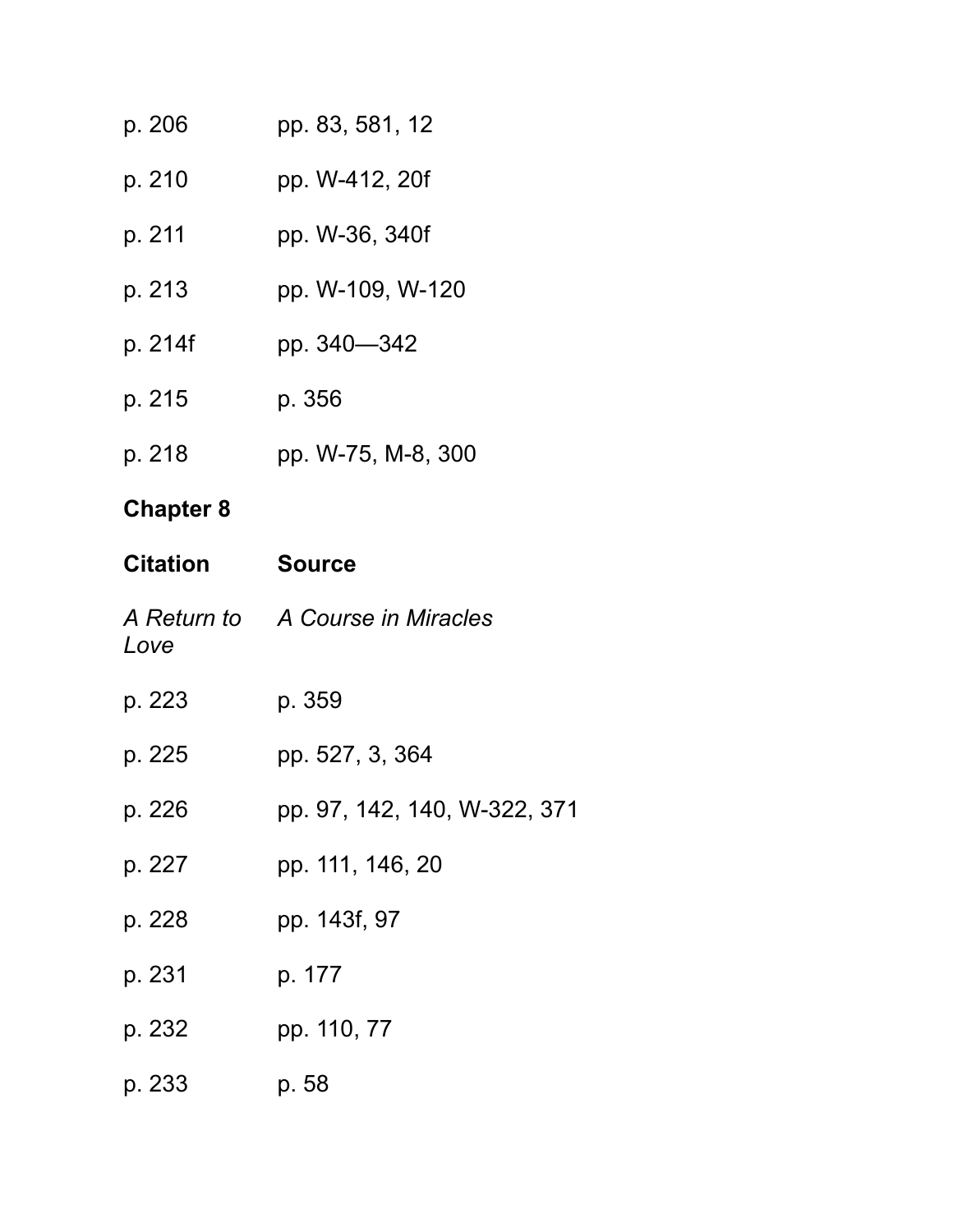- p. 238 p. W-263
- p. 239 p. W-1
- p. 240 p. 514
- p. 249 pp. 271, 428, 482, 543, 359, 614, 140
- p. 257 pp. W-51, 476, 15
- p. 262 pp. W-302, 75
- p. 265 pp. M-64, 305
- p. 266 p. M-57f
- p. 267 p. M-57
- p. 267f *The Song of Prayer*, p. 16

| Citation | <b>Source</b>                    |
|----------|----------------------------------|
| Love     | A Return to A Course in Miracles |
| p. 269   | p. M-58                          |
| p. 271   | pp. W-257, W-179                 |
| p. 273   | p. 47                            |
| p. 274   | p. 81                            |
| p. 276   | pp. 238, 51, 360                 |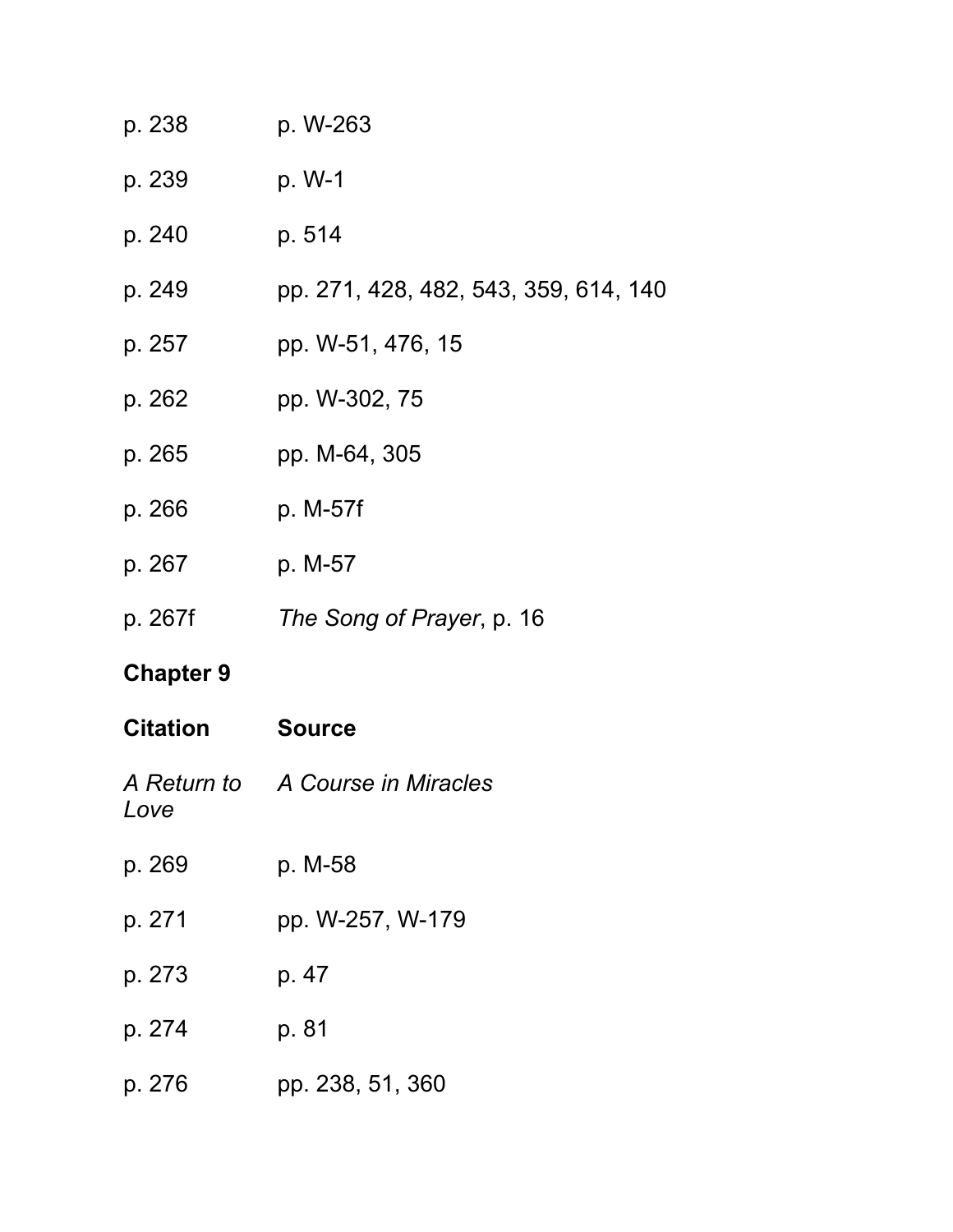- p. 279 pp. 281, W-1
- p. 280 pp. M-38f, 25, W-1, W-361
- p. 292 pp. 235, 228
- p. 285 p. 196
- p. 286 pp. 416f, 295
- p. 287 pp. 188, 188, 160
- p. 288 p. 491
- p. 289 p. 511
- p. 290 p. 542
- p. 294 p. 304
- p. 296 pp. 33, 225, 193
- p. 297 p. 193
- p. 298f p. 47
- p. 299 pp. W-477, 225, W-417, 83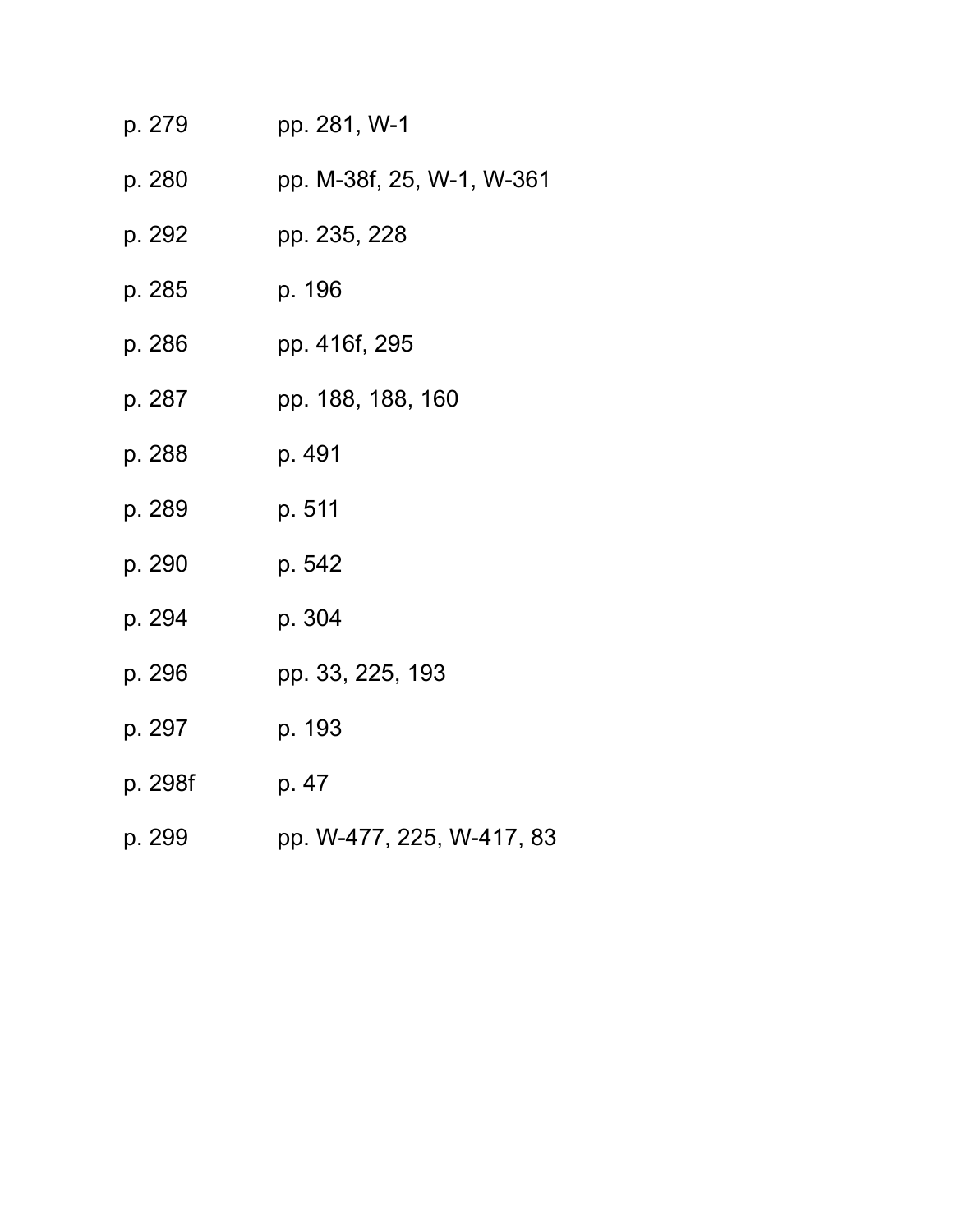# *ABOUT [THE AUTHOR](#page-5-1)*

Marianne Williamson lectures internationally in the fields of spirituality and new thought. Her teachings are based on the ideas in *A Course in Miracles*, a self-study system of spiritual psychotherapy. Ms. Williamson teaches the basic principles of the Course and discusses their application to daily living. At present her lectures take place once a month to standing room audiences at Town Hall in New York and twice a week to filled auditoriums in southern California. She has also lectured in cities throughout the United States and in Europe and she appears regularly on cable television.

Ms. Williamson is the Founder and President of the Board of directors of the Los Angeles and Manhattan Centers for Living, nonprofit organizations which provide free nonmedical support services to people living with life-challenging illnesses and grief.

Ms. Williamson resides in Los Angeles with her daughter.

Visit www.AuthorTracker.com for exclusive information on your favorite HarperCollins author.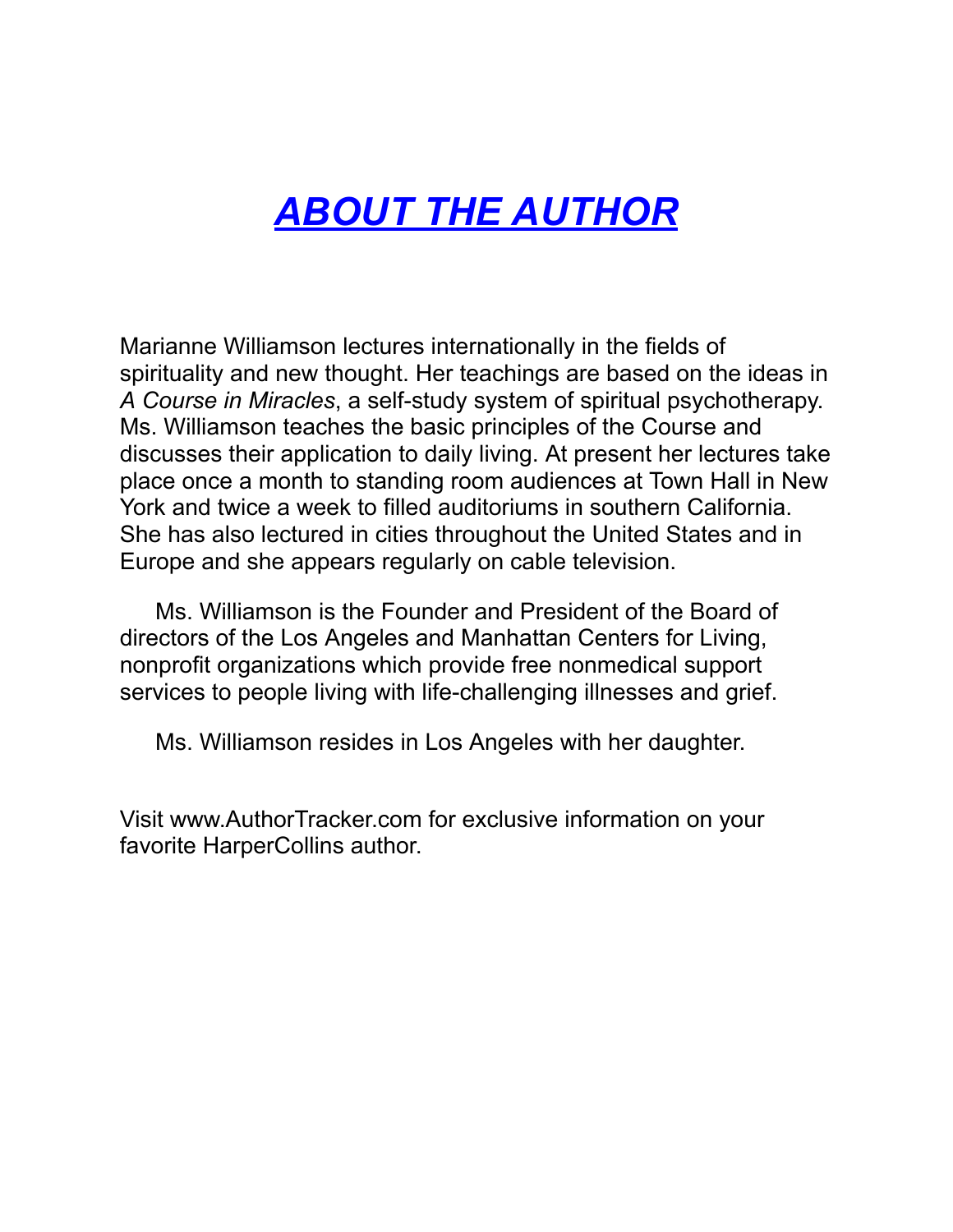# **[Copyright](#page-5-2)**

A RETURN TO LOVE. Copyright © 1992 by Marianne Williamson. All rights reserved under International and Pan-American Copyright Conventions. By payment of the required fees, you have been granted the non-exclusive, non-transferable right to access and read the text of this e-book on-screen. No part of this text may be reproduced, transmitted, down-loaded, decompiled, reverse engineered, or stored in or introduced into any information storage and retrieval system, in any form or by any means, whether electronic or mechanical, now known or hereinafter invented, without the express written permission of HarperCollins e-books.

EPub Edition © JULY 2007 ISBN: 9780061839931

10 9 8 7 6 5 4 3 2 1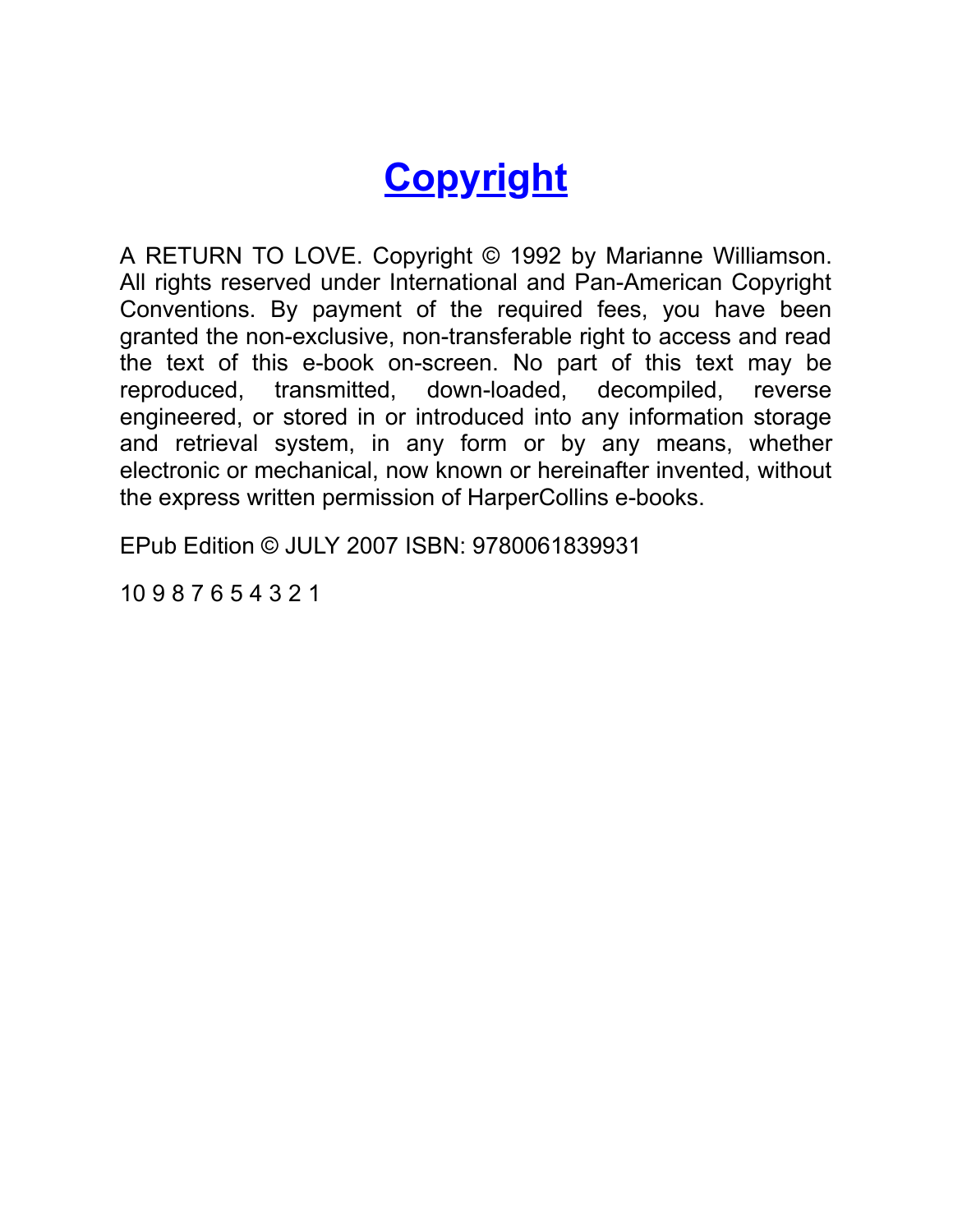HarperCollins e-books

# **About the [Publisher](#page-5-3)**

## **Australia**

HarperCollins Publishers (Australia) Pty. Ltd. 25 Ryde Road (PO Box 321) Pymble, NSW 2073, Australia http://www.harpercollinsebooks.com.au

## **Canada**

HarperCollins Publishers Ltd. 55 Avenue Road, Suite 2900 Toronto, ON, M5R, 3L2, Canada http://www.harpercollinsebooks.ca

## **New Zealand**

HarperCollinsPublishers (New Zealand) Limited P.O. Box 1 Auckland, New Zealand http://www.harpercollinsebooks.co.nz

## **United Kingdom**

HarperCollins Publishers Ltd. 77-85 Fulham Palace Road London, W6 8JB, UK http://www.harpercollinsebooks.co.uk

## **United States**

HarperCollins Publishers Inc. 10 East 53rd Street New York, NY 10022